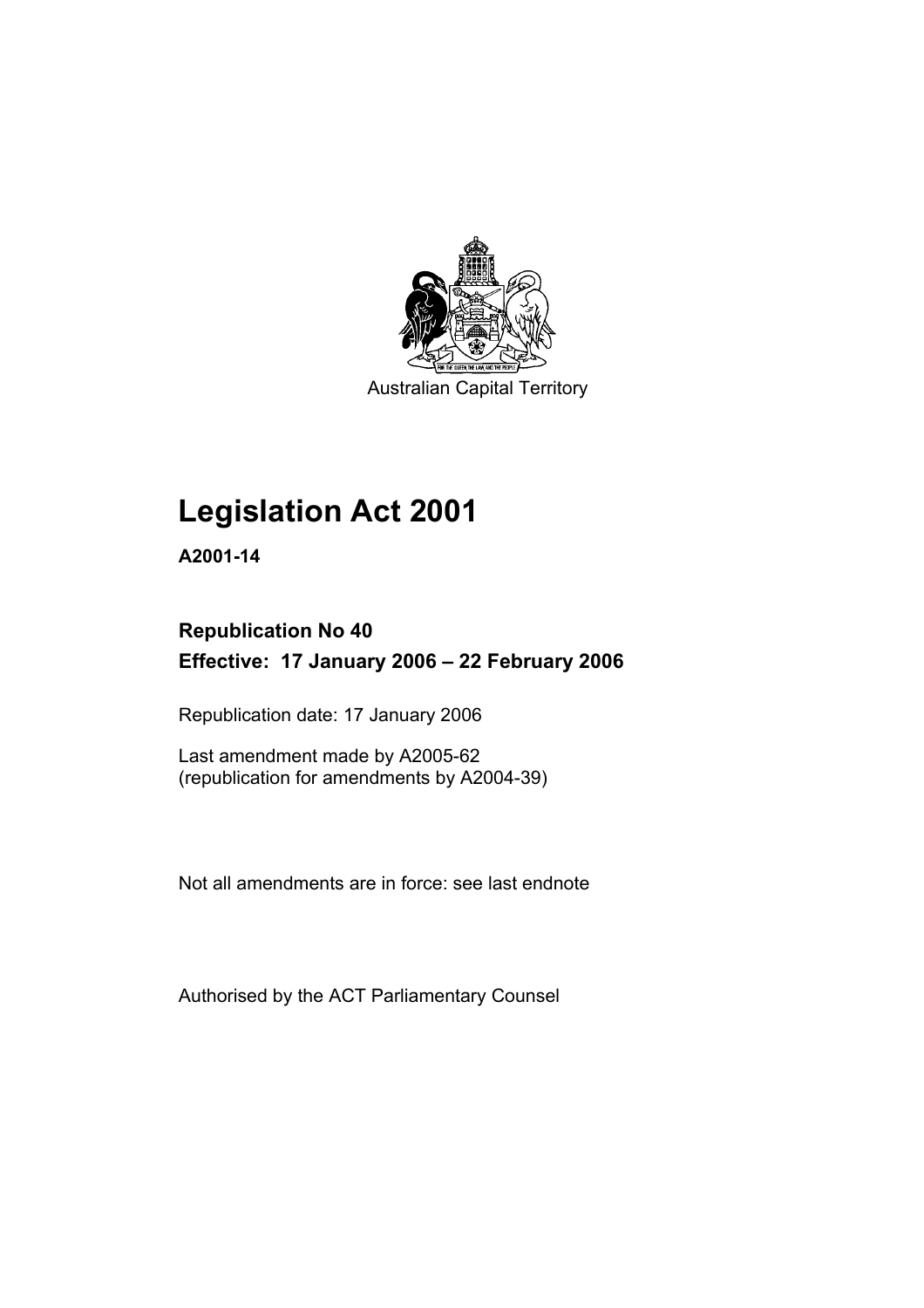## **About this republication**

#### **The republished law**

This is a republication of the *Legislation Act 2001* (including any amendment made under the *Legislation Act 2001*, part 11.3 (Editorial changes)) as in force on 17 January 2006*.* It also includes any amendment, repeal or expiry affecting the republished law to 17 January 2006.

The legislation history and amendment history of the republished law are set out in endnotes 3 and 4.

#### **Kinds of republications**

The Parliamentary Counsel's Office prepares 2 kinds of republications of ACT laws (see the ACT legislation register at www.legislation.act.gov.au):

- authorised republications to which the *Legislation Act 2001* applies
- unauthorised republications.

The status of this republication appears on the bottom of each page.

#### **Editorial changes**

The *Legislation Act 2001*, part 11.3 authorises the Parliamentary Counsel to make editorial amendments and other changes of a formal nature when preparing a law for republication. Editorial changes do not change the effect of the law, but have effect as if they had been made by an Act commencing on the republication date (see *Legislation Act 2001*, s 115 and s 117). The changes are made if the Parliamentary Counsel considers they are desirable to bring the law into line, or more closely into line, with current legislative drafting practice.

This republication does not include amendments made under part 11.3 (see endnote 1).

#### **Uncommenced provisions and amendments**

If a provision of the republished law has not commenced or is affected by an uncommenced amendment, the symbol  $\mathbf{U}$  appears immediately before the provision heading. The text of the uncommenced provision or amendment appears only in the last endnote.

#### **Modifications**

If a provision of the republished law is affected by a current modification, the symbol  $\mathbf{M}$ appears immediately before the provision heading. The text of the modifying provision appears in the endnotes. For the legal status of modifications, see *Legislation Act 2001*, section 95.

#### **Penalties**

The value of a penalty unit for an offence against this republished law at the republication date is—

- (a) if the person charged is an individual—\$100; or
- (b) if the person charged is a corporation—\$500.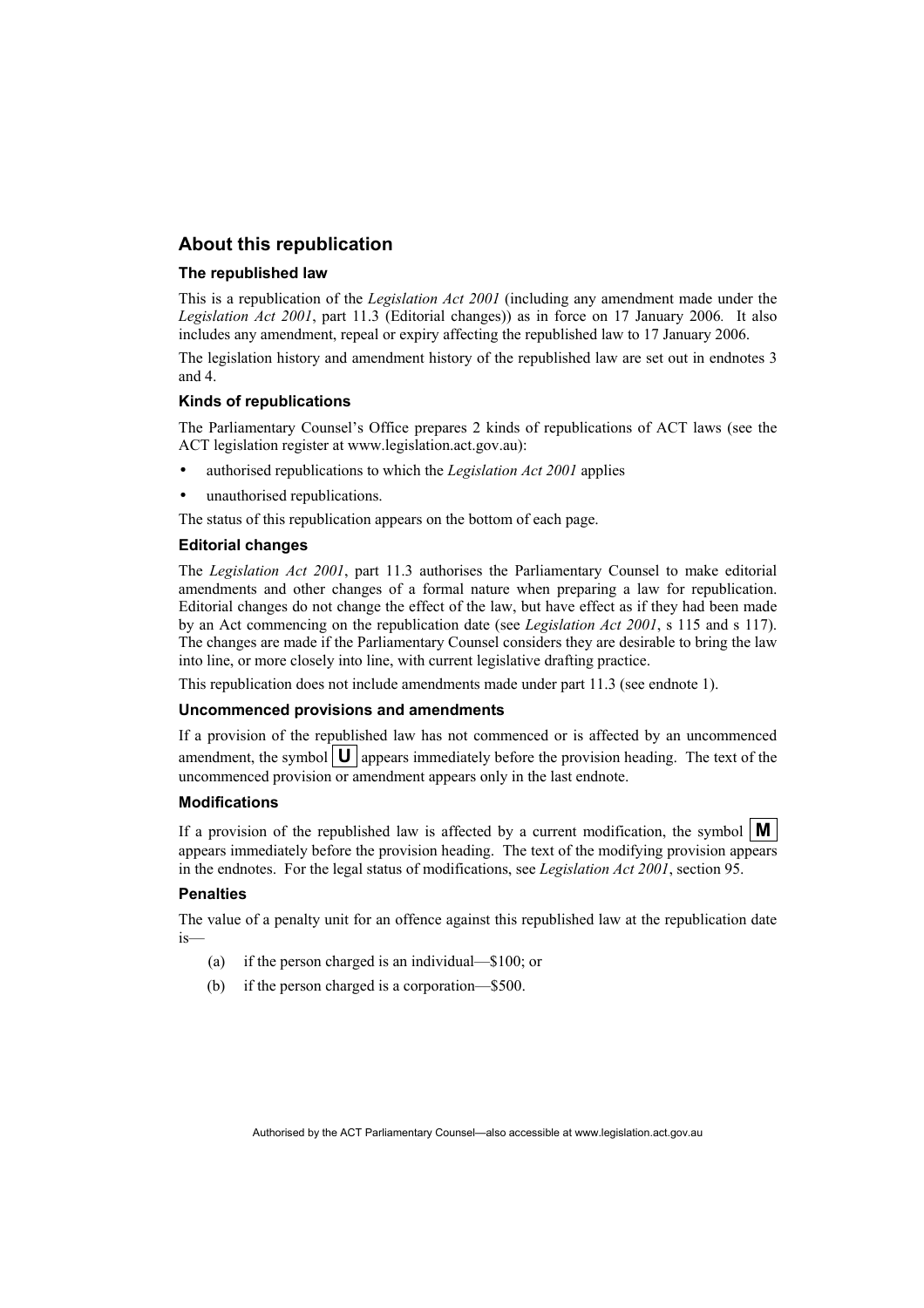

# **Legislation Act 2001**

# **Contents**

# **Chapter 1 Preliminary**

| <b>Part 1.1</b> | General                                        |   |
|-----------------|------------------------------------------------|---|
| 1               | Name of Act                                    |   |
| 2               | Dictionary                                     | 2 |
| 2A              | <b>Notes</b>                                   | 2 |
| 3               | Objects                                        | 3 |
| 4               | Application of Act                             | 3 |
| 5               | Determinative and non-determinative provisions | 4 |
| 6               | Legislation Act provisions must be applied     | 5 |
| <b>Part 1.2</b> | <b>Basic concepts</b>                          |   |
|                 | Meaning of Act generally                       | 8 |

| R40      | Legislation Act 2001         | contents 1 |
|----------|------------------------------|------------|
| 17/01/06 | Effective: 17/01/06-22/02/06 |            |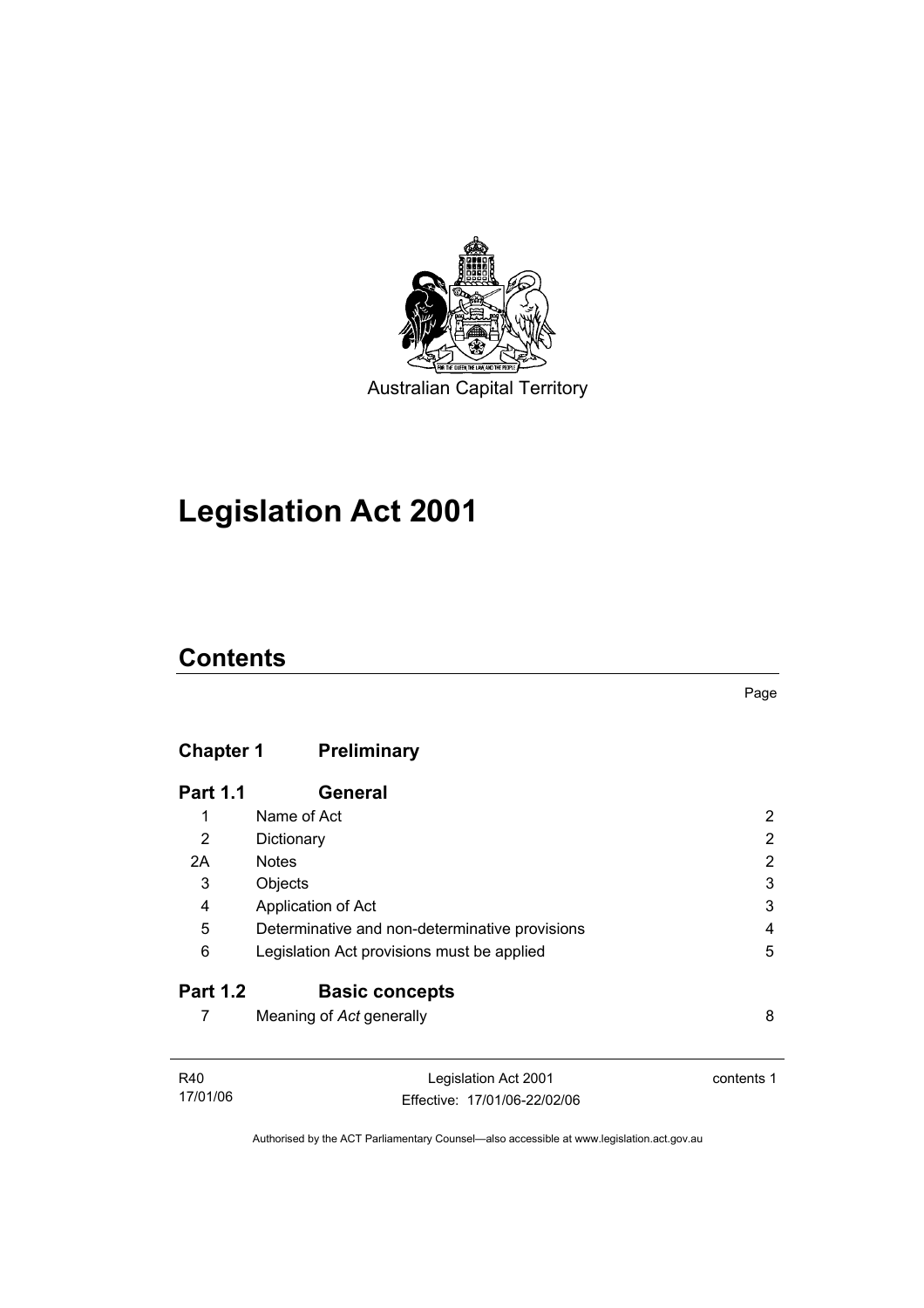| Contents |
|----------|
|          |

|                  |                                                                      | Page |
|------------------|----------------------------------------------------------------------|------|
| 8                | Meaning of subordinate law                                           | 8    |
| 9                | Meaning of disallowable instrument                                   | 8    |
| 10               | Meaning of notifiable instrument                                     | 9    |
| 11               | Meaning of commencement notice                                       | 9    |
| 12               | Meaning of registrable instrument                                    | 9    |
| 13               | Meaning of statutory instrument                                      | 10   |
| 14               | Meaning of <i>instrument</i>                                         | 10   |
| 15               | Meaning of authorised republication                                  | 10   |
| 16               | Meaning of <i>provision</i>                                          | 11   |
| <b>Part 1.3</b>  | Sources of law in the ACT                                            |      |
| 17               | References to Acts include references to former Cwlth enactments etc | 13   |
| <b>Chapter 2</b> | <b>ACT legislation register and web site</b>                         |      |
| 18               | <b>ACT legislation register</b>                                      | 14   |
| 19               | Contents of register                                                 | 14   |
| 20               | Prompt registration                                                  | 18   |
| 21               | Approved web site                                                    | 18   |
| 22               | Access to registered material at approved web site                   | 19   |
| <b>Chapter 3</b> | Authorised versions and evidence of laws and<br>legislative material |      |
| 22A              | Definitions for ch 3                                                 | 20   |
| 23               | Authorisation of versions by parliamentary counsel                   | 21   |
| 24               | Authorised electronic versions                                       | 21   |
| 25               | Authorised written versions                                          | 22   |
| 26               | Judicial notice of certain matters                                   | 24   |
| <b>Chapter 4</b> | <b>Numbering and notification of Acts</b>                            |      |
| 27               | Numbering of Acts                                                    | 26   |
| 28               | Notification of Acts                                                 | 26   |
| 29               | References to enactment or passing of Acts                           | 28   |
|                  |                                                                      |      |

| contents 2 | Legislation Act 2001         | R40      |
|------------|------------------------------|----------|
|            | Effective: 17/01/06-22/02/06 | 17/01/06 |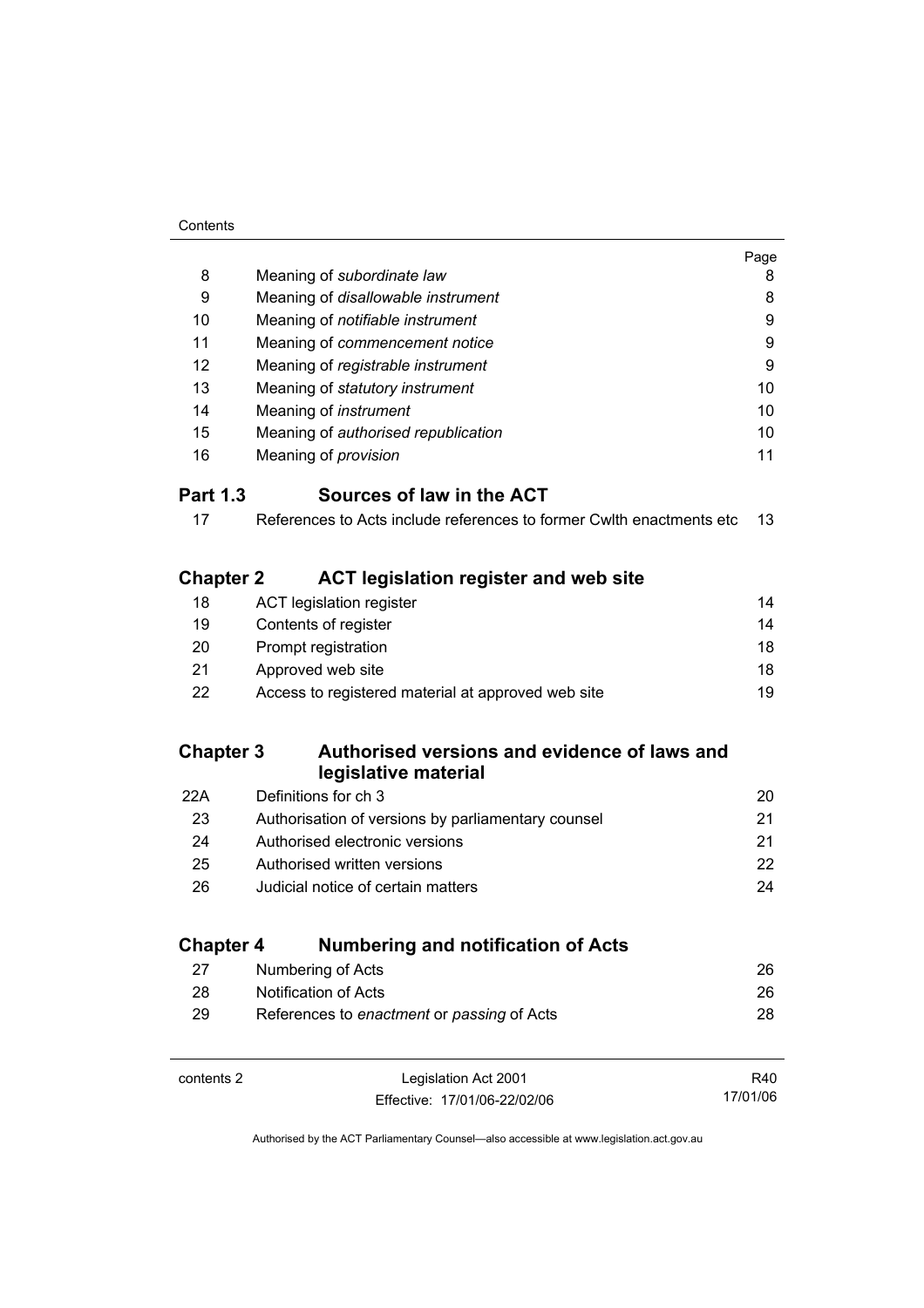|                  |                                                                                       | Contents   |
|------------------|---------------------------------------------------------------------------------------|------------|
| 30               | References to <i>notification</i> of Acts                                             | Page<br>28 |
| <b>Chapter 5</b> | Regulatory impact statements for subordinate<br>laws and disallowable instruments     |            |
| <b>Part 5.1</b>  | <b>Preliminary</b>                                                                    |            |
| 31               | Definitions for ch 5                                                                  | 29         |
| 32               | Other publication or consultation requirements not affected                           | 30         |
| 33               | Guidelines about costs of proposed subordinate laws and disallowable<br>instruments   | 30         |
| <b>Part 5.2</b>  | Requirements for regulatory impact statements                                         |            |
| 34               | Preparation of regulatory impact statements                                           | 31         |
| 35               | Content of regulatory impact statements                                               | 32         |
| 36               | When is preparation of regulatory impact statement unnecessary?                       | 33         |
| 37               | When must regulatory impact statement be presented?                                   | 34         |
| <b>Part 5.3</b>  | <b>Failure to comply with requirements for</b><br>regulatory impact statements        |            |
| 38               | Effect of failure to comply with pt 5.2                                               | 36         |
| <b>Chapter 6</b> | Making, notification and numbering of statutory<br>instruments                        |            |
| <b>Part 6.1</b>  | General                                                                               |            |
| 39               | Meaning of <i>matter</i> in ch 6                                                      | 37         |
| 40               | Presumption of validity                                                               | 37         |
| 41               | Making of certain statutory instruments by Executive                                  | 37         |
| <b>Part 6.2</b>  | Making of statutory instruments generally                                             |            |
| 42               | Power to make statutory instruments                                                   | 39         |
| 43               | Statutory instruments to be interpreted not to exceed powers under<br>authorising law | 40         |
| 44               | Power to make statutory instruments for Act etc                                       | 41         |
| R40              | Legislation Act 2001                                                                  | contents 3 |
| 17/01/06         | Effective: 17/01/06-22/02/06                                                          |            |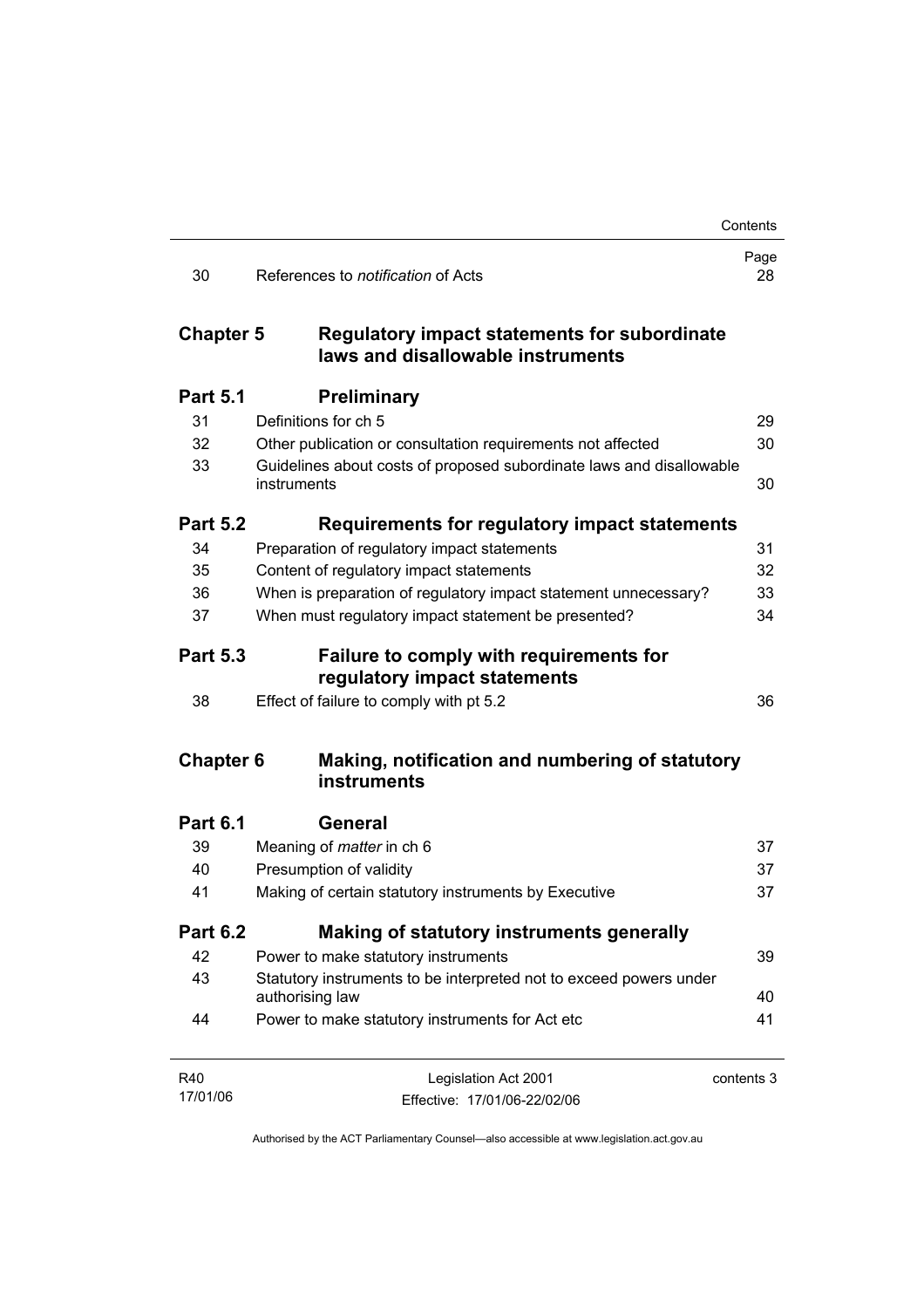|                  |                                                                                                     | Page |
|------------------|-----------------------------------------------------------------------------------------------------|------|
| 45               | Power to make court rules                                                                           | 42   |
| 46               | Power to make instrument includes power to amend or repeal                                          | 43   |
| 47               | Statutory instrument may make provision by applying law or instrument                               | 44   |
| 48               | Power to make instrument includes power to make different provision<br>for different categories etc | 48   |
| 49               | Single instrument may exercise several powers or satisfy several<br>requirements                    | 49   |
| 50               | Relationship between authorising law and instrument dealing with same<br>matter                     | 50   |
| 51               | Instrument may make provision in relation to land by reference to map<br>etc                        | 50   |
| 52               | Instrument may authorise determination of matter etc                                                | 50   |
| 53               | Instrument may prohibit                                                                             | 51   |
| 54               | Instrument may require making of statutory declaration                                              | 52   |
| <b>Part 6.3</b>  | Making of certain statutory instruments about<br>fees                                               |      |
| 55               | Definitions for pt 6.3                                                                              | 53   |
| 56               | Determination of fees by disallowable instrument                                                    | 53   |
| 57               | Fees payable in accordance with determination etc                                                   | 55   |
| 58               | Regulations may make provision about fees                                                           | 56   |
| <b>Part 6.4</b>  | Numbering and notification of registrable<br>instruments                                            |      |
| 59               | Numbering                                                                                           | 59   |
| 60               | Correction etc of name of registrable instrument                                                    | 60   |
| 60A              | Correction of name of explanatory statement etc                                                     | 61   |
| 61               | Notification of registrable instruments                                                             | 61   |
| 62               | Effect of failure to notify registrable instrument                                                  | 64   |
| 63               | References to notification of registrable instruments                                               | 65   |
| <b>Chapter 7</b> | Presentation, amendment and disallowance of                                                         |      |
|                  | subordinate laws and disallowable instruments                                                       |      |
| 64               | Presentation of subordinate laws and disallowable instruments                                       | 66   |
| 65               | Disallowance by resolution of Assembly                                                              | 66   |

| contents 4 | Legislation Act 2001         | R40      |
|------------|------------------------------|----------|
|            | Effective: 17/01/06-22/02/06 | 17/01/06 |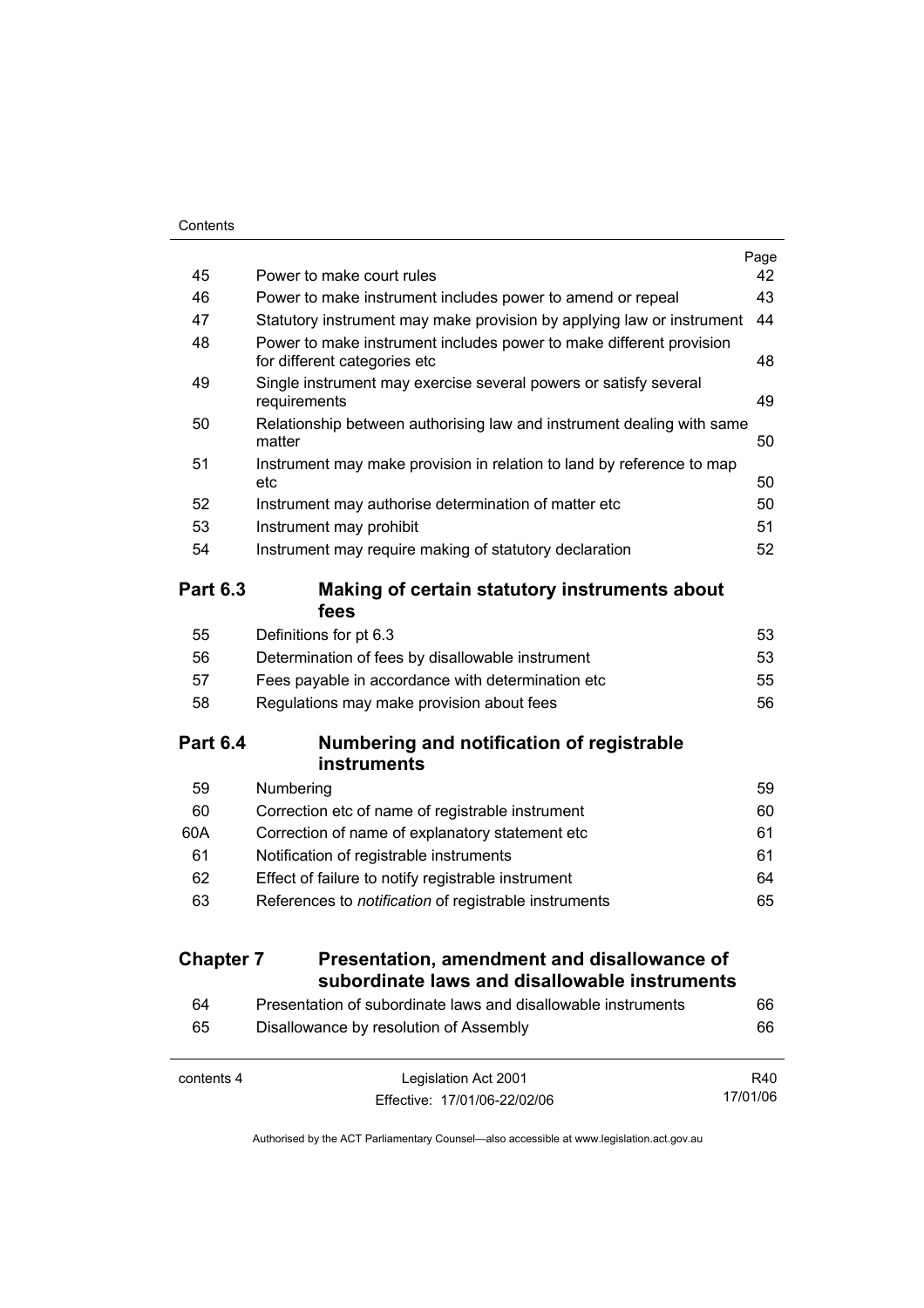|     |                                                                   | Contents |
|-----|-------------------------------------------------------------------|----------|
|     |                                                                   | Page     |
| 65A | Notification of disallowance by resolution of Assembly            | 67       |
| 66  | Revival of affected laws                                          | 69       |
| 67  | Making of instrument same in substance within 6 months after      |          |
|     | disallowance                                                      | 70       |
| 68  | Amendment by resolution of Assembly                               | 70       |
| 69  | Notification of amendments made by resolution of Assembly         | 72       |
| 70  | Making of amendment restoring effect of law within 6 months after |          |
|     | amendment                                                         | 73       |
| 71  | Effect of dissolution or expiry of Assembly on notice of motion   | 74       |

## **Chapter 8 Commencement and exercise of powers before commencement**

| Meaning of law in ch 8                                   | 76 |
|----------------------------------------------------------|----|
| General rules about commencement                         | 76 |
| Time of commencement                                     | 78 |
| Commencement of naming and commencement provisions       | 79 |
| Meaning of commences retrospectively                     | 80 |
| Retrospective commencement requires clear indication     | 80 |
| Non-prejudicial provision may commence retrospectively   | 81 |
| Commencement by commencement notice                      | 82 |
| Separate commencement of amendments                      | 83 |
| Automatic commencement of postponed law                  | 84 |
| Commencement of amendment of uncommenced law             | 85 |
| References to <i>commencement</i> of law                 | 85 |
| Exercise of powers between notification and commencement | 86 |
|                                                          |    |

# **Chapter 9 Repeal and amendment of laws**

| <b>Part 9.1</b> | General                                                  |    |
|-----------------|----------------------------------------------------------|----|
| 82              | Definitions for ch 9                                     | 89 |
| 83              | Consequences of amendment of statutory instrument by Act | 89 |
| 84              | Saving of operation of repealed and amended laws         | 89 |
| 84A             | Creation of offences and changes in penalties            | 91 |

| R40      | Legislation Act 2001         | contents 5 |
|----------|------------------------------|------------|
| 17/01/06 | Effective: 17/01/06-22/02/06 |            |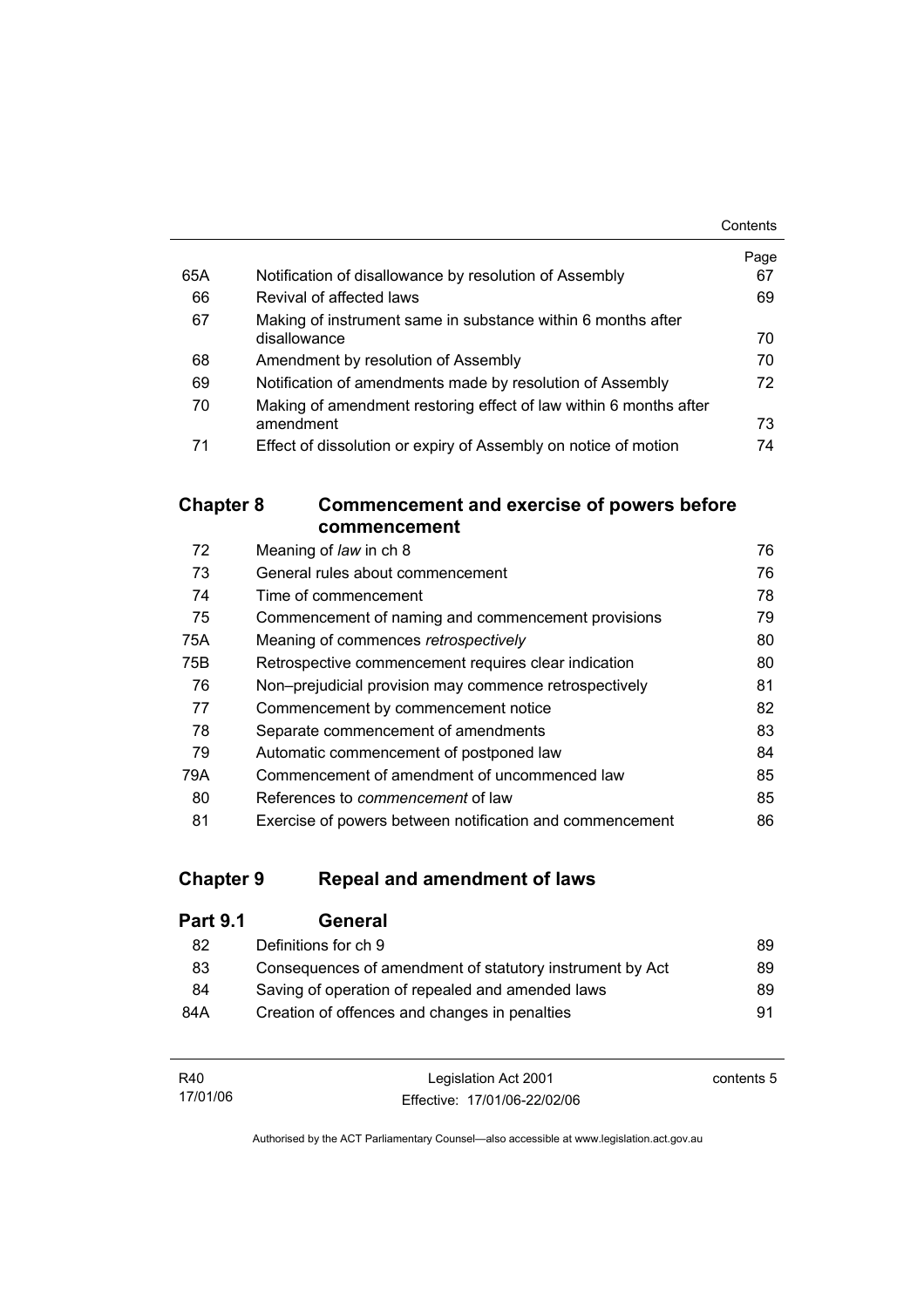#### **Contents**

|                 |                                                                                   | Page |
|-----------------|-----------------------------------------------------------------------------------|------|
| <b>Part 9.2</b> | Repeal                                                                            |      |
| 85              | When repeal takes effect                                                          | 92   |
| 86              | Repealed and amended laws not revived on repeal of repealing and<br>amending laws | 92   |
| 87              | Commencement not undone if repealed                                               | 94   |
| 88              | Repeal does not end effect of transitional laws etc                               | 94   |
| 89              | Automatic repeal of certain laws and provisions                                   | 96   |
| <b>Part 9.3</b> | Amendment                                                                         |      |
| 90              | Law and amending laws to be read as one                                           | 100  |
| 91              | Insertion of provisions by amending law                                           | 100  |
| 92              | Amendment to be made wherever possible                                            | 102  |
| 93              | Provisions included in another provision for amendment purposes                   | 103  |

| 94 | Continuance of appointments etc made under amended provisions | 104 |
|----|---------------------------------------------------------------|-----|
| 95 | Status of modifications                                       | 105 |
| 96 | Relocated provisions                                          | 106 |

# **Chapter 10 Referring to laws**

| 97   | Definitions for ch 10                                                  | 107 |
|------|------------------------------------------------------------------------|-----|
| 98   | References to ACT law include law containing reference                 | 108 |
| 99   | References in ACT statutory instruments to the Act                     | 108 |
| 100  | Referring to particular ACT laws                                       | 108 |
| 101  | Referring to particular laws of other jurisdictions etc                | 109 |
| 102  | References to laws include references to laws as in force from time to |     |
|      | time                                                                   | 110 |
| 103  | References to repealed laws                                            | 111 |
| 104  | References to laws include references to instruments under laws        | 112 |
| 105  | Referring to provisions of laws                                        | 112 |
| 106  | References to provisions of laws are inclusive                         | 112 |
| 106A | References to paragraphs etc of laws                                   | 113 |

contents 6 Legislation Act 2001 Effective: 17/01/06-22/02/06

R40 17/01/06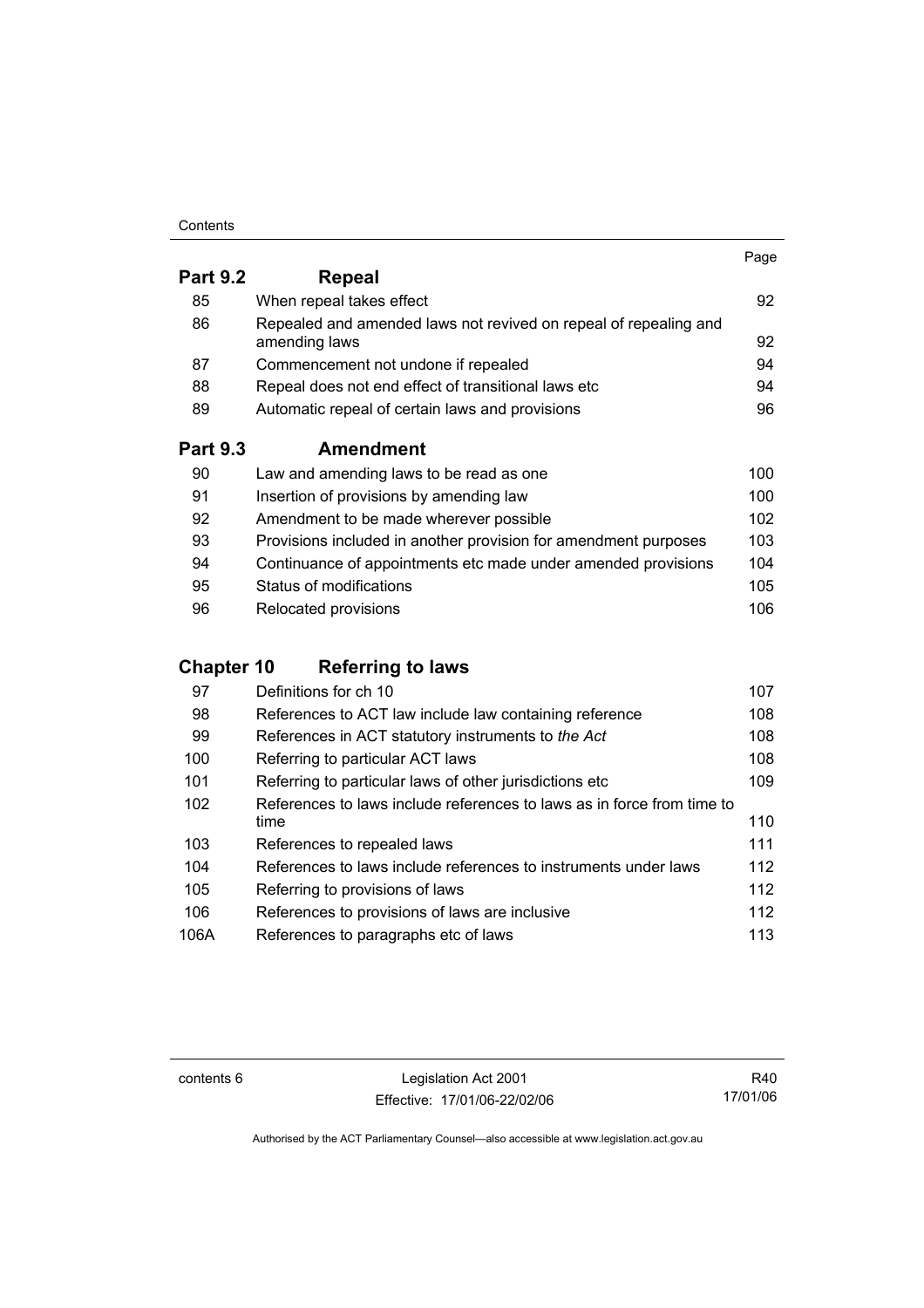| Contents |
|----------|
|----------|

|                   |                                                                    | Page |
|-------------------|--------------------------------------------------------------------|------|
| <b>Chapter 11</b> | <b>Republication of Acts and statutory instruments</b>             |      |
| <b>Part 11.1</b>  | <b>General</b>                                                     |      |
| 107               | Definitions for ch 11                                              | 115  |
| 108               | Republication in register                                          | 115  |
| 109               | Republications may be published with other information             | 115  |
| 110               | <b>Collections of laws</b>                                         | 116  |
| <b>Part 11.2</b>  | Substantive amendments made by laws                                |      |
| 111               | Incorporation of amendments                                        | 117  |
| 112               | Reference to amending laws                                         | 117  |
| 113               | Provisions not republished or relocated                            | 117  |
| <b>Part 11.3</b>  | <b>Editorial changes</b>                                           |      |
| 114               | Authorisation for parliamentary counsel                            | 119  |
| 115               | Amendments not to change effect                                    | 119  |
| 116               | Ambit of editorial amendments                                      | 119  |
| 117               | Legal effect of editorial changes                                  | 122  |
| 118               | Reference to editorial amendments                                  | 122  |
| <b>Chapter 12</b> | Scope of Acts and statutory instruments                            |      |
| 120               | Act to be interpreted not to exceed legislative powers of Assembly | 123  |
| 121               | <b>Binding effect of Acts</b>                                      | 124  |
| 122               | Application to Territory                                           | 125  |
|                   |                                                                    |      |
| <b>Chapter 13</b> | <b>Structure of Acts and statutory instruments</b>                 |      |
| <b>Part 13.1</b>  | General                                                            |      |
|                   |                                                                    |      |

| 125 | Meaning of law in ch 13                                  | 126 |
|-----|----------------------------------------------------------|-----|
| 126 | Material that is part of Act or statutory instrument     | 126 |
| 127 | Material that is not part of Act or statutory instrument | 127 |

| R40      | Legislation Act 2001         |
|----------|------------------------------|
| 17/01/06 | Effective: 17/01/06-22/02/06 |

contents 7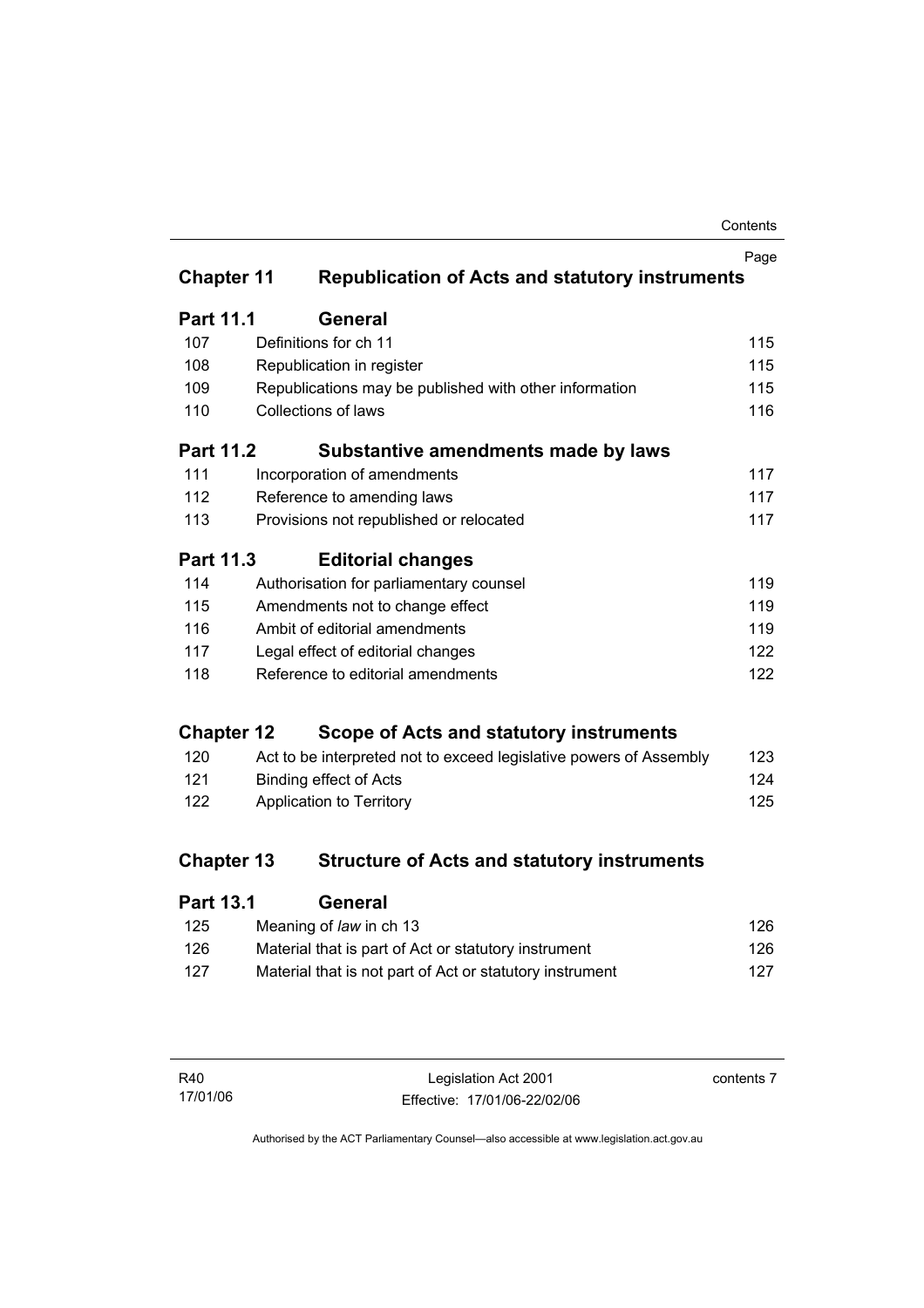#### **Contents**

|                  |                                                                       | Page |
|------------------|-----------------------------------------------------------------------|------|
| <b>Part 13.2</b> | <b>Particular kinds of provisions</b>                                 |      |
| 130              | What is a definition?                                                 | 129  |
| 131              | Signpost definitions                                                  | 130  |
| 132              | Examples                                                              | 131  |
| 133              | Penalty units                                                         | 132  |
| 134              | Penalties at end of sections and subsections                          | 132  |
| 135              | Penalties not at end of sections and subsections                      | 135  |
|                  | <b>Chapter 14</b><br>Interpretation of Acts and statutory instruments |      |
| <b>Part 14.1</b> | <b>Purpose and scope</b>                                              |      |
| 136              | Meaning of Act in ch 14                                               | 137  |
| 137              | Purpose and scope of ch 14                                            | 137  |
| <b>Part 14.2</b> | Key principles of interpretation                                      |      |
| 138              | Meaning of working out the meaning of an Act                          | 138  |
| 139              | Interpretation best achieving Act's purpose                           | 138  |
| 140              | Legislative context                                                   | 138  |
| 141              | Non-legislative context generally                                     | 139  |
| 142              | Non-legislative context-material that may be considered               | 140  |
| 143              | Law stating material for consideration in working out meaning         | 143  |

# **Chapter 15 Aids to interpretation**

| <b>Part 15.1</b> | General                                                                 |     |
|------------------|-------------------------------------------------------------------------|-----|
| 144              | Meaning of commonly-used terms                                          | 145 |
| 145              | Gender and number                                                       | 145 |
| 146              | Meaning of <i>may</i> and <i>must</i>                                   | 145 |
| 147              | Changes of drafting practice not to affect meaning                      | 146 |
| 148              | Terms used in instruments have same meanings as in authorising laws 147 |     |
| 149              | Age in years                                                            | 147 |
| 150              | Measurement of distance                                                 | 148 |
| 151              | Working out periods of time generally                                   | 148 |
|                  |                                                                         |     |

| contents 8 | Legislation Act 2001         | R40.     |
|------------|------------------------------|----------|
|            | Effective: 17/01/06-22/02/06 | 17/01/06 |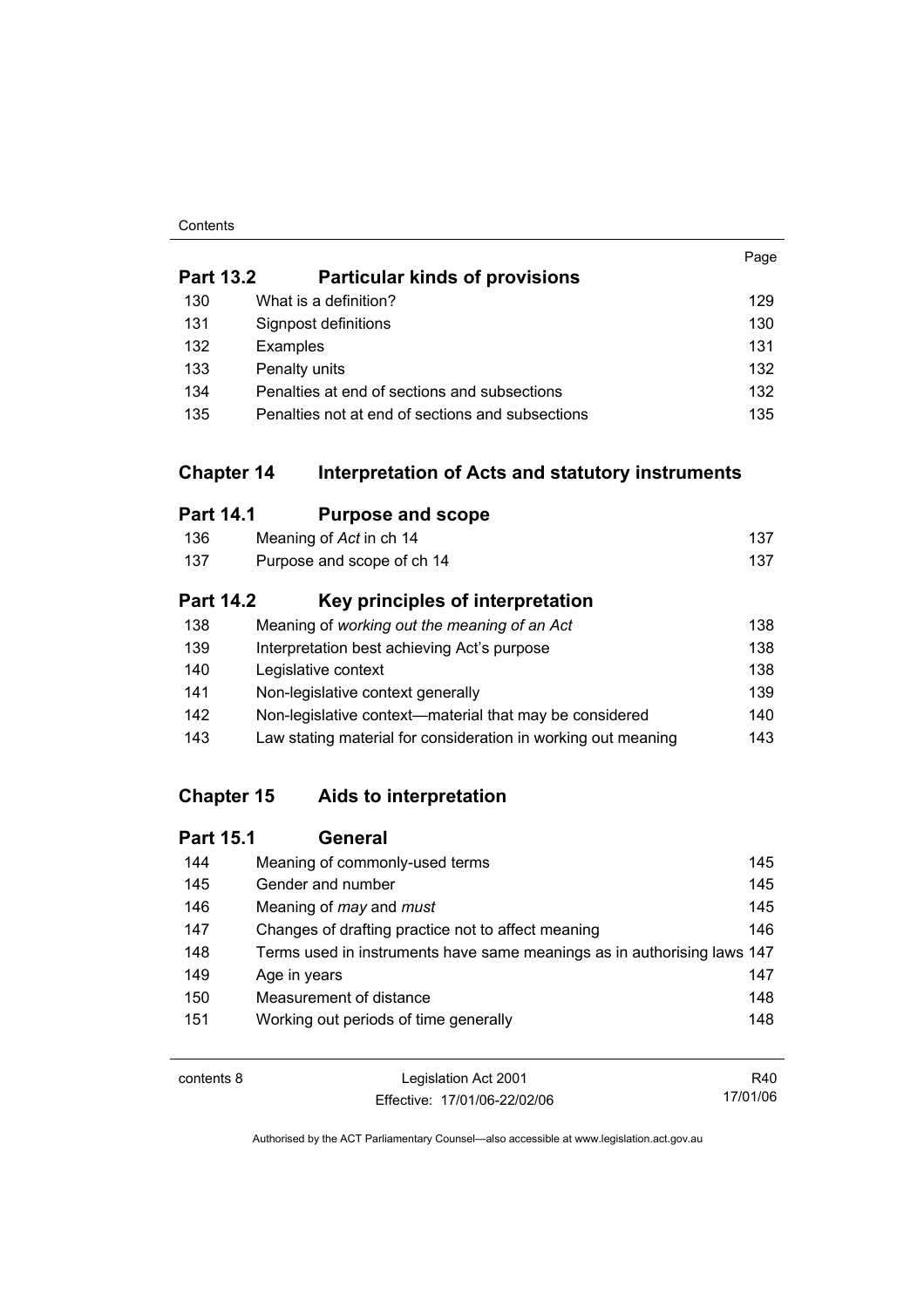|                   |                                                                                   | Contents   |
|-------------------|-----------------------------------------------------------------------------------|------------|
|                   |                                                                                   | Page       |
| 151A              | Periods of time ending on non-working days                                        | 150        |
| 151B              | Doing things for which no time is fixed                                           | 151        |
| 151C              | Power to extend time                                                              | 152        |
| 152               | Continuing effect of obligations                                                  | 153        |
| <b>Part 15.2</b>  | <b>Definitions</b>                                                                |            |
| 155               | Definitions apply subject to contrary intention                                   | 154        |
| 156               | Application of definitions in dictionaries and sections                           | 154        |
| 157               | Defined terms—other parts of speech and grammatical forms                         | 156        |
| <b>Part 15.3</b>  | References to various entities and things                                         |            |
| 160               | References to people generally                                                    | 157        |
| 161               | Corporations liable to offences                                                   | 158        |
| 162               | References to a Minister or the Minister                                          | 159        |
| 163               | References to a chief executive or the chief executive                            | 160        |
| 164               | References to Australian Standards etc                                            | 161        |
| 165               | References to Assembly committees that no longer exist                            | 162        |
| 168               | References to person with interest in land include personal<br>representative etc | 162        |
| 169               | References to domestic partner and domestic partnership                           | 162        |
| 169A              | References to transgender people                                                  | 163        |
| 169B              | References to intersex people                                                     | 164        |
| <b>Part 15.4</b>  | Preservation of certain common law privileges                                     |            |
| 170               | Privileges against selfincrimination and exposure to civil penalty                | 165        |
| 171               | Client legal privilege                                                            | 165        |
| <b>Chapter 16</b> | Courts, tribunals and other decision-makers                                       |            |
| 175               | Meaning of law in ch 16                                                           | 167        |
| 176               | Jurisdiction of courts and tribunals                                              | 167        |
| 177               | Recovery of amounts owing under laws                                              | 167        |
| 178               | Power to decide includes power to take evidence etc                               | 167        |
| 179               | Content of statements of reasons for decisions                                    | 168        |
| 180               | Power to make decision includes power to reverse or change                        | 168        |
| R40<br>17/01/06   | Legislation Act 2001<br>Fffective: 17/01/06-22/02/06                              | contents 9 |

Effective: 17/01/06-22/02/06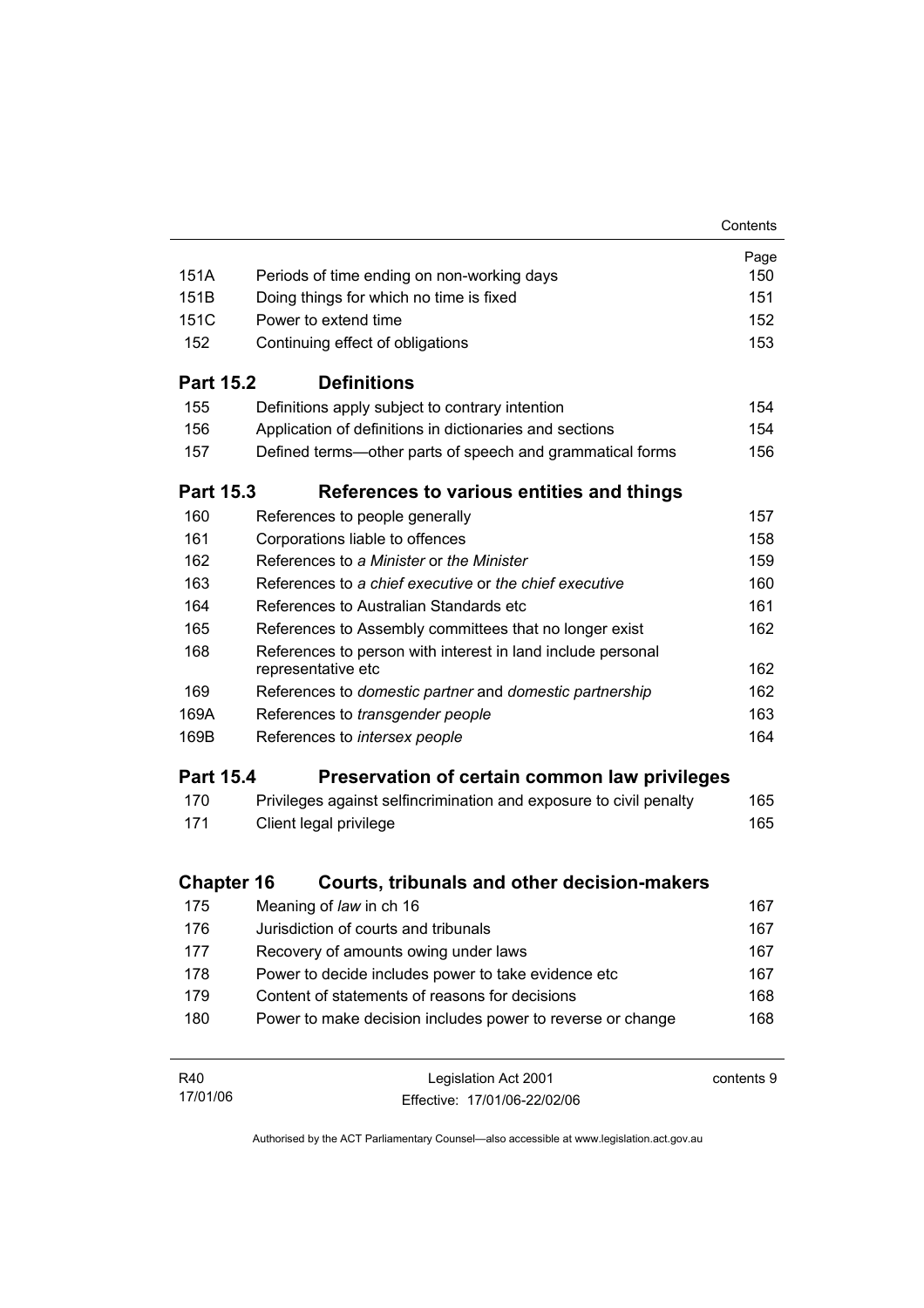#### **Contents**

17/01/06

| <b>Chapter 17</b> | <b>Entities and positions</b>      |     |
|-------------------|------------------------------------|-----|
| 182               | Meaning of law in ch 17            | 170 |
| 183               | Change of name of entity           | 170 |
| 184               | Change in constitution of entity   | 170 |
| 184A              | References to entity               | 171 |
| 185               | References to occupant of position | 171 |
| 186               | Change of name of position         | 172 |
| 187               | Chair and deputy chair etc         | 172 |

# **Chapter 18 Offences**

| 188 | Meaning of ACT law in ch 18                                           | 173. |
|-----|-----------------------------------------------------------------------|------|
| 189 | Reference to offence includes reference to related ancillary offences | 173  |
| 190 | Indictable and summary offences                                       | 174  |
| 191 | Offences against 2 or more laws                                       | 174  |
| 192 | When must prosecutions begin?                                         | 175  |
| 193 | Continuing offences                                                   | 176. |

## **Chapter 19 Administrative and machinery provisions**

| 195              | Meaning of law in ch 19 |  |
|------------------|-------------------------|--|
| <b>Part 19.2</b> | <b>Functions</b>        |  |

| 196        | Provision giving function gives power to exercise function | 178. |
|------------|------------------------------------------------------------|------|
| 197        | Statutory functions may be exercised from time to time     | 178. |
| 199        | Functions of bodies                                        | 178  |
| <b>200</b> | Functions of occupants of positions                        | 180. |

## **Part 19.3 Appointments**

| Division 19.3.1 | Appointments-general                   |     |
|-----------------|----------------------------------------|-----|
| 205             | Application of div 19.3.1              | 181 |
| 206             | Appointments must be in writing etc.   | 181 |
| 207             | Appointment may be by name or position | 182 |
|                 |                                        |     |
| contents 10     | Legislation Act 2001                   | R40 |

contents 10 Legislation Act 2001 Effective: 17/01/06-22/02/06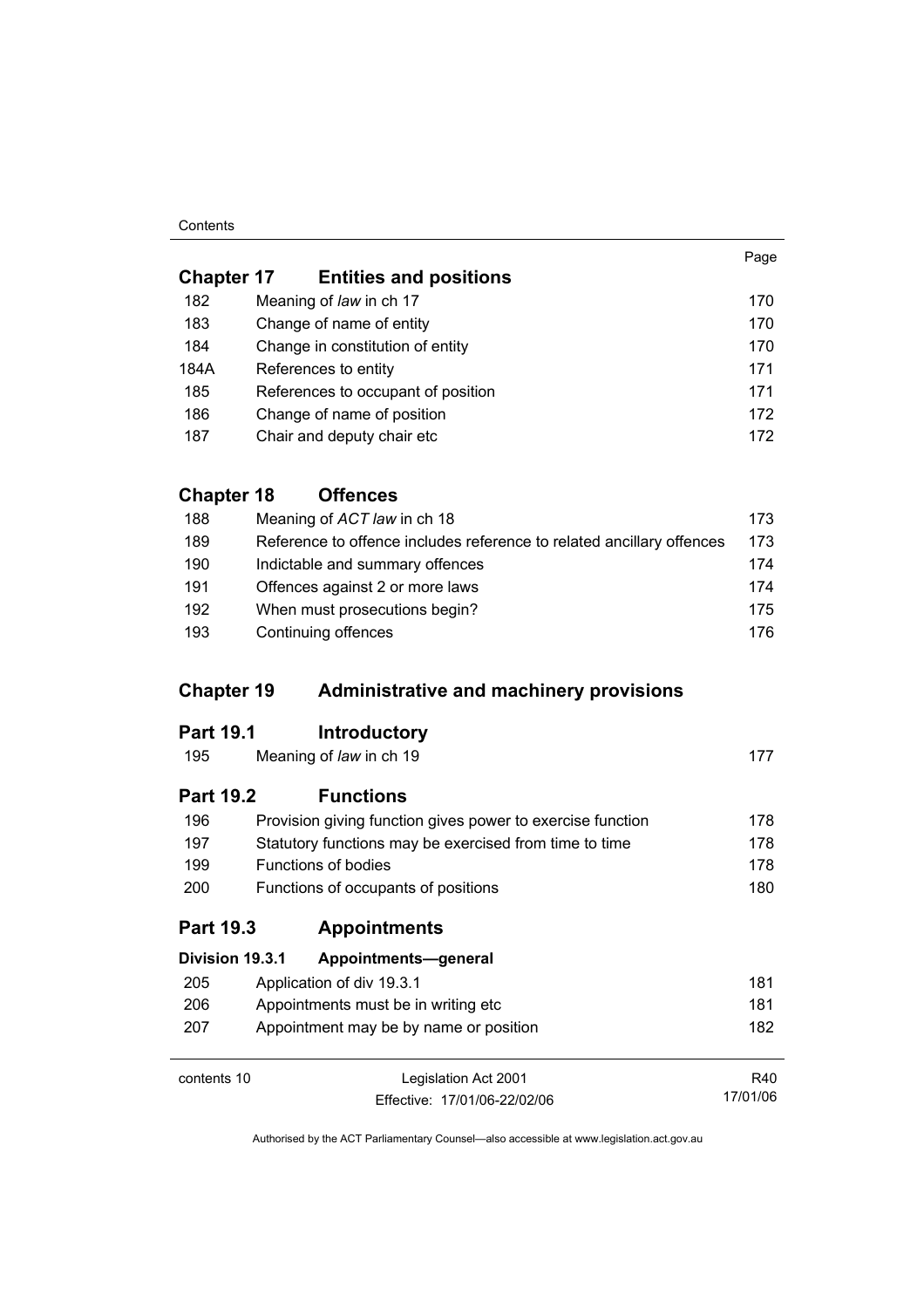|                  |                                                                               | Contents    |
|------------------|-------------------------------------------------------------------------------|-------------|
|                  |                                                                               | Page        |
| 208              | Power of appointment includes power to suspend etc                            | 182         |
| 209              | Power of appointment includes power to make acting appointment                | 183         |
| 210              | Resignation of appointment                                                    | 184         |
| 211              | Appointment not affected by appointer changes                                 | 184         |
| 212              | Appointment not affected by defect etc                                        | 185         |
| Division 19.3.2  | <b>Acting appointments</b>                                                    |             |
| 215              | Application of div 19.3.2                                                     | 185         |
| 216              | Acting appointments must be in writing etc                                    | 185         |
| 217              | Acting appointment may be made by name or position                            | 186         |
| 218              | Instrument may provide when acting appointment has effect etc                 | 186         |
| 219              | Appointer may decide terms of acting appointment etc                          | 186         |
| 220              | Appointee may exercise functions under acting appointment etc                 | 187         |
| 221              | How long does an acting appointment operate?                                  | 188         |
| 222              | Resignation of acting appointment                                             | 189         |
| 223              | Effect of acting appointment on substantive appointment etc                   | 189         |
| 224              | Acting appointment not affected by appointer changes                          | 189         |
| 225              | Acting appointment not affected by defect etc                                 | 189         |
| Division 19.3.2A | <b>Standing acting arrangements</b>                                           |             |
| 225A             | Application of div 19.3.2A                                                    | 190         |
| 225B             | Person acting under standing acting arrangement may exercise<br>functions etc | 190         |
| Division 19.3.3  | <b>Appointments-Assembly consultation</b>                                     |             |
| 226              | Meaning of statutory position in div 19.3.3                                   | 191         |
| 227              | Application of div 19.3.3                                                     | 191         |
| 228              | Consultation with appropriate Assembly committee                              | 191         |
| 229              | Appointment is disallowable instrument                                        | 192         |
| <b>Part 19.4</b> | <b>Delegations</b>                                                            |             |
| 230              | Application of pt 19.4 generally                                              | 193         |
| 231              | Application of pt 19.4 to subdelegations                                      | 193         |
| 232              | Delegation must be in writing etc                                             | 194         |
| 233              | Delegation may be made by name or position                                    | 194         |
| 234              | Instrument may provide when delegation has effect etc                         | 194         |
| 235              | Delegation may be made to 2 or more delegates                                 | 195         |
| R40              | Legislation Act 2001                                                          | contents 11 |
| 17/01/06         |                                                                               |             |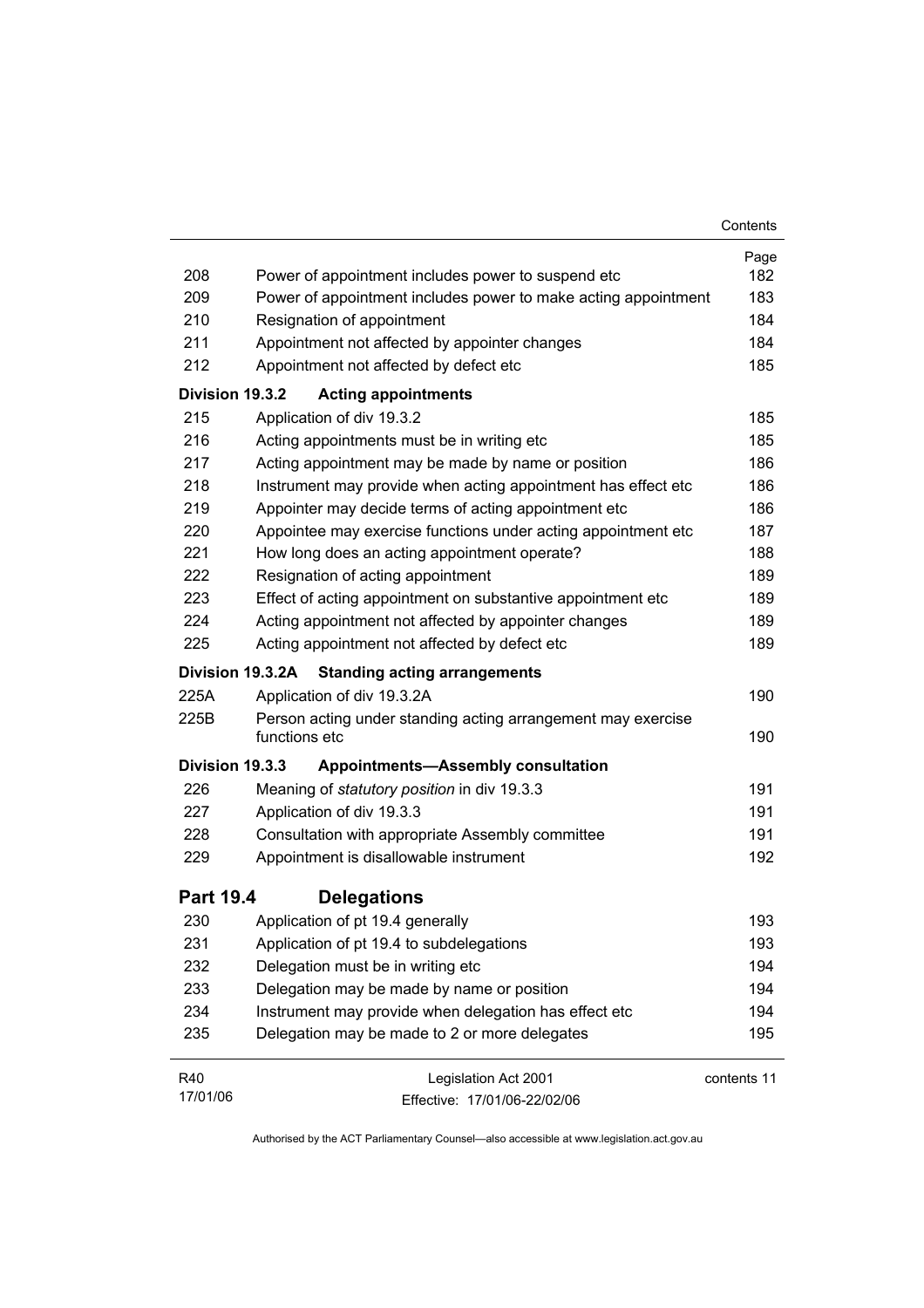| Contents |
|----------|
|          |

| 236               |       |                                                                                  | Page<br>195 |
|-------------------|-------|----------------------------------------------------------------------------------|-------------|
| 237               |       | Power to delegate may not be delegated<br>Delegation may be amended or revoked   | 195         |
| 238               |       |                                                                                  | 196         |
| 239               |       | Appointer responsible for delegated function                                     | 196         |
|                   |       | Exercise of delegation by delegate                                               | 197         |
| 240               |       | Appointer may exercise delegated function                                        |             |
| 241               |       | Delegation not affected by appointer changes                                     | 197         |
| 242               |       | Delegation not affected by defect etc                                            | 197         |
| <b>Part 19.5</b>  |       | <b>Service of documents</b>                                                      |             |
| 245               |       | Application of pt 19.5                                                           | 198         |
| 246               |       | Definitions for pt 19.5                                                          | 198         |
| 247               |       | Service of documents on individuals                                              | 200         |
| 248               |       | Service of documents on corporations                                             | 200         |
| 249               |       | Service of documents on agencies                                                 | 201         |
| 250               |       | When document taken to be served                                                 | 201         |
| 251               |       | Other laws not affected etc                                                      | 203         |
| 252               |       | Powers of courts and tribunals not affected                                      | 203         |
| <b>Part 19.6</b>  |       | <b>Functions of Executive and Ministers</b>                                      |             |
| 253               |       | <b>Exercise of functions of Executive</b>                                        | 204         |
| 254               |       | Administration of matters not allocated                                          | 205         |
| 254A              |       | Delegation by Minister                                                           | 205         |
| <b>Part 19.7</b>  |       | <b>Other matters</b>                                                             |             |
| 255               | Forms |                                                                                  | 206         |
| 256               |       | Production of records kept in computers etc                                      | 208         |
| <b>Chapter 20</b> |       | <b>Miscellaneous</b>                                                             |             |
| 300               |       |                                                                                  | 209         |
| 301               |       | Delegation by parliamentary counsel<br>References to Administration Act 1989 etc | 209         |
| 302               |       |                                                                                  | 210         |
| 303               |       | Regulation-making power                                                          | 210         |
|                   |       | Transitional-meaning of optometrist                                              |             |

| contents 12 |  |
|-------------|--|
|-------------|--|

Legislation Act 2001 Effective: 17/01/06-22/02/06

R40 17/01/06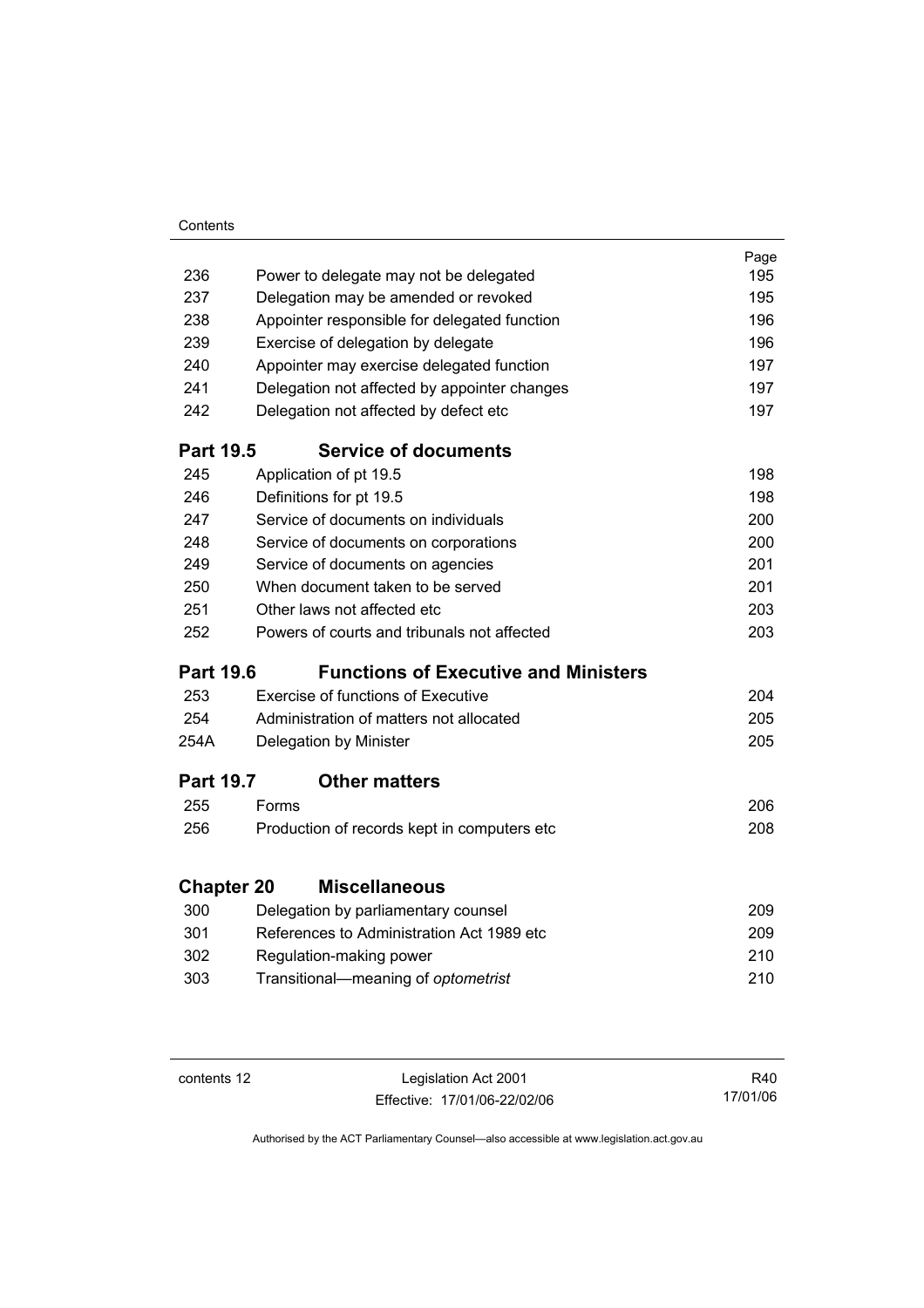**Contents** 

| <b>Schedule 1</b> | Acts included in sources of law in the ACT                                  | Page<br>211 |
|-------------------|-----------------------------------------------------------------------------|-------------|
| <b>Part 1.1</b>   | Former NSW and UK Acts in force before establishment of<br><b>Territory</b> | 211         |
| <b>Part 1.2</b>   | Former NSW Acts applied after establishment of Territory 213                |             |

# **Dictionary** 215

| Part 1 | Meaning of commonly-used terms             | 215 |
|--------|--------------------------------------------|-----|
| Part 2 | <b>Terms for Legislation Act 2001 only</b> | 242 |

## **Endnotes**

|   | About the endnotes     | 246 |
|---|------------------------|-----|
| 2 | Abbreviation key       | 246 |
| 3 | Legislation history    | 247 |
| 4 | Amendment history      | 253 |
| 5 | Earlier republications | 288 |
| 6 | Uncommenced amendments | 292 |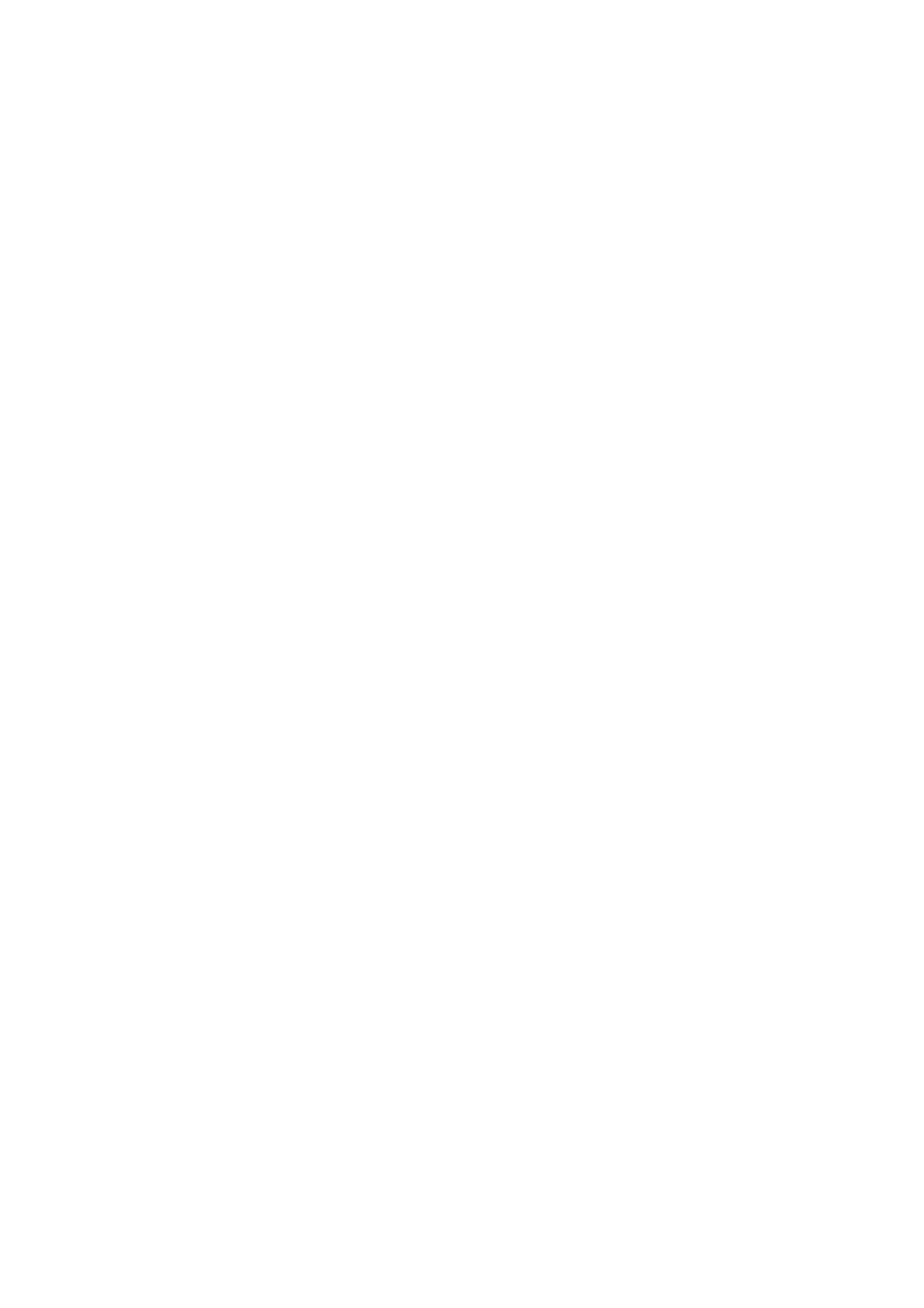

# **Legislation Act 2001**

An Act about legislation

I

R40 17/01/06

Legislation Act 2001 Effective: 17/01/06-22/02/06 page 1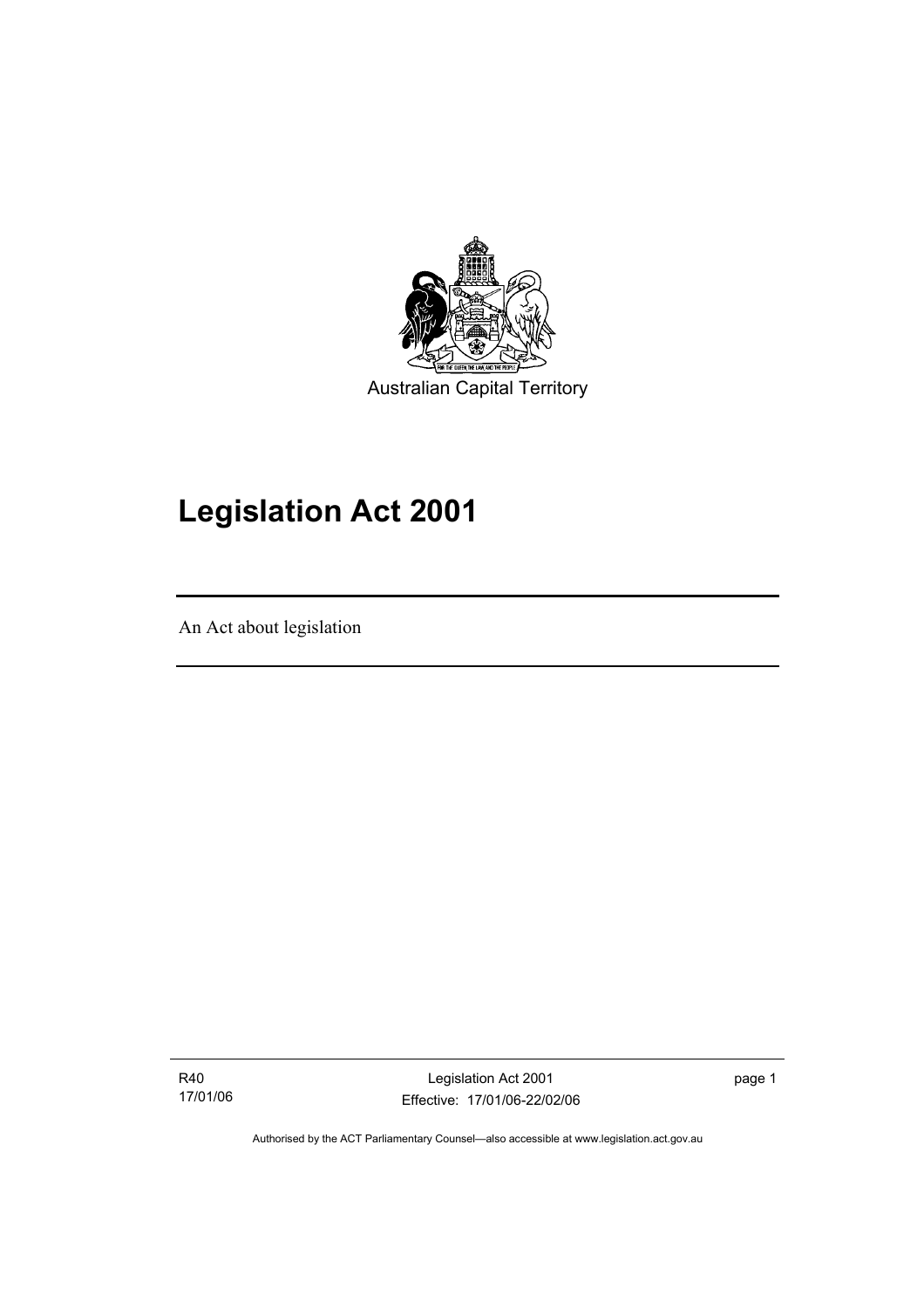**Chapter 1** Preliminary<br>**Part 1.1** General **Part 1.1** General

Section 1

# **Chapter 1** Preliminary

## **Part 1.1 General**

## **1 Name of Act**

This Act is the *Legislation Act 2001.* 

## **2 Dictionary**

The dictionary at the end of this Act is part of this Act.

- *Note 1* The dictionary at the end of an Act usually defines certain terms used in the Act, and includes references (*signpost definitions*) to other terms defined elsewhere in the Act. However, in this Act the dictionary is divided into 2 parts.
- *Note 2* Part 1 defines terms commonly used in Acts (including this Act) and statutory instruments. For example, because of the definition '*month* means calendar month.', the term 'month' has the defined meaning wherever the term is used in an Act or statutory instrument unless the Act or instrument provides otherwise or the contrary intention otherwise appears (see s 144 and s 155).
- *Note 3* Part 2 defines certain terms used in this Act. For example, the signpost definition '*administrator*, for part 19.5 (Service of documents)—see section 246.' means that the term 'administrator' is defined in s 246 for this Act, pt 19.5. A definition in pt 2 applies to all of this Act unless the definition, or another provision of this Act, provides otherwise or the contrary intention otherwise appears (see s 155 and s 156 (1)).

## **2A Notes**

A note included in this Act is explanatory and is not part of this Act.

*Note* See s 127 (1), (4) and (5) for the legal status of notes.

R40 17/01/06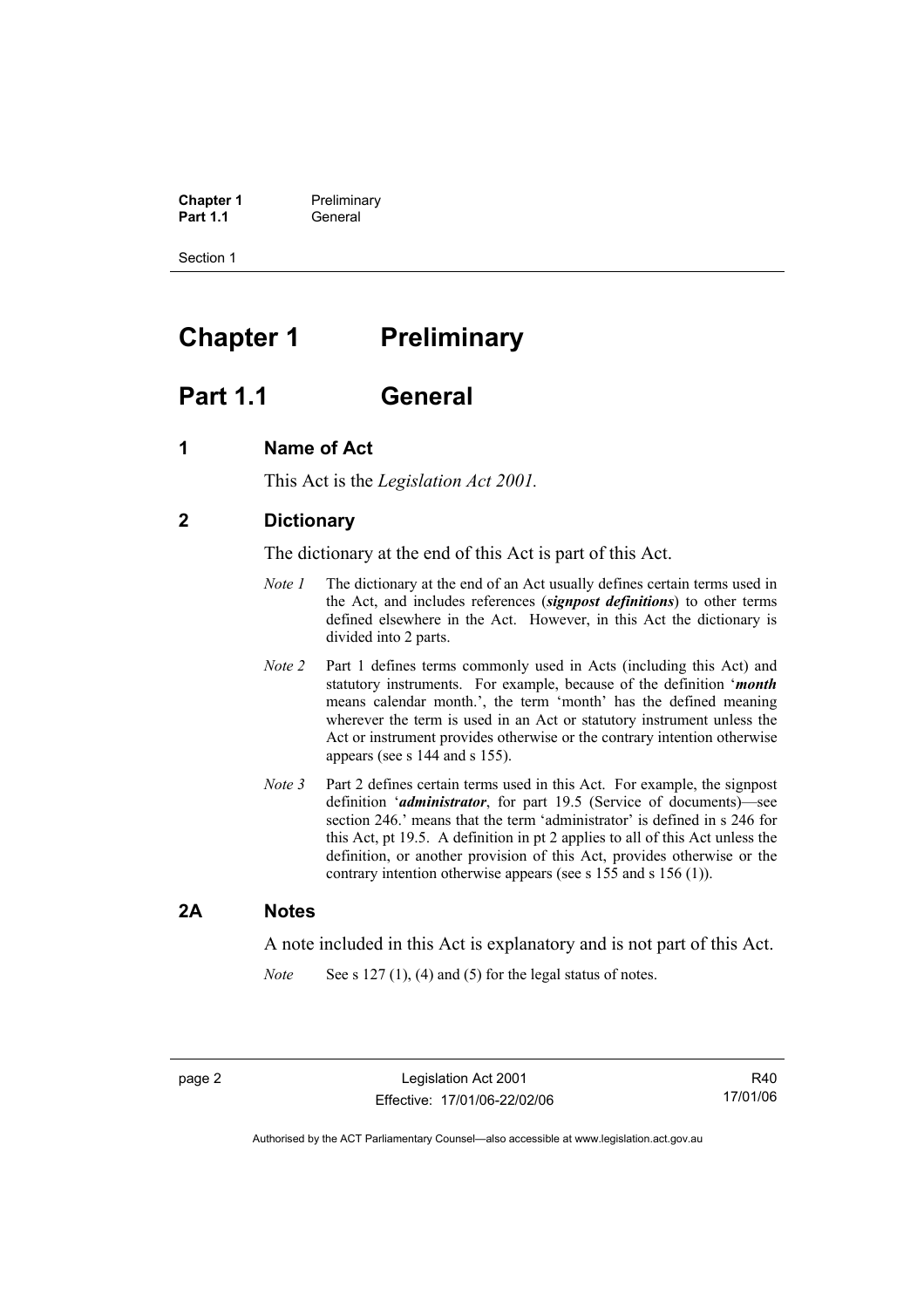## **3 Objects**

- (1) The main object of this Act is to make legislation more accessible.
- (2) This is to be achieved particularly by—
	- (a) encouraging access to legislation through the internet, while maintaining access to printed legislation; and
	- (b) restating the law dealing with the 'life cycle' of legislation, improving its structure and content, and simplifying its provisions where practicable; and
	- (c) assisting users of legislation to find, read, understand and use legislation by—
		- (i) facilitating the shortening and simplification of legislation; and
		- (ii) promoting consistency in the form and language of legislation; and
		- (iii) providing rules about the interpretation of legislation; and
		- (iv) facilitating the updating and republication of legislation to ensure its ready availability.
- (3) For this section, the '*life cycle*' of legislation includes the making (where relevant), notification, commencement, presentation and disallowance (where relevant), operation, interpretation, proof, republication, amendment and repeal of legislation and instruments made under legislation.

## **4 Application of Act**

 (1) This Act applies to all Acts (including this Act) and statutory instruments.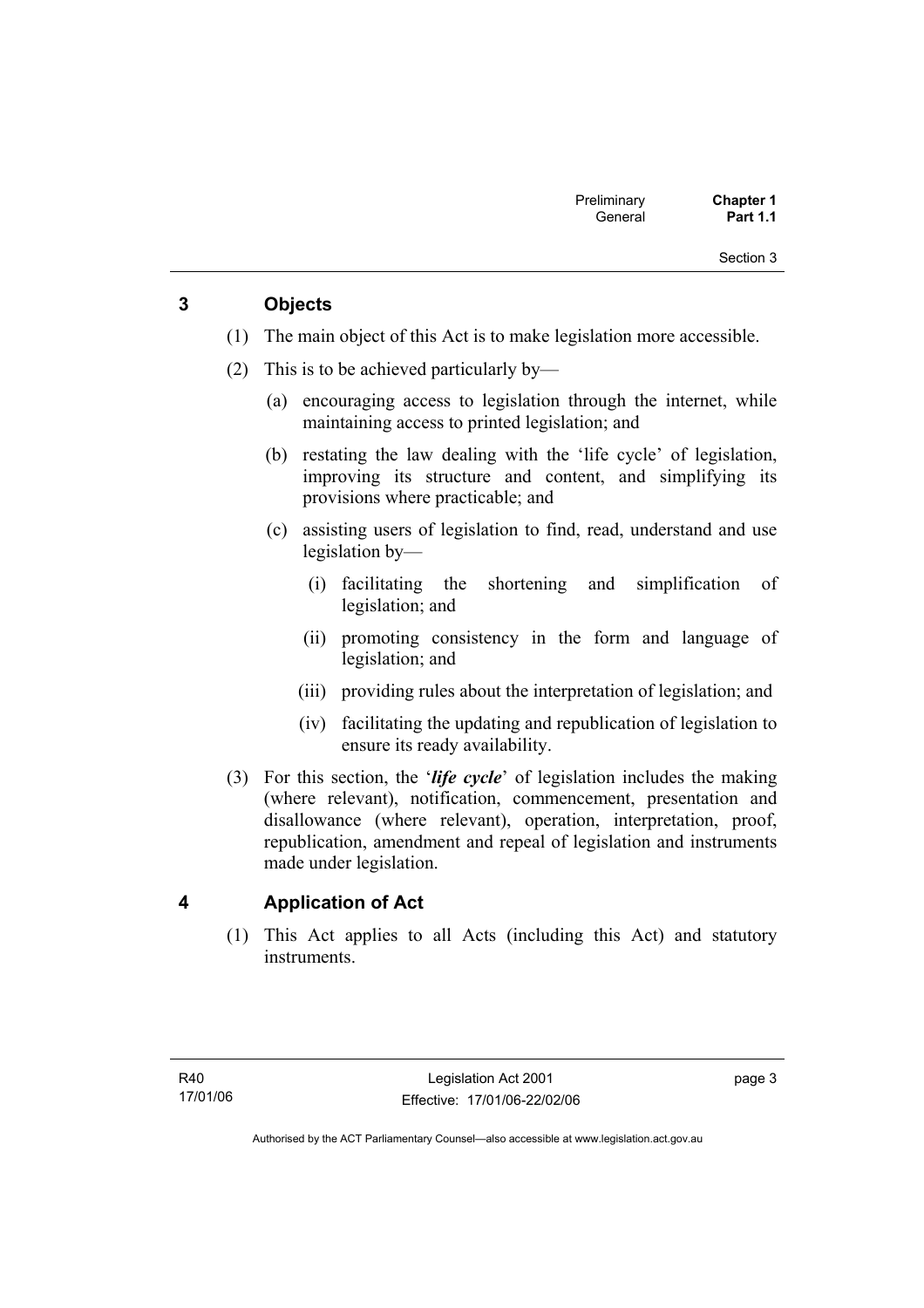| <b>Chapter 1</b> | Preliminary |
|------------------|-------------|
| <b>Part 1.1</b>  | General     |

 (2) In particular, Acts and statutory instruments are taken to be made on the basis that they will operate in conjunction with this Act.

#### **Examples**

- 1 An Act imposes an obligation and provides that people who 'fail' to carry out the obligation are liable to the penalty. The Act does not, however, define 'fail' or indicate that the word is used in a special way. In accordance with this Act, dictionary, part 1 (see s 144), the word 'fail' includes 'refuse'. In other words, a person who refuses to carry out the obligation will be subject to the penalty in the same way as someone who only neglects the obligation. In this case, the presence in an Act of a word that is defined in this Act attracts the operation of the definition in the dictionary.
- 2 The *XYZ Act 2001* contains the following provision:

The Minister may, in writing, determine fees for this Act.

Because the XYZ Act authorises a fee to be determined 'for this Act', this Act, section 56 applies and therefore the provisions of part 6.3 (Making of certain statutory instruments about fees) apply to the determination of fees under the provision. In this case, the operation of provisions of this Act is attracted because the *XYZ Act 2001* contains a provision that triggers the application of the part.

- *Note* An example is part of the Act, is not exhaustive and may extend, but does not limit, the meaning of the provision in which it appears (see s 126 and s 132).
- (3) This section is a determinative provision.
	- *Note* See s 5 for the meaning of determinative provisions, and s 6 for their displacement.

## **5 Determinative and non-determinative provisions**

- (1) This Act consists of determinative and non-determinative provisions.
- (2) A *determinative provision* is a provision of this Act that is declared to be a determinative provision.

#### **Example**

Section 4 (3) provides that section 4 is a determinative provision.

R40 17/01/06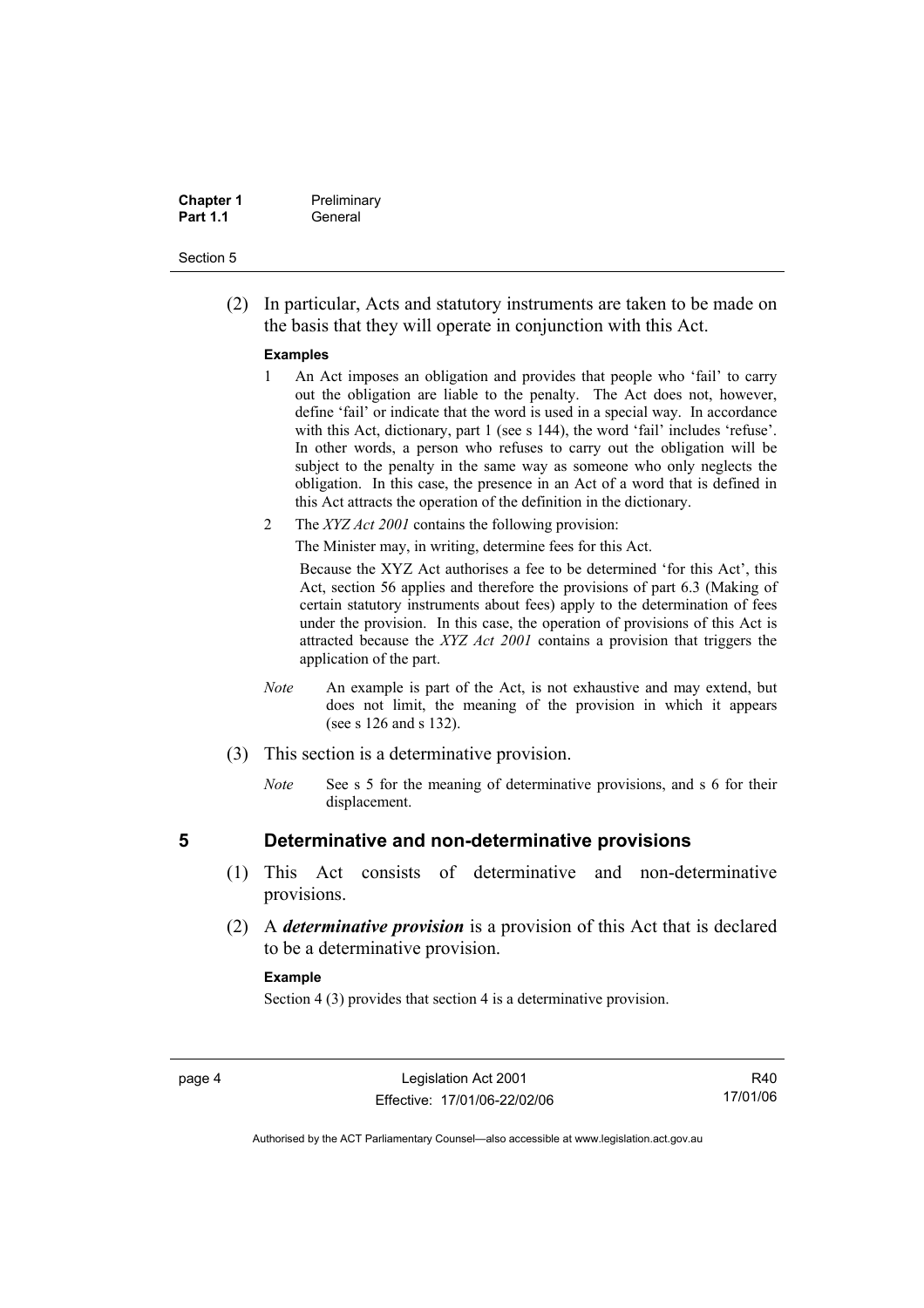# (3) A *non-determinative provision* is any other provision of this Act.

## **Example**

Section 3 does not contain a provision corresponding to section 4 (3). Therefore, section 3 is not a determinative provision.

*Note* An example is part of the Act, is not exhaustive and may extend, but does not limit, the meaning of the provision in which it appears (see s 126 and s 132).

## **6 Legislation Act provisions must be applied**

- (1) A provision of this Act must be applied to an Act or statutory instrument, in accordance with the terms of the provision, except so far as it is displaced.
- (2) A determinative provision may be displaced expressly or by a manifest contrary intention.
- (3) A non-determinative provision may be displaced expressly or by a contrary intention.

- (4) The declaration of a provision as 'determinative' indicates that it is the intention of the Legislative Assembly that, if the provision is to be displaced at all in a particular case, a more deliberate displacement is required than if the provision were a nondeterminative provision.
- (5) This section applies despite any presumption or rule of interpretation.
- (6) A provision of this Act must not be taken to be displaced by a provision of an Act or statutory instrument so far as the provisions can operate concurrently.
- (7) In particular and without limiting subsection (5), a provision of this Act is not displaced by a provision of an Act or statutory instrument

page 5

*Note* For the distinction between a 'manifest contrary intention' (see s (2)) and 'contrary intention' (see s (3)), see the examples in this section.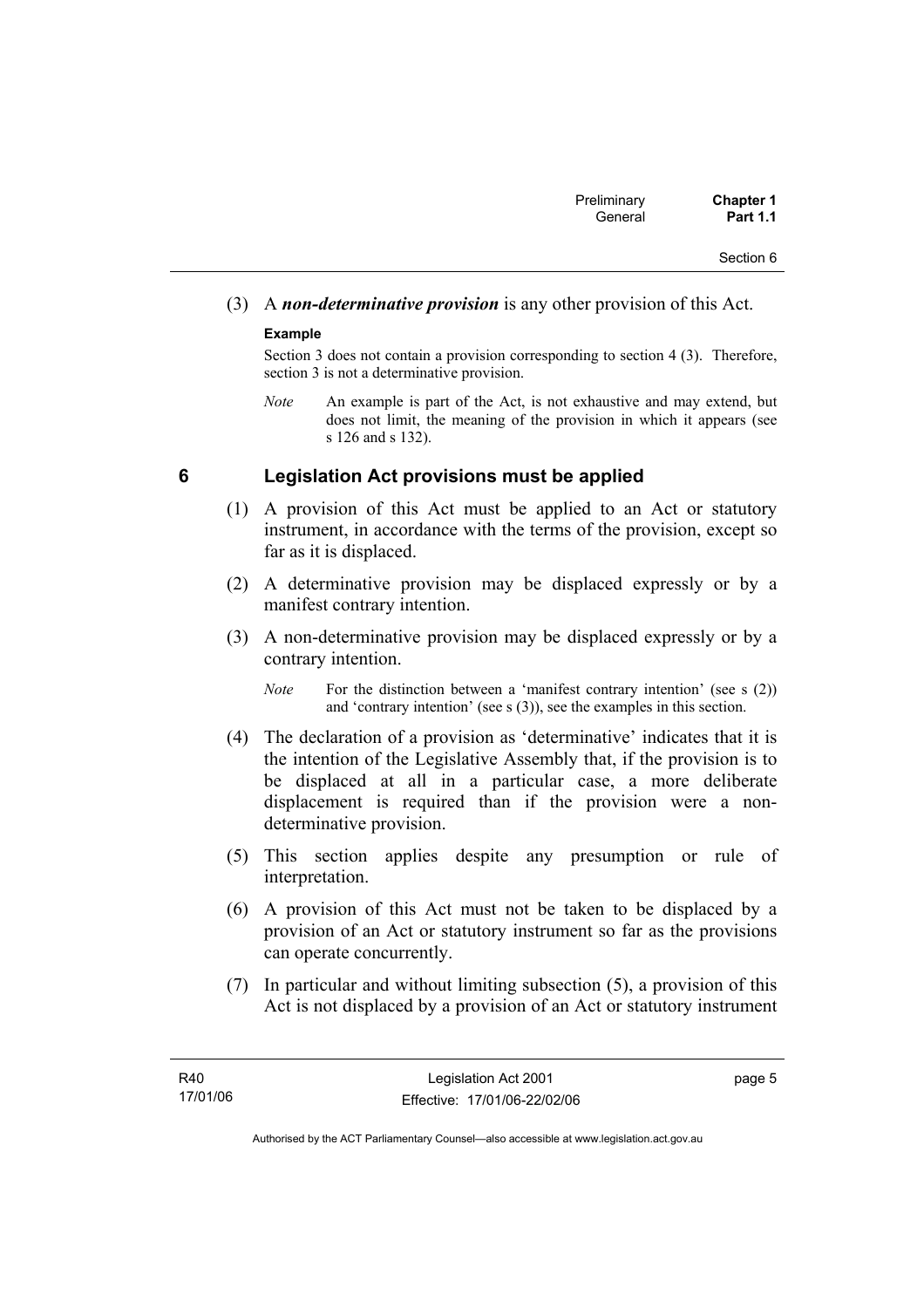| <b>Chapter 1</b> | Preliminary |  |
|------------------|-------------|--|
| <b>Part 1.1</b>  | General     |  |

because the provisions deal with the same or a similar subject matter.

(8) This section is a determinative provision.

#### **Examples of different kinds of displacement**

1 *Determinative provision—express displacement*

The *Collections Regulation Act 1999* (hypothetical), section 83 contains the following provision:

(2) The Legislation Act, section 47 (3) does not apply to a regulation under this Act.

Section 83 (2) illustrates a provision expressly displacing this Act, section 47 (3), a determinative provision.

2 *Determinative provision—manifest contrary intention*

The *Motor Repairers Act 2001* (hypothetical) does not contain a provision like the *Collections Regulation Act 1999*, section 83, but section 79 contains the following provision:

(3) A regulation may apply, adopt or incorporate an instrument or provision of an instrument as in force from time to time.

Section 79 (3) illustrates a provision displacing this Act, section 47 (3), a determinative provision, by a manifest contrary intention because section 79 (3) clearly contradicts section 47 (3).

3 *Non-determinative provision—contrary intention*

The master of a vessel is charged with contravening the *Liquor Act 2001* (hypothetical), section 126 by selling liquor on or from 'licensed premises' otherwise than at a time authorised by the Act. It is claimed that the sale took place on the vessel. The Act defines 'licensed premises' to mean that part or those parts of a building or buildings and of the land adjoining it or them as defined by the licensing court. It is argued that the complaint is defective in that a vessel cannot be 'licensed premises'. However, section 126 is expressed to apply to 'a licensee, servant, agent or master who sells liquor on or from licensed premises'. In this case, the reference to 'master' indicates a contrary intention indicating that the section is intended to apply to liquor sold on or from vessels.

#### **Example of concurrent operation (no displacement)**

The *Small Clubs Act 2002* (hypothetical) contains the following provision about how notice of the club's annual general meeting may be served on members of a registered small club:

page 6 Legislation Act 2001 Effective: 17/01/06-22/02/06

R40 17/01/06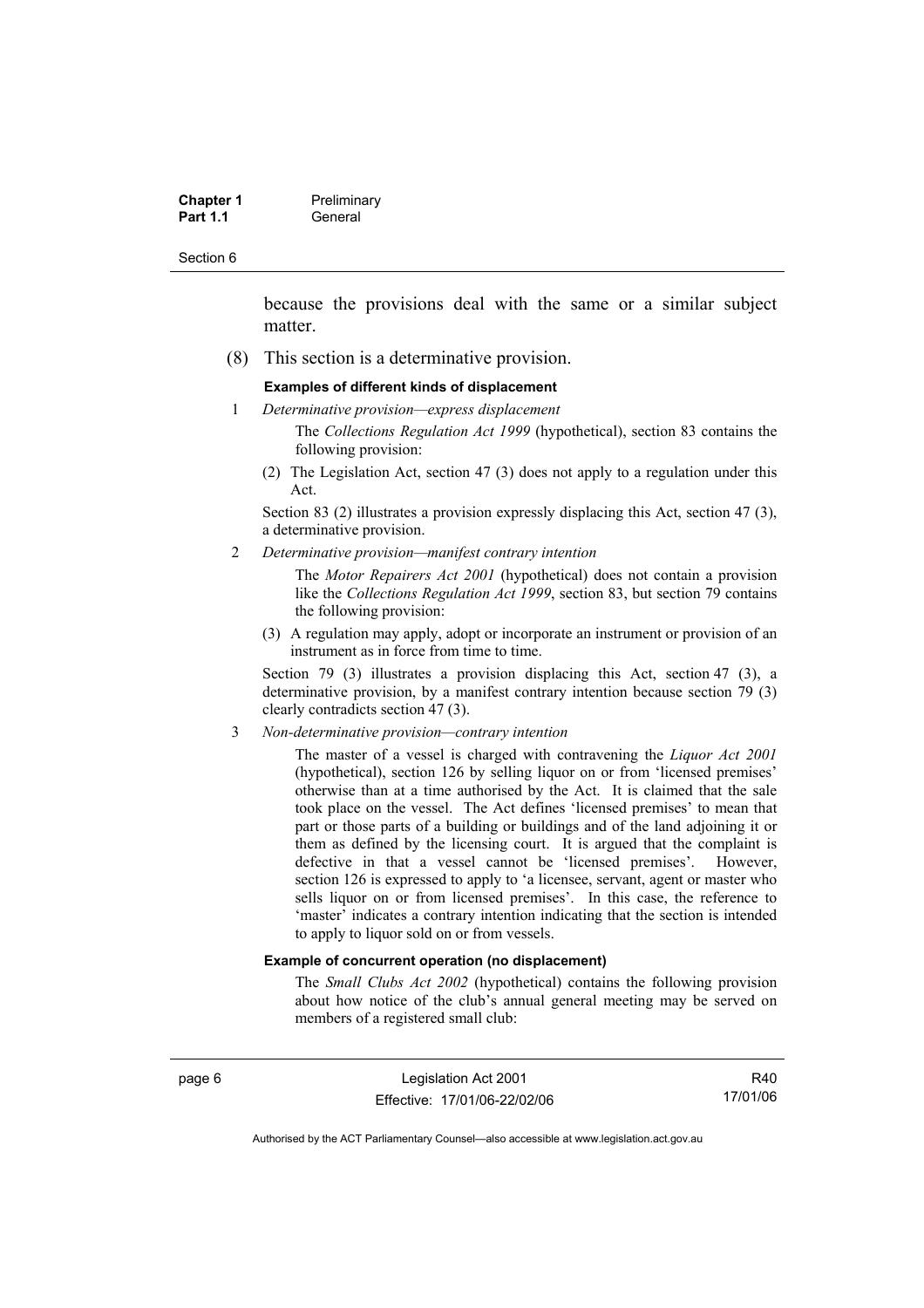| Preliminary | <b>Chapter 1</b> |
|-------------|------------------|
| General     | <b>Part 1.1</b>  |

#### **60 Serving notice of annual general meeting**

The executive committee of a registered small club may serve notice of the annual general meeting of the club on members by pinning the notice to a noticeboard in the club house.

This Act, section 247, a non-determinative provision, allows a document to be served on an individual under an Act in a number of ways (by giving the document to the individual, by sending it by prepaid post etc), but does not mention pinning the document to a noticeboard as a method of giving the notice.

Section 247 is not displaced by the *Small Clubs Act 2002*, section 60, because—

- section 60 does not expressly displace section 247 nor does it indicate a contrary intention (see s  $6(1)$  and  $(3)$ ) and, in particular, section  $60$ does not indicate an intention that the method of service it authorises is to be the only method of serving notice of annual general meetings on members of small clubs; and
- the application of section 247 is not displaced by any presumption or rule of interpretation (see s 6 (5)); and
- sections 60 and 247 can operate concurrently (see s  $6(6)$ ) by allowing complementary methods of service; and
- the fact that sections 60 and 247 deal with the same (or a similar) subject matter does not of itself displace section 247 (see s 6 (7) and also s 6 (5)).

It follows, therefore, that the executive committee is free to serve notice of the annual general meeting under section 60 or section 247.

*Note* An example is part of the Act, is not exhaustive and may extend, but does not limit, the meaning of the provision in which it appears (see s 126 and s 132).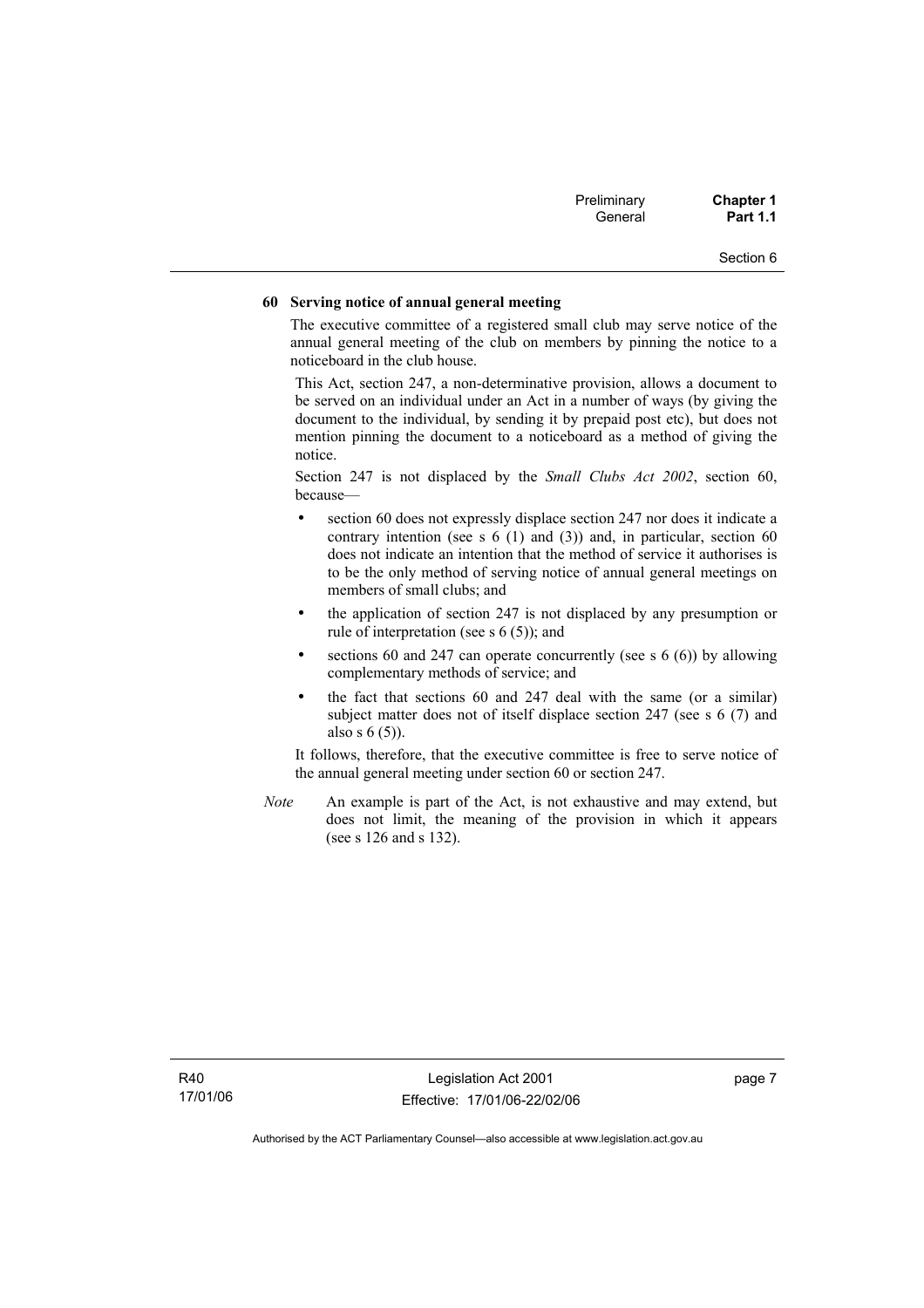**Chapter 1** Preliminary<br>**Part 1.2** Basic conce **Basic concepts** 

Section 7

# **Part 1.2 Basic concepts**

## **7 Meaning of** *Act* **generally**

- (1) An *Act* is an Act of the Legislative Assembly.
- (2) An *Act of the Legislative Assembly* is a law (however described or named) made by the Legislative Assembly under the Self-Government Act.
- (3) A reference to an *Act* includes a reference to a provision of an Act.
	- *Note 1* Section 17 deals with former Commonwealth enactments, and former NSW and UK Acts, that have become ACT Acts.
	- *Note 2* Section 100 (1) deals with references to particular Acts.

## **8 Meaning of** *subordinate law*

- (1) A *subordinate law* is a regulation, rule or by-law (whether or not legislative in nature) made under—
	- (a) an Act; or
	- (b) another subordinate law; or
	- (c) power given by an Act or subordinate law and also power given otherwise by law.
- (2) A reference to a *subordinate law* includes a reference to a provision of a subordinate law.

## **9 Meaning of** *disallowable instrument*

- (1) A *disallowable instrument* is—
	- (a) a statutory instrument (whether or not legislative in nature) that is declared to be a disallowable instrument by an Act, subordinate law or another disallowable instrument; or

R40 17/01/06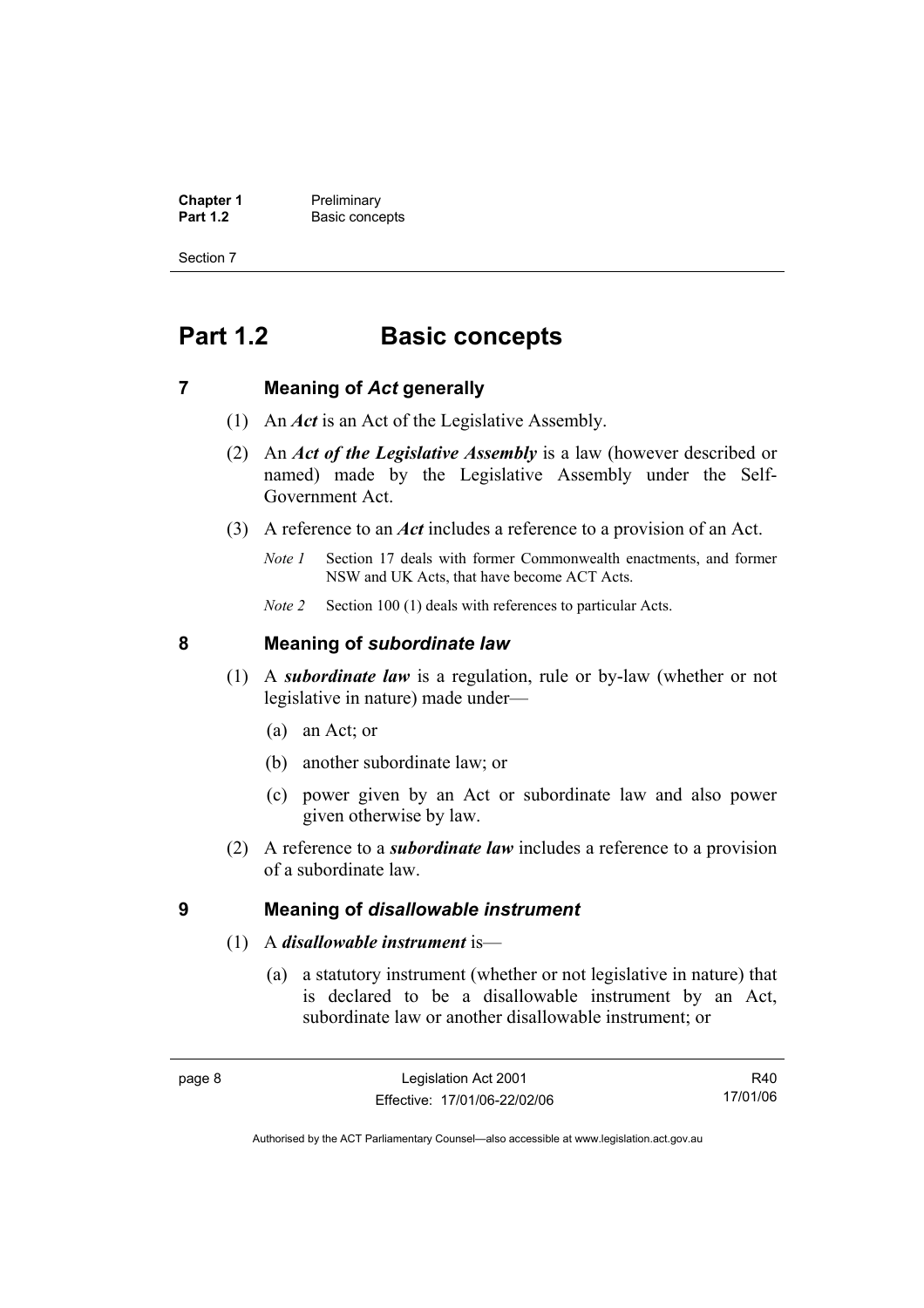- (b) a determination of fees or charges by a Minister under an Act or subordinate law.
- *Note Statutory instrument* is defined in s 13.
- (2) A reference to a *disallowable instrument* includes a reference to a provision of a disallowable instrument.

## **10 Meaning of** *notifiable instrument*

- (1) A *notifiable instrument* is a statutory instrument (whether or not legislative in nature) that is declared to be a notifiable instrument by an Act, subordinate law, disallowable instrument or another notifiable instrument.
- (2) A reference to a *notifiable instrument* includes a reference to a provision of a notifiable instrument.

## **11 Meaning of** *commencement notice*

- (1) A *commencement notice* is a statutory instrument that fixes or otherwise determines the commencement of an Act, subordinate law, disallowable instrument or notifiable instrument.
- (2) A reference to a *commencement notice* includes a reference to a provision of a commencement notice.

## **12 Meaning of** *registrable instrument*

- (1) A *registrable instrument* is—
	- (a) a subordinate law; or
	- (b) a disallowable instrument; or
	- (c) a notifiable instrument; or
	- (d) a commencement notice.
- (2) A reference to a *registrable instrument* includes a reference to a provision of a registrable instrument.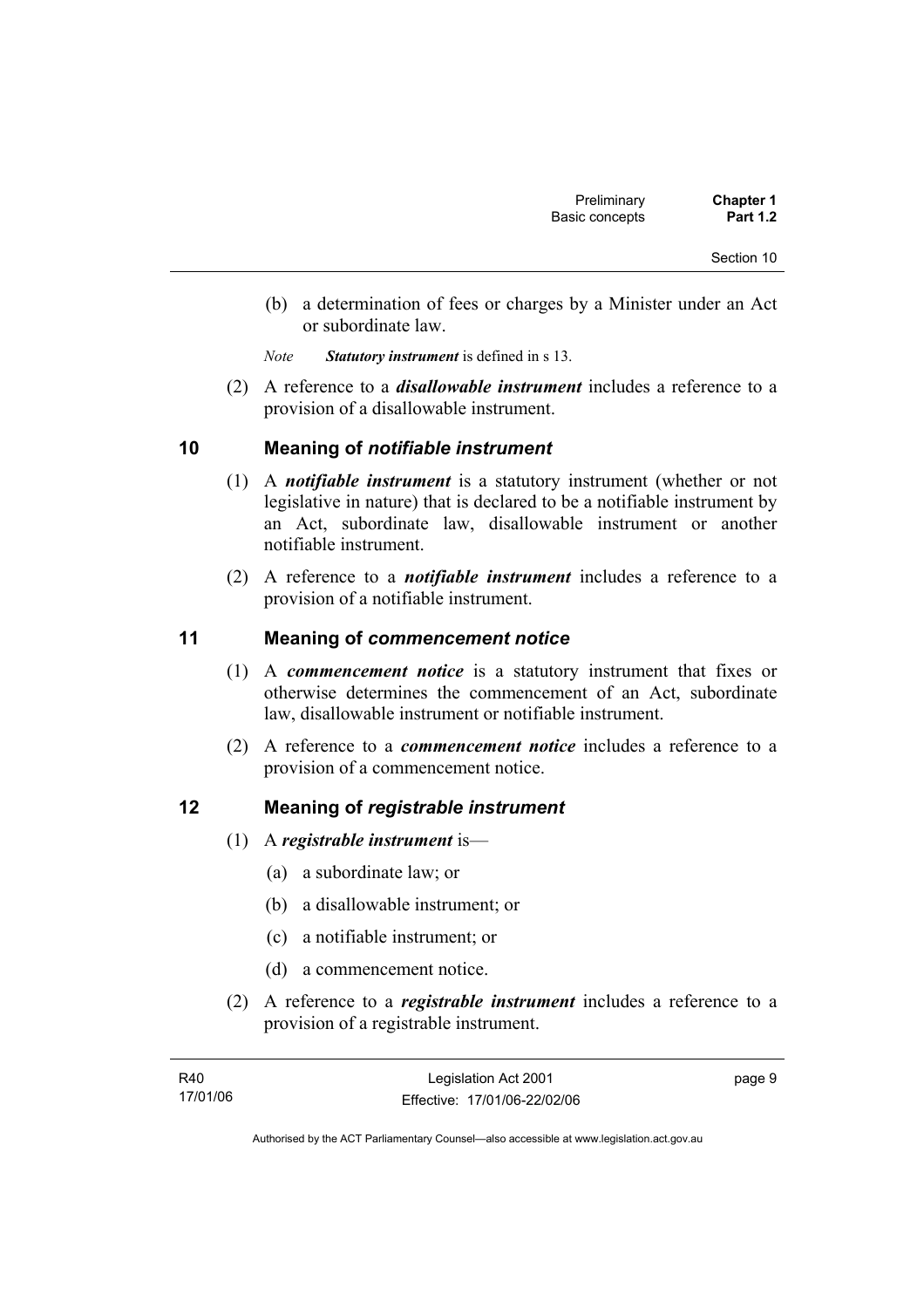**Chapter 1** Preliminary<br>**Part 1.2** Basic conce **Basic concepts** 

Section 13

## **13 Meaning of** *statutory instrument*

- (1) A *statutory instrument* is an instrument (whether or not legislative in nature) made under—
	- (a) an Act; or
	- (b) another statutory instrument; or
	- (c) power given by an Act or statutory instrument and also power given otherwise by law.
- (2) A *statutory instrument* includes a subordinate law, disallowable instrument, notifiable instrument and commencement notice.
- (3) A reference to a *statutory instrument* includes a reference to a provision of a statutory instrument.

## **14 Meaning of** *instrument*

(1) An *instrument* is any writing or other document.

*Note Writing* is defined in the dictionary, pt 1.

 (2) A reference to an *instrument* includes a reference to a provision of an instrument.

## **15 Meaning of** *authorised republication*

- (1) An *authorised republication* is a republication of a law authorised by the parliamentary counsel under this Act.
- (2) A reference to an *authorised republication* includes a reference to a provision of an authorised republication.
- (3) In this section:

*law*—see section 107 (Definitions for ch 11).

R40 17/01/06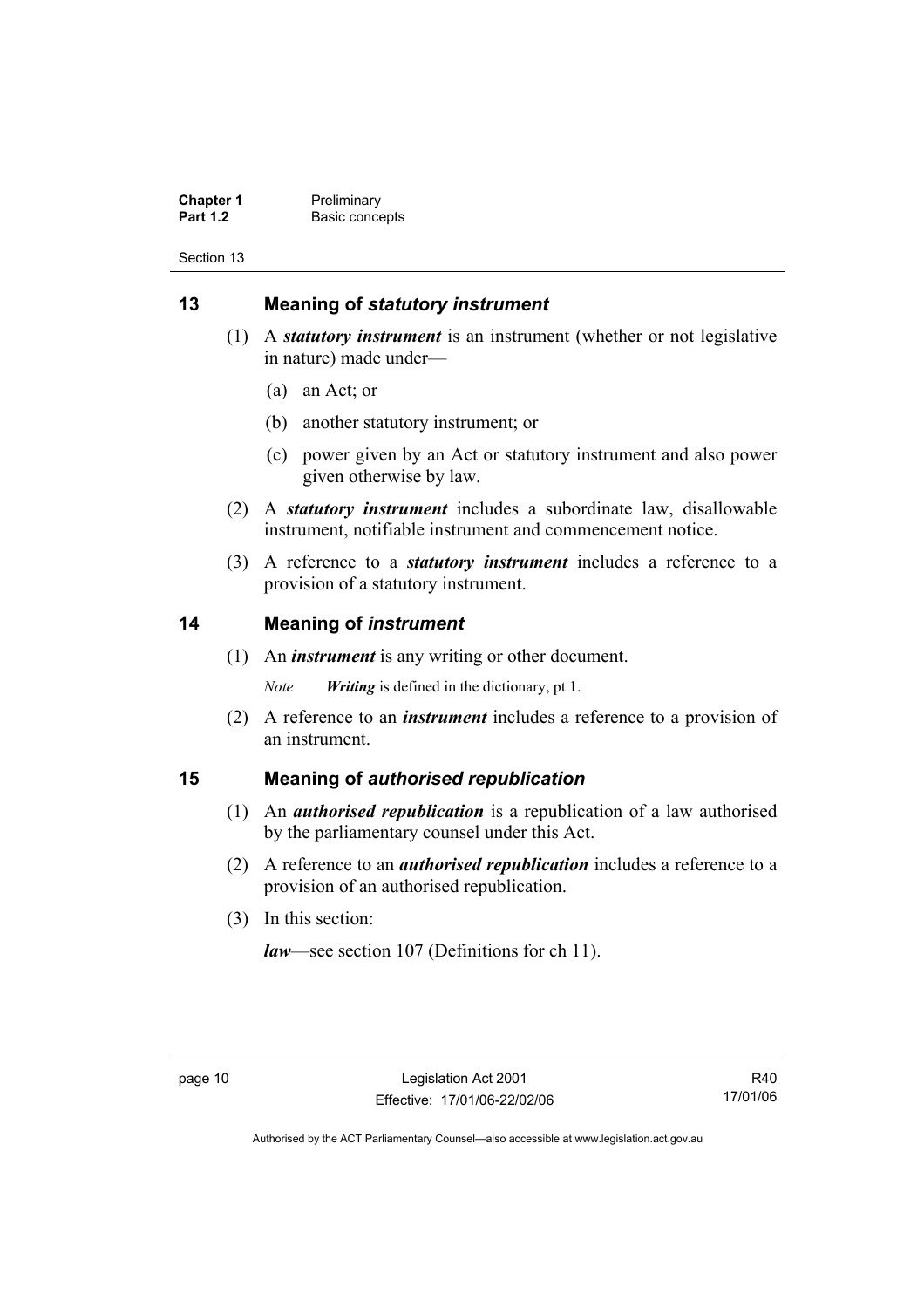## **16 Meaning of** *provision*

A *provision* of an Act or instrument is any words or anything else that forms part of the Act or instrument.

#### **Examples of provisions consisting of groups of words**

sections, subsections, paragraphs, subparagraphs, sub-subparagraphs, examples

#### **Examples of provisions consisting of groups of other provisions**

chapters, parts, divisions, subdivisions, schedules

- *Note 1* An example is part of the Act, is not exhaustive and may extend, but does not limit, the meaning of the provision in which it appears (see s 126 and s 132).
- *Note 2* See s 126 and s 127 for material that is, or is not, part of an Act or statutory instrument.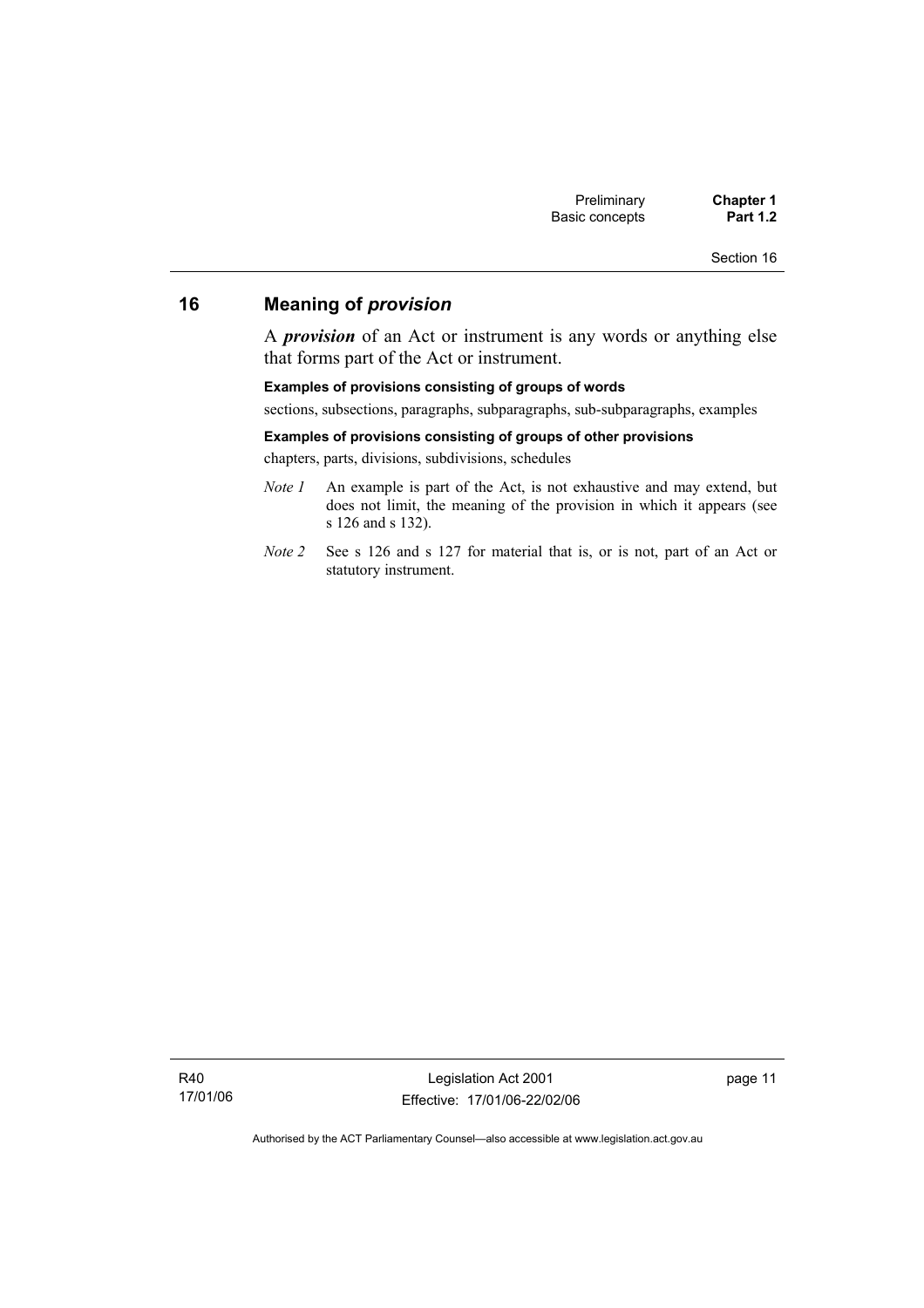**Chapter 1** Preliminary<br>**Part 1.3** Sources of **Part 1.3** Sources of law in the ACT

Section 16

# **Part 1.3 Sources of law in the ACT**

#### **Notes on sources of law**

- *Note 1* The laws in force in the ACT consist of the written law and various unwritten laws known as the principles and rules of common law and equity.
- *Note 2* The written law of the Territory consists primarily of laws, known as Acts, made by the Legislative Assembly. It also includes regulations, rules of court and other legislative instruments made under specific powers given by Acts. (Written laws made under an Act are commonly called 'subordinate' or 'delegated' legislation.)
- *Note 3* Before self-government, ordinances made by the Governor-General under the *Seat of Government* (*Administration*) *Act 1910* (Cwlth) were the main form of legislation made for the ACT. Most of the ordinances in force at self-government have been converted into Acts (see the Self-Government Act, s 34). However, the Governor-General has power to make ordinances for the ACT on a limited number of topics (see *Seat of Government (Administration) Act 1910* (Cwlth), s 12).
- *Note 4* The written laws in force in the ACT also include the Commonwealth Constitution, Commonwealth Acts, and regulations and other legislative instruments made under Commonwealth Acts. As a general rule, Commonwealth Acts and legislative instruments apply in the ACT in the same way as they apply in other parts of Australia. Commonwealth Acts and instruments prevail over the Acts made by the Legislative Assembly to the extent to which they are inconsistent (see Self-Government Act, s 28).
- *Note 5* Certain Acts of New South Wales and the United Kingdom also formed part of the written laws in force in the ACT. Because of the *Interpretation Act 1967*, s 65, these are now taken to be laws made by the Legislative Assembly as if they had been enacted by the Assembly. (Section 65 has expired, but its previous operation was saved–see s 65 (3)). These Acts are listed in sch 1.

R40 17/01/06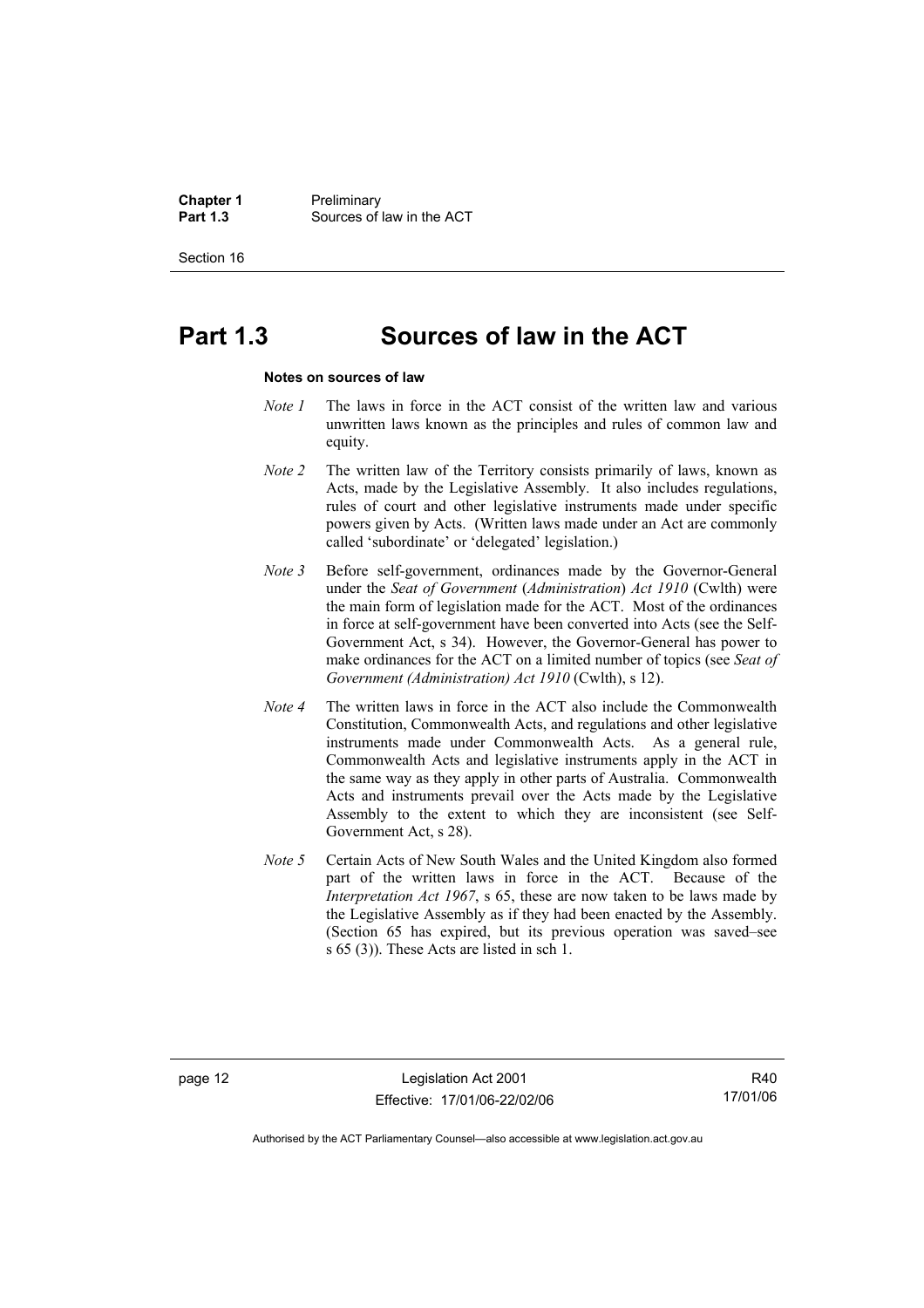## **17 References to Acts include references to former Cwlth enactments etc**

- (1) A reference to an *Act* includes a reference to a former Commonwealth enactment.
- (2) Without limiting subsection (1), a reference to an *Act* includes a reference to a former NSW Act or former UK Act mentioned in schedule 1.
- (3) In this section:

*former Commonwealth enactment* means a Commonwealth Act or ordinance, a New South Wales Act or Imperial Act that is—

- (a) an enactment within the meaning of the Self-Government Act because of that Act, section 34; or
- (b) an enactment because of the *A.C.T*. *Self-Government (Consequential Provisions) Act 1988* (Cwlth), section 10 (3) or section 12 (2) or (3).

R40 17/01/06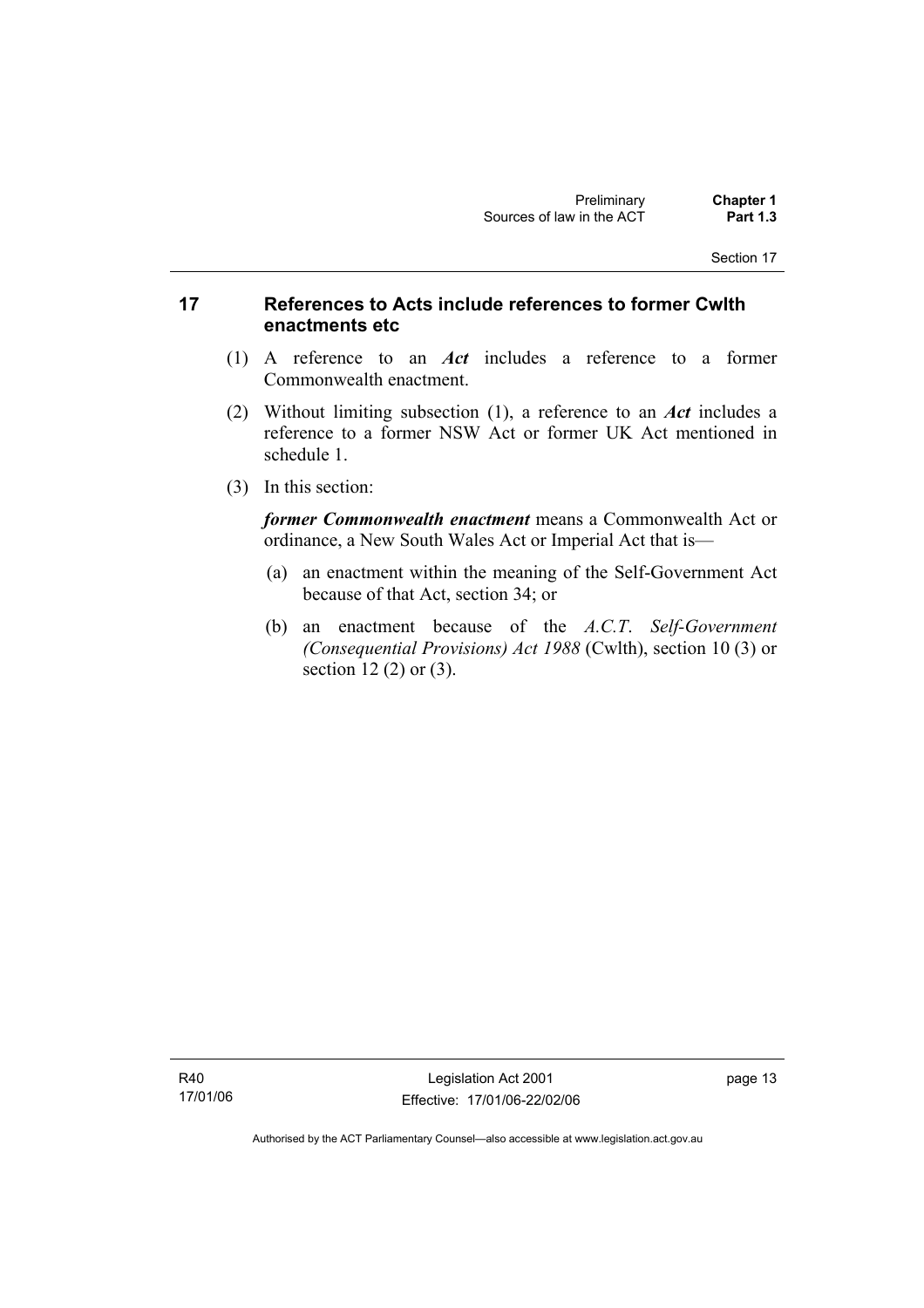#### **Chapter 2** ACT legislation register and web site

Section 18

# **Chapter 2 ACT legislation register and web site**

## **18 ACT legislation register**

- (1) The parliamentary counsel must establish and maintain a register of Acts and statutory instruments (the *ACT legislation register*).
- (2) The register must be kept electronically.

#### **Example of how register may be kept**

The register may be kept in the form of, or as part of, 1 or more computer databases, and may include data compiled electronically from the databases.

*Note* An example is part of the Act, is not exhaustive and may extend, but does not limit, the meaning of the provision in which it appears (see s 126 and s 132).

### **19 Contents of register**

- (1) The ACT legislation register must contain the following:
	- (a) authorised republications of laws currently in force;
	- (b) Acts as made;
	- (c) subordinate laws as made;
	- (d) disallowable instruments as made;
	- (e) notifiable instruments as made;
	- (f) commencement notices as made;
	- (g) resolutions passed, or taken to have been passed, by the Legislative Assembly to disallow a subordinate law or disallowable instrument;

R40 17/01/06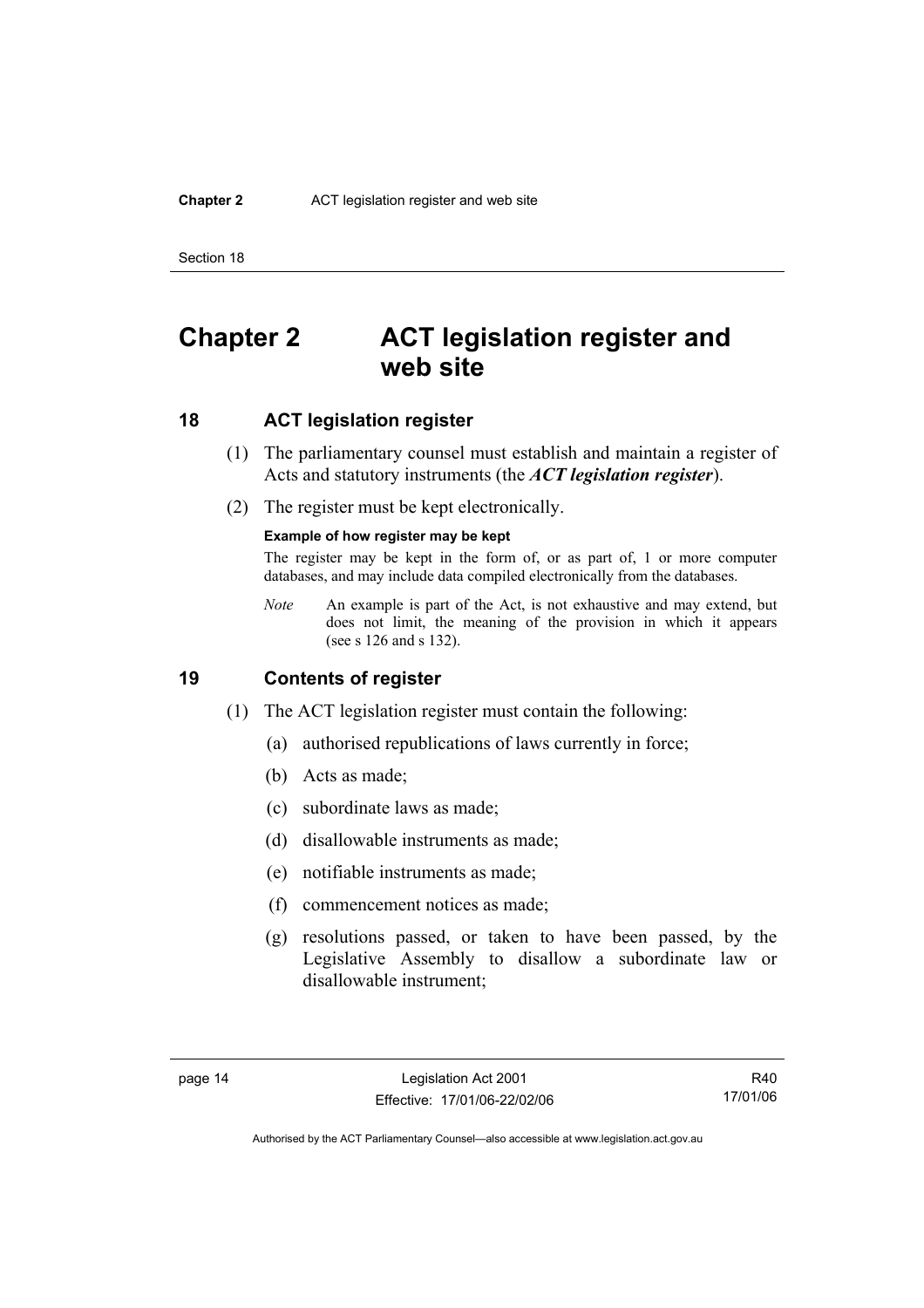- (h) resolutions passed, or taken to have been passed, by the Legislative Assembly to amend a subordinate law or disallowable instrument;
- (i) bills presented to the Legislative Assembly;
- (j) explanatory statements for bills, and amendments of bills, presented to the Legislative Assembly;
- (k) explanatory statements, and regulatory impact statements under chapter 5, for subordinate laws and disallowable instruments.
- (2) The ACT legislation register must also contain the following:
	- (a) notifications of the making of Acts;
	- (b) notifications of the making of subordinate laws;
	- (c) notifications of the making of disallowable instruments;
	- (d) notifications of the making of notifiable instruments;
	- (e) notifications of the making of commencement notices;
	- (f) notifications of the disallowance of subordinate laws or disallowable instruments under section 65 (Disallowance by resolution of Assembly);
	- (g) notifications of the amendment of subordinate laws or disallowable instruments under section 68 (Amendment by resolution of Assembly).
- (3) The parliamentary counsel may enter additional material in the register if the parliamentary counsel considers that it is likely to be useful to users of the register.
- (4) Without limiting subsection (3), the additional material may include the following:
	- (a) unauthorised republications of laws currently in force;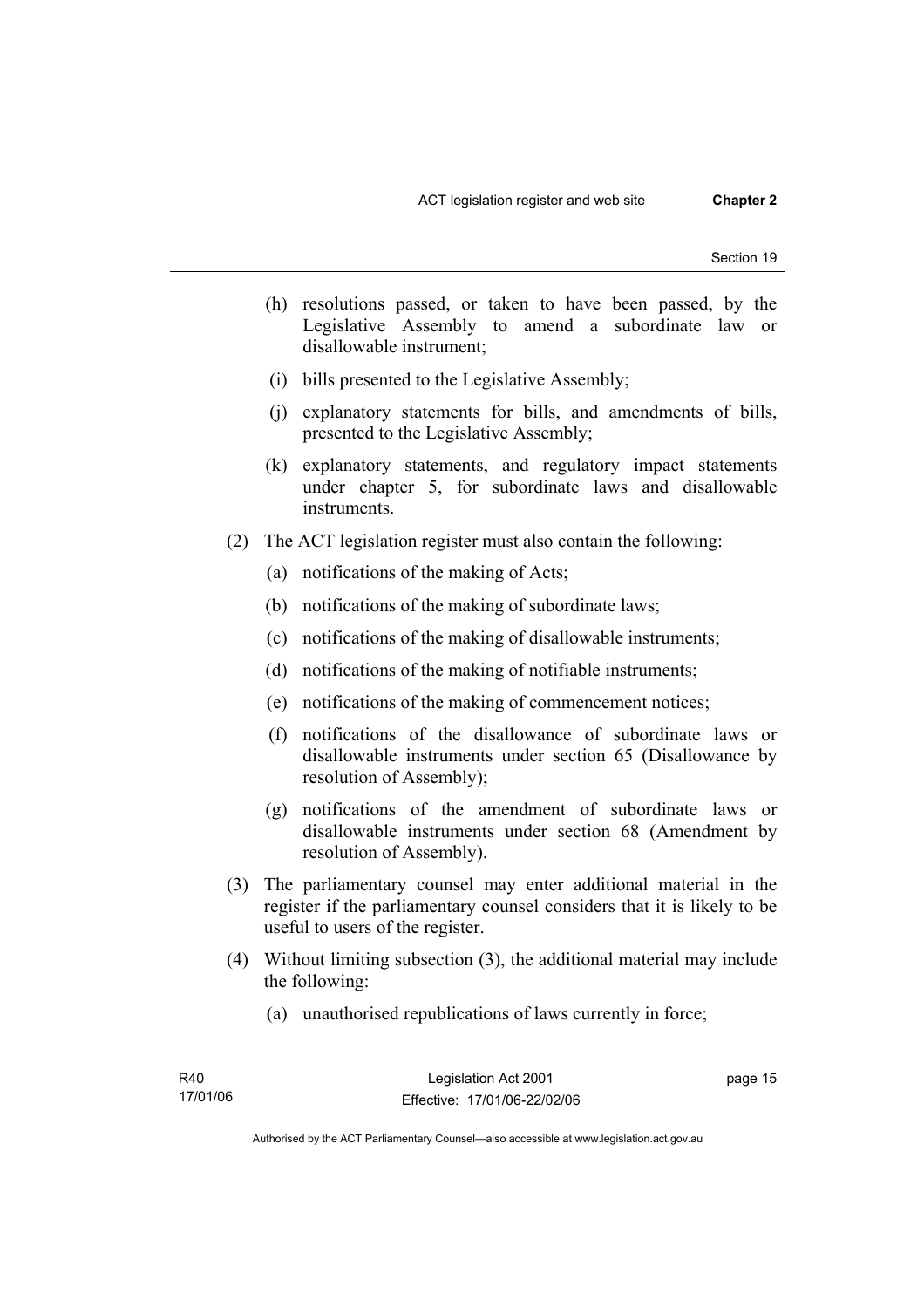#### **Chapter 2** ACT legislation register and web site

#### Section 19

- (b) past versions of unauthorised republications;
- (c) past versions of authorised republications;
- (d) statutory instruments that are not registrable instruments;
- (e) repealed Acts and statutory instruments;
- (f) Commonwealth laws that apply in or in relation to the ACT;
- (g) material relevant to interpreting the rights set out in the *Human Rights Act 2004*, including documents mentioned in that Act, dictionary, definition of *international law*.
- *Note* The following sections of the Act deal with the entry of material in the register:
	- s 28 (Notification of Acts)
	- s 61 (Notification of registrable instruments)
	- s 65A (Notification of disallowance by resolution of Assembly)
	- s 69 (Notification of amendments made by resolution of Assembly)
	- s 108 (Republication in register).
- (5) The parliamentary counsel may enter additional material in the register in any way the parliamentary counsel considers is likely to be helpful to users of the register.

#### **Examples**

- 1 A uniform legislative scheme is entered into under heads of agreement signed on behalf of the Commonwealth, States and Territories. The Legislative Assembly later passes an Act to implement the scheme on behalf of the ACT and the Act is notified and entered in the register. The agreement is also entered in the register as a notifiable instrument with a notifiable instrument number even though the instrument is not taken to be a notifiable instrument under section 10 (Meaning of *notifiable instrument*). The page of the register for the Act contains the heading 'Registrable instruments' and the agreement is listed underneath. The page of the register for the agreement gives particulars for the agreement and mentions that it is not a notifiable instrument but is included in the register for information.
- 2 An instrument under the Self-Government Act notifying the appointment of Ministers is entered in the register as a notifiable instrument even though the instrument is not taken to be a notifiable instrument under section 10

page 16 Legislation Act 2001 Effective: 17/01/06-22/02/06

R40 17/01/06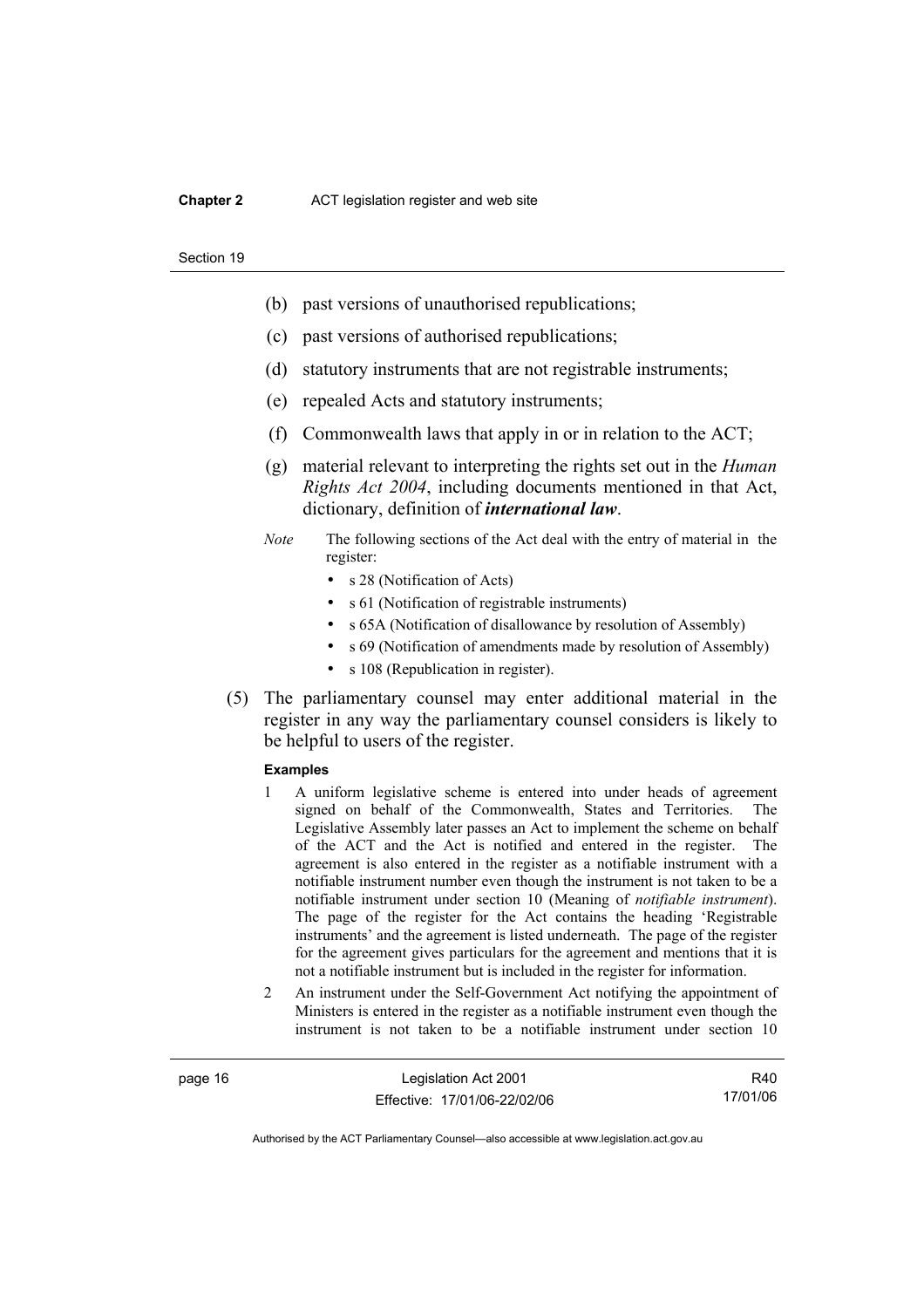(Meaning of *notifiable instrument*). The instrument is also numbered as a notifiable instrument. The page of the register for the notification mentions that it is made under the Self-Government Act and is not a notifiable instrument but is included in the register for information.

- *Note* An example is part of the Act, is not exhaustive and may extend, but does not limit, the meaning of the provision in which it appears (see s 126 and s 132).
- (6) Without limiting subsection (3) or (5), a regulation may prescribe requirements to be satisfied for additional material to be entered in the register under this section, including, for example, requirements about—
	- (a) the form of the material; and
	- (b) the making of requests for its entry in the register.
- (7) A regulation may also make provision about the following in relation to instruments (other than registrable instruments) to be entered in the register under this section:
	- (a) the numbering of the instruments by the parliamentary counsel, whether in a series of numbers allocated under section 59 (Numbering) or otherwise;
	- (b) the identification of the instruments, including, for example, authorising the parliamentary counsel to—
		- (i) add a name to an unnamed instrument; or
		- (ii) amend an instrument's name; or
		- (iii) add notes to an instrument to assist in its identification; or
		- (iv) do anything else in relation to an instrument to assist users of the register to identify or refer to the instrument.
- (8) If the register contains an authorised republication of a law currently in force, and the law is amended, the parliamentary counsel must replace the republication with an authorised republication of the law as amended.

| R40      | Legislation Act 2001         | page 17 |
|----------|------------------------------|---------|
| 17/01/06 | Effective: 17/01/06-22/02/06 |         |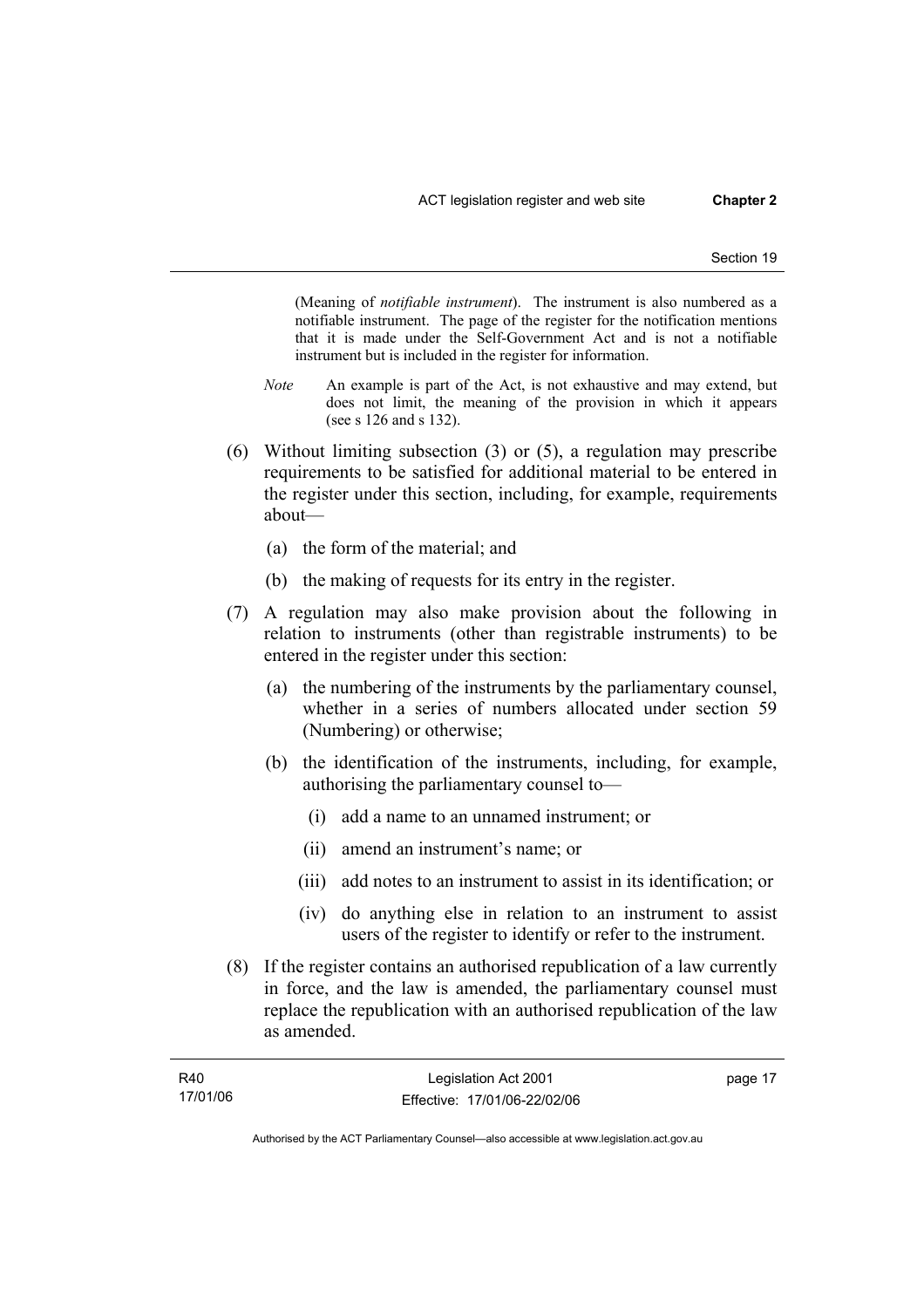#### **Chapter 2** ACT legislation register and web site

#### Section 20

- (9) If the register contains an authorised republication of a law, and the law is repealed, expires or, for a subordinate law or disallowable instrument, is disallowed by the Legislative Assembly, the parliamentary counsel must ensure that the republication is no longer shown as a republication of law currently in force.
- (10) If the parliamentary counsel considers it likely to be useful to users of the register to enter information (in any form) in the register, the parliamentary counsel may enter the information at any time.

#### **Example**

guides and indexes to the register

- (11) If an Act passed by the Legislative Assembly, or a registrable instrument made, before the commencement of this Act need not be notified under this Act, the parliamentary counsel may enter the text of the Act or instrument in the register.
- (12) The parliamentary counsel may correct any mistake, error or omission in the register subject to the requirements (if any) of the regulations.
- (13) In this section:

*amended* includes modified.

*law*—see section 107 (Definitions for ch 11).

*repealed* includes lapsed and expired.

### **20 Prompt registration**

The parliamentary counsel must ensure that anything the parliamentary counsel is required to do in relation to the register is done promptly.

## **21 Approved web site**

 (1) The parliamentary counsel must approve an internet site, and may approve additional internet sites, for this Act.

R40 17/01/06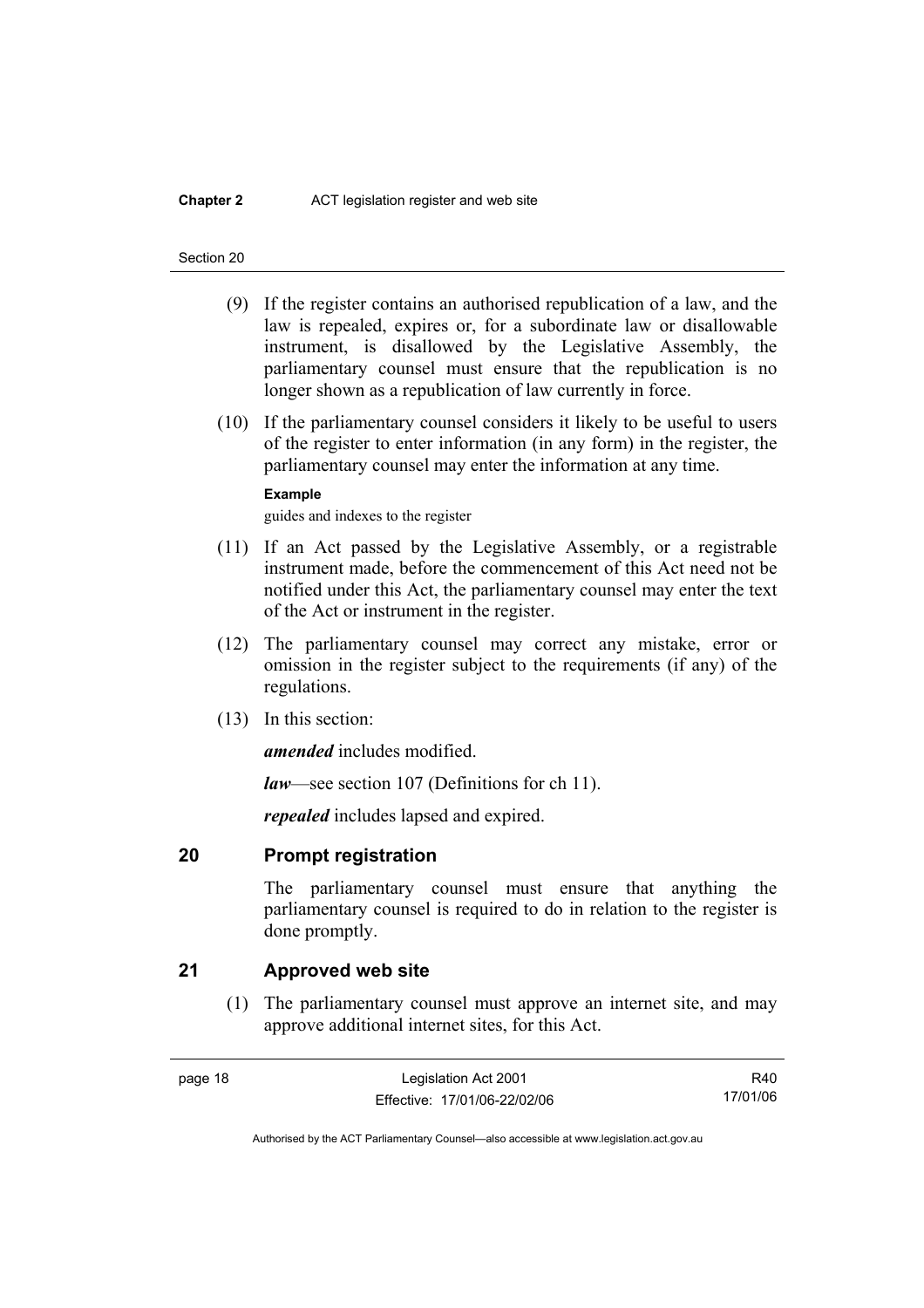(2) The parliamentary counsel may enter into agreements or arrangements to ensure that users can authenticate an approved web site or the material accessible on an approved web site.

## **22 Access to registered material at approved web site**

- (1) The parliamentary counsel must ensure, as far as practicable, that a copy of the material mentioned in section 19 (1) and (2) (Contents of register) is accessible at all times on an approved web site.
- (2) Access is to be provided without charge by the Territory.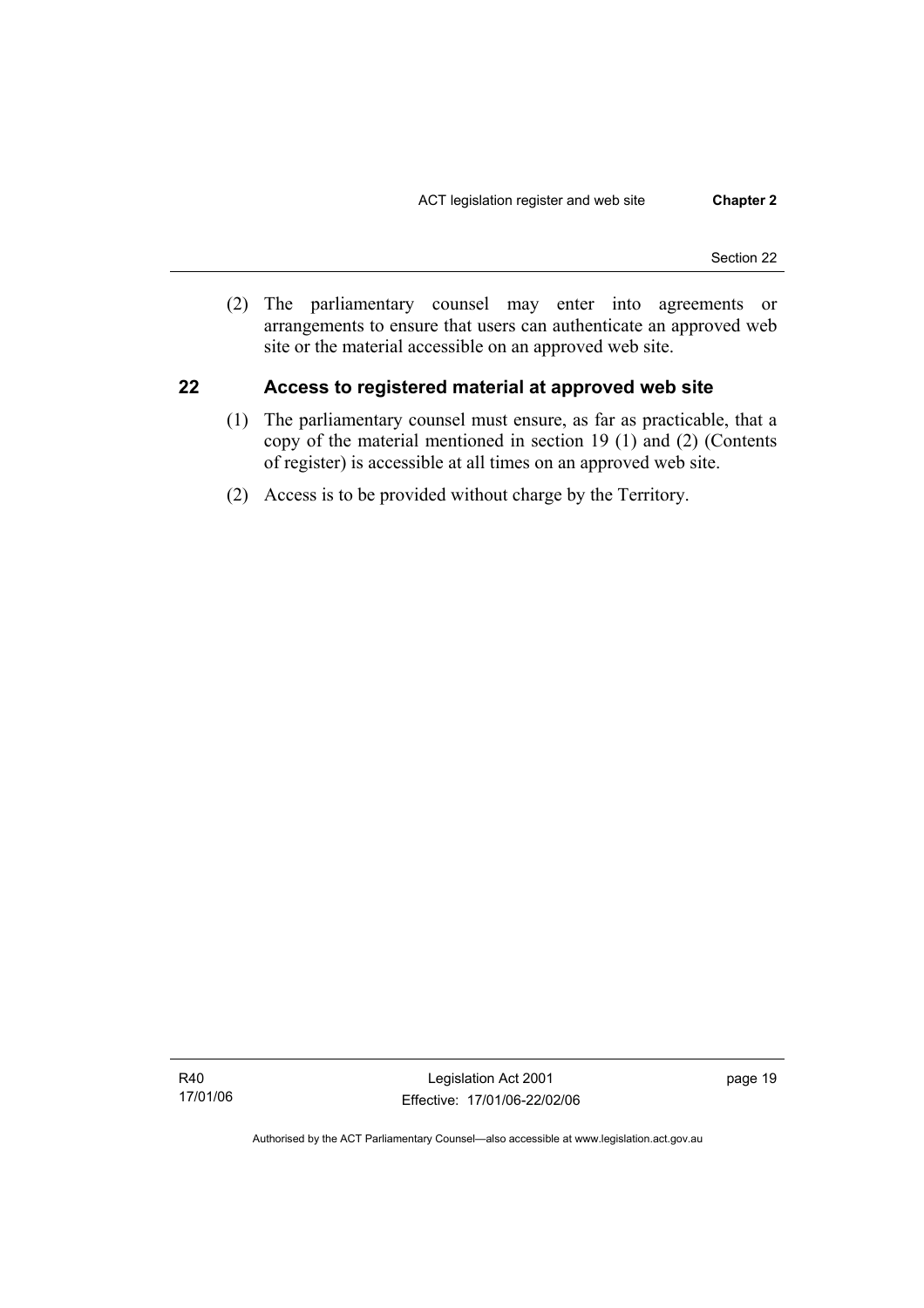#### **Chapter 3** Authorised versions and evidence of laws and legislative material

Section 22A

# **Chapter 3 Authorised versions and evidence of laws and legislative material**

### **22A Definitions for ch 3**

In this chapter:

*law* means an Act or statutory instrument, whether or not it has been amended, and includes, in relation to a republication—

- (a) a collection of 2 or more Acts or statutory instruments; or
- (b) all or part of an agreement or other instrument that has the force of law or is in, or attached to, an Act or statutory instrument.
- *Note* A reference to an Act or statutory instrument includes a reference to a provision of the Act or instrument (see s 7 and s 13).

*legislative material* means material (other than a law or provision of a law) relating to an Act or statutory instrument.

#### **Examples of** *legislative material*

- 1 Additional material entered in the register under section 19 (3) (Contents of register) that is not an Act or statutory instrument, for example, appointments of Ministers. Ministers are appointed by the Chief Minister under the Self-Government Act, section 41. An instrument notifying an appointment may be entered in the register even though the instrument is not a statutory instrument.
- 2 Material that may be considered under chapter 14 in working out the meaning of an Act or statutory instrument, for example, an explanatory statement for the bill that became the relevant Act that was presented to the Legislative Assembly before the Act was passed.
- *Note* An example is part of the Act, is not exhaustive and may extend, but does not limit, the meaning of the provision in which it appears (see s 126 and s 132).

| page 20 | Legislation Act 2001         | R40      |
|---------|------------------------------|----------|
|         | Effective: 17/01/06-22/02/06 | 17/01/06 |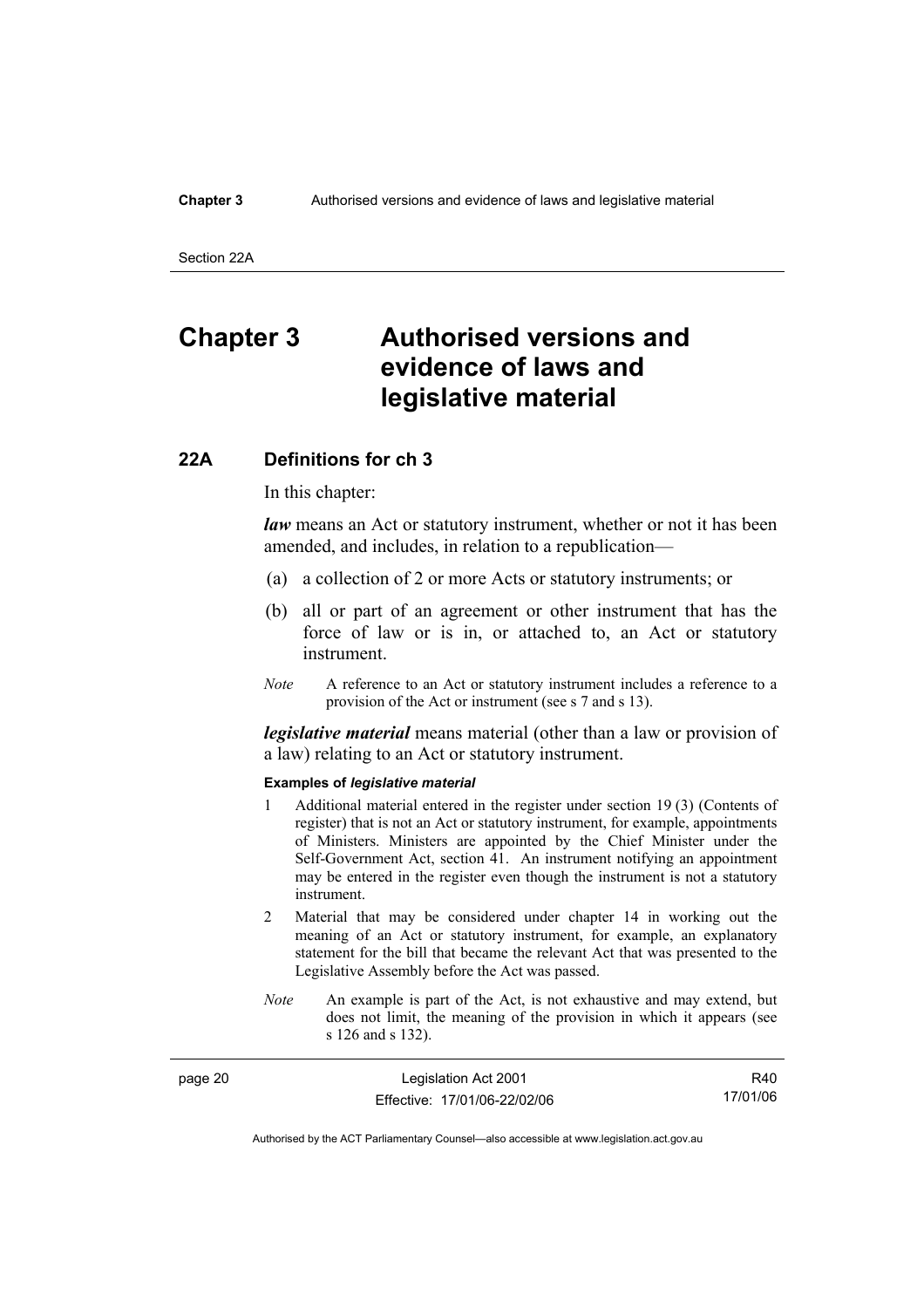*republication* includes part of a republication.

# **23 Authorisation of versions by parliamentary counsel**

The parliamentary counsel may authorise written or electronic versions of a law, republication or legislative material.

*Note Written* includes printed (see dict, pt 1, def *writing*).

# **24 Authorised electronic versions**

- (1) An electronic copy of a law, republication or legislative material is an authorised version if—
	- (a) it is accessed at, or downloaded from, an approved web site in a format authorised by the parliamentary counsel; or
	- (b) it is authorised by the parliamentary counsel and is in the format in which it is authorised by the parliamentary counsel.

### **Example of authorised electronic format**

a locked pdf file

- *Note* An example is part of the Act, is not exhaustive and may extend, but does not limit, the meaning of the provision in which it appears (see s 126 and s 132).
- (2) It is presumed, unless the contrary is proved—
	- (a) that an internet site purporting to be an approved web site is an approved web site; and
	- (b) that an electronic copy of a law, republication or legislative material accessed at, or downloaded from, an approved web site and purporting to be authorised by the parliamentary counsel (however expressed) is an authorised version of the law, republication or legislative material; and
	- (c) that any other electronic copy of a law, republication or legislative material purporting to be authorised by the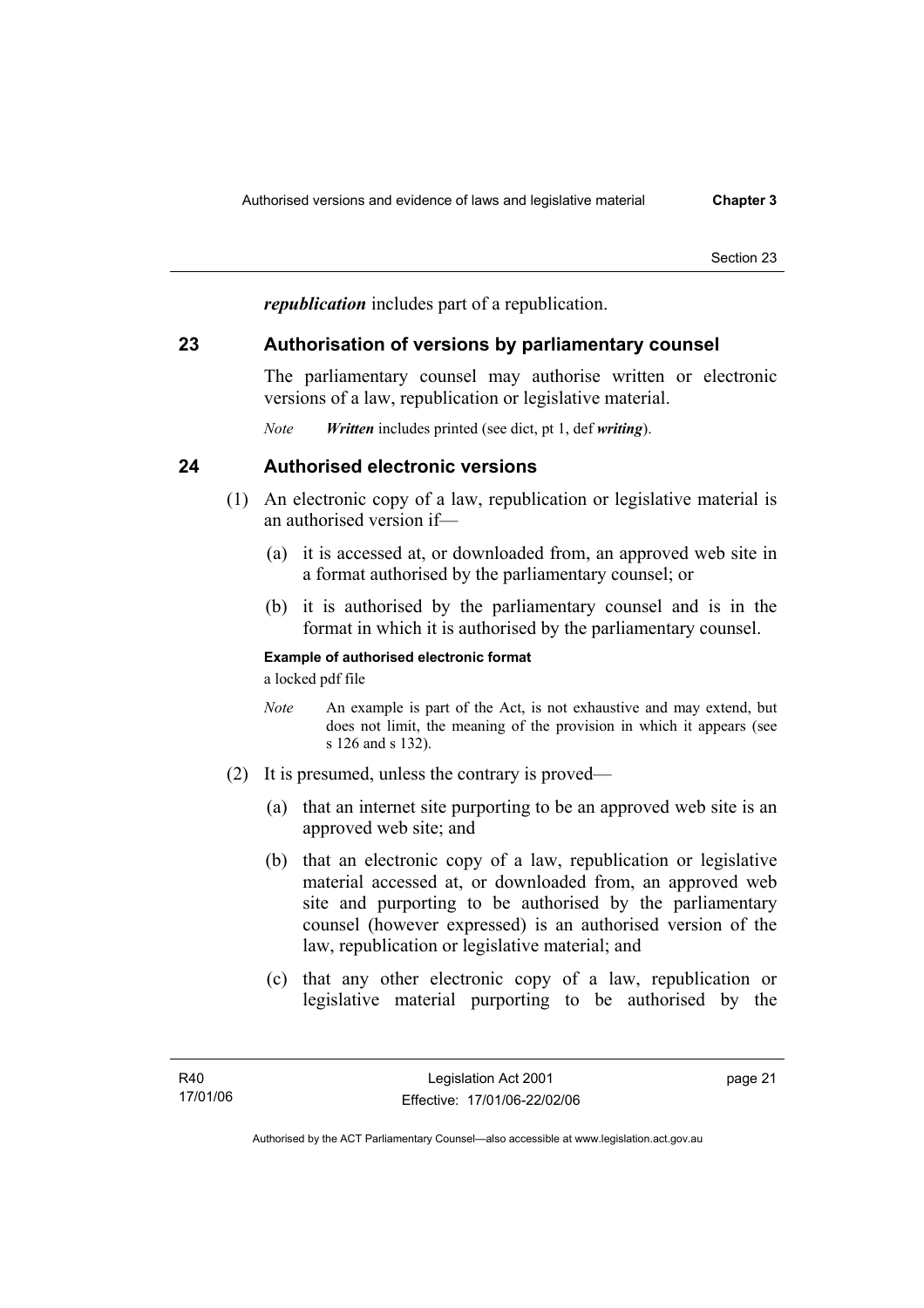#### **Chapter 3** Authorised versions and evidence of laws and legislative material

#### Section 25

parliamentary counsel (however expressed) is an authorised version of the law, republication or legislative material; and

- (d) that an authorised electronic version of an Act or statutory instrument correctly shows the Act or instrument; and
- (e) that an authorised electronic version of a republication of a law correctly shows the law as at the republication date; and
- (f) that an authorised electronic version of legislative material correctly shows the material.

#### **Examples of an electronic copy of a republication purporting to be authorised by the parliamentary counsel**

- 1 The republication has the words 'Authorised by the ACT Parliamentary Counsel' on the front cover and the words 'Authorised when accessed at www.legislation.act.gov.au or in authorised printed form' at the foot of each page of the republication.
- 2 The republication has the words 'Authorised by the ACT Parliamentary Counsel' on the front cover and the words 'Authorised by the ACT Parliamentary Counsel—also accessible at www.legislation.act.gov.au' at the foot of each page of the republication.
- *Note* A reference to an Act or statutory instrument includes a reference to a provision of the Act or instrument (see s 7 (3) and s 13 (3)). A reference to a republication includes a reference to part of a republication (see s 22A def *republication*).

# **25 Authorised written versions**

- (1) A written copy of a law, republication or legislative material is an authorised version if—
	- (a) it is a written copy produced directly from an authorised electronic version of the law, republication or legislative material; or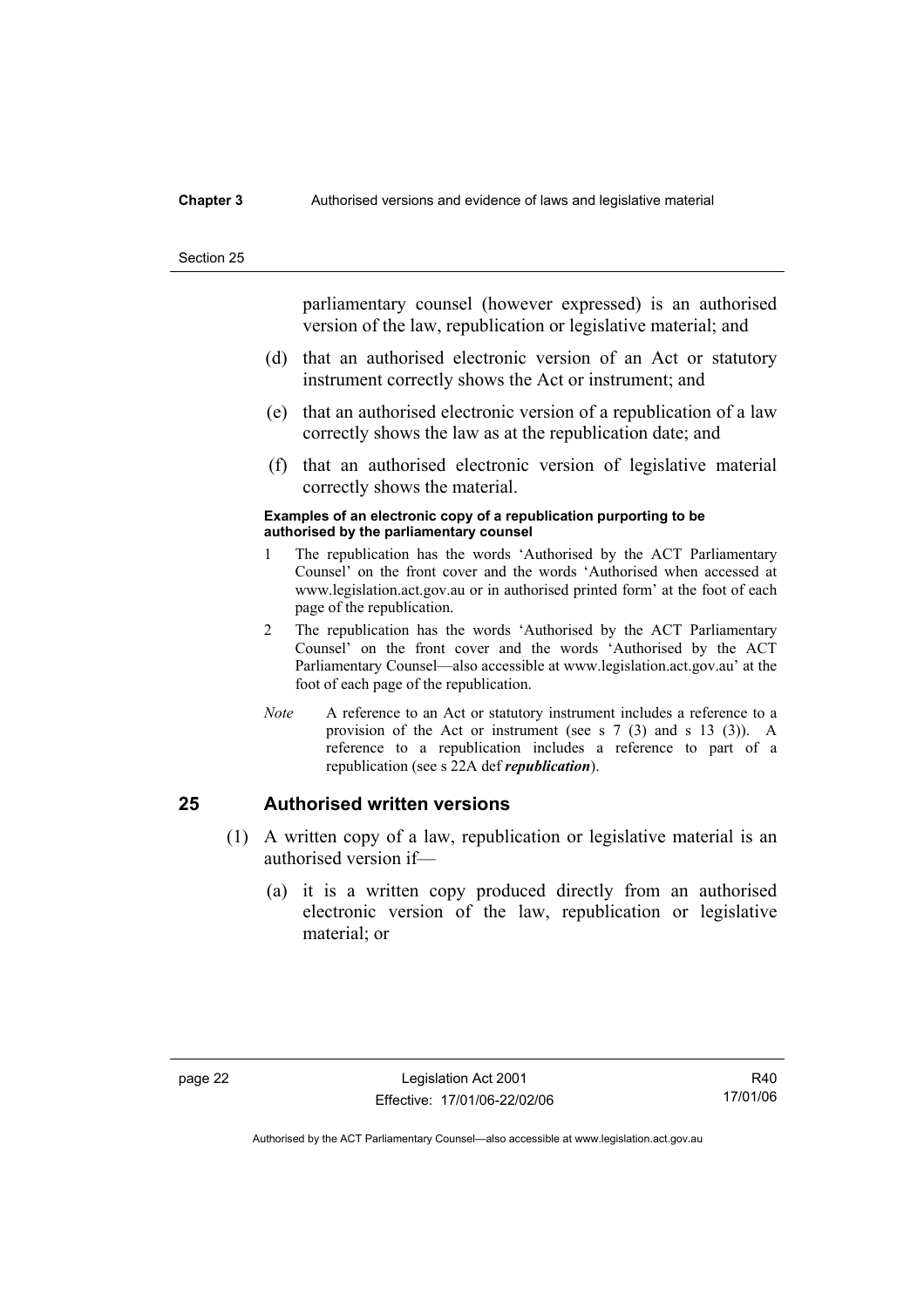(b) it is a written copy of another version of the law, republication or legislative material authorised by the parliamentary counsel.

#### **Example for par (a)**

An authorised electronic version of an Act is downloaded from an approved web site and printed. The printed copy is an authorised written version of the Act.

- *Note* An example is part of the Act, is not exhaustive and may extend, but does not limit, the meaning of the provision in which it appears (see s 126 and s 132).
- (2) It is presumed, unless the contrary is proved—
	- (a) that a written copy of a law, republication or legislative material purporting to be authorised by the parliamentary counsel (however expressed) is an authorised version of the law, republication or legislative material; and
	- (b) that an authorised written version of an Act or statutory instrument correctly shows the Act or instrument; and
	- (c) that an authorised written version of a republication of a law correctly shows the law as at the republication date; and
	- (d) that an authorised written version of legislative material correctly shows the material.

#### **Examples of a written copy of a republication purporting to be authorised by the parliamentary counsel**

- 1 The republication has the words 'Authorised by the ACT Parliamentary Counsel' on the front cover and the words 'Authorised by the parliamentary counsel and printed by authority of the ACT Government' at the foot of each page of the republication.
- 2 The republication has the words 'Authorised by the ACT Parliamentary Counsel and printed by authority of the ACT Government' on the front cover and the words 'Authorised by the ACT Parliamentary Counsel—also accessible at www.legislation.act.gov.au' at the foot of each page of the republication.
- 3 The republication has the words 'Authorised by the ACT Parliamentary Counsel' on the front cover and the words 'Authorised by the ACT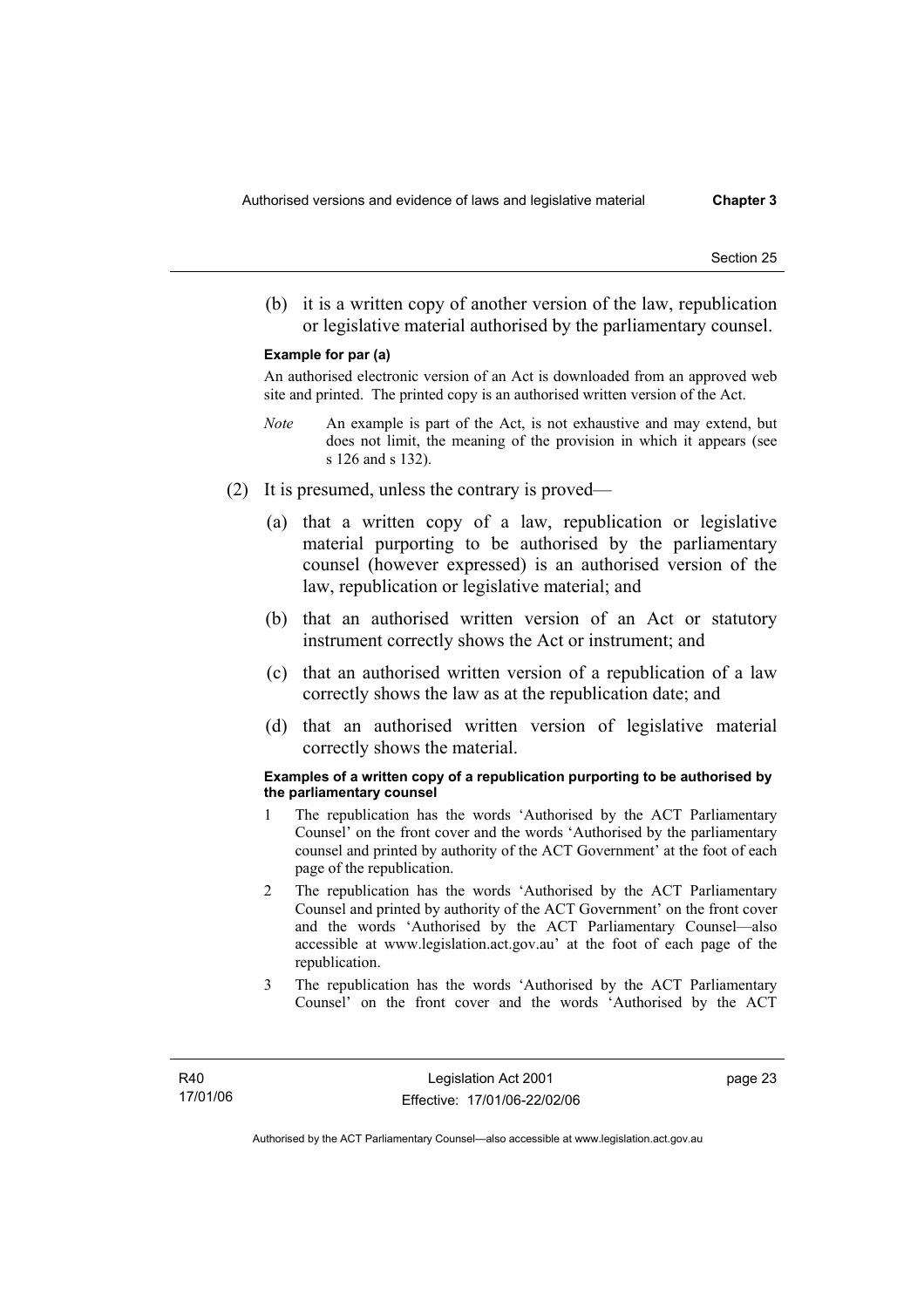#### **Chapter 3** Authorised versions and evidence of laws and legislative material

#### Section 26

Parliamentary Counsel—also accessible at www.legislation.act.gov.au' at the foot of each page of the republication.

*Note* A reference to an Act or statutory instrument includes a reference to a provision of the Act or instrument (see s 7 (3) and s 13 (3)). A reference to a republication includes a reference to part of a republication (see s 22A def *republication*).

### **26 Judicial notice of certain matters**

- (1) Proof is not required about—
	- (a) the passing of a proposed law by the Legislative Assembly or its notification in the register or the gazette; or
	- (b) the making, or notification or publication in the register or the gazette, of a subordinate law, disallowable instrument, notifiable instrument, commencement notice or any other statutory instrument; or
	- (c) the approval (however described) of a statutory instrument by the Executive, a Minister or any other entity; or
	- (d) the provisions of an Act, subordinate law, disallowable instrument, notifiable instrument, commencement notice or any other statutory instrument; or
	- (e) the commencement of an Act, subordinate law, disallowable instrument, notifiable instrument, or any other statutory instrument; or
	- (f) the presentation of a subordinate law, disallowable instrument or any other statutory instrument to the Legislative Assembly; or
	- (g) anything done or not done by or in the Legislative Assembly in relation to a subordinate law, disallowable instrument or any other statutory instrument; or
	- (h) amendments or other changes made under chapter 11 (Republication of Acts and statutory instruments); or

| page 24 | Legislation Act 2001         | R40      |
|---------|------------------------------|----------|
|         | Effective: 17/01/06-22/02/06 | 17/01/06 |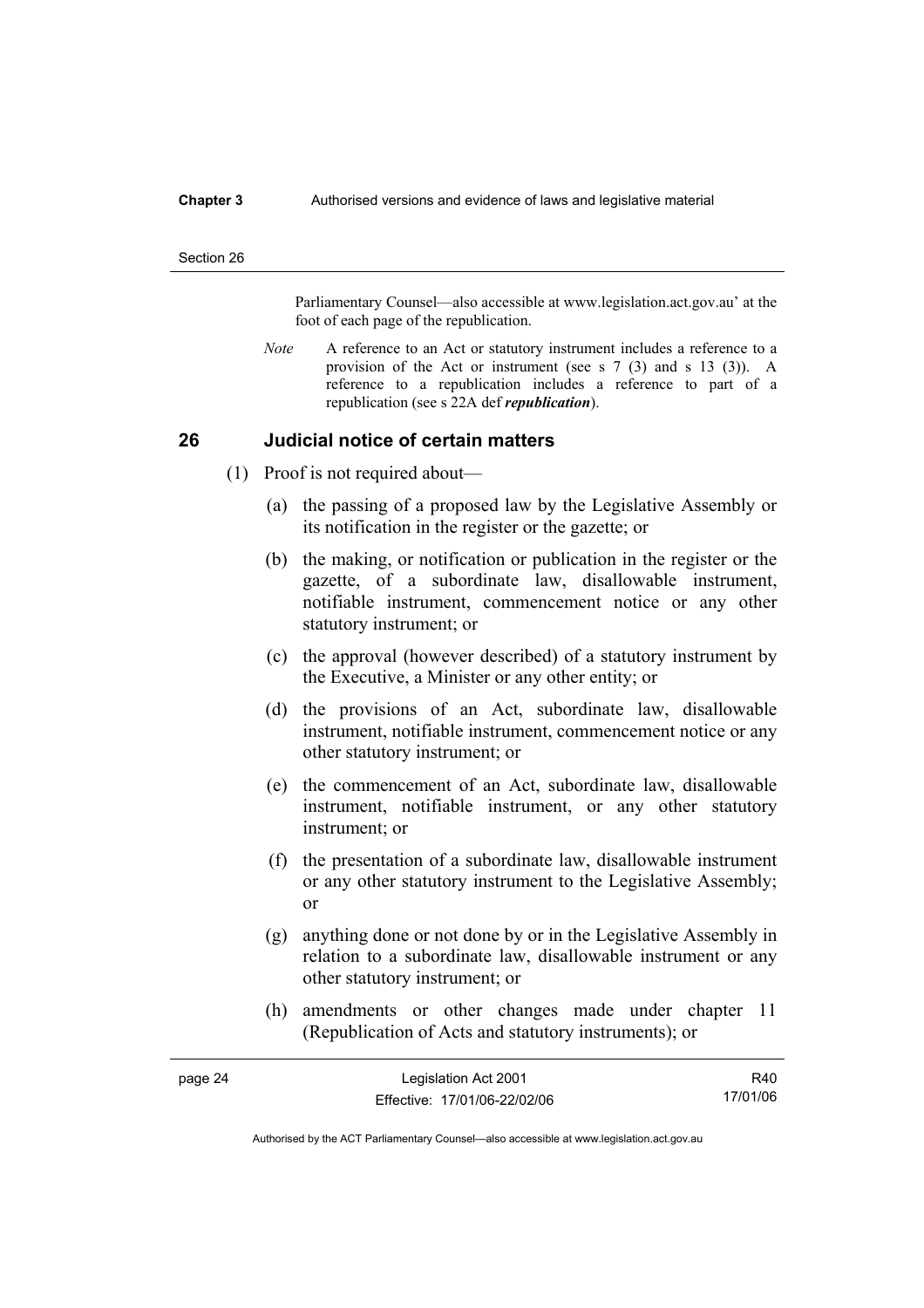- (i) the authorisation of a republication under this Act, the provisions of an authorised republication or the republication date of an authorised republication.
- (2) A court or tribunal may inform itself of anything mentioned in subsection (1) in any way it considers appropriate.

#### **Examples of ways that may be appropriate**

- 1 using a version of an Act downloaded from an approved web site using the internet
- 2 using information obtained from an approved web site using the internet
- 3 using an authorised written version of a republication
- *Note* An example is part of the Act, is not exhaustive and may extend, but does not limit, the meaning of the provision in which it appears (see s 126 and s 132).
- (3) However, the court or tribunal must consider whether the source it intends to use appears to be a reliable source of information.
- (4) For subsection (3), an authorised version of a law, republication or legislative material is a reliable source of information.
- (5) This section does not limit any other law providing how a court or tribunal may be informed about a matter mentioned in subsection  $(1)$ .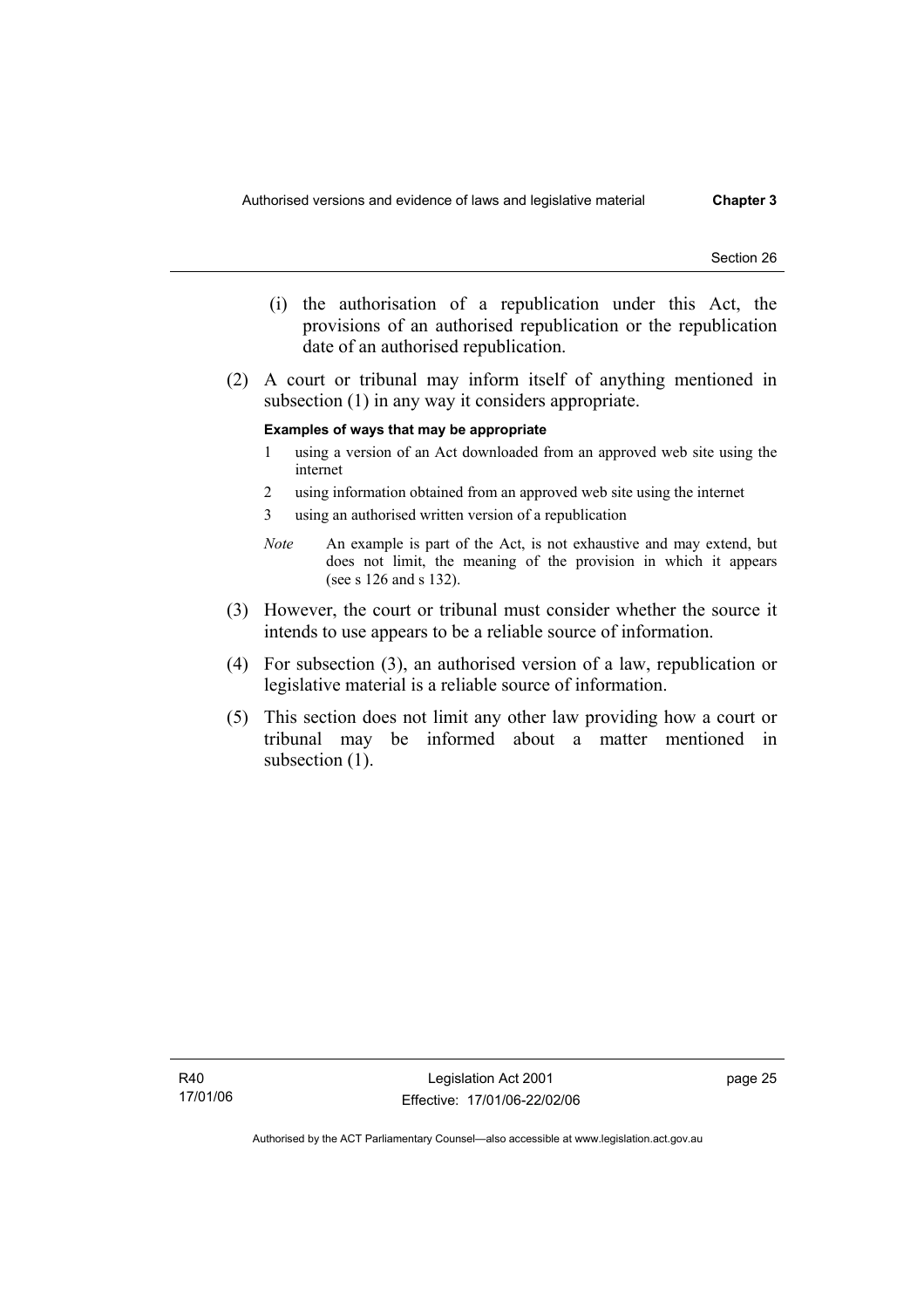#### **Chapter 4** Numbering and notification of Acts

Section 27

# **Chapter 4 Numbering and notification of Acts**

# **27 Numbering of Acts**

The Acts passed in each year are to be numbered as nearly as practicable in the order in which they are passed.

# **28 Notification of Acts**

- (1) If a proposed law is passed by the Legislative Assembly, the Speaker must ask the parliamentary counsel to notify the making of the law.
- (2) If the Speaker asks the parliamentary counsel to notify the making of the proposed law, the parliamentary counsel must—
	- (a) notify the making of the law in the register; or
	- (b) if it is not practicable to notify the making of the proposed law in the register—notify the making of the law in the gazette.
- (3) If the Speaker asks the parliamentary counsel to notify the making of the proposed law on a particular day, the parliamentary counsel must notify the making of the law on that day unless it is impracticable to do so.
- (4) The making of the proposed law is notified in the register by entering in the register—
	- (a) a statement that the law has been passed by the Legislative Assembly; and
	- (b) the text of the law.
- (5) The making of the proposed law is notified in the gazette by—

R40 17/01/06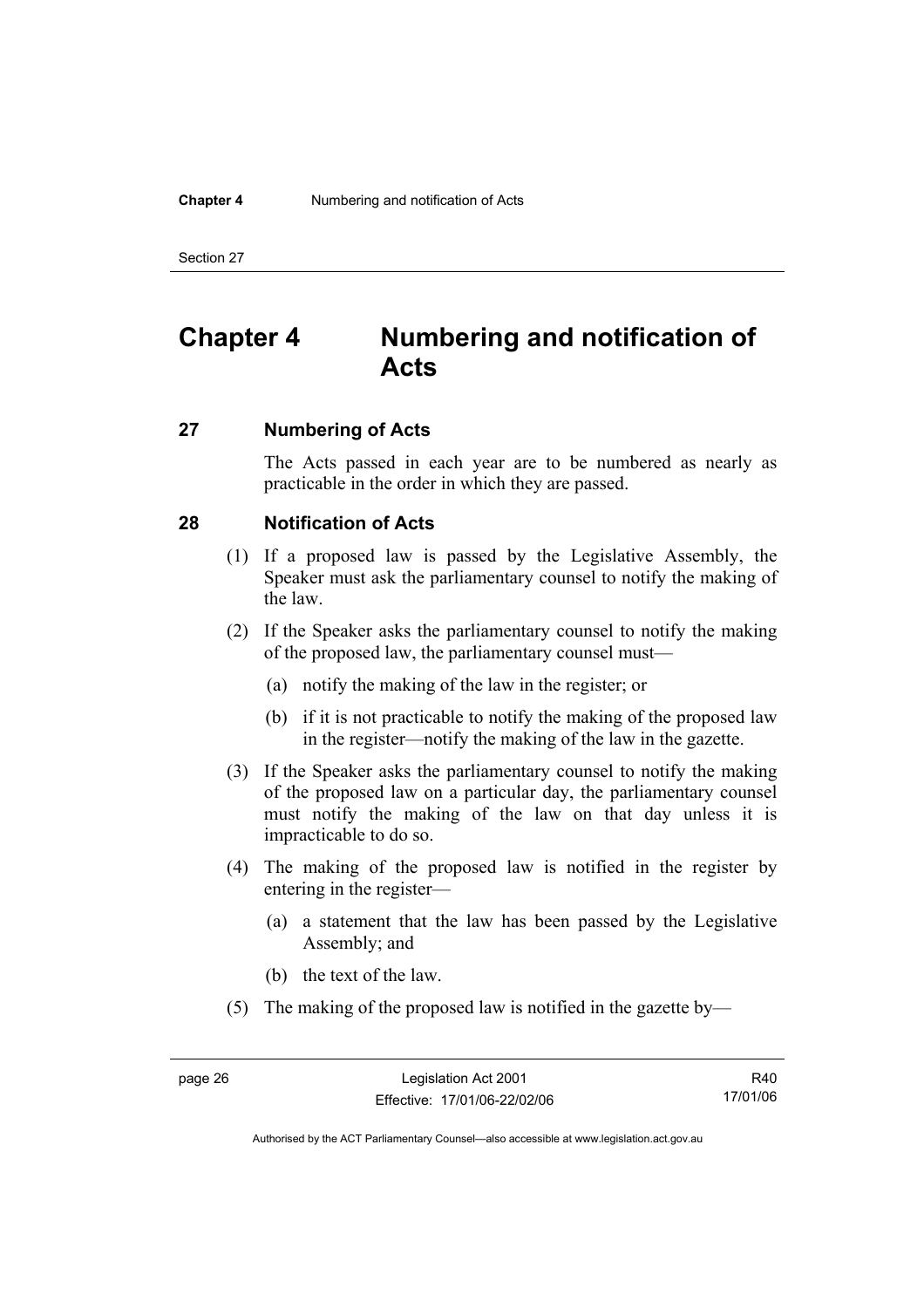- (a) publishing the text of the law in the gazette; or
- (b) publishing in the gazette a statement—
	- (i) that the law has been passed by the Legislative Assembly; and
	- (ii) of the place or places where copies of the law can be obtained (whether by purchase or otherwise).
- (6) If the making of the proposed law is notified in the gazette, the parliamentary counsel must enter in the register—
	- (a) a statement that the law has been passed by the Legislative Assembly; and
	- (b) a statement that the law was notified in the gazette on a stated date; and
	- (c) the text of the law.
- (7) If the making of the proposed law is notified in the gazette by publishing the statement mentioned in subsection (5) (b), copies of the law must be available on the day of publication (the *gazette date*), or as soon as practicable after the gazette date, at the place, or each of the places, stated in the gazette.
- (8) If on the gazette date no copies of the law are available at the place, or any of the places, stated in the gazette, the parliamentary counsel must give the Minister a statement—
	- (a) that copies of the law were not available; and
	- (b) explaining why they were not available.
- (9) The Minister must present the statement to the Legislative Assembly not later than 6 sitting days after the gazette date.
- (10) This section is a determinative provision.
	- *Note* See s 5 for the meaning of determinative provisions, and s 6 for their displacement.

| R40      | Legislation Act 2001         | page 27 |
|----------|------------------------------|---------|
| 17/01/06 | Effective: 17/01/06-22/02/06 |         |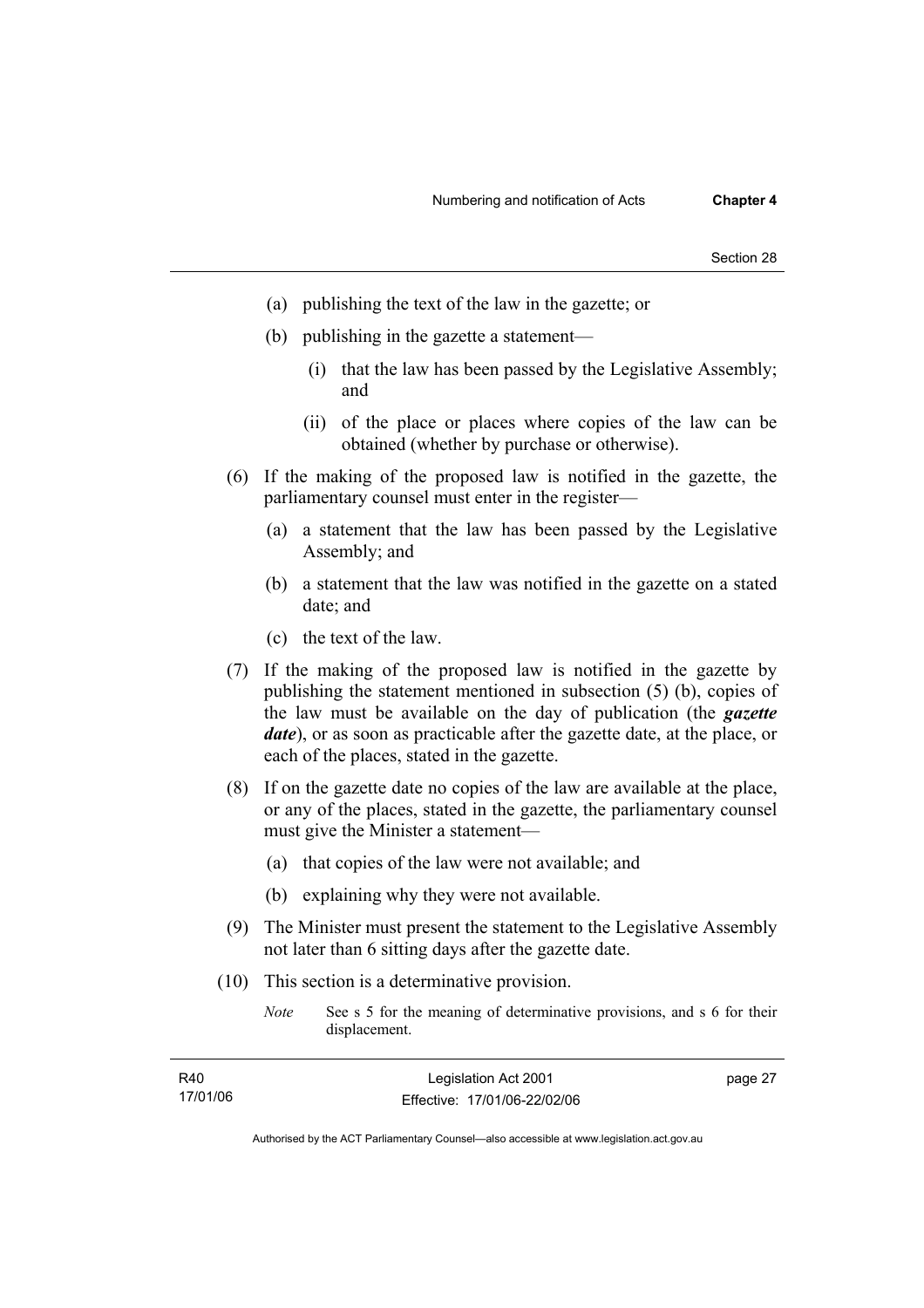#### **Chapter 4** Numbering and notification of Acts

#### Section 29

# **29 References to** *enactment* **or** *passing* **of Acts**

In an Act or statutory instrument, a reference to the *enactment* or *passing* of an Act is a reference to the making of the Act having been notified in the register or the gazette.

# **30 References to** *notification* **of Acts**

In an Act or statutory instrument, a reference to the *notification* of an Act is a reference to the making of the Act having been notified in the register or the gazette.

page 28 Legislation Act 2001 Effective: 17/01/06-22/02/06

R40 17/01/06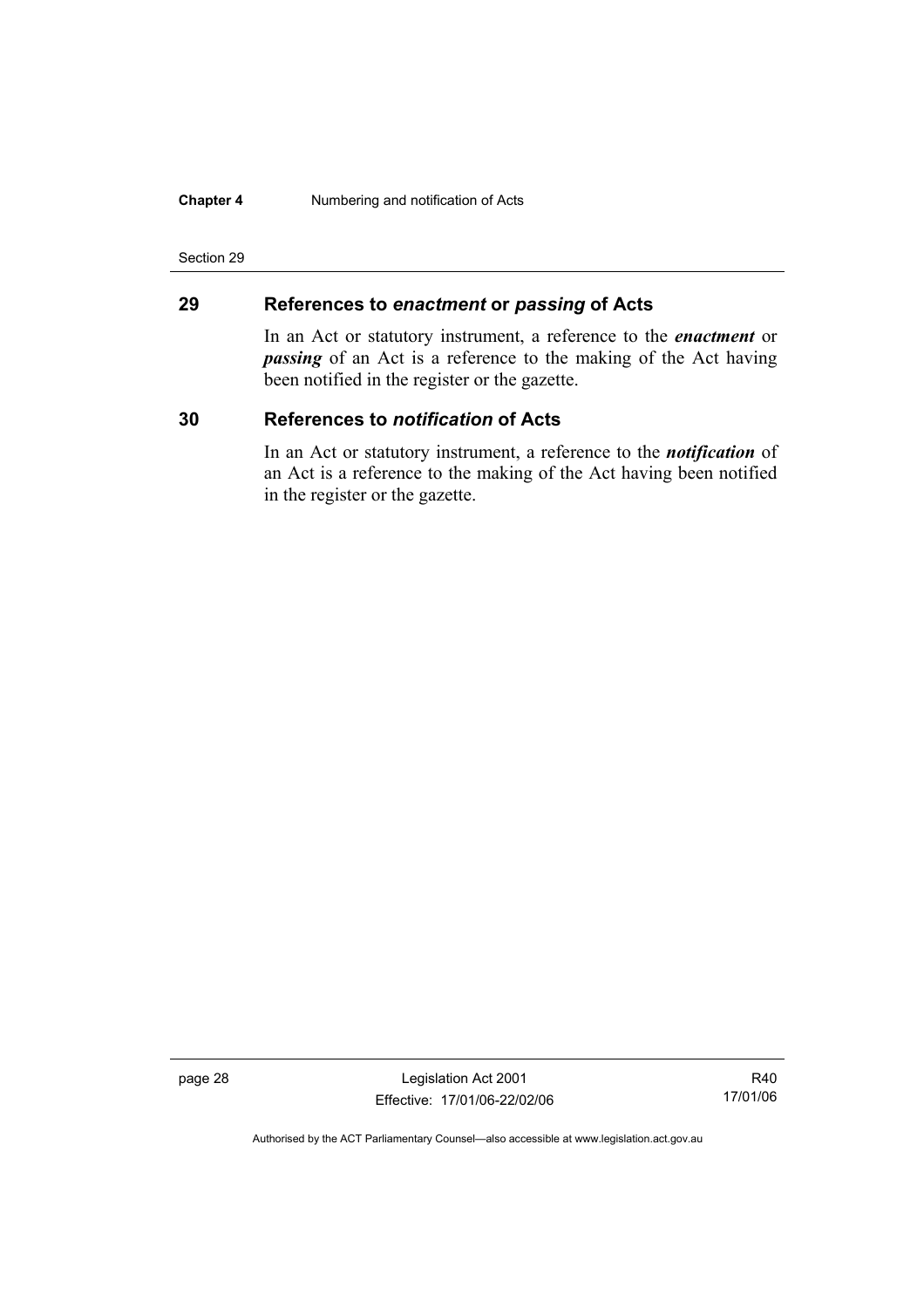# **Chapter 5 Regulatory impact statements for subordinate laws and disallowable instruments**

# **Part 5.1** Preliminary

# **31 Definitions for ch 5**

In this chapter:

*authorising law*, in relation to a proposed subordinate law or disallowable instrument (the *proposed law*), means the Act or statutory instrument (and, if appropriate, the provision of the Act or statutory instrument) under which the proposed law will be made.

*benefits* includes—

- (a) advantages; and
- (b) direct and indirect economic, environmental and social benefits.

*costs* includes—

- (a) burdens and disadvantages; and
- (b) direct and indirect economic, environmental and social costs.

*scrutiny committee principles* means the terms of reference of the Legislative Assembly's Standing Committee on Legal Affairs that apply to subordinate laws and disallowable instruments.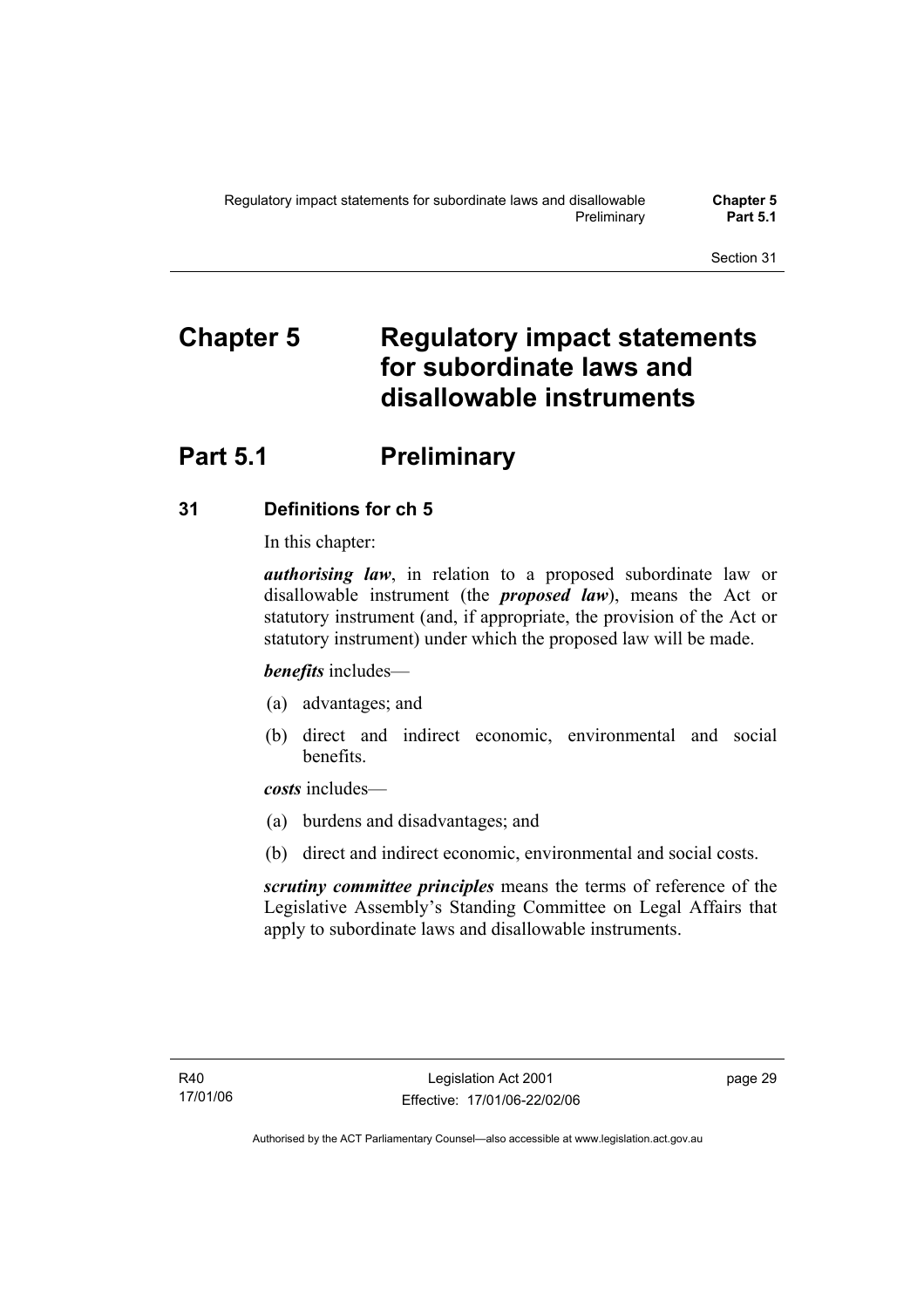# **32 Other publication or consultation requirements not affected**

- (1) Part 5.2 (Requirements for regulatory impact statements) does not affect any requirements in any other territory law for publication or consultation about a proposal to make a subordinate law or disallowable instrument.
- (2) Part 5.2 does not apply to the subordinate law or disallowable instrument if the requirements are of a comparable level to publication and consultation under the part.

# **33 Guidelines about costs of proposed subordinate laws and disallowable instruments**

- (1) The Minister may issue guidelines to be applied in deciding whether a proposed subordinate law or disallowable instrument is, or is not, likely to impose appreciable costs on the community or a part of the community.
- (2) A guideline is a disallowable instrument.
	- *Note* A disallowable instrument must be notified, and presented to the Legislative Assembly, under this Act.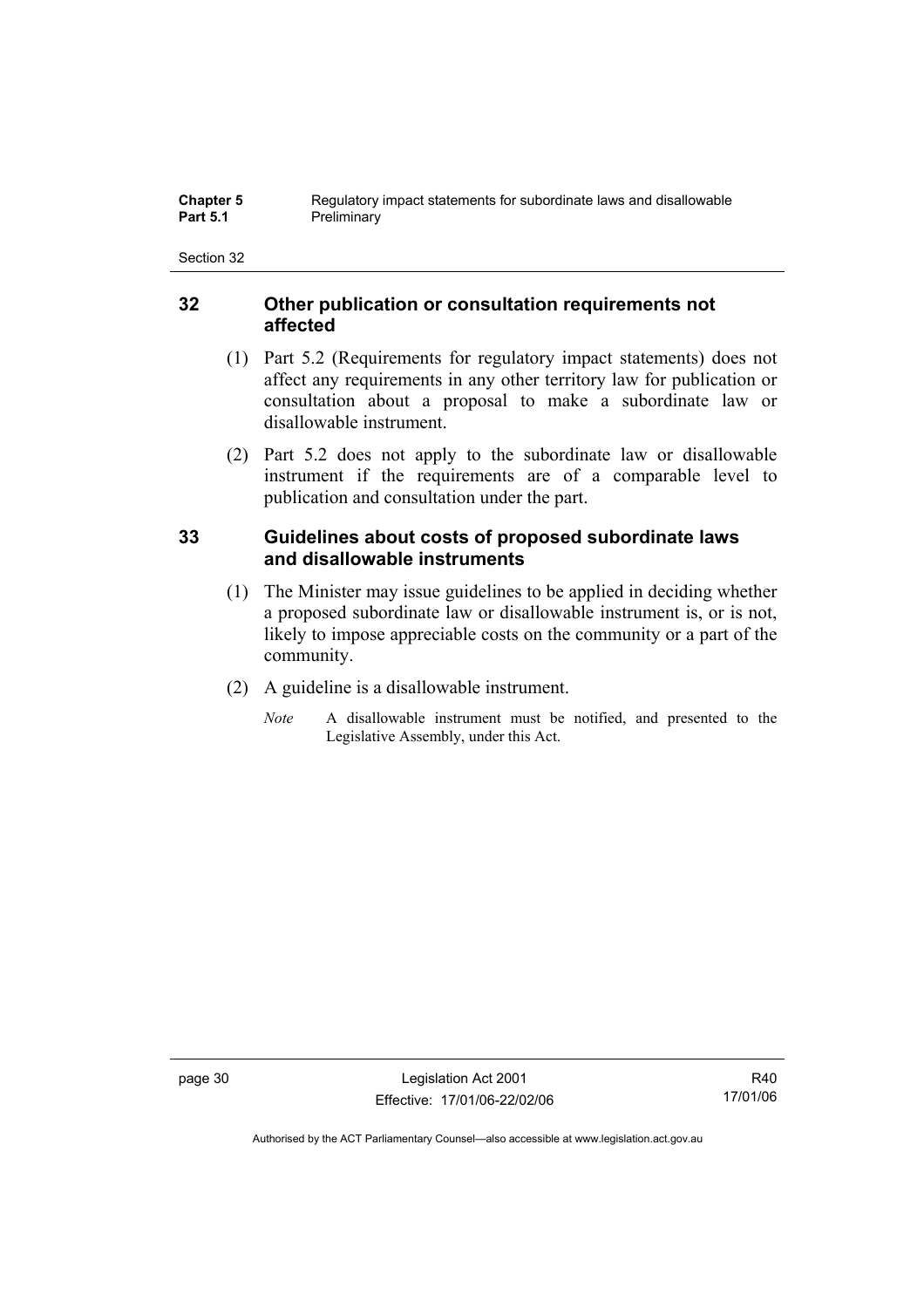# **Part 5.2 Requirements for regulatory impact statements**

# **34 Preparation of regulatory impact statements**

- (1) If a proposed subordinate law or disallowable instrument (the *proposed law*) is likely to impose appreciable costs on the community, or a part of the community, then, before the proposed law is made, the Minister administering the authorising law (the *administering Minister*) must arrange for a regulatory impact statement to be prepared for the proposed law.
- (2) However, this section does not apply to the proposed law if the administering Minister exempts the proposed law from subsection  $(1)$ .
	- *Note* Section 32 and s 36 also state other circumstances when a regulatory impact statement is not required.
- (3) An exemption under subsection (2) (the *RIS exemption*) is a disallowable instrument.
	- *Note* A disallowable instrument must be notified, and presented to the Legislative Assembly, under this Act.
- (4) If the RIS exemption is disallowed under this Act after the proposed law has been made, the administering Minister must arrange for a regulatory impact statement to be prepared for the subordinate law or disallowable instrument.
- (5) The regulatory impact statement prepared under subsection (4) must be presented to the Legislative Assembly not later than 5 sitting days after the day the RIS exemption is disallowed.
- (6) This chapter (other than section 37 (When must regulatory impact statement be presented?)) applies to the law as if the law were a proposed subordinate law or disallowable instrument.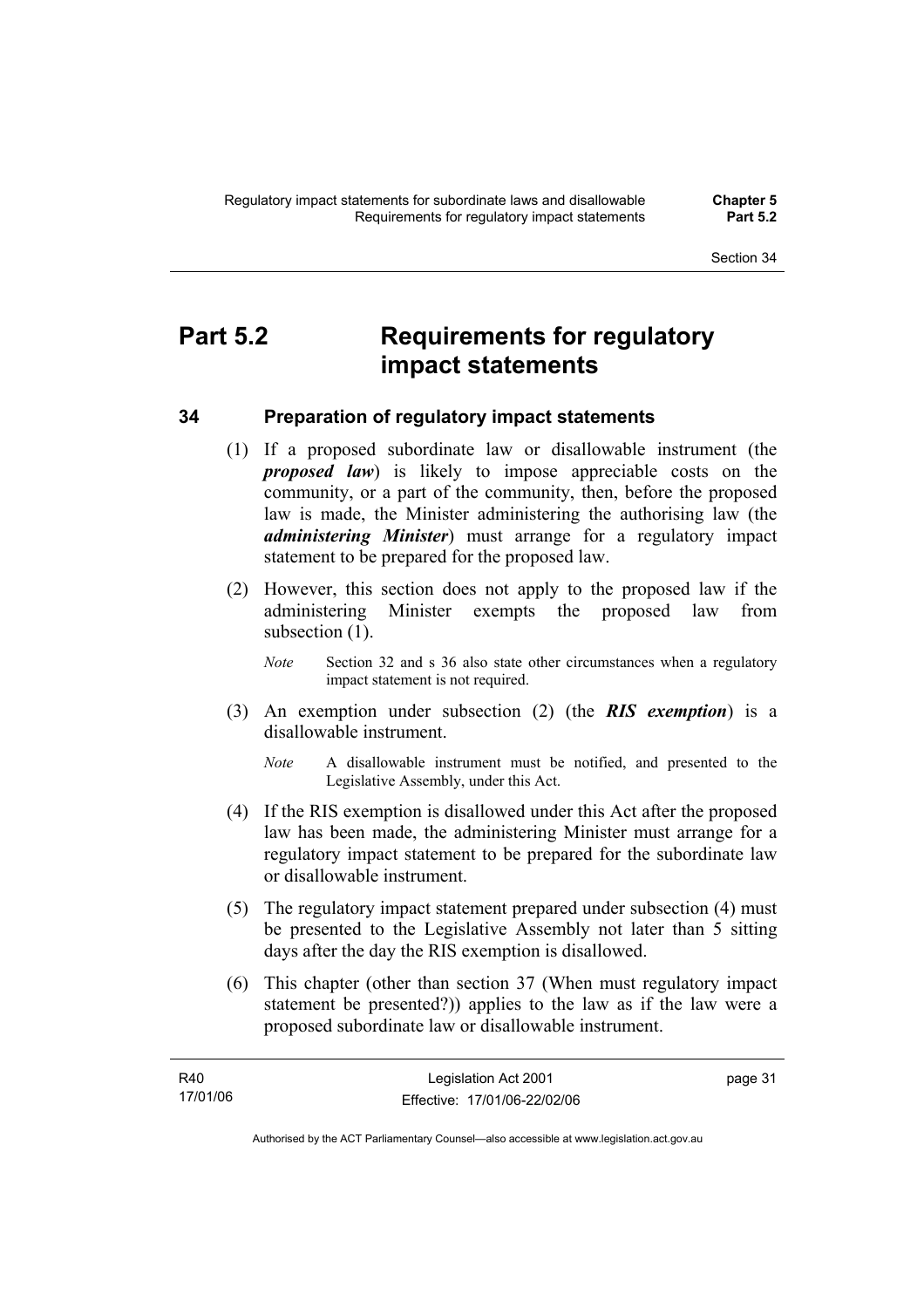#### **Chapter 5** Regulatory impact statements for subordinate laws and disallowable<br>**Part 5.2** Requirements for requistory impact statements Requirements for regulatory impact statements

Section 35

# **35 Content of regulatory impact statements**

A regulatory impact statement for a proposed subordinate law or disallowable instrument (the *proposed law*) must include the following information about the proposed law in clear and precise language:

- (a) the authorising law;
- (b) a brief statement of the policy objectives of the proposed law and the reasons for them;
- (c) a brief statement of the way the policy objectives will be achieved by the proposed law and why this way of achieving them is reasonable and appropriate;
- (d) a brief explanation of how the proposed law is consistent with the policy objectives of the authorising law;
- (e) if the proposed law is inconsistent with the policy objectives of another territory law—
	- (i) a brief explanation of the relationship with the other law; and
	- (ii) a brief explanation for the inconsistency;
- (f) if appropriate, a brief statement of any reasonable alternative way of achieving the policy objectives (including the option of not making a subordinate law or disallowable instrument) and why the alternative was rejected;
- (g) a brief assessment of the benefits and costs of implementing the proposed law that—
	- (i) if practicable and appropriate, quantifies the benefits and costs; and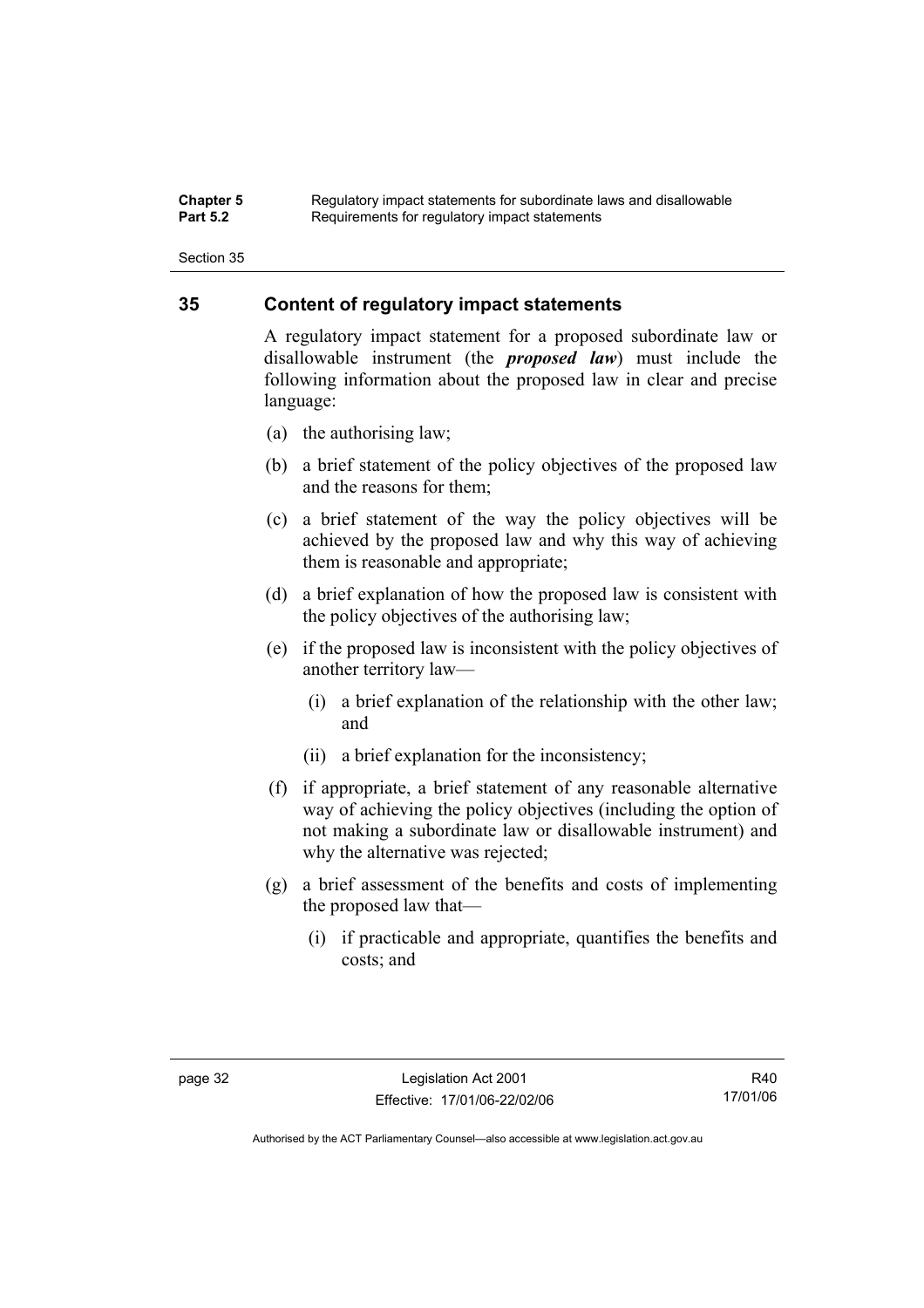- (ii) includes a comparison of the benefits and costs with the benefits and costs of any reasonable alternative way of achieving the policy objectives stated under paragraph (f);
- (h) a brief assessment of the consistency of the proposed law with the scrutiny committee principles and, if it is inconsistent with the principles, the reasons for the inconsistency.

# **36 When is preparation of regulatory impact statement unnecessary?**

- (1) A regulatory impact statement need not be prepared for a proposed subordinate law or disallowable instrument (the *proposed law*) if the proposed law only provides for, or to the extent it only provides for, any of the following:
	- (a) a matter that is not of a legislative nature, including, for example, a matter of a machinery, administrative, drafting or formal nature;
	- (b) a matter that does not operate to the disadvantage of anyone (other than the Territory or a territory authority or instrumentality) by—
		- (i) adversely affecting the person's rights; or
		- (ii) imposing liabilities on the person;
	- (c) an amendment of a territory law to take account of current legislative drafting practice;
	- (d) the commencement of an Act or statutory instrument;
		- *Note* A reference to an Act or statutory instrument includes a reference to a provision of the Act or instrument (see s 7 and s 13).
	- (e) an amendment of a territory law that does not fundamentally affect the law's application or operation;
	- (f) a matter of a transitional character;

page 33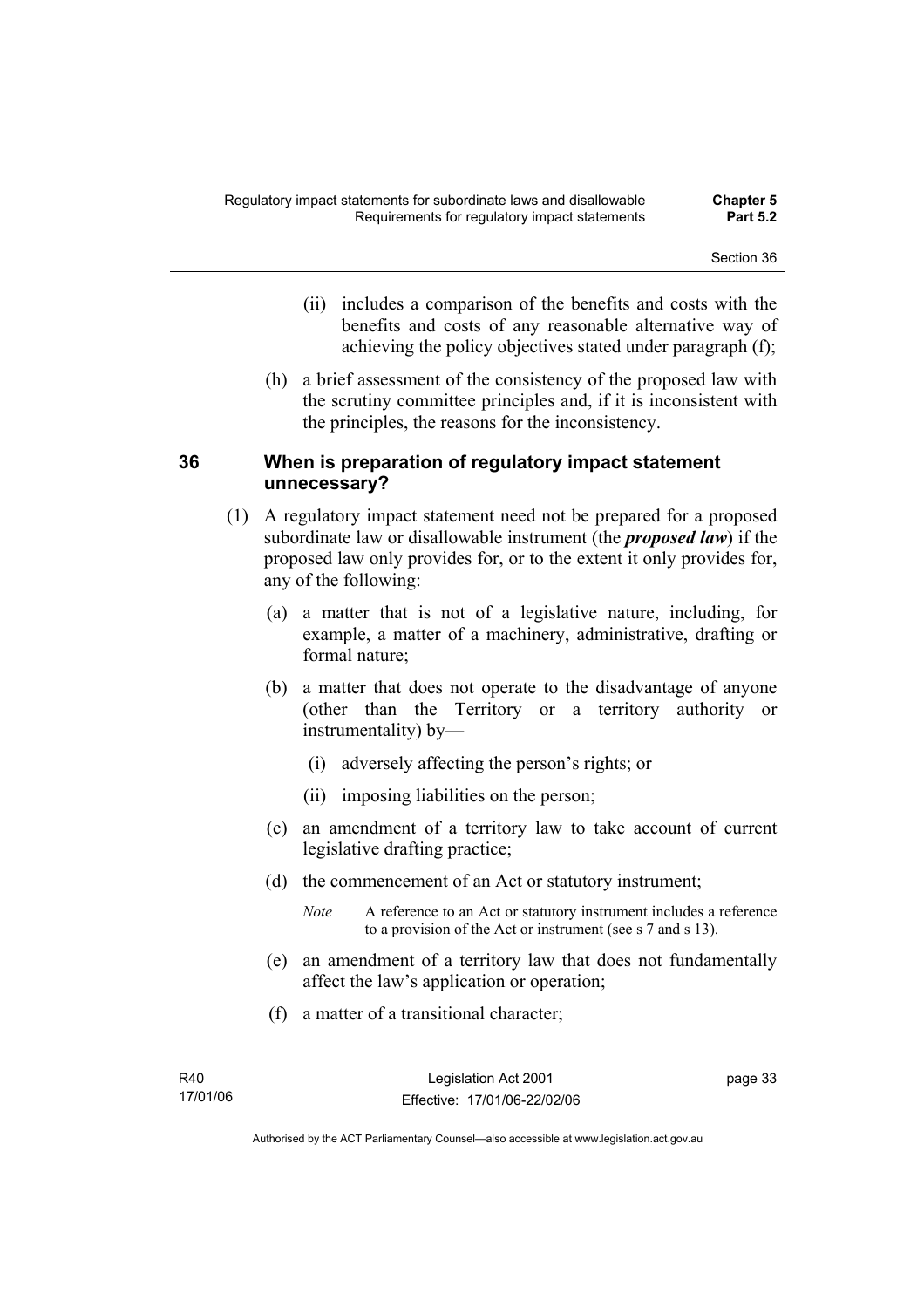| <b>Chapter 5</b> | Regulatory impact statements for subordinate laws and disallowable |
|------------------|--------------------------------------------------------------------|
| <b>Part 5.2</b>  | Requirements for regulatory impact statements                      |

- (g) a matter arising under a territory law that is part of a uniform scheme of legislation or complementary with legislation of the Commonwealth, a State or New Zealand;
- (h) a matter involving the adoption of an Australian or international protocol, standard, code, or intergovernmental agreement or instrument, if an assessment of the benefits and costs has already been made and the assessment was made for, or is relevant to, the ACT;
- (i) a proposal to make, amend or repeal rules of court;
- (j) a matter advance notice of which would enable someone to gain unfair advantage;
- (k) an amendment of a fee, charge or tax consistent with announced government policy.
- (2) A regulatory impact statement also need not be prepared for the proposed law if, or to the extent that, it would be against the public interest because of the nature of the proposed law or the circumstances in which it is made.

#### **Example**

A law may need to be made urgently for controlling the spread of a disease or dealing with another urgent situation.

- *Note 1* An example is part of the Act, is not exhaustive and may extend, but does not limit, the meaning of the provision in which it appears (see this Act, s 126 and s 132).
- *Note 2* Section 32 and s 34 also state other circumstances when a regulatory impact statement is not required.

# **37 When must regulatory impact statement be presented?**

 (1) This section applies if a regulatory impact statement for a proposed subordinate law or disallowable instrument (the *proposed law*) has been prepared and the proposed law is made.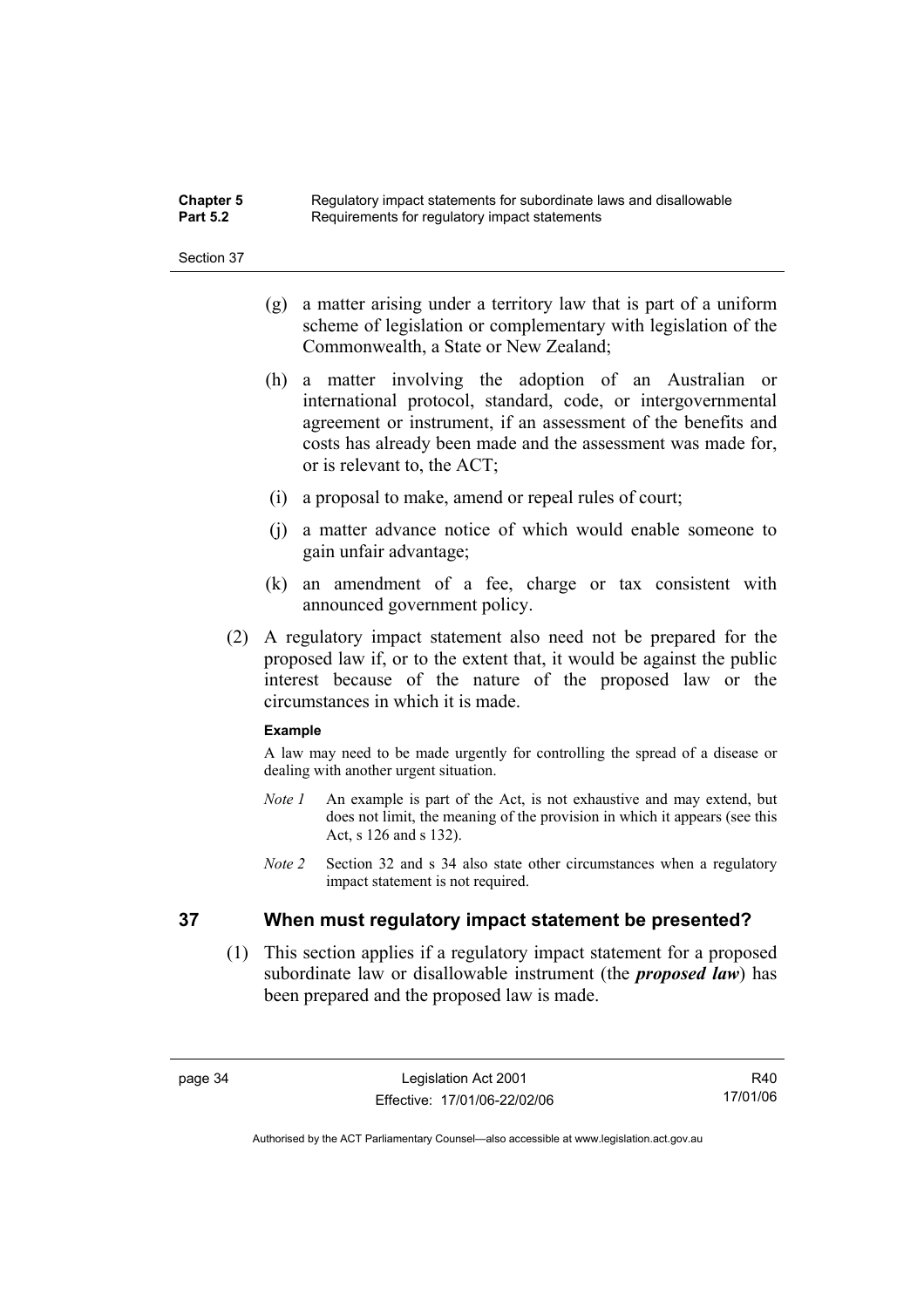| Regulatory impact statements for subordinate laws and disallowable | <b>Chapter 5</b> |
|--------------------------------------------------------------------|------------------|
| Requirements for regulatory impact statements                      | <b>Part 5.2</b>  |
|                                                                    |                  |

 (2) The statement must be presented to the Legislative Assembly with the subordinate law or disallowable instrument.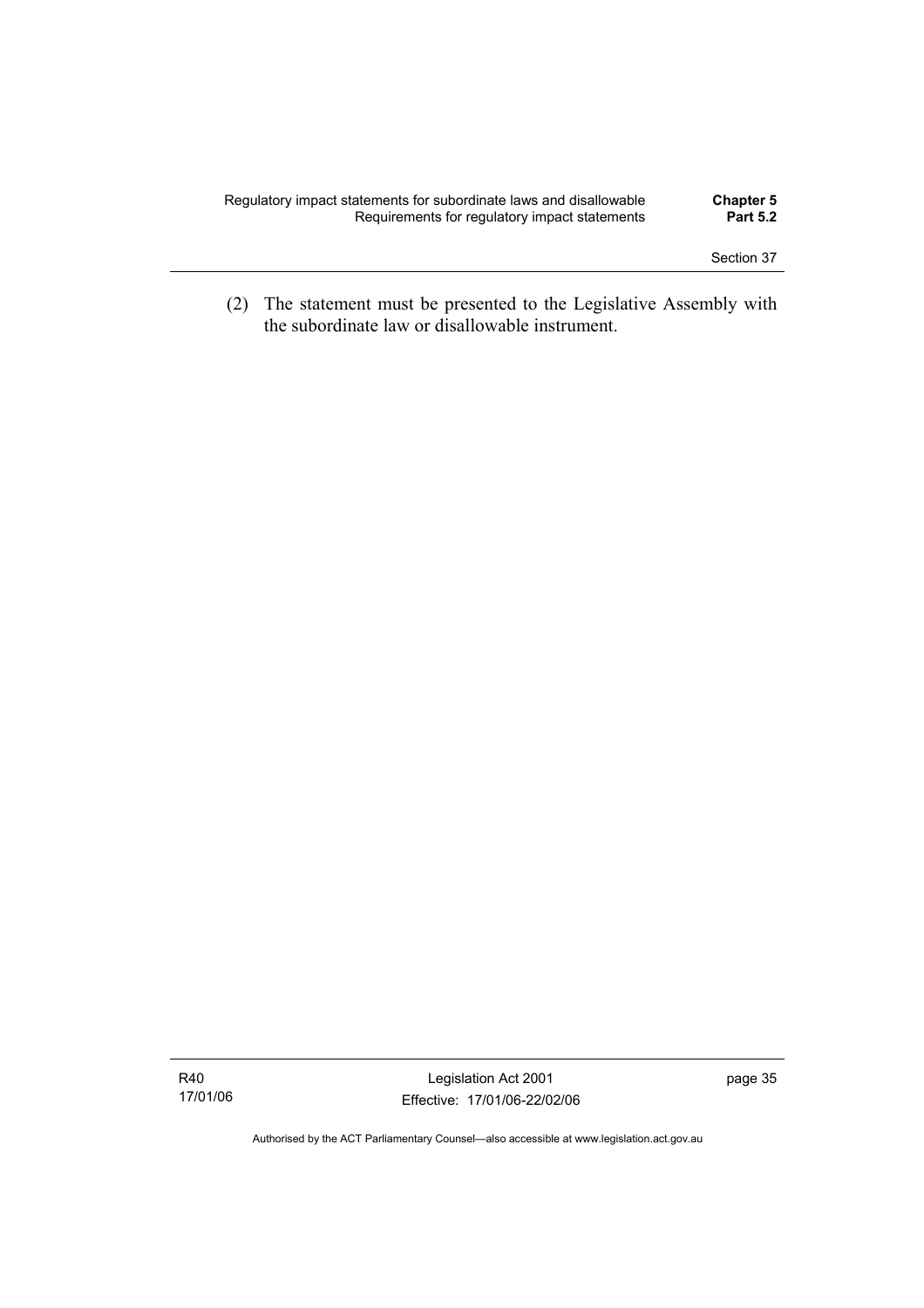**Chapter 5** Regulatory impact statements for subordinate laws and disallowable<br>**Part 5.3** Failure to comply with requirements for requilatory impact statements Failure to comply with requirements for regulatory impact statements

Section 38

# **Part 5.3 Failure to comply with requirements for regulatory impact statements**

# **38 Effect of failure to comply with pt 5.2**

- (1) Failure to comply with part 5.2 (Requirements for regulatory impact statements) in relation to a subordinate law or disallowable instrument (the *law*) does not—
	- (a) affect the law's validity; or
	- (b) create rights or impose legally enforceable obligations on the Territory, a Minister or anyone else.
- (2) In addition, a decision made, or appearing to be made, under part 5.2 is final and conclusive.
- (3) In this section:

*decision* includes—

- (a) conduct engaged in to make a decision; and
- (b) conduct related to making a decision; and
- (c) failure to make a decision.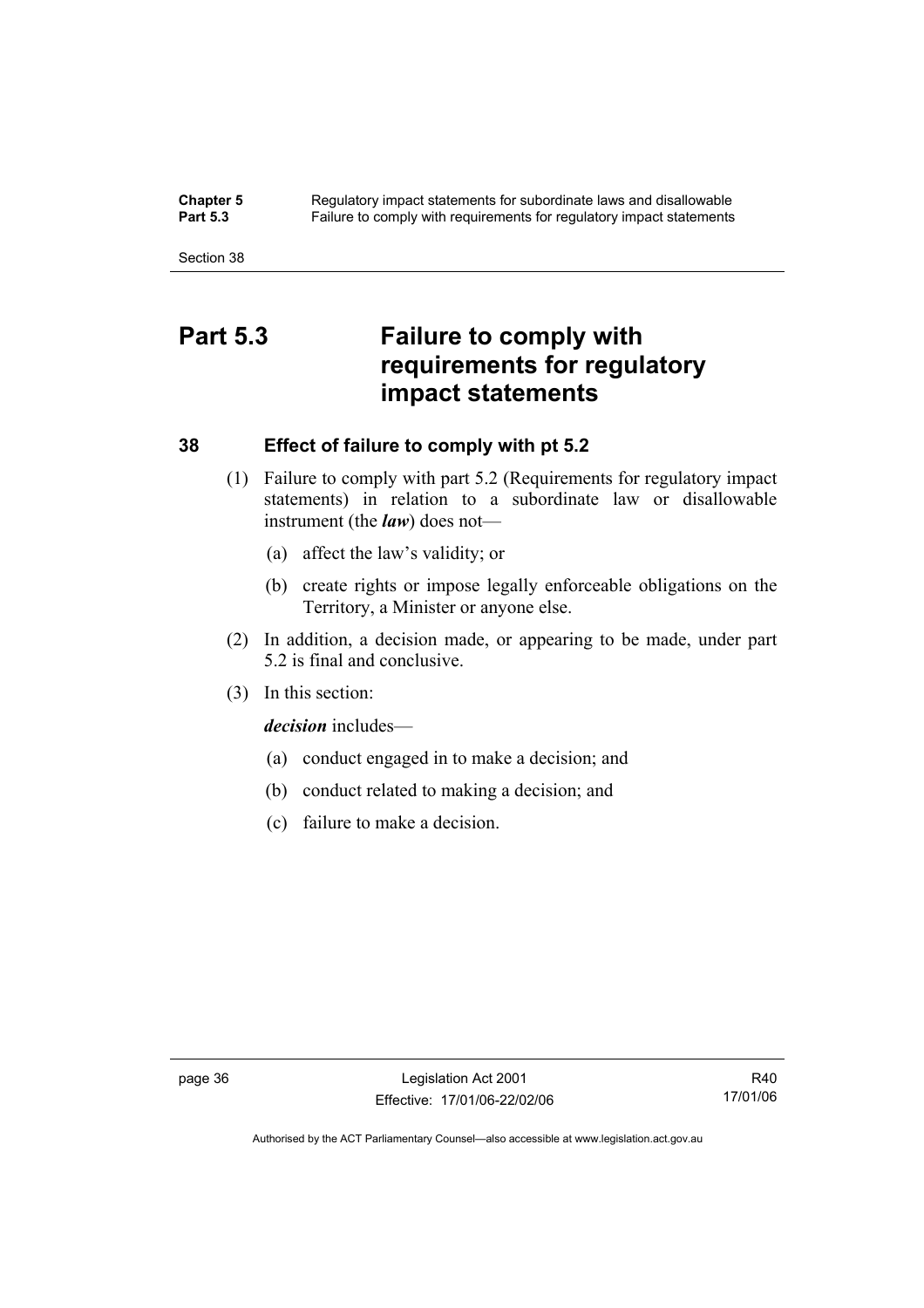# **Chapter 6 Making, notification and numbering of statutory instruments**

# **Part 6.1 General**

# **39 Meaning of** *matter* **in ch 6**

In this chapter:

*matter*, in relation to a statutory instrument, includes circumstance, person, place and purpose.

# **40 Presumption of validity**

It is presumed, unless the contrary is proved, that all conditions and steps required for the making of a statutory instrument have been satisfied and carried out.

# **41 Making of certain statutory instruments by Executive**

- (1) This section applies if an Act authorises or requires the Executive to make a subordinate law or disallowable instrument.
- (2) The subordinate law or disallowable instrument is taken to be made by the Executive if—
	- (a) it is signed by 2 or more Ministers who are members of the Executive; and
	- (b) 1 of the signing Ministers is the responsible Minister.
- (3) A subordinate law or disallowable instrument made in accordance with subsection (2) is taken to be made when it is signed by the second Minister signing.

page 37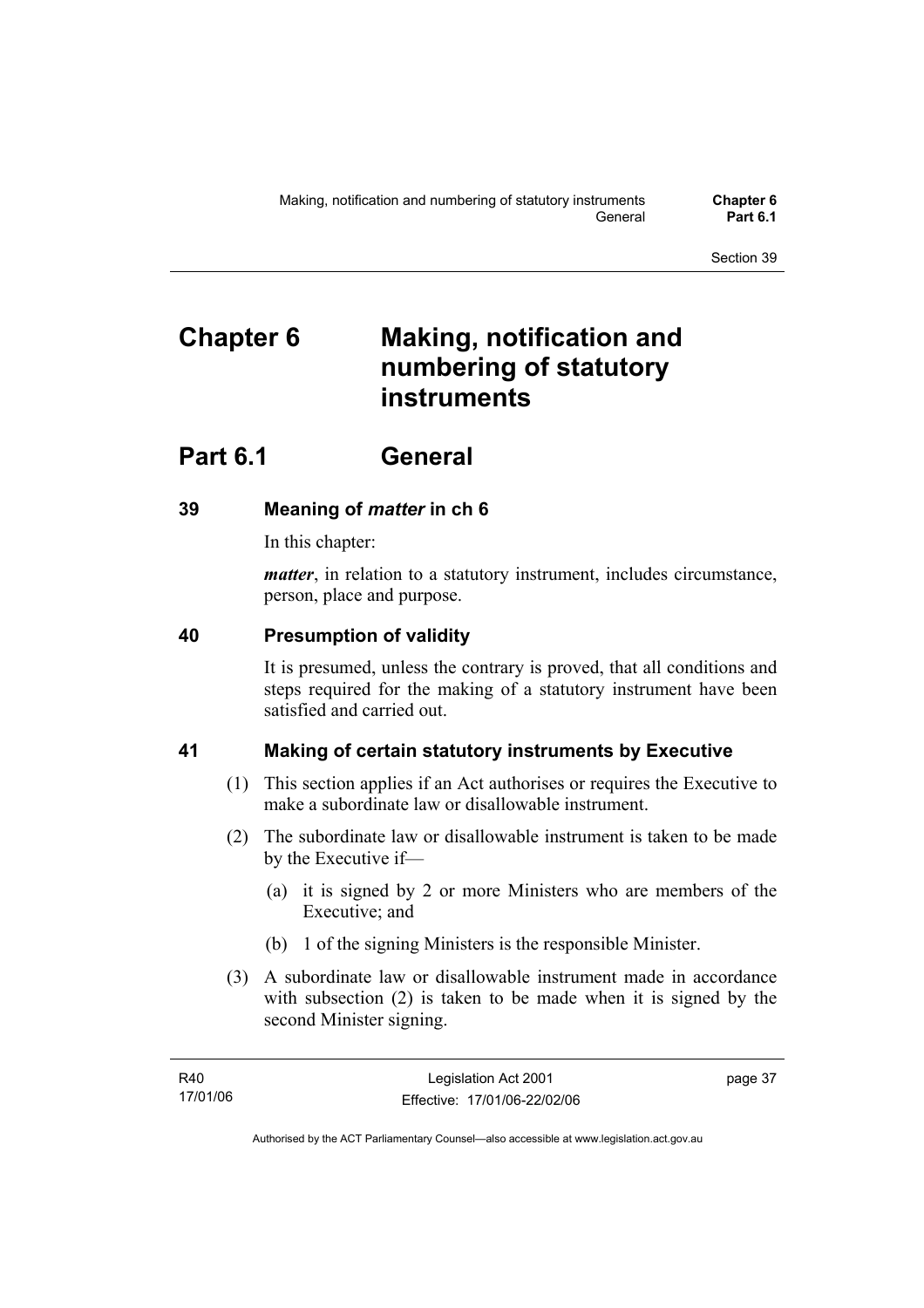| Chapter 6       | Making, notification and numbering of statutory instruments |
|-----------------|-------------------------------------------------------------|
| <b>Part 6.1</b> | General                                                     |

- (4) Subsection (2) (b) does not apply if the responsible Minister cannot sign because he or she is absent from the ACT, ill or on leave.
- (5) In this section:

*responsible Minister* means—

- (a) the Minister for the time being administering the Act; or
- (b) if, for the time being, different Ministers administer the Act in relation to different matters—
	- (i) if only 1 Minister administers the Act in relation to the relevant matter—that Minister; or
	- (ii) if 2 or more Ministers administer the Act in relation to the relevant matter—any of the Ministers; or
	- (iii) if subparagraph (ii) does not apply and, for the time being, 2 or more Ministers administer the Act—any of the Ministers;

but does not include a Minister for the time being acting on behalf of the Minister or 2 or more Ministers.

page 38 Legislation Act 2001 Effective: 17/01/06-22/02/06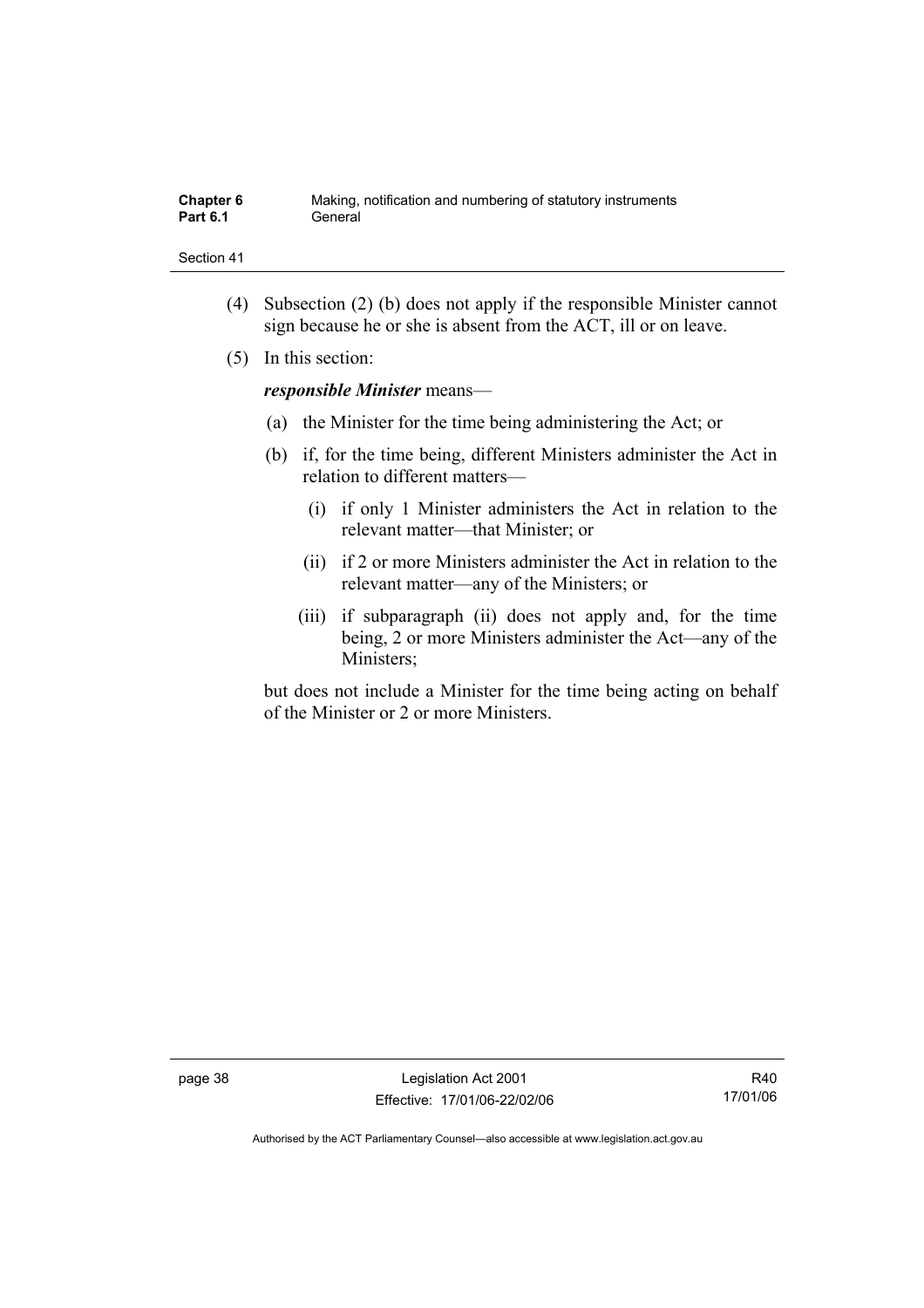# **Part 6.2 Making of statutory instruments generally**

# **42 Power to make statutory instruments**

 (1) If an Act or statutory instrument gives a power that can be exercised by making an instrument, the Act or statutory instrument gives power to make the instrument.

### **Example**

An Act gives a Minister power to approve codes of practice, but does not require the approval to be in writing or to be given by a particular instrument. The power can be exercised by giving a written approval. The Act, therefore, gives power to make an instrument, namely, a written approval.

- *Note* An example is part of the Act, is not exhaustive and may extend, but does not limit, the meaning of the provision in which it appears (see s 126 and s 132).
- (2) If an Act or statutory instrument gives power to make an instrument that would be a registrable instrument, the power can only be exercised by making an instrument.

#### **Examples**

See examples to section 56 (3) and section 255 (3).

- (3) If an Act or statutory instrument gives power to make an instrument, the power may be exercised from time to time.
- (4) This section is a determinative provision.
	- *Note* See s 5 for the meaning of determinative provisions, and s 6 for their displacement.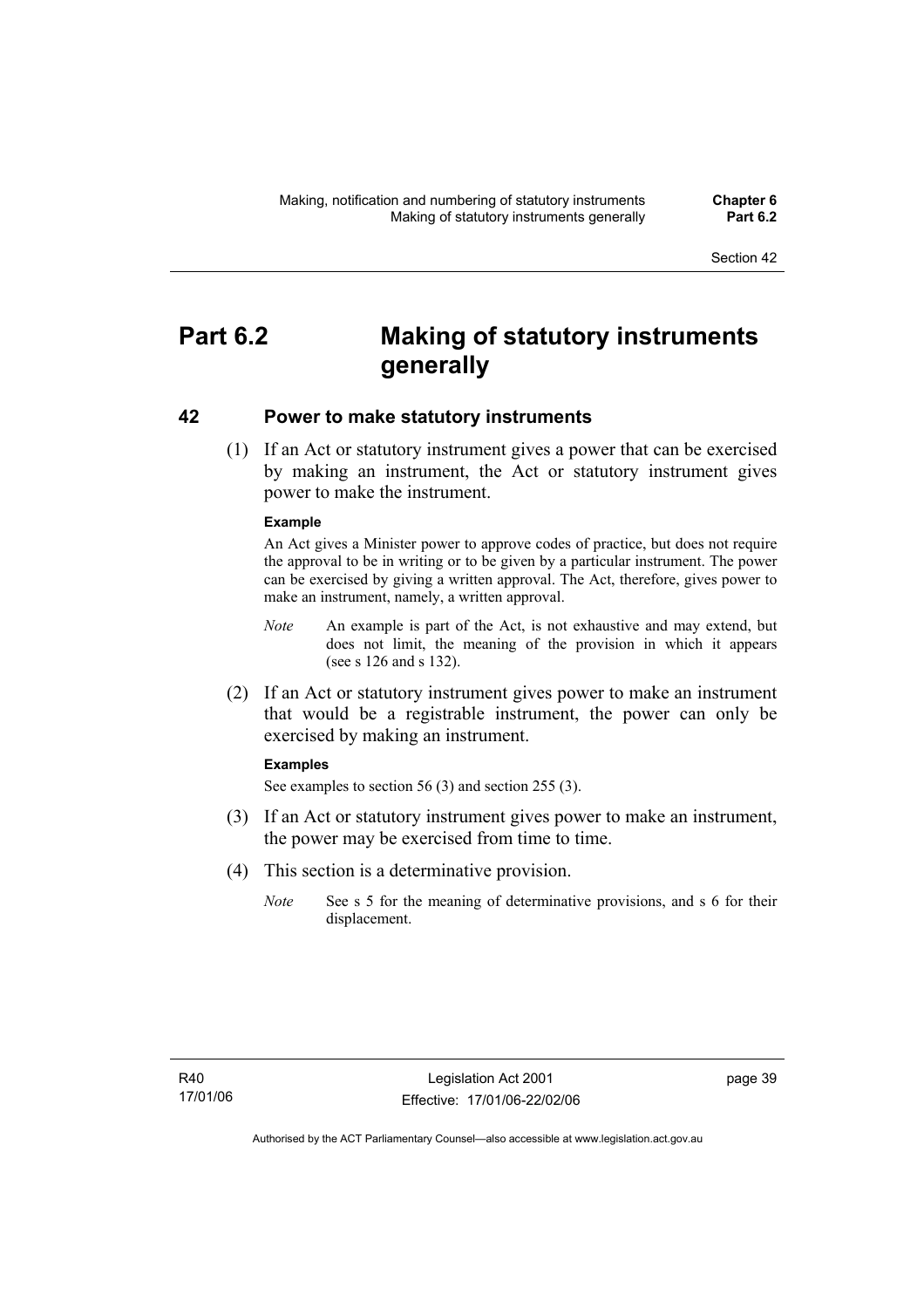| Chapter 6       | Making, notification and numbering of statutory instruments |
|-----------------|-------------------------------------------------------------|
| <b>Part 6.2</b> | Making of statutory instruments generally                   |

# **43 Statutory instruments to be interpreted not to exceed powers under authorising law**

- (1) A statutory instrument is to be interpreted as operating to the full extent of, but not to exceed, the power given by the Act or statutory instrument under which it is made (the *authorising law*).
- (2) Without limiting subsection (1), if a provision of a statutory instrument would, apart from this section, be interpreted as exceeding power—
	- (a) the provision is valid to the extent to which it does not exceed power; and
	- (b) the remainder of the instrument is not affected.

#### **Example 1**

The *Agriculture Services Determination* 2001, part 4 exceeds the determination– making power given by the *Agriculture Services Act 2000* (hypothetical). The other provisions of the determination are within power.

The determination (apart from part 4) operates effectively. Part 4 is treated as if it did not form part of the determination and is disregarded.

*Note to example 1* The kind of interpretation indicated in example 1 is known as a divisible interpretation of the determination.

#### **Example 2**

The *Goats Regulation 2001* (hypothetical) is made under the *Goats Act 2001*. The *Goats Regulation 2001*, section 39 seeks to impose rules about the care of 'animals', but the Act only gives power to make regulations about goats.

Section 39 is read restrictively ('read down') as if it mentioned goats. In other words, the section is effective but treated as if it applied only to goats.

*Note to example 2* The kind of interpretation indicated in example 2 is known as a distributive interpretation of the regulation.

#### **Example 3**

The *Wombat Protection Act 2003* (hypothetical) provides that the Minister may appoint a Wombat Advocate. The instrument making the appointment states that the appointment is for 5 years, but the maximum term of appointment authorised under the Act is 4 years.

page 40 Legislation Act 2001 Effective: 17/01/06-22/02/06

R40 17/01/06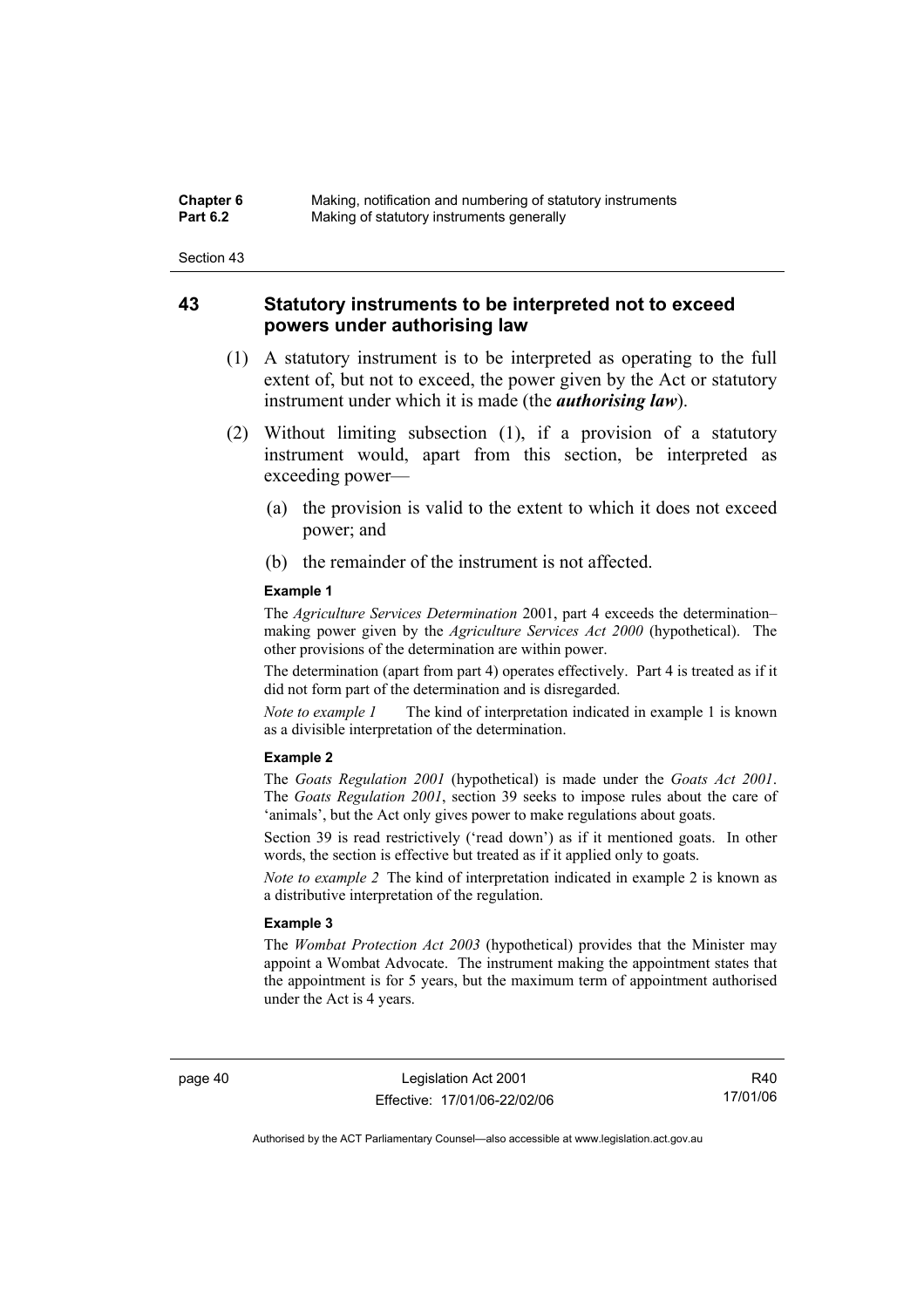The instrument is read restrictively ('read down') as if it referred to 4 years. In other words, the instrument is effective but the appointment is only valid for 4 years.

*Note to example 3* The kind of interpretation indicated in example 3 is known as a distributive interpretation of the instrument.

- *Note* An example is part of the Act, is not exhaustive and may extend, but does not limit, the meaning of the provision in which it appears (see s 126 and s 132).
- (3) Without limiting subsection (1), if the application of a provision of a statutory instrument to a matter would, apart from this section, be interpreted as exceeding power, the provision's application to other matters is not affected.

### **Example**

The *Community Safety Order 2001* is expressed to apply to all members of the community without qualification although it is in fact made under the *Building Industry (Safety) Act 2000* (hypothetical). That Act is restricted in its operation to the building industry. The order is cast in such wide terms that it cannot be interpreted divisibly or distributively. However, the order applies to entities such as XYZ Constructions Pty Ltd because it is a company in the construction industry.

- (4) This section is in addition to any provision of the statutory instrument or authorising law.
- (5) This section is a determinative provision.
	- *Note* See s 5 for the meaning of determinative provisions, and s 6 for their displacement.

# **44 Power to make statutory instruments for Act etc**

 (1) If an Act or statutory instrument (the *authorising law*) authorises or requires the making of a statutory instrument for the authorising law or another Act or statutory instrument (the *other law*), the power authorises a statutory instrument to be made in relation to any matter that—

page 41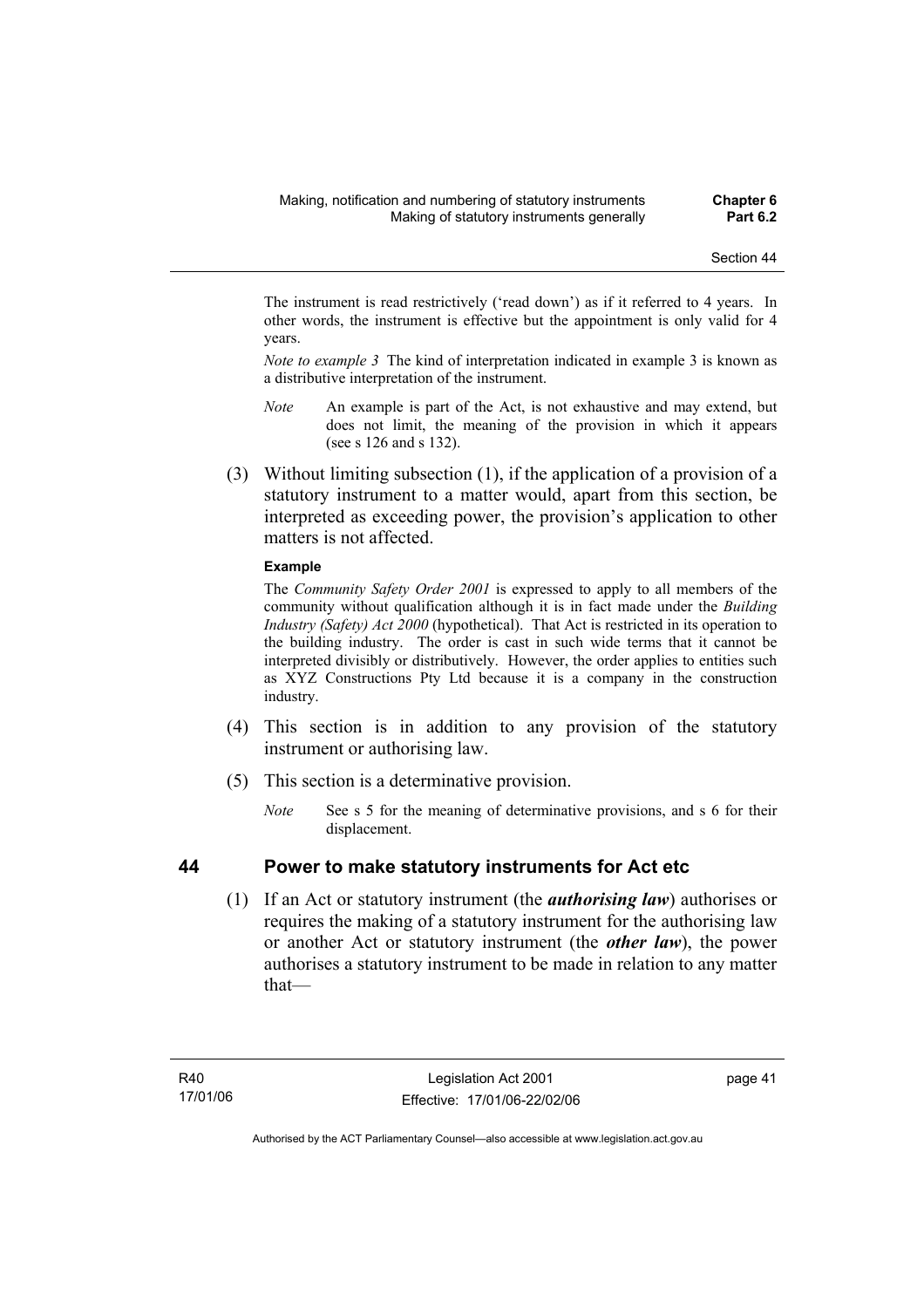| <b>Chapter 6</b> | Making, notification and numbering of statutory instruments |
|------------------|-------------------------------------------------------------|
| <b>Part 6.2</b>  | Making of statutory instruments generally                   |

- (a) is required or permitted to be prescribed by the authorising law or other law; or
- (b) is necessary or convenient to be prescribed for carrying out or giving effect to the authorising law or other law.
- (2) Subsection (1) applies to the authorising law even though the authorising law—
	- (a) only authorises the making of a statutory instrument for the authorising law; or
	- (b) also authorises or requires the making of a statutory instrument about a particular matter.
- (3) Power given by the authorising law to make a statutory instrument about a particular matter does not limit power given by the authorising law or other law to make a statutory instrument (whether or not of the same kind) about any other matter.
- (4) This section is a determinative provision.
	- *Note* See s 5 for the meaning of determinative provisions, and s 6 for their displacement.

## **45 Power to make court rules**

- (1) The power of an entity to make rules for a court includes power to make rules in relation to any matter necessary or convenient to be prescribed for carrying out or giving effect to the court's jurisdiction under any law that authorises or requires anything to be done in or in relation to the court.
- (2) This section is additional to section 44.
- (3) This section is a determinative provision.
	- *Note* See s 5 for the meaning of determinative provisions, and s 6 for their displacement.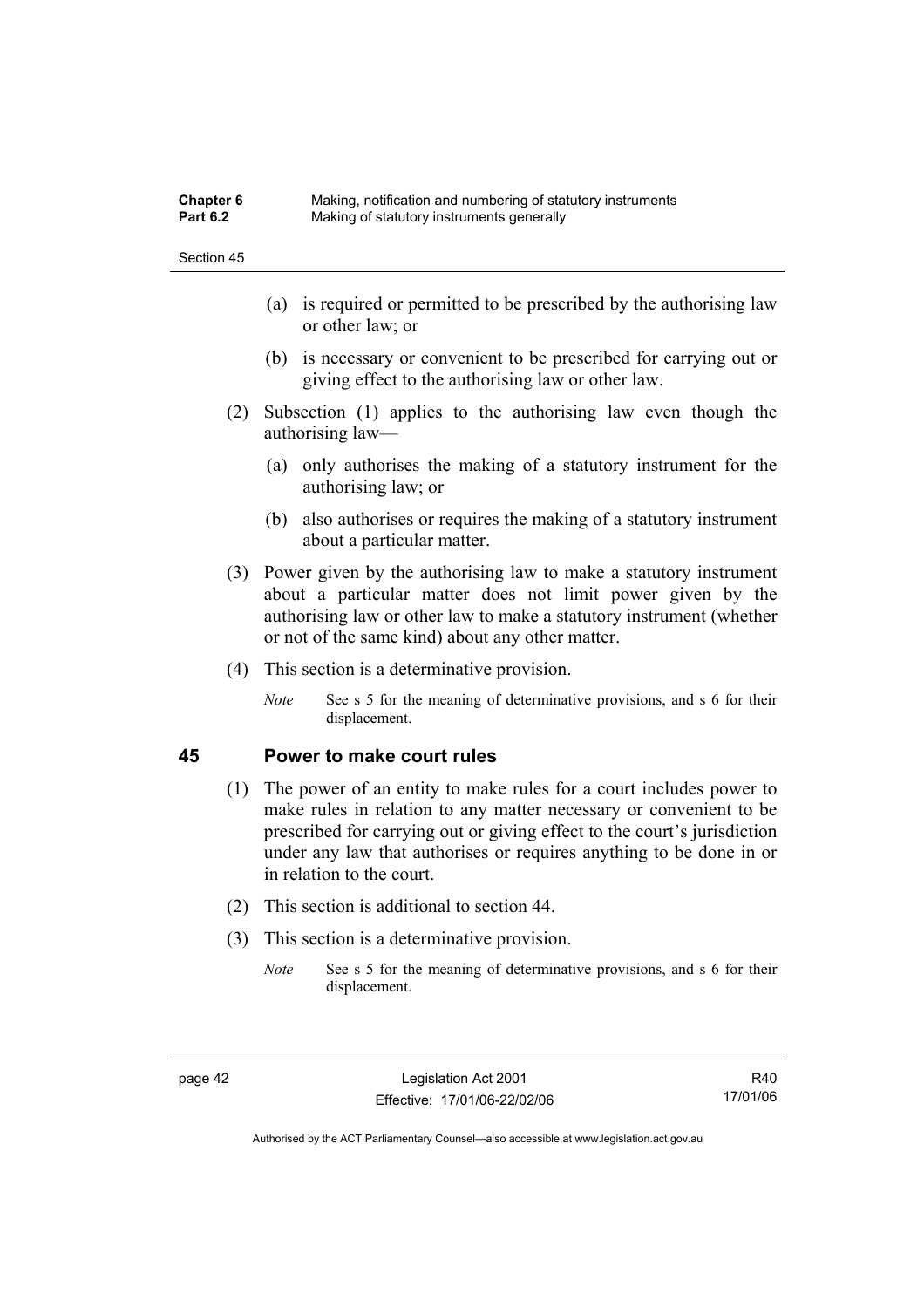(4) In this section:

*court* includes a tribunal*.*

*disallowable instrument*, for a Commonwealth Act, means an instrument that can be disallowed under the *Legislative Instruments Act 2003* (Cwlth), part 5 (Parliamentary scrutiny of legislative instruments), including that part, or provisions of that part, applied by another Commonwealth law.

### *law* means—

- (a) an Act, subordinate law or disallowable instrument; or
	- *Note* A reference to an Act, subordinate law or disallowable instrument includes a reference to a provision of the Act, law or instrument (see s 7, s 8 and s 9).
- (b) a Commonwealth Act or a disallowable instrument under a Commonwealth Act (or a provision of such an Act or instrument).

# **46 Power to make instrument includes power to amend or repeal**

- (1) Power given under an Act or statutory instrument (the *authorising law*) to make a statutory instrument includes power to amend or repeal the instrument.
- (2) The power to amend or repeal the instrument is exercisable in the same way, and subject to the same conditions, as the power to make the instrument.

### **Examples**

- 1 If the instrument is a disallowable instrument, an amendment or repeal of the instrument is also a disallowable instrument.
- 2 If the instrument is a notifiable instrument, an amendment or repeal of the instrument is also a notifiable instrument.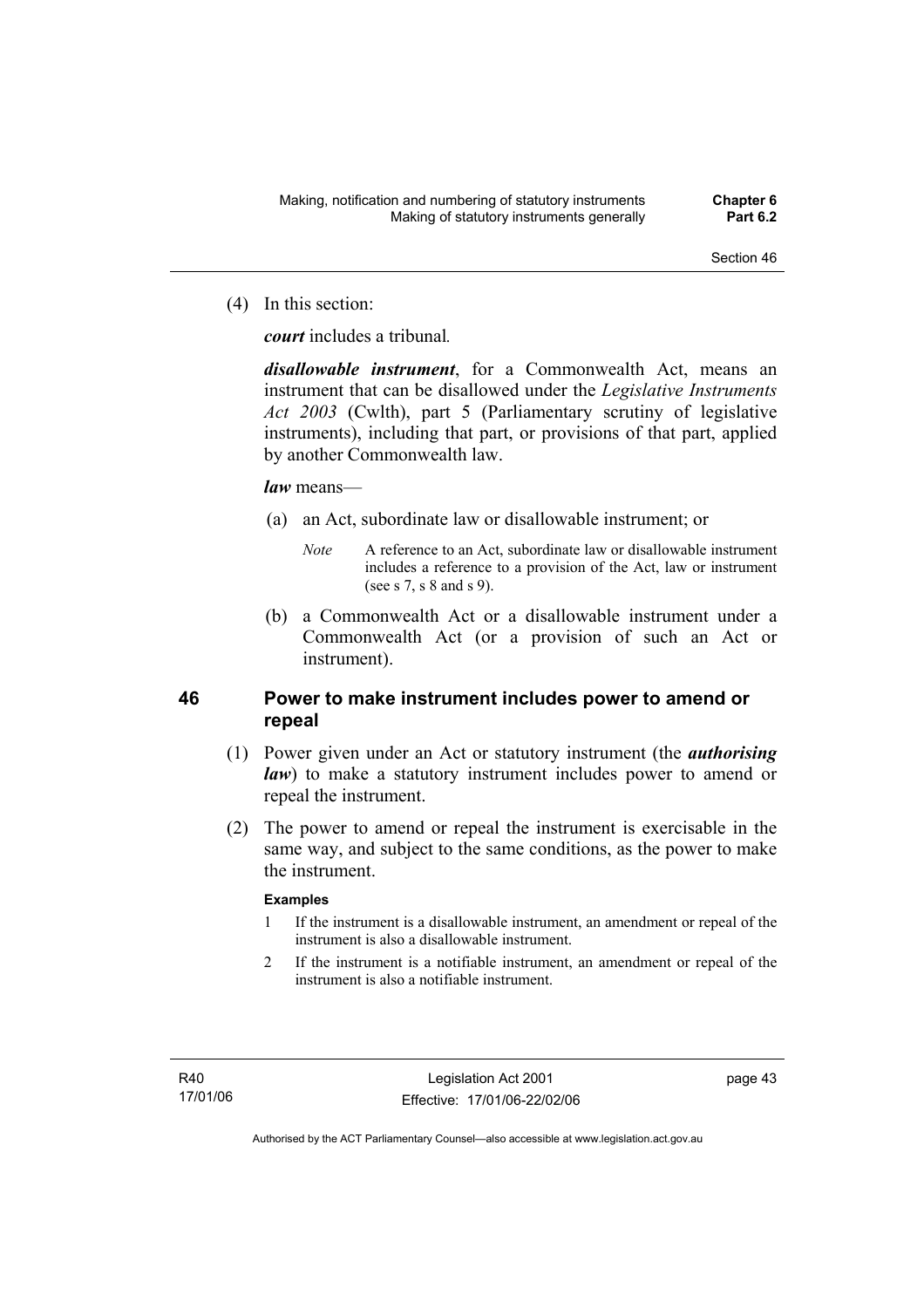| <b>Chapter 6</b> | Making, notification and numbering of statutory instruments |
|------------------|-------------------------------------------------------------|
| <b>Part 6.2</b>  | Making of statutory instruments generally                   |

- 3 If notice of the making of the instrument must be published in a newspaper, notice of an amendment or repeal of the instrument must also be published in the newspaper.
- *Note* An example is part of the Act, is not exhaustive and may extend, but does not limit, the meaning of the provision in which it appears (see s 126 and s 132).
- (3) Despite subsection (1), a form that is a registrable instrument may be repealed or repealed and remade (with or without changes), but may not be amended.
- (4) This section is a determinative provision.
	- *Note* See s 5 for the meaning of determinative provisions, and s 6 for their displacement.

# **47 Statutory instrument may make provision by applying law or instrument**

- (1) This section applies if an Act, subordinate law or disallowable instrument (the *authorising law*) authorises or requires the making of a statutory instrument (the *relevant instrument*) about a matter.
- (2) The relevant instrument may make provision about the matter by applying an ACT law—
	- (a) as in force at a particular time; or
	- (b) as in force from time to time.
- (3) The relevant instrument may make provision about the matter by applying a law of another jurisdiction, or an instrument, as in force only at a particular time.

*Note* For information on the operation of s (3), see the examples to s (9).

 (4) If the relevant instrument makes provision about the matter by applying a law of another jurisdiction or an instrument, the following provisions apply: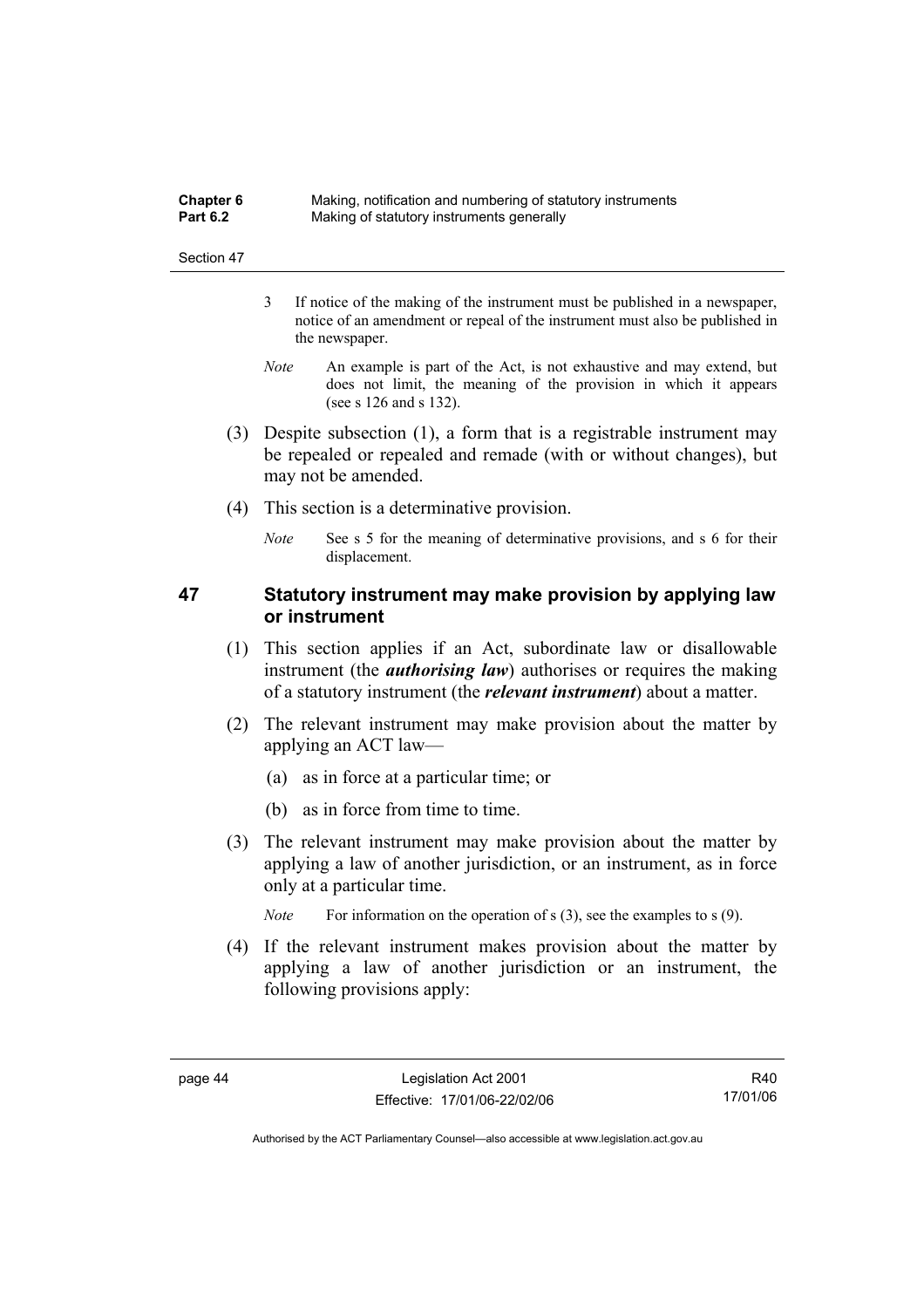- (a) if subsection (3) is displaced by, or under authority given by, an Act or the authorising law—the law of the other jurisdiction or instrument is applied as in force from time to time;
	- *Note* For the displacement of s (3), see s 6, examples 1 and 2.
- (b) if subsection (3) is not so displaced and the relevant instrument does not provide that the law of the other jurisdiction or instrument is applied as in force at a particular time—the law or instrument is taken to be applied as in force when the relevant instrument is made.

#### **Examples for s (4) (b)**

- 1 The *Locust Damage Compensation Determination 2003* (a hypothetical disallowable instrument) provides for the making of claims against a compensation fund. Section 43 states that disputes about claims must be decided in accordance with the *Commercial Arbitration Act 1984* (NSW) (the *NSW Act*) as in force from time to time. The determination is made on 1 August 2003. The Act under which the determination is made does not displace subsection (3). Therefore, even though section 43 purports to apply the NSW Act as in force from time to time, the NSW Act as in force on 1 August 2003 is applied by the determination.
- 2 The *Locust Damage Compensation Determination 2003* (mentioned in example 1), section 43 states that disputes about claims must be decided in accordance with the *Commercial Arbitration Act 1984* (NSW) (the *NSW Act*), but does not state that the NSW Act is to be applied as in force from time to time or at a particular time. The determination is made on 1 August 2003. The Act under which the determination is made does not displace subsection (3). Therefore, the NSW Act as in force on 1 August 2003 is applied by the determination.
- *Note* An example is part of the Act, is not exhaustive and may extend, but does not limit, the meaning of the provision in which it appears (see s 126 and s 132).
- (5) If a law of another jurisdiction or an instrument is applied as in force at a particular time, the text of the law or instrument (as in force at that time) is taken to be a notifiable instrument made under the relevant instrument by the entity authorised or required to make the relevant instrument.

page 45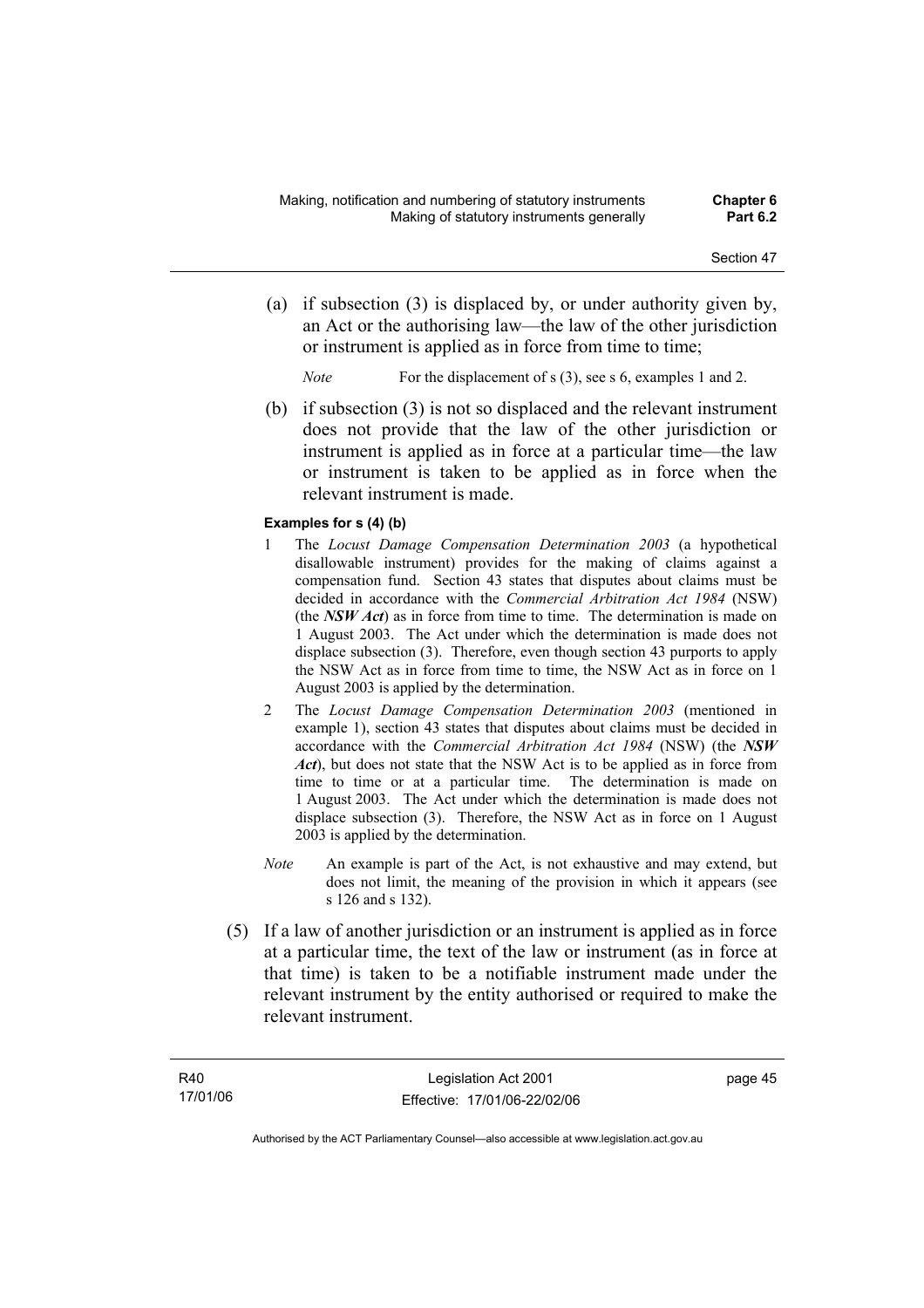| Chapter 6       | Making, notification and numbering of statutory instruments |
|-----------------|-------------------------------------------------------------|
| <b>Part 6.2</b> | Making of statutory instruments generally                   |

- (6) If subsection (3) is displaced and a law of another jurisdiction or an instrument is applied as in force from time to time, the text of each of the following is taken to be a notifiable instrument made under the relevant instrument by the entity authorised or required to make the relevant instrument:
	- (a) the law or instrument as in force at the time the relevant instrument is made;
	- (b) each subsequent amendment of the law or instrument;
	- (c) if the law or instrument is repealed and remade (with or without changes)—the law or instrument as remade and each subsequent amendment of the law or instrument;
	- (d) if a provision of the law or instrument is omitted and remade (with or without changes) in another law or instrument—the provision as remade and each subsequent amendment of the provision.
- (7) The authorising law or, if the relevant instrument is a subordinate law or disallowable instrument, the relevant instrument may provide that—
	- (a) subsection (5) or (6) does not apply to the relevant instrument; or
	- (b) subsection (5) or (6) applies with the modifications stated in the authorising law or relevant instrument.
- (8) If a provision of an Act, subordinate law or disallowable instrument authorises or requires the application of a law or instrument, the provision authorises the making of changes or modifications to the law or instrument for that application.
- (9) This section is a determinative provision.

#### **Examples for s (3) and s (9)**

Here are 2 examples about the operation of subsections (3) and (9): the first illustrates how subsection (3) might be displaced and the second illustrates how a

R40 17/01/06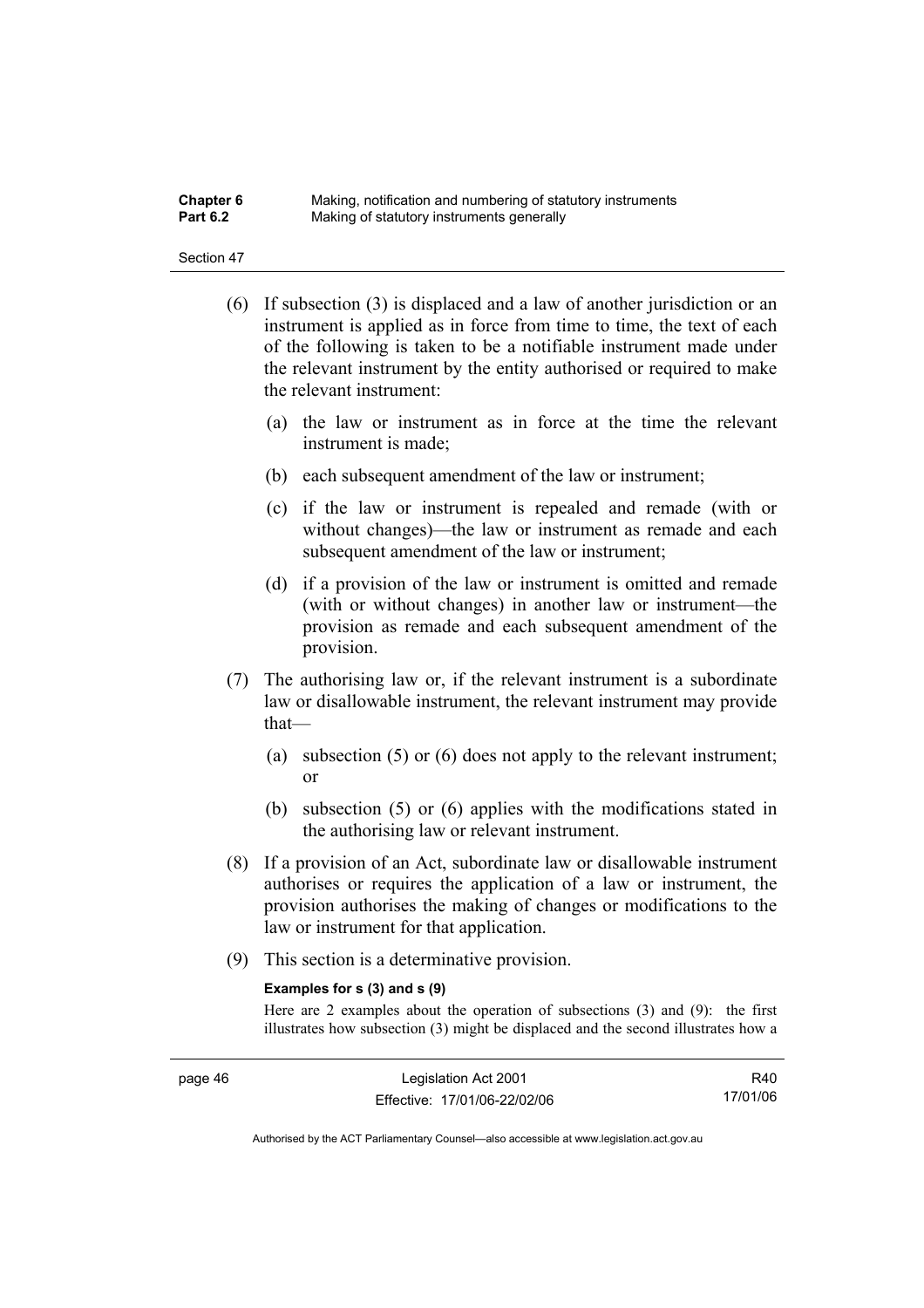law of another jurisdiction that applies as in force from time to time would operate—

- 1 The effect of subsections (3) and (9), and subsection (10), definition of *applying*, is that if it is intended to apply, adopt or incorporate a law or instrument as in force from time to time, the authorising law would need to expressly displace subsection (3) (as illustrated in s 6, examples of different kinds of displacement, example 1) *or* indicate a manifest contrary intention (as illustrated in example 2 in those examples).
- 2 The *ABC Regulation 2001* (made under a provision like those illustrated in section 6, examples of different kinds of displacement, examples 1 and 2) provides that noise measurements are to be taken in accordance with the NSW noise control manual as in force from time to time. The effect of the *ABC Regulation 2001* is that whenever the NSW noise control manual is amended in future, the noise measurements must be taken in accordance with the manual as last amended.
	- *Note* See s 5 for the meaning of determinative provisions, and s 6 for their displacement.
- (10) In this section:

*ACT law* means an Act, subordinate law or disallowable instrument.

*Note* A reference to an Act, subordinate law or disallowable instrument includes a reference to a provision of the Act, law or instrument (see s 7, s 8 and s 9).

*applying* includes adopting or incorporating.

*Note* See also s 157 (Defined terms–other parts of speech and grammatical forms).

*disallowable instrument*, for a Commonwealth Act, means an instrument that can be disallowed under the *Legislative Instruments Act 2003* (Cwlth), part 5 (Parliamentary scrutiny of legislative instruments), including that part, or provisions of that part, applied by another Commonwealth law.

*instrument* includes a provision of an instrument, but does not include an ACT law or a law of another jurisdiction.

page 47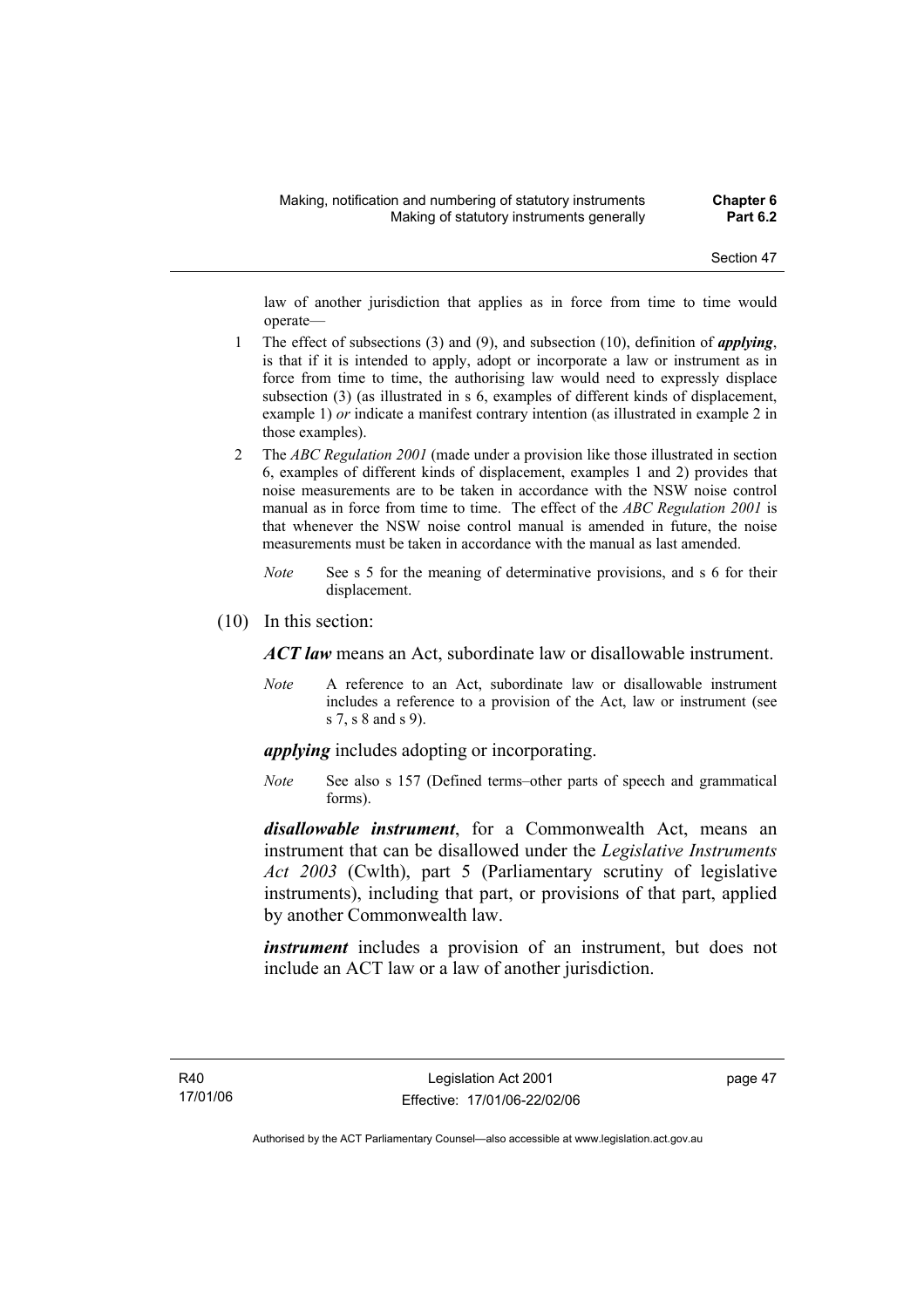| <b>Chapter 6</b> | Making, notification and numbering of statutory instruments |
|------------------|-------------------------------------------------------------|
| <b>Part 6.2</b>  | Making of statutory instruments generally                   |

# *law of another jurisdiction* means—

- (a) a Commonwealth Act or a disallowable instrument under a Commonwealth Act; or
- (b) a State Act, or any regulation or rule under a State Act; or
- (c) a New Zealand or Norfolk Island Act, or any regulation or rule under a New Zealand or Norfolk Island Act; or
- (d) a provision of a law mentioned in paragraphs (a) to (c).

## **48 Power to make instrument includes power to make different provision for different categories etc**

- (1) Power given under an Act or statutory instrument to make a statutory instrument includes power—
	- (a) to make different provision in relation to different matters or different classes of matters; or
	- (b) to make an instrument that applies differently by reference to stated exceptions or factors.
- (2) Without limiting subsection (1), power given under an Act or statutory instrument to make a statutory instrument about particular matters includes power to make a statutory instrument about any 1 or more of the matters or a particular class of the matters.
- (3) For this section, a class may consist of a single matter.
- (4) This section is a determinative provision.
	- *Note* See s 5 for the meaning of determinative provisions, and s 6 for their displacement.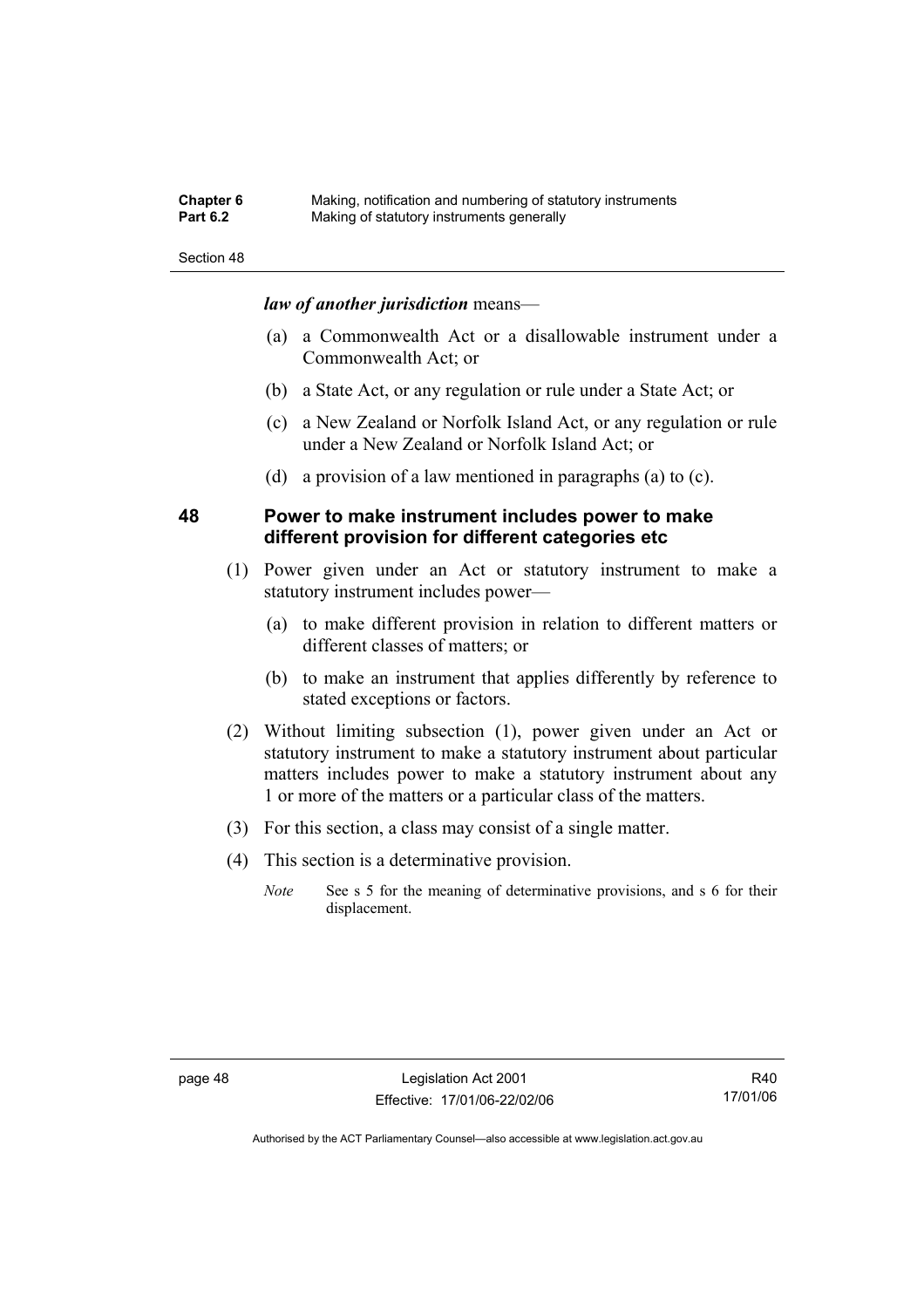# **49 Single instrument may exercise several powers or satisfy several requirements**

- (1) Power given under an Act or statutory instrument may be exercised with any other power to make a single instrument—
	- (a) whether or not the powers are exercised in relation to separate provisions, some of the same provisions, or all of the provisions, of the instrument; or
	- (b) whether or not the other powers are given under the same Act or statutory instrument, another Act or statutory instrument or any other territory law.
- (2) A statutory instrument is taken—
	- (a) to be made under each power given under territory law under which it could be made; and
	- (b) to satisfy each requirement under territory law that it could satisfy.
- (3) Without limiting subsection (2), that subsection applies to an instrument even though—
	- (a) it is stated to be made under a particular territory law (the *authorising law*) or a particular provision of the authorising law; and
	- (b) it is stated to be made for a particular territory law (the *requiring law*) or a particular provision of the requiring law.
- (4) This section is a determinative provision.
	- *Note* See s 5 for the meaning of determinative provisions, and s 6 for their displacement.

page 49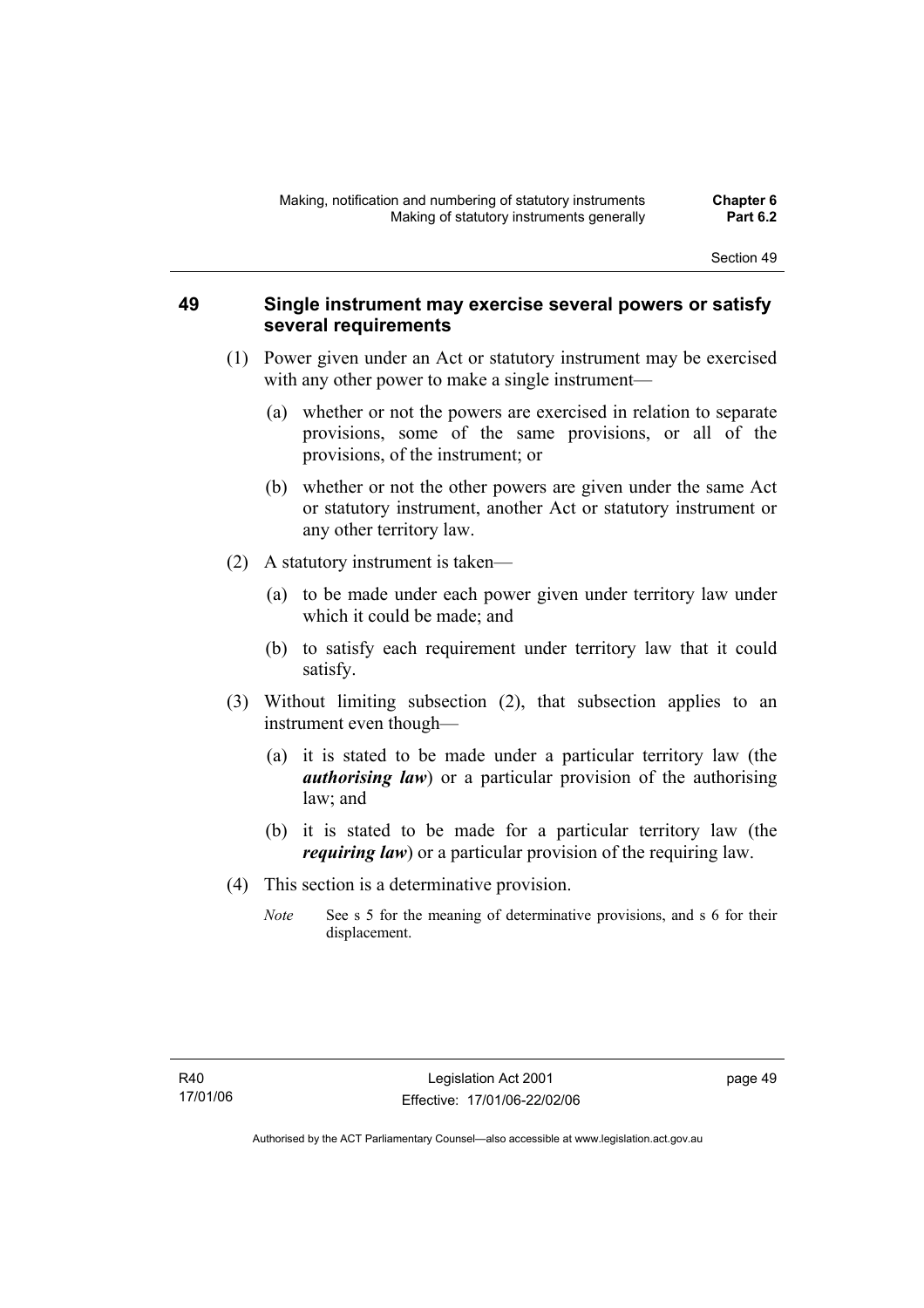| <b>Chapter 6</b> | Making, notification and numbering of statutory instruments |
|------------------|-------------------------------------------------------------|
| <b>Part 6.2</b>  | Making of statutory instruments generally                   |

# **50 Relationship between authorising law and instrument dealing with same matter**

- (1) If an Act or statutory instrument (the *authorising law*) gives power to make a statutory instrument about a matter, the instrument may make provision in relation to a particular aspect of the matter even though provision is made by the authorising law in relation to another aspect of the matter or in relation to another matter.
- (2) This section is a determinative provision.
	- *Note* See s 5 for the meaning of determinative provisions, and s 6 for their displacement.

# **51 Instrument may make provision in relation to land by reference to map etc**

- (1) This section applies if an Act or statutory instrument authorises or requires provision to be made by statutory instrument in relation to land or waters.
- (2) Provision may be made by reference to—
	- (a) a particular map or plan held by an entity; or
	- (b) a particular entry in a register kept by an entity;

if the map, plan or register is available for inspection (on the internet or otherwise) by members of the public, whether or not on payment of a fee.

# **52 Instrument may authorise determination of matter etc**

- (1) This section applies if an Act or statutory instrument (the *authorising law*) authorises or requires provision to be made about a matter by statutory instrument.
- (2) A statutory instrument made under the authorising law may make provision about the matter by authorising or requiring a stated entity

R40 17/01/06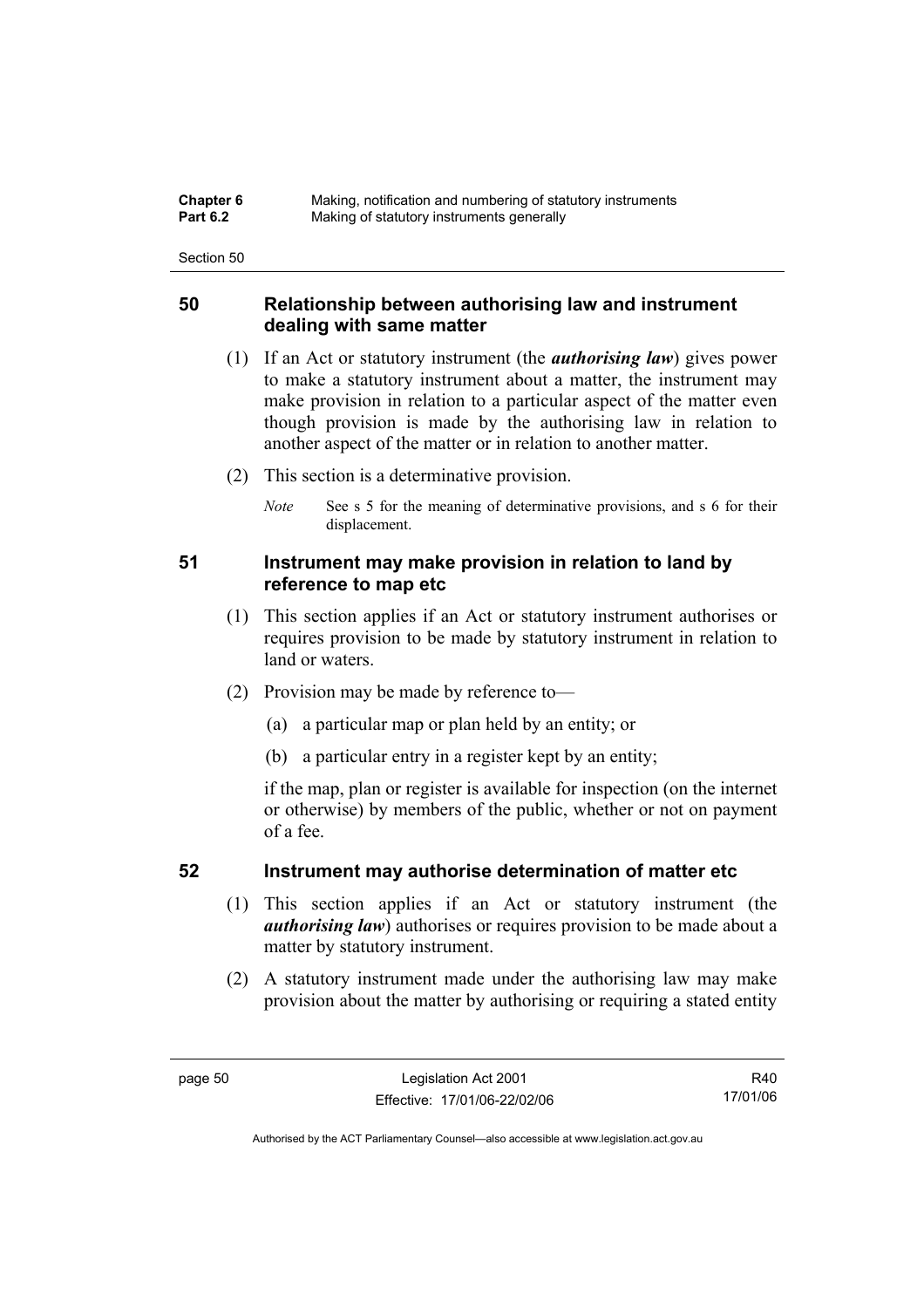to make provision about the matter, or any aspect of the matter, whether or not from time to time.

- (3) This section is a determinative provision.
	- *Note* See s 5 for the meaning of determinative provisions, and s 6 for their displacement.
- (4) In this section:

*provision*, for a matter, includes determining or regulating the matter, applying the instrument to the matter, being satisfied or forming an opinion about anything relating to the matter, or doing anything else in relation to the matter.

#### **Example**

If an Act provides that an application is to be in a prescribed form, a regulation made under the Act may provide that the form is to be a form approved by the Minister.

*Note* An example is part of the Act, is not exhaustive and may extend, but does not limit, the meaning of the provision in which it appears (see s 126 and s 132).

# **53 Instrument may prohibit**

- (1) If an Act or statutory instrument authorises or requires a matter to be regulated (however described) by statutory instrument, the power may be exercised by prohibiting by statutory instrument the matter or any aspect of the matter.
- (2) This section is a determinative provision.
	- *Note* See s 5 for the meaning of determinative provisions, and s 6 for their displacement.

page 51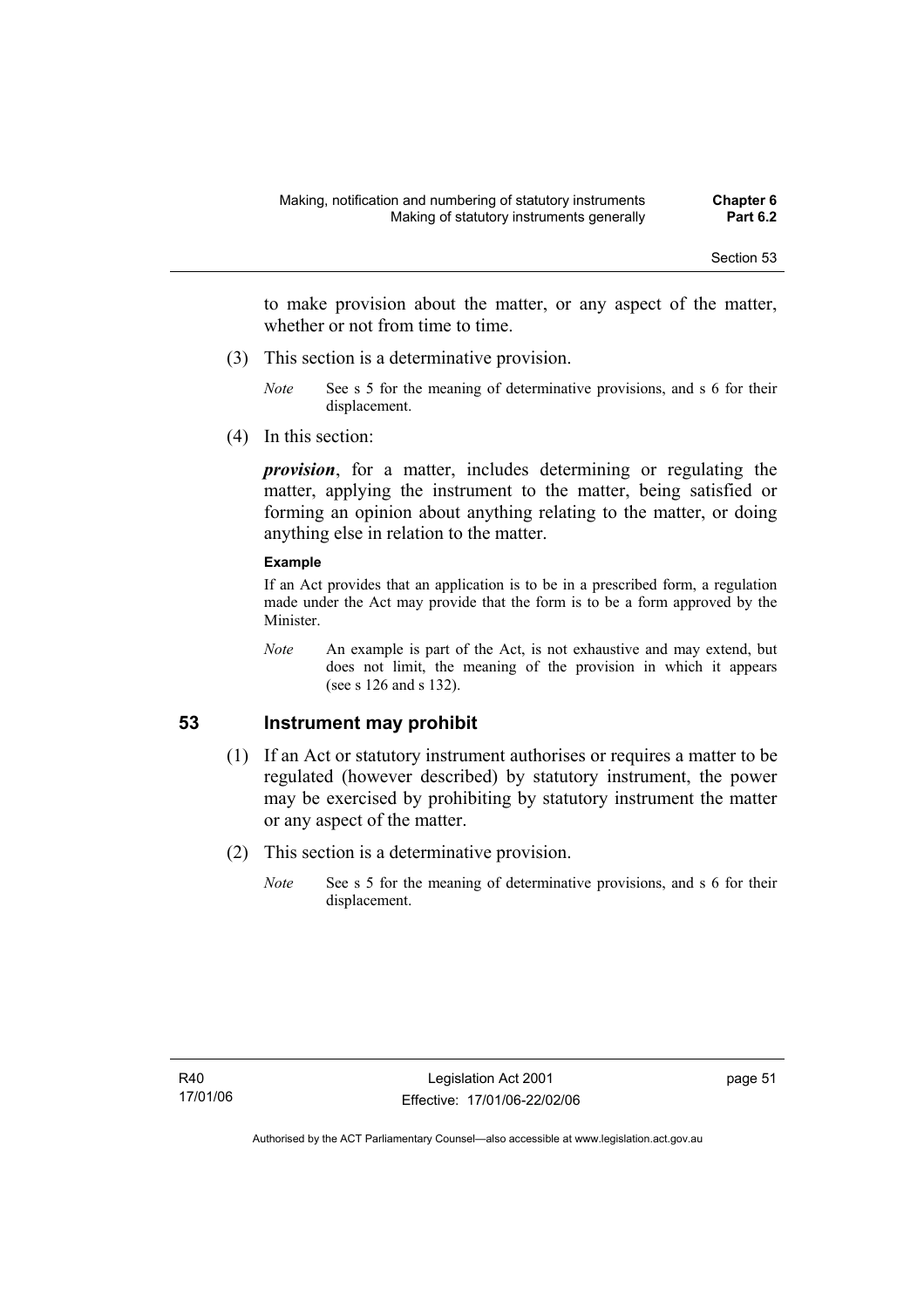| <b>Chapter 6</b> | Making, notification and numbering of statutory instruments |
|------------------|-------------------------------------------------------------|
| <b>Part 6.2</b>  | Making of statutory instruments generally                   |

## **54 Instrument may require making of statutory declaration**

- (1) If an Act or statutory instrument (the *authorising law*) gives power to make a statutory instrument, the instrument may require the making of a statutory declaration.
	- *Note* The *Statutory Declarations Act 1959* (Cwlth) applies to the making of statutory declarations under territory laws (see that Act, s 5).
- (2) Subsection (1) applies—
	- (a) whether or not the authorising law authorises or requires penalties to be prescribed by instrument; and
	- (b) if the authorising law authorises or requires penalties to be prescribed by instrument—irrespective of the level of penalties that may be prescribed.
- (3) This section is a determinative provision.
	- *Note* See s 5 for the meaning of determinative provisions, and s 6 for their displacement.

page 52 Legislation Act 2001 Effective: 17/01/06-22/02/06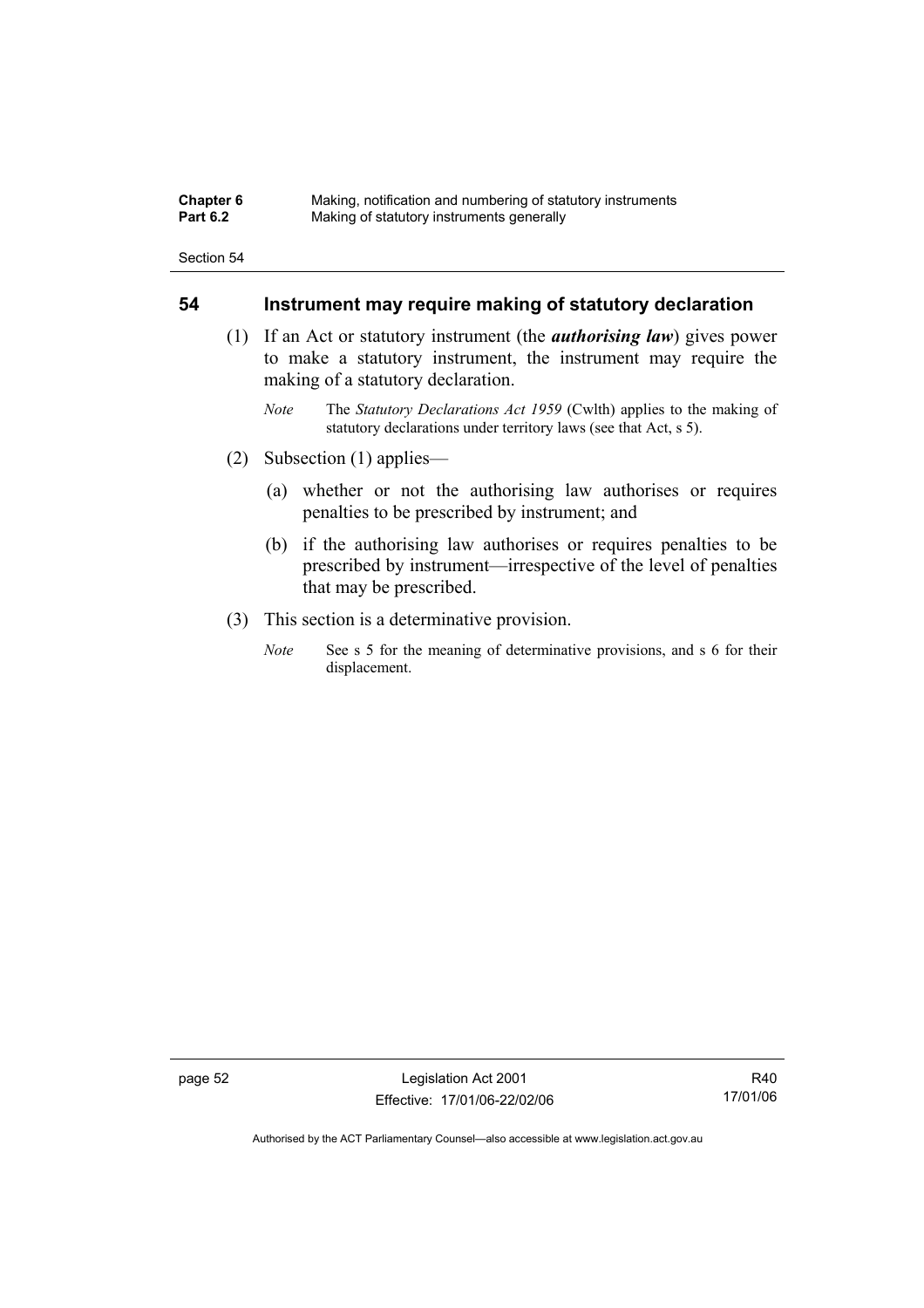# **Part 6.3 Making of certain statutory instruments about fees**

## **55 Definitions for pt 6.3**

In this part:

*fee* includes a charge or other amount.

*provide* a service includes exercise a function.

*service* includes a function or facility.

### **56 Determination of fees by disallowable instrument**

- (1) This section applies if an Act (the *authorising law*) authorises fees to be determined for an Act or statutory instrument (the *relevant law*).
- (2) The authorising law authorises a fee to be determined in relation to any matter under or related to the relevant law.
- (3) To remove any doubt, a fee may be determined for a provision of the relevant law even though the provision does not mention a fee.

#### **Example**

The X Act, section 15 provides for a person to apply for an approval but makes no mention of a fee for the approval. However, the Act, section 79 (1) provides:

(1) The Minister may determine fees for this Act.

Because section 79 (1) permits a fee to be determined 'for this Act', this Act, section 56 applies in relation to section 15 and the Minister may, in writing, determine an application fee for the approval.

- *Note 1* The determination must be in writing (see s 42 (2)).
- *Note 2* An example is part of the Act, is not exhaustive and may extend, but does not limit, the meaning of the provision in which it appears (see s 126 and s 132).

| R40      | Legislation Act 2001         | page 53 |
|----------|------------------------------|---------|
| 17/01/06 | Effective: 17/01/06-22/02/06 |         |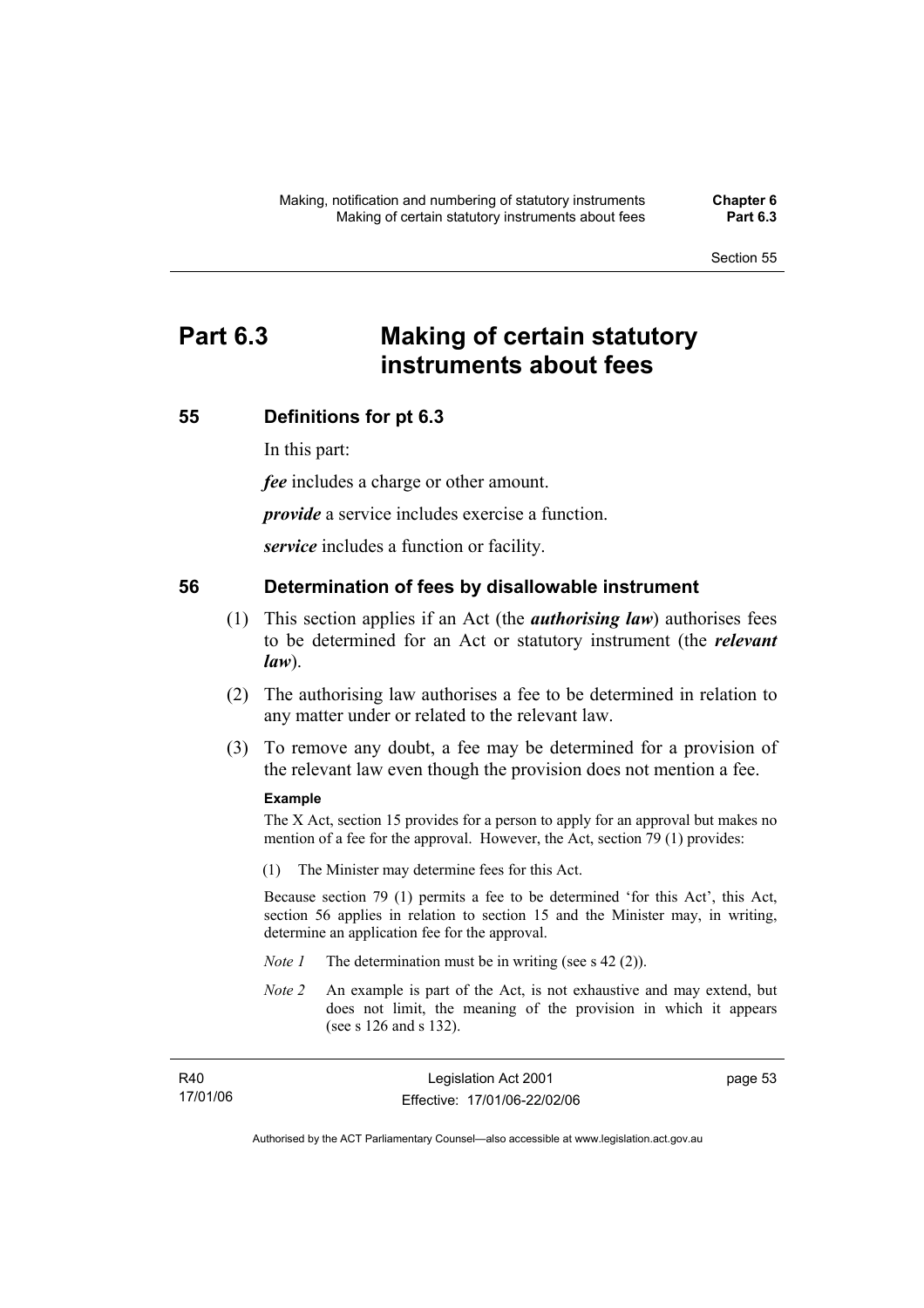#### **Chapter 6** Making, notification and numbering of statutory instruments<br>**Part 6.3** Making of certain statutory instruments about fees Making of certain statutory instruments about fees

Section 56

- (4) A fee may be determined—
	- (a) by stating the fee; or
	- (b) by setting a rate, or providing a formula or other method, by which the fee is to be worked out; or
	- (c) by a combination of a stated fee and a rate, formula or other method.

#### **Examples of different methods of determining fees**

An instrument may determine a fee by stating an amount (eg \$250), or a rate (eg \$7.50 per kilogram). An instrument may also determine a fee by providing a formula. For example, the fee for a licence issued for part of a year could be worked out using the following formula:

annual fee 
$$
\times
$$
  $\frac{\text{whole and part months for which licence issued}}{12}$ 

- (5) The determination—
	- (a) must provide by whom the fee is payable; and
	- (b) must provide to whom the fee is to be paid; and
	- (c) may make provision about the circumstances in which the fee is payable; and
	- (d) may make provision about exempting a person from payment of the fee; and
	- (e) may make provision about when the fee is payable and how it is to be paid (for example, as a lump sum or by instalments); and
	- (f) may mention the service for which the fee is payable; and
	- (g) may make provision about waiving, postponing or refunding the fee (completely or partly); and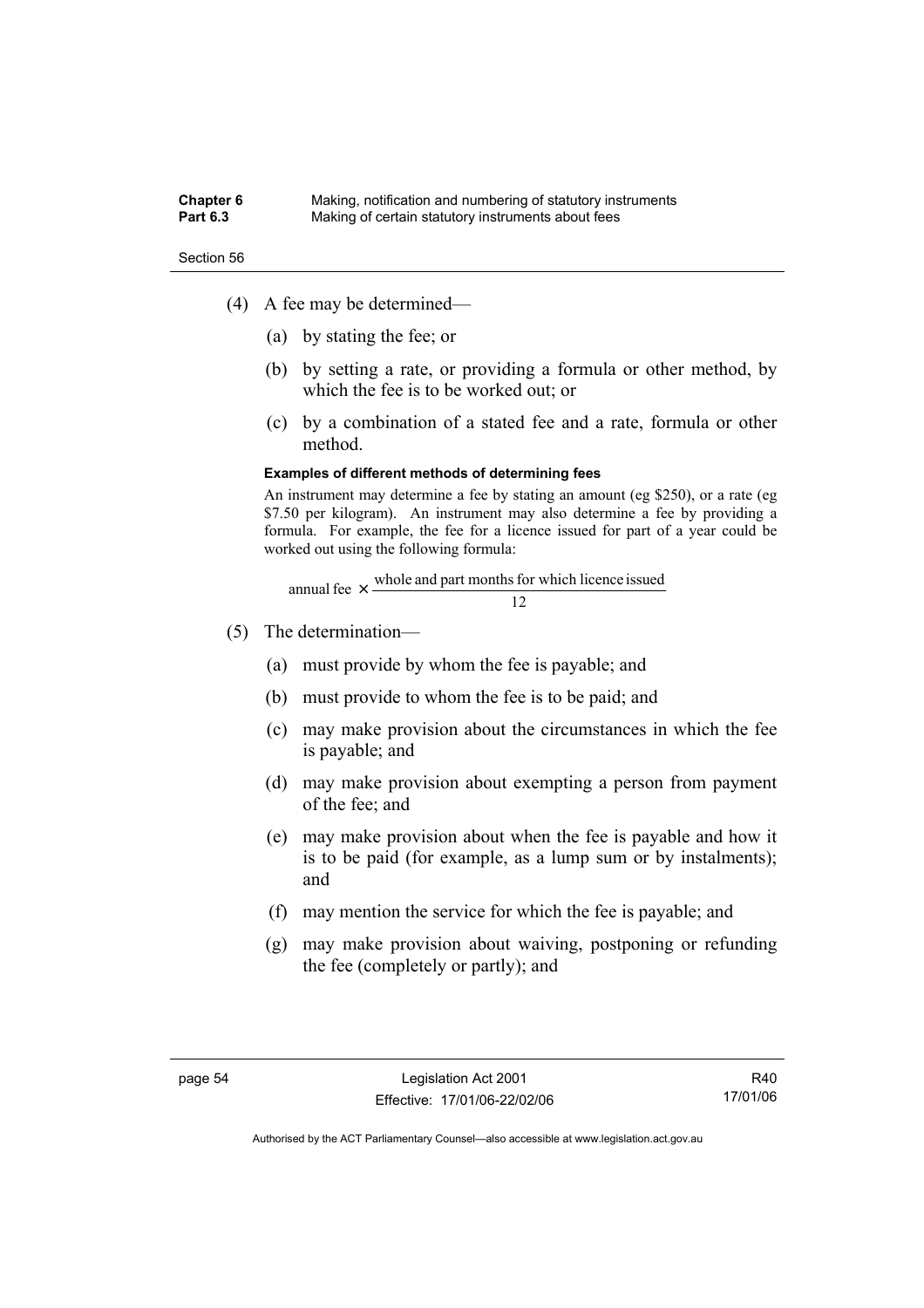(h) may make provision about anything else relating to the fee.

### **Example for par (a)**

a provision that the owner for the time being of a vehicle is liable for any unpaid registration fee

#### **Examples for par (c)**

- 1 a provision that a document prepared and submitted in accordance with a condition imposed under the Act be accompanied by a fee
- 2 a provision that royalty ceases to be payable if the percentage of recoverable minerals is less than the prescribed limit

### **Examples for par (e)**

- 1 a provision that a levy is payable within 30 days after the day goods are sold
- 2 a provision that, if a licensee fails to pay an instalment payable in the financial year within 14 days after the day it is payable, all remaining instalments payable in the financial year become payable

### **Example for par (g)**

a provision that a stated official may waive all or part of a charge in stated circumstances, including if the official is satisfied about a stated circumstance

- (6) This section is a determinative provision.
	- *Note* See s 5 for the meaning of determinative provisions, and s 6 for their displacement.

- **57 Fees payable in accordance with determination etc** 
	- (1) A fee determined by a disallowable instrument is payable by the person by whom the fee is payable under the determination, in relation to the service (if any) mentioned in the determination and in accordance with the determination, to the person to whom the fee is payable under the determination.
	- (2) If a service is mentioned in the determination, the fee is payable before the service is provided unless the determination provides otherwise.

page 55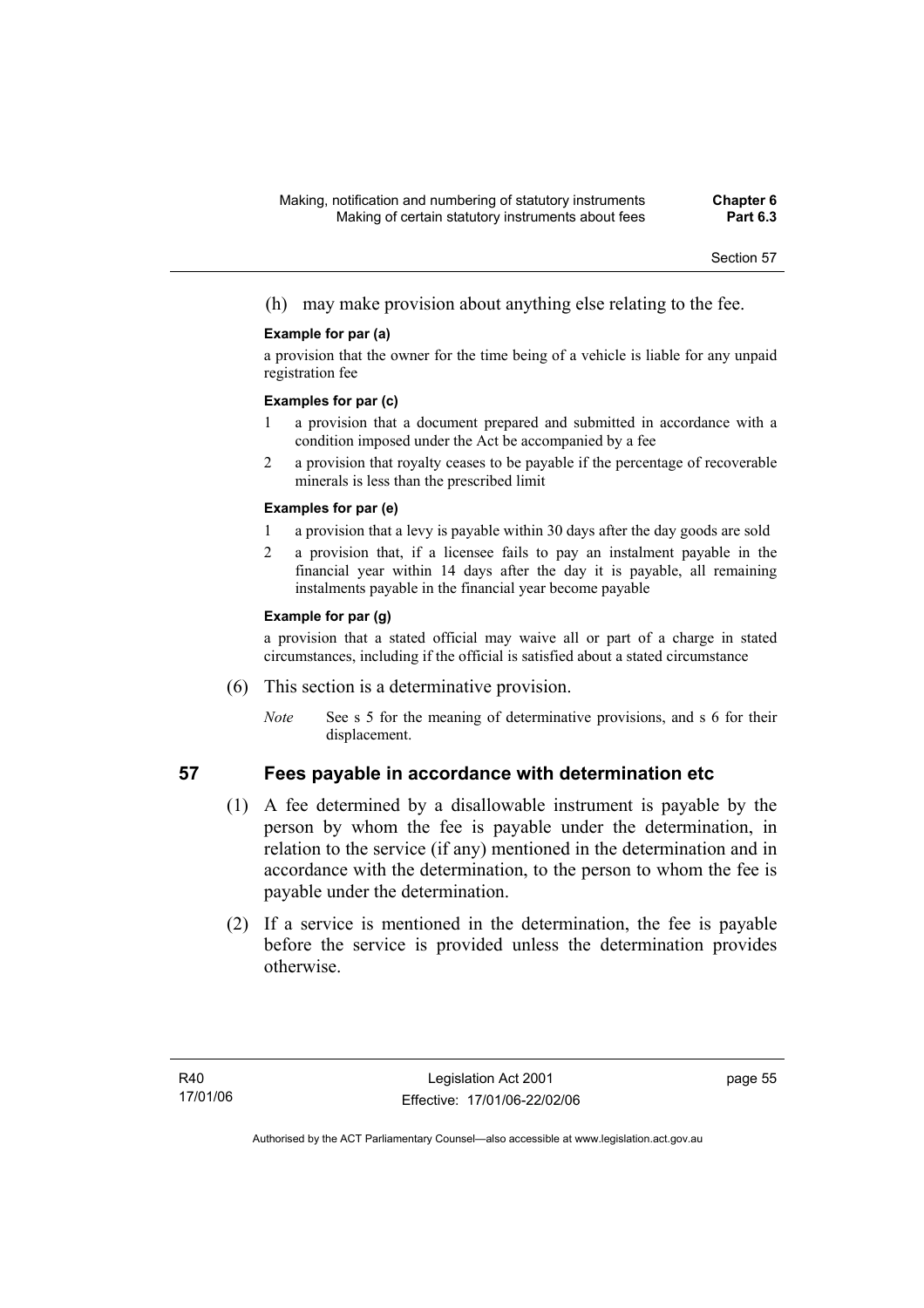**Chapter 6** Making, notification and numbering of statutory instruments<br>**Part 6.3** Making of certain statutory instruments about fees Making of certain statutory instruments about fees

#### Section 58

 (3) If the fee is payable in relation to a service mentioned in the determination and the fee has not been paid in accordance with the determination, no-one is obliged to provide the service.

#### **Examples**

- 1 If a fee for a service is payable in advance under a disallowable instrument and the fee is not paid, there is no obligation to provide the service.
- 2 If fees for services over a period of time are payable by instalment under a disallowable instrument and the person paying the fees falls behind in payments on the instalments, there is no obligation to provide further services for the person.
- *Note* An example is part of the Act, is not exhaustive and may extend, but does not limit, the meaning of the provision in which it appears (see s 126 and s 132).
- (4) Subsection (3) applies to a service even though, apart from that subsection, someone is under a duty to provide the service.

#### **Example**

A provision of an Act provides that a registrar 'must' renew a licence if the holder of the licence applies to the registrar for its renewal before the end of the licence term. If a fee is determined for renewal of the licence, the registrar is not required to renew the licence unless the fee is paid.

- (5) This section is a determinative provision.
	- *Note* See s 5 for the meaning of determinative provisions, and s 6 for their displacement.

- **58 Regulations may make provision about fees** 
	- (1) This section applies if an Act (the *authorising law*)—
		- (a) authorises or requires fees to be determined for the authorising law, or another Act or a statutory instrument (the *fees law*); and
		- (b) the authorising law authorises the making of regulations by the Executive.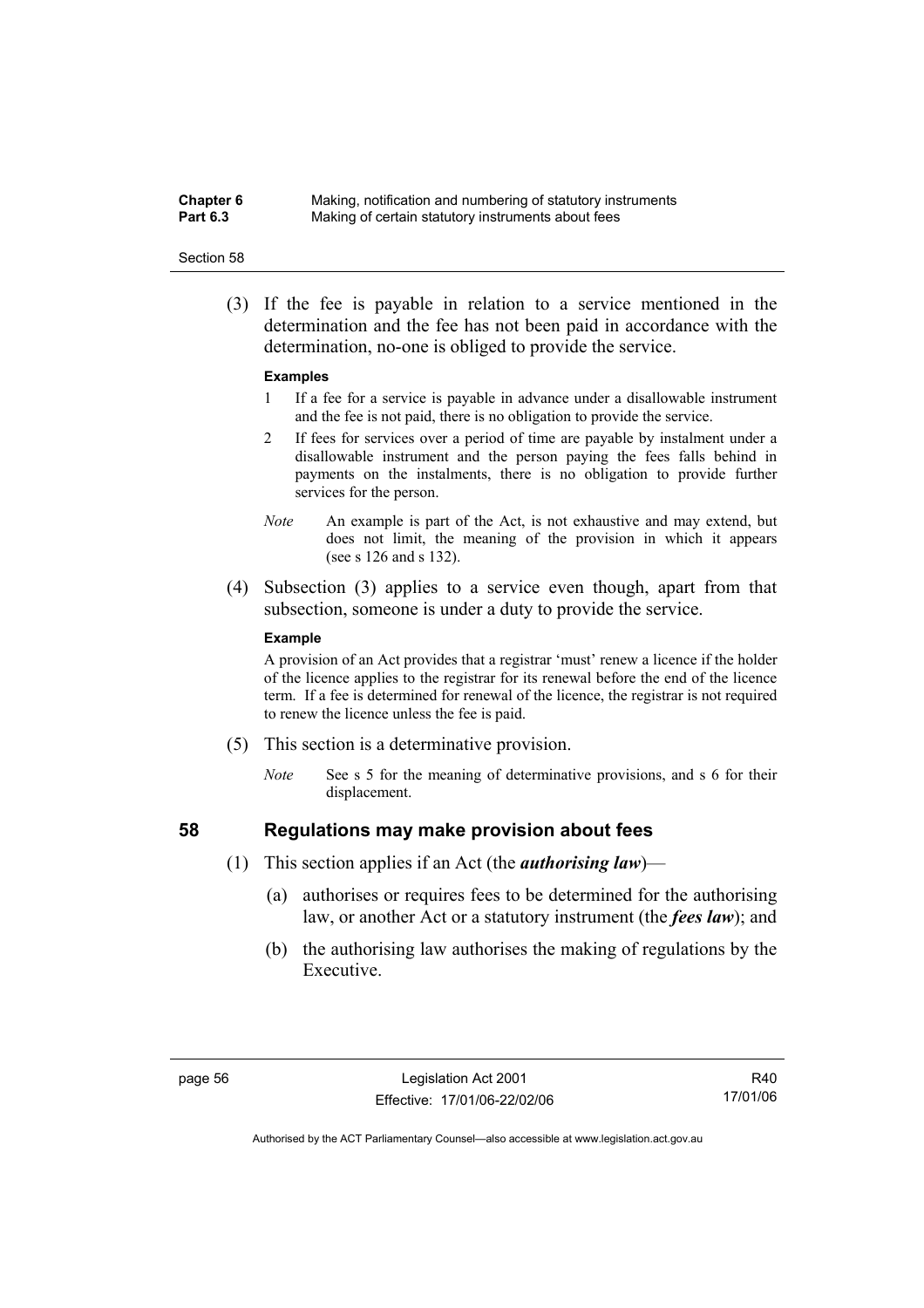- (2) A regulation under the authorising law may make provision in relation to—
	- (a) the payment, collection and recovery of determined fees; and
	- (b) the waiver, postponement or refund of the fees (completely or partly); and
	- (c) anything else about which provision may, under section 56 (Determination of fees by disallowable instrument), be made by determination in relation to determined fees.
- (3) The power mentioned in subsection (2) (b) includes power to make provision in relation to an entitlement to a waiver, postponement or refund of determined fees in circumstances prescribed by regulation (including the removal of a statutory capacity).
- (4) A regulation or the authorising law may make provision in relation to the payment of determined fees by cheque or credit card, including, for example, the consequences of a cheque not being honoured on presentation or a credit card transaction not being honoured.
- (5) A regulation or the authorising law may make provision in relation to the removal of a statutory capacity if any determined fee—
	- (a) is not paid when it is required to be paid; or
	- (b) is paid by cheque and the cheque is not honoured on presentation; or
	- (c) is paid by credit card and the credit card transaction is not honoured.
- (6) A regulation or the authorising law may make provision in relation to the restoration of a statutory capacity (whether prospectively or during any past period).
- (7) This section is in addition to any provision of the authorising law or fees law.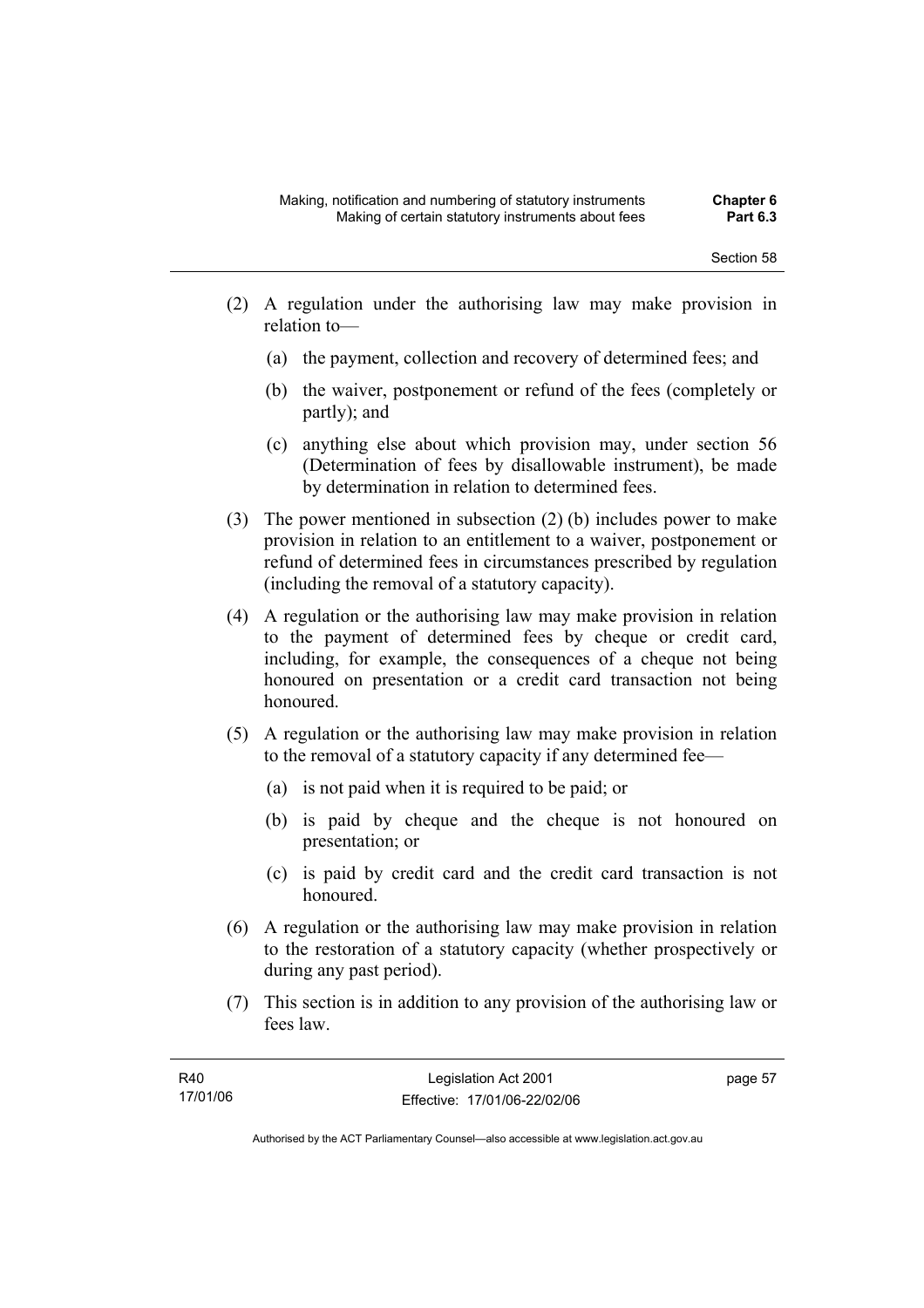| Chapter 6       | Making, notification and numbering of statutory instruments |
|-----------------|-------------------------------------------------------------|
| <b>Part 6.3</b> | Making of certain statutory instruments about fees          |

- (8) This section is a determinative provision.
	- *Note* See s 5 for the meaning of determinative provisions, and s 6 for their displacement.
- (9) In this section:

*credit card* includes debit card.

*removal*, of a statutory capacity, includes suspension, cancellation, revocation, withdrawal, surrender or other prescribed restriction or termination of a statutory capacity under the fees law or authorising law.

*statutory capacity* includes an accreditation, approval, assessment, authority, certificate, condition, decision, determination, exemption, licence, permission, permit, registration or other prescribed thing giving a status, privilege or benefit under the fees law or authorising law (whether or not required under either law for doing anything).

page 58 Legislation Act 2001 Effective: 17/01/06-22/02/06

R40 17/01/06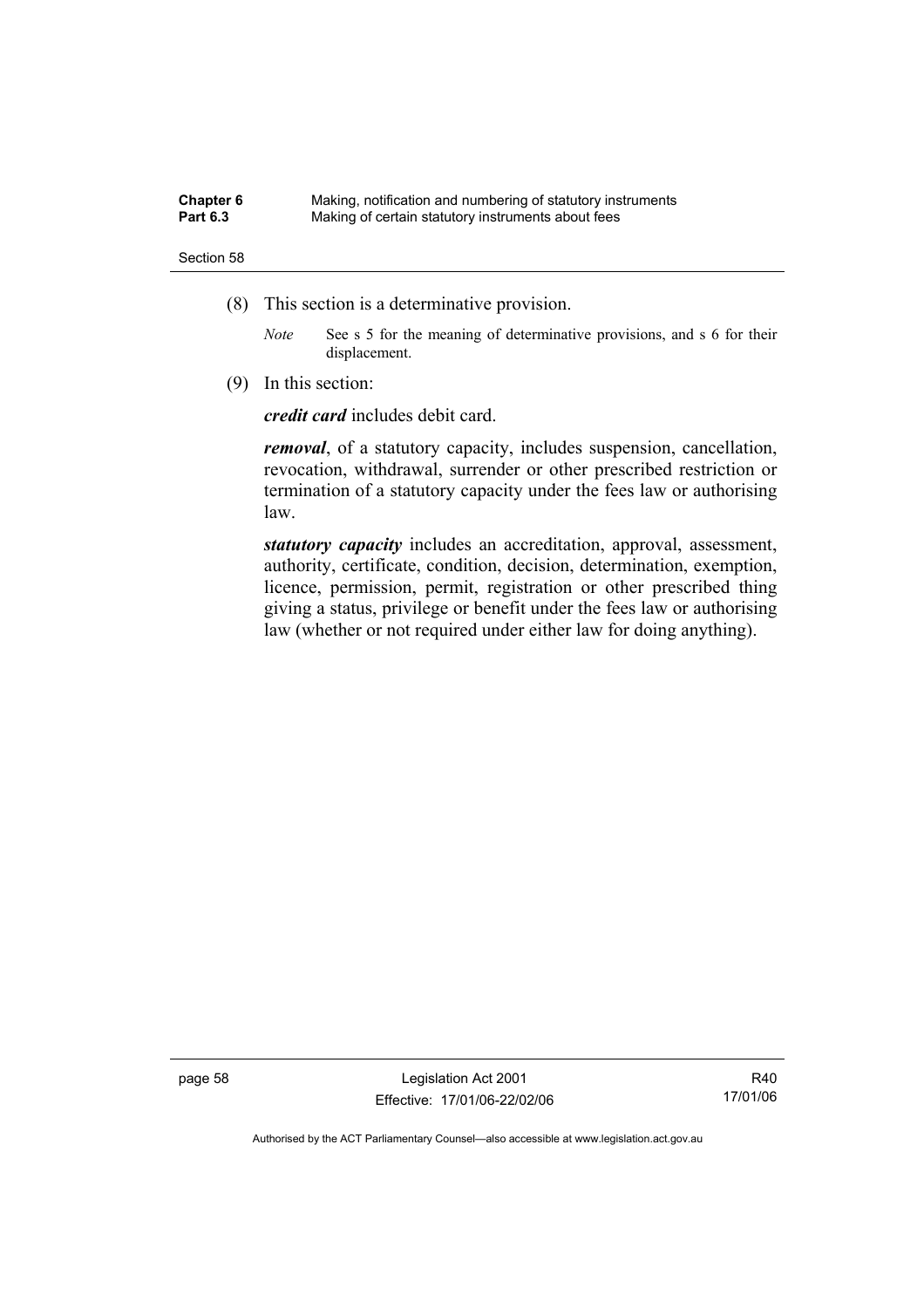# **Part 6.4 Numbering and notification of registrable instruments**

# **59 Numbering**

- (1) The registrable instruments registered in each year must be numbered by the parliamentary counsel as nearly as practicable in the order in which they are notified.
- (2) However, the parliamentary counsel may—
	- (a) allocate different kinds of registrable instruments to different series for numbering purposes; or
	- (b) add distinguishing letters to numbers to indicate the kind of registrable instrument.

### **Examples**

- 1 The parliamentary counsel may number subordinate laws, disallowable instruments, commencement notices and other registrable instruments in different series.
- 2 The parliamentary counsel may add the letters 'SL' to the numbers of registered subordinate laws, the letters 'DI' to the numbers of registered disallowable instruments and the letters 'CN' to the numbers of registered commencement notices.
- *Note* An example is part of the Act, is not exhaustive and may extend, but does not limit, the meaning of the provision in which it appears (see s 126 and s 132).
- (3) Also, a regulation may provide that this section does not apply to a notifiable instrument of a kind prescribed by regulation.

page 59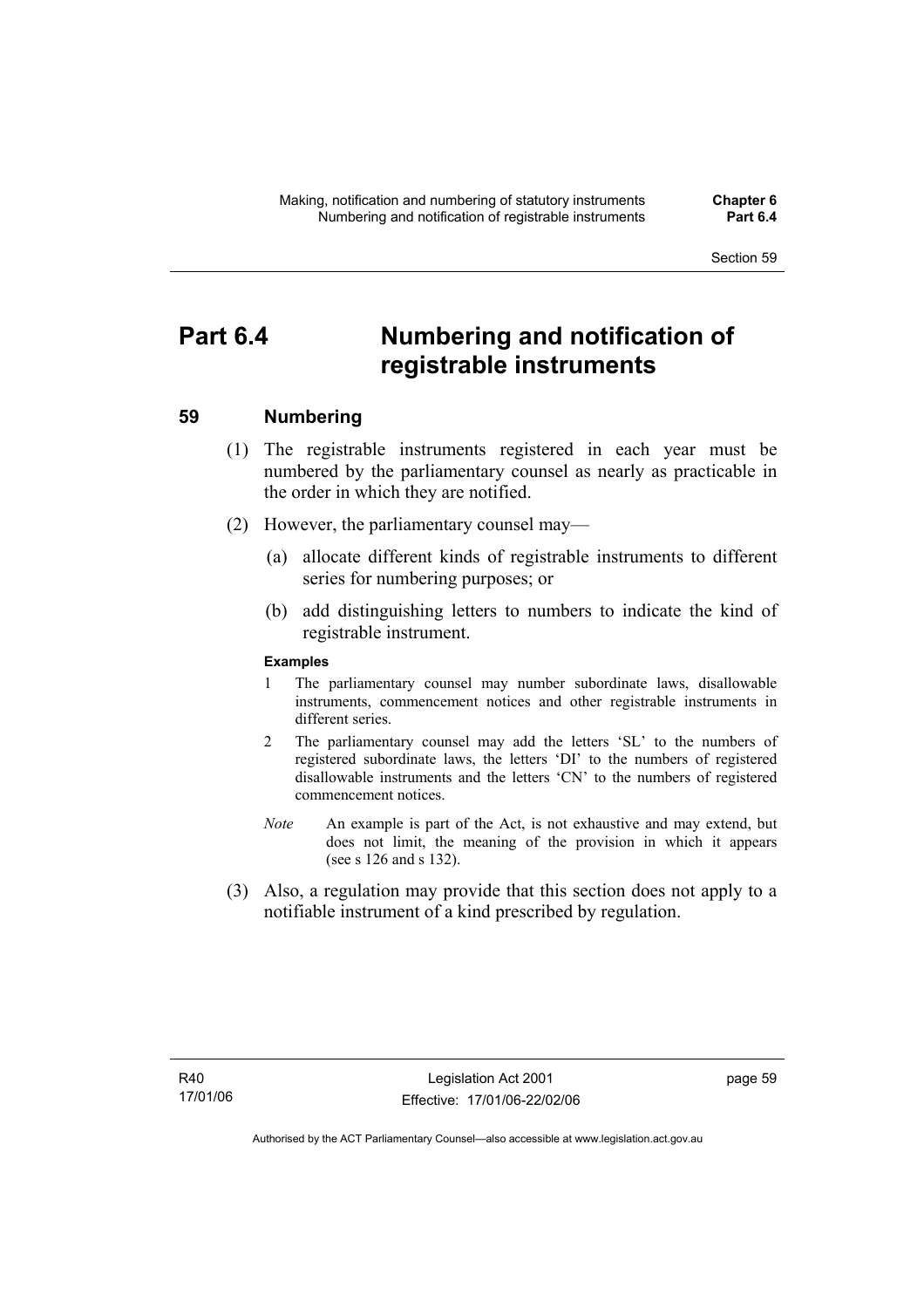### **Chapter 6** Making, notification and numbering of statutory instruments<br>**Part 6.4** Mumbering and notification of registrable instruments **Part 6.4** Numbering and notification of registrable instruments

Section 60

# **60 Correction etc of name of registrable instrument**

- (1) This section applies if a registrable instrument is unnamed or the name it gives to itself—
	- (a) includes a year that is not the year in which the instrument was notified; or
	- (b) is the same as another registrable instrument that has been, or is to be, notified under this Act; or
	- (c) includes a number that is not consecutive with other registrable instruments that have been notified under this Act; or
	- (d) does not include a number that would give the instrument a unique name; or
	- (e) is otherwise not in accordance with current legislative drafting practice.

### **Example for par (c)**

A registrable instrument has the name '*XYZ Amendment Rule 2000* (*No 5*)'. Registrable instruments with the names '*XYZ Amendment Rule 2000 (No 1)*', '*XYZ Amendment Rule 2000 (No 2)*' and '*XYZ Amendment Rule 2000 (No 3)*' have already been notified under the Act

#### **Example for par (d)**

A registrable instrument has the name '*XYZ Amendment Rule 2000 (No )*'.

#### **Example for par (e)**

A registrable instrument has the name '*XYY Amendment Order 2002 (No 1)*'. The instrument was made under the *XYZ Act 2000* (the *authorising Act*). The name of the instrument does not correctly reflect the name of the authorising Act.

- *Note* An example is part of the Act, is not exhaustive and may extend, but does not limit, the meaning of the provision in which it appears (see s 126 and s 132).
- (2) The parliamentary counsel may, before notifying the registrable instrument under this Act—
	- (a) add a name to an unnamed instrument; or

R40 17/01/06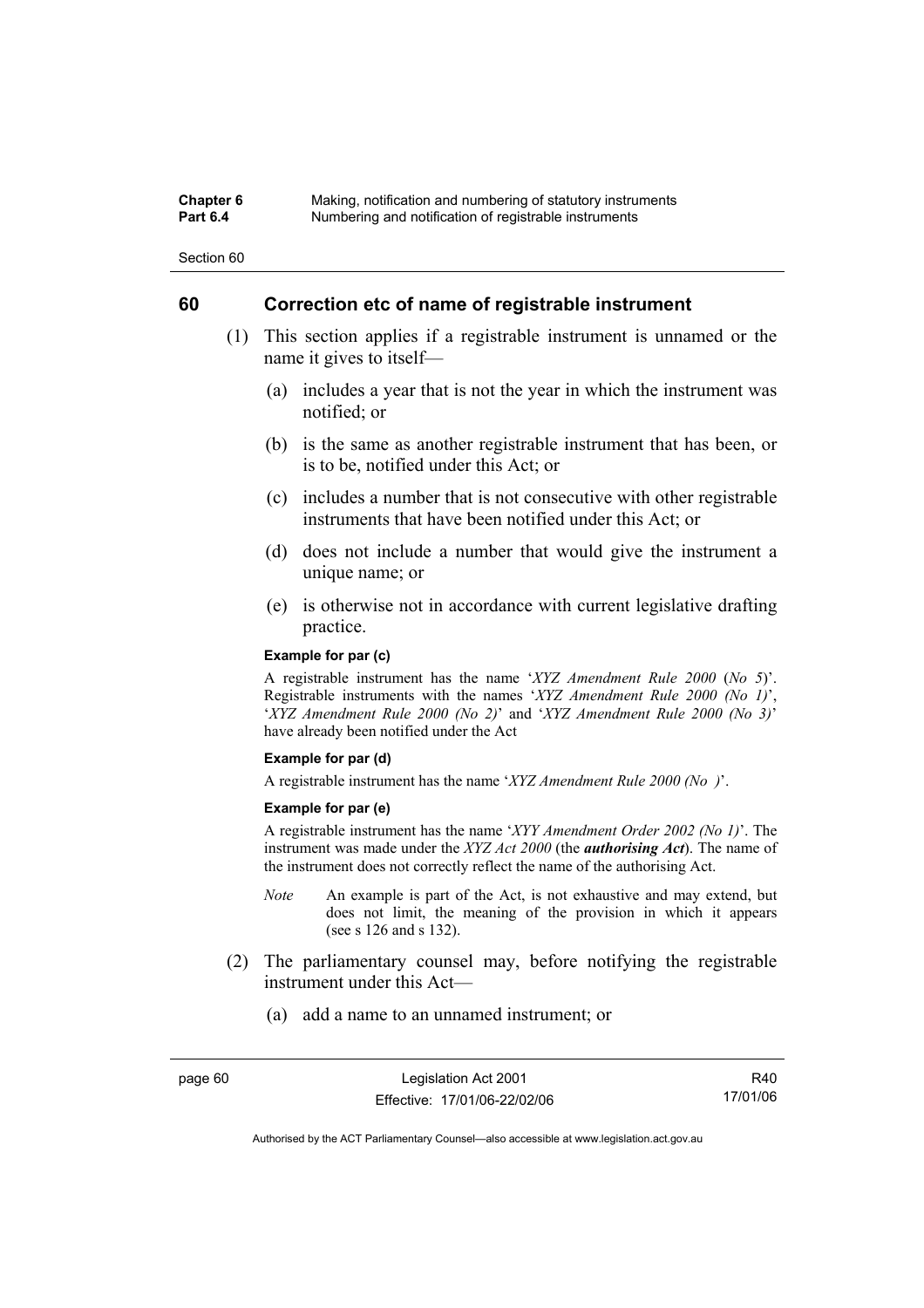- (b) amend the instrument's name to bring it into line with current legislative drafting practice.
- (3) If the name of a registrable instrument is added or amended under this section, the instrument has effect for all purposes as if the instrument were made with the name as added or amended.
- (4) If the name of a registrable instrument is added or amended under this section, the parliamentary counsel may make a corresponding change to any explanatory statement or regulatory impact statement for the instrument.

# **60A Correction of name of explanatory statement etc**

- (1) This section applies if an explanatory statement or regulatory impact statement for a registrable instrument—
	- (a) does not include the instrument's number or name in an appropriate place; or
	- (b) includes a reference to the instrument's number or name that is incorrect.
- (2) The parliamentary counsel may, before entering the statement in the register—
	- (a) include the instrument's number or name in an appropriate place in the statement; or
	- (b) correct the reference to the instrument's number or name.

# **61 Notification of registrable instruments**

- (1) If a registrable instrument is made, an authorised person for making a notification request for the instrument may ask the parliamentary counsel to notify the making of the instrument.
- (2) If an authorised person for making a notification request for a registrable instrument asks the parliamentary counsel to notify the making of the instrument and complies with the requirements (if

| R40      | Legislation Act 2001         | page 61 |
|----------|------------------------------|---------|
| 17/01/06 | Effective: 17/01/06-22/02/06 |         |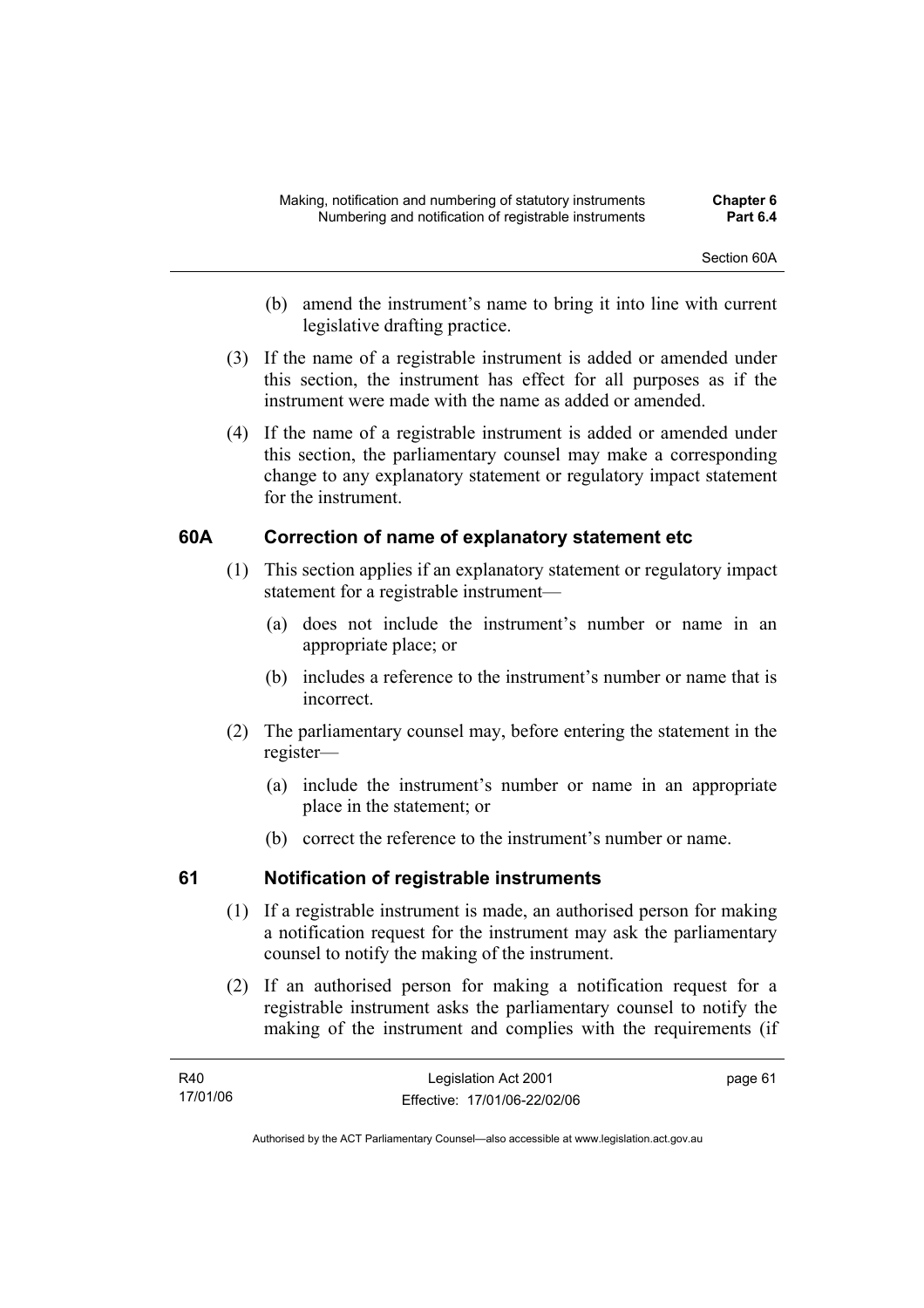#### **Chapter 6** Making, notification and numbering of statutory instruments<br>**Part 6.4** Mumbering and notification of registrable instruments **Part 6.4** Numbering and notification of registrable instruments

Section 61

any) prescribed by regulation (whether in relation to the form of the instrument, in relation to the making of the request or otherwise), the parliamentary counsel must—

- (a) notify the making of the instrument in the register; or
- (b) if it is not practicable to notify the making of the instrument in the register—notify the making of the instrument in the gazette.
- (3) The making of the registrable instrument is notified in the register by entering in the register—
	- (a) a statement that the instrument has been made; and
	- (b) the text of the instrument.
- (4) The making of the registrable instrument is notified in the gazette  $bv$ —
	- (a) publishing the text of the instrument in the gazette; or
	- (b) publishing in the gazette a statement—
		- (i) that the instrument has been made; and
		- (ii) of the place or places where copies of the instrument can be obtained (whether by purchase or otherwise).
- (5) If the making of the registrable instrument is notified in the gazette, the parliamentary counsel must enter in the register—
	- (a) a statement that the instrument has been made; and
	- (b) a statement that the instrument was notified in the gazette on a stated date; and
	- (c) the text of the instrument.
- (6) If the making of the registrable instrument is notified in the gazette by publishing the statement mentioned in subsection (4) (b), copies of the instrument must be available on the day of the publication

R40 17/01/06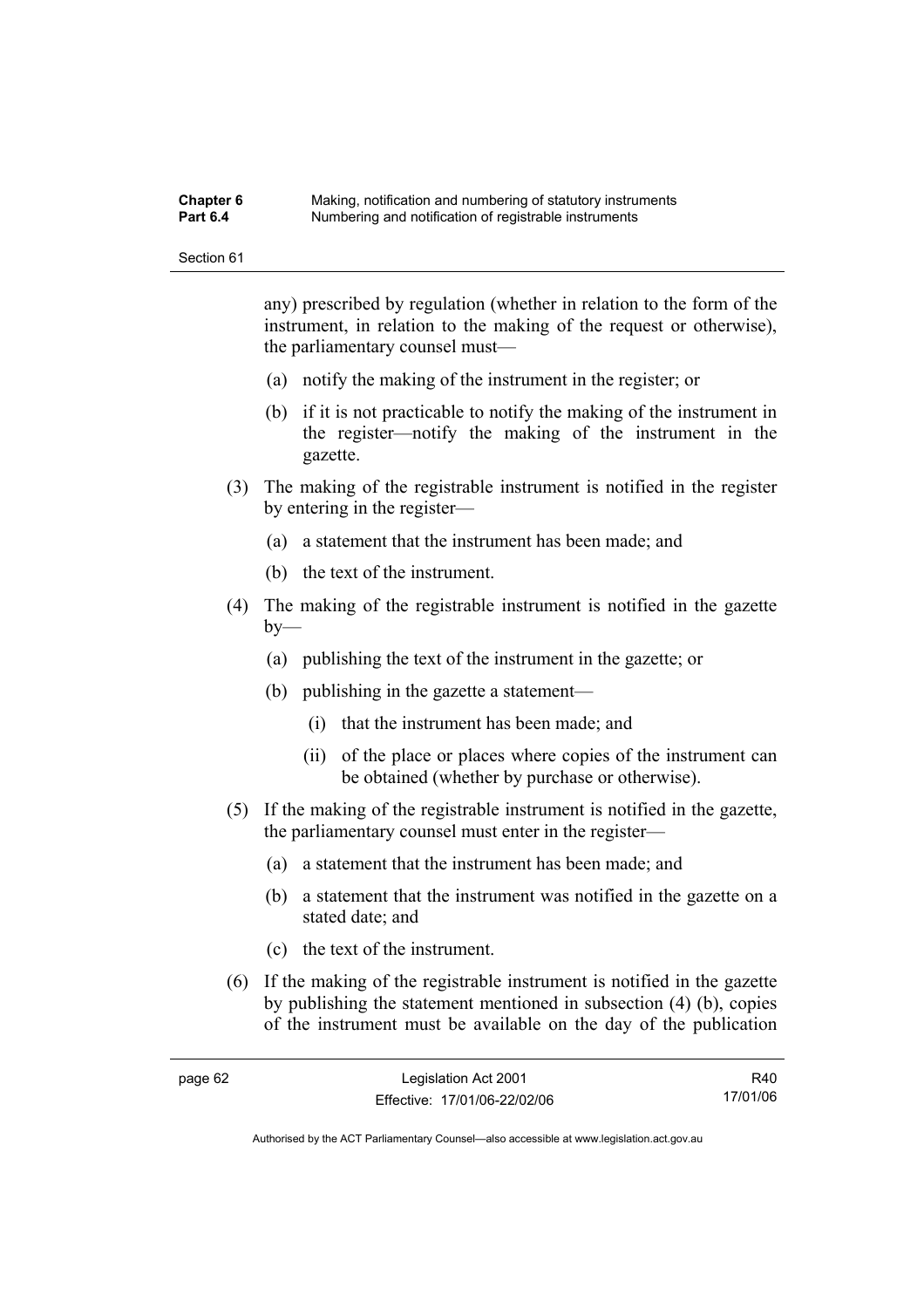(the *gazette date*), or as soon as practicable after the gazette date, at the place, or each of the places, stated in the gazette.

- (7) If on the gazette date no copies of the registrable instrument are available at the place, or any of the places, stated in the gazette, the parliamentary counsel must give the Minister a statement—
	- (a) that copies of the law were not available; and
	- (b) explaining why they were not available.
- (8) The Minister must present the statement to the Legislative Assembly not later than 6 sitting days after the gazette date.
- (9) Despite subsection (2), the parliamentary counsel may notify the making of a registrable instrument even though a requirement prescribed by regulation for subsection (2) (a *prescribed requirement*) is not complied with.
- (10) The notification of a registrable instrument is valid even if—
	- (a) a prescribed requirement was not complied with; or
	- (b) the notification was made on the request of a person who was not, or was no longer, a delegate of an authorised person for making a notification request for the instrument.
- (11) This section is a determinative provision.
	- *Note* See s 5 for the meaning of determinative provisions, and s 6 for their displacement.
- (12) In this section:

*authorised person*, for making a notification request for a registrable instrument, means—

- (a) the maker of the instrument; or
- (b) for a registrable instrument made by the Executive—a Minister or chief executive; or

page 63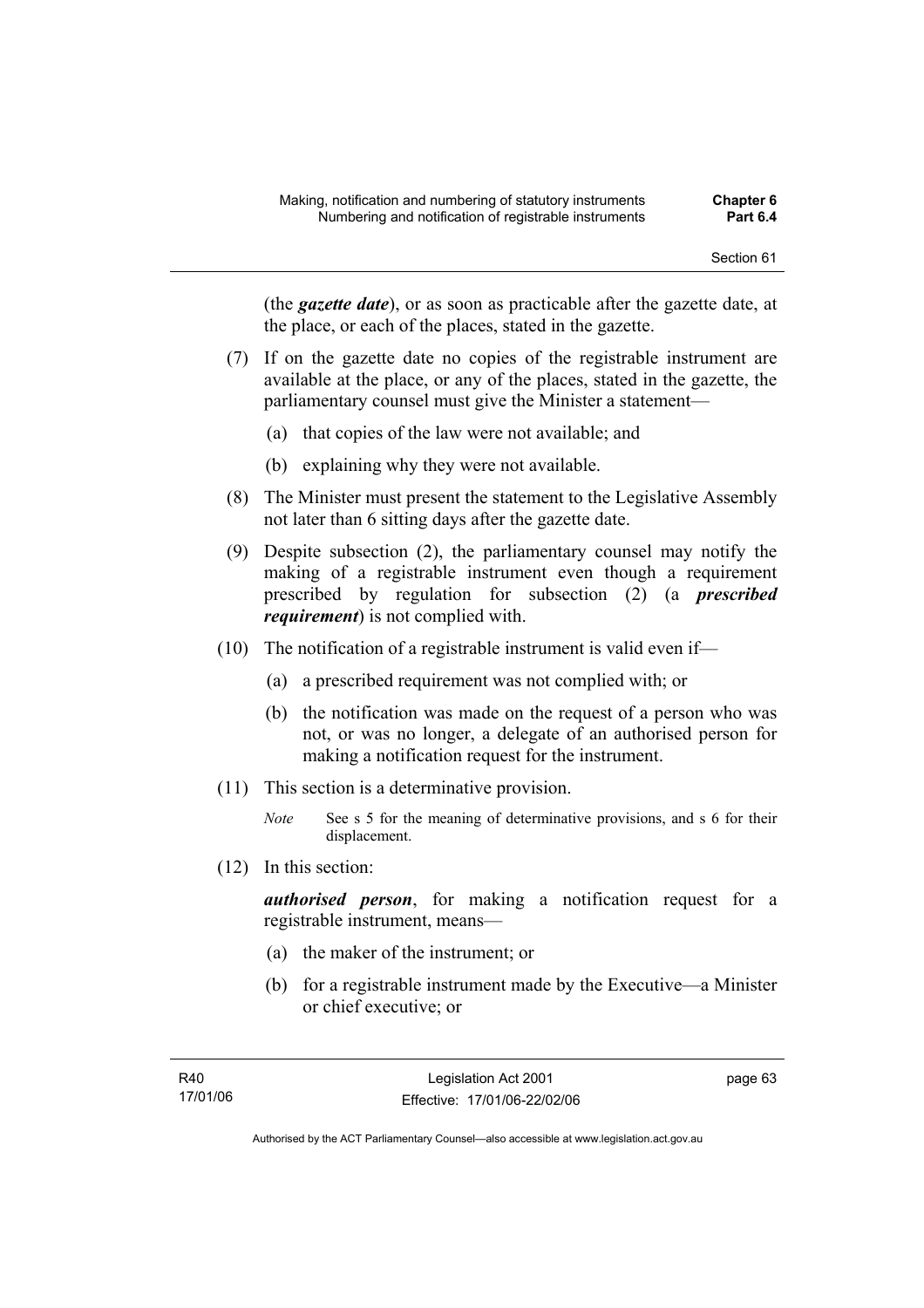**Chapter 6** Making, notification and numbering of statutory instruments<br>**Part 6.4** Mumbering and notification of registrable instruments **Part 6.4** Numbering and notification of registrable instruments

Section 62

- (c) for a registrable instrument made by a Minister—a chief executive; or
- (d) for a registrable instrument made by the rule-making committee—
	- (i) the secretary of the committee; or
	- (ii) the registrar of a court or tribunal in relation to which the instrument applies; or
- (e) for any other registrable instrument made by a court or tribunal, or by a member (however described) of a court or tribunal—the registrar of the court or tribunal; or
- (f) for any other registrable instrument (other than an instrument prescribed by regulation for this paragraph)—a chief executive; or
- (g) for a registrable instrument prescribed by regulation for this paragraph—a person prescribed by regulation as an authorised person for making a notification request for the instrument.

*rule-making committee* means the rule-making committee established under the *Court Procedures Act 2004*.

# **62 Effect of failure to notify registrable instrument**

- (1) A registrable instrument is not enforceable by or against the Territory or anyone else unless it is notified.
- (2) This section is a determinative provision.
	- *Note* See s 5 for the meaning of determinative provisions, and s 6 for their displacement.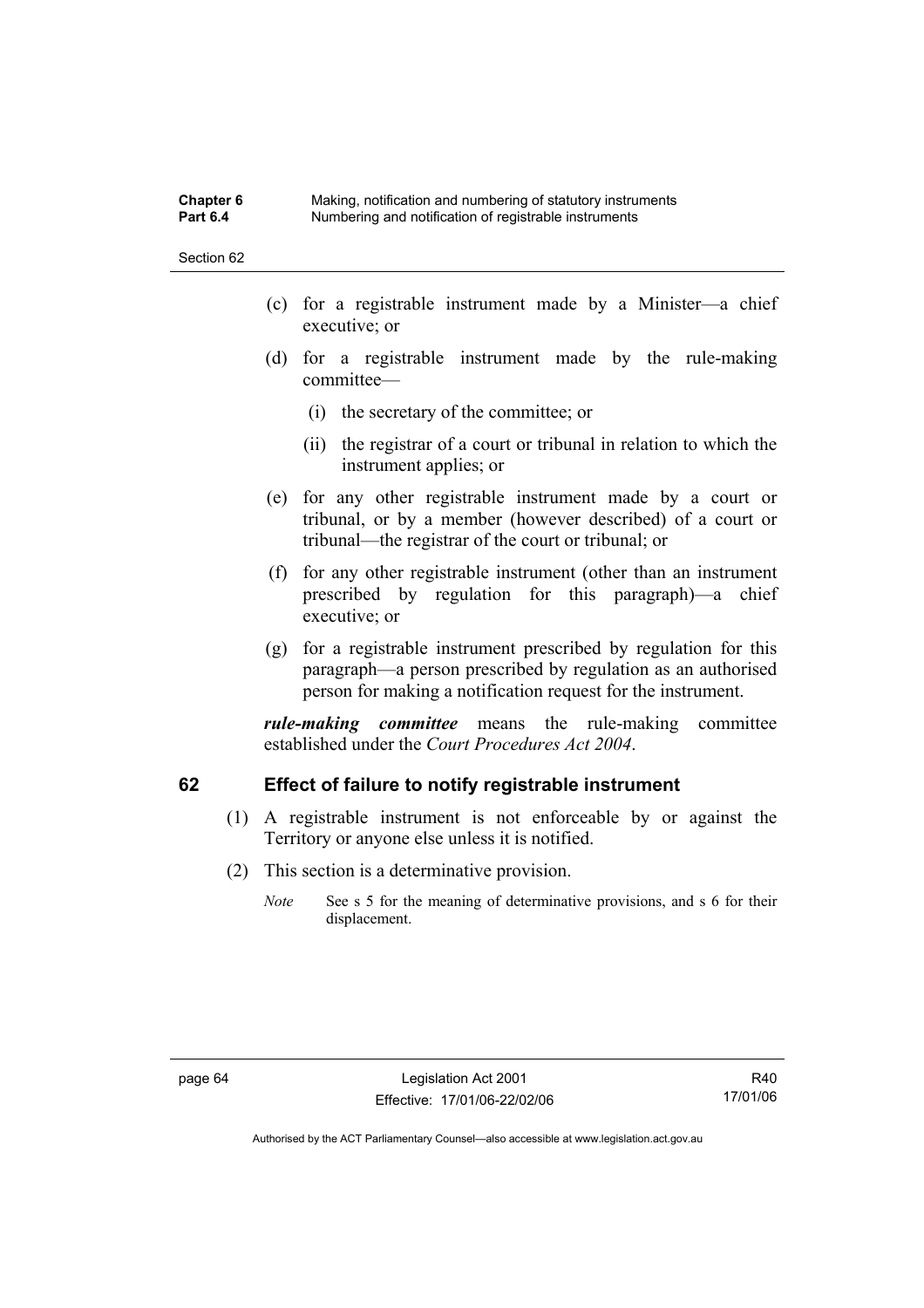# **63 References to** *notification* **of registrable instruments**

In an Act or statutory instrument, a reference to the *notification* of a registrable instrument is a reference to the instrument having been notified in the register or gazette.

Legislation Act 2001 Effective: 17/01/06-22/02/06 page 65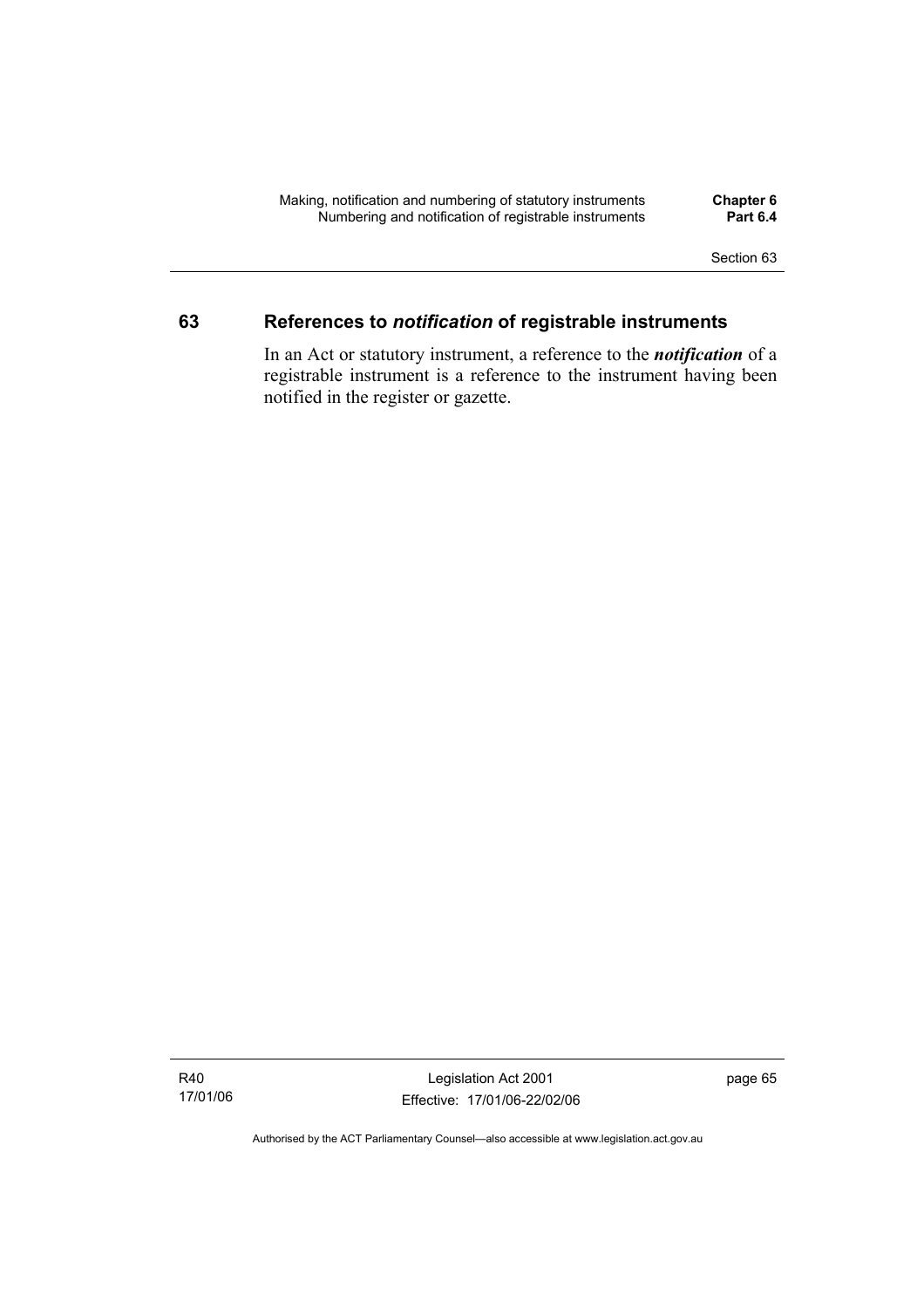# **Chapter 7** Presentation, amendment and **disallowance of subordinate laws and disallowable instruments**

*Note to ch 7* 

In this chapter, a reference to a subordinate law or disallowable instrument includes a reference to a provision of a subordinate law or disallowable instrument (see s 8 (2) and s 9 (2)).

# **64 Presentation of subordinate laws and disallowable instruments**

- (1) A subordinate law or disallowable instrument must be presented to the Legislative Assembly not later than 6 sitting days after its notification day.
- (2) If a subordinate law or disallowable instrument is not presented in accordance with subsection (1), it is taken to be repealed.
- (3) This section is a determinative provision.
	- *Note* See s 5 for the meaning of determinative provisions, and s 6 for their displacement.

# **65 Disallowance by resolution of Assembly**

 (1) This section applies if notice of a motion to disallow a subordinate law or disallowable instrument is given in the Legislative Assembly not later than 6 sitting days after the day it is presented to the Assembly.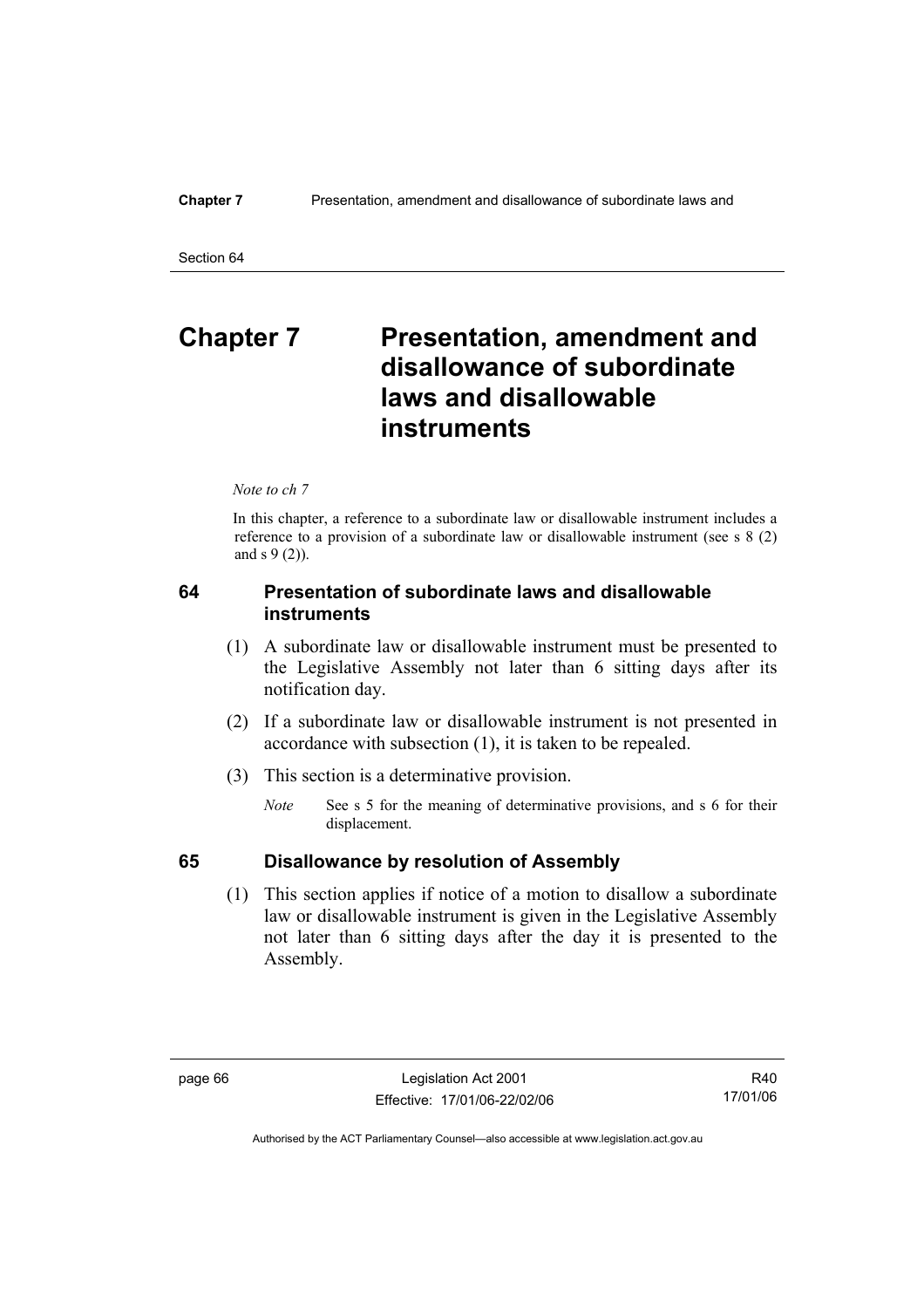Section 65A

- (2) If the Legislative Assembly passes a resolution to disallow the subordinate law or disallowable instrument, it is taken to be repealed—
	- (a) on the day after the day the disallowance is notified; or
	- (b) if the resolution provides that it takes effect on the day the resolution is passed—that day.
- (3) For this chapter, the Legislative Assembly is taken to have passed a resolution to disallow the subordinate law or disallowable instrument if, at the end of 6 sitting days after the day the notice is given—
	- (a) the notice has not been withdrawn and the motion has not been called on; or
	- (b) the motion has been called on and moved, but has not been withdrawn or otherwise disposed of.
- (4) If subsection (3) applies, the resolution is taken to be the resolution set out in the motion for the resolution.
- (5) A disallowance under this section has effect for all purposes as if it were a repeal made by an Act.
- (6) This section is a determinative provision.
	- *Note* See s 5 for the meaning of determinative provisions, and s 6 for their displacement.

# **65A Notification of disallowance by resolution of Assembly**

- (1) If a subordinate law or disallowable instrument is disallowed, or taken to have been disallowed, under section 65, the Speaker must ask the parliamentary counsel to notify the disallowance.
- (2) If the Speaker asks the parliamentary counsel to notify the disallowance, the parliamentary counsel must—
	- (a) notify the disallowance in the register; or

| R40      | Legislation Act 2001         | page 67 |
|----------|------------------------------|---------|
| 17/01/06 | Effective: 17/01/06-22/02/06 |         |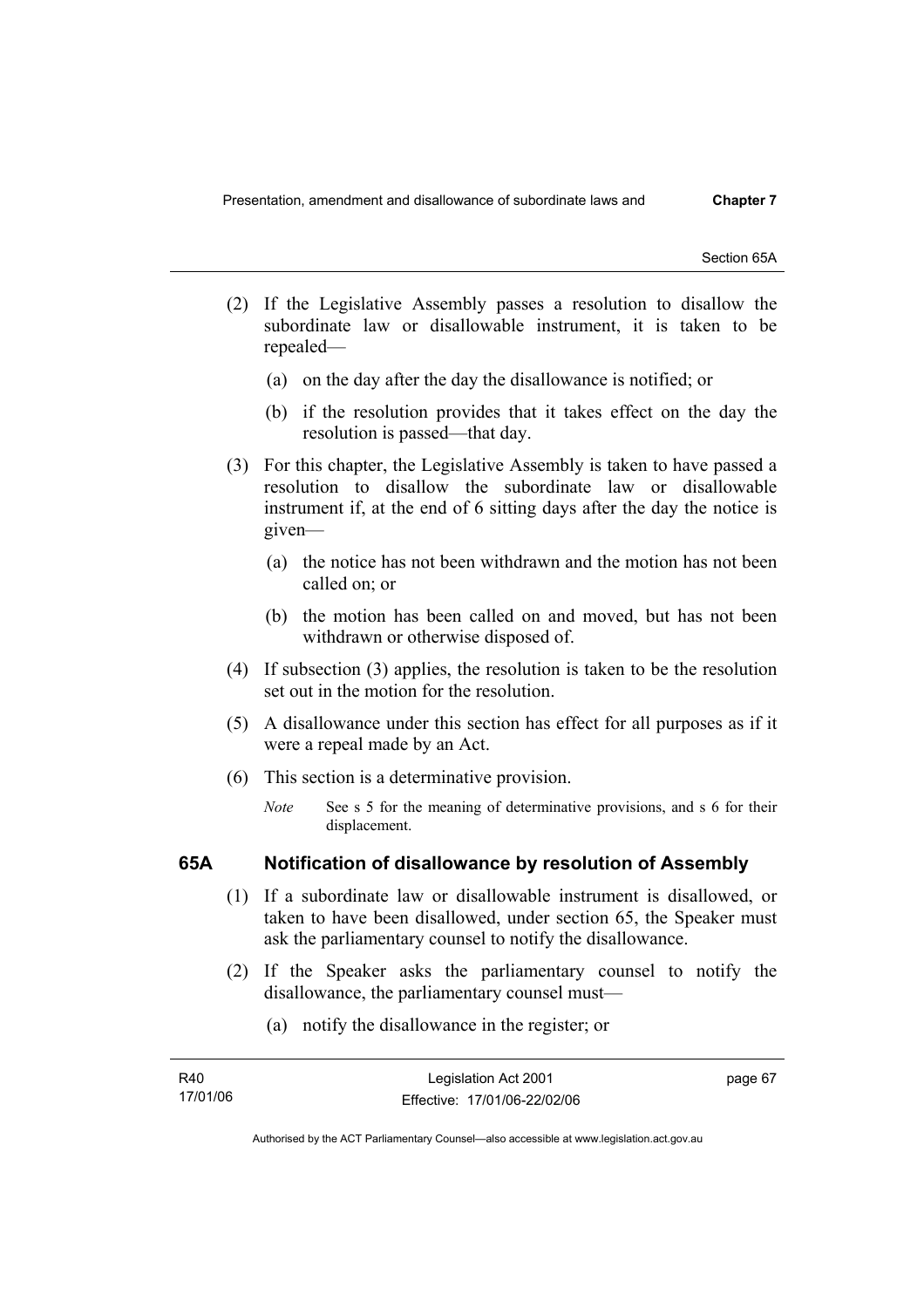#### **Chapter 7** Presentation, amendment and disallowance of subordinate laws and

Section 65A

- (b) if it is not practicable to notify the disallowance in the register—notify the disallowance in the gazette.
- (3) If the Speaker asks the parliamentary counsel to notify the disallowance on a particular day, the parliamentary counsel must notify the disallowance on that day unless it is impracticable to do so.
- (4) The disallowance is notified in the register by entering in the register—
	- (a) a statement that the subordinate law or disallowable instrument has been disallowed under section 65; and
	- (b) the text of the resolution passed, or taken to have been passed, by the Legislative Assembly under section 65; and
	- (c) the day when the resolution was passed or taken to have been passed; and
	- (d) the day when the subordinate law or disallowable instrument is taken to be repealed because of the resolution.
- (5) The disallowance is notified in the gazette by publishing in the gazette—
	- (a) a statement that the subordinate law or disallowable instrument has been disallowed under section 65; and
	- (b) the text of the resolution passed, or taken to have been passed, by the Legislative Assembly under section 65; and
	- (c) the day when the resolution was passed or taken to have been passed; and
	- (d) the day when the subordinate law or disallowable instrument is taken to be repealed because of the resolution.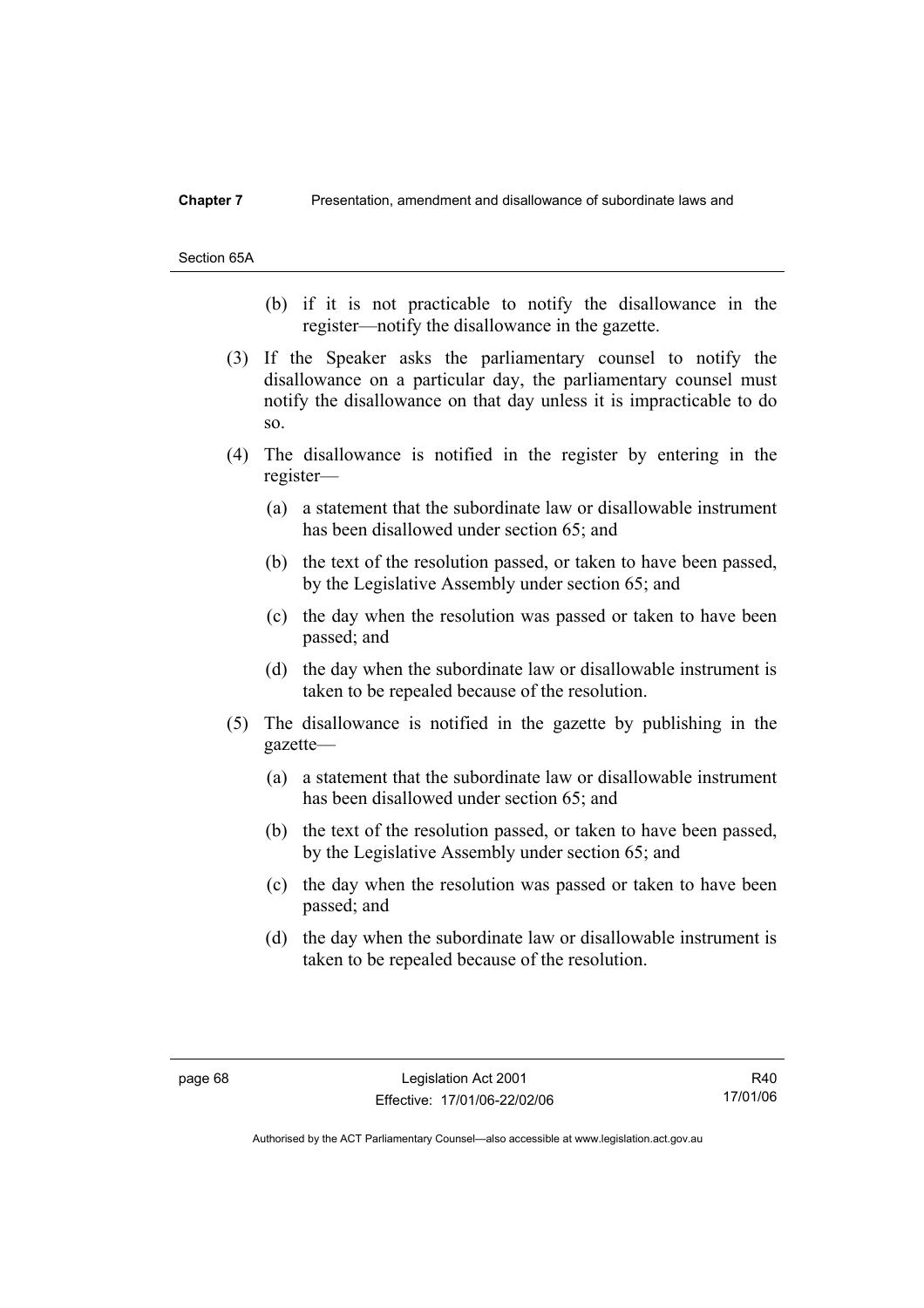- (6) If the disallowance is notified in the gazette, the parliamentary counsel must enter in the register—
	- (a) a statement that the subordinate law or disallowable instrument has been disallowed under section 65; and
	- (b) a statement that the disallowance was notified in the gazette on a stated date; and
	- (c) the text of the resolution passed, or taken to have been passed, under section 65; and
	- (d) the day when the resolution was passed or taken to have been passed; and
	- (e) the day when the subordinate law or disallowable instrument is taken to be repealed because of the resolution.
- (7) This section is a determinative provision.
	- *Note* See s 5 for the meaning of determinative provisions, and s 6 for their displacement.

# **66 Revival of affected laws**

- (1) This section applies if—
	- (a) a subordinate law or disallowable instrument (the *disallowed law*) is taken to be repealed under section 64 (Presentation of subordinate laws and disallowable instruments) or section 65 (Disallowance by resolution of Assembly); and
	- (b) the disallowed law repealed or amended an Act or statutory instrument (the *affected law*); and
	- (c) the repeal or amendment has commenced.
- (2) The affected law is revived, from the beginning of the day after the disallowed law is taken to have been repealed, as if the disallowed law had never been made.

page 69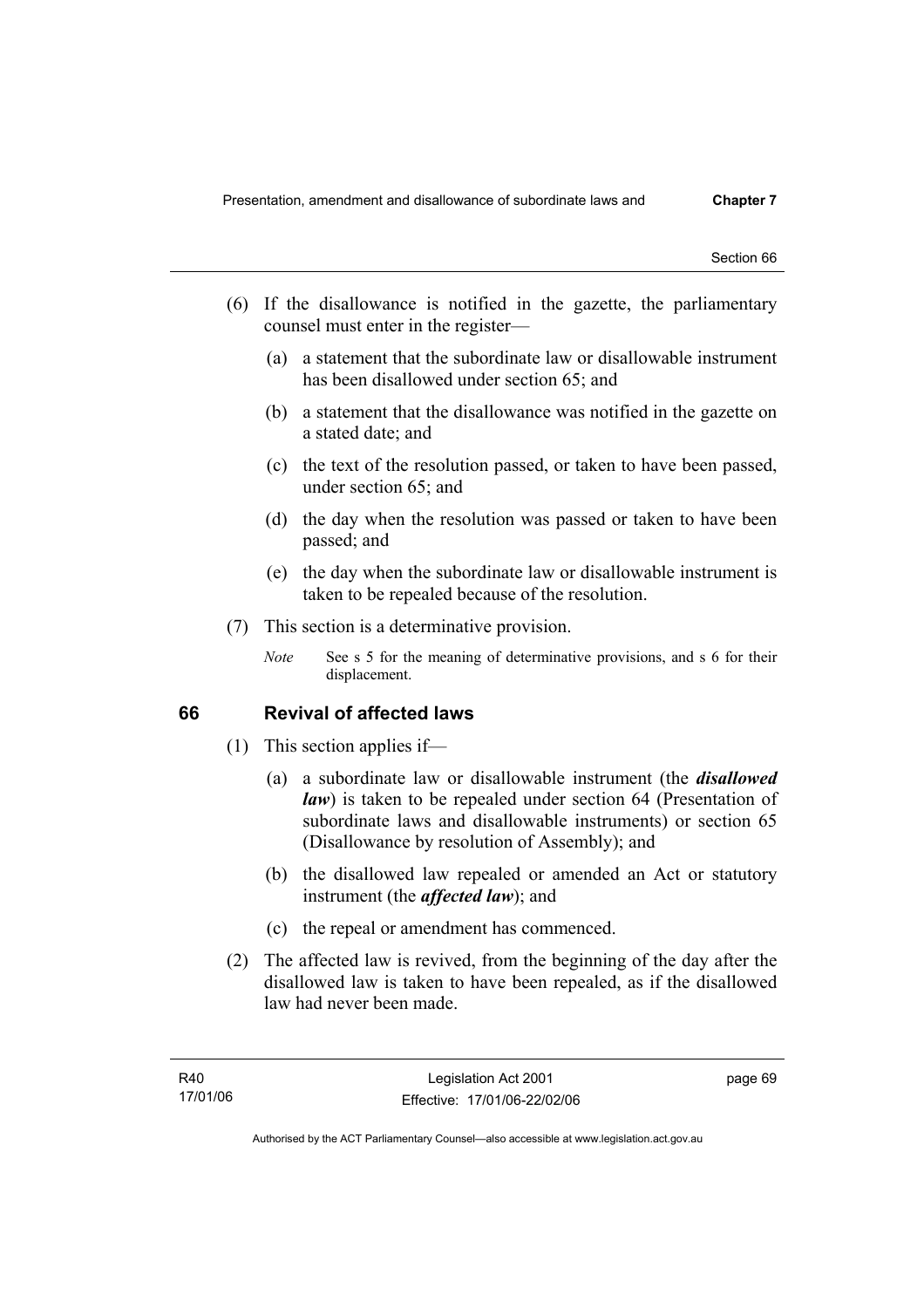#### **Chapter 7** Presentation, amendment and disallowance of subordinate laws and

#### Section 67

- (3) This section is a determinative provision.
	- *Note* See s 5 for the meaning of determinative provisions, and s 6 for their displacement.

# **67 Making of instrument same in substance within 6 months after disallowance**

- (1) This section applies if a subordinate law or disallowable instrument (the *disallowed law*) is disallowed under section 65 (Disallowance by resolution of Assembly).
- (2) A subordinate law or disallowable instrument the same in substance must not be made within 6 months beginning on the day of the disallowance unless the Legislative Assembly has—
	- (a) rescinded the resolution that disallowed the disallowed law; or
	- (b) by resolution, approved the making of—
		- (i) a subordinate law or disallowable instrument in those terms; or
		- (ii) a subordinate law or disallowable instrument the same in substance as the disallowed law.
- (3) A subordinate law or disallowable instrument made in contravention of this section is void.
- (4) This section is a determinative provision.
	- *Note* See s 5 for the meaning of determinative provisions, and s 6 for their displacement.

# **68 Amendment by resolution of Assembly**

(1) In this section:

*amendment* does not include an amendment that would have the effect of waiving or changing any fee, charge, penalty or other amount payable to the Territory.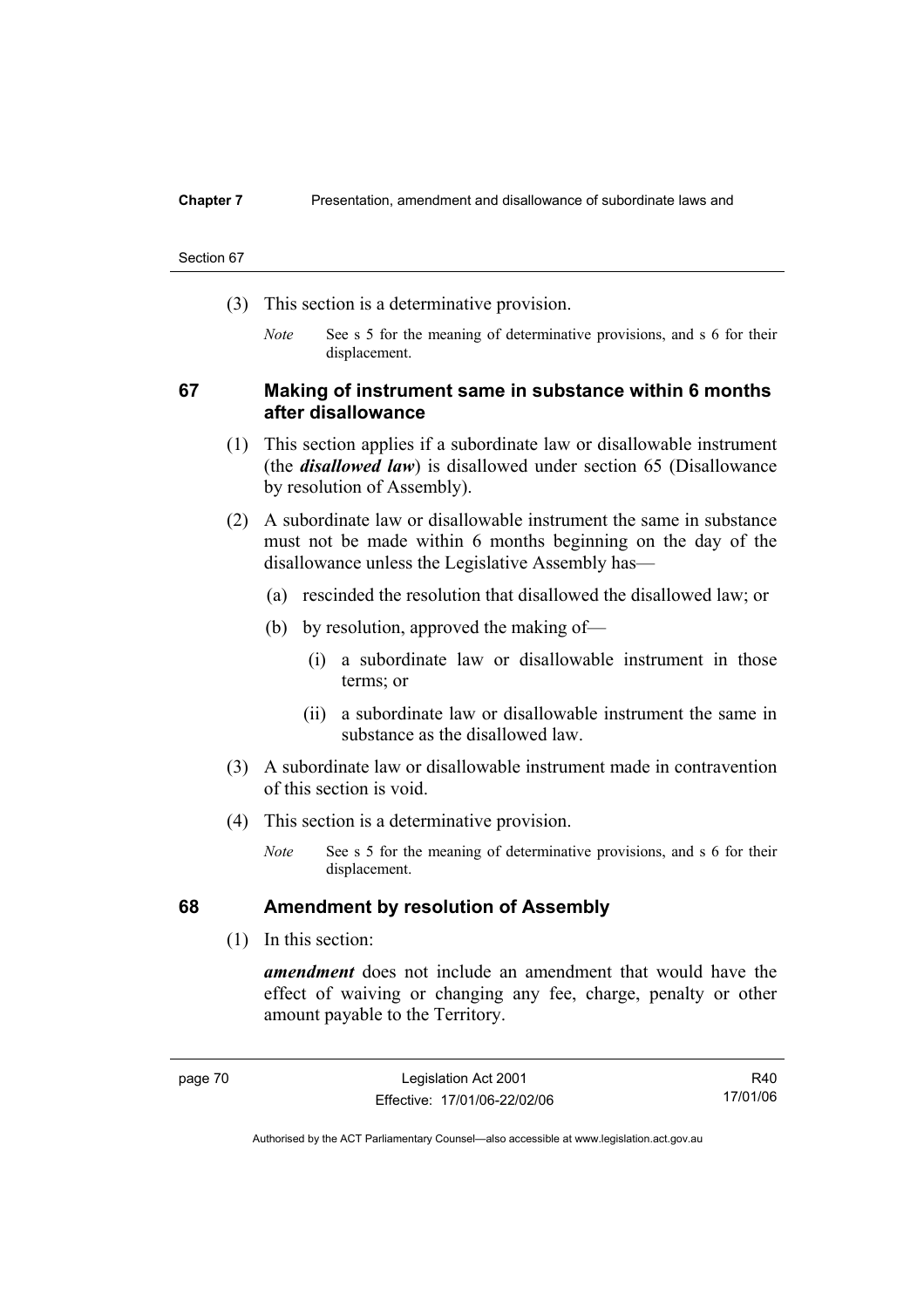*disallowable instrument* does not include a determination of fees or charges by a Minister under an Act or subordinate law.

- (2) This section applies if notice of a motion to amend a subordinate law or disallowable instrument is given in the Legislative Assembly not later than 6 sitting days after the day it is presented to the Assembly.
- (3) If the Legislative Assembly passes a resolution to amend the subordinate law or disallowable instrument, it is amended accordingly—
	- (a) on the day after the day the amendment is notified; or
	- (b) if the resolution provides that it takes effect on the day the resolution is passed—that day.
- (4) For this chapter, the Legislative Assembly is taken to have passed a resolution to amend the subordinate law or disallowable instrument if, at the end of 6 sitting days after the day the notice is given—
	- (a) the notice has not been withdrawn and the motion has not been called on; or
	- (b) the motion has been called on and moved, but has not been withdrawn or otherwise disposed of.
- (5) If subsection (4) applies, the resolution is taken to be the resolution set out in the motion for the resolution.
- (6) An amendment under this section has effect for all purposes as if it had been made by an Act.
- (7) Without limiting subsection (6), section 83 (Consequences of amendment of statutory instrument by Act) applies to the amendment as if it had been made by an Act.
- (8) This section is a determinative provision.
	- *Note* See s 5 for the meaning of determinative provisions, and s 6 for their displacement.

| R40      | Legislation Act 2001         | page 71 |
|----------|------------------------------|---------|
| 17/01/06 | Effective: 17/01/06-22/02/06 |         |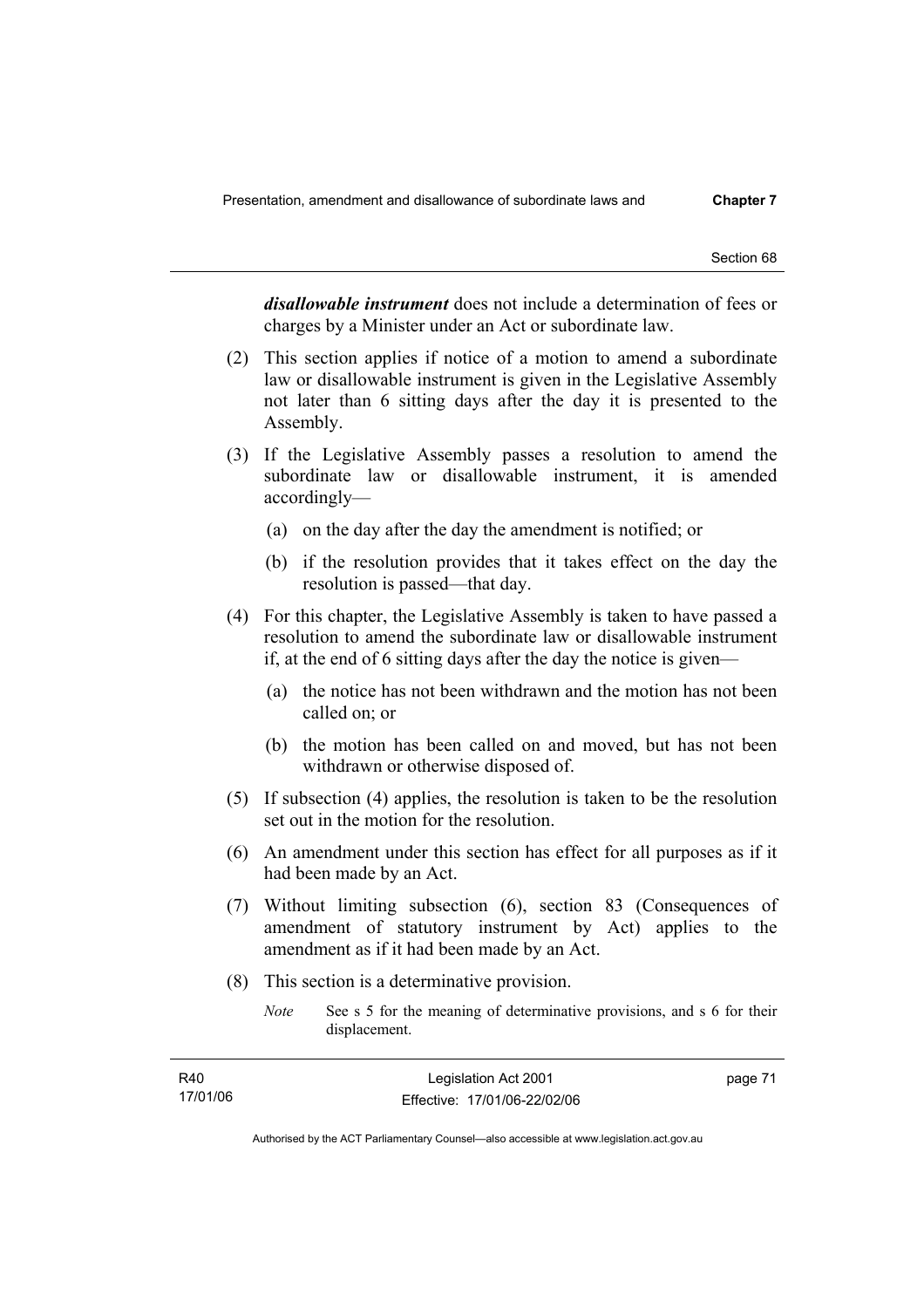# **Chapter 7** Presentation, amendment and disallowance of subordinate laws and

#### Section 69

# **69 Notification of amendments made by resolution of Assembly**

- (1) If a subordinate law or disallowable instrument (the *amended law*) is amended under section 68, the Speaker must ask the parliamentary counsel to notify the amendment.
- (2) If the Speaker asks the parliamentary counsel to notify the amendment, the parliamentary counsel must—
	- (a) notify the amendment in the register; or
	- (b) if it is not practicable to notify the amendment in the register notify the amendment in the gazette.
- (3) If the Speaker asks the parliamentary counsel to notify the amendment on a particular day, the parliamentary counsel must notify the amendment on that day unless it is impracticable to do so.
- (4) The amendment is notified in the register by entering in the register—
	- (a) a statement that the amendment of the amended law has been made under section 68; and
	- (b) the text of the resolution passed, or taken to have been passed, by the Legislative Assembly under section 68; and
	- (c) the day when the resolution was passed or taken to have been passed; and
	- (d) the day when the subordinate law or disallowable instrument is taken to be amended because of the resolution.
- (5) The amendment is notified in the gazette by publishing in the gazette—
	- (a) a statement that the amendment of the amended law has been made under section 68; and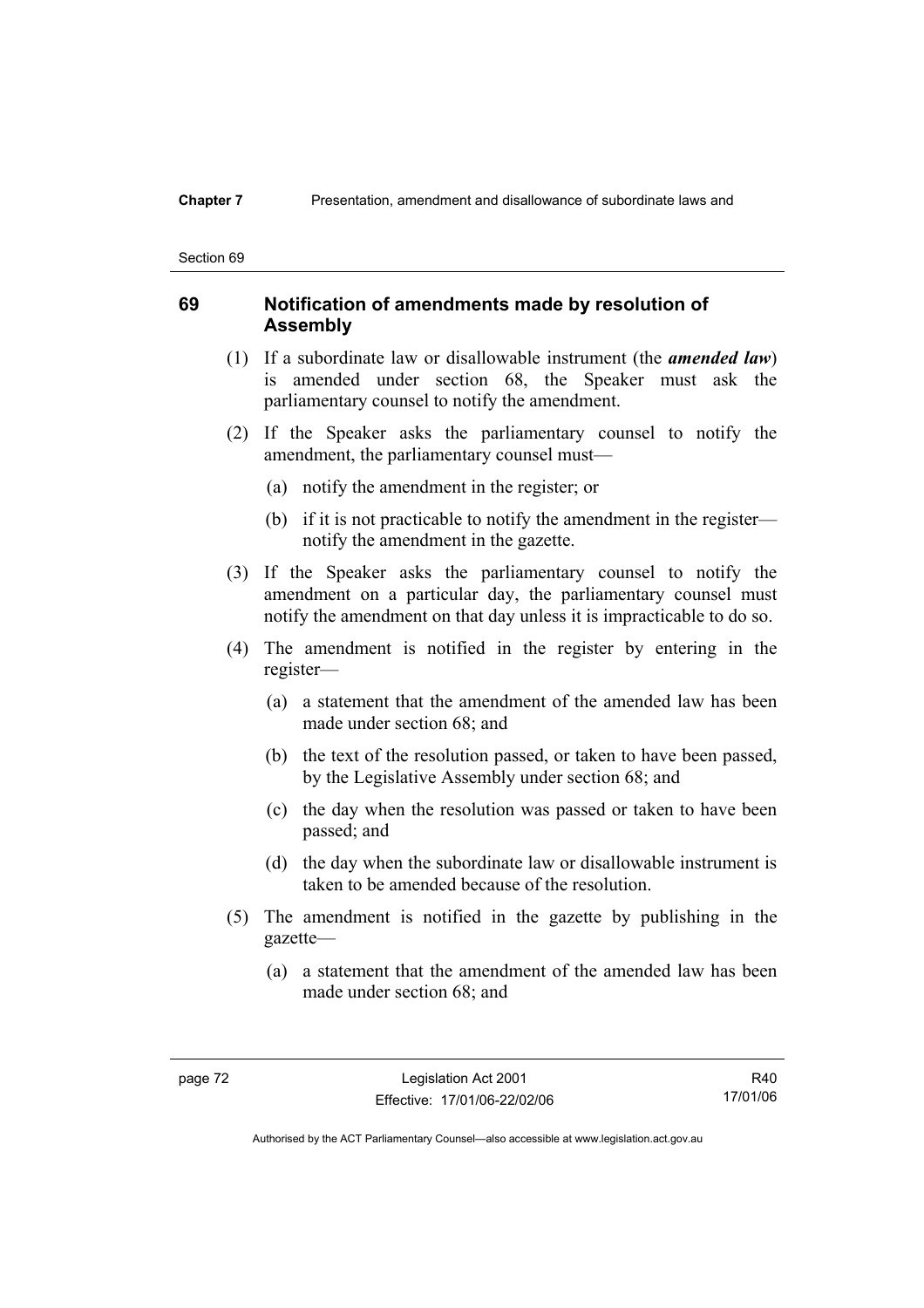- (b) the text of the resolution passed, or taken to have been passed, by the Legislative Assembly under section 68; and
- (c) the day when the resolution was passed or taken to have been passed; and
- (d) the day when the subordinate law or disallowable instrument is taken to be amended because of the resolution.
- (6) If the amendment is notified in the gazette, the parliamentary counsel must enter in the register—
	- (a) a statement that the amendment of the amended law has been made under section  $68^\circ$  and
	- (b) a statement that the amendment was notified in the gazette on a stated date; and
	- (c) the text of the resolution passed, or taken to have been passed, by the Legislative Assembly under section 68; and
	- (d) the day when the resolution was passed or taken to have been passed; and
	- (e) the day when the subordinate law or disallowable instrument is taken to be amended because of the resolution.
- (7) This section is a determinative provision.
	- *Note* See s 5 for the meaning of determinative provisions, and s 6 for their displacement.

# **70 Making of amendment restoring effect of law within 6 months after amendment**

 (1) This section applies if a subordinate law or disallowable instrument (the *amended law*) is amended under section 68 (Amendment by resolution of Assembly).

page 73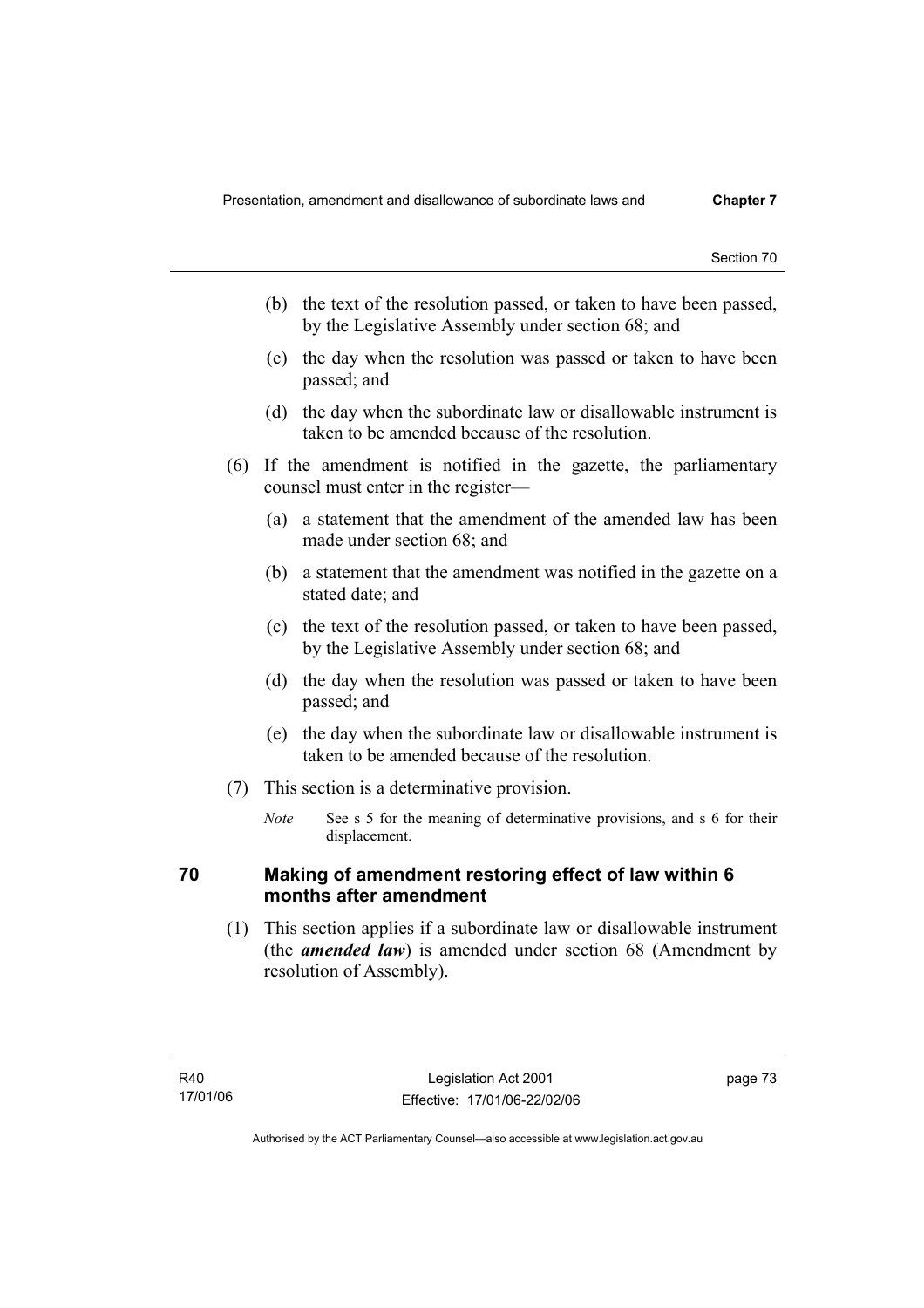- (2) A subordinate law or disallowable instrument the same in substance as the amended law before the amendment (the *earlier law*) must not be made within 6 months beginning on the day the amendment is made unless the Legislative Assembly has—
	- (a) rescinded the resolution that made the amendment; or
	- (b) by resolution approved the making of—
		- (i) a subordinate law or disallowable instrument in those terms; or
		- (ii) a subordinate law or disallowable instrument the same in substance as the earlier law.
- (3) A subordinate law or disallowable instrument made in contravention of this section is void.
- (4) This section is a determinative provision.
	- *Note* See s 5 for the meaning of determinative provisions, and s 6 for their displacement.

# **71 Effect of dissolution or expiry of Assembly on notice of motion**

- (1) This section applies if—
	- (a) notice of motion to disallow or amend a subordinate law or disallowable instrument is given in the Legislative Assembly not later than 6 sitting days after the day the instrument is presented to the Assembly; and
	- (b) not later than 6 sitting days after the day the notice is given, the Assembly is dissolved or expires; and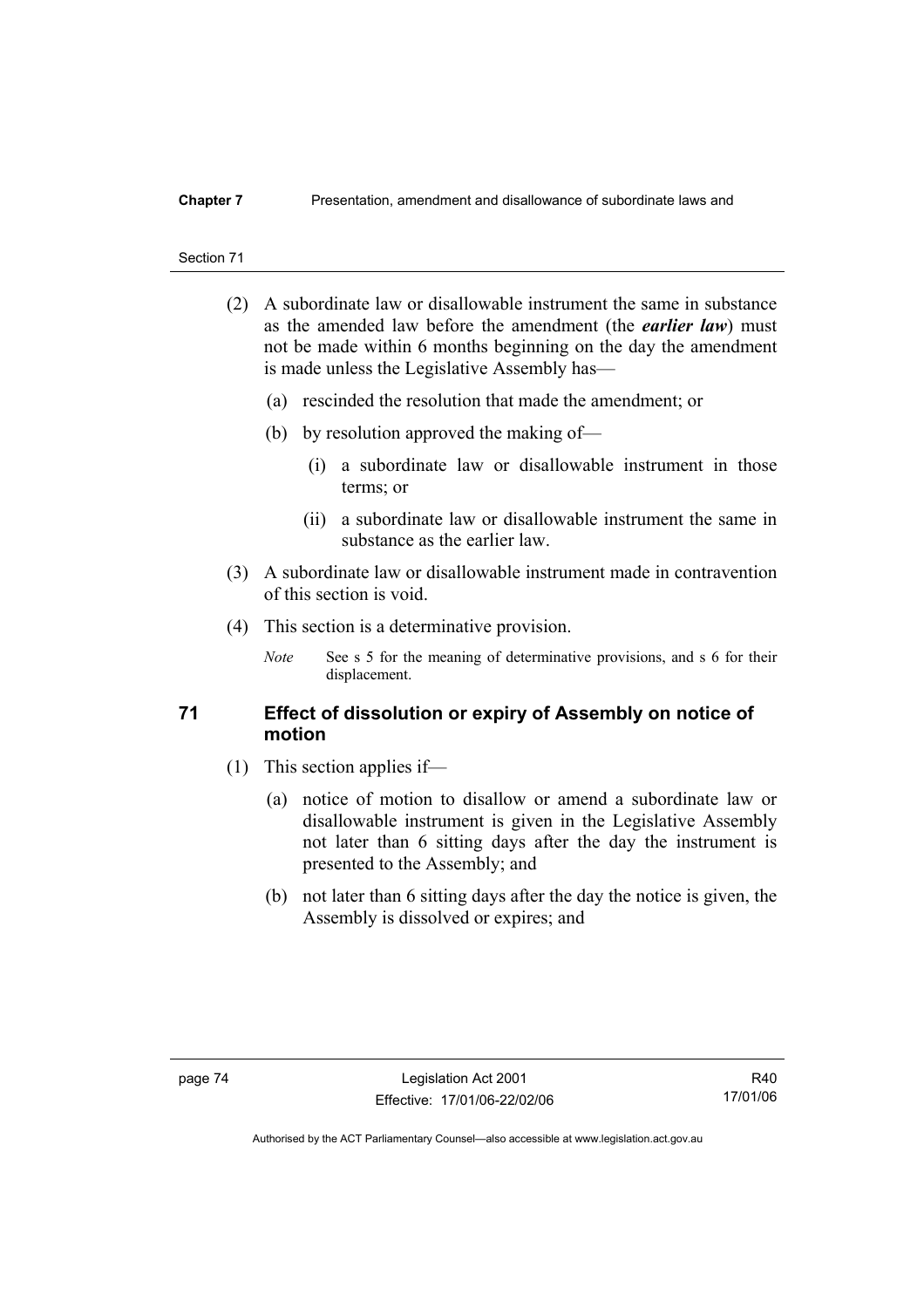- (c) at the time of the dissolution or expiry—
	- (i) the notice has not been withdrawn and the motion has not been called on; or
	- (ii) the motion has been called on and moved, but has not been withdrawn or otherwise disposed of.
- (2) For this chapter, the subordinate law or disallowable instrument is taken to have been presented to the Legislative Assembly on the first sitting day of the Assembly after the next general election of members of the Assembly.
- (3) This section is a determinative provision.
	- *Note* See s 5 for the meaning of determinative provisions, and s 6 for their displacement.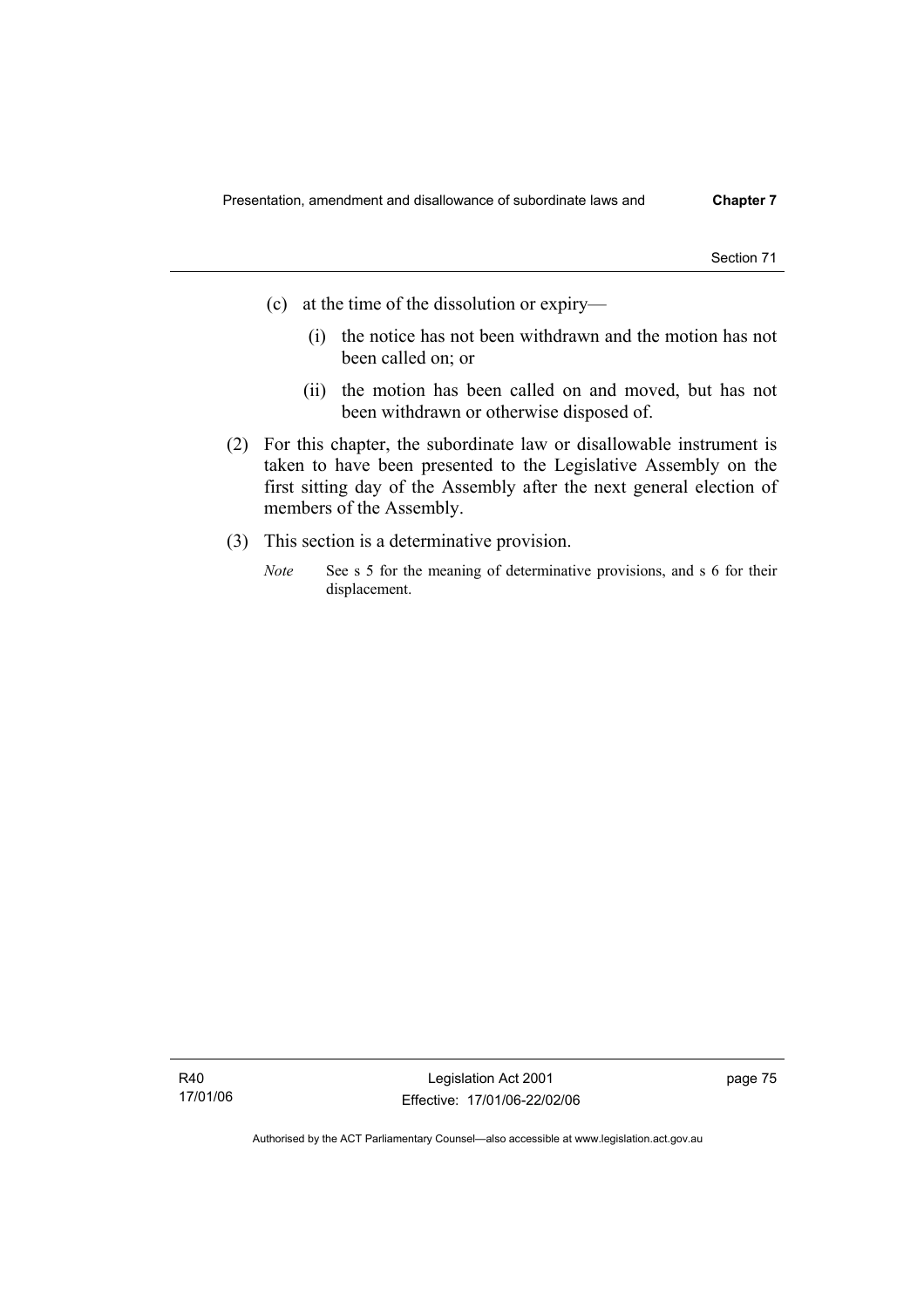### **Chapter 8** Commencement and exercise of powers before commencement

Section 72

# **Chapter 8 Commencement and exercise of powers before commencement**

# **72 Meaning of** *law* **in ch 8**

In this chapter:

*law* means an Act or statutory instrument.

*Note* A reference to an Act or statutory instrument includes a reference to a provision of the Act or instrument (see s 7 and s 13).

# **73 General rules about commencement**

- (1) An Act commences—
	- (a) on the day after its notification day; or
	- (b) if the Act or another Act provides for a different date or time of commencement—on that date or at that time.
- (2) A registrable instrument commences—
	- (a) on the day after its notification day; or
	- (b) if an Act or the instrument provides for a later date or time of commencement—on that date or at that time; or
	- (c) if an Act provides for an earlier date or time of commencement—on that date or at that time; or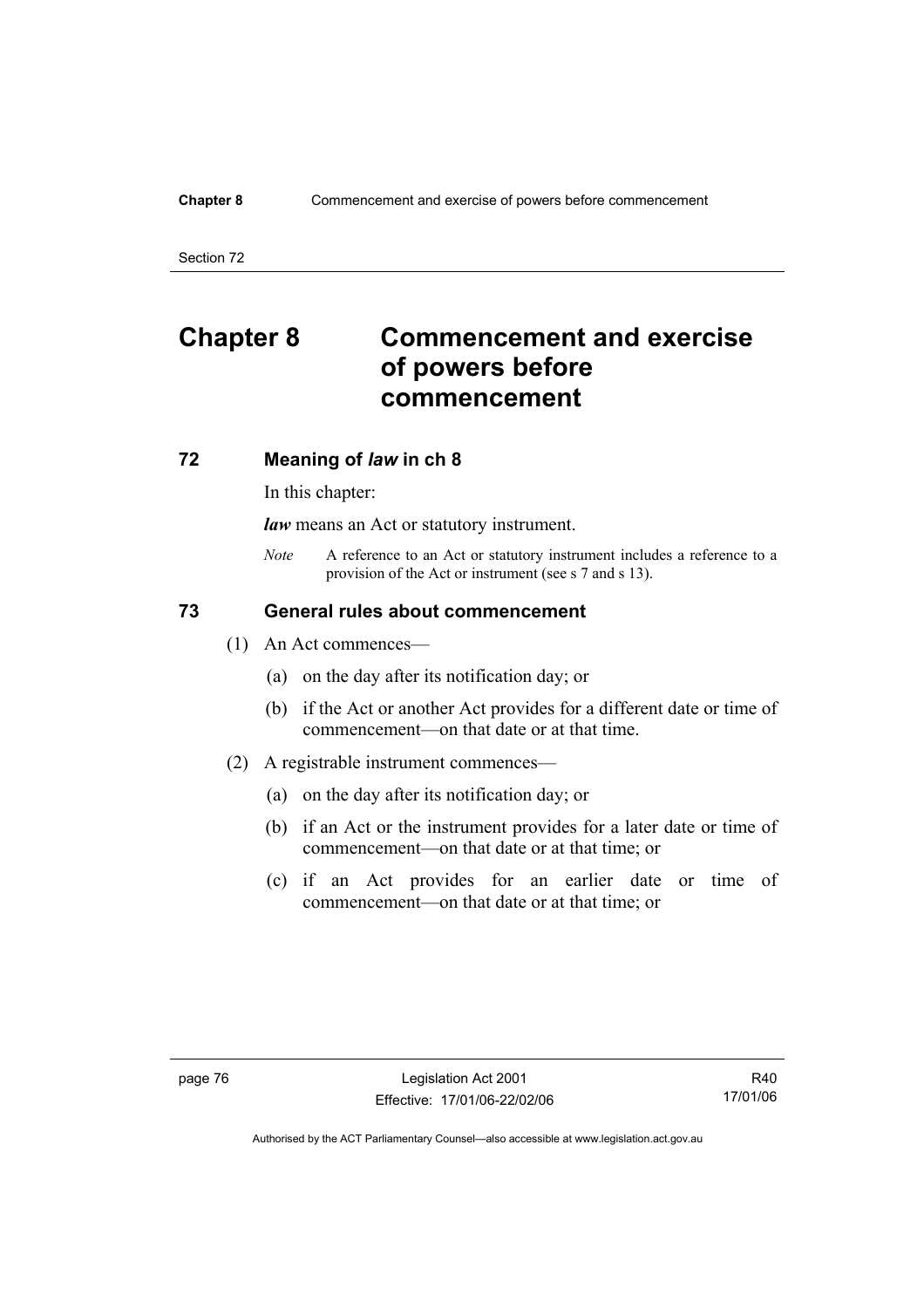(d) if the instrument, under authority given by an Act, provides for an earlier date or time—on that date or at that time.

#### **Examples for par (b)**

- 1 A subordinate law may provide that it commences on a stated future date or at a stated time on a stated future date.
- 2 A disallowable instrument may provide that it commences on the commencement of a stated law or a stated provision of a stated law.
- 3 A notifiable instrument may provide that it commences on the expiry of a stated statutory instrument.
- 4 A notifiable instrument may provide that it commences on the date fixed by a Commonwealth Minister, by notice in the Commonwealth gazette, under a stated Commonwealth Act.
- *Note* An example is part of the Act, is not exhaustive and may extend, but does not limit, the meaning of the provision in which it appears (see s 126 and s 132).
- (3) Without limiting subsection (2), if a registrable instrument is notified on a day after the day or time provided by the instrument for its commencement, and subsection (2) (c) or (d) does not apply to the instrument—
	- (a) the instrument is valid; but
	- (b) the instrument commences on the day after its notification day.
- (4) A statutory instrument that is not a registrable instrument commences—
	- (a) on the day after the day it is made or, if it is required under an Act or statutory instrument to be approved (however described) by the Executive, a Minister or any other entity, the day after the day it is approved; or
	- (b) if an Act or the instrument provides for a later date or time of commencement—on that date or at that time; or
	- (c) if an Act provides for an earlier date or time of commencement—on that date or at that time; or

page 77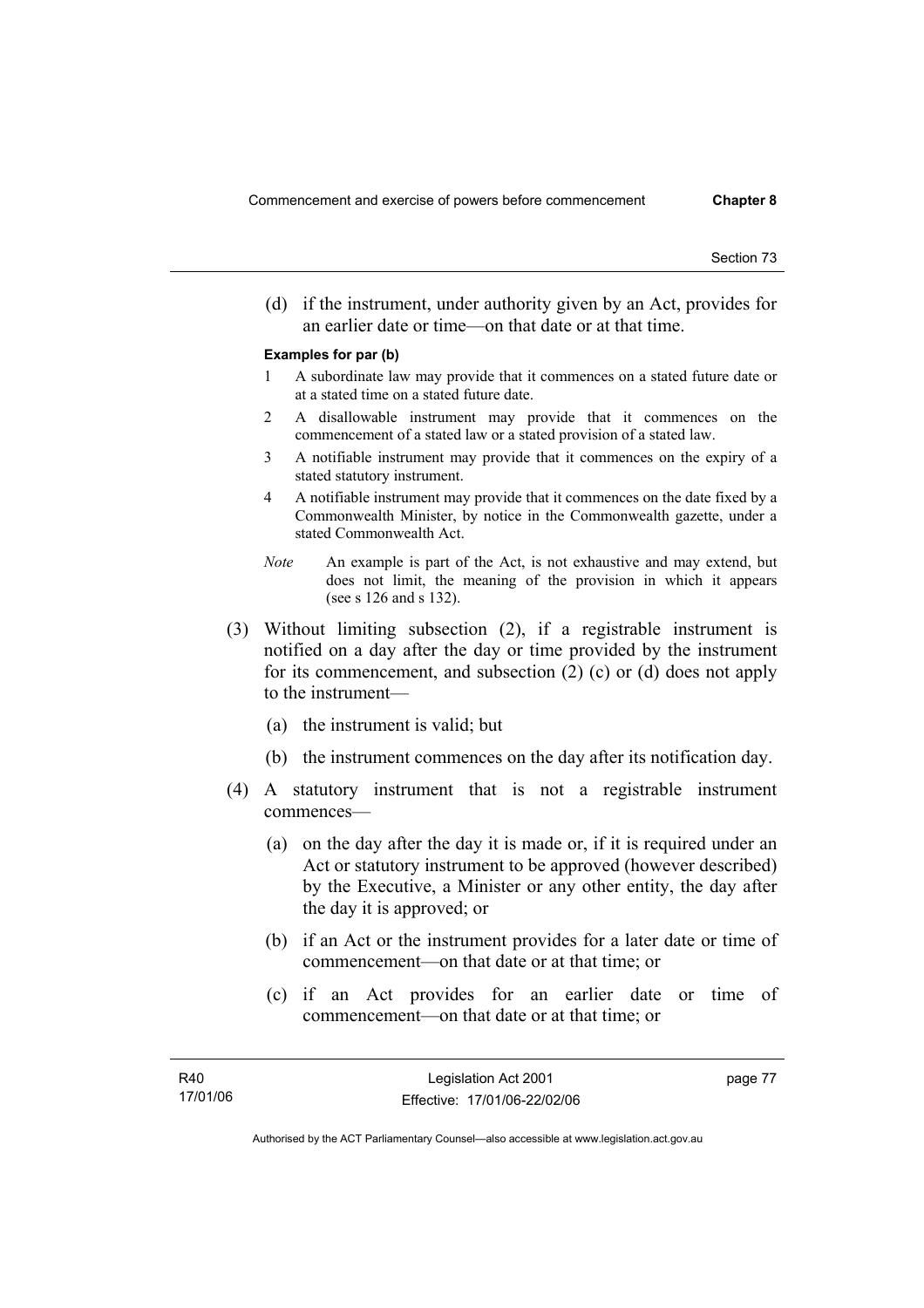- (d) if the instrument, under authority given by an Act, provides for an earlier date or time—on that date or at that time.
- (5) This section is subject to the following sections:
	- (a) section 75 (Commencement of naming and commencement provisions);
	- (b) section 76 (Non-prejudicial provision may commence retrospectively);
	- (c) section 79 (Automatic commencement of postponed law);
	- (d) section 79A (Commencement of amendment of uncommenced law);
	- (e) section 81 (Exercise of powers between notification and commencement).
- (6) This section is a determinative provision.
	- *Note* See s 5 for the meaning of determinative provisions, and s 6 for their displacement.

# **74 Time of commencement**

- (1) If an Act commences on a day, it commences at the beginning of the day unless a different time of commencement is provided by the Act, another Act, or a commencement notice providing for the commencement of the Act.
- (2) If a statutory instrument commences on a day, it commences at the beginning of the day unless a different time of commencement is provided by the instrument, an Act, or a commencement notice providing for the commencement of the instrument.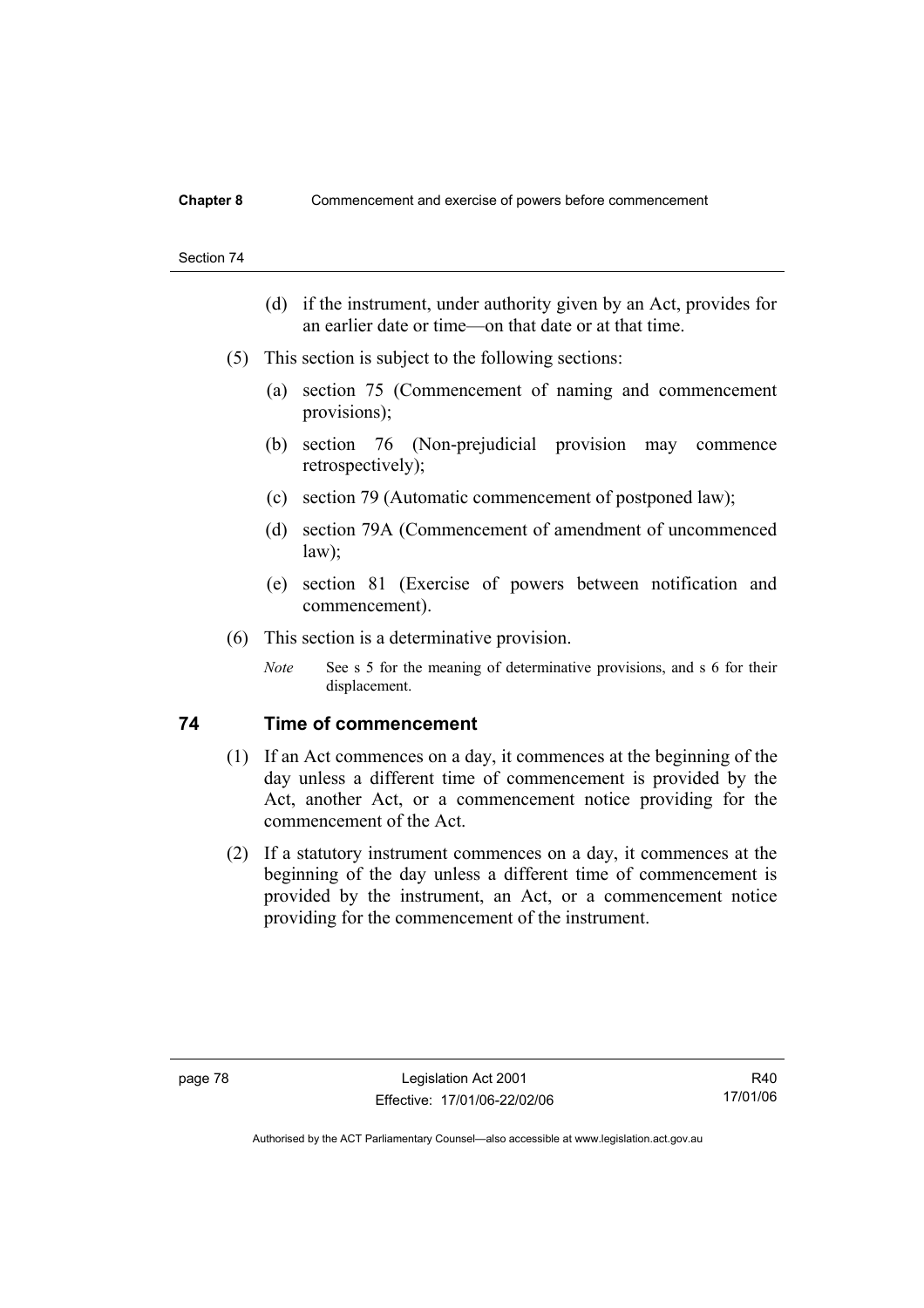# **75 Commencement of naming and commencement provisions**

 (1) The provisions of a law providing for its name and commencement automatically commence on its notification day.

#### **Example**

The *XYZ Act 2002* was notified on 1 October 2002. It contains the following provision:

#### **2 Commencement**

This Act commences on 1 December 2002.

The provisions of the *XYZ Act 2002* providing for its name and commencement commence on 1 October 2002.

- *Note* An example is part of the Act, is not exhaustive and may extend, but does not limit, the meaning of the provision in which it appears (see s 126 and s 132).
- (2) However, if a provision of the law commences before the law's notification day, the naming and commencement provisions are taken to have automatically commenced—
	- (a) on that commencement; or
	- (b) if 2 or more provisions of the law commence at different times before the notification day—on the earlier or earliest of the commencements.

### **Example**

**2 Commencement** 

(1) This Act, other than section 9 and section 10, commences on a day fixed by the Minister by written notice.

- (2) Section 9 is taken to have commenced on 1 July 2001.
- (3) Section 10 is taken to have commenced on 1 August 2001.

The provisions of the *XYZ Act 2001* providing for its name and commencement are taken to have commenced on 1 July 2001.

 (3) In the application of this section to a statutory instrument that is not a registrable instrument, a reference to the instrument's *notification* 

R40 17/01/06 Legislation Act 2001 Effective: 17/01/06-22/02/06 page 79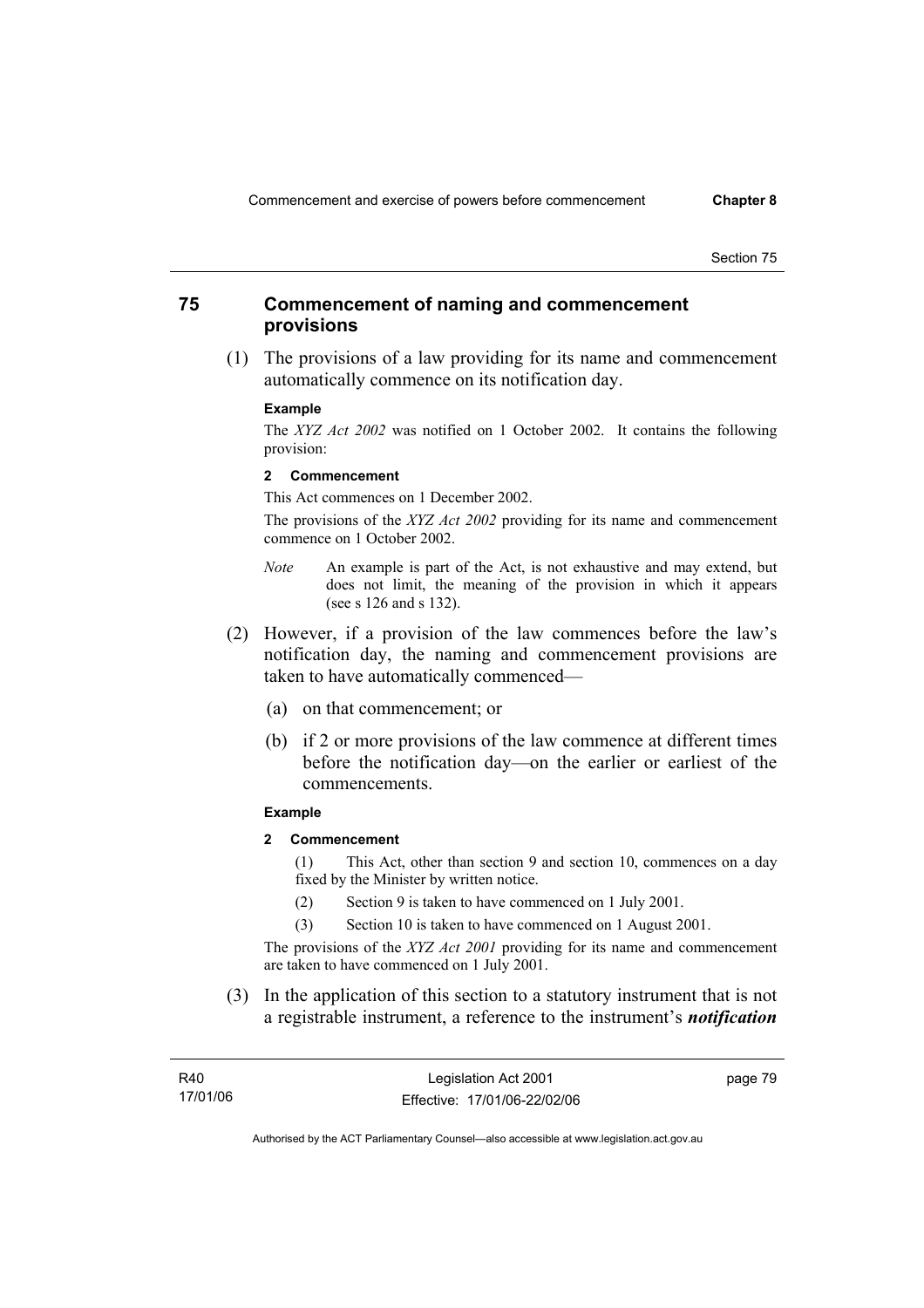#### **Chapter 8** Commencement and exercise of powers before commencement

#### Section 75A

*day* is a reference to the day after the day it is made or, if it is required under an Act or statutory instrument to be approved (however described) by the Executive, a Minister or any other entity, the day after the day it is approved.

- (4) This section is a determinative provision.
	- *Note* See s 5 for the meaning of determinative provisions, and s 6 for their displacement.

# **75A Meaning of commences** *retrospectively*

- (1) An Act or registrable instrument commences *retrospectively* if it commences on a day or at a time earlier than the day after its notification day.
	- *Note* A reference to an Act or registrable instrument includes a reference to a provision of an Act or registrable instrument (see s 7 (3) and s 12 (2)).
- (2) A statutory instrument that is not a registrable instrument commences *retrospectively* if it commences on a day or at a time earlier than the day after the day it is made or, if it is required under an Act or statutory instrument to be approved (however described) by the Executive, a Minister or any other entity, the day after the day it is approved.

# **75B Retrospective commencement requires clear indication**

 (1) A law must not be taken to provide for the law (or another law) to commence retrospectively unless the law clearly indicates that it is to commence retrospectively.

### **Example**

The *XYZ Act 2003* was notified on 1 July 2003. It contains the following provision:

## **2 Commencement**

This Act is taken to have commenced on 17 October 2001.

page 80 Legislation Act 2001 Effective: 17/01/06-22/02/06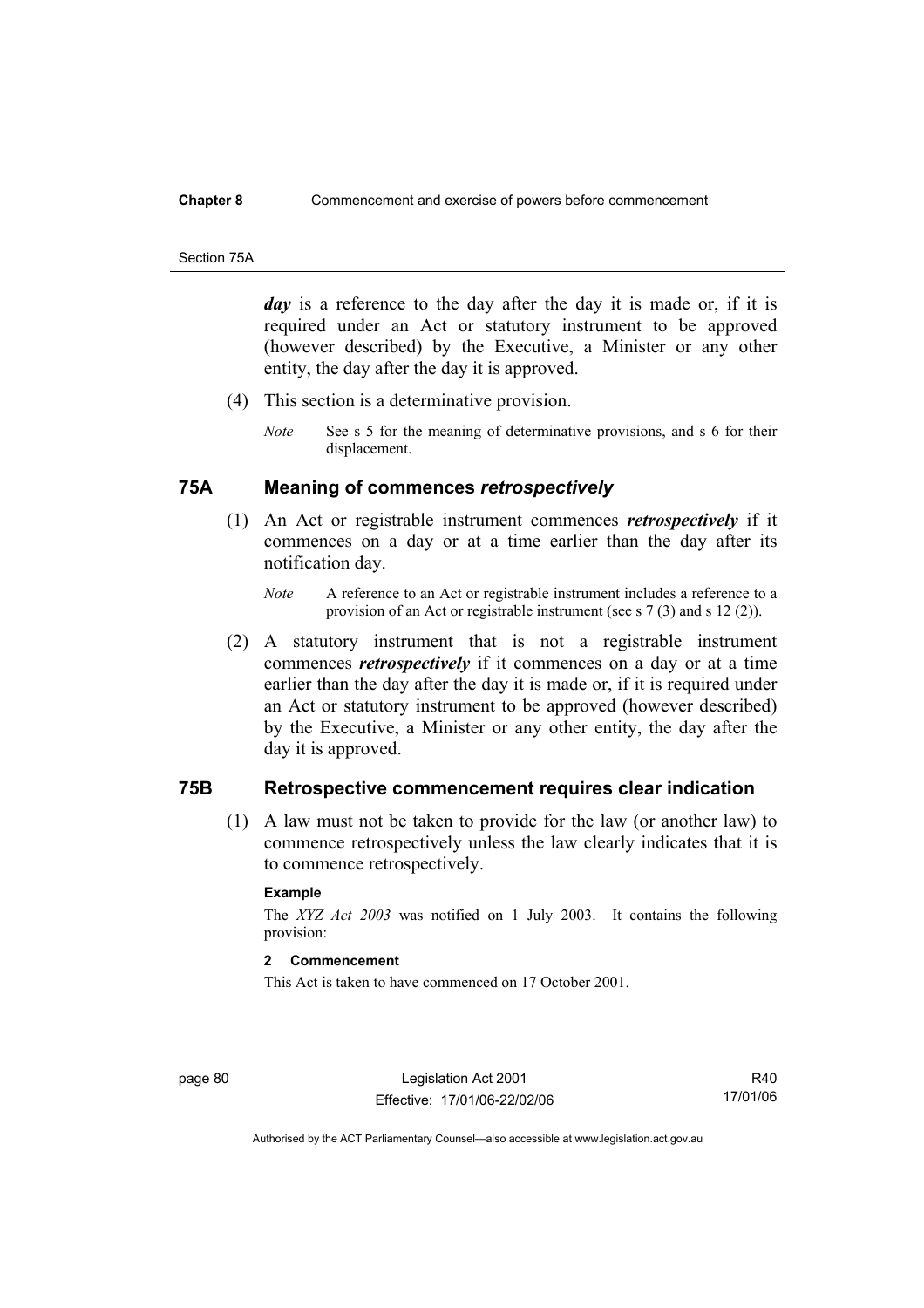Section 2 clearly indicates that the Act is to commence retrospectively.

- *Note* An example is part of the Act, is not exhaustive and may extend, but does not limit, the meaning of the provision in which it appears (see s 126 and s 132).
- (2) This section is a determinative provision.
	- *Note* See s 5 for the meaning of determinative provisions, and s 6 for their displacement.

## **76 Non–prejudicial provision may commence retrospectively**

- (1) A statutory instrument may provide that a non-prejudicial provision of the instrument commences retrospectively.
- (2) Unless this subsection is displaced by, or under authority given by, an Act, a statutory instrument cannot provide that a prejudicial provision of the instrument commences retrospectively.

#### **Example**

The *Locust Damage Compensation Determination 2003* (a hypothetical disallowable instrument) sets out (among other things) the people who are eligible for compensation under a compensation fund. Previously, there was no restriction on who was eligible. The determination provides that it is taken to have commenced on 1 July 2003, but it is not notified until 15 August 2003. There is nothing in the Act under which the determination is made (or any other Act) that authorises the retrospective commencement.

The provision of the determination that limits who can apply for compensation is a prejudicial provision (ie it adversely affects some people's right to receive compensation) and cannot commence retrospectively. Instead, it would commence on the day after the determination's notification day (see s 73 (3)).

- (3) This section is a determinative provision.
	- *Note* See s 5 for the meaning of determinative provisions, and s 6 for their displacement.

page 81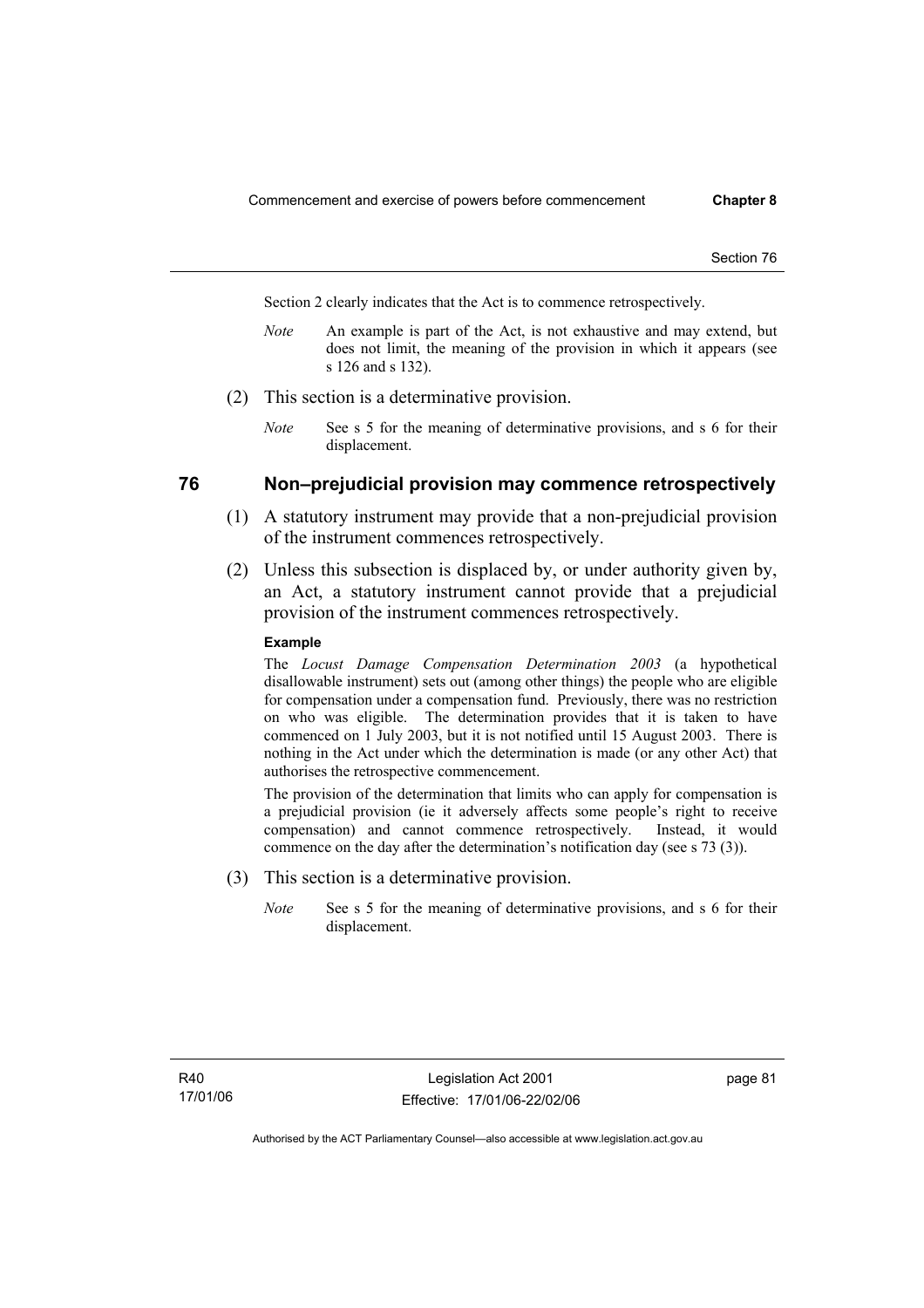### **Chapter 8** Commencement and exercise of powers before commencement

#### Section 77

(4) In this section:

*non-prejudicial provision* means a provision that is not a prejudicial provision.

*prejudicial provision* means a provision that operates to the disadvantage of a person (other than the Territory or a territory authority or instrumentality) by—

- (a) adversely affecting the person's rights; or
- (b) imposing liabilities on the person.

# **77 Commencement by commencement notice**

- (1) If a law is expressed to commence on a day fixed or otherwise determined by a notice—
	- (a) a single day, or a time on a single day, may be fixed or determined; or
	- (b) different days or times may be fixed or determined for different provisions.

#### **Example**

The *Hypothetical Act 2001* is expressed to commence on a day to be fixed by the Minister by written notice. Unless the Act has commenced automatically in accordance with section 79 (Automatic commencement of postponed law), any of the following arrangements for commencement would be possible:

- (a) a notice could fix a single day (eg 5 June 2001) for the entire Act to commence;
- (b) a notice could fix a time on a single day (eg 8 pm on 5 June 2001) for the entire Act to commence;
- (c) a notice could fix different days or times for the different provisions of the Act to commence (eg part 7, part 9 and schedule 4 commence on 5 June 2001, part 11 commences at 5 pm on 30 June 2001, and the remaining provisions of the Act commence on 1 July 2001);
- (d) a notice could fix a single day (eg 5 June 2001) or a time on a single day (eg 8 pm on 5 June 2001) for the provisions of the Act not already commenced to come into operation.

page 82 Legislation Act 2001 Effective: 17/01/06-22/02/06

R40 17/01/06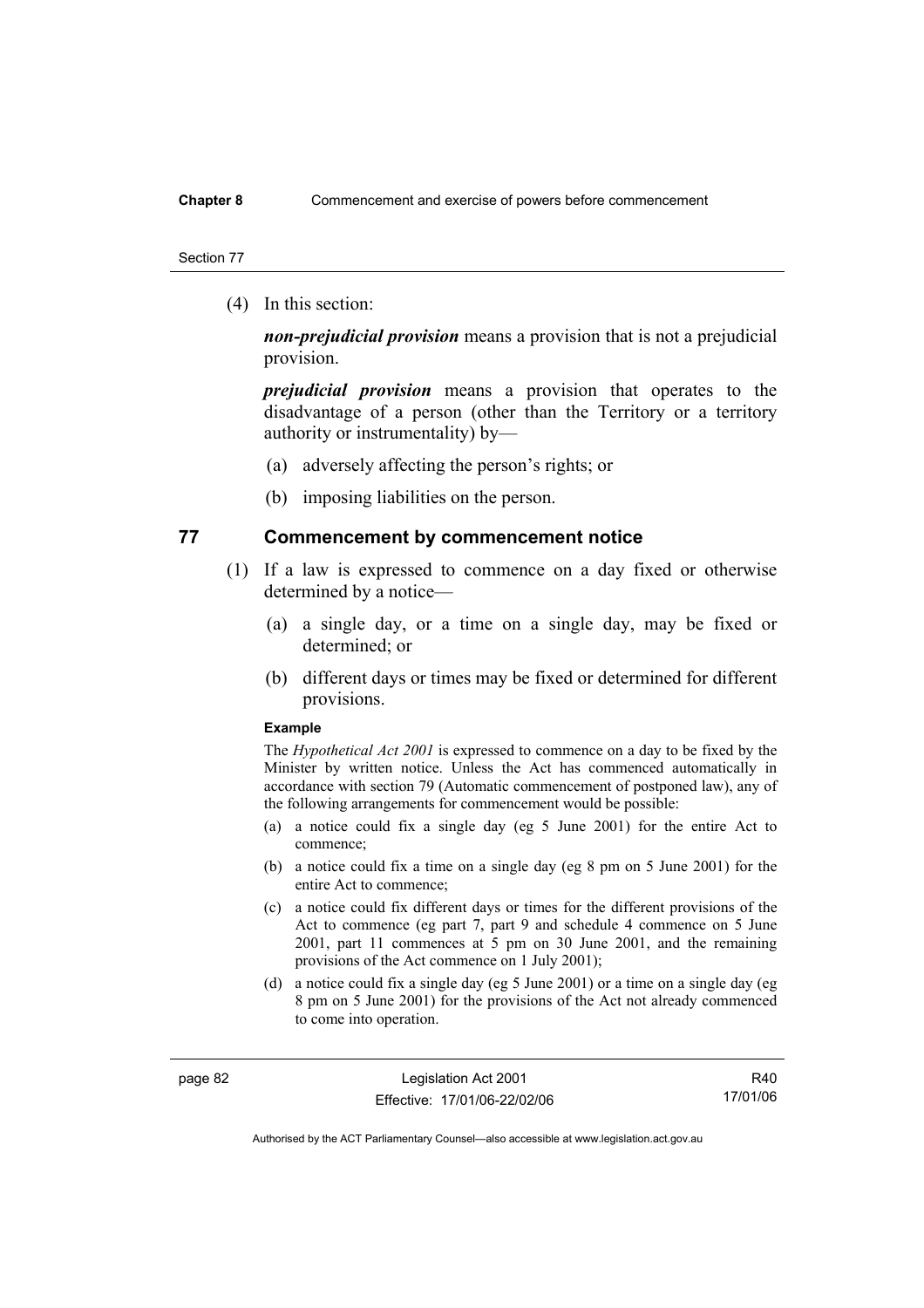- *Note* An example is part of the Act, is not exhaustive and may extend, but does not limit, the meaning of the provision in which it appears (see s 126 and s 132).
- (2) A commencement notice for a law is valid even if the day or time fixed or otherwise determined by the notice happens before the notice's notification day.
- (3) If the day or time fixed or otherwise determined by a commencement notice for a law happens on or before the notice's notification day, the law commences on the day after the notice's notification day.
- (4) However, subsection (3) does not apply to the commencement notice if—
	- (a) the notice clearly indicates that the law is to commence at an earlier date or time; and
	- (b) the notice provides for the earlier date or time under authority given by an Act.

#### **Example for par (a)**

the commencement notice provides that the law or statutory instrument is 'taken to have commenced' at the earlier date or time

- (5) This section is a determinative provision.
	- *Note* See s 5 for the meaning of determinative provisions, and s 6 for their displacement.

# **78 Separate commencement of amendments**

 (1) Amendments made by a provision of a law may be given separate commencements, whether or not the provision is self-contained.

#### **Examples**

1 A provision of an amending law inserts 2 sections. The sections may be given separate commencements.

page 83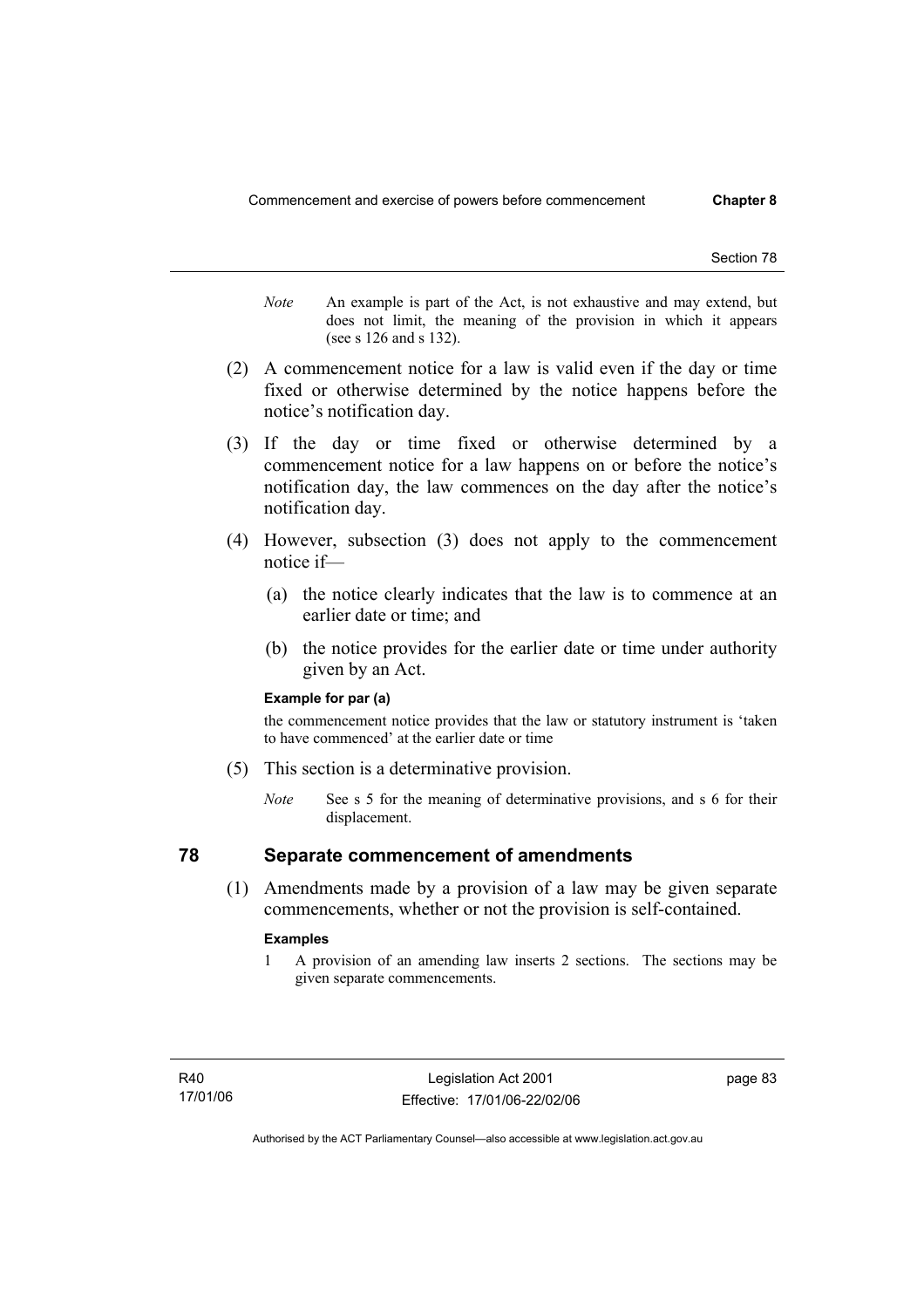#### **Chapter 8** Commencement and exercise of powers before commencement

#### Section 79

- 2 A provision of an amending law inserts a section that is divided into paragraphs. The paragraphs may be given separate commencements.
- *Note* An example is part of the Act, is not exhaustive and may extend, but does not limit, the meaning of the provision in which it appears (see s 126 and s 132).
- (2) This section is a determinative provision.
	- *Note* See s 5 for the meaning of determinative provisions, and s 6 for their displacement.

# **79 Automatic commencement of postponed law**

 (1) If a postponed law has not commenced within 6 months beginning on its notification day, it automatically commences on the first day after that period.

#### **Example**

The *Hypothetical Act 2001* was notified on 5 July 2001 and was expressed to commence on a day to be fixed by the Minister by written notice. If the Act had not commenced by notice on or before 4 January 2002, it would automatically commence on 5 January 2002.

- *Note* An example is part of the Act, is not exhaustive and may extend, but does not limit, the meaning of the provision in which it appears (see s 126 and s 132).
- (2) This section applies to a law unless it is displaced by, or under authority given by, an Act or, if the postponed law is a subordinate law or disallowable instrument, the postponed law.
- (3) This section is a determinative provision.
	- *Note* See s 5 for the meaning of determinative provisions, and s 6 for their displacement.
- (4) In this section:

*enact* includes make.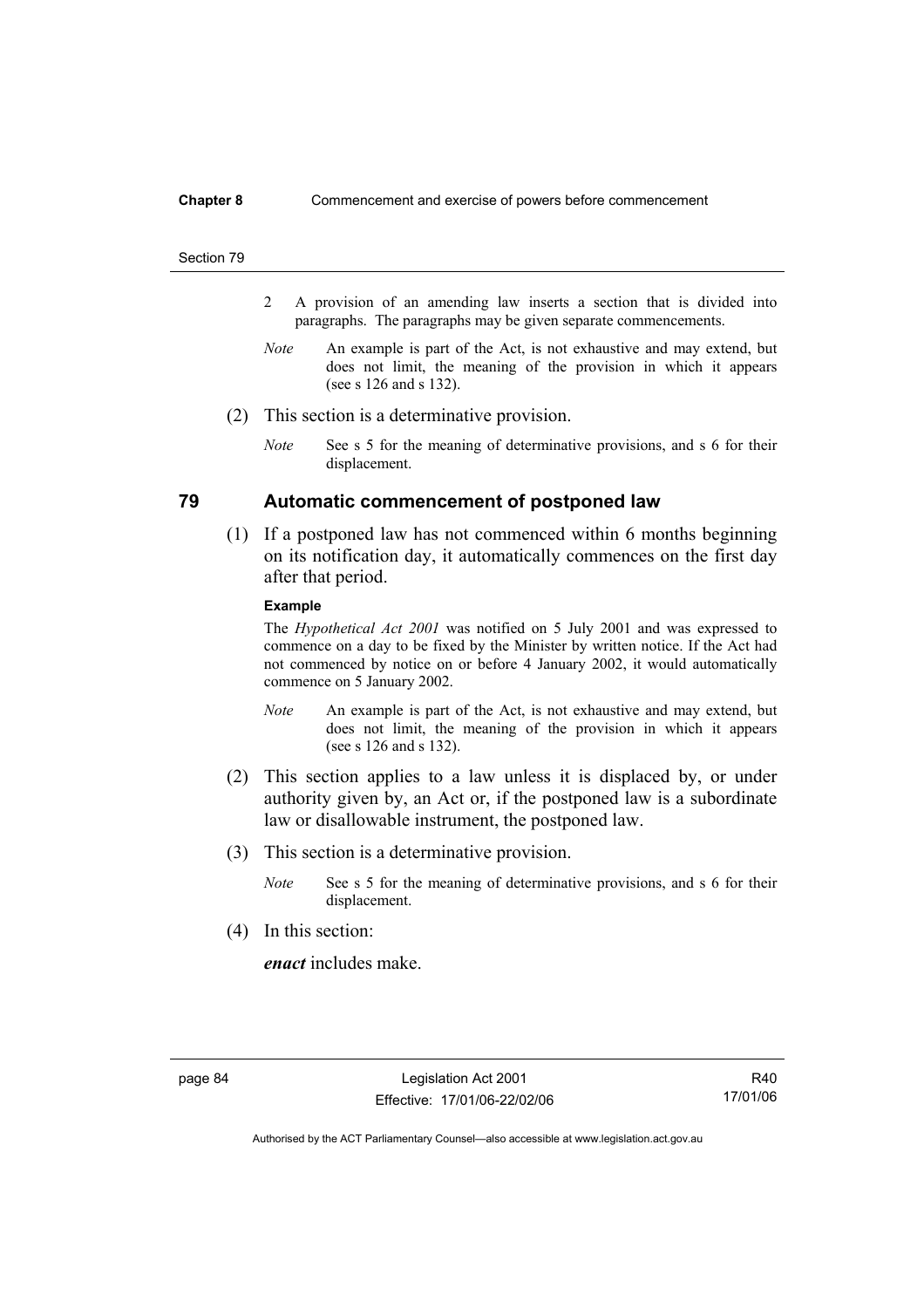Section 79A

*law* means an Act, subordinate law, disallowable instrument or notifiable instrument.

*Note* A reference to an Act, subordinate law, disallowable instrument or notifiable instrument includes a reference to a provision of the Act, law or instrument (see s 7, s 8, s 9 and s 10).

*notification day*, for a postponed law, means the notification day of—

- (a) if the postponed law is a law—the law; or
- (b) if the postponed law is a provision of a law—the law that enacts the provision.

*postponed law* means a law that does not commence on its notification day because a law postpones its commencement until a day or time fixed or determined by a commencement notice.

# **79A Commencement of amendment of uncommenced law**

- (1) This section applies if a law (the *amending law*) amends a law that has not commenced (the *uncommenced law*).
- (2) The amendment of the uncommenced law does not of itself commence that law.
- (3) The amendment made by the amending law commences on the commencement of the uncommenced law.
- (4) This section is a determinative provision.
	- *Note* See s 5 for the meaning of determinative provisions, and s 6 for their displacement.

## **80 References to** *commencement* **of law**

In a law, a reference to the *commencement* of the law, or another law, (the *law concerned*) is a reference to—

 (a) if the provisions of the law concerned (other than those providing for its name and commencement) commence, or are

| R40      | Legislation Act 2001         | page 85 |
|----------|------------------------------|---------|
| 17/01/06 | Effective: 17/01/06-22/02/06 |         |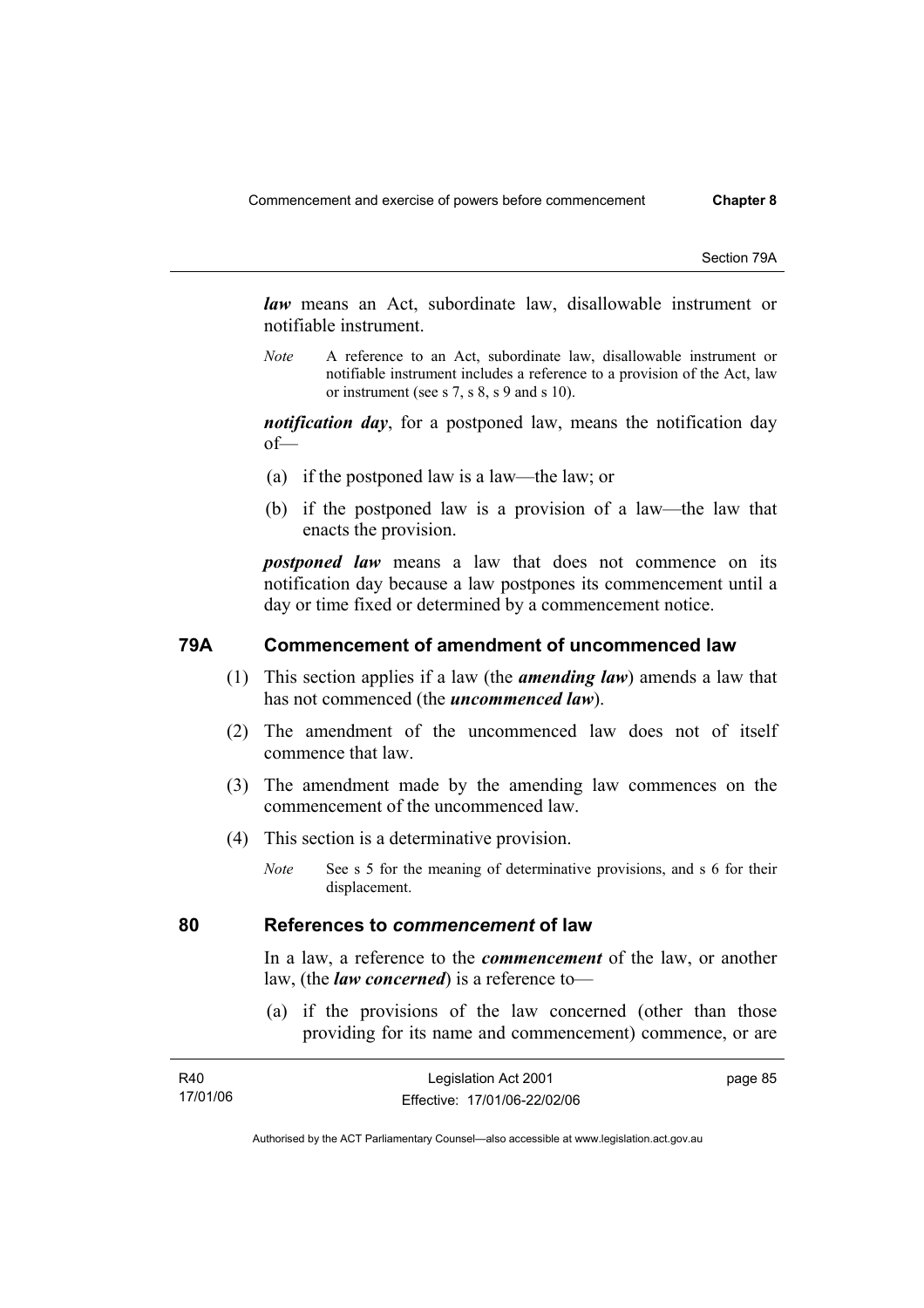#### **Chapter 8** Commencement and exercise of powers before commencement

#### Section 81

required to commence, on a single day or at a single time—the commencement of the remaining provisions; or

- (b) if paragraph (a) does not apply and the reference is in a provision of the law concerned—the commencement of the provision; or
- (c) in any other case—the commencement of the relevant provision of the law concerned.

# **81 Exercise of powers between notification and commencement**

- (1) This section applies to a power to make an appointment or statutory instrument, or to do anything else, in the following situations:
	- (a) the power is given by a law (the *authorising law*) that has been notified but has not commenced;
	- (b) the power is given by a law (the *authorising law*) as amended by another law (the *amending law*) and the laws have been notified, but all or any of them have not commenced.

### **Examples of powers to which section applies**

- 1 power to delegate a function
- 2 power to give or issue an approval, consent, licence, permit or other authority (however described)
- 3 power to make an acting appointment
- 4 power to issue guidelines
- *Note* An example is part of the Act, is not exhaustive and may extend, but does not limit, the meaning of the provision in which it appears (see s 126 and s 132).

- (2) To remove any doubt and without limiting subsection (1), this section applies to any of the following powers if the power is to be exercised in relation to an entity to be established by the authorising law or the authorising law as amended by the amending law:
	- (a) a power to make an appointment to the entity;

| page 86 | Legislation Act 2001         | R40      |
|---------|------------------------------|----------|
|         | Effective: 17/01/06-22/02/06 | 17/01/06 |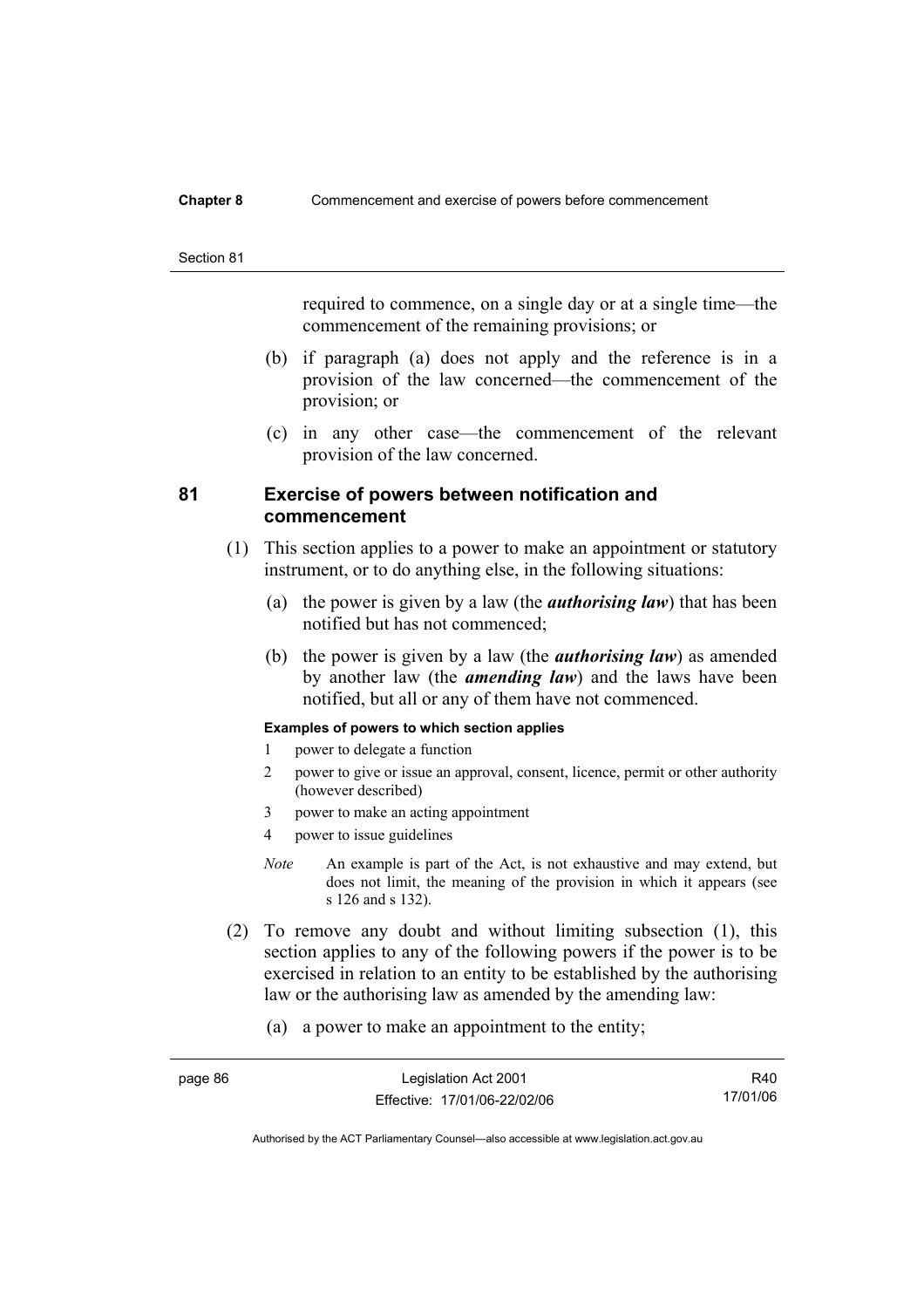- (b) a power to make a statutory instrument for the purposes of the entity;
- (c) a power to do anything else in relation to the entity.

#### **Example**

This section applies to powers under an authorising law to be exercised in relation to the conduct of an election for members of a board to be established as a corporation by the authorising law.

- *Note* An example is part of the Act, is not exhaustive and may extend, but does not limit, the meaning of the provision in which it appears (see s 126 and s 132).
- (3) The power may be exercised at any time even though the authorising law, or the authorising law and amending law (or either of them), is not in force at the time.
- (4) For the exercise of the power, the authorising law, or the authorising law and amending law, are taken to be in force at the time of the exercise of the power.
- (5) Also, anything else may be done under the power at any time for the purpose of bringing, or in relation to bringing, the authorising law, or the authorising law as amended by the amending law, into operation.
- (6) If an appointment or statutory instrument made under this section declares that this subsection applies to it, then, unless the appointment or instrument commences on a different date or at a different time under another provision of this chapter, the appointment or instrument commences on—
	- (a) for an appointment or statutory instrument that is a registrable instrument—the day after its notification day; or
	- (b) for any other appointment or statutory instrument—the day after the day it is made or, if it is required under an Act or statutory instrument to be approved (however described) by the

page 87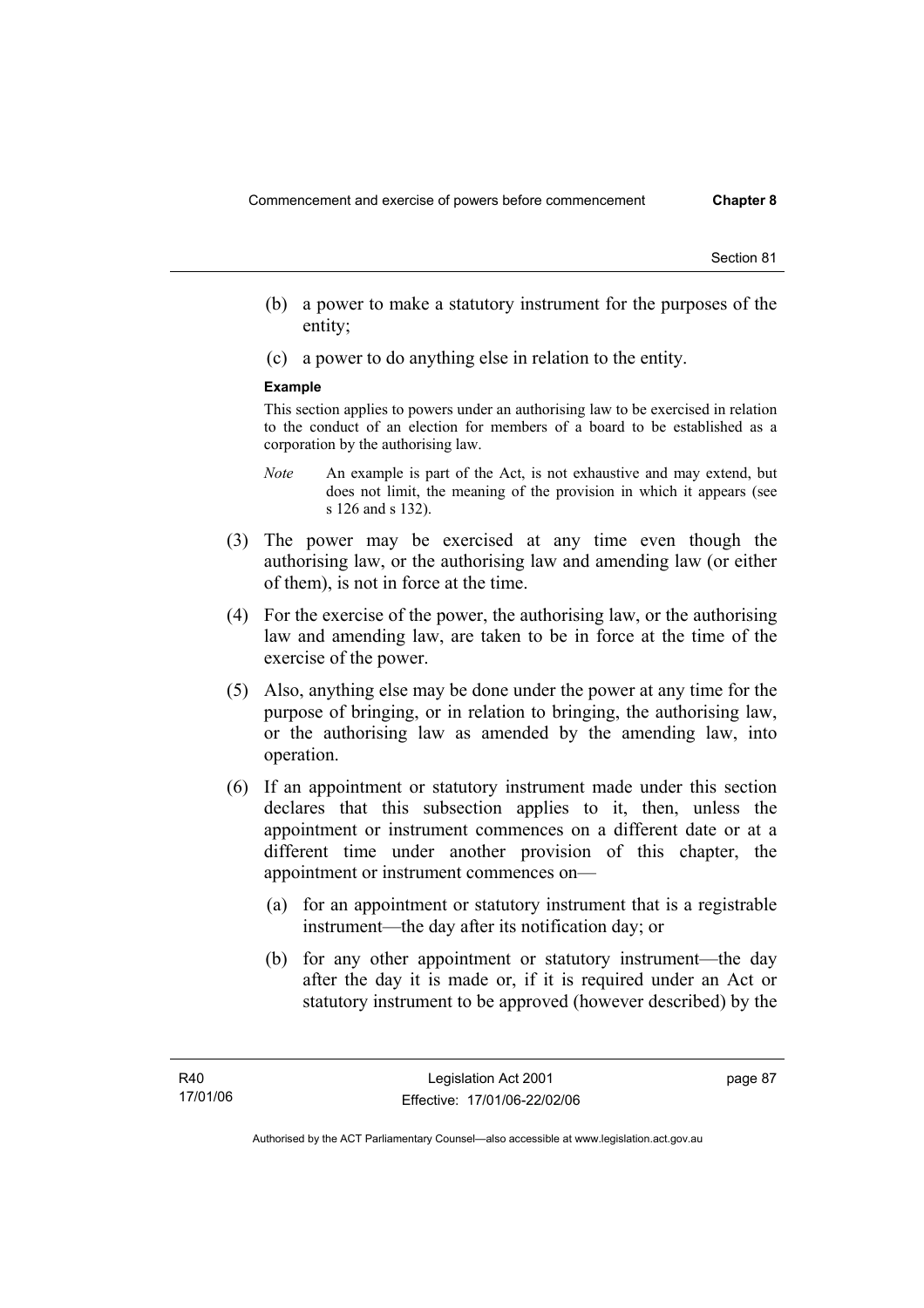### **Chapter 8** Commencement and exercise of powers before commencement

Executive, a Minister or any other entity, the day after the day it is approved.

- (7) In any other case, an appointment or statutory instrument made under this section commences on the latest of the following:
	- (a) the commencement of the authorising law or, if subsection (1) (b) applies and the amending law commences after the authorising law, the commencement of the amending law;
	- (b) on the day or at the time the appointment or instrument would have commenced if it had not been made under this section.
- (8) In the application of this section to a statutory instrument that is not a registrable instrument, a reference to the instrument being *notified*  is a reference to the instrument being made or, if it is required under an Act or statutory instrument to be approved (however described) by the Executive, a Minister or any other entity, to the instrument being approved.
- (9) This section is a determinative provision.
	- *Note* See s 5 for the meaning of determinative provisions, and s 6 for their displacement.

page 88 Legislation Act 2001 Effective: 17/01/06-22/02/06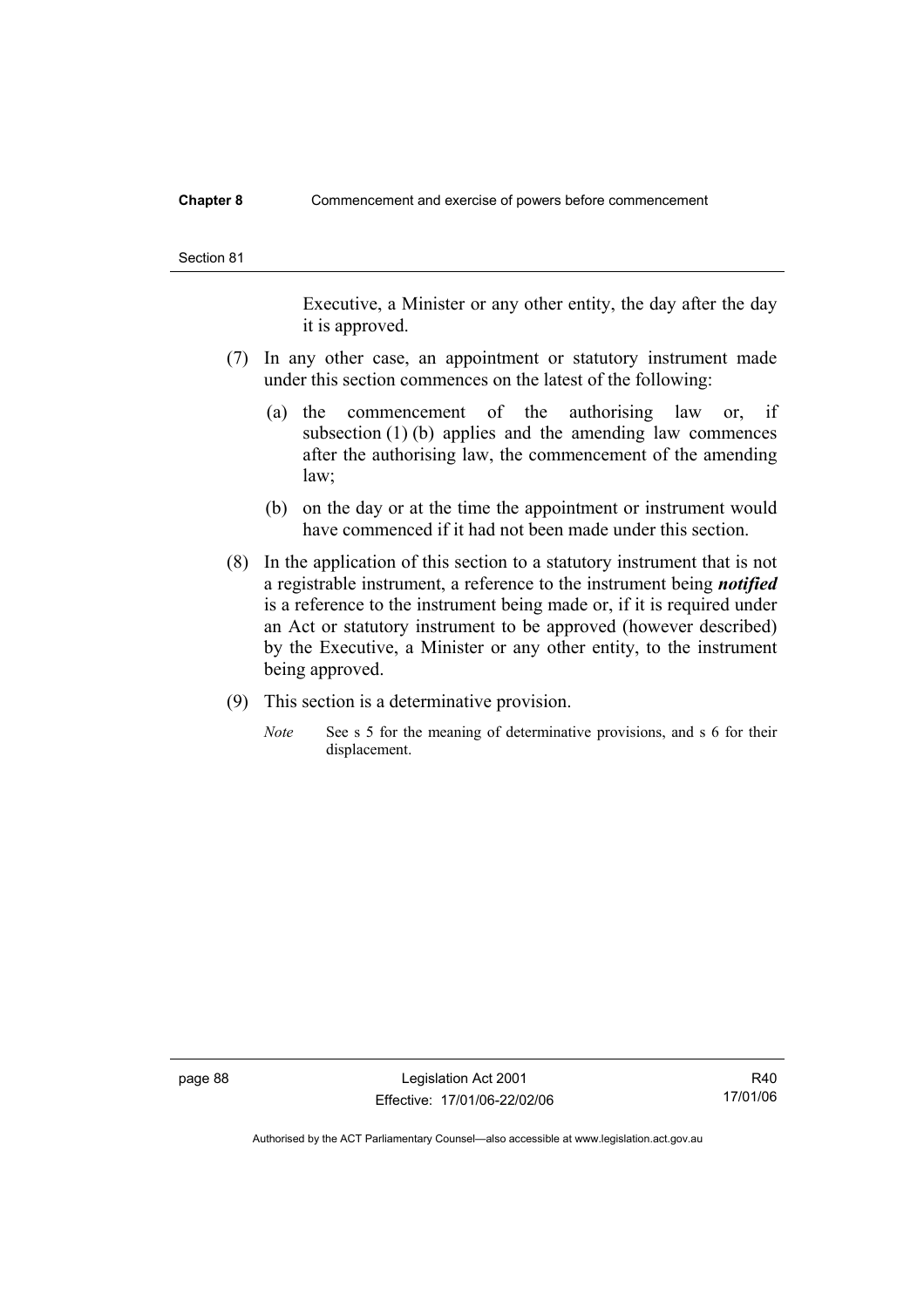# **Chapter 9 Repeal and amendment of laws**

# **Part 9.1 General**

# **82 Definitions for ch 9**

In this chapter:

*amend* includes modify.

*law* means an Act or statutory instrument.

*Note* A reference to an Act or statutory instrument includes a reference to a provision of the Act or instrument (see s 7 and s 13).

*repeal* includes lapse and expire.

# **83 Consequences of amendment of statutory instrument by Act**

- (1) If an Act amends a statutory instrument, the instrument may be amended or repealed as if the amendment had been made by another statutory instrument of that kind.
- (2) This section is a determinative provision.
	- *Note* See s 5 for the meaning of determinative provisions, and s 6 for their displacement.

# **84 Saving of operation of repealed and amended laws**

- (1) The repeal or amendment of a law does not—
	- (a) revive anything not in force or existing when the repeal or amendment takes effect; or
	- (b) affect the previous operation of the law or anything done, begun or suffered under the law; or

R40 17/01/06 Legislation Act 2001 Effective: 17/01/06-22/02/06 page 89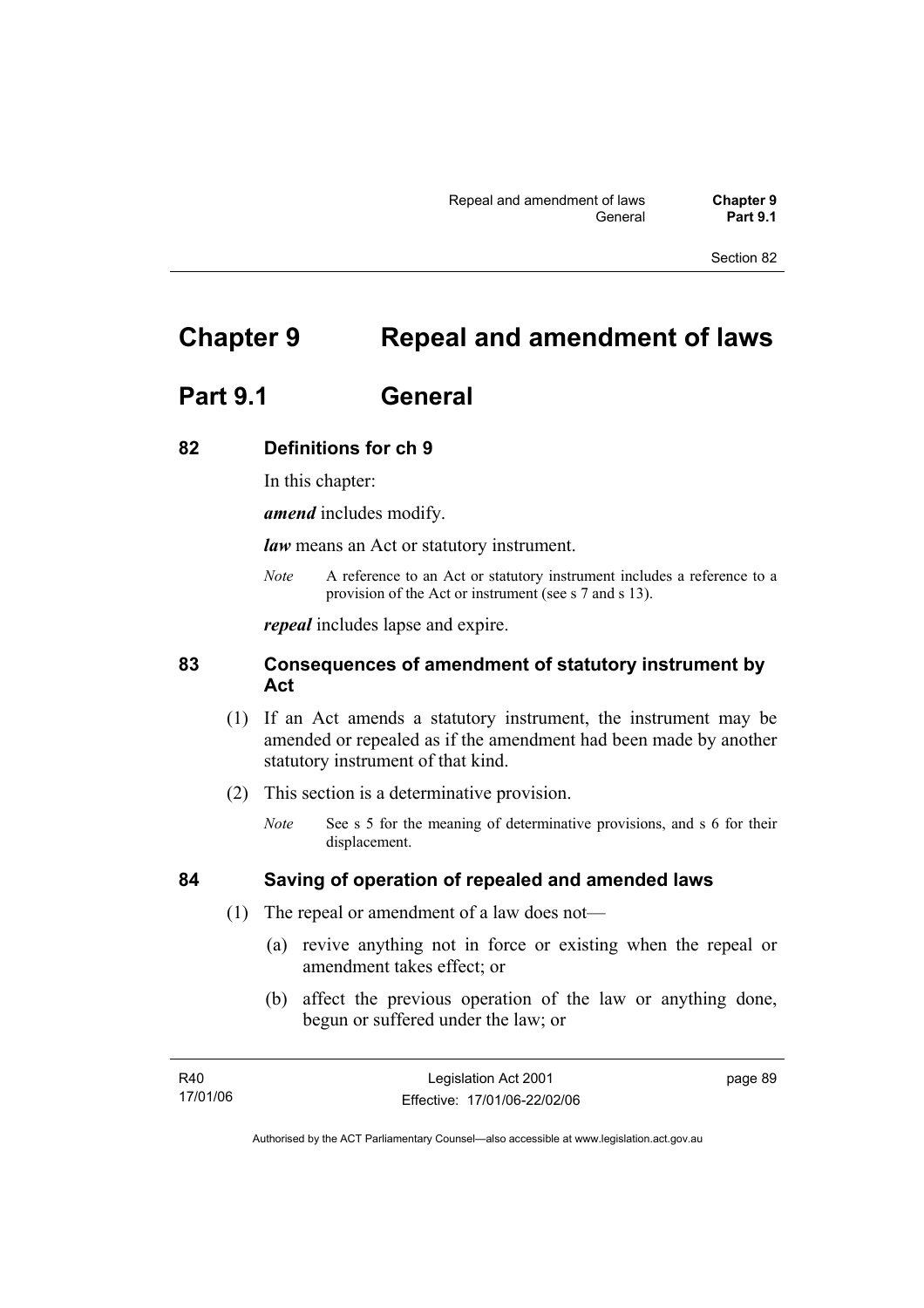| <b>Chapter 9</b> | Repeal and amendment of laws |
|------------------|------------------------------|
| <b>Part 9.1</b>  | General                      |

- (c) affect an existing right, privilege or liability acquired, accrued or incurred under the law.
- (2) An investigation, proceeding or remedy in relation to an existing right, privilege or liability under the law may be started, exercised, continued or completed, and the right, privilege or liability may be enforced and any penalty imposed, as if the repeal or amendment had not happened.
- (3) Without limiting subsections (1) and (2), the repeal or amendment of a law does not affect—
	- (a) the proof of anything that has happened; or
	- (b) any right, privilege or liability saved by the law.
- (4) This section does not limit any other provision of this chapter and is in addition to any provision of the law by which the repeal or amendment is made.
- (5) This section is a determinative provision.
	- *Note* See s 5 for the meaning of determinative provisions, and s 6 for their displacement.
- (6) In this section:

*liability* includes liability to penalty for an offence against the law.

*penalty* includes punishment and forfeiture.

*privilege* includes immunity.

*right* includes capacity, interest, status and title.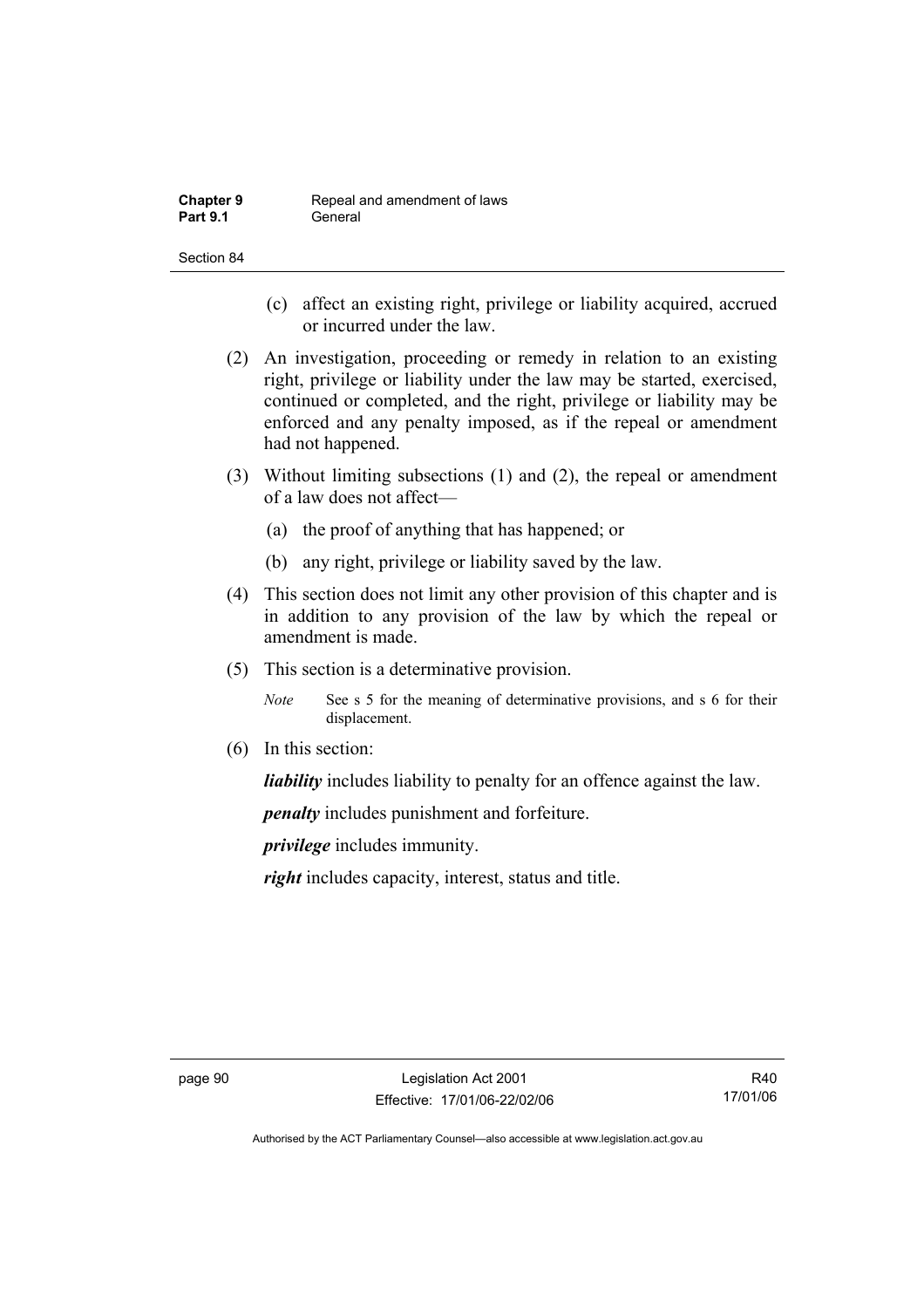Section 84A

# **84A Creation of offences and changes in penalties**

- (1) If a law makes an act or omission an offence, the act or omission is only an offence if done or not done after the law commences.
- (2) If a law increases the maximum or minimum penalty, or the penalty, for an offence, the increase applies only to an offence committed after the law commences.
- (3) If a law reduces the maximum or minimum penalty, or the penalty, for an offence, the reduction applies to an offence committed before or after the law commences, but does not affect any penalty imposed before the law commences.
- (4) In this section:

*law* means an Act or subordinate law.

- *Note* A reference to an Act or statutory instrument includes a reference to a provision of the Act or instrument (see s 7 and s 8).
- (5) This section is a determinative provision.
	- *Note* See s 5 for the meaning of determinative provisions, and s 6 for their displacement.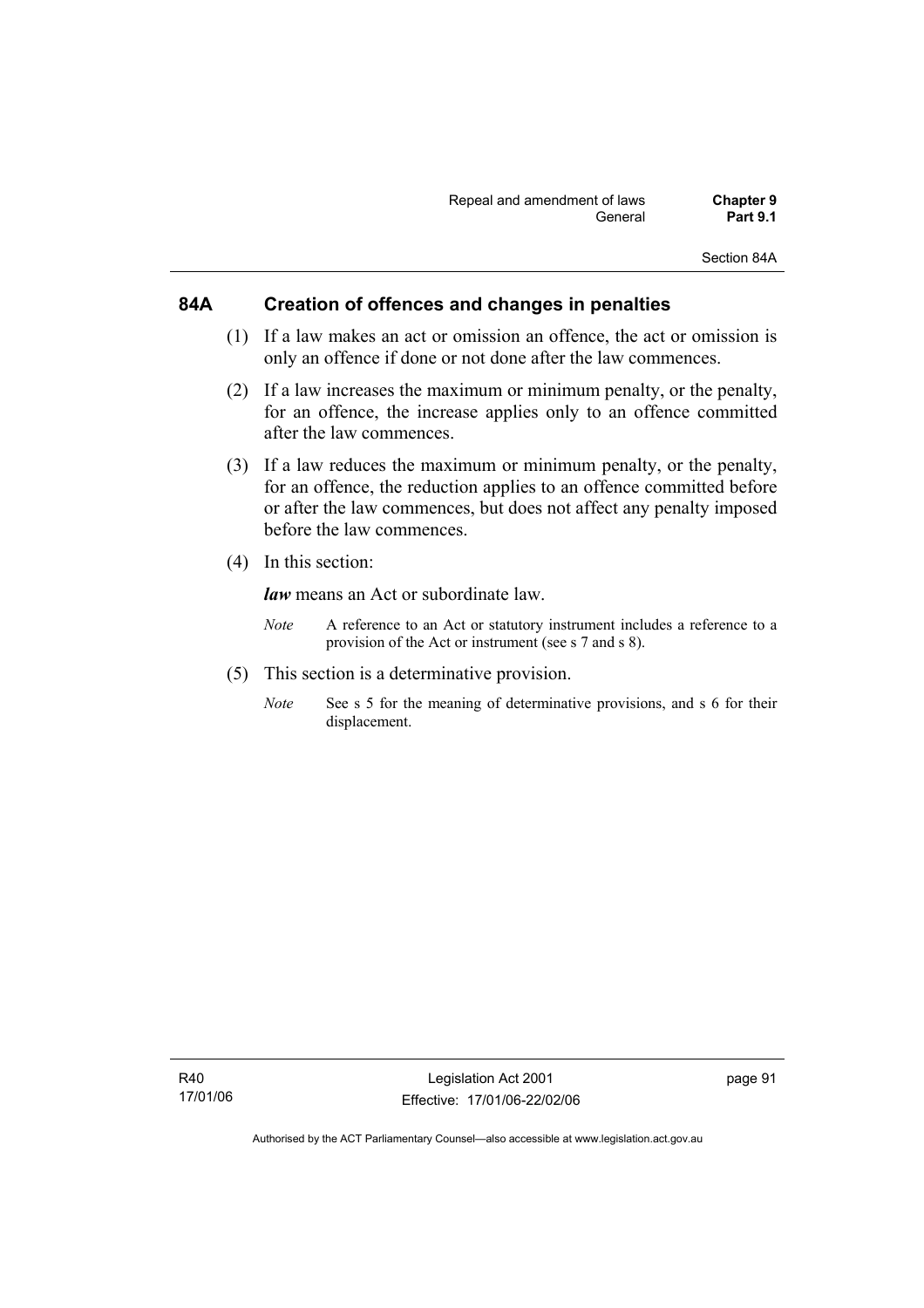**Chapter 9 Repeal and amendment of laws**<br>**Part 9.2 Repeal** Repeal

Section 85

# **Part 9.2 Repeal**

## **85 When repeal takes effect**

- (1) This section applies if a law is repealed on a day.
- (2) If the law is remade on that day (with or without changes), the repeal takes effect when the remade law commences.

 (3) If the law is not remade on that day (with or without changes), the law continues in force until the end of the day and the repeal takes effect at midnight on the day.

# **86 Repealed and amended laws not revived on repeal of repealing and amending laws**

 (1) If a law (the *first law*) is repealed by another law (the *other law*), the first law is not revived only because the other law is repealed.

#### **Examples**

- 1 Act A repeals Act B. Act A is repealed. The repeal of Act A does not revive Act B.
- 2 Act A repeals Act B. Act A is automatically repealed under this Act, section 89 (Automatic repeal of certain laws and provisions). The repeal of Act A does not revive Act B.
- *Note* An example is part of the Act, is not exhaustive and may extend, but does not limit, the meaning of the provision in which it appears (see s 126 and s 132).

*Note* Under s 74, if a law commences on a day, it commences at the beginning of the day unless otherwise provided.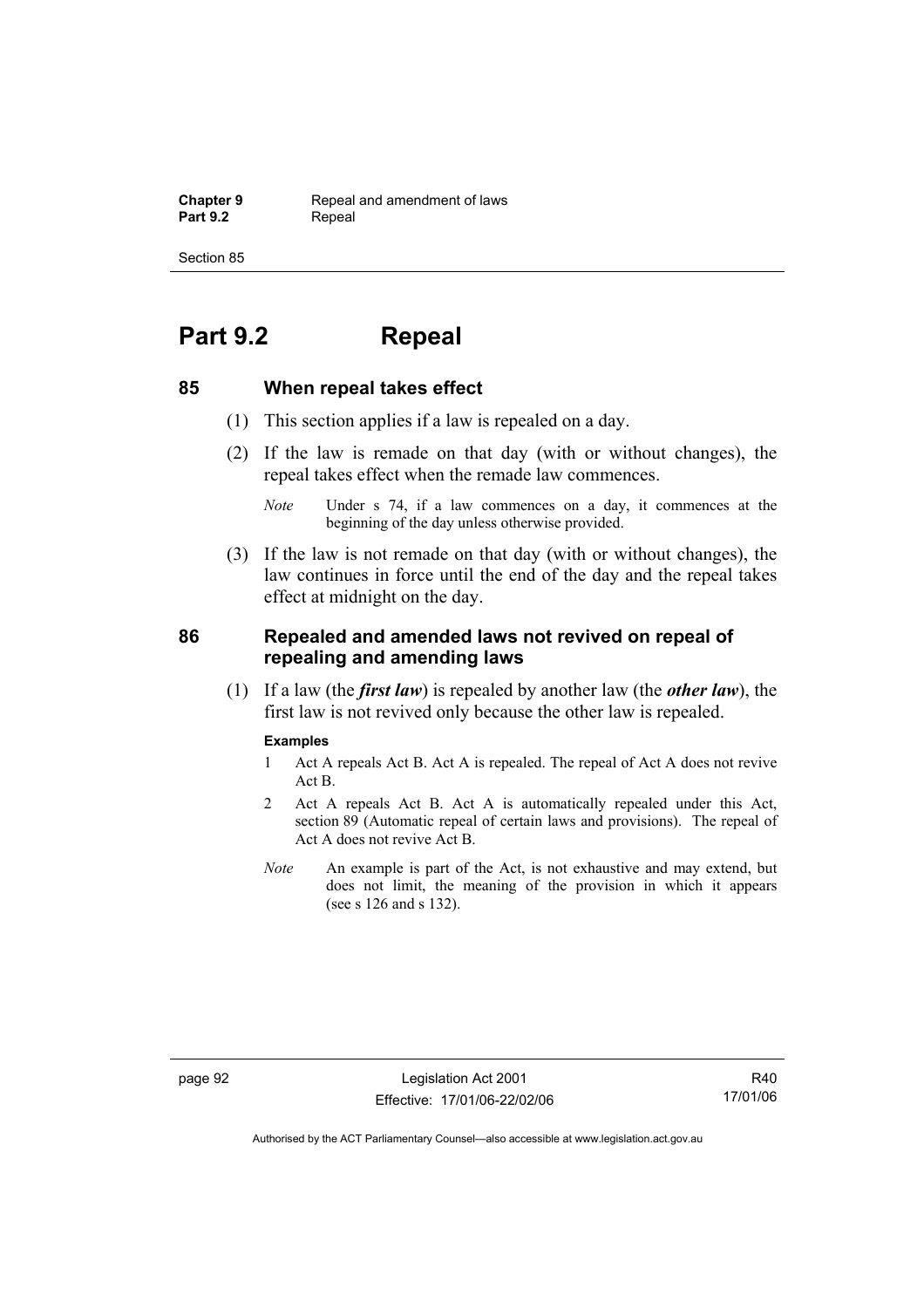(2) If a law (the *first law*) is amended by another law (the *other law*), the continuing operation of the amendments made by the other law is not affected only because the other law is repealed and, in particular, the first law is not revived in the form in which it was in before the amendments took effect only because of the repeal.

## **Examples**

- 1 Act A amends Act B. Act A is repealed after it has commenced by a later Act C. The amendments made by Act A continue to operate, even though Act A has been repealed.
- 2 Act A amends Act B. Act A is automatically repealed under this Act, section 89. The amendments made by Act A continue to operate, even though Act A has been repealed.
- (3) This section does not limit any other provision of this chapter and is in addition to any provision of the law by which the repeal is made.
- (4) This section is a determinative provision.
	- *Note* See s 5 for the meaning of determinative provisions, and s 6 for their displacement.
- (5) In this section:

*amended* does not include modified.

*law* includes a rule of the common law (including equity).

## **Examples**

- 1 a common law offence
- 2 a common law rule of practice or procedure
- 3 a right to equitable relief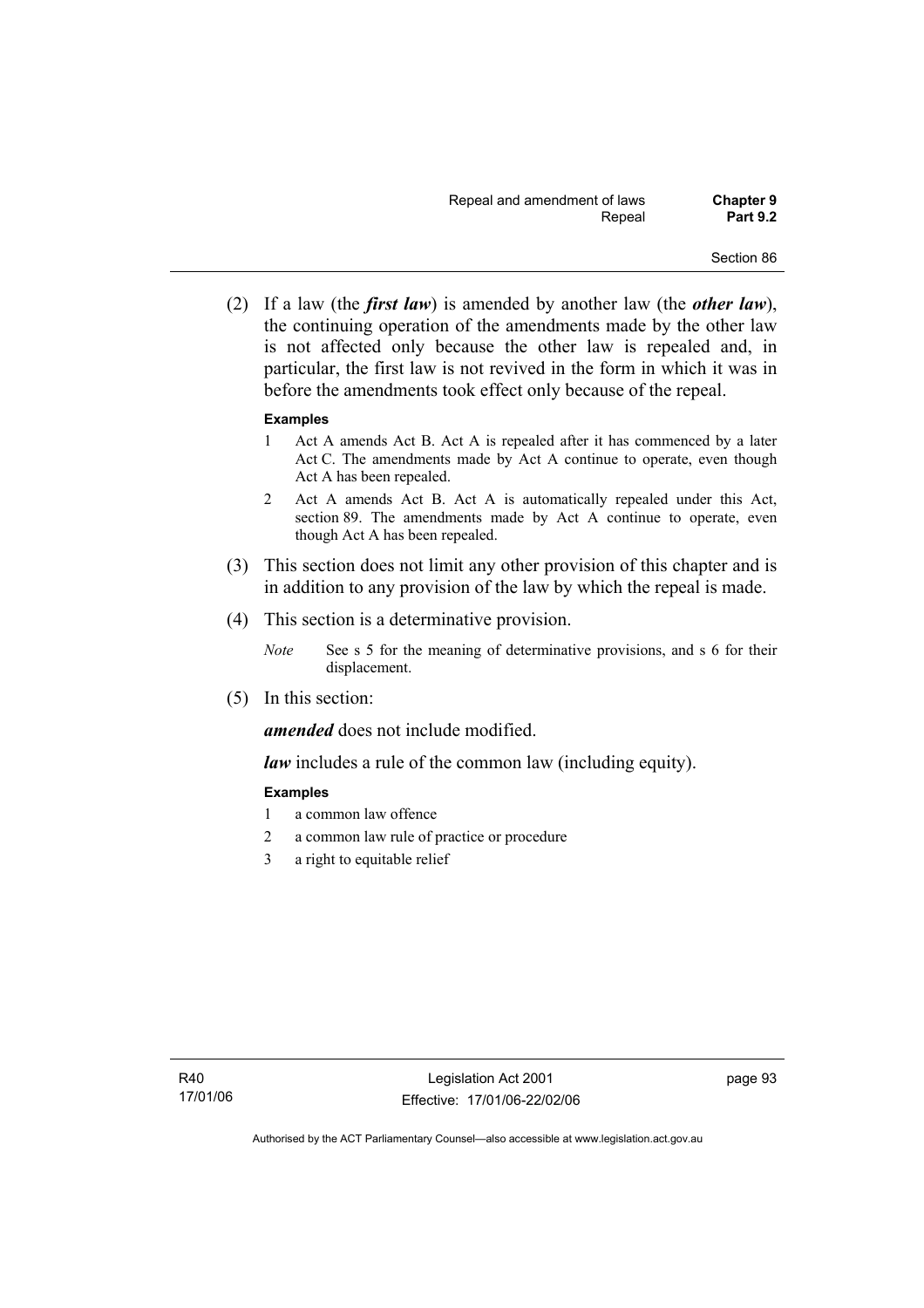| <b>Chapter 9</b> | Repeal and amendment of laws |
|------------------|------------------------------|
| <b>Part 9.2</b>  | Repeal                       |

# **87 Commencement not undone if repealed**

- (1) If a provision of a law providing for the commencement of the law is repealed after the law has commenced, the repeal of the provision does not affect the continuing operation of the law.
- (2) If a commencement notice providing for the commencement of a law is repealed after the law has commenced, the repeal of the notice does not affect the continuing operation of the law.
- (3) This section does not limit any other provision of this chapter and is in addition to any provision of the law by which the repeal is made.
- (4) This section is a determinative provision.
	- *Note* See s 5 for the meaning of determinative provisions, and s 6 for their displacement.

# **88 Repeal does not end effect of transitional laws etc**

- $(1)$  If a law—
	- (a) declares something for a transitional purpose (whether or not the law is expressed to be made for that purpose); or
	- (b) validates something that is or may be invalid; or
	- (c) declares something for a purpose that is consequential on a declaration mentioned in paragraph (a) or a validation mentioned in paragraph (b) (whether or not the law is expressed to be made for a purpose of that kind);

the declaratory or validating effect of the law does not end only because of the repeal of the law.

## **Examples for par (a)**

1 a provision stating that an existing licence under a repealed Act is taken to be a licence of a particular kind under another Act and authorising the imposition of conditions under the other Act

R40 17/01/06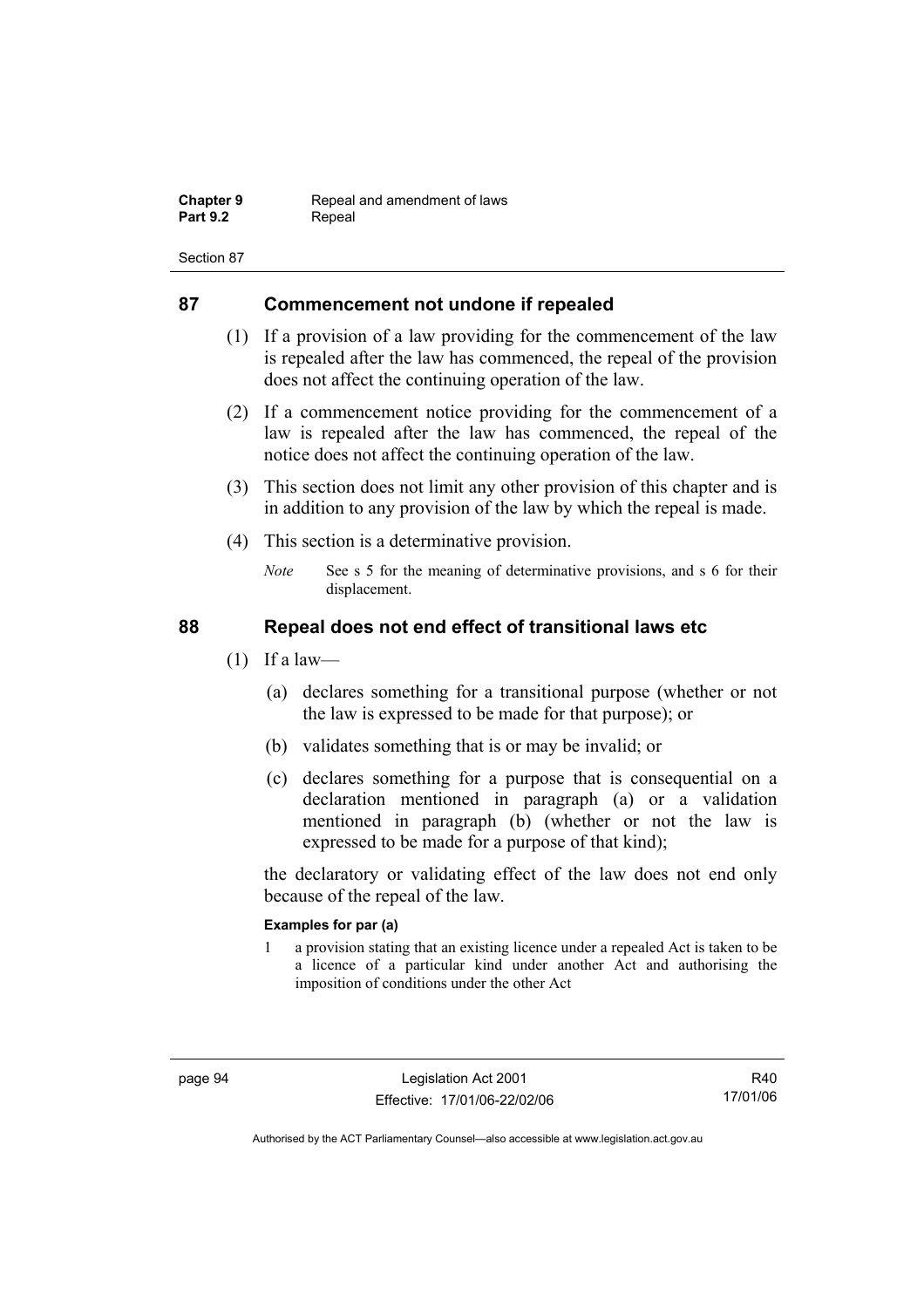2 a provision stating that a provision applies to certain applications made before the commencement of an amendment or only to applications made after the commencement of an amendment

### **Example for par (b)**

a provision declaring an instrument to have been validly made and acts done in reliance on the instrument to have been validly done

### **Example for par (c)**

a provision stating that an instrument that is declared valid is taken to have been amended in a particular way

- *Note* An example is part of the Act, is not exhaustive and may extend, but does not limit, the meaning of the provision in which it appears (see s 126 and s 132).
- (2) Subsection (1) does not apply to a declaration or validation that is made by a law modifying another law.
- (3) If a law (the *savings law*) declares a law (the *declared law*) to be a law to which this section applies—
	- (a) the effect of the declared law does not end only because of its repeal; and
	- (b) the effect of the savings law does not end only because of its repeal.
- (4) A declaration may be made for subsection (3) about a law whether or not the Act is a law to which subsection (1) applies.
- (5) A declaration made for subsection (3) about a law does not imply that, in the absence of a declaration about it, another law is not a law to which this section applies.
- (6) This section does not limit any other provision of this chapter and is in addition to any provision of the law by which the repeal is made.
- (7) This section is a determinative provision.
	- *Note* See s 5 for the meaning of determinative provisions, and s 6 for their displacement.

page 95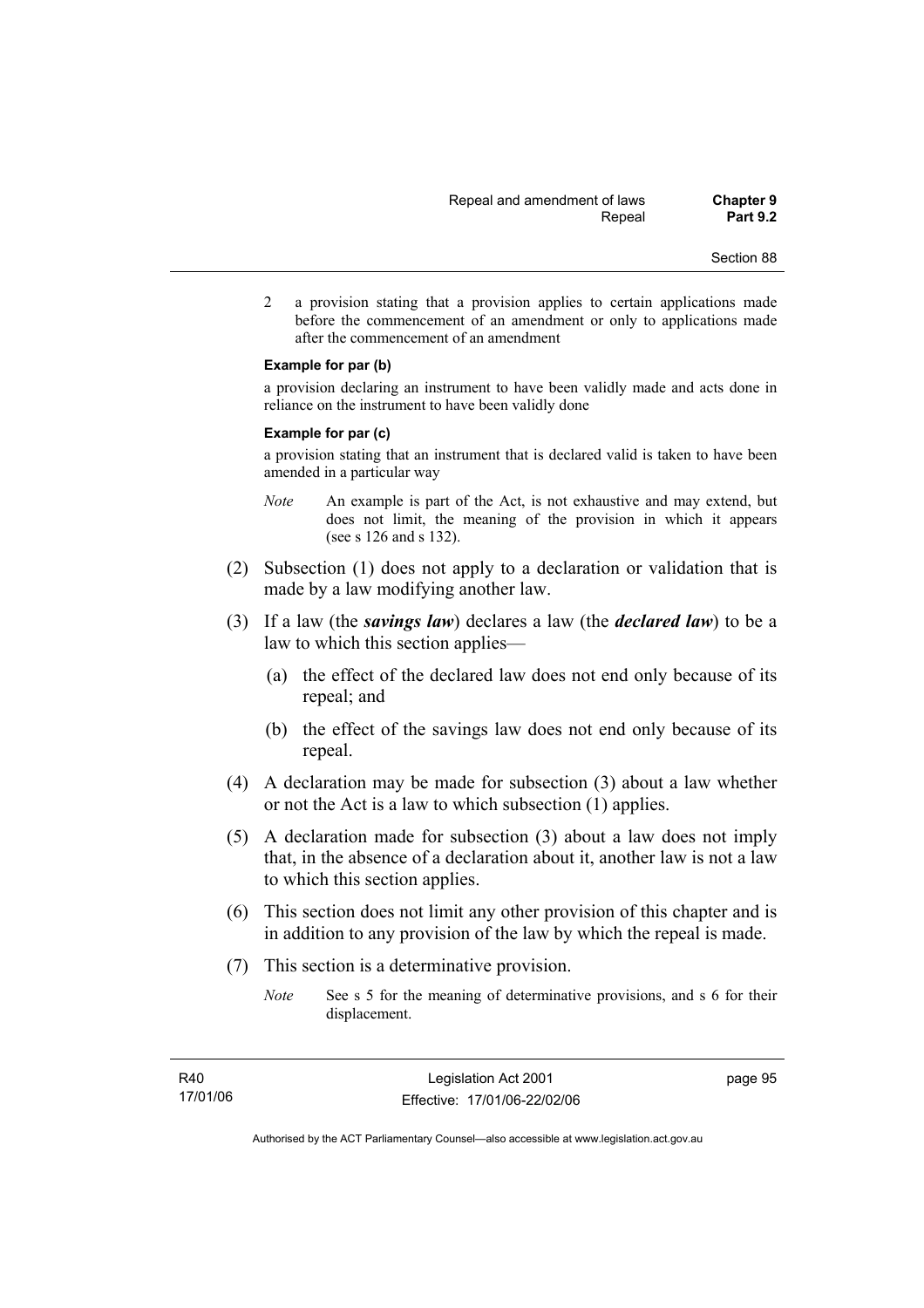# **89 Automatic repeal of certain laws and provisions**

- (1) An amending law is automatically repealed on the day after all of its provisions have commenced.
- (2) An appropriation Act is automatically repealed on the last day of the financial year for which it makes appropriations.
- (3) An amending provision of a law is automatically repealed immediately after all of the amendments and repeals made by it (or to which it relates) have commenced.
- (4) A commencement provision of a law is automatically repealed immediately after all of the provisions of the law have commenced.
- (5) A commencement notice is automatically repealed on the day after the day, or the last of the days, fixed or otherwise determined by the notice for the commencement of a law.
- (6) If an instrument making, or evidencing, an appointment (including an acting appointment) is a registrable instrument, the instrument is automatically repealed—
	- (a) on the day the appointment ends; or
	- (b) if the instrument makes 2 or more appointments that end on different days—on the day the last-ending appointment ends.
- (7) A repeal under this section has effect for all purposes, including, for example, any other provisions of this chapter about repeals.
- (8) If apart from this subsection a law would be automatically repealed on a day that is earlier than its notification day, the law is instead automatically repealed on the day after its notification day.
- (9) In the application of subsection (8) to a statutory instrument that is not a registrable instrument, a reference to the instrument's *notification day* is a reference to the day after the day it is made or, if it is required under an Act or statutory instrument to be approved

R40 17/01/06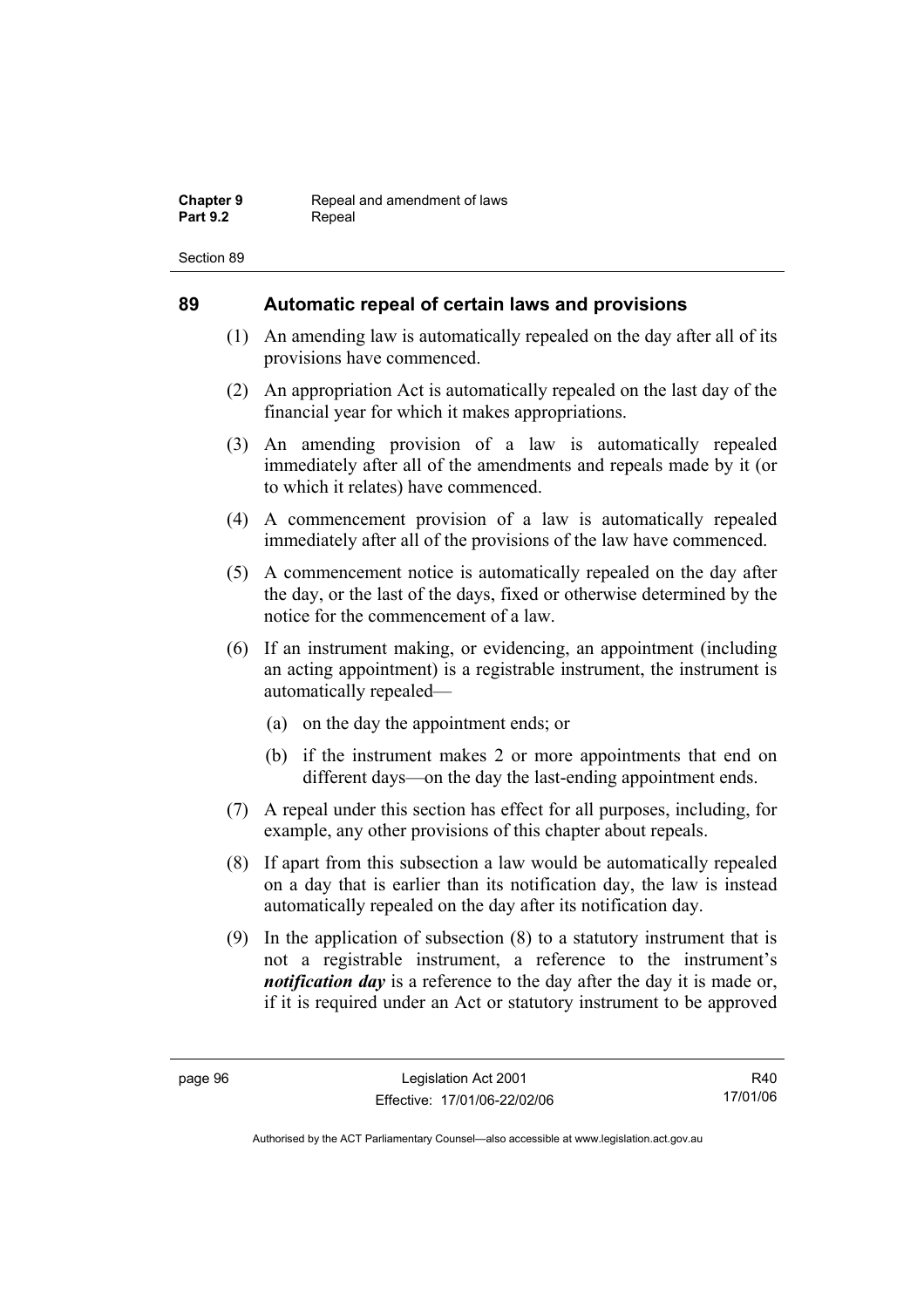(however described) by the Executive, a Minister or any other entity, the day after the day it is approved.

- (10) This section does not limit any other provision of this chapter.
- (11) This section is a determinative provision.
	- *Note* See s 5 for the meaning of determinative provisions, and s 6 for their displacement.
- (12) In this section:

*amend* does not include modify.

*amending law* means a law that consists only of provisions of the following kinds:

- (a) for an Act—the Act's long title;
- (b) a preamble or recital (however described);
- (c) a provision about the law's name;
- (d) a provision about the law's commencement;
- (e) a provision about the purposes of the law or any of its provisions;
- (f) a provision about the effect of notes;

- (g) a provision providing for the amendment or repeal of a law (including a provision identifying the amended or repealed law);
- (h) a provision declaring a law to be a law to which section 88 (Repeal does not end effect of transitional laws etc) applies;
- (i) a provision about the renumbering of a law;

page 97

*Note* A note itself is not part of an Act or statutory instrument (see s 127).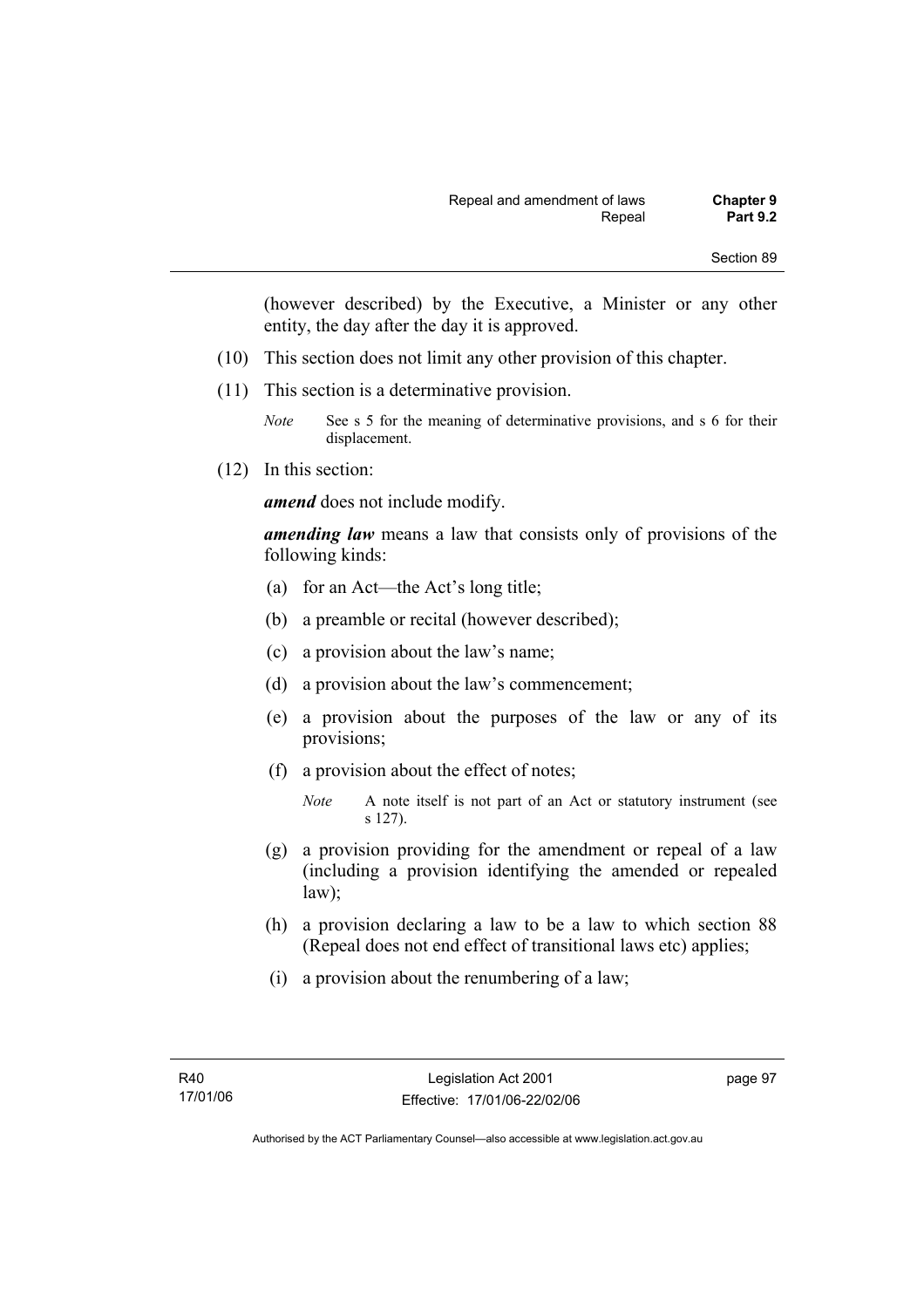**Chapter 9 Repeal and amendment of laws**<br>**Part 9.2 Repeal** Repeal

Section 89

 (j) a provision authorising or requiring something to be done under chapter 11 (Republication of Acts and statutory instruments).

# **Example for par (e)**

an objects provision

*amending provision*, of a law, means a provision of the law that only amends or repeals a law, and includes—

- (a) any other provision (for example, a schedule) of the law that only identifies the law amended or repealed; and
- (b) any other provision (for example, a part heading) of the law that only identifies (or groups) provisions that are amended or repealed.

*appropriation Act*—see the *Financial Management Act 1996*, dictionary.

*commencement provision*, of a law, means a provision of the law that only provides for the commencement of the law.

### **Example 1 for s 89**

The *Hypothetical Amending Act 2002* repeals and amends a number of Acts. The Act contains the following provisions:

- a long title
- a provision about the Act's name
- a provision about the Act's commencement
- repealing provisions (that is, a provision stating that the Act repeals the Acts mentioned in schedule 1 and a schedule (schedule 1) setting out the names of the repealed Acts)
- amending provisions (that is, a provision stating that the Act amends the Acts mentioned in schedule 2 and a schedule (schedule 2) setting out the amended Acts and the amendments of them)
- a provision about the application of this Act, section 88 (Repeal does not end effect of transitional laws etc) to a provision being repealed

page 98 Legislation Act 2001 Effective: 17/01/06-22/02/06

R40 17/01/06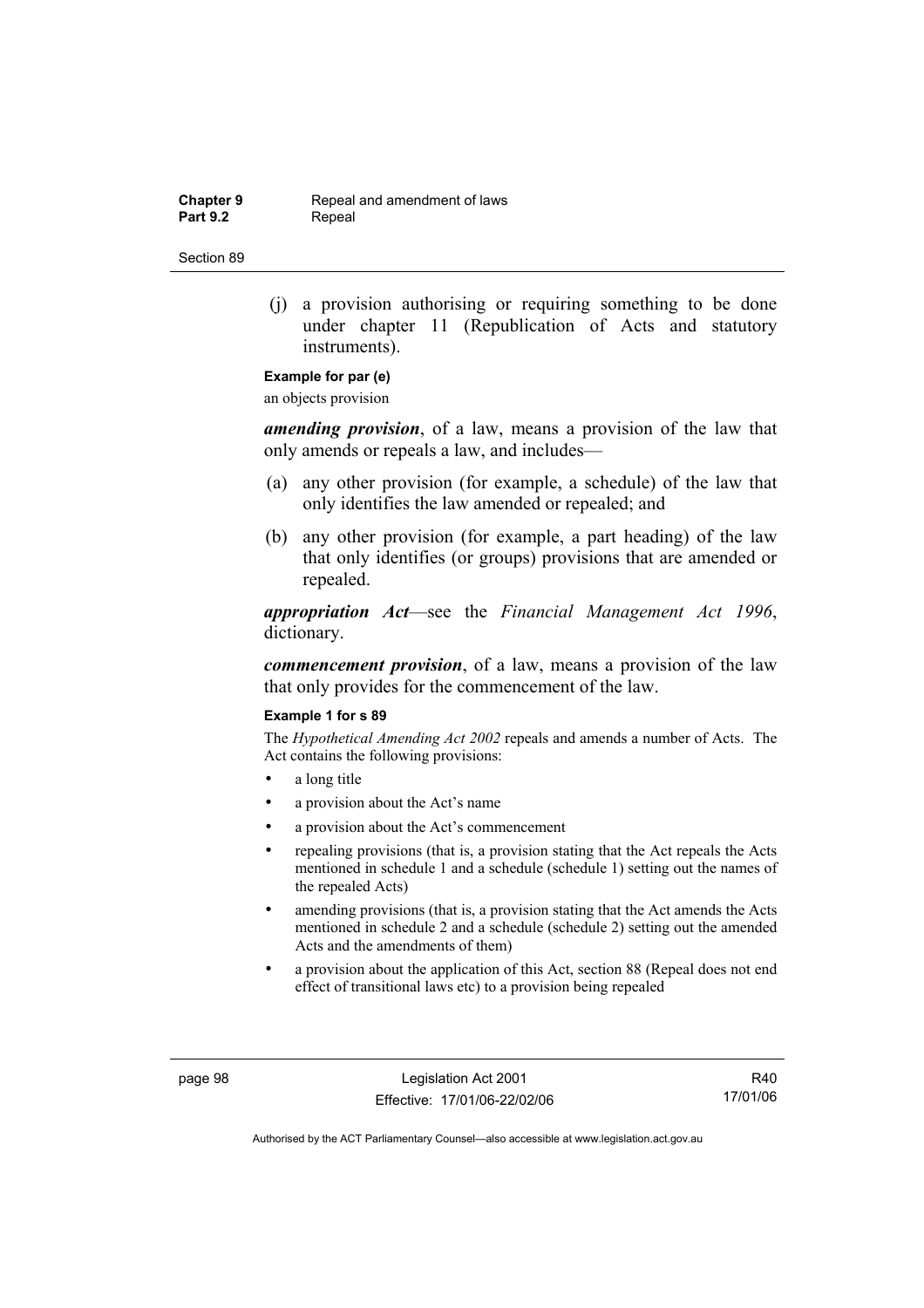• a provision requiring an amended Act (the *XYZ Act 1990*), or a provision of the *XYZ Act 1990*, to be renumbered in the next republication of the Act under this Act.

The Act contains no other provisions. Its repealing provisions, and its other provisions apart from the naming provision, the commencement provision and the amending provisions, commence on the day after its notification day, 22 March 2002. Its amending provisions commence on a date fixed by the Minister by written notice, 12 April 2002. The Act is automatically repealed under section 89 on the day after all of its provisions have commenced, 13 April 2002.

#### **Example 2 for s 89**

The *Example Act 2001* contains provisions establishing a new licensing scheme. It also amends several Acts and repeals others. Because it contains the scheme provisions, it is not an amending law covered by subsection (1). It is, therefore, not automatically repealed under section 89.

### **Example 3 for s 89—see s (12), def** *amending provision*

The *Plant Diseases Act 2003* (hypothetical), part 6 is as follows:

### **Part 6 Repeals and consequential amendment**

**42 Repeal of Plant Diseases Act 1934**

The *Plant Diseases Act 1934* A1934-21 is repealed.

- **43 Repeal of Plant Diseases Regulation 1938** The *Plant Diseases Regulation 1938* (made on 11 February 1938) is repealed.
- **44 Administrative Decisions (Judicial Review) Act 1989, schedule 1, new item 6**  *insert* 
	- 6 This Act does not apply to decisions of the Minister under the *Plant Diseases Act 2003*, part 3 (Measures for the control of diseases and pests).

Under the definition of *amending provision*, the heading to part 6, as well as the contents of part 6, are automatically repealed under section 89.

*Note* An example is part of the Act, is not exhaustive and may extend, but does not limit, the meaning of the provision in which it appears (see s 126 and s 132).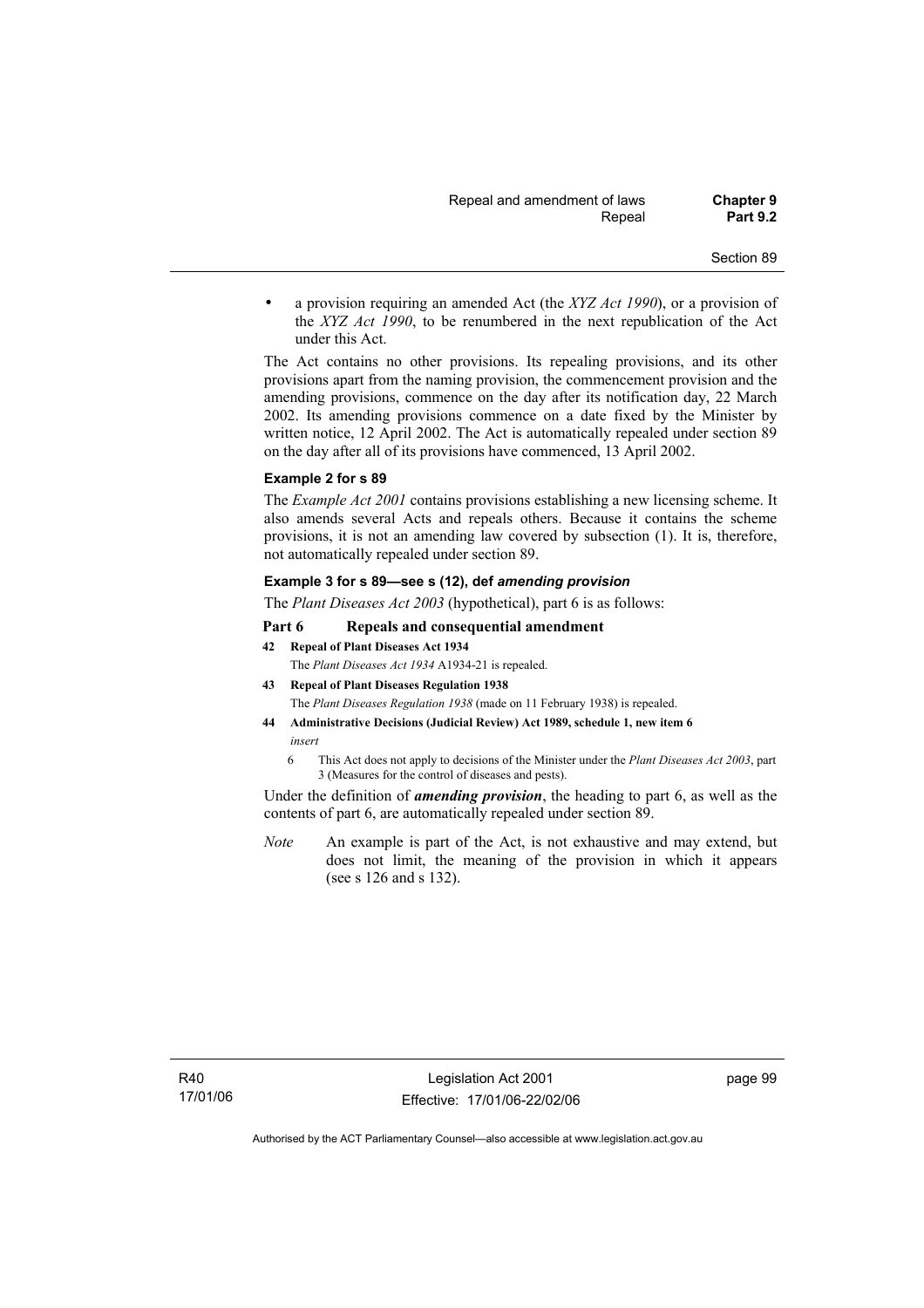**Chapter 9 Repeal and amendment of laws**<br>**Part 9.3 Amendment** Amendment

Section 90

# **Part 9.3 Amendment**

## **90 Law and amending laws to be read as one**

A law and all laws amending it are to be read as one.

## **91 Insertion of provisions by amending law**

- (1) This section applies if a law (the *amending law*) amends another law (the *amended law*) by inserting any of the following provisions, and does not exactly specify the position in the amended law where it is to be inserted:
	- (a) a chapter, part, division, subdivision, section or subsection (an *inserted chapter, part, division, subdivision, section* or *subsection*);
	- (b) a paragraph (an *inserted paragraph*);
	- (c) a subparagraph (an *inserted subparagraph*);
	- (d) a sub-subparagraph (an *inserted sub-subparagraph*);
	- (e) a definition (an *inserted definition*);
	- (f) any other provision (a *miscellaneous inserted provision*).
- (2) An inserted chapter, part, division, subdivision, section or subsection is inserted in the appropriate numerical or alphanumerical position in the amended law.
- (3) An inserted paragraph is inserted in the appropriate alphabetical position in the amended law.
- (4) An inserted subparagraph is inserted in the appropriate numerical or alphanumerical position in the amended law.
- (5) An inserted sub-subparagraph is inserted in the appropriate alphabetical position in the amended law.

| page 100 | Legislation Act 2001         | R40      |
|----------|------------------------------|----------|
|          | Effective: 17/01/06-22/02/06 | 17/01/06 |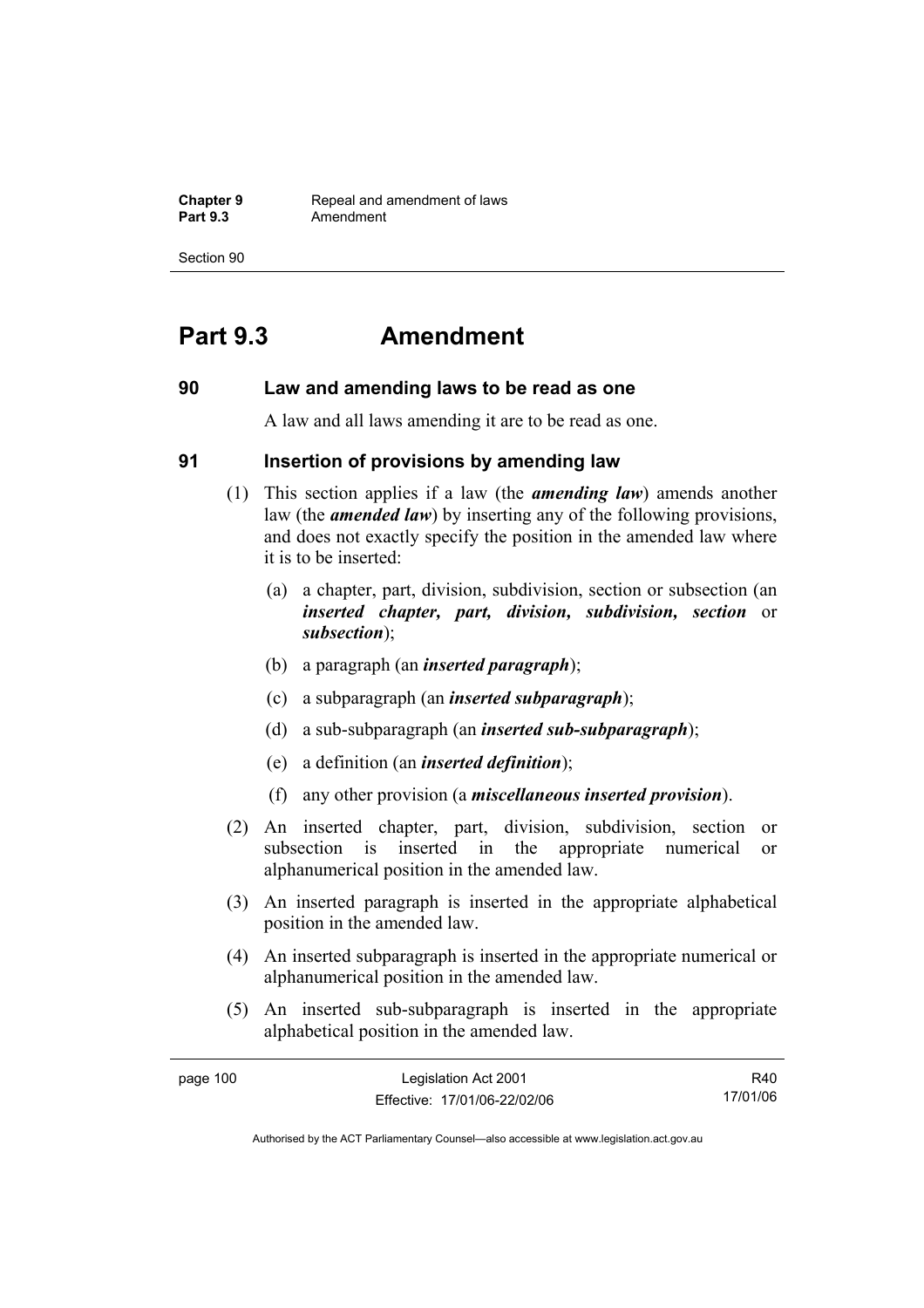- (6) An inserted definition is inserted in the appropriate alphabetical position (worked out on a letter-by-letter basis) in a series of definitions in the amended law.
- (7) A miscellaneous inserted provision is inserted in the appropriate position in the amended law.
- (8) In applying this section to a law that is divided otherwise than into sections, a reference to a section or subsection is a reference to a corresponding provision of the law.
- (9) In working out the appropriate position where a provision is to be inserted in the amended law, regard may be had to the following:
	- (a) the provision number or letter;
	- (b) the heading of the relevant amending provision of the amending Act;
	- (c) any other amendments in the amending law including the order of amendments;
	- (d) anything else in the amending law or amended law;
	- (e) current legislative drafting practice.

## **Examples**

- 1 If a part numbered '3' is to be inserted into an amended law with an existing sequence of parts 'part 1—part 2—part 4', inserted part 3 is inserted between parts 2 and 4.
- 2 If a division numbered '2.2A' is to be inserted into an amended law with an existing sequence of divisions in part 2 'division 2.1—division 2.2 division 2.3', inserted division 2.2A is inserted between divisions 2.2 and 2.3.
- 3 If a section numbered '6AA' is to be inserted into an amended law with an existing sequence of sections 'section 6—section 6A—section 6B', inserted section 6AA is inserted between sections 6A and 6B.
- 4 If a section numbered '7A' is to be inserted (by an amending section headed 'New section 7A', with the command '*in division 2.2, insert*') into an amended law with an existing sequence 'section 7 [in division 2.2]—

page 101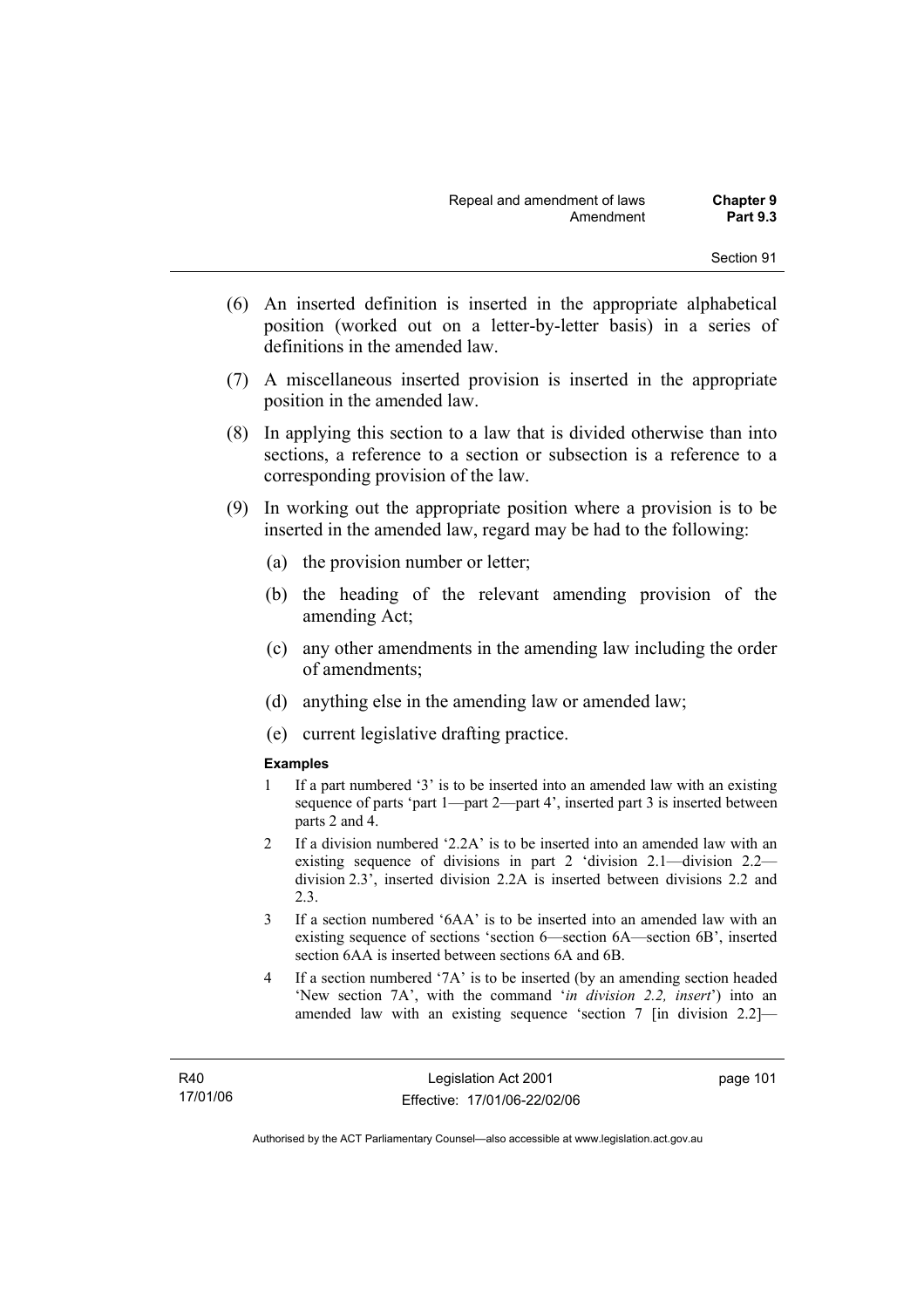### **Chapter 9 Repeal and amendment of laws**<br>**Part 9.3 Amendment** Amendment

#### Section 92

division 2.3 heading—section 8', inserted section 7A is inserted between section 7 and the division 2.3 heading (that is, at the end of division 2.2).

- 5 If a section numbered '7A' is to be inserted (by an amending section headed 'New section 7A', with the command '*in division 2.3, insert*') into an amended law with an existing sequence 'section 7 [in division 2.2] division 2.3 heading—section 8', inserted section 7A is inserted between the division 2.3 heading and section 8 (that is, at the beginning of division 2.3).
- *Note* An example is part of the Act, is not exhaustive and may extend, but does not limit, the meaning of the provision in which it appears (see s 126 and s 132).
- (10) This section is a determinative provision.
	- *Note* See s 5 for the meaning of determinative provisions, and s 6 for their displacement.
- (11) In this section:

*insert* includes relocate.

## **92 Amendment to be made wherever possible**

- (1) If a law amends another law—
	- (a) by omitting a word; or
	- (b) by substituting a word for another word; or
	- (c) by inserting a word before or after a particular word;

the amendment is to be made wherever possible in the other law.

## **Example**

The *XYZ Amendment Act 2002* is expressed to omit the word 'authorised' from the *ABC Act 1998*, section 20. The word 'authorised' is used once in the section 20 heading, 3 times in section 20 (1), twice in section 20 (3), once in an example to section 20 (4) and twice in a note to section 20 (5). The amendment omits each of those references to the word 'authorised'.

*Note* An example is part of the Act, is not exhaustive and may extend, but does not limit, the meaning of the provision in which it appears (see s 126 and s 132).

page 102 Legislation Act 2001 Effective: 17/01/06-22/02/06

R40 17/01/06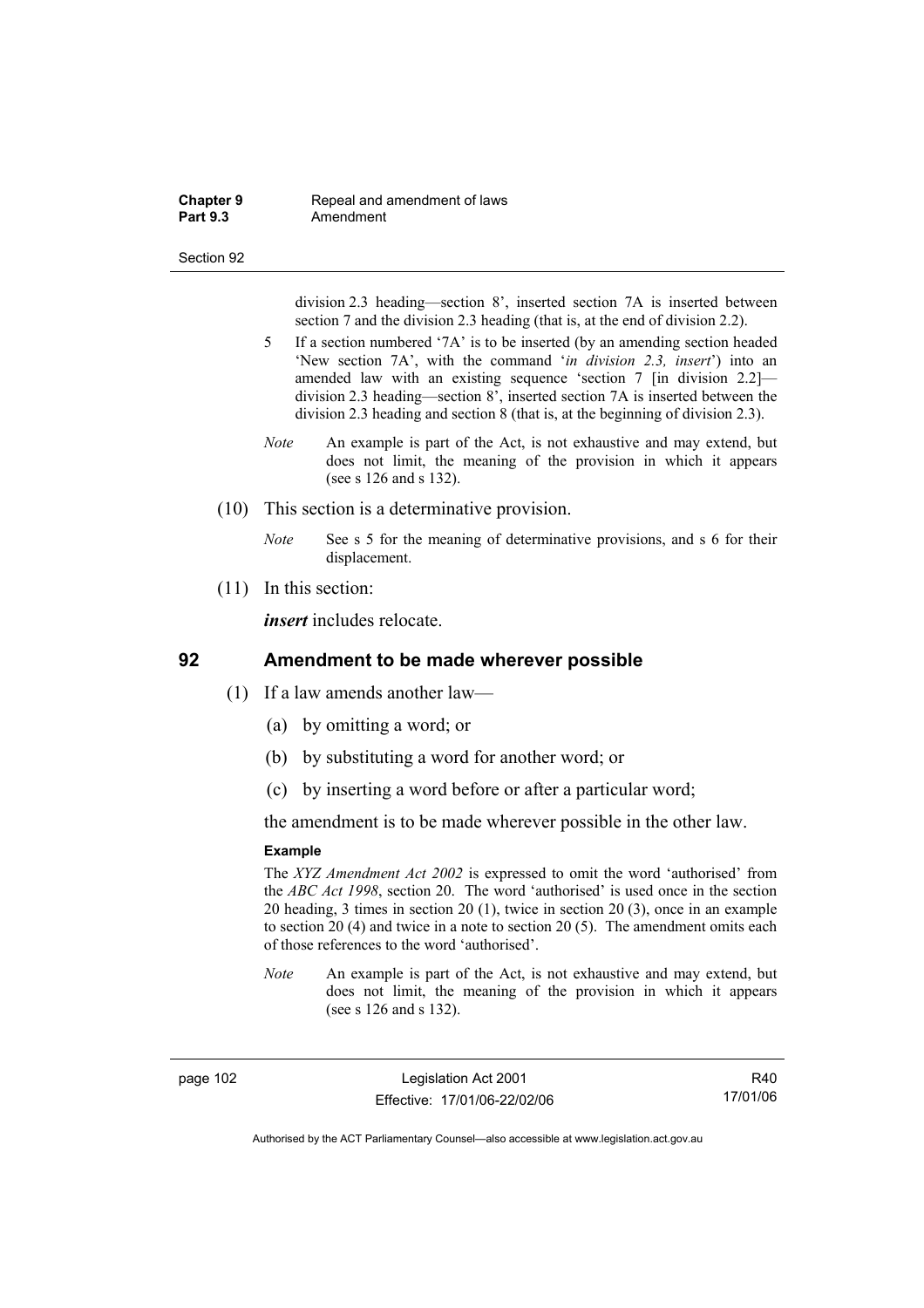- (2) This section is a determinative provision.
	- *Note* See s 5 for the meaning of determinative provisions, and s 6 for their displacement.

# **93 Provisions included in another provision for amendment purposes**

- (1) This section applies for the purpose of amending a law.
- (2) The heading to a chapter, part, division, subdivision, schedule, dictionary, section or any other provision of the law forms part of the provision to which it is a heading.
- (3) An example at the end of a provision of the law is part of the provision unless the example is expressed in a way that indicates that it applies only to another provision.
- (4) A note at the end of a provision of the law is taken, for this section, to be part of the provision unless the note is expressed in a way that indicates that it applies only to another provision.
- (5) However, a note in a law is not, for any other purpose, part of the law.

*Note* Section 127 (Material that is not part of Act or statutory instrument) deals with the status of notes.

- (6) A penalty at the end of a subsection of the law—
	- (a) is part of the subsection unless the penalty is expressed in a way that indicates that it applies only to other subsections of the section; or
	- (b) if the penalty is expressed in a way that indicates that it applies only to other subsections—is part of the section.
- (7) A penalty at the end of a section of the law that is not divided into subsections is part of the section.

page 103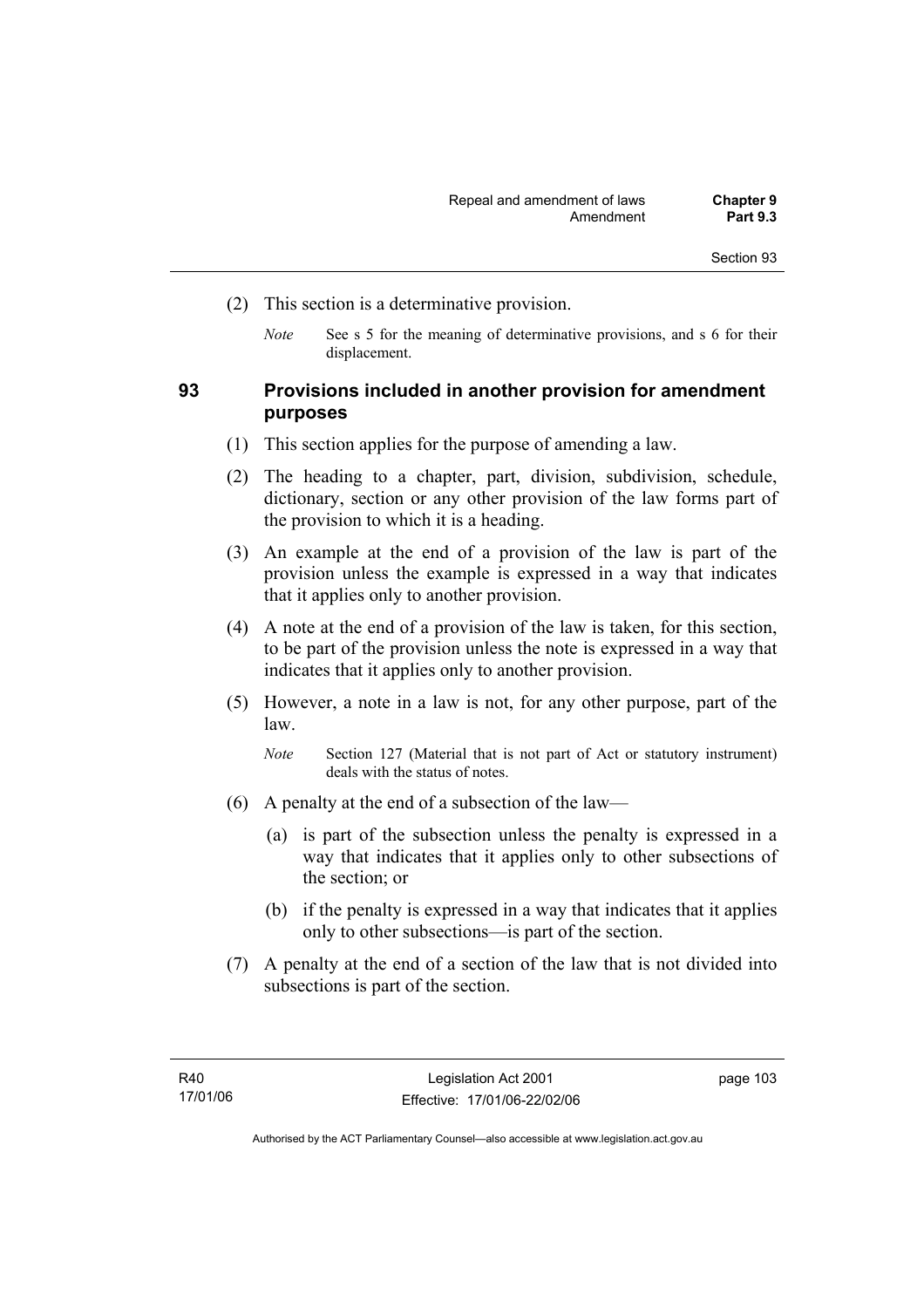- (8) The word 'and', 'or' or 'but', or a similar word, at the end of a paragraph, subparagraph, sub-subparagraph or another provision of the law is part of the provision.
- (9) In working out whether an example or note is at the end of a provision of the law, any penalty is to be disregarded, and, for an example, any note is to be disregarded.
- *Note* According to current legislative drafting practice, examples, notes and penalties to a provision are arranged in the following order at the end of provisions:
	- 1 penalty (first)
	- 2 examples
	- 3 notes (last).
- (10) In applying this section to a law that is divided otherwise than into sections, a reference to a section or subsection is a reference to a corresponding provision of the law.
- (11) This section is a determinative provision.
	- *Note* See s 5 for the meaning of determinative provisions, and s 6 for their displacement.

# **94 Continuance of appointments etc made under amended provisions**

- (1) This section applies if—
	- (a) a law expressly or impliedly authorises or requires—
		- (i) the making of an appointment or statutory instrument; or
		- (ii) the delegation of a function; or
		- (iii) the issue of a licence or permit (however described); or
		- (iv) the doing (however described) of anything else; and
	- (b) the law is amended by another law; and
	- (c) under the amended law—

R40 17/01/06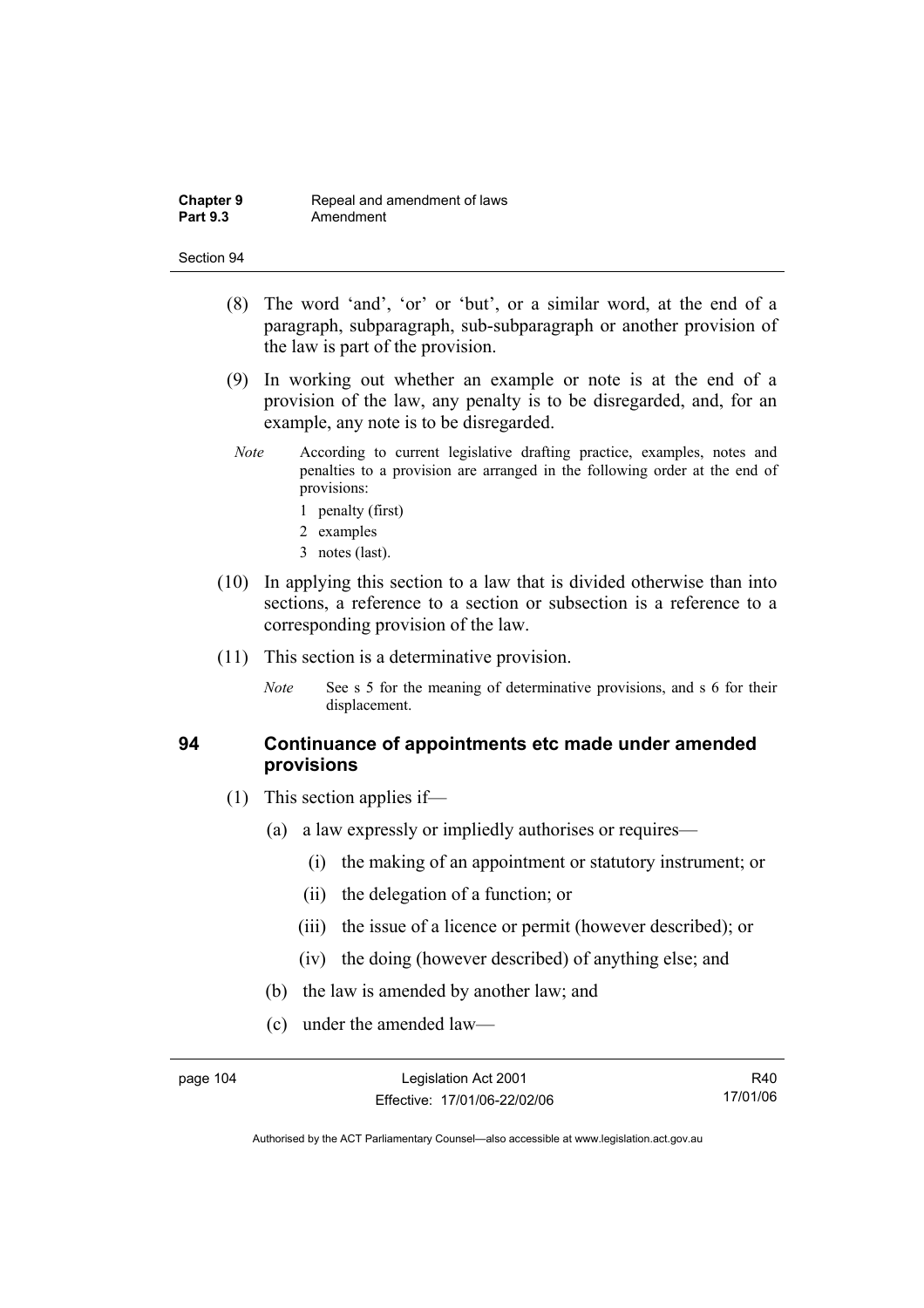- (i) the appointment or statutory instrument may be made; or
- (ii) the function may be delegated; or
- (iii) the licence or permit may be issued; or
- (iv) the thing may be done;

whether by the same or a different entity.

## **Examples for par (a) (iv)**

- 1 the giving of an approval, consent or permission
- 2 the making of a recommendation
- *Note* An example is part of the Act, is not exhaustive and may extend, but does not limit, the meaning of the provision in which it appears (see s 126 and s 132).
- (2) An appointment, statutory instrument, delegation, licence, permit or anything else mentioned in subsection (1) that was in force immediately before the commencement of the amendment continues to have effect as if it had been made, issued or done (however described) under the amended law.
- (3) This section is a determinative provision.
	- *Note* See s 5 for the meaning of determinative provisions, and s 6 for their displacement.
- (4) In this section:

*amend* includes omit and re-enact in the same law (with or without changes), but does not include omit and re-enact in another law.

*appointment* includes acting appointment.

# **95 Status of modifications**

 (1) If a law is modified by another law, the law operates as modified but the modification does not amend the text of the law.

page 105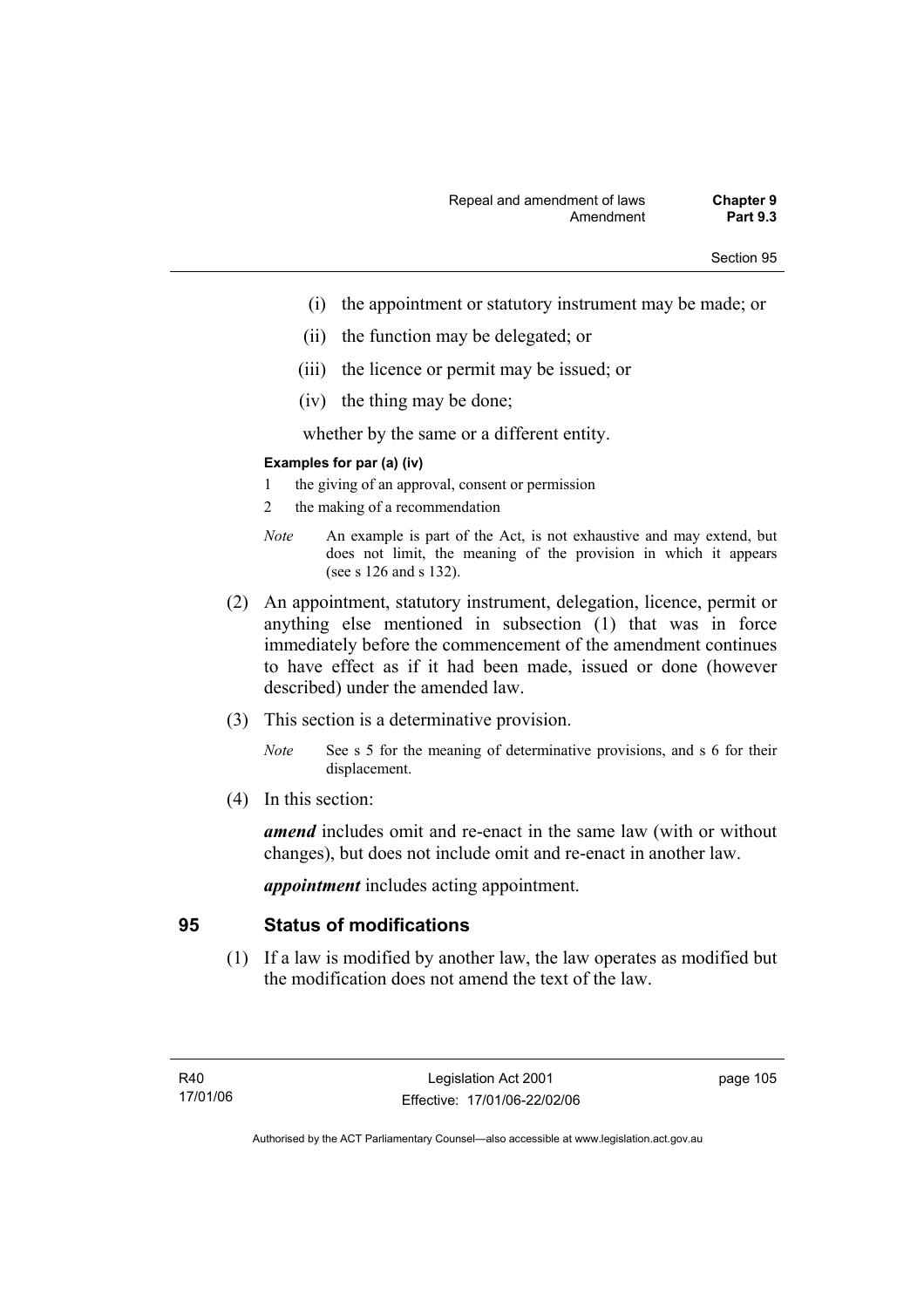| <b>Chapter 9</b> | Repeal and amendment of laws |
|------------------|------------------------------|
| <b>Part 9.3</b>  | Amendment                    |

- (2) This section is a determinative provision.
	- *Note* See s 5 for the meaning of determinative provisions, and s 6 for their displacement.

## **96 Relocated provisions**

- (1) This section applies if a provision of a law is relocated (with or without changes) to a different place in the same law or to a different law.
- (2) The operation or meaning of the provision is not affected only because of the provision's relocation.
- (3) Without limiting subsection (2), if before its relocation the provision was to be interpreted in a particular way, it is to be interpreted in that way in its new location.

## **Example**

If a provision of an Act is to be interpreted as if it were a law consolidating the provisions of other laws and it is relocated into another Act, it is to be interpreted in the same way in its new location.

- *Note* An example is part of the Act, is not exhaustive and may extend, but does not limit, the meaning of the provision in which it appears (see s 126 and s 132).
- (4) However, the provision has effect subject to any changes made to, or in relation to, it.
- (5) This section is a determinative provision.
	- *Note* See s 5 for the meaning of determinative provisions, and s 6 for their displacement.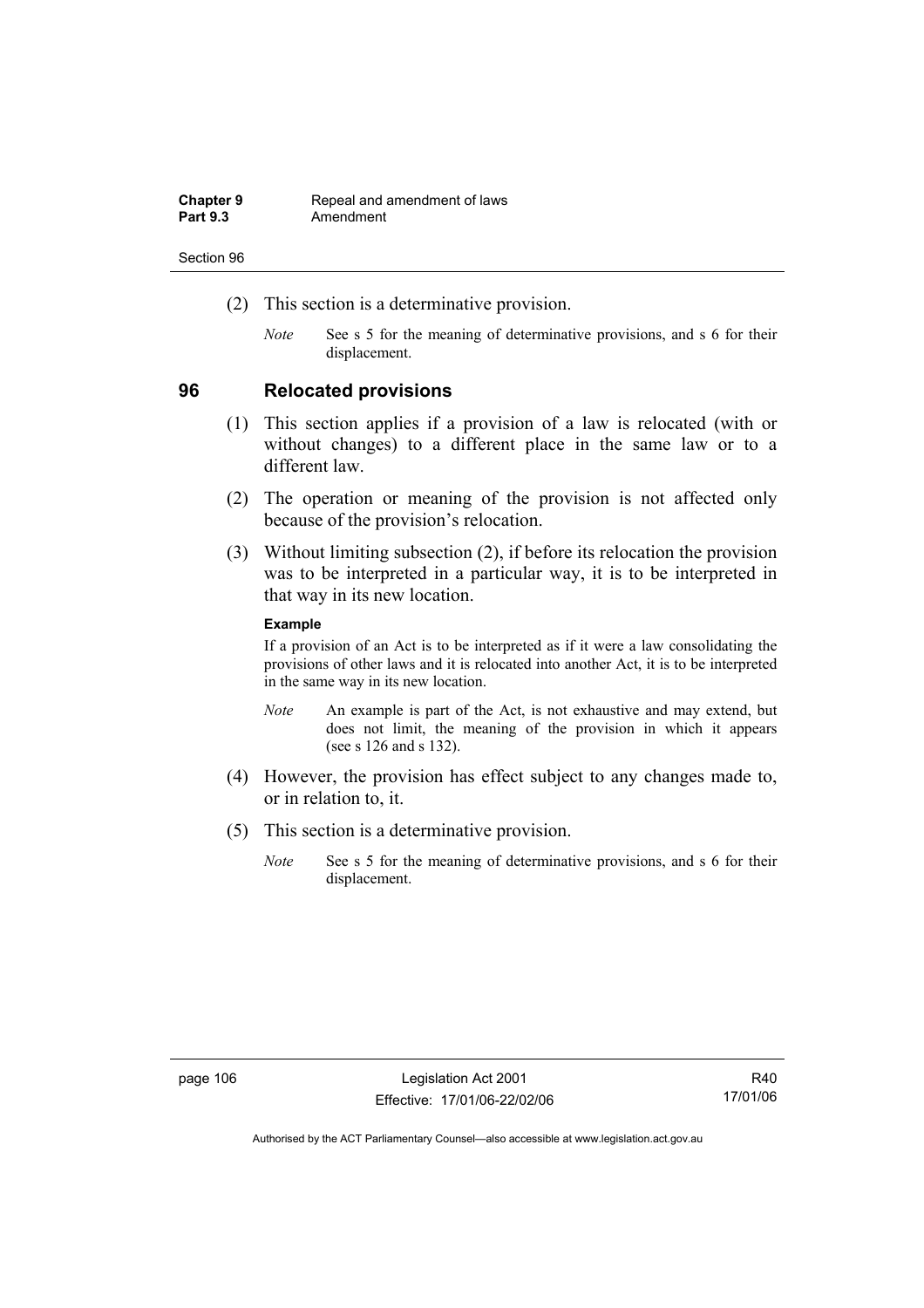# **Chapter 10 Referring to laws**

# **97 Definitions for ch 10**

(1) In this chapter:

*ACT law* means an Act or statutory instrument.

*Note* A reference to an Act or statutory instrument includes a reference to a provision of the Act or instrument (see s 7 and s 13).

*law* means an ACT law or a law of another jurisdiction.

*law of another jurisdiction* means an Act or statutory instrument of another jurisdiction, and includes a provision of an Act or statutory instrument of another jurisdiction.

- *Note Another jurisdiction* means the Commonwealth, a State, another Territory, the United Kingdom or New Zealand (see dict, pt 2).
- (2) In this section:

*Act*, in relation to another Territory, includes ordinance.

*statutory instrument*, of another jurisdiction, means an instrument (whether or not legislative in nature) made under—

- (a) an Act of the other jurisdiction; or
- (b) another statutory instrument of the other jurisdiction; or
- (c) power given by an Act or statutory instrument of the other jurisdiction and also power given otherwise by law.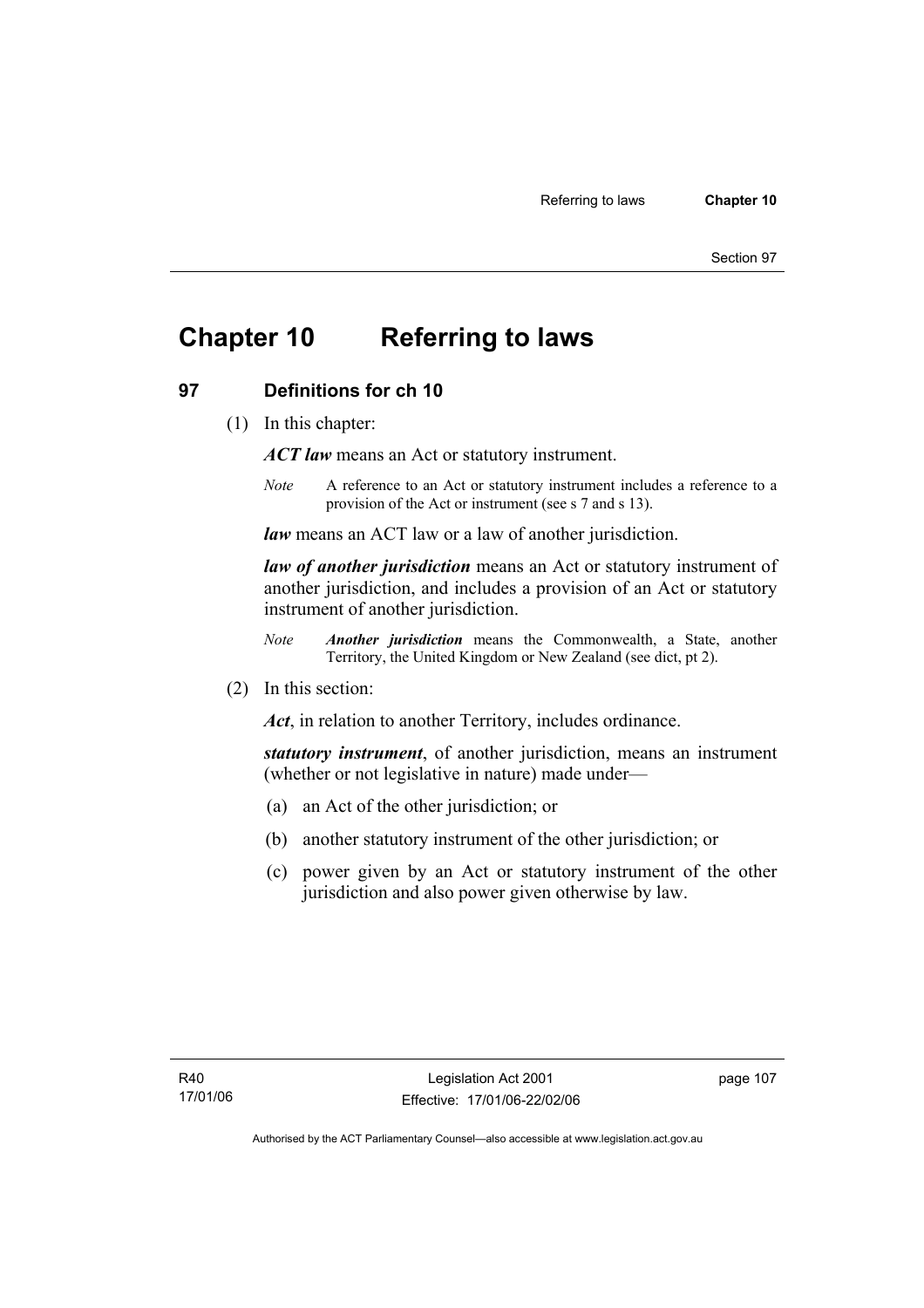#### **Chapter 10** Referring to laws

#### Section 98

## **98 References to ACT law include law containing reference**

In an ACT law, a reference in general terms to an ACT law of the same kind includes a reference to the law itself.

#### **Example**

The *ABC Act 2001*, section 27 gives a power to confiscate property under certain circumstances. Section 93 of the same Act provides 'If an Act authorises the confiscation of property, the owner of the property has a right of appeal to the Magistrates Court.' The right of appeal under section 93 also applies to the power given by section 27 because the reference to 'an Act' in section 93 includes a reference to the *ABC Act 2001*.

*Note* An example is part of the Act, is not exhaustive and may extend, but does not limit, the meaning of the provision in which it appears (see s 126 and s 132).

## **99 References in ACT statutory instruments to** *the Act*

In a statutory instrument, a reference to *Act* or *the Act*, without mentioning a particular Act, is a reference to the Act under which the instrument is made or in force.

## **100 Referring to particular ACT laws**

- (1) An Act may be referred to by—
	- (a) the name the Act gives to itself; or
	- (b) the year it was passed and its number, together with a reference (if necessary) to indicate that it is an Act.

## **Example of reference to indicate Act**

An Act may be referred to using the word Act or the letter 'A' (eg 'A1993-1' is a reference to Act No 1 of 1993).

- *Note* An example is part of the Act, is not exhaustive and may extend, but does not limit, the meaning of the provision in which it appears (see s 126 and s 132).
- (2) A statutory instrument may be referred to by—
	- (a) any name the instrument gives to itself; or

| page 108 | Legislation Act 2001         | R40.     |
|----------|------------------------------|----------|
|          | Effective: 17/01/06-22/02/06 | 17/01/06 |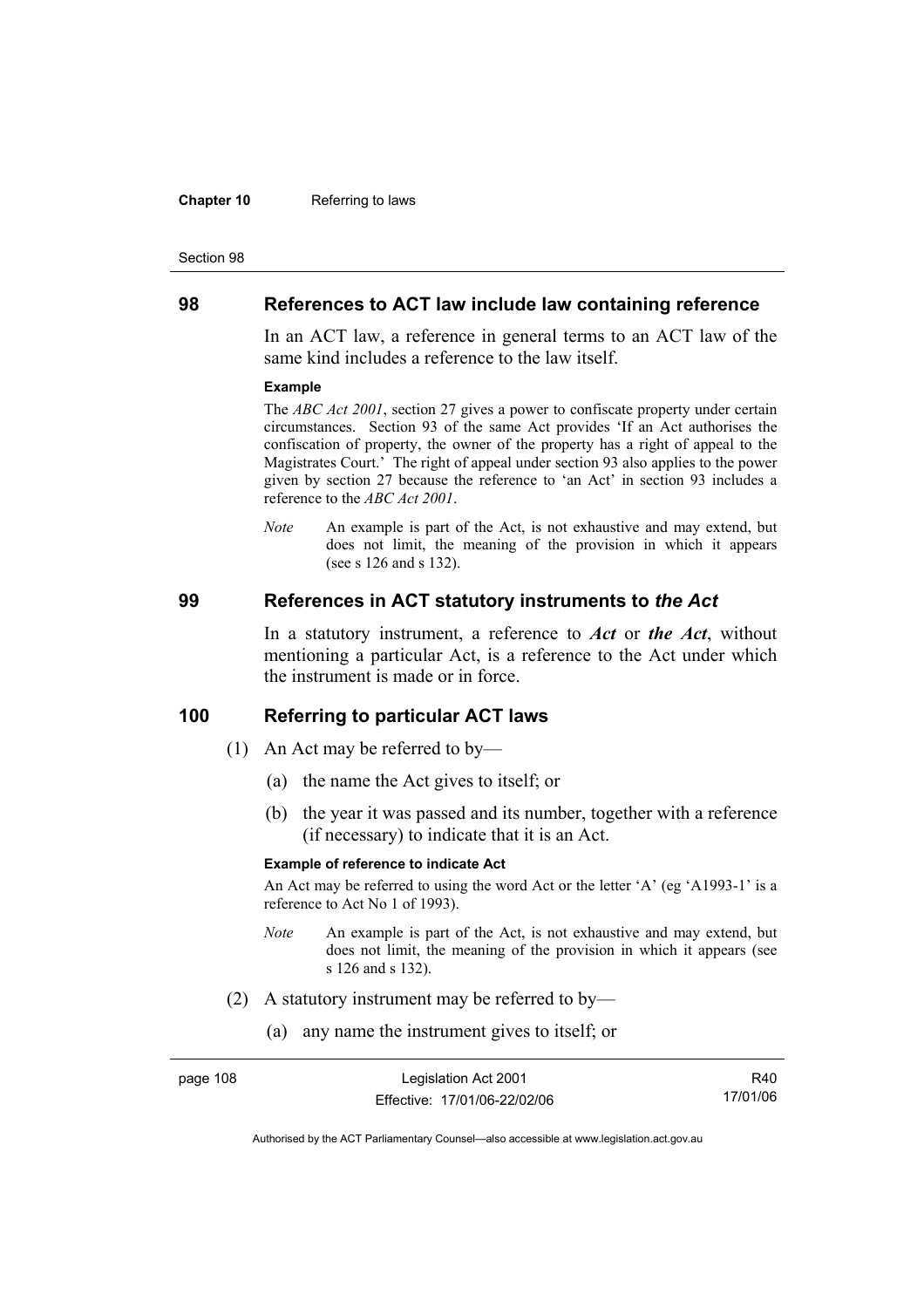- (b) if the instrument was notified in the register or gazette and was numbered under this Act or another territory law—the year it was notified and its number, together with a reference (if necessary) to the kind of instrument; or
- (c) if the instrument was not notified but was numbered under a territory law—the year it was made and its number, together with a reference (if necessary) to the kind of instrument; or
- (d) if the instrument was notified in the gazette before the commencement of this Act—the number, date and page of the gazette where it was notified; or
- (e) the date it was made, together with a reference to the Act or statutory instrument under which it was made.

### **Examples of references to kind of instrument for par (b)**

- 1 A subordinate law may be referred to using the letters 'SL' (eg 'SL2000-11' is a reference to subordinate law No 11 of 2000).
- 2 A disallowable instrument may be referred to using the letters 'DI' (eg 'DI1997-101' is a reference to disallowable instrument No 101 of 1997).
- 3 A notifiable instrument that is not an approved form may be referred to using the letters 'NI' (eg 'NI2002-226' is a reference to notifiable instrument No 226 of 2002).
- 4 An approved form may be referred to using the letters 'AF' (eg 'AF2003-1' is a reference to approved form No 1 of 2003).
- 5 A commencement notice may be referred to using the letters 'CN' (eg 'CN2002-3' is a reference to commencement notice No 3 of 2002).
- *Note* An example is part of the Act, is not exhaustive and may extend, but does not limit, the meaning of the provision in which it appears (see s 126 and s 132).

# **101 Referring to particular laws of other jurisdictions etc**

- (1) In an ACT law, a law of another jurisdiction (the *relevant law*) may be referred to—
	- (a) by the name the relevant law gives to itself; or

| R40      | Legislation Act 2001         | page 109 |
|----------|------------------------------|----------|
| 17/01/06 | Effective: 17/01/06-22/02/06 |          |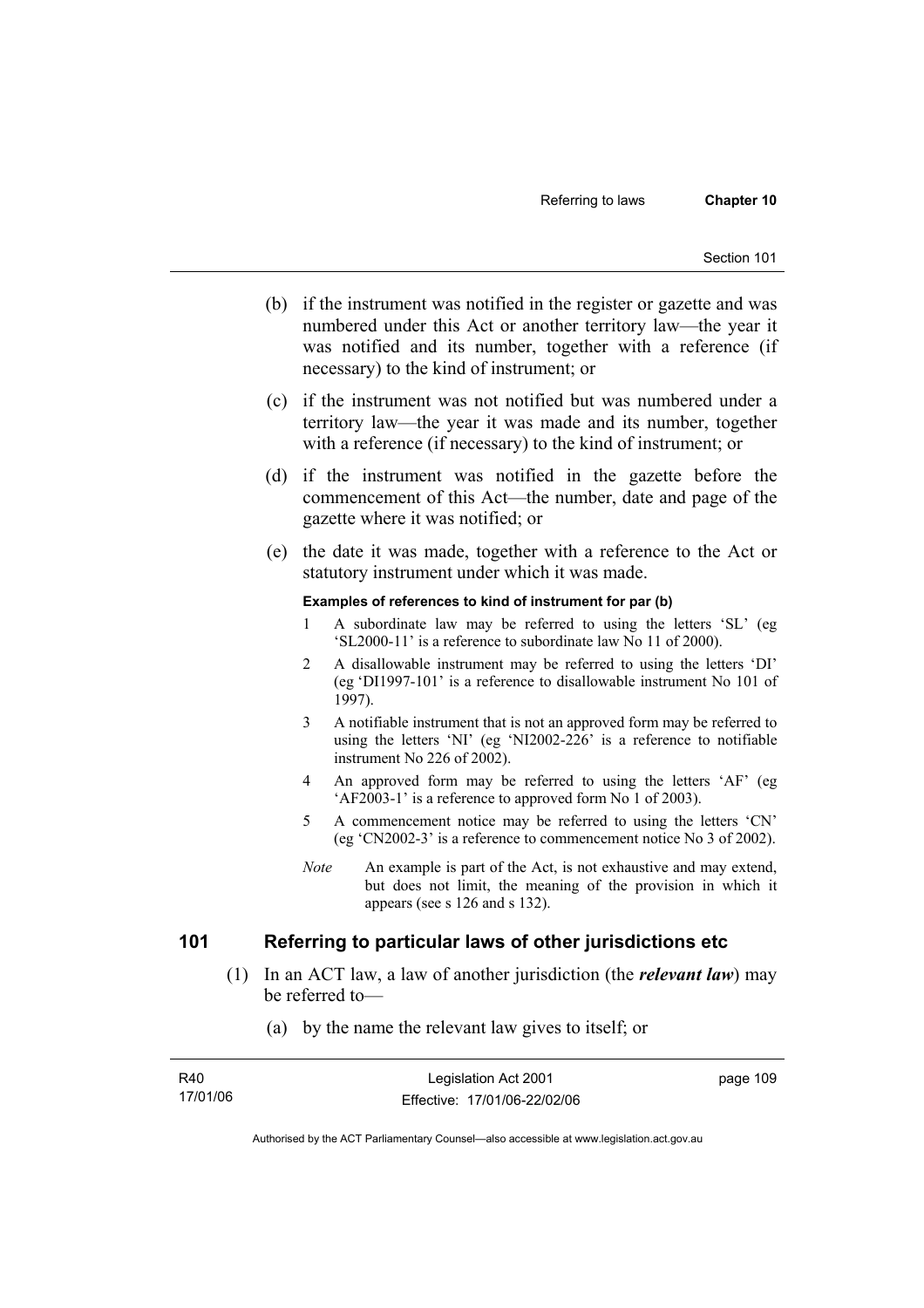### **Chapter 10** Referring to laws

### Section 102

- (b) in any other way sufficient in a law of the other jurisdiction for referring to the relevant law; or
- (c) in any way that, under current legislative drafting practice, would be sufficient for referring to the relevant law if it were an ACT law;

together with a reference to the jurisdiction (or an abbreviation of the jurisdiction).

- (2) In an ACT law, a provision of a law of another jurisdiction may be referred to—
	- (a) in a way sufficient in a law of the other jurisdiction for referring to the provision; or
	- (b) in any way that, under current legislative drafting practice, would be sufficient for referring to the provision if it were a provision of an ACT law.
- (3) Subsection (2) does not limit any other provision of this chapter.

## **102 References to laws include references to laws as in force from time to time**

- (1) In an ACT law, a reference to a law includes a reference to the following:
	- (a) the law as originally made, and as amended from time to time since it was originally made;
	- (b) if the law has been repealed and remade (with or without changes) since the reference was made—the law as remade (or last remade), and as amended from time to time since it was remade (or last remade);
	- (c) if a relevant provision of the law has been omitted and remade (with or without changes) in another law since the reference was made—the law in which the provision was remade (or last remade), as in force when the provision was remade (or last

| page 110 | Legislation Act 2001         | R40      |
|----------|------------------------------|----------|
|          | Effective: 17/01/06-22/02/06 | 17/01/06 |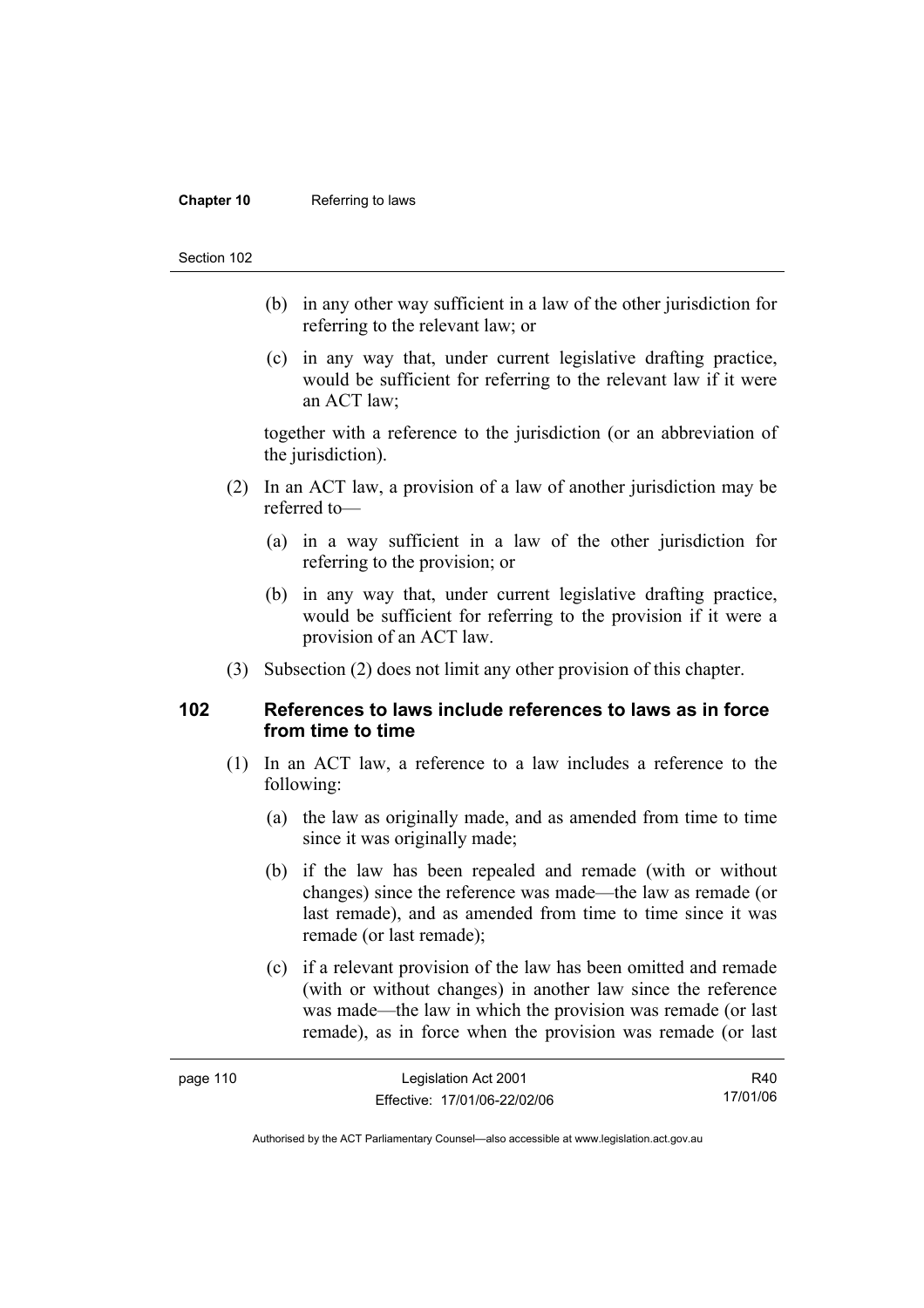remade), and as amended from time to time since the provision was remade (or last remade).

- (2) In an ACT law, a reference to a provision of a law includes a reference to the following:
	- (a) the provision as originally made, and as amended from time to time since it was originally made;
	- (b) if the provision has been omitted and remade (with or without changes and whether in the law or another law) since the reference was made—the provision as remade (or last remade), and as amended from time to time since it was remade (or last remade).
- (3) To remove any doubt, if the name of a law is amended, a reference in an ACT law to the law by its name before the amendment includes a reference to the law by its name as amended.
- (4) This section is subject to section 47 (Statutory instrument may make provision by applying law or instrument).
- (5) In this section:

*made* includes enacted.

## **103 References to repealed laws**

In an ACT law, a reference to a law as repealed is a reference to the law as in force immediately before it was repealed.

## **Example**

A reference to the '*XYZ Act 2000* (repealed)' is a reference to the *XYZ Act 2000* immediately before it was repealed.

*Note* An example is part of the Act, is not exhaustive and may extend, but does not limit, the meaning of the provision in which it appears (see s 126 and s 132).

R40 17/01/06 page 111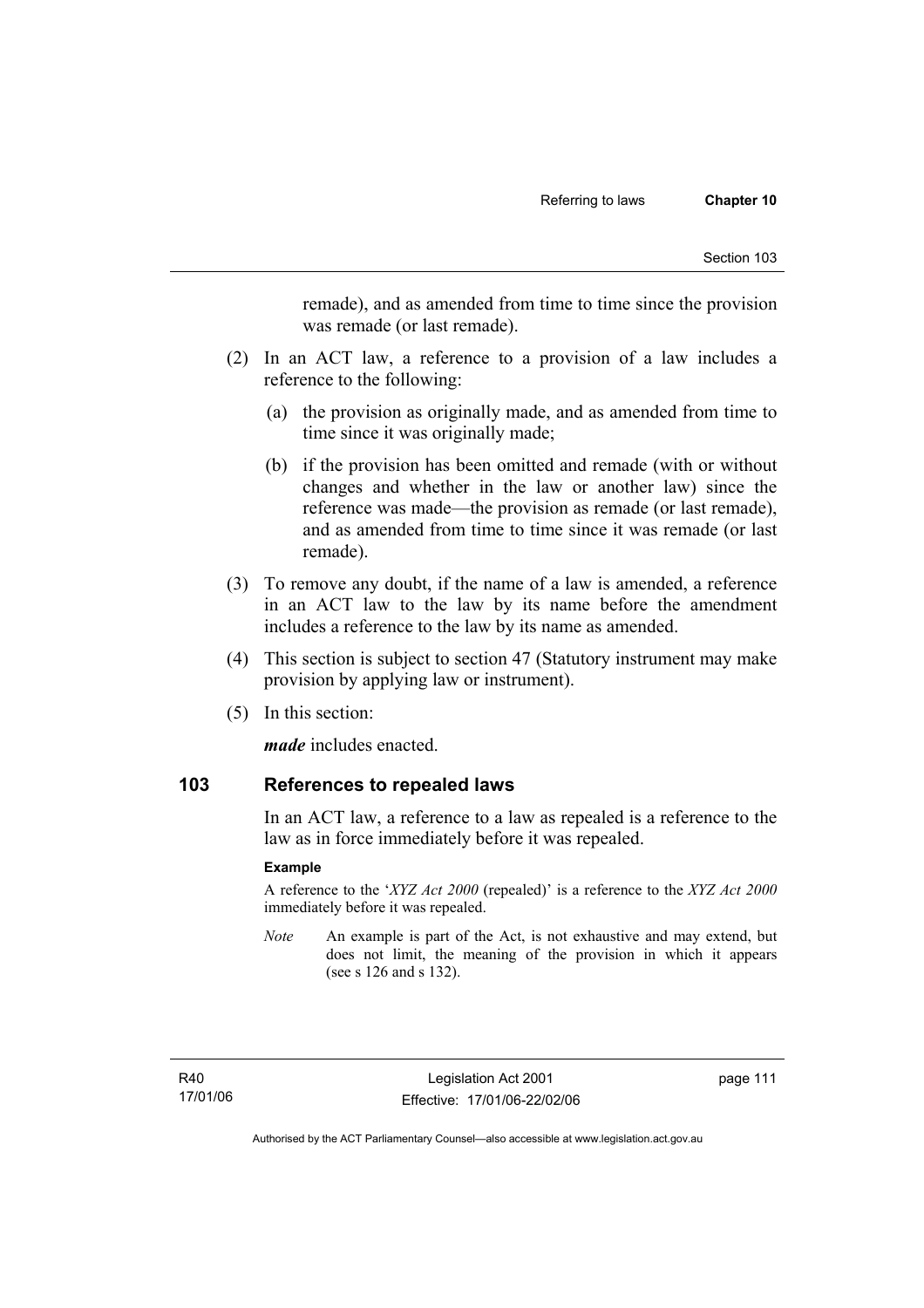### **Chapter 10** Referring to laws

Section 104

## **104 References to laws include references to instruments under laws**

- (1) In an ACT law, a reference (either generally or specifically) to a law includes a reference to the statutory instruments made or in force under the law.
- (2) In subsection (1), a reference to the statutory instruments made or in force under the law includes a reference to any law or instrument applied, adopted or incorporated (with or without change) under the law.
- (3) This chapter applies to an instrument applied, adopted or incorporated under a law as if—
	- (a) the instrument were a law; and
	- (b) any other necessary changes were made.
- (4) In this section:

*statutory instrument*, of another jurisdiction—see section 97 (2).

## **105 Referring to provisions of laws**

In an ACT law, a provision of a law may be referred to by reference to the provision of the law in which it is contained.

#### **Example**

Paragraph (b) of subsection (2) of section 10 of an Act may be referred to by reference to the section, subsection and paragraph, that is, as section 10 (2) (b).

*Note* An example is part of the Act, is not exhaustive and may extend, but does not limit, the meaning of the provision in which it appears (see s 126 and s 132).

# **106 References to provisions of laws are inclusive**

In an ACT law, a reference to any part of a law is a reference to the following:

(a) the provision of the law that begins the part;

| page 112 | Legislation Act 2001         | R40      |
|----------|------------------------------|----------|
|          | Effective: 17/01/06-22/02/06 | 17/01/06 |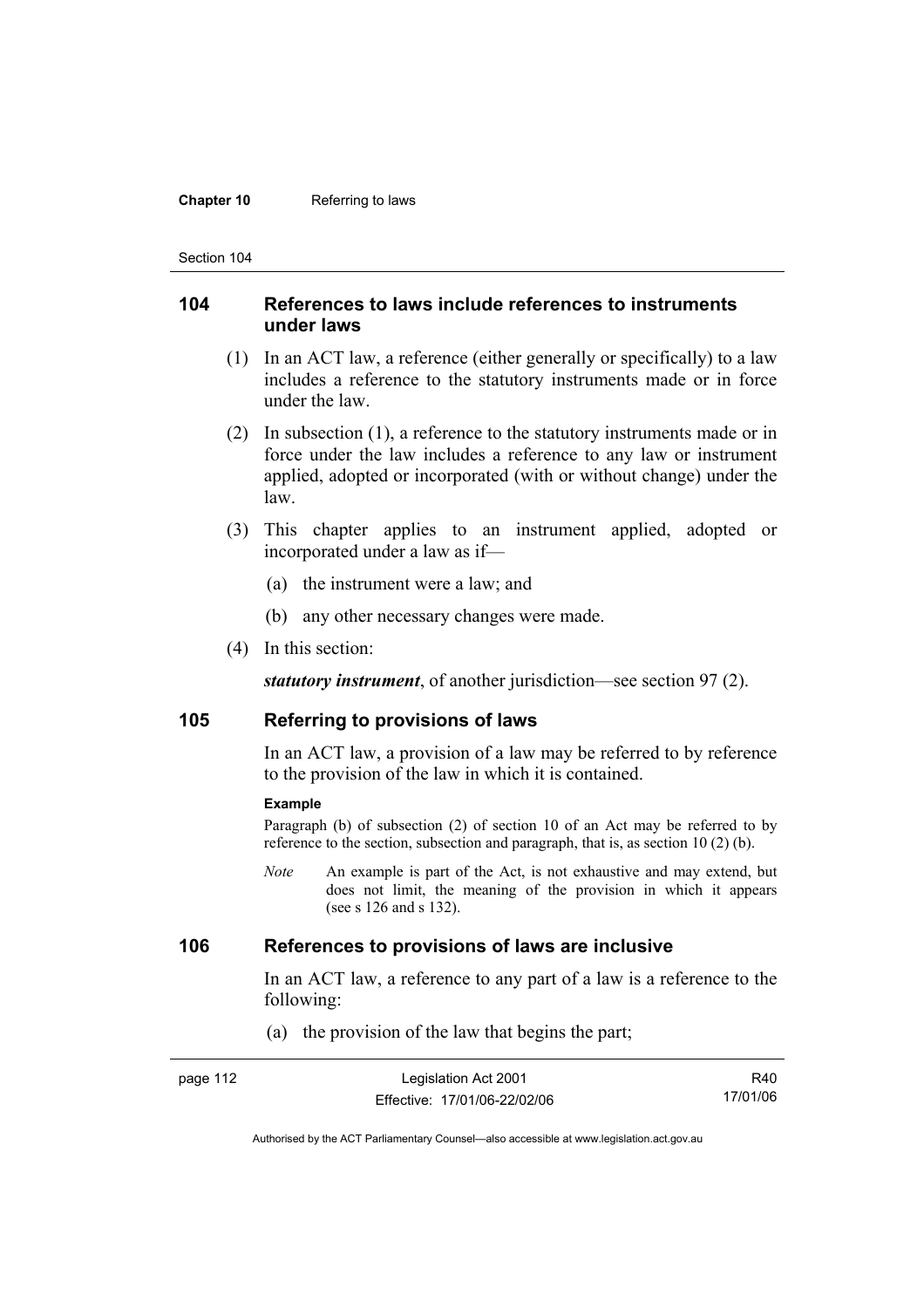- (b) the provision of the law that ends the part;
- (c) any provision of the law between the beginning and end of the part.

#### **Examples**

- 1 A reference to 'sections 5 to 9' includes both section 5 and section 9.
- 2 A reference to 'sections 260 to 264' includes a provision such as a part heading between section 260 and section 261.
- 3 A reference to '*from* child *to* adult' includes both the word 'child' and the word 'adult'.
- *Note* An example is part of the Act, is not exhaustive and may extend, but does not limit, the meaning of the provision in which it appears (see s 126 and s 132).

# **106A References to paragraphs etc of laws**

 (1) In an ACT law, a reference to a paragraph of a provision of a law includes any words in the provision before or after the paragraph that are necessary or desirable to make the reference meaningful.

#### **Example**

A subsection may be divided into paragraphs as follows:

- '(2) An application must be—
	- (a) in writing; and
	- (b) accompanied by a copy of the advertisement of the applicant's intention to apply.'

Paragraphs form part of the sentence in which they are contained. A reference to paragraph (a) in this example that did not include the preceding words 'An application must be' would be meaningless. Section 106A therefore allows the paragraph to be read with those words so that it makes sense.

- *Note 1* Although this section contains a reference to an ACT law and a reference to a law, s 98 makes it clear that the references can be to the same law.
- *Note 2* An example is part of the Act, is not exhaustive and may extend, but does not limit, the meaning of the provision in which it appears (see s 126 and s 132).

page 113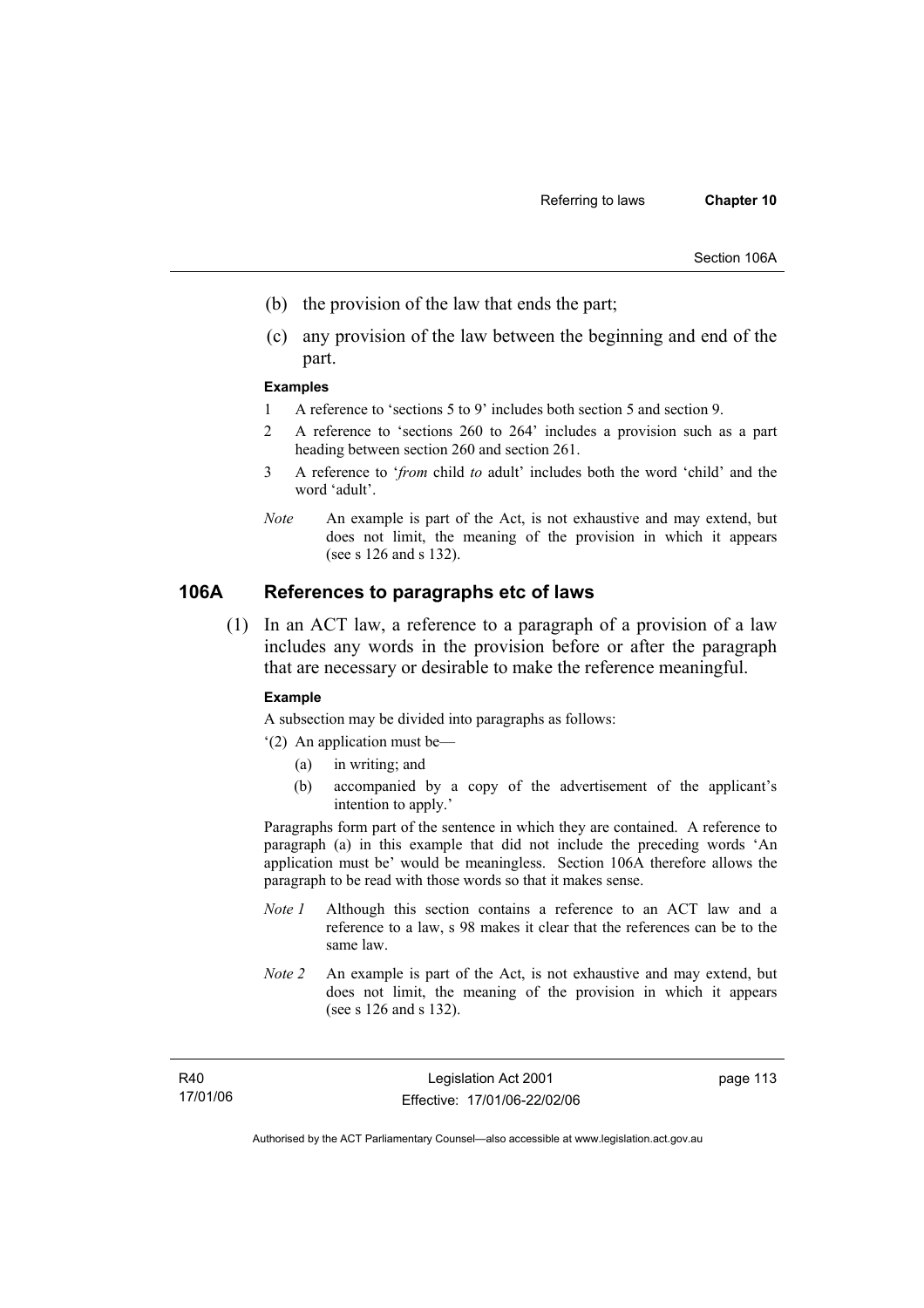# **Chapter 10** Referring to laws

Section 106A

(2) In this section:

*paragraph* includes a subparagraph and a sub-subparagraph.

page 114 Legislation Act 2001 Effective: 17/01/06-22/02/06

R40 17/01/06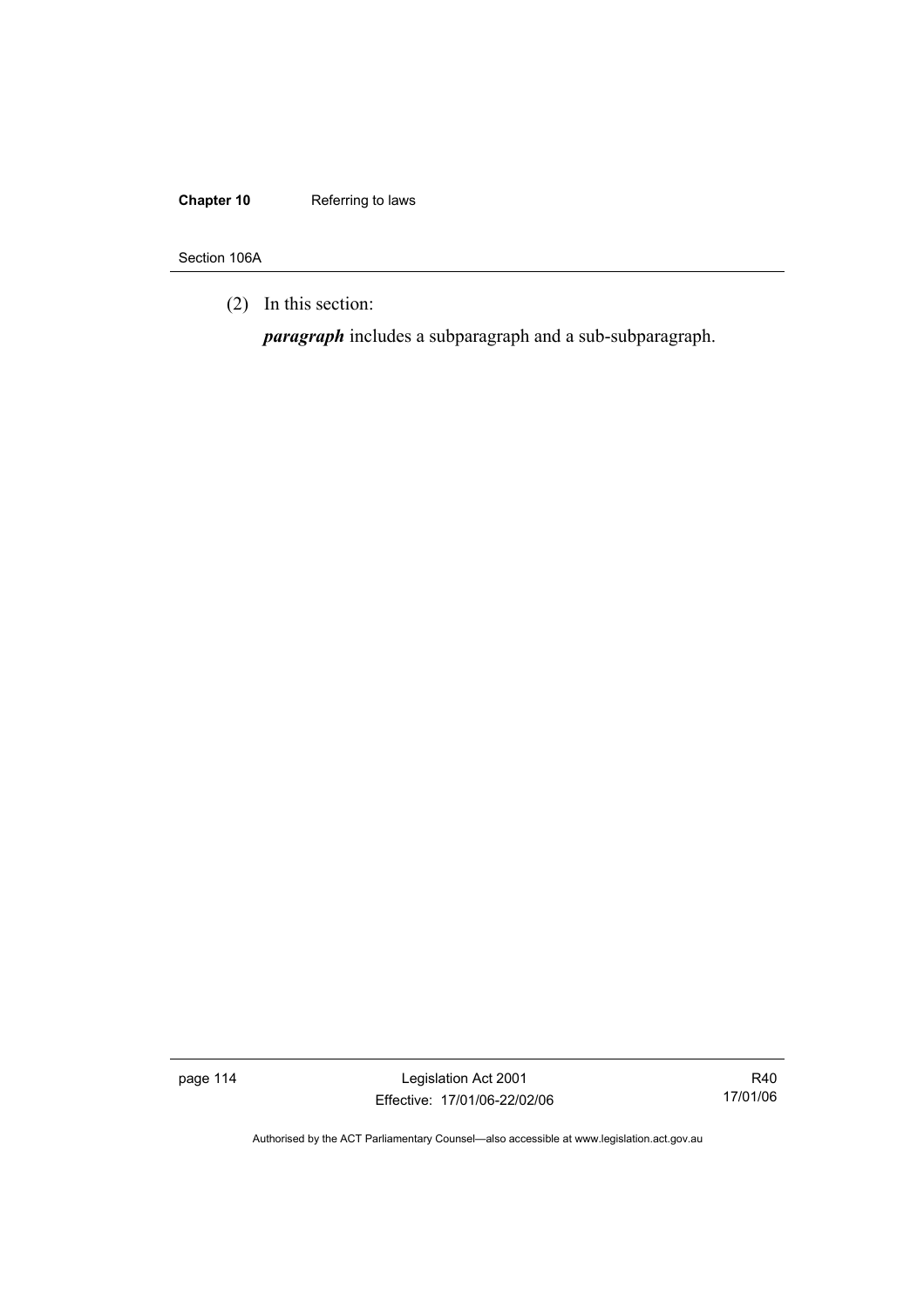# **Chapter 11 Republication of Acts and statutory instruments**

# **Part 11.1 General**

# **107 Definitions for ch 11**

In this chapter:

*law* means an Act or statutory instrument, whether or not it has been amended, and includes—

- (a) a collection of 2 or more Acts or statutory instruments; or
- (b) all or part of an agreement or other instrument that has the force of law or is in, or attached to, an Act or statutory instrument.
- *Note* A reference to an Act or statutory instrument includes a reference to a provision of the Act or instrument (see s 7 and s 13).

*republication* means a republication of a law.

# **108 Republication in register**

- (1) The parliamentary counsel may republish a law by entering the text of the law in the register.
- (2) This section does not limit the ways in which the parliamentary counsel may republish a law.

# **109 Republications may be published with other information**

The parliamentary counsel may publish information not required by this chapter with a written or electronic version of an authorised

R40 17/01/06 page 115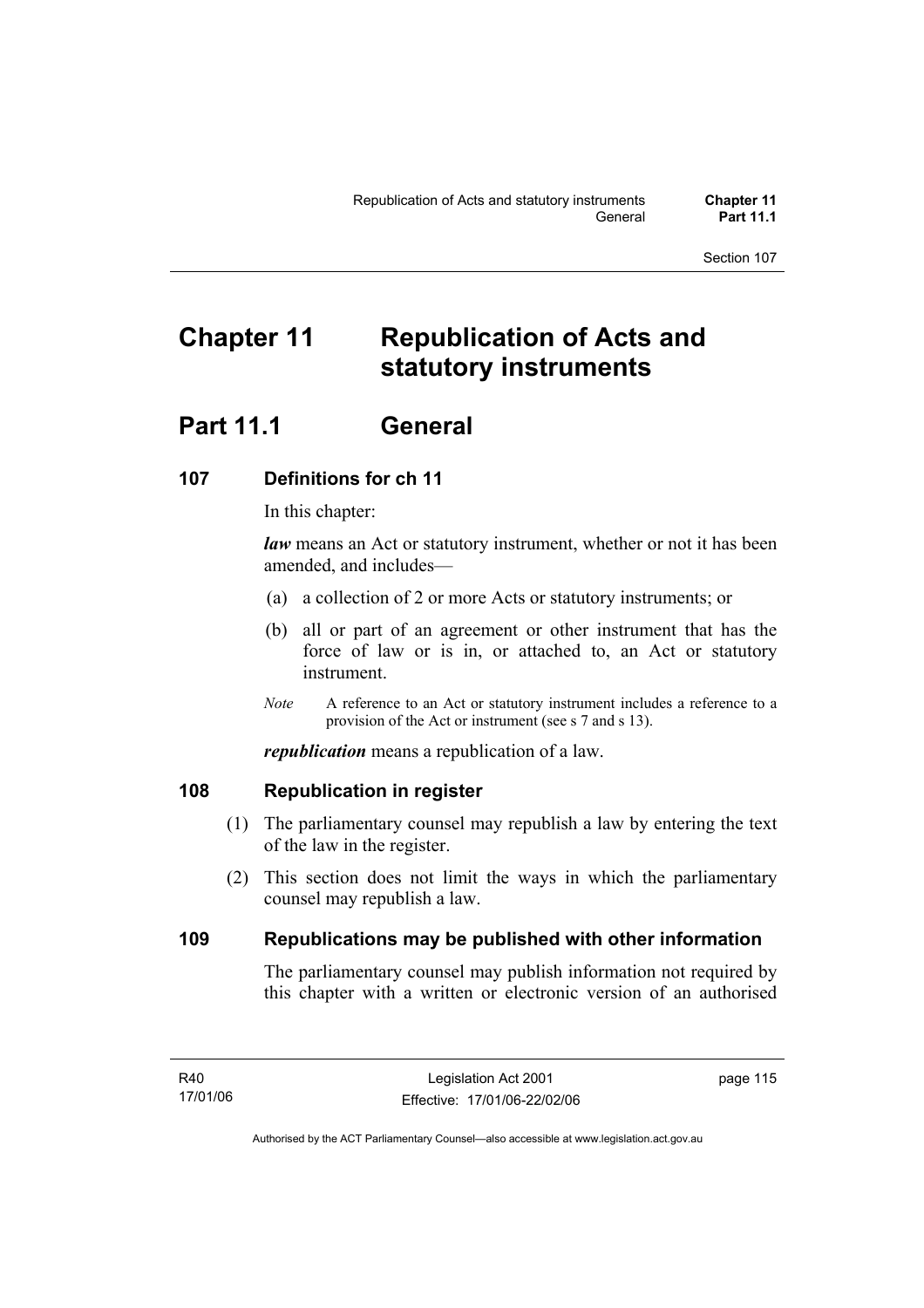| <b>Chapter 11</b> | Republication of Acts and statutory instruments |
|-------------------|-------------------------------------------------|
| <b>Part 11.1</b>  | General                                         |

republication if the parliamentary counsel considers that the information is likely to be useful to users of the republication.

# **110 Collections of laws**

- (1) If the parliamentary counsel authorises under this Act the republication of 2 or more laws in a collection, this chapter applies to each of the laws in the collection as if it were republished separately.
- (2) This section does not prevent the use of—
	- (a) a single contents for the collection; or
	- (b) information applying to 2 or more laws in the collection.

page 116 Legislation Act 2001 Effective: 17/01/06-22/02/06

R40 17/01/06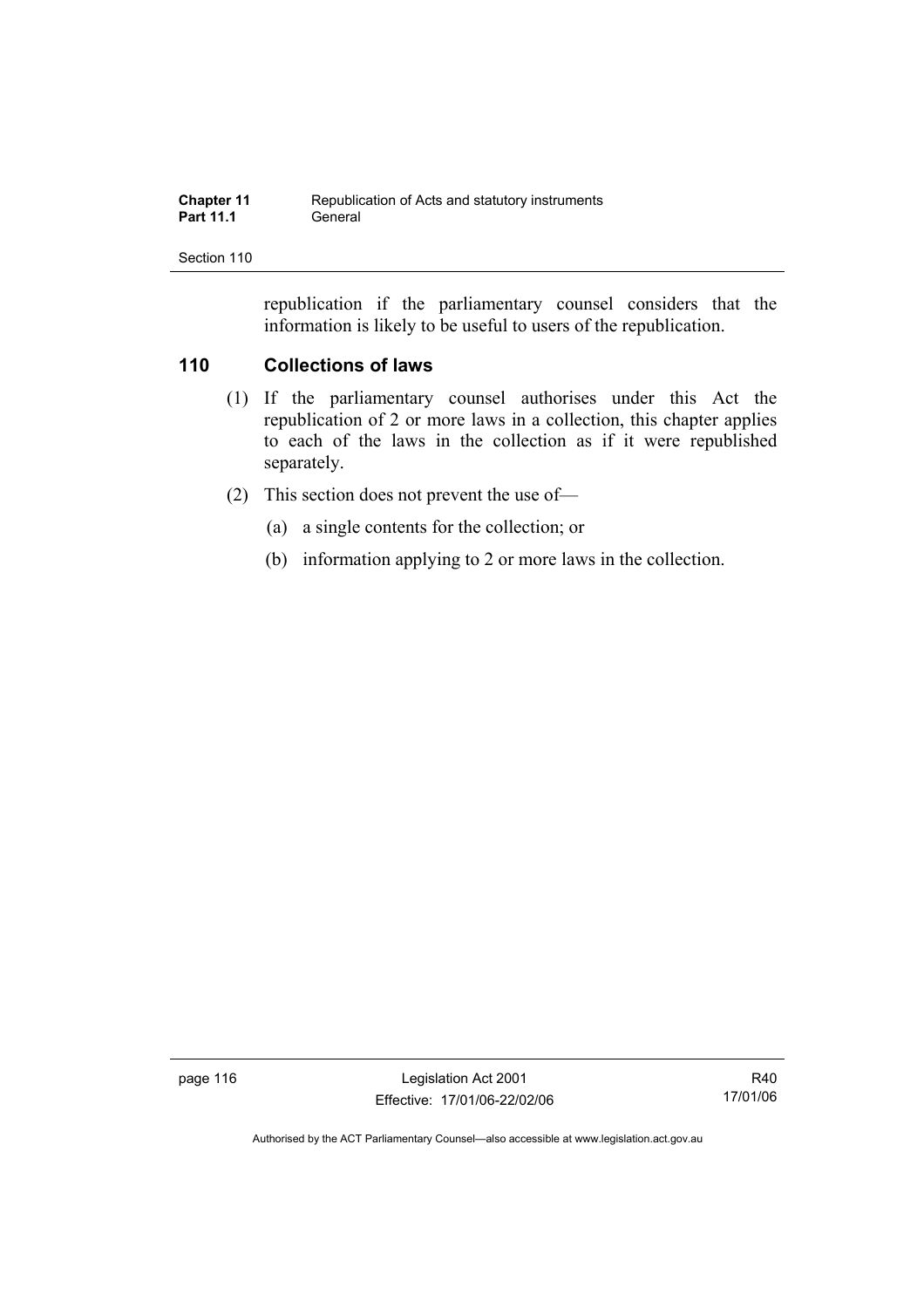# **Part 11.2 Substantive amendments made by laws**

# **111 Incorporation of amendments**

- (1) This section applies to a law if the law has been amended by another law by the omission, insertion, substitution, renumbering or relocation of provisions.
- (2) An authorised republication of the law must show the law as amended by all amendments that commenced on or before the day stated in the republication as the republication date.
- (3) This section does not prevent an authorised republication of the law showing the law as it would be amended by amendments that have not commenced on or before the republication date if the republication indicates, in a suitable place, that the amendments have not commenced.

# **112 Reference to amending laws**

An authorised republication of a law that shows the law as amended must include, in a suitable place, a reference to the law by which each amendment was made.

# **113 Provisions not republished or relocated**

- (1) This part does not require—
	- (a) every provision of a law to be shown in an authorised republication of the law; or
	- (b) each provision of a law to be shown in an authorised republication of the law in the place in the law where it was located when the provision was made.

page 117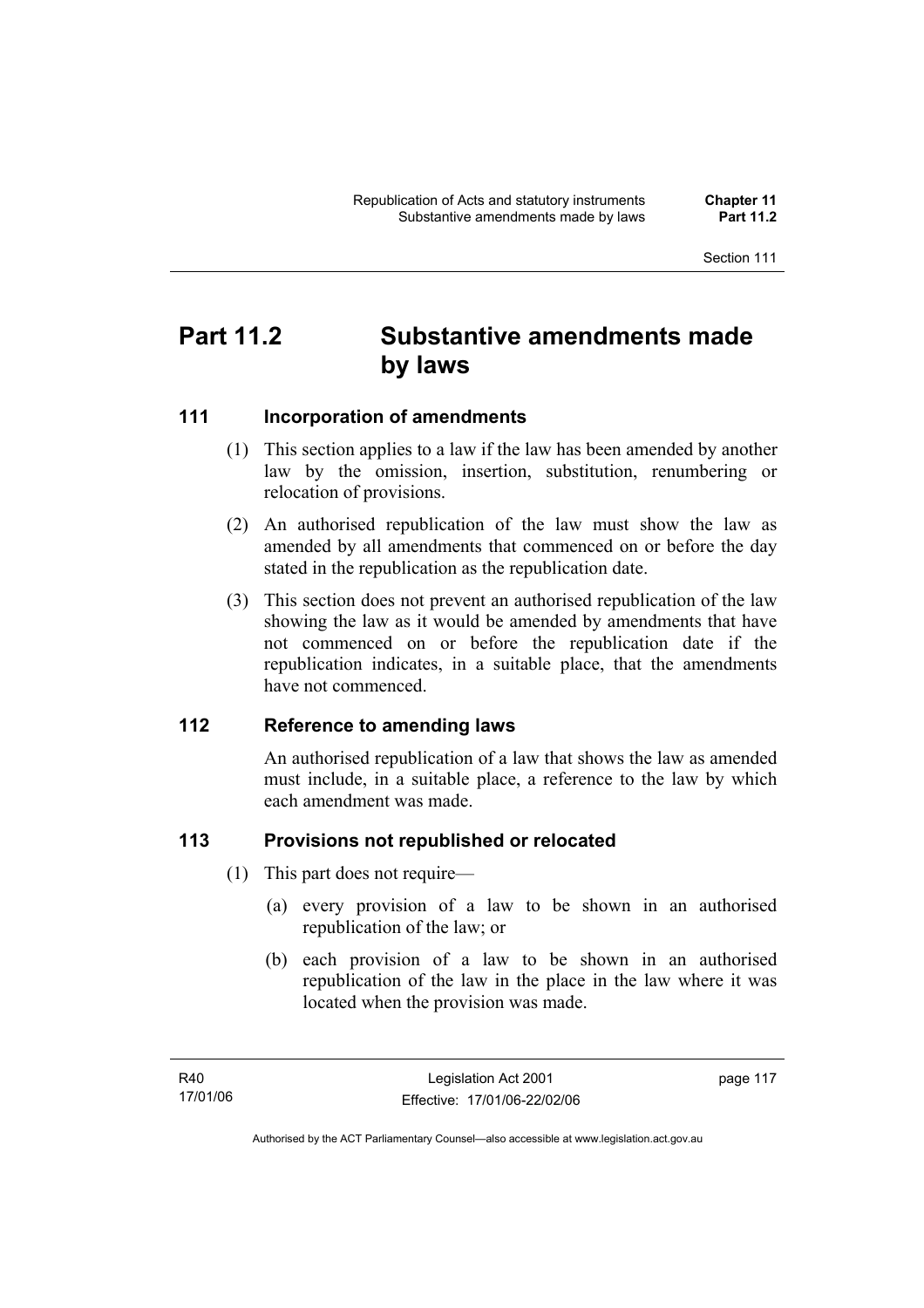| <b>Chapter 11</b> | Republication of Acts and statutory instruments |
|-------------------|-------------------------------------------------|
| <b>Part 11.2</b>  | Substantive amendments made by laws             |

- (2) If a provision of a law is not shown in an authorised republication, the republication must indicate that fact in a suitable place.
- (3) If a provision of a law is shown in an authorised republication in a different place in the law to the place where it was located when the provision was made, the republication must indicate that fact in a suitable place.

page 118 Legislation Act 2001 Effective: 17/01/06-22/02/06

R40 17/01/06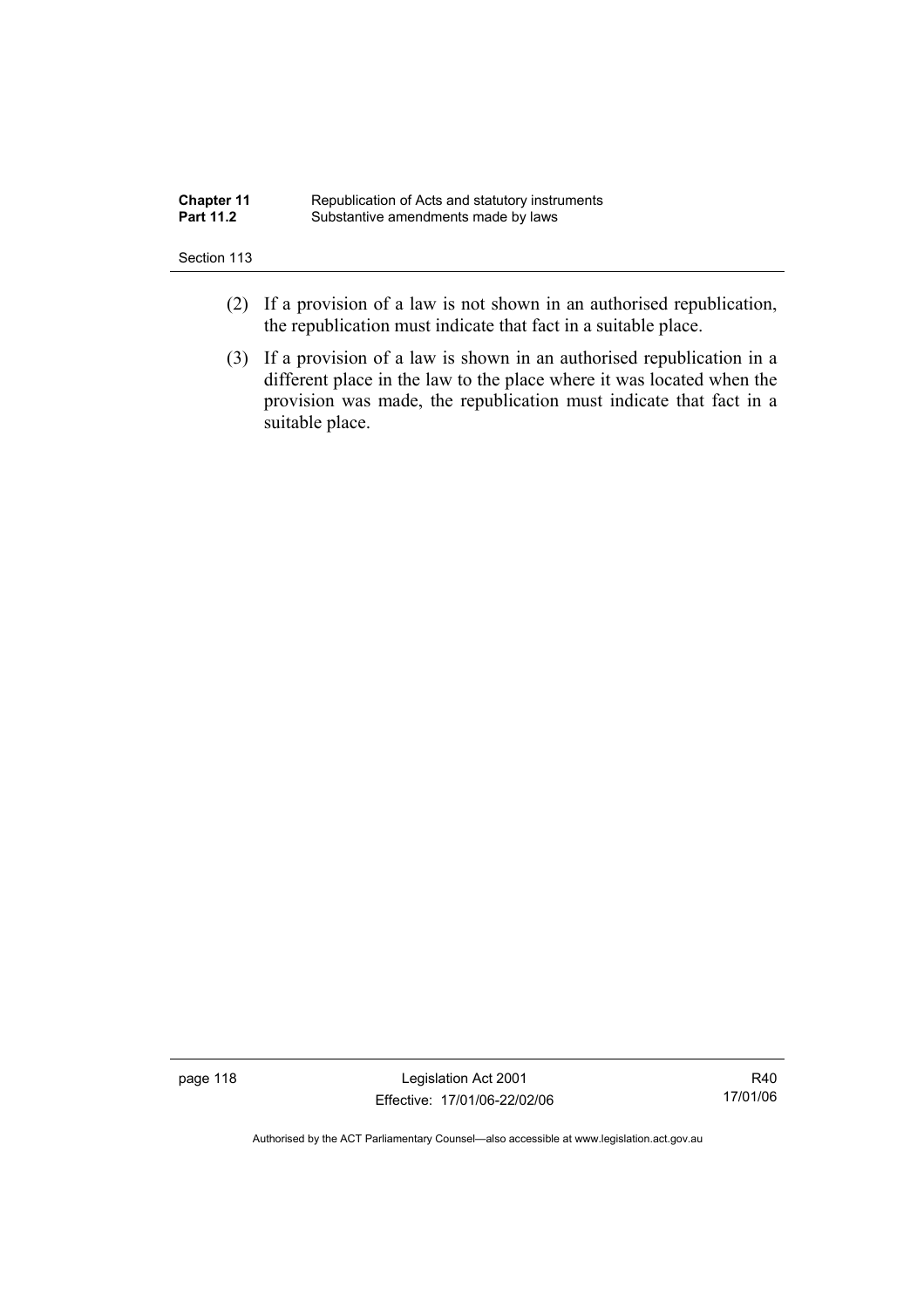# **Part 11.3 Editorial changes**

# **114 Authorisation for parliamentary counsel**

In preparing a law for republication, the parliamentary counsel is authorised—

- (a) to make editorial amendments and other textual amendments of a formal nature that the parliamentary counsel considers desirable to bring the law into line, or more closely into line, with current legislative drafting practice; and
- (b) to make other editorial changes by way of format, layout or printing style, or in any other presentational respect, that the parliamentary counsel considers desirable to bring the law into line, or more closely into line, with current legislative drafting practice.

# **115 Amendments not to change effect**

This part does not permit the making of an amendment of a law that would change the effect of the law.

# **116 Ambit of editorial amendments**

- (1) An *editorial amendment* of a law is an amendment that—
	- (a) corrects a typographical error; or
	- (b) corrects or updates a reference to a law, position, entity, place or thing; or
	- (c) goes only to a matter of spelling, punctuation, grammar or syntax or the use of conjunctives and disjunctives; or
	- (d) changes the name of the law or a provision of the law; or
	- (e) numbers or renumbers a provision of the law; or

| R40      | Legislation Act 2001         | page 119 |
|----------|------------------------------|----------|
| 17/01/06 | Effective: 17/01/06-22/02/06 |          |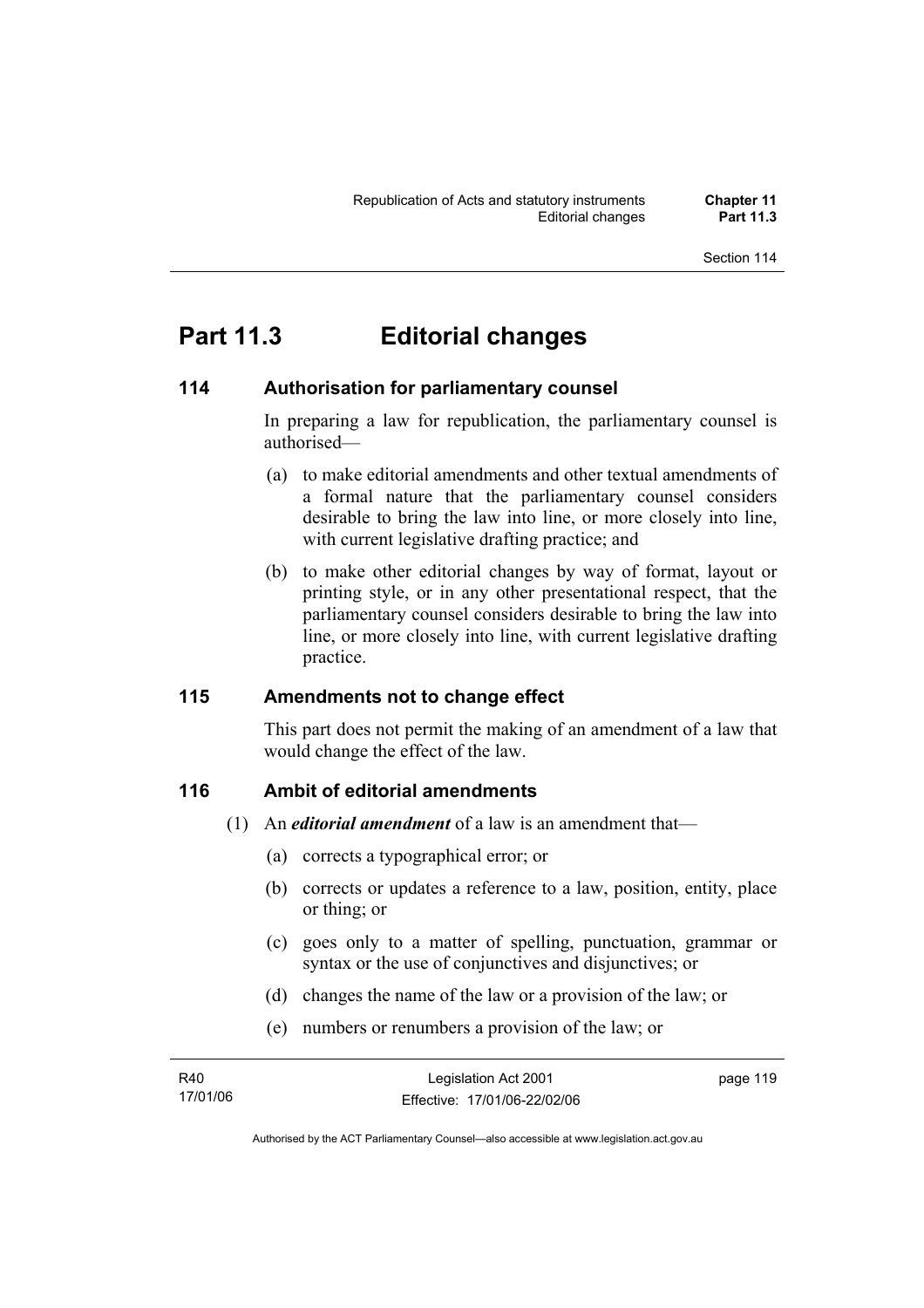- (f) changes the order of definitions or other provisions of the law; or
- (g) replaces a reference to a provision of a law with a different form of reference to the provision; or
- (h) changes the way of referring to or expressing a number, year, date, time, amount of money, penalty, quantity, measurement, or other matter, idea or concept; or
- (i) replaces a word indicating gender or that could be taken to indicate gender in accordance with current legislative drafting practice; or
- (j) replaces a reference to the Queen, the King or the Crown with a reference to the Sovereign or the Territory; or
- (k) omits—
	- (i) the enacting words or the law-making words (including any signatures); or
	- (ii) a provision that consists only of a description of how the law is arranged into groups of provisions; or
	- (iii) a provision that has expired, the operation of which is exhausted or spent or that is otherwise obsolete or redundant; or
- (l) omits, inserts or changes a referential term; or
- (m) inserts, omits or changes a note; or
- (n) updates a reference to the heading to a provision; or
- (o) is consequential on any amendment made to the law by another law; or
- (p) is consequential on any other editorial amendment (whether made to that law or another law).

R40 17/01/06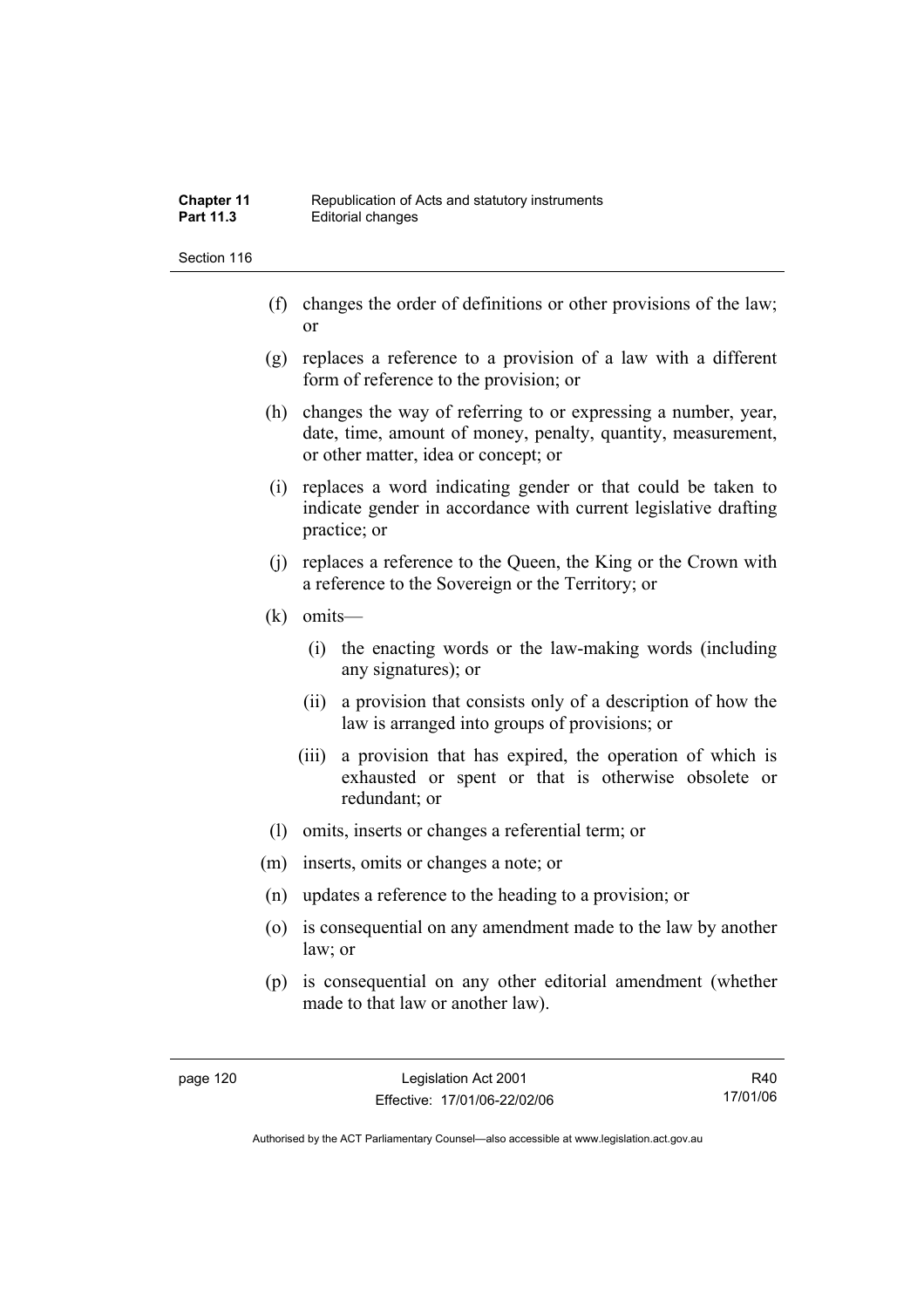### **Examples of consequential amendments for par (o)**

- 1 If an amendment adds 1 or more subsections to a section that is not already divided into subsections, the subsection number (1) may be inserted.
- 2 If an amendment omits subsection (1) from a section with 2 subsections, the subsection number (2) may be omitted.
- 3 If an amendment omits subsection (2) from a series of 4 subsections (subsections  $(1)$  to  $(4)$ ), subsections  $(3)$  and  $(4)$  may be renumbered as subsections (2) and (3).
- 4 If an amendment adds a new subsection (3A) to a series of 5 subsections (subsections  $(1)$  to  $(5)$ ), the new subsection and subsections  $(4)$  and  $(5)$  may be renumbered as subsections (4), (5), and (6).
- 5 If an amendment omits paragraph (b) from a series of 4 paragraphs (paragraphs (a) to (d)), paragraphs (c) and (d) may be renumbered as paragraphs (b) and (c).
- 6 If an amendment adds a new paragraph (aa) to a series of 3 paragraphs (paragraphs (a) to (c)), the paragraphs may be renumbered as paragraphs (a), (b), (c) and (d).
- 7 If an amendment makes a change mentioned in any of examples 1 to 6, a cross-reference in any law to any of the provisions that have been renumbered may be correspondingly renumbered.
- 8 If an amendment adds a paragraph as the last paragraph in a series of paragraphs that end in a full stop, the full stop may be changed to a semicolon and, if the series of paragraphs is joined by a conjunction (eg 'and'), the conjunction may be added after the semicolon.
- 9 If an amendment omits a section example from a section that has 2 section examples, the number of the remaining example may be omitted.
- 10 If an amendment adds a subsection note to a subsection that already has a subsection note, the notes may be numbered.
- *Note* An example is part of the Act, is not exhaustive and may extend, but does not limit, the meaning of the provision in which it appears (see s 126 and s 132).
- (2) In this section:

*law* includes a law of another jurisdiction.

*law of another jurisdiction*—see section 97 (1).

page 121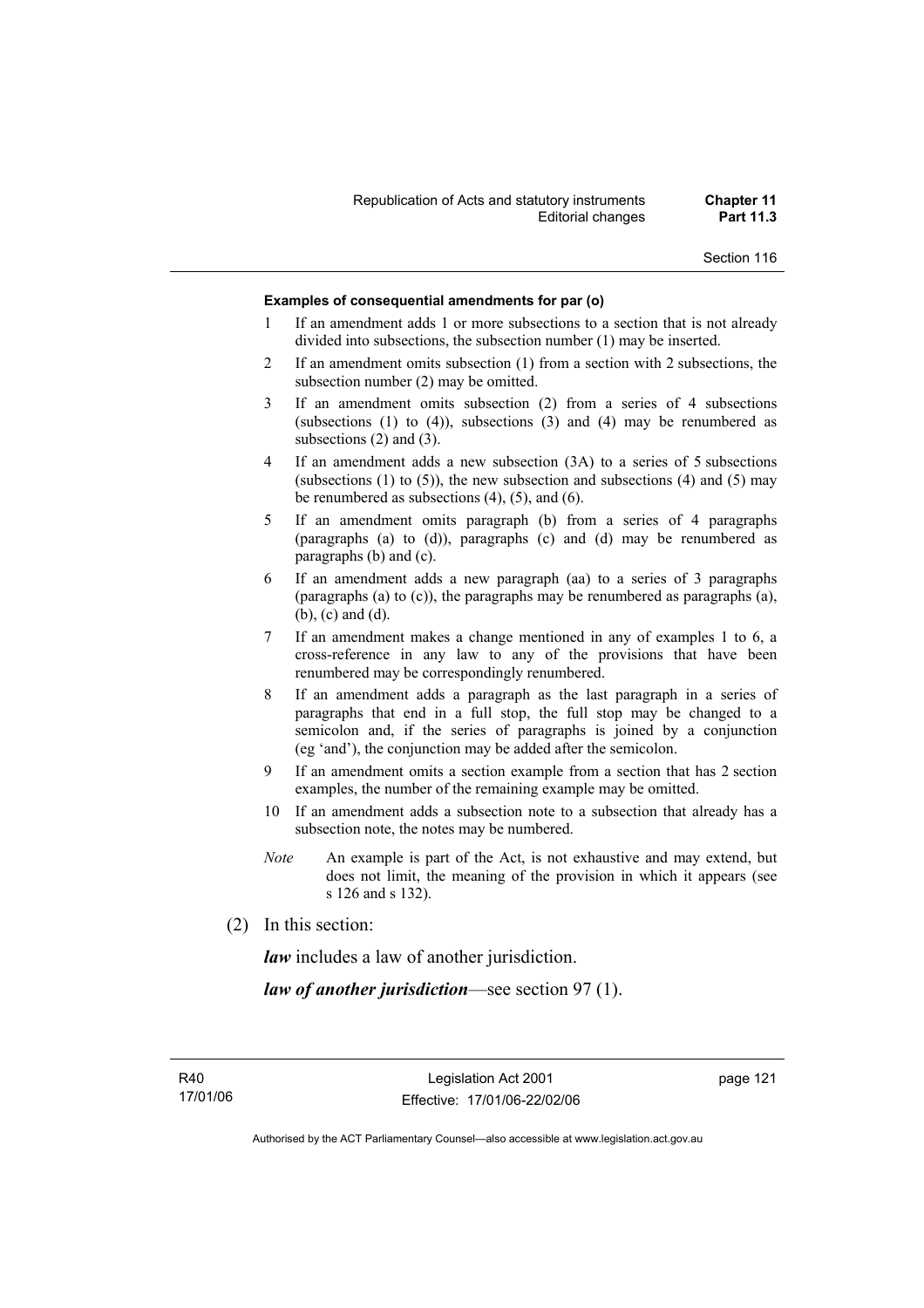| <b>Chapter 11</b> | Republication of Acts and statutory instruments |
|-------------------|-------------------------------------------------|
| <b>Part 11.3</b>  | Editorial changes                               |

*referential term* means a term that identifies a provision as a provision, or part of a provision, of the Act, statutory instrument or provision in which it appears.

### **Examples**

- 1 of this Act
- 2 of this section
- 3 hereof
- 4 said
- *Note* An example is part of the Act, is not exhaustive and may extend, but does not limit, the meaning of the provision in which it appears (see s 126 and s 132).

# **117 Legal effect of editorial changes**

- (1) A law that is amended or otherwise changed under this part in preparing an authorised republication of the law has effect for all purposes, on and after the republication date, as if the changes had been made by an Act that commenced on the republication date.
- (2) Without limiting subsection (1), section 83 (Consequences of amendment of statutory instrument by Act) applies to an amendment made under this part as if the amendment had been made by an Act.
- (3) This section is subject to section 115 (Amendments not to change effect).

# **118 Reference to editorial amendments**

If a law is amended under this part in preparing an authorised republication of the law, the republication must indicate that fact in a suitable place.

R40 17/01/06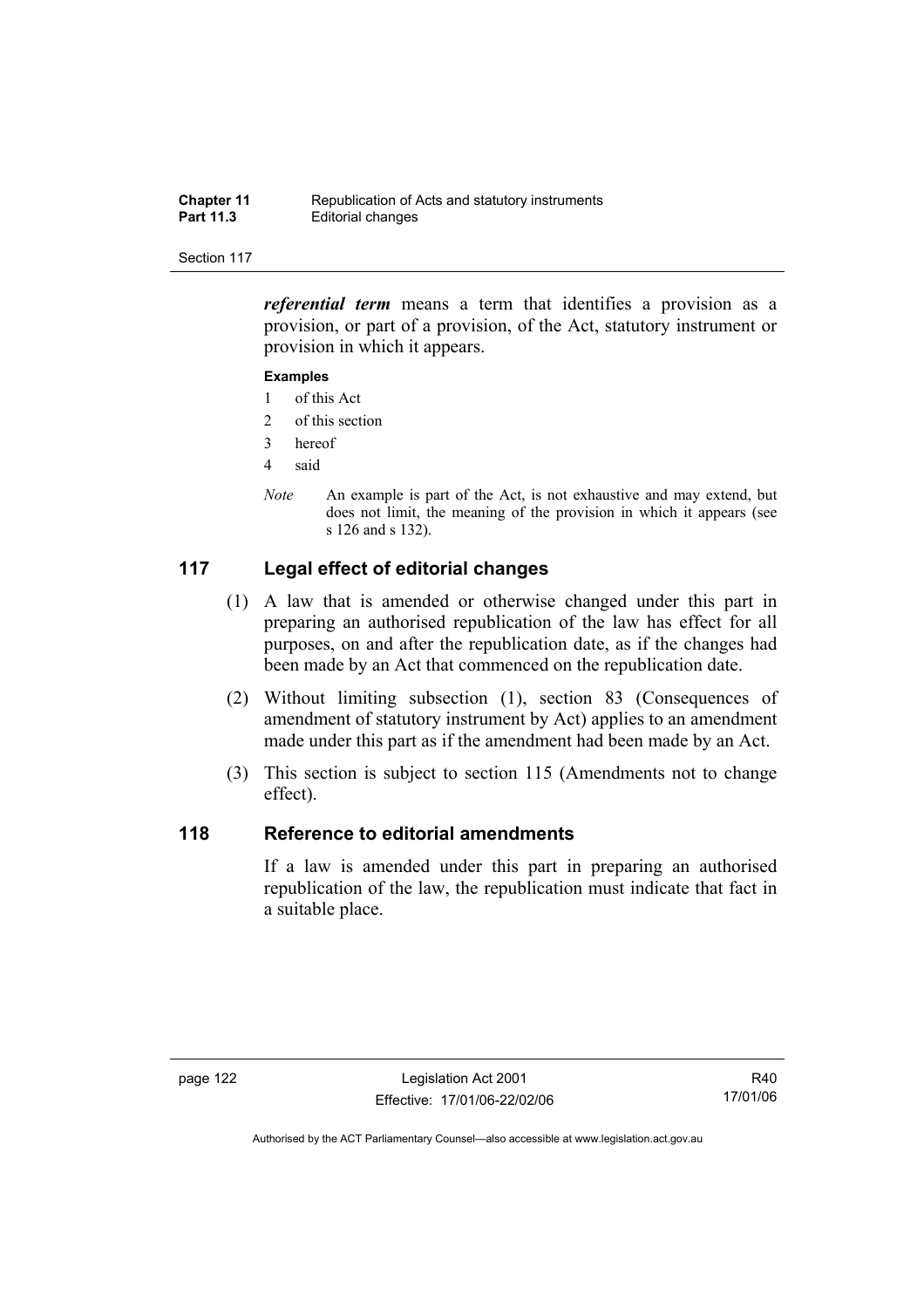# **Chapter 12 Scope of Acts and statutory instruments**

# **120 Act to be interpreted not to exceed legislative powers of Assembly**

- (1) An Act is to be interpreted as operating to the full extent of, but not to exceed, the legislative power of the Legislative Assembly.
- (2) Without limiting subsection (1), if a provision of an Act would, apart from this section, be interpreted as exceeding the legislative power of the Legislative Assembly—
	- (a) the provision is valid to the extent to which it does not exceed power; and
	- (b) the remainder of the Act is not affected.
- (3) Without limiting subsection (1), if the application of a provision of an Act to a matter would, apart from this section, be interpreted as exceeding power, the provision's application to other matters is not affected.
- (4) This section is in addition to any provision of the Act itself.

*Note* For the equivalent provision for statutory instruments, see s 43.

- (5) This section is a determinative provision.
	- *Note* See s 5 for the meaning of determinative provisions, and s 6 for their displacement.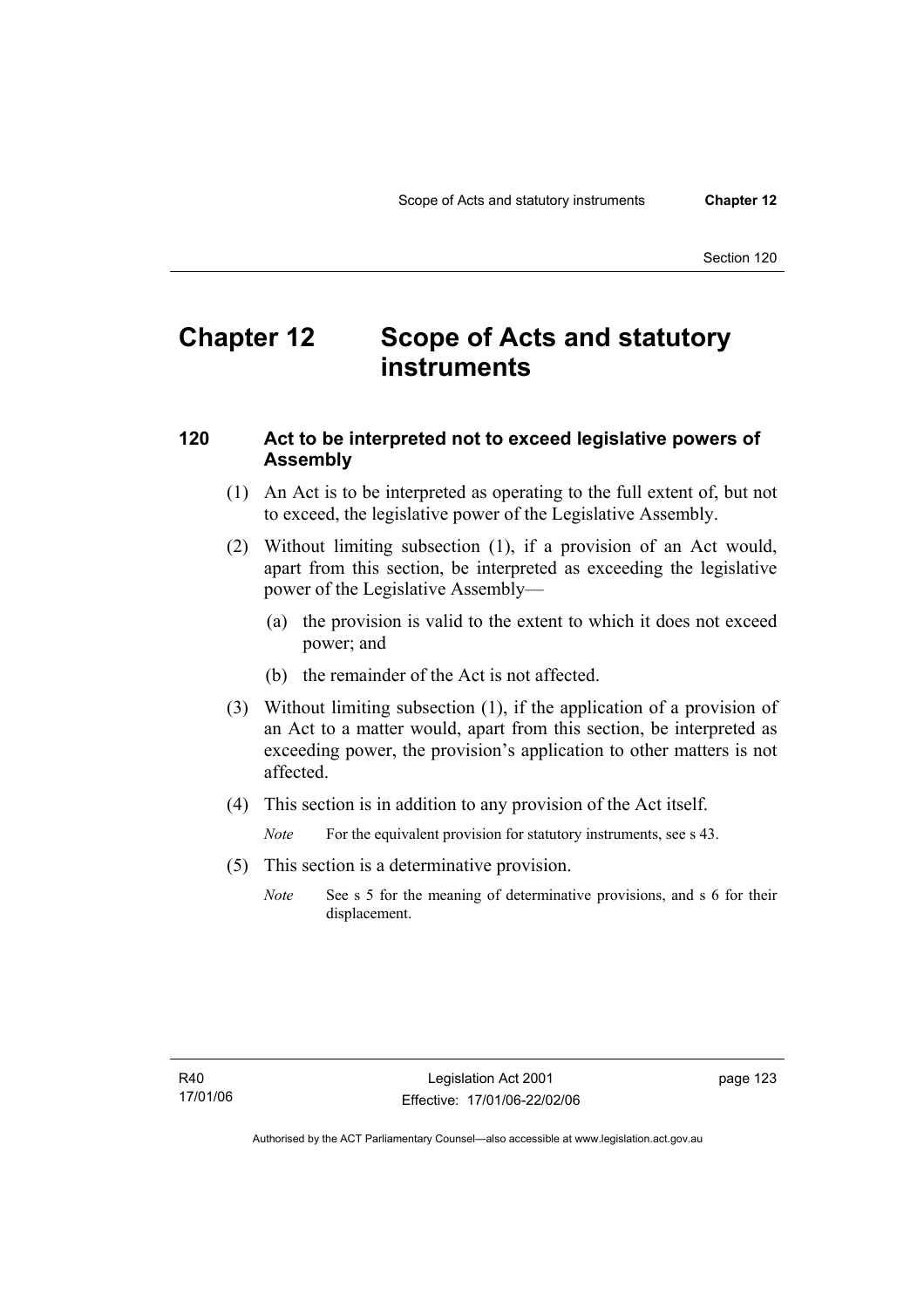# **121 Binding effect of Acts**

- (1) An Act binds everyone, including all governments.
	- *Note* See the Self-Government Act, s 27 which provides that, except as provided by the regulations under that Act, an ACT enactment does not bind the Crown in right of the Commonwealth. See also s 120.
- (2) However, an Act does not bind the Territory to the extent that it requires or otherwise provides for the payment of money that, on payment, would form part of the public money of the Territory.
- (3) Also, subsection (1) does not make a government liable to be prosecuted for an offence.
- (4) To the extent that an Act does not bind a government, the same degree of immunity extends to a government entity in relation to an authorised act or omission of the entity.
- (5) This section is a determinative provision.
	- *Note* See s 5 for the meaning of determinative provisions, and s 6 for their displacement.
- (6) In this section:

*authorised*—an act or omission of a government entity is *authorised* if—

- (a) for an instrumentality—the act or omission relates to a matter within the scope of the instrumentality's functions; and
- (b) for an officer or employee of the government—the act or omission relates to a matter within the scope of the duties of the officer or employee; and
- (c) for a contractor who exercises a function on behalf of the government—the act or omission relates to a matter within the scope of the contract; and

R40 17/01/06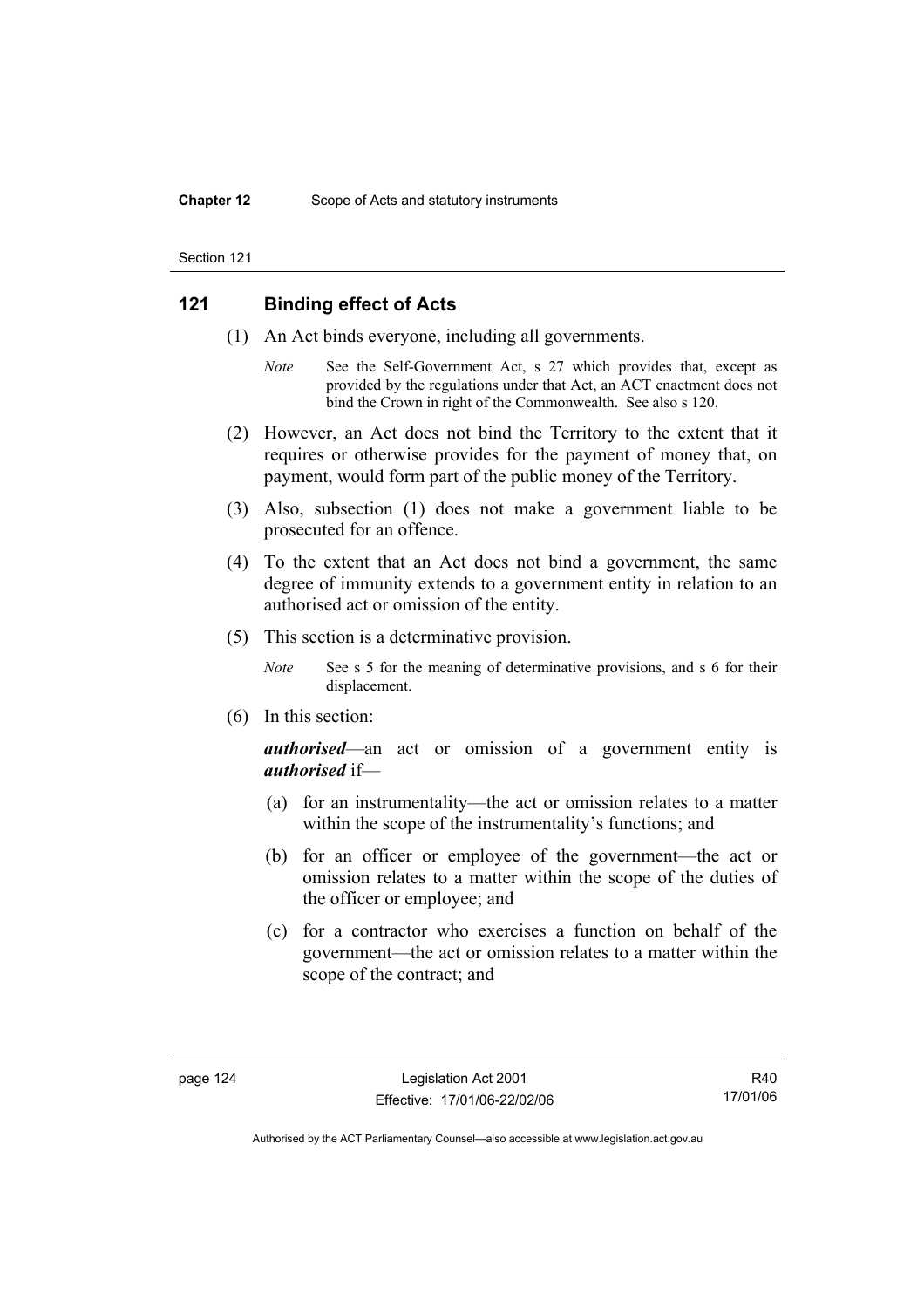(d) for anyone else who exercises a function on behalf of the government—the act or omission relates to a matter within the scope of the person's engagement.

*government* includes the Territory, the Commonwealth, a State, another Territory or New Zealand.

## *government entity* includes—

- (a) an instrumentality, officer or employee of the government; and
- (b) a contractor or anyone else who exercises a function on behalf of the government.

# **122 Application to Territory**

- (1) In an Act or statutory instrument—
	- (a) a reference to an entity or position by name or description is a reference to the entity or position of that name or description in or for the Territory; and
	- (b) a reference to a place, jurisdiction or anything else by name or description is a reference to the place, jurisdiction or thing of that name or description in or for the Territory.
- (2) If the name of an entity or position established under an Act or statutory instrument includes the words 'of the Australian Capital Territory', 'for the Australian Capital Territory', '(ACT)', or words having a similar effect, a reference in an Act or statutory instrument to the entity or position need not include the words.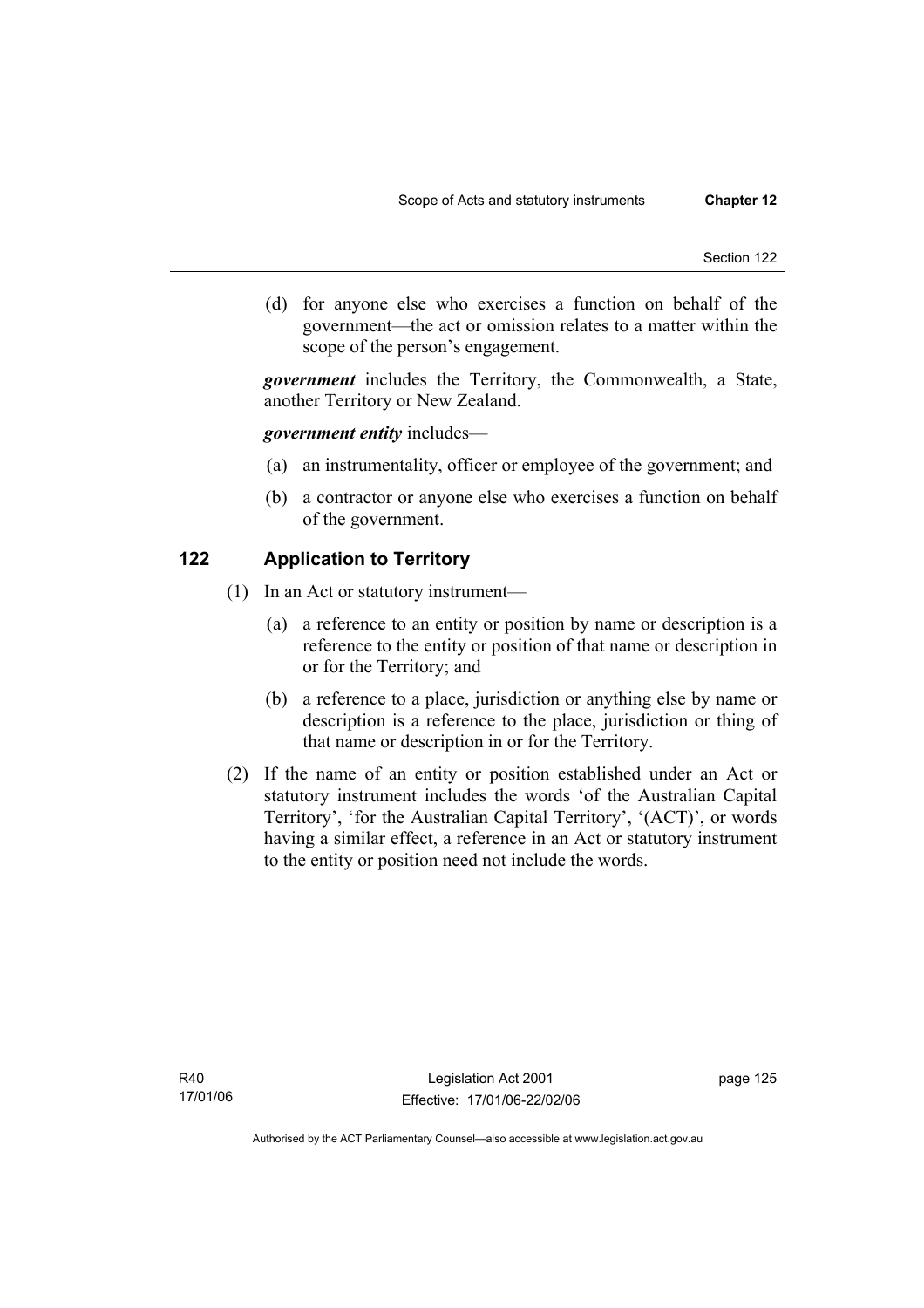# **Chapter 13 Structure of Acts and statutory instruments**

# **Part 13.1 General**

# **125 Meaning of** *law* **in ch 13**

In this chapter:

*law* means an Act, subordinate law or disallowable instrument.

*Note* A reference to an Act, subordinate law or disallowable instrument includes a reference to a provision of the Act, law or instrument (see s 7, s 8 and s 9).

## **126 Material that is part of Act or statutory instrument**

- (1) A heading to a chapter, part, division, subdivision, schedule, or another provision (other than a section or subsection), of or to an Act or statutory instrument is part of the Act or instrument.
- (2) A heading to a section or subsection of an Act or statutory instrument is part of the Act or instrument if—
	- (a) the Act was enacted, or the instrument was made, after 1 January 2000; or
	- (b) the heading was amended or inserted into the Act or instrument after 1 January 2000.
- (3) A preamble or other recital to an Act or statutory instrument is part of the Act or instrument.
- (4) An example or diagram in an Act or statutory instrument is part of the Act or instrument.

R40 17/01/06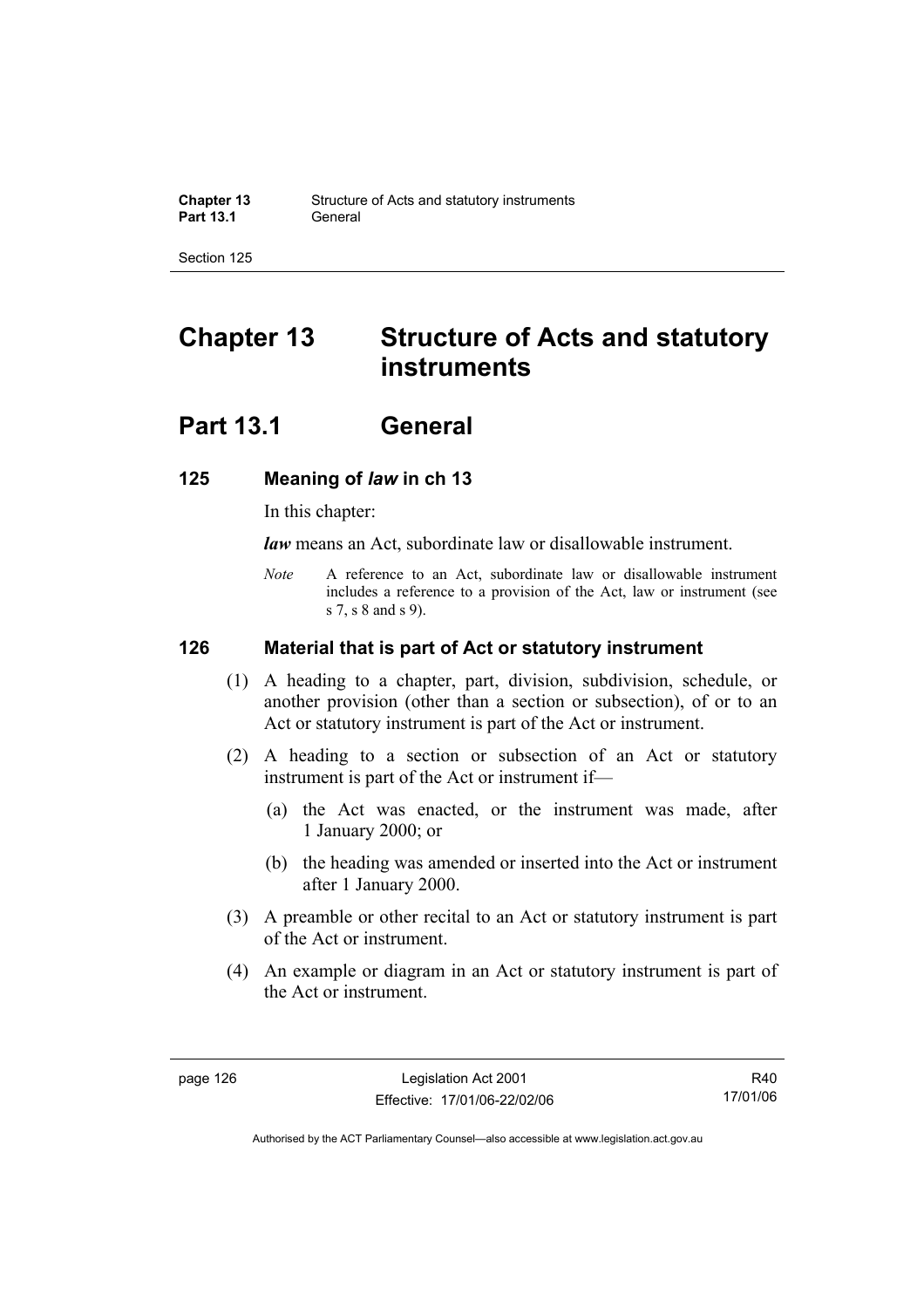- (5) A schedule, dictionary or appendix to an Act or statutory instrument is part of the Act or instrument.
- (6) Punctuation in an Act or statutory instrument is part of the Act or instrument.
- (7) A provision number in an Act or statutory instrument is part of the Act or instrument.
- (8) In applying this section to an Act or statutory instrument that is divided otherwise than into sections, a reference to a section or subsection is a reference to a corresponding provision of the Act or instrument.
	- *Note* A reference to an Act or statutory instrument includes a reference to a provision of the Act or instrument (see s 7 and s 13).
- (9) This section is a determinative provision.
	- *Note* See s 5 for the meaning of determinative provisions, and s 6 for their displacement.

# **127 Material that is not part of Act or statutory instrument**

- (1) A footnote, endnote, or other note, in or to an Act or statutory instrument is not part of the Act or instrument.
- (2) A table of contents (however described), or reader's guide or index, in or to an Act or statutory instrument is not part of the Act or instrument.
- (3) A heading to a section or subsection of an Act or statutory instrument is not part of the Act or instrument if section 126 (2) does not apply to the heading.
- (4) This section does not prevent the amendment of a note, table, guide, index or heading mentioned in subsection (1), (2) or (3).
- (5) However, such a note, table, guide or index does not become part of the Act or statutory instrument because it is amended or inserted by an Act or instrument.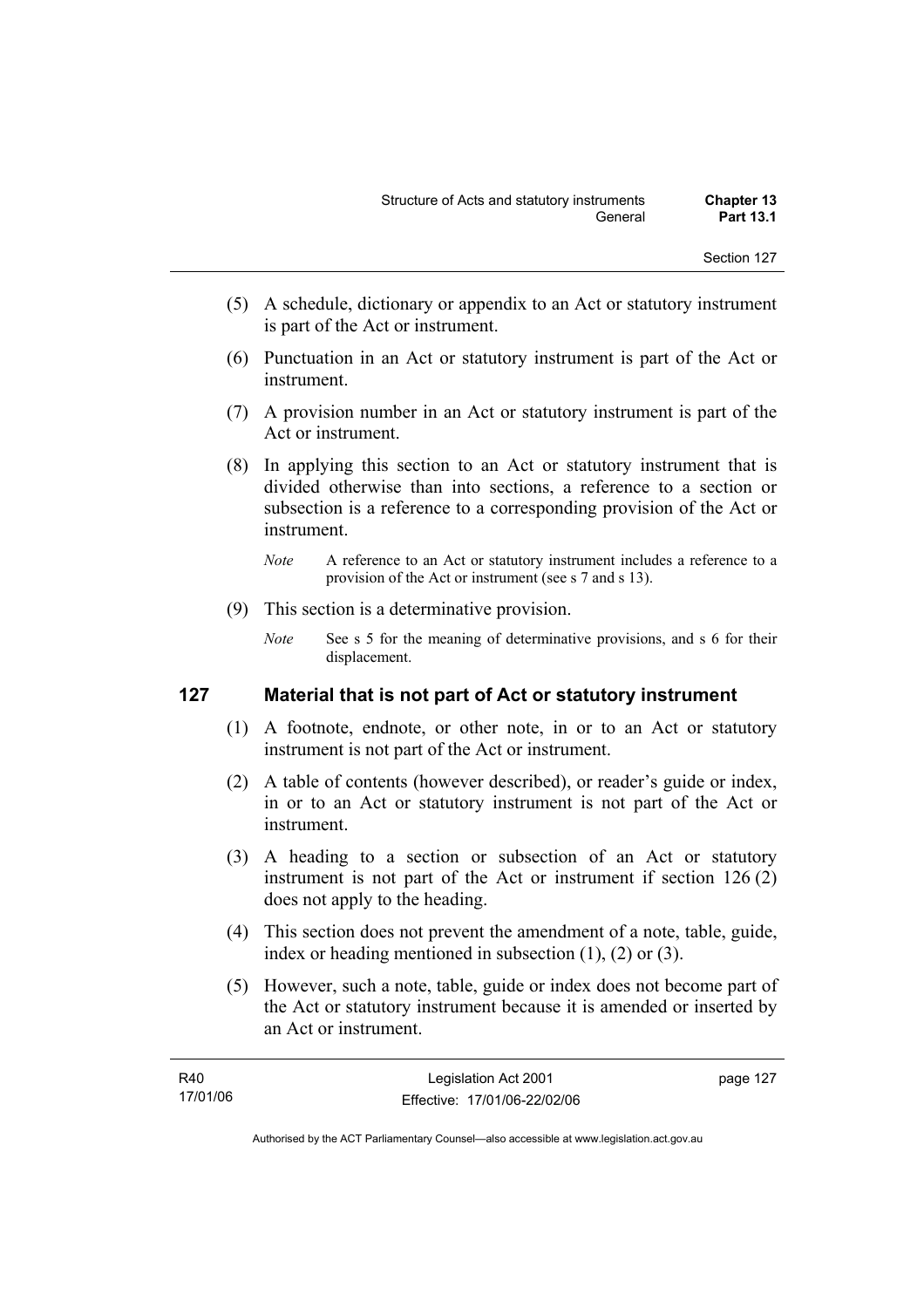| <b>Chapter 13</b> | Structure of Acts and statutory instruments |
|-------------------|---------------------------------------------|
| <b>Part 13.1</b>  | General                                     |

- (6) In applying this section to an Act or statutory instrument that is divided otherwise than into sections, a reference to a section or subsection is a reference to a corresponding provision of the Act or instrument.
	- *Note* A reference to an Act or statutory instrument includes a reference to a provision of the Act or instrument (see s 7 and s 13).
- (7) This section is a determinative provision.
	- *Note* See s 5 for the meaning of determinative provisions, and s 6 for their displacement.

page 128 Legislation Act 2001 Effective: 17/01/06-22/02/06

R40 17/01/06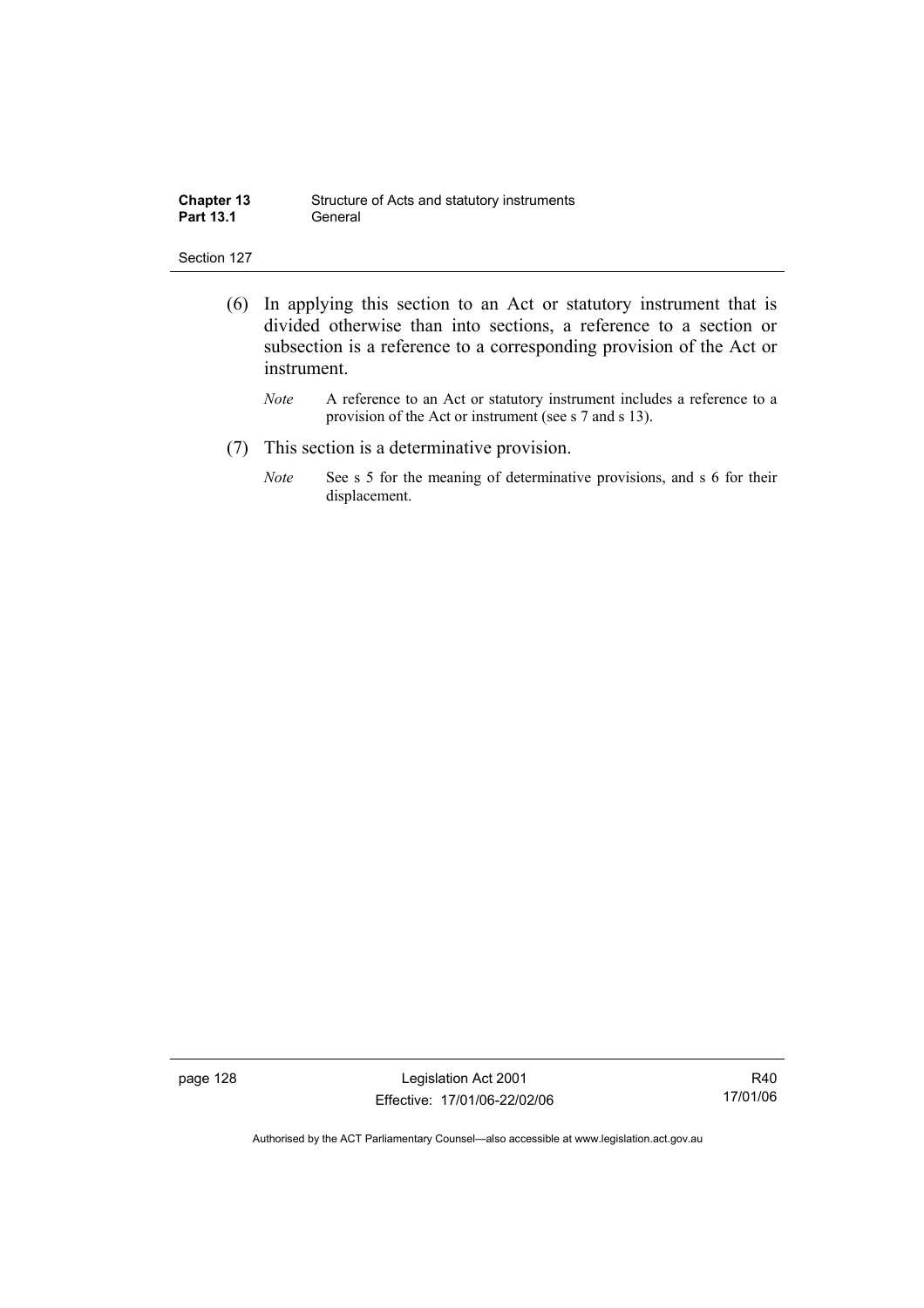# **Part 13.2 Particular kinds of provisions**

# **130 What is a definition?**

A *definition* is a provision (however expressed) of an Act or statutory instrument that—

- (a) gives a meaning to a term; or
- (b) limits or extends the meaning of a term.

#### **Examples of definitions**

- 1 *X* means Y.
- 2 *X* includes Y.
- 3 *X* means Y, and includes Z.
- 4 A reference to *X* is a reference to Y.
- 5 *X*—see section Y.
- 6 *X*—see the *XYZ Act 1999*, section Y.
- 7 In a proceeding against a person (the *retailer*), it is a defence if the retailer establishes that the goods were bought honestly.
- 8 *excluded*—a claim is *excluded* if the claim is not brought within 1 year after the day the claimant becomes aware of the failure to account to which the claim relates.
- 9 A term used in the *XYZ Act 2003* has the same meaning in this Act.
- 10 A term defined in the *XYZ Act 2003* has the same meaning in this Act.
- *Note 1* Examples 5 and 6 illustrate signpost definitions, that is, definitions that do not themselves directly define a term but point the reader to the place where the term is defined (see s 131).
- *Note 2* Example 7 illustrates a tagged-term definition (*retailer*) that takes its meaning from the context of the provision where the defined term is found.
- *Note 3* Example 8 illustrates a definition that does not begin with the defined term.
- *Note 4* For other provisions about definitions, see pt 15.2.

| R40      |
|----------|
| 17/01/06 |

page 129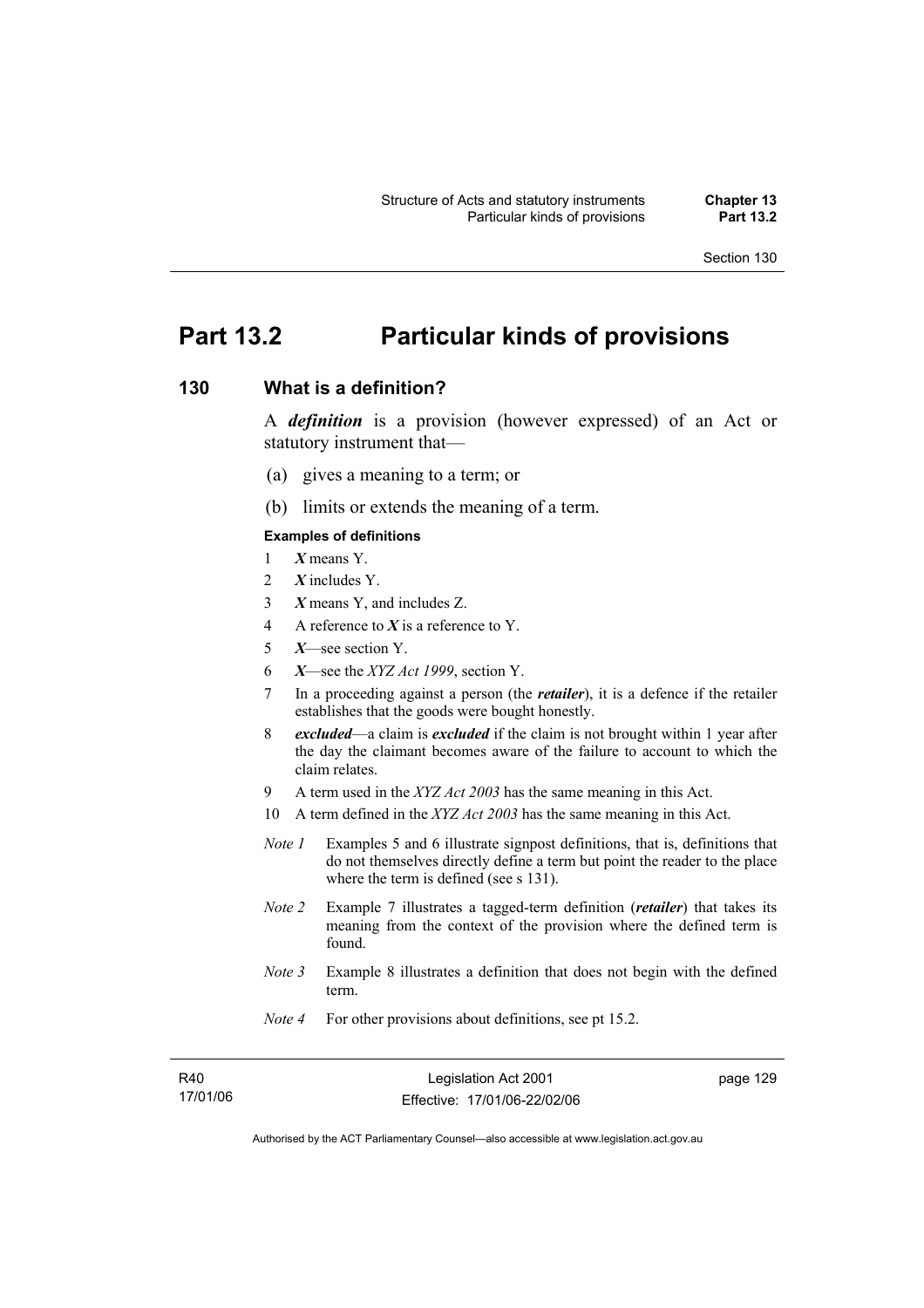| <b>Chapter 13</b> | Structure of Acts and statutory instruments |
|-------------------|---------------------------------------------|
| <b>Part 13.2</b>  | Particular kinds of provisions              |

*Note 5* An example is part of the Act, is not exhaustive and may extend, but does not limit, the meaning of the provision in which it appears (see s 126 and s 132).

### **131 Signpost definitions**

 (1) In an Act or statutory instrument, a definition of a term that includes the word 'see' followed by a reference to a law or instrument means the term has the same meaning as the term (or, if the reference includes a reference to the definition of another term, that term) has in the law or instrument, as in force from time to time.

#### **Examples**

- 1 A signpost definition '*food*—see section 10.' in the dictionary to an Act means that the word 'food' when used in the Act has the same meaning as it has in section 10, as in force from time to time.
- 2 A signpost definition '*injury*—see the *XYZ Act 2001*, dictionary.' in the dictionary to another Act means that the word 'injury', when used in the other Act, has the same meaning as it has in the definition of *injury* in the *XYZ Act 2001*, dictionary, as in force from time to time.
- 3 A signpost definition 'OH&S Council—see the *XYZ Act 2000*, dictionary, definition of *council*.' means that the expression 'OH&S Council' has the same meaning as the word 'council' has in the definition of *council* in the *XYZ Act 2000*, dictionary, as in force from time to time.
- *Note* An example is part of the Act, is not exhaustive and may extend, but does not limit, the meaning of the provision in which it appears (see s 126 and s 132).
- (2) This section is subject to section 47 (Statutory instrument may make provision by applying law or instrument).
- (3) In this section:

*instrument* includes a provision of an instrument.

*law* includes a law, or a provision of a law, of the Commonwealth, a State or another Territory.

*Note* For other provisions about definitions, see pt 15.2.

page 130 Legislation Act 2001 Effective: 17/01/06-22/02/06

R40 17/01/06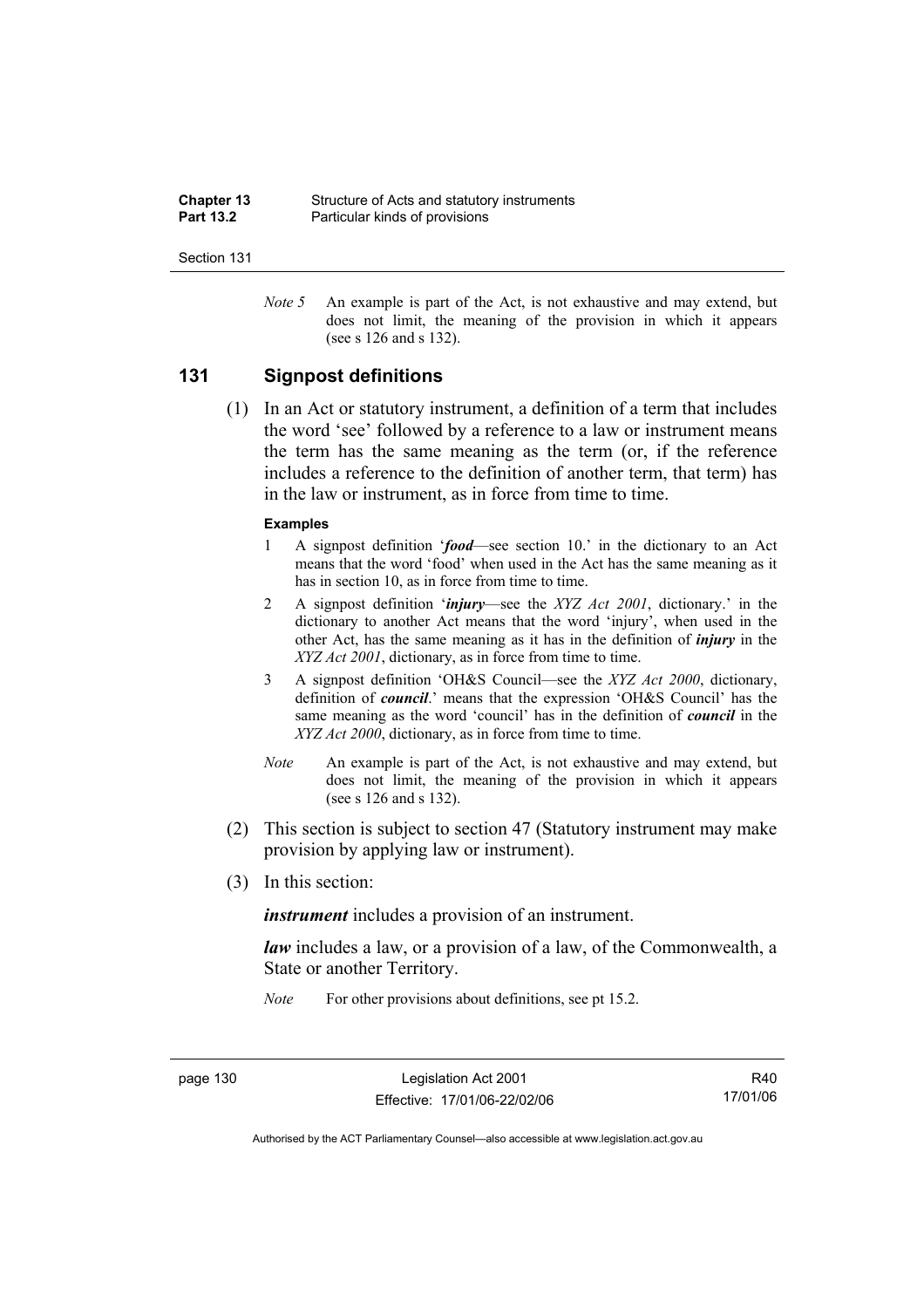# **132 Examples**

- (1) An example in an Act or statutory instrument—
	- (a) is not exhaustive; and
	- (b) may extend, but does not limit, the meaning of the Act or instrument, or the particular provision to which it relates.

#### **Examples**

- 1 A specific case (which may be fictional) that helps to give meaning to the more abstract language of a provision. See the examples in section 43.
- 2 An example (which may be fictional) that clarifies the scope of a provision by illustrating cases that fall within the provision or cases that fall outside the provision, or both. See the examples in section 86.
- *Note 1* These examples may overlap.
- *Note 2* An example in an Act or statutory instrument is part of the Act or instrument (see s 126 (4)).
- (2) An example may take either of the following forms:
	- (a) a statement at the end of the provision it illustrates (or at the end of a provision containing the provision it illustrates);
	- (b) a statement forming part of the text of a provision that illustrates the operation of the provision, whether or not the words 'for example' are used.

#### **Examples for par (a)**

the examples in section 130 or this section, subsection (1)

#### **Example for par (b)**

the statement beginning 'for example' in section 36 (1) (a)

- (3) Subsection (2) does not limit the form that an example may take.
- (4) This section is a determinative provision.
	- *Note* See s 5 for the meaning of determinative provisions, and s 6 for their displacement.

page 131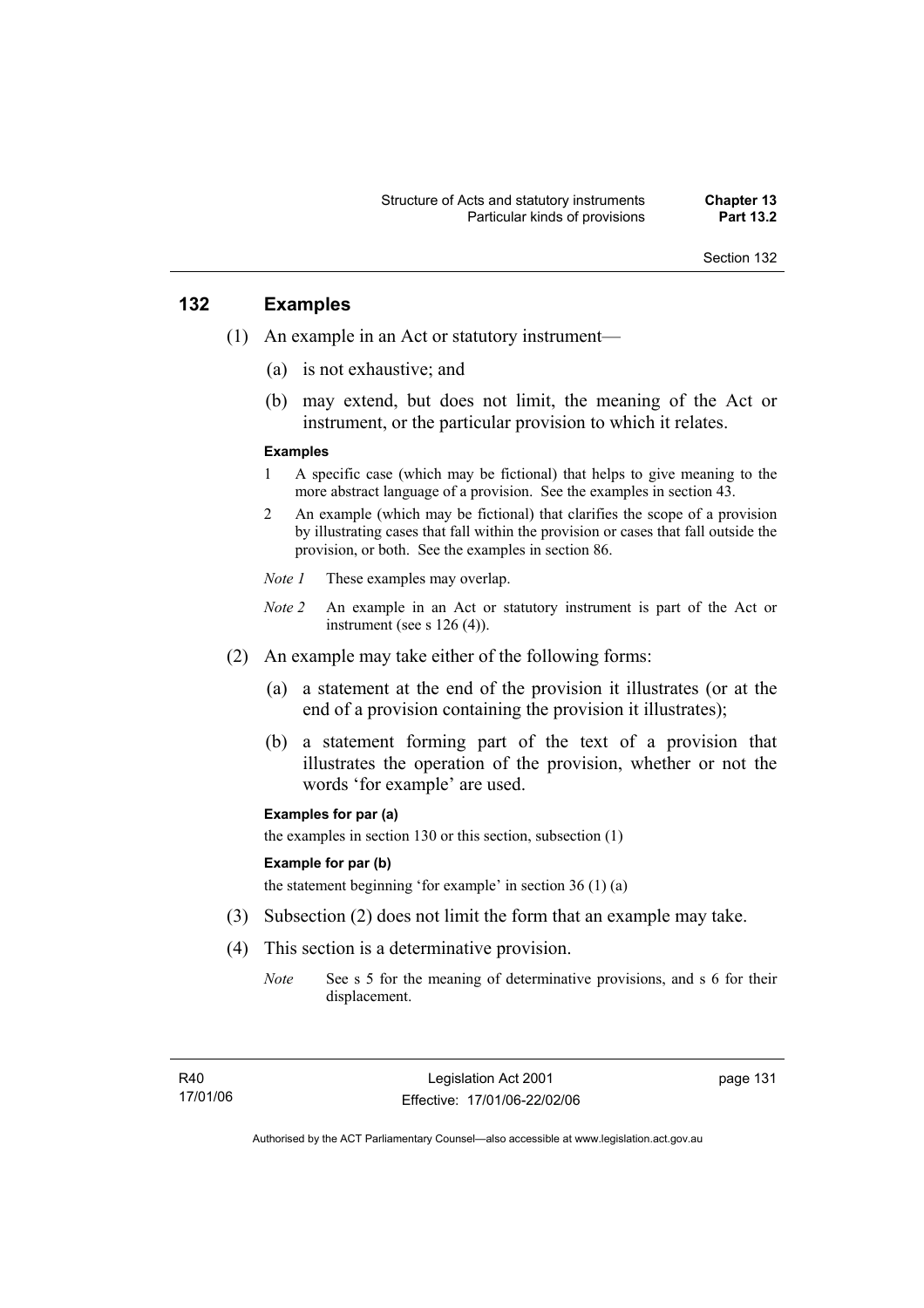#### **Chapter 13** Structure of Acts and statutory instruments<br> **Part 13.2** Particular kinds of provisions **Particular kinds of provisions**

Section 133

# **133 Penalty units**

- (1) In a law, if a penalty for an offence is expressed as a number (whether whole or fractional) of penalty units—
	- (a) the penalty is a fine of that number of penalty units; and
	- (b) the value of the penalty unit for the offence is—
		- (i) if the person charged is an individual—\$100; or
		- (ii) if the person charged is a corporation—\$500.

#### **Example**

'Maximum penalty: 10 penalty units.' means that a person who is convicted of the relevant offence is liable to a maximum fine of 10 penalty units.

- If the person is an individual, the maximum fine is, therefore, \$1 000 (\$100x10).
- If the person is a corporation, the maximum fine is, therefore, \$5 000 (\$500x10).
- *Note* An example is part of the Act, is not exhaustive and may extend, but does not limit, the meaning of the provision in which it appears (see s 126 and s 132).
- (2) This section is a determinative provision.
	- *Note* See s 5 for the meaning of determinative provisions, and s 6 for their displacement.

# **134 Penalties at end of sections and subsections**

- (1) This section applies if a penalty (however expressed) is stated in a law—
	- (a) at the end of a section (whether or not the section is divided into subsections) and not expressed in a way that indicates that it applies only to a provision of the section; or
	- (b) at the end of a subsection (but not at the end of a section) and not expressed in a way that indicates that it applies only to a provision of the subsection; or

R40 17/01/06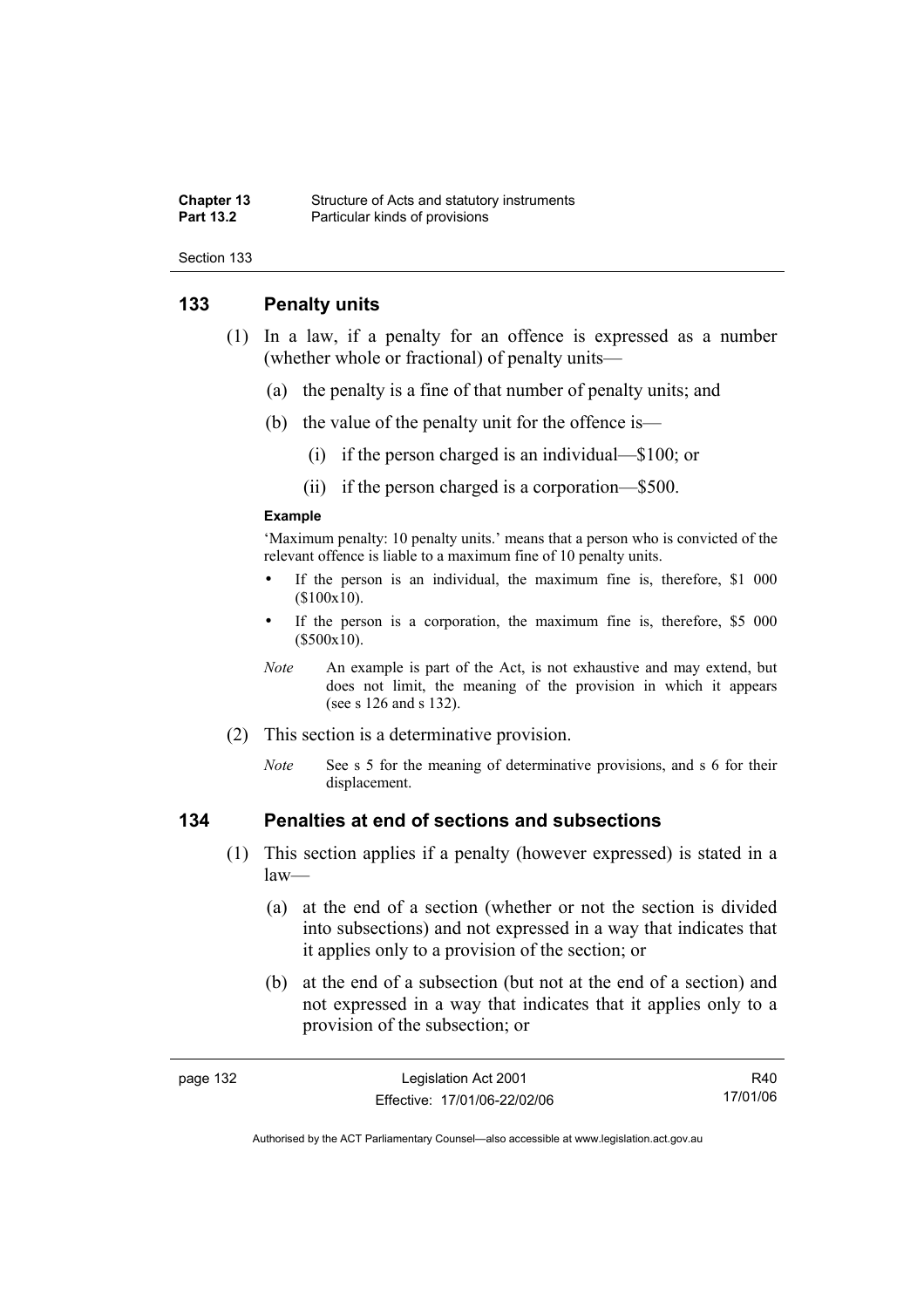(c) at the end of a section or subsection and expressed in a way that indicates that it applies only to a provision of the section or subsection (the *relevant provision*).

#### **Example for par (a)**

the following penalty at the end of a section: 'Maximum penalty: 20 penalty units.'

#### **Example for par (b)**

the following penalty at the end of a subsection, but not at the end of a section: 'Maximum penalty: 20 penalty units.'

#### **Examples for par (c)**

- 1 the following penalty at the end of a section divided into subsections: 'Maximum penalty (subsection (3)): 20 penalty units.'.
- 2 the following penalty at the end of a subsection, but not at the end of a section:

'Maximum penalty:

- (a) for paragraph (b)—20 penalty units; or
- (b) for another paragraph—50 penalty units, imprisonment for 6 months or both.'
- *Note* An example is part of the Act, is not exhaustive and may extend, but does not limit, the meaning of the provision in which it appears (see s 126 and s 132).
- (2) If an offence is not expressly mentioned in the section, subsection or relevant provision, the penalty indicates that contravention of the section, subsection or relevant provision is an offence punishable on conviction as provided by subsection (4).

#### **Example of a penalty applying to entire section or subsection**

A person must not contravene a notice. Maximum penalty: 20 penalty units.

#### **Example of a penalty applying to a stated provision**

- (2) The register of transactions—
	- (a) may be kept in electronic form; and

page 133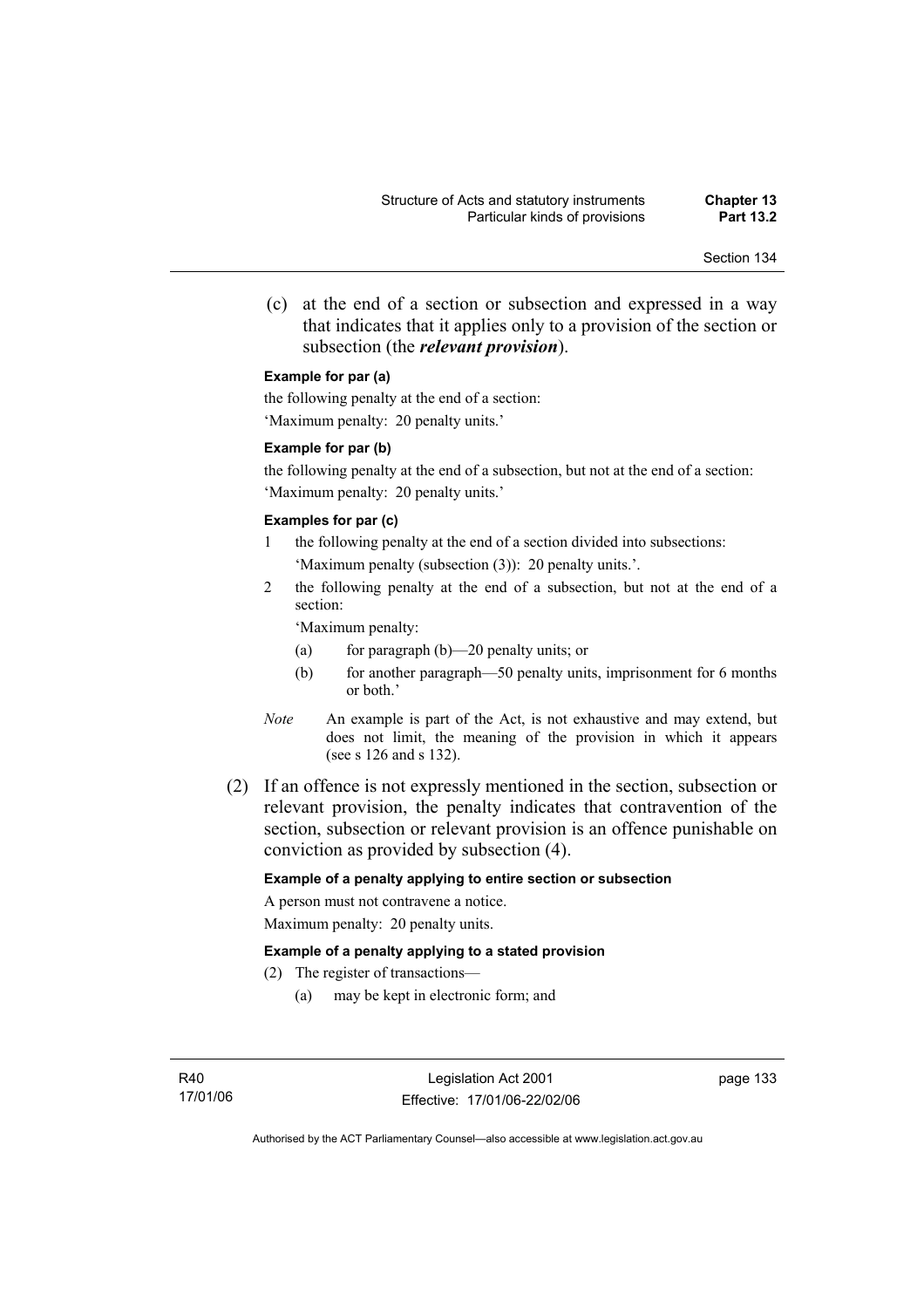#### **Chapter 13** Structure of Acts and statutory instruments<br> **Part 13.2** Particular kinds of provisions **Particular kinds of provisions**

Section 134

- (b) must contain the particulars mentioned in section 91C.
- Maximum penalty (paragraph (b)): 20 penalty units.
- (3) If an offence is expressly mentioned in the section, subsection or relevant provision, the penalty indicates that the offence is punishable on conviction as provided by subsection (4).

**Example of a penalty applying to entire section or subsection** 

A person who contravenes a notice commits an offence.

Maximum penalty: 20 penalty units.

#### **Example of a penalty applying to a stated provision**

- (2) If a person keeps the person's identity card after ceasing to be an officer—
	- (a) the person commits an offence; and

(b) the identity card is forfeited to the Territory.

Maximum penalty (paragraph (a)): 20 penalty units.

- (4) The penalty that may be imposed for the offence is—
	- (a) if only a single penalty is stated (whether as a maximum penalty or a penalty)—not more than the stated penalty; or
	- (b) if a minimum as well as a maximum penalty is stated—not less than the minimum and not more than the maximum.
- $(5)$  If—
	- (a) a penalty (however expressed) is stated in a law at the end of a section divided into subsections; and
	- (b) another penalty (however expressed) is stated at the end of another subsection of the section; and
	- (c) the first penalty is not expressed in a way that indicates that it applies only to a particular provision of the last subsection;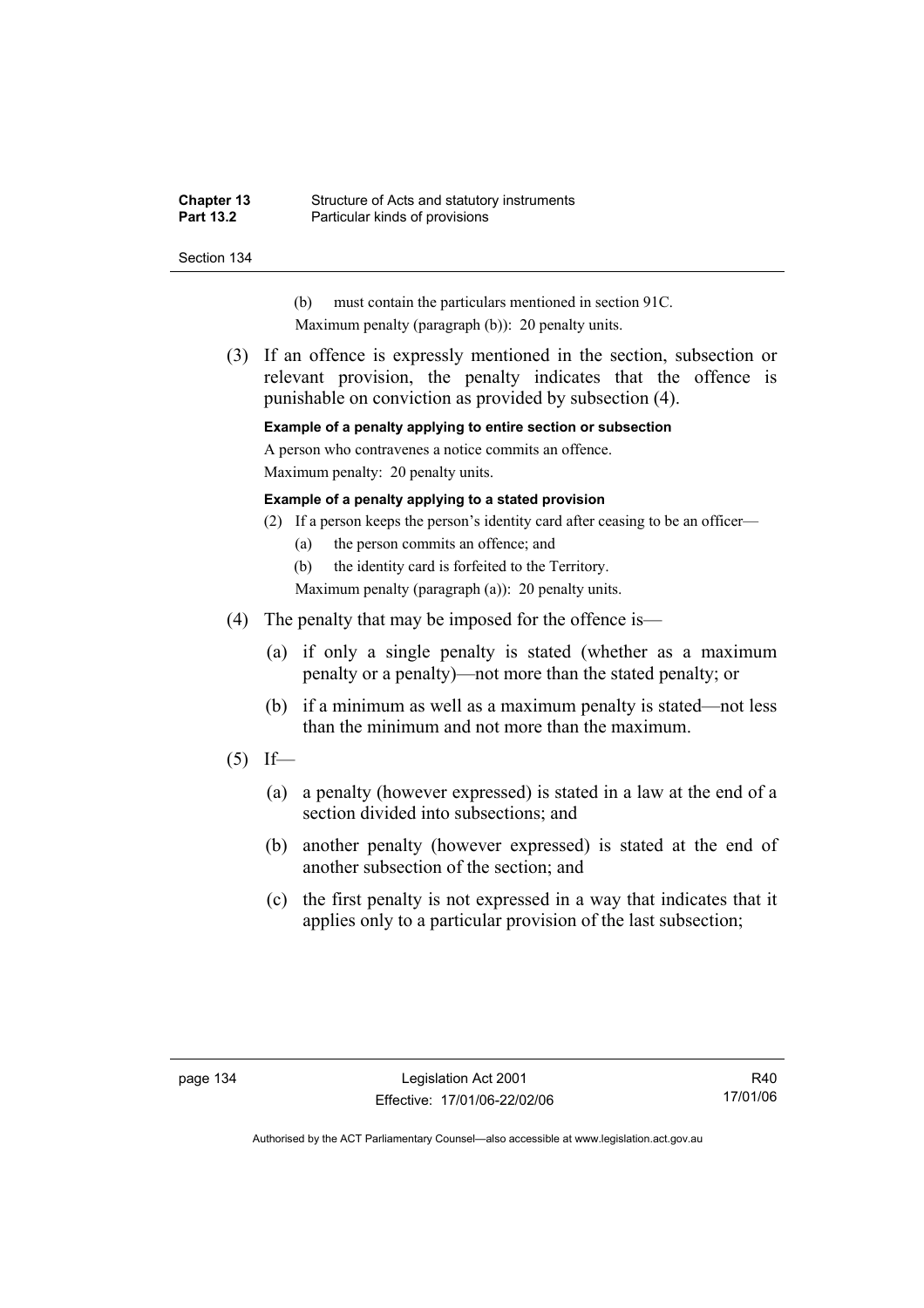the first penalty is taken, for this section, to be expressed in a way that indicates that it applies only to the last subsection.

#### **Example**

In the following example, subsection (4) is the last subsection and the penalty stated at the end applies only to that subsection:

- '(2) A permit holder must record all transactions under this Act. Maximum penalty: 20 penalty units.
- (3) If a permit holder is convicted of an offence against subsection (2), the registrar must cancel the permit.
- (4) A permit holder must not sell a declared substance in contravention of this Act.

Maximum penalty: 100 penalty units, imprisonment for 1 year or both.'.

- (6) In working out for this section whether a penalty is at the end of a section or subsection, the position of any example or note is to be disregarded.
- (7) This section is a determinative provision.
	- *Note* See s 5 for the meaning of determinative provisions, and s 6 for their displacement.

# **135 Penalties not at end of sections and subsections**

- (1) This section applies if a penalty (however expressed) is stated in a provision of a law other than at the end of a section or subsection.
- (2) If an offence is expressly mentioned in the provision, the penalty indicates that the offence is punishable on conviction as provided by subsection  $(4)$ .

#### **Example**

A person who contravenes subsection (3) commits an offence punishable by a fine of not more than 20 penalty units.

*Note* An example is part of the Act, is not exhaustive and may extend, but does not limit, the meaning of the provision in which it appears (see s 126 and s 132).

R40 17/01/06 page 135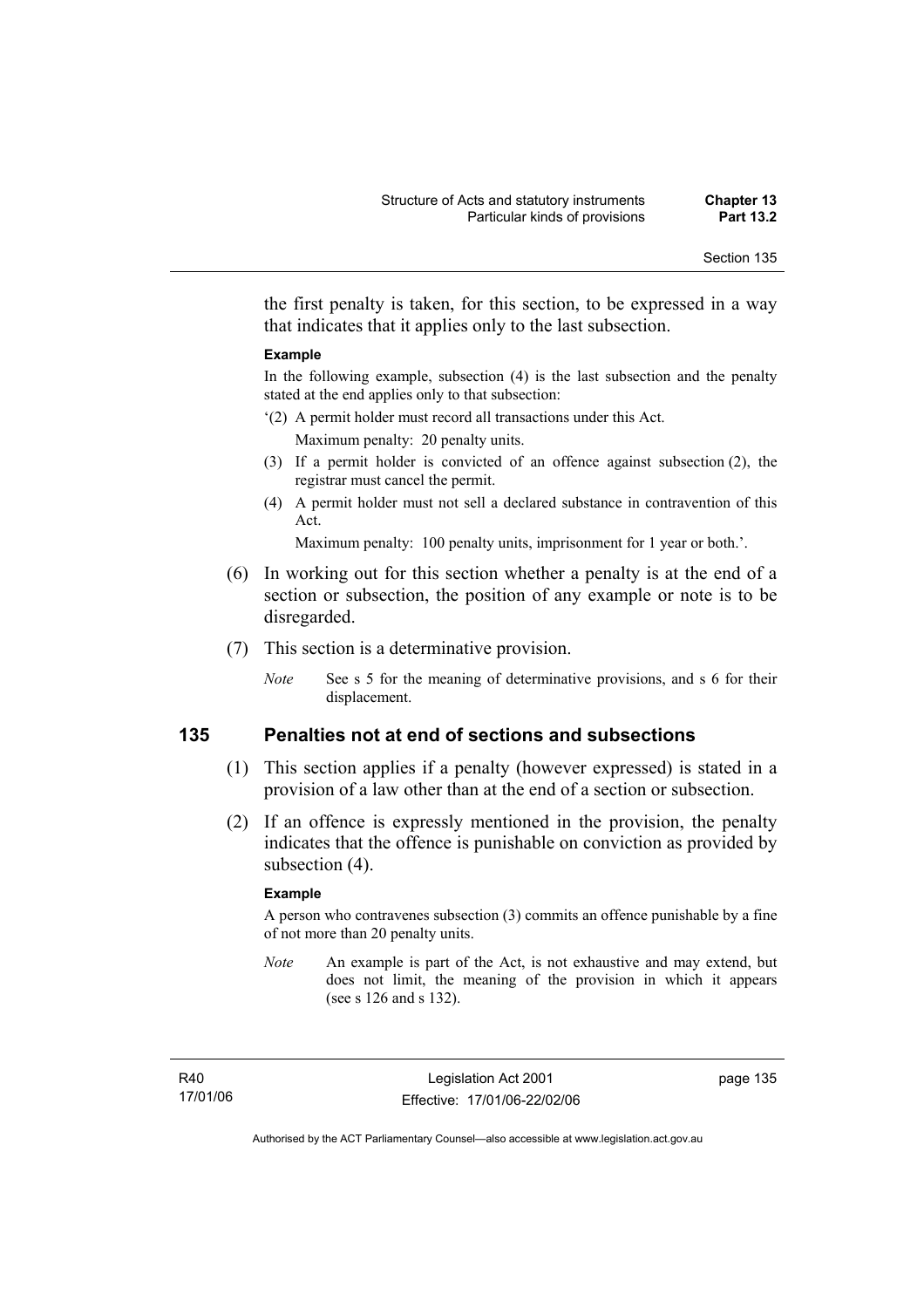| <b>Chapter 13</b> | Structure of Acts and statutory instruments |
|-------------------|---------------------------------------------|
| <b>Part 13.2</b>  | Particular kinds of provisions              |

 (3) If an offence is not expressly mentioned in the provision, the penalty indicates that contravention of the provision (or a stated part of the provision) is an offence punishable on conviction as provided by subsection  $(4)$ .

#### **Example**

A person who contravenes subsection (3) must pay a fine of not more than 20 penalty units.

- (4) The penalty that may be imposed for the offence is—
	- (a) if only a single penalty is stated (whether as a maximum penalty or a penalty)—not more than the stated penalty; or
	- (b) if a minimum as well as a maximum penalty is stated—not less than the minimum and not more than the maximum.
- (5) In working out for this section whether a penalty is at the end of a section or subsection, the position of any example or note is to be disregarded.
- (6) This section is a determinative provision.
	- *Note* See s 5 for the meaning of determinative provisions, and s 6 for their displacement.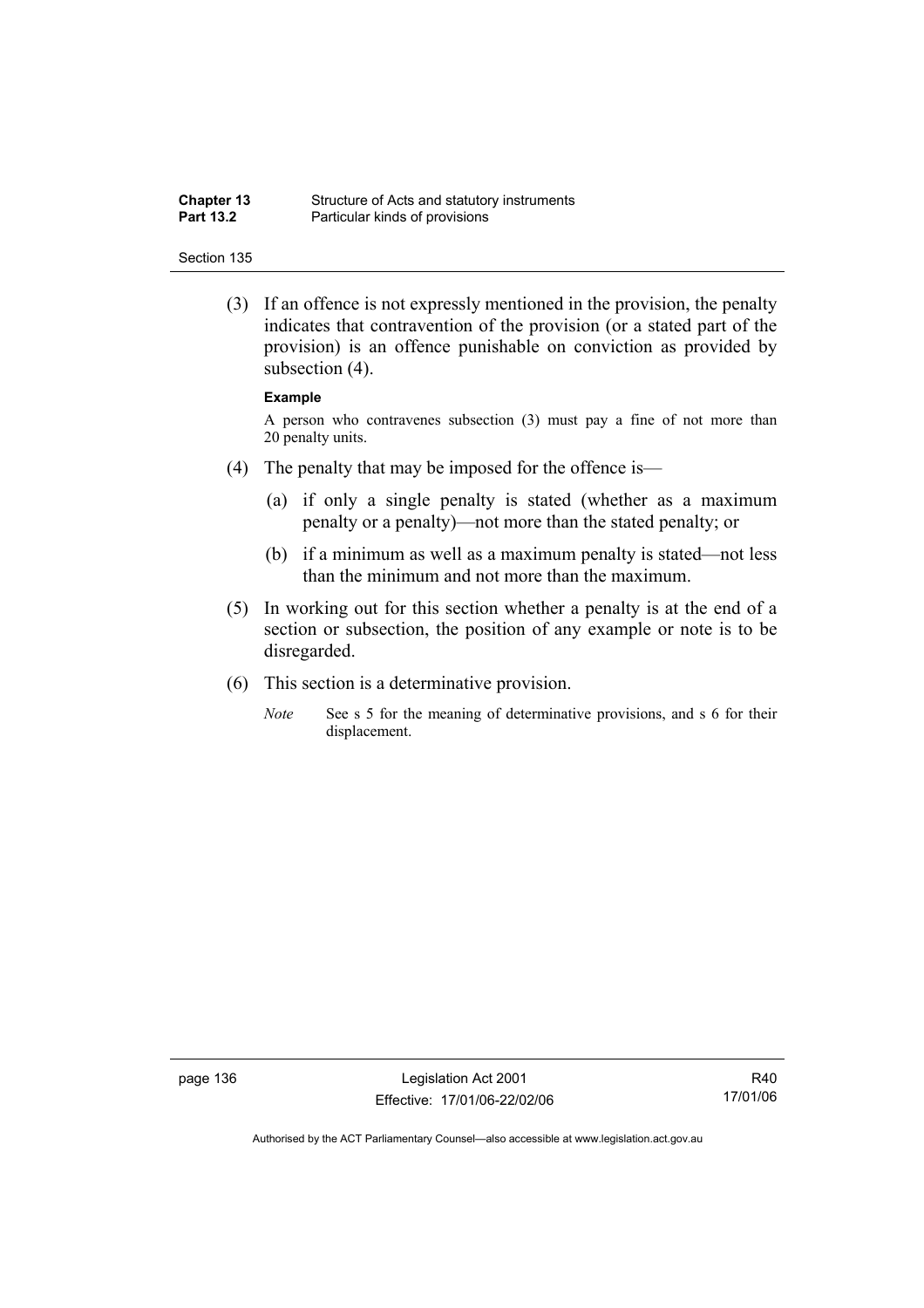# **Chapter 14 Interpretation of Acts and statutory instruments**

# **Part 14.1 Purpose and scope**

# **136 Meaning of** *Act* **in ch 14**

In this chapter:

*Act* includes a statutory instrument.

*Note* Section 7 (3) provides that a reference to an Act includes a reference to a provision of an Act. Section 13 (3) provides that a reference to a statutory instrument includes a reference to a provision of a statutory instrument.

# **137 Purpose and scope of ch 14**

- (1) The purpose of this chapter is to provide guidance about the interpretation of Acts.
- (2) This chapter is not intended to be a comprehensive statement of the law of interpretation applying to Acts.
- (3) In particular, this chapter assumes that common law presumptions operate in conjunction with this chapter.
- (4) Subsection (3) also applies to common law presumptions that come into existence after the commencement of this chapter.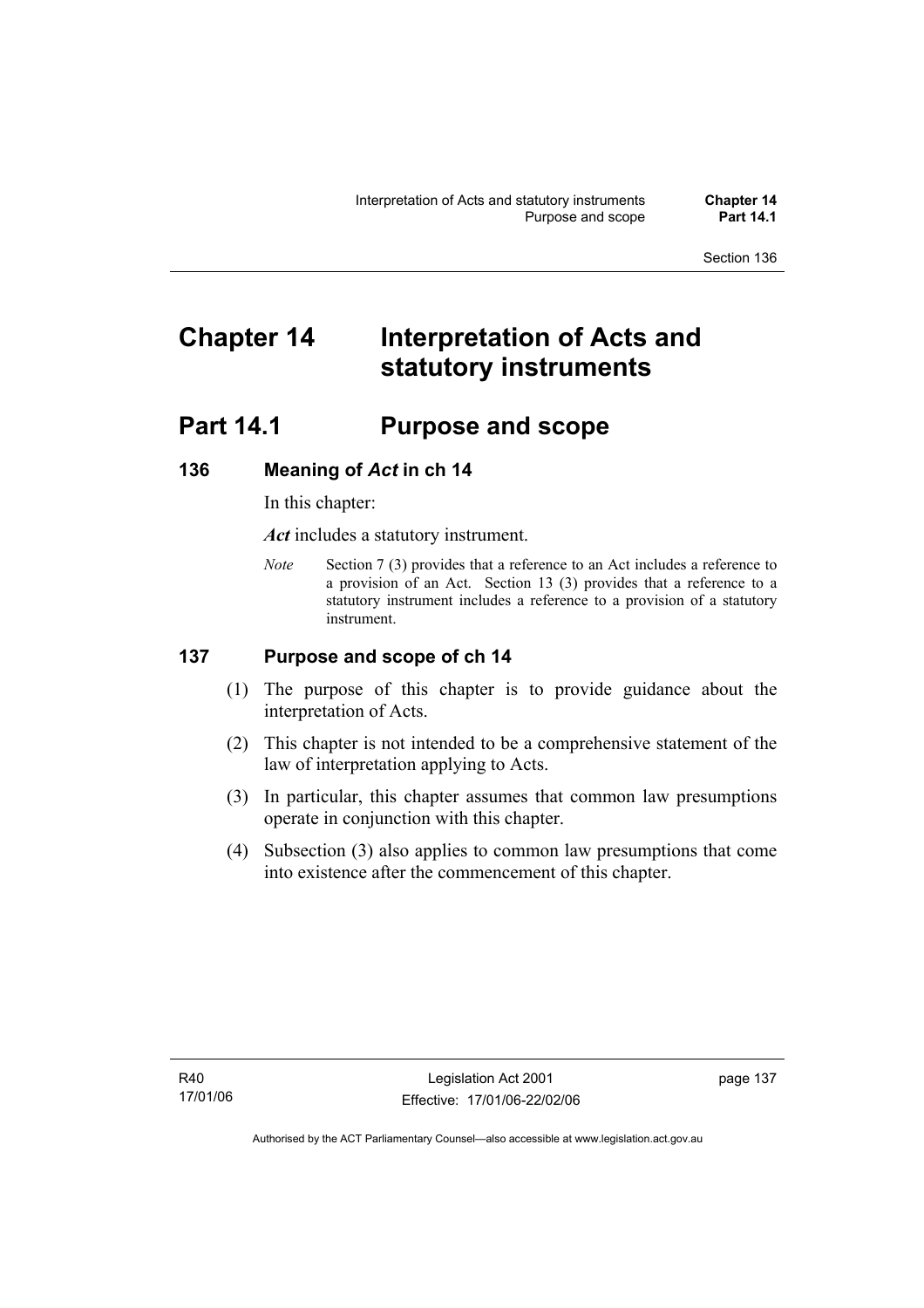| <b>Chapter 14</b> | Interpretation of Acts and statutory instruments |
|-------------------|--------------------------------------------------|
| <b>Part 14.2</b>  | Key principles of interpretation                 |

# **Part 14.2 Key principles of interpretation**

# **138 Meaning of** *working out the meaning of an Act*

In this part:

*working out the meaning of an Act* means—

- (a) resolving an ambiguous or obscure provision of the Act; or
- (b) confirming or displacing the apparent meaning of the Act; or
- (c) finding the meaning of the Act when its apparent meaning leads to a result that is manifestly absurd or is unreasonable; or
- (d) finding the meaning of the Act in any other case.

# **139 Interpretation best achieving Act's purpose**

- (1) In working out the meaning of an Act, the interpretation that would best achieve the purpose of the Act is to be preferred to any other interpretation.
- (2) This section applies whether or not the Act's purpose is expressly stated in the Act.
	- *Note T*he *Human Rights Act 2004*, s 30 (1) (which is about interpreting legislation to be consistent with human rights) is also relevant to interpreting territory laws.

# **140 Legislative context**

In working out the meaning of an Act, the provisions of the Act must be read in the context of the Act as a whole.

#### **Examples**

1 The long title of an Act provides that it is an Act to give certain benefits to the holders of pensioner cards. Section 4 provides 'This Act applies to a holder of a pensioner card'. Section 22 provides that the commissioner may grant 'a person' an exemption from payment of rates. The Act does not contain a definition of 'person'. Section 22 must be read in the context of

page 138 Legislation Act 2001 Effective: 17/01/06-22/02/06

R40 17/01/06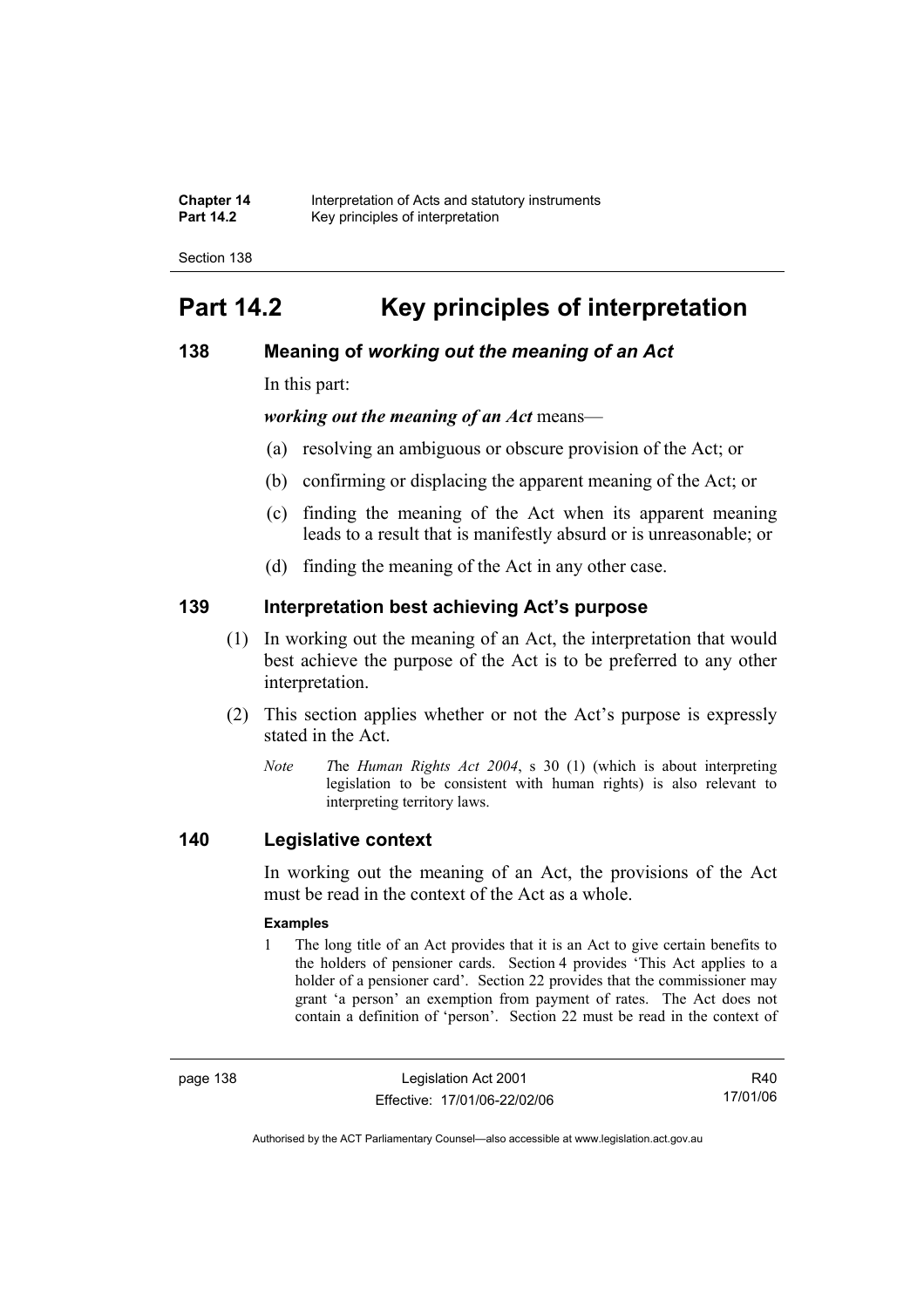the Act as a whole so that the commissioner may only grant exemptions to people who are holders of pensioner cards.

2 The *Drug Testing Regulation 2001* (made under the *Drug Testing Act 2000* (hypothetical)), section 6 contains the following heading:

#### **6 Corresponding law—Act, s 100, def** *corresponding law*

The heading indicates that the section has been made for the definition of *corresponding law* in the *Drug Testing Act 2000*, section 100.

- 3 Section 12 (1) of a subordinate law refers to 'an order under the *Crimes Act 1900*, section 402*'*. No other kind of order is mentioned in the section and the word 'order' is not otherwise defined in the subordinate law. Subsections (2), (4), (7) and (9) of the same section, which only refer to 'the order', are to be understood as referring to the order mentioned in subsection (1).
- *Note 1* See s 126 and s 127 for material that is, or is not, part of an Act or statutory instrument.
- *Note 2* An example is part of the Act, is not exhaustive and may extend, but does not limit, the meaning of the provision in which it appears (see s 126 and s 132).

### **141 Non-legislative context generally**

- (1) In working out the meaning of an Act, material not forming part of the Act may be considered.
	- *Note 1* See s 146 for the meaning of *may* and *must*.
	- *Note 2* See s 126 and s 127 for material that is, or is not, part of an Act or statutory instrument.
	- *Note* 3 See s 142 for material that may be considered in working out the meaning of an Act or statutory instrument.
- (2) In deciding whether material not forming part of an Act should be considered in working out the meaning of the Act, and the weight to be given to the material, the following matters must be taken into account:
	- (a) the desirability of being able to rely on the ordinary meaning of the Act, having regard to the purpose of the Act and the provisions of the Act read in the context of the Act as a whole;

page 139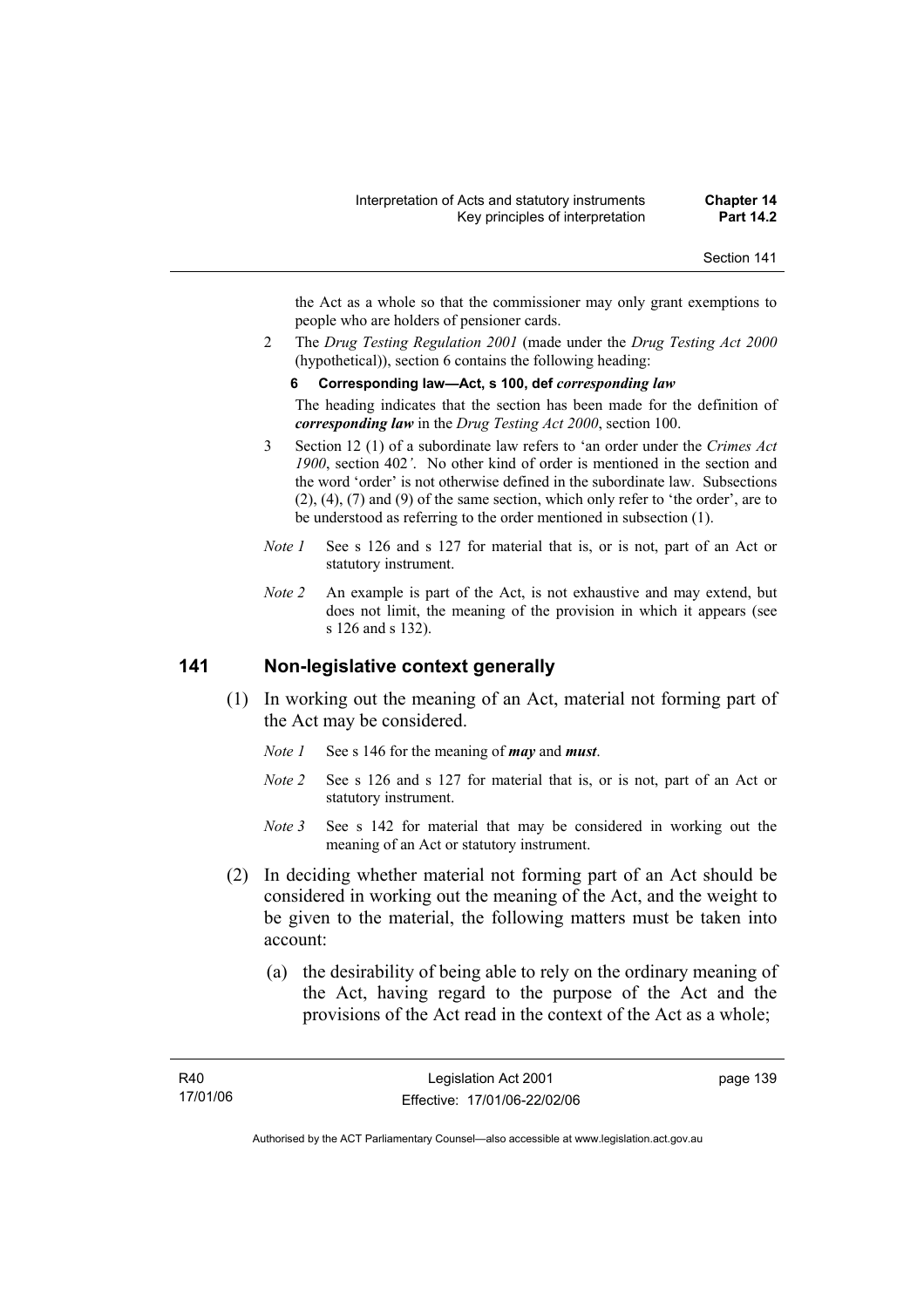- (b) the undesirability of prolonging proceedings without compensating advantage;
- (c) the accessibility of the material to the public.
- (3) Subsection (2) does not limit the matters that may be taken into account.
- (4) For subsection (2) (c), material in the register is taken to be accessible to the public.

*Note* The register is the ACT legislation register (see dict, pt 2, def *register*).

# **142 Non-legislative context—material that may be considered**

- (1) In working out the meaning of an Act, material mentioned in table 142, column 2 may be considered.
- (2) In working out the meaning of a statutory instrument, material mentioned in table 142, column 3 may be considered.
- (3) This section does not limit the material that may be considered in working out the meaning of an Act or statutory instrument.

| column 1<br>item | column 2<br>Act                                                                                          | column 3<br>statutory instrument                                                                                    |
|------------------|----------------------------------------------------------------------------------------------------------|---------------------------------------------------------------------------------------------------------------------|
|                  | material not forming<br>part of the Act contained<br>in an authorised version<br>of the Act              | material not forming part of<br>the statutory instrument<br>contained in an authorised<br>version of the instrument |
|                  | See ch 3 (Authorised<br><i>Note</i><br>versions<br>and<br>evidence of laws and<br>legislative material). | See ch 3 (Authorised<br><b>Note</b><br>versions and evidence of<br>legislative<br>and<br>laws<br>material).         |

#### **Table 142**

page 140 Legislation Act 2001 Effective: 17/01/06-22/02/06

R40 17/01/06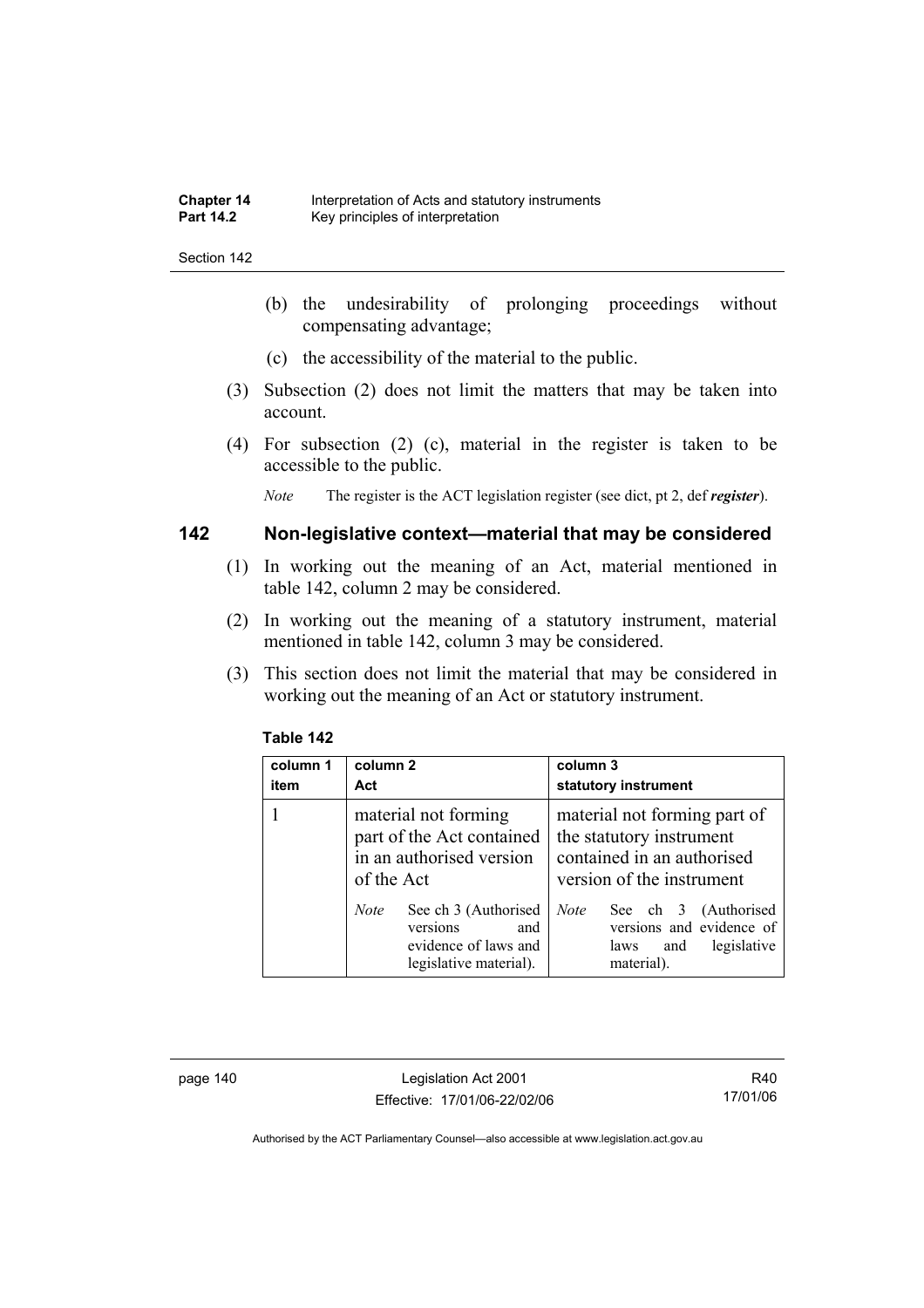Interpretation of Acts and statutory instruments **Chapter 14**  Key principles of interpretation **Part 14.2** 

Section 142

| column 1       | column <sub>2</sub>                                                                                                                                                                                             | column 3                                                                                                                                                                                                                                                                                                                                                                                                                                          |
|----------------|-----------------------------------------------------------------------------------------------------------------------------------------------------------------------------------------------------------------|---------------------------------------------------------------------------------------------------------------------------------------------------------------------------------------------------------------------------------------------------------------------------------------------------------------------------------------------------------------------------------------------------------------------------------------------------|
| item           | Act                                                                                                                                                                                                             | statutory instrument                                                                                                                                                                                                                                                                                                                                                                                                                              |
| $\overline{2}$ | any relevant report of a<br>royal commission, law<br>reform commission,<br>committee of inquiry or<br>other similar entity that<br>was presented to the<br>Legislative Assembly<br>before the Act was<br>passed | any relevant report of a royal<br>commission, law reform<br>commission, committee of<br>inquiry or other similar<br>entity that was presented to<br>the Legislative Assembly—<br>if the statutory<br>(a)<br>instrument was<br>presented to the<br>Assently—<br>before the end of<br>6 sitting days<br>after the day the<br>instrument was<br>presented to the<br>Assembly; or<br>(b)<br>in any other<br>case—before the<br>instrument was<br>made |

R40 17/01/06

Legislation Act 2001 Effective: 17/01/06-22/02/06 page 141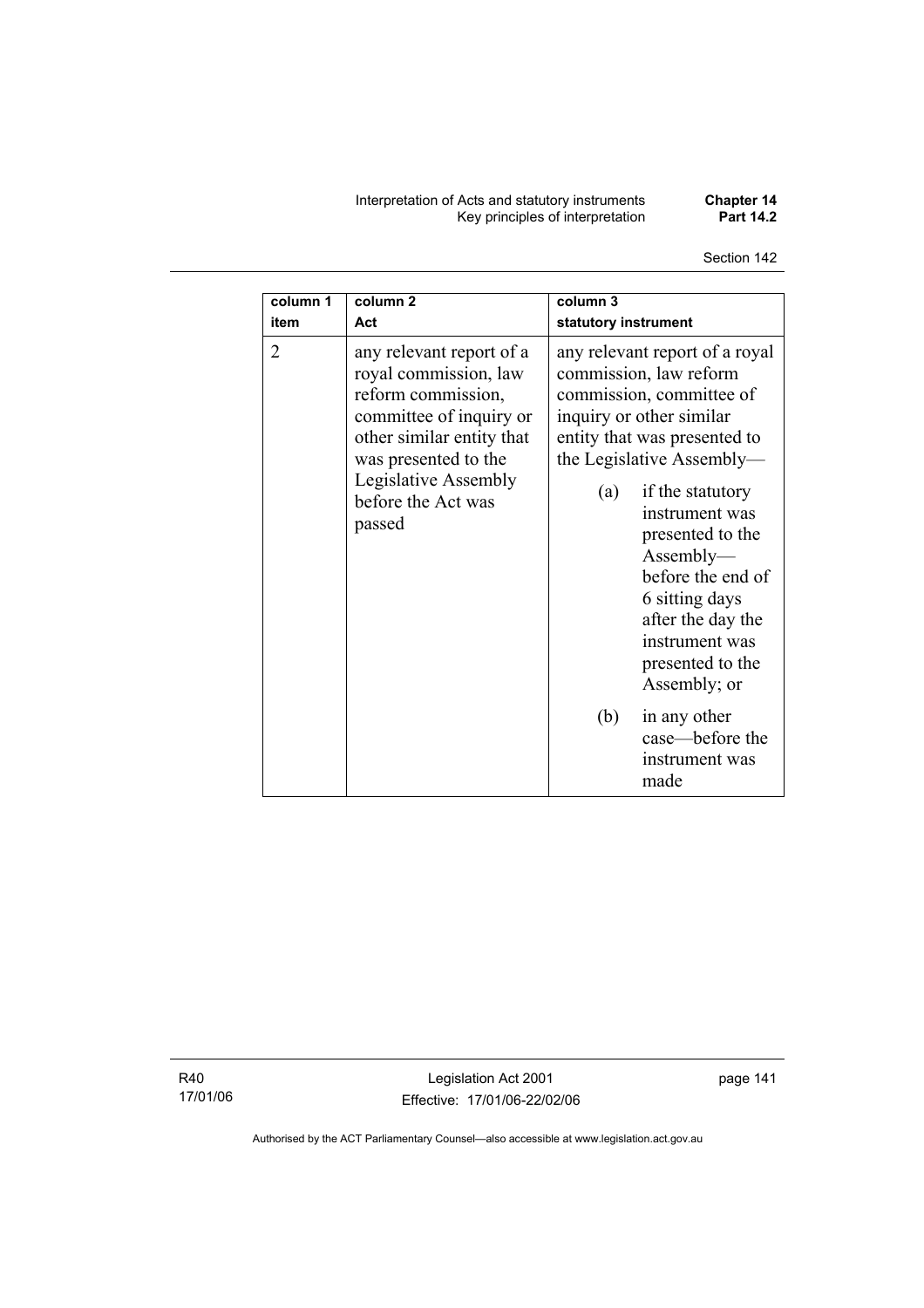**Chapter 14** Interpretation of Acts and statutory instruments **Part 14.2 Key principles of interpretation** 

Section 142

| column 1<br>item | column <sub>2</sub><br>Act                                                                                                                                                                                          | column 3<br>statutory instrument                                                                                                                                                                                                                                                                                                            |  |
|------------------|---------------------------------------------------------------------------------------------------------------------------------------------------------------------------------------------------------------------|---------------------------------------------------------------------------------------------------------------------------------------------------------------------------------------------------------------------------------------------------------------------------------------------------------------------------------------------|--|
| 3                | any relevant report of a<br>committee of the<br>Legislative Assembly<br>that was made to the<br>Assembly before the<br>Act was passed                                                                               | any relevant report of a<br>committee of the Legislative<br>Assembly that was made to<br>the Assembly-                                                                                                                                                                                                                                      |  |
|                  |                                                                                                                                                                                                                     | if the statutory<br>(a)<br>instrument was<br>presented to the<br>$\Lambda$ ssembly—<br>before the end of<br>6 sitting days<br>after the day the<br>instrument was<br>presented to the<br>Assembly; or                                                                                                                                       |  |
|                  |                                                                                                                                                                                                                     | (b)<br>in any other<br>case—before the<br>instrument was<br>made                                                                                                                                                                                                                                                                            |  |
| $\overline{4}$   | any explanatory<br>statement (however<br>described) for the bill<br>that became the Act, or<br>any other relevant<br>document, that was<br>presented to the<br>Legislative Assembly<br>before the Act was<br>passed | if the statutory instrument<br>was presented to the<br>Legislative Assembly—any<br>explanatory statement<br>(however described) for the<br>instrument, or any other<br>relevant document, that was<br>presented to the Legislative<br>Assembly before the end of<br>6 sitting days after the<br>instrument was presented to<br>the Assembly |  |

page 142 Legislation Act 2001 Effective: 17/01/06-22/02/06

R40 17/01/06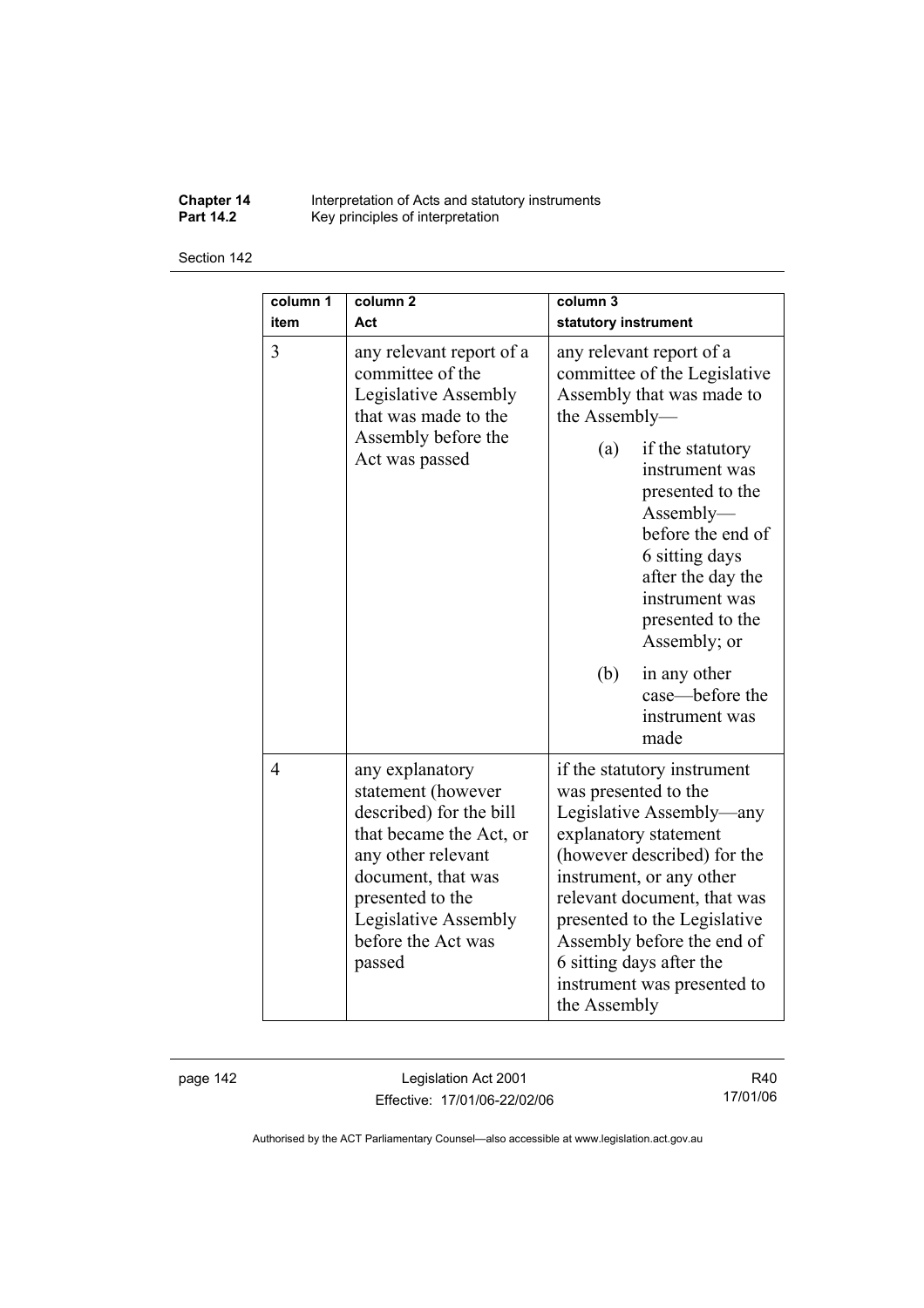Interpretation of Acts and statutory instruments **Chapter 14 Key principles of interpretation** 

| column 1<br>item | column <sub>2</sub><br>Act                                                                                              | column 3<br>statutory instrument                                                                                                                                                                |
|------------------|-------------------------------------------------------------------------------------------------------------------------|-------------------------------------------------------------------------------------------------------------------------------------------------------------------------------------------------|
| 5                | the presentation speech<br>made to the Legislative<br>Assembly during the<br>passage of the bill that<br>became the Act | if the statutory instrument<br>was presented to the<br>Legislative Assembly by a<br>member of the Assembly-<br>any presentation speech<br>made to the Assembly                                  |
| 6                | official reports of<br>proceedings in the<br>Legislative Assembly in<br>relation to the bill that<br>became the Act     | if the statutory instrument<br>was presented to the<br>Legislative Assembly-<br>official reports of<br>proceedings in the<br>Legislative Assembly in<br>relation to the statutory<br>instrument |
| 7                | any relevant treaty or<br>other international<br>agreement to which<br>Australia is a party                             | any relevant treaty or other<br>international agreement to<br>which Australia is a party                                                                                                        |

# **143 Law stating material for consideration in working out meaning**

 (1) If a relevant law provides that stated material may or must be considered in working out the meaning of an Act or statutory instrument, that does not by implication prevent other material of the same or similar kind being considered in working out the meaning of the Act or instrument.

#### **Example**

The *Computer Crime Act 2000* (hypothetical) contains the following provision:

**4 Report may be used as an aid to interpretation** 

The *Community Law Reform Report on Computer Crime* (CLRC No X) may be considered in working out the meaning of this Act.

R40 17/01/06

Legislation Act 2001 Effective: 17/01/06-22/02/06 page 143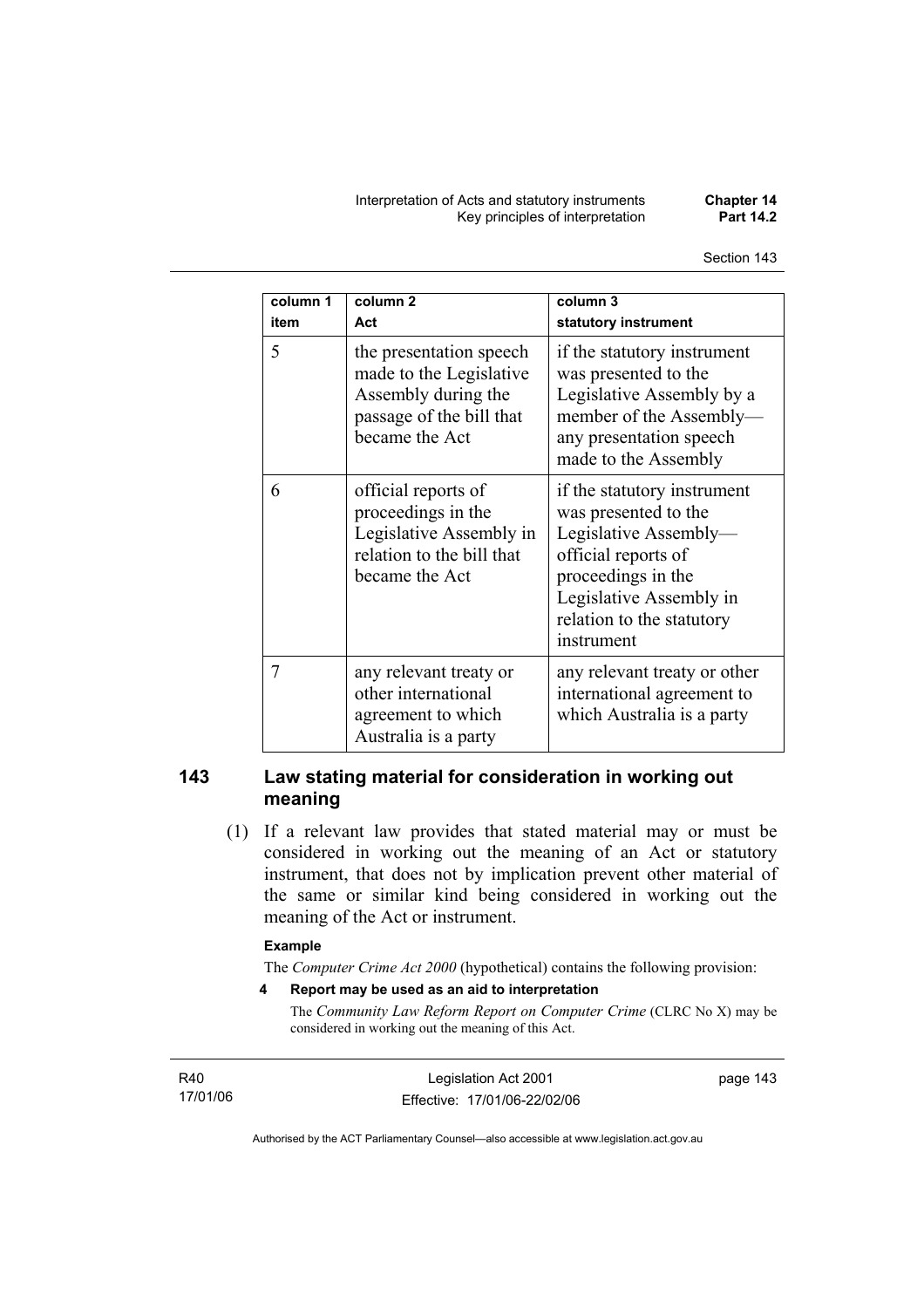#### **Chapter 14** Interpretation of Acts and statutory instruments<br>**Part 14.2** Key principles of interpretation Key principles of interpretation

#### Section 143

This does not limit access to other non-legislative material of the same or a similar kind for working out the meaning of the *Computer Crime Act 2000*.

- *Note* An example is part of the Act, is not exhaustive and may extend, but does not limit, the meaning of the provision in which it appears (see s 126 and s 132).
- (2) In this section:

*relevant law* means—

- (a) in working out the meaning of an Act—the Act or another Act; or
- (b) in working out the meaning of a statutory instrument made under an Act—the Act, another Act or the instrument; or
- (c) in working out the meaning of a statutory instrument made under another statutory instrument—an Act or either instrument.

page 144 Legislation Act 2001 Effective: 17/01/06-22/02/06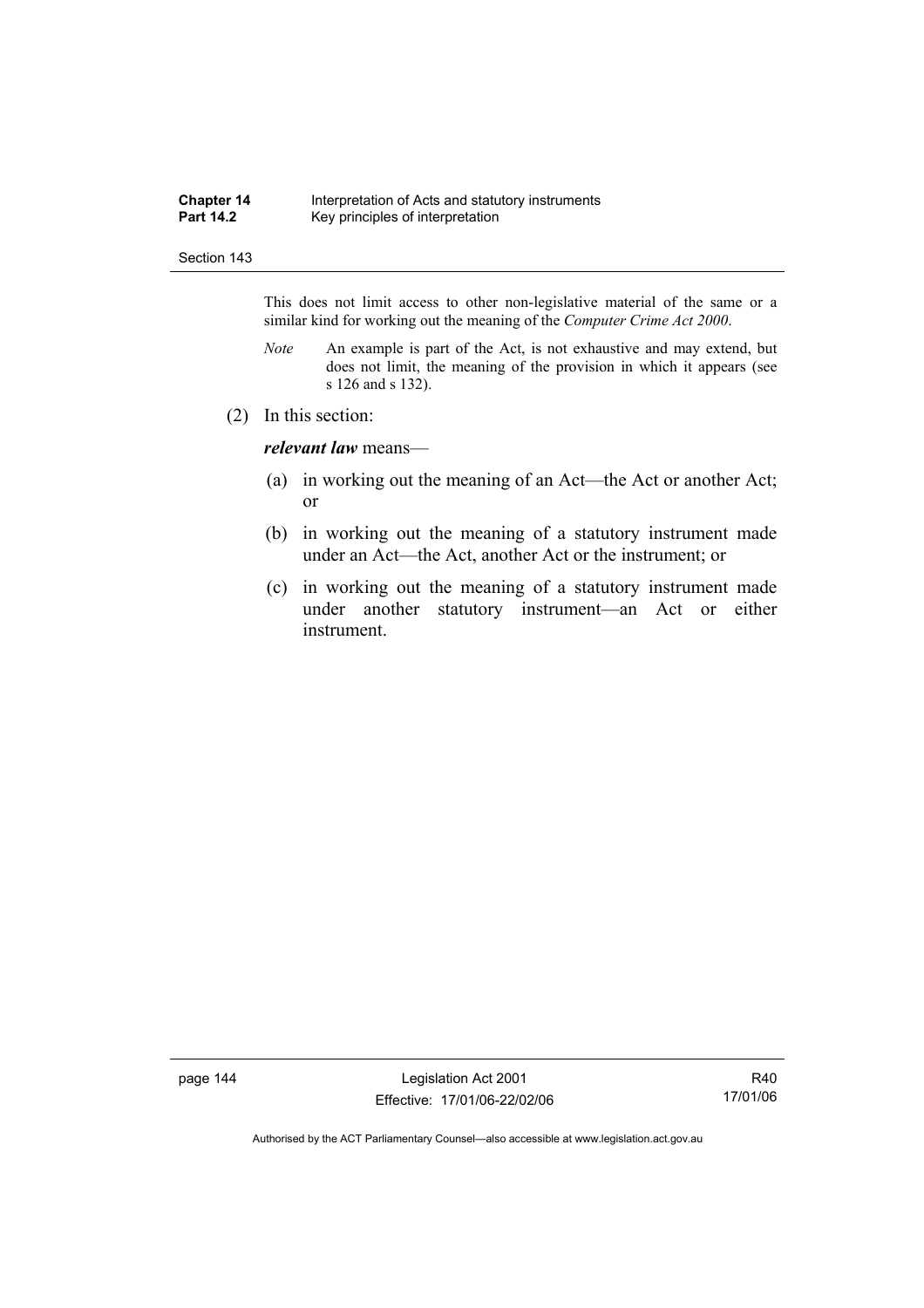# **Chapter 15 Aids to interpretation**

# **Part 15.1 General**

# **144 Meaning of commonly-used terms**

A definition in the dictionary, part 1 applies to all Acts and statutory instruments.

*Note* See s 130 for the definition of *definition* and s 131 for provisions about signpost definitions.

# **145 Gender and number**

In an Act or statutory instrument—

- (a) words indicating a gender include every other gender; and
- (b) words in the singular number include the plural and words in the plural number include the singular.

# **146 Meaning of** *may* **and** *must*

- (1) In an Act or statutory instrument, the word *may*, or a similar term, used in relation to a function indicates that the function may be exercised or not exercised, at discretion.
	- *Note Function* is defined in the dict, pt 1 to include authority, duty and power.
- (2) In an Act or statutory instrument, the word *must*, or a similar term, used in relation to a function indicates that the function is required to be exercised.

page 145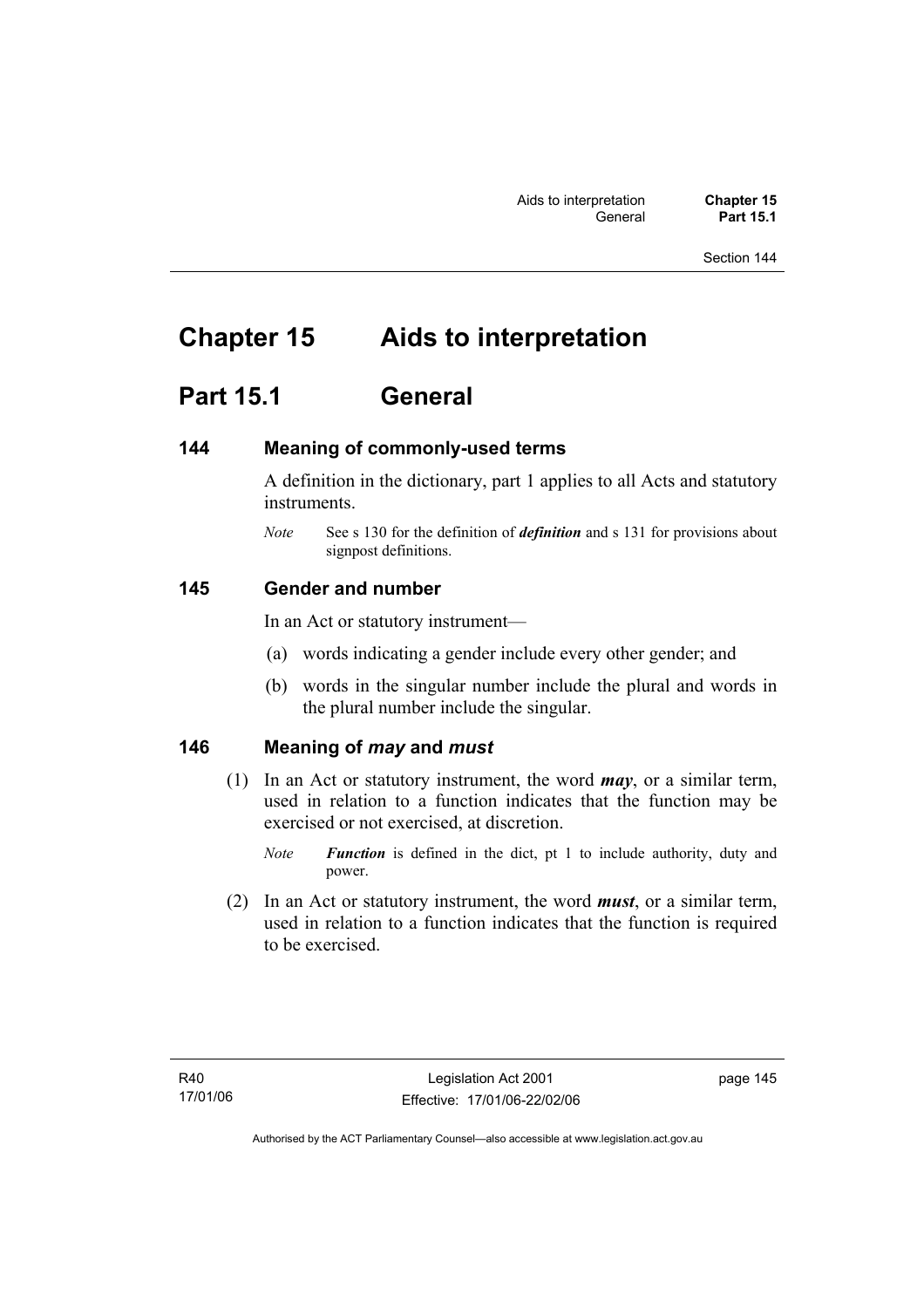| <b>Chapter 15</b> | Aids to interpretation |
|-------------------|------------------------|
| <b>Part 15.1</b>  | General                |

- (3) This section is a determinative provision so far as it applies to an applicable law or an applicable provision.
	- *Note* See s 5 for the meaning of determinative provisions, and s 6 for their displacement.
- (4) In this section:

*applicable law* means an Act enacted, or statutory instrument made, after the application date.

*applicable provision* means a provision inserted after the application date into an Act or statutory instrument that is not an applicable law.

#### *application date* means—

- (a) for an Act, subordinate law or disallowable instrument— 1 January 2000; and
- (b) for any other statutory instrument—1 January 2006.

*inserted*, for a provision, includes inserted in substitution for another provision.

# **147 Changes of drafting practice not to affect meaning**

 (1) The purpose of this section is to encourage the making of progressive improvements in the form of the statute book without inadvertently changing the substantive effect of the law.

*Note* See also s 96 (Relocated provisions).

- (2) This is to be achieved particularly by updating the language and structure of Acts and statutory instruments to replace older forms of legislative expression with forms reflecting current legislative drafting practice.
- (3) If an Act or statutory instrument is amended so that it contains an older form of legislative expression in a provision and a newer form in another, the ideas in the 2 provisions must not be regarded as

R40 17/01/06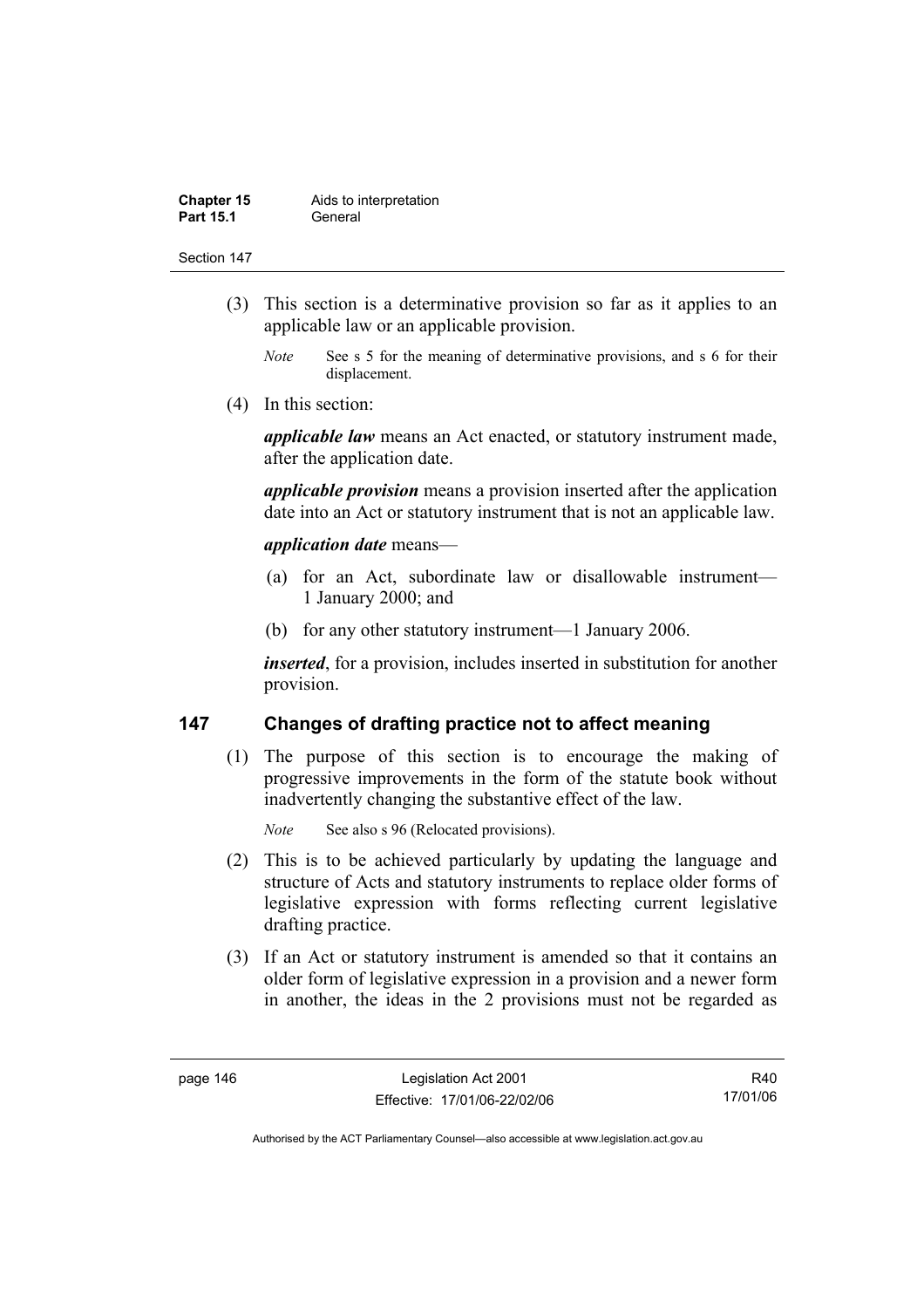different only because different words are used or the provisions are structured in different ways.

- (4) Subsection (3) also applies if the provisions are in different Acts or statutory instruments.
- (5) Also, if an Act or statutory instrument is amended so that a provision containing an older form of legislative expression is replaced (whether or not in the same position) by a provision in a newer form, the ideas in the 2 provisions must not be regarded as different only because different words are used or the provisions are structured in different ways.
- (6) In deciding whether the ideas are different, regard must be had to the context and history of the 2 provisions.
- (7) Subsection (6) does not limit the matters to which regard may be had.
- (8) This section is a determinative provision.
	- *Note* See s 5 for the meaning of determinative provisions, and s 6 for their displacement.

# **148 Terms used in instruments have same meanings as in authorising laws**

Terms used in a statutory instrument have the same meanings as they have, from time to time, in the Act or statutory instrument (the *authorising law*), or the relevant provisions of the authorising law, under which the instrument is made or in force.

# **149 Age in years**

For an Act or statutory instrument, a person is an age in years at the beginning of the person's birthday for the age.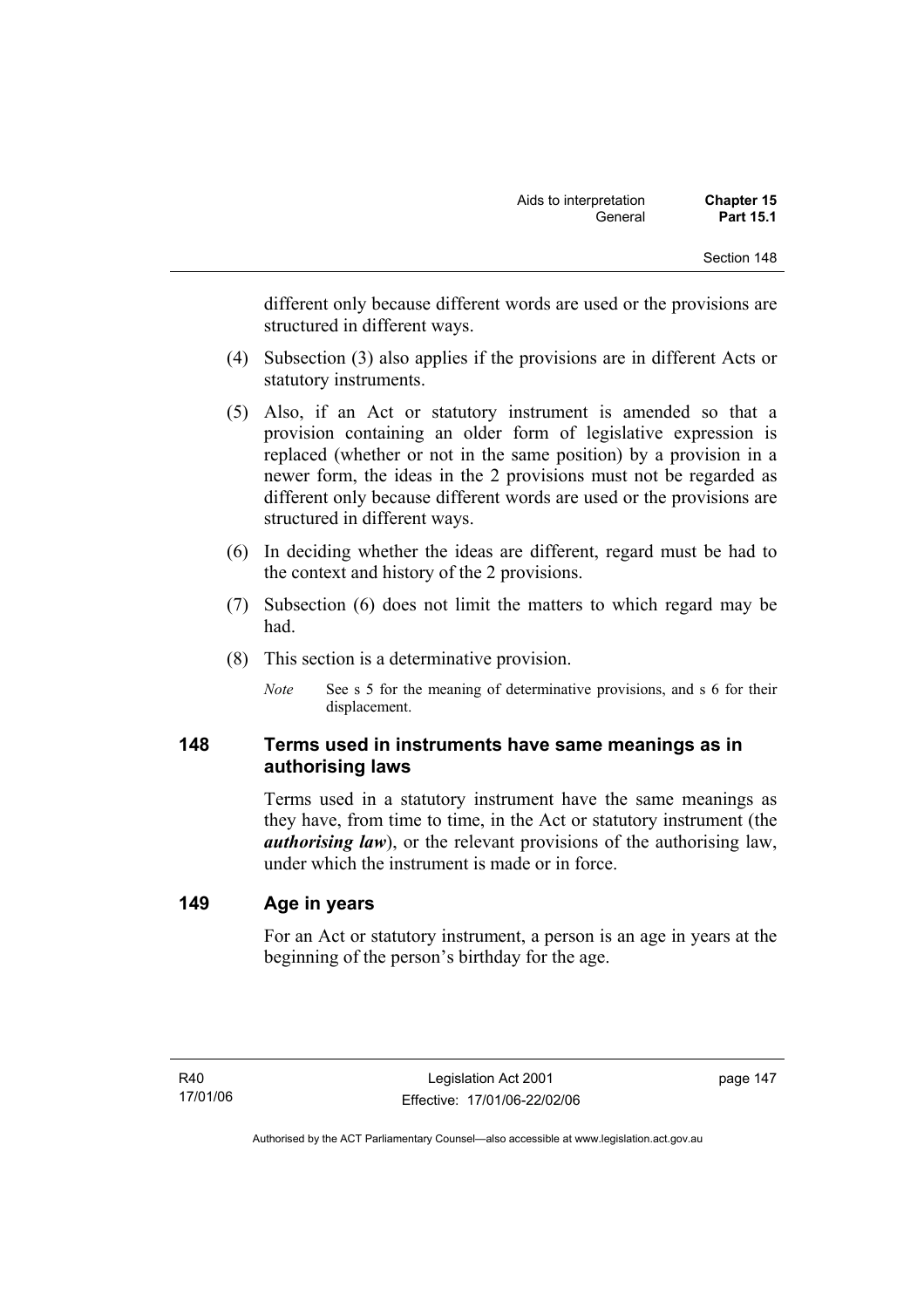| <b>Chapter 15</b> | Aids to interpretation |
|-------------------|------------------------|
| <b>Part 15.1</b>  | General                |

# **150 Measurement of distance**

In applying an Act or statutory instrument, distance is to be measured in a straight line on a horizontal plane.

# **151 Working out periods of time generally**

- (1) This section applies in working out periods of 1 day or longer for an Act or statutory instrument, whether the period is a period in the future or the past.
	- *Note 1* The following definitions in the dictionary, pt 1 are also relevant to periods of time:
		- *business day*
		- *calendar month*
		- *calendar year*
		- *financial year*
		- *midnight*
		- *month*
		- *named month*
		- *quarter*
		- *working day*
		- *year*.
	- *Note 2* The *Standard Time and Summer Time Act 1972* deals with the meaning of a reference to a time.
- (2) A period of time described as beginning at, on or with a stated day, act or event includes the stated day or the day of the stated act or event.
- (3) A period of time described as beginning from or after a stated day, act or event does not include the stated day or the day of the stated act or event.
- (4) A period of time described as ending at, by, on or with, or as continuing until, a stated day, act or event includes the stated day or the day of the stated act or event.

| page 148 | Legislation Act 2001         | R40      |
|----------|------------------------------|----------|
|          | Effective: 17/01/06-22/02/06 | 17/01/06 |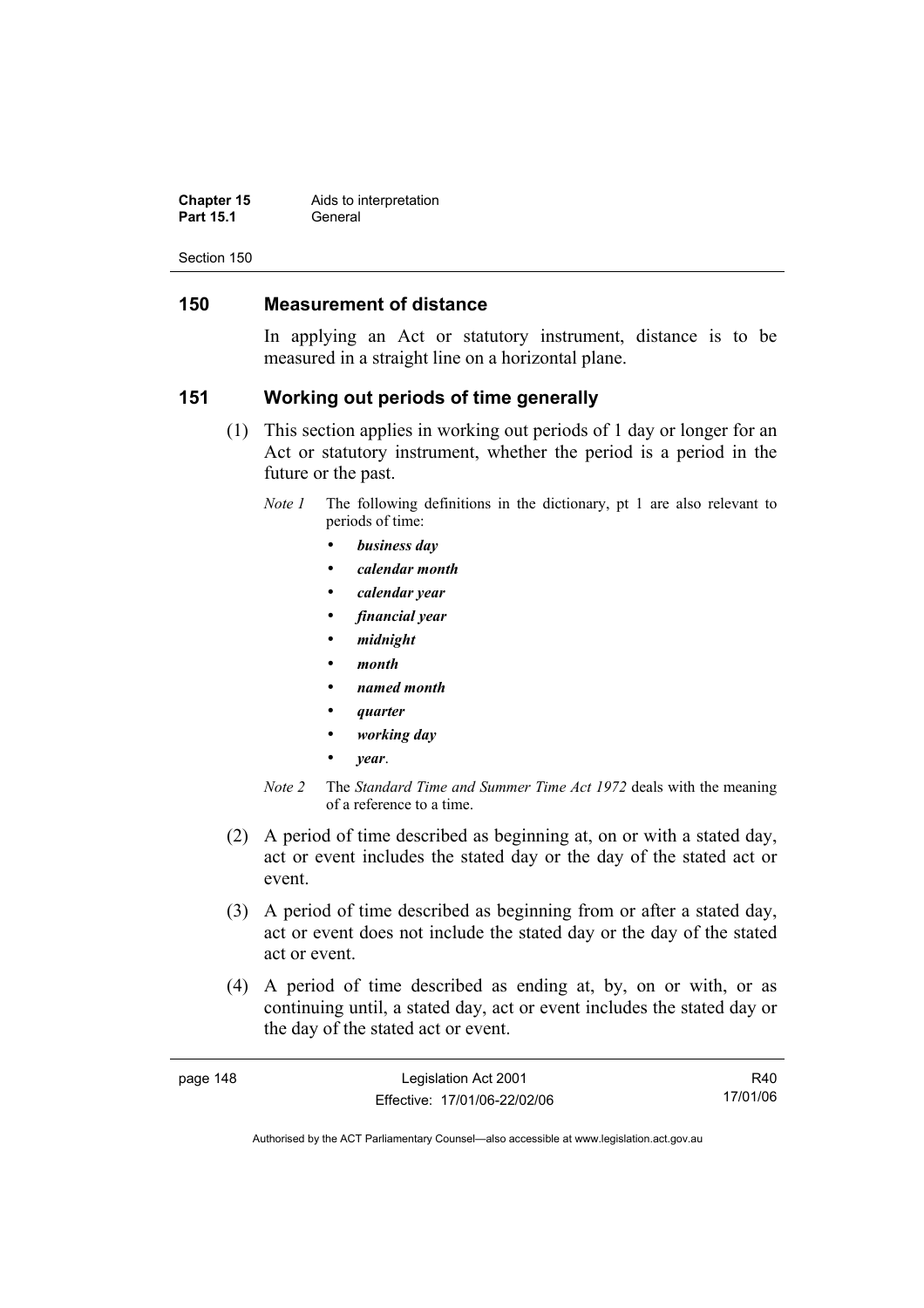- (5) A period of time described as ending before a stated day, act or event does not include the stated day or the day of the stated act or event.
- (6) A reference to a number of days between 2 events does not include the days when the events happen.

#### **Example**

A court rule requires a notice of motion to be served 2 days before the return date for the application. If the return date is Friday, that day and the day the application is served are not counted in working out the 2 days. For service to be valid, the application must be served on or before the Tuesday before the return date.

- *Note* An example is part of the Act, is not exhaustive and may extend, but does not limit, the meaning of the provision in which it appears (see Legislation Act, s 126 and s 132).
- (7) This section is a determinative provision so far as it applies to an applicable law or applicable provision.
	- *Note* See s 5 for the meaning of determinative provisions, and s 6 for their displacement.
- (8) In this section:

*applicable law* means an Act enacted, or statutory instrument made, after 1 January 2006.

*applicable provision* means a provision inserted after 1 January 2006 into an Act or statutory instrument that is not an applicable law.

*inserted*, for a provision, includes inserted in substitution for another provision.

- (9) This section does not apply to a period beginning before the commencement of this section.
- (10) Subsection (9) and this subsection are declared to be laws to which the Legislation Act, section 88 (Repeal does not end effect of transitional law etc) applies.

| <b>R40</b> | Legislation Act 2001         | page 149 |
|------------|------------------------------|----------|
| 17/01/06   | Effective: 17/01/06-22/02/06 |          |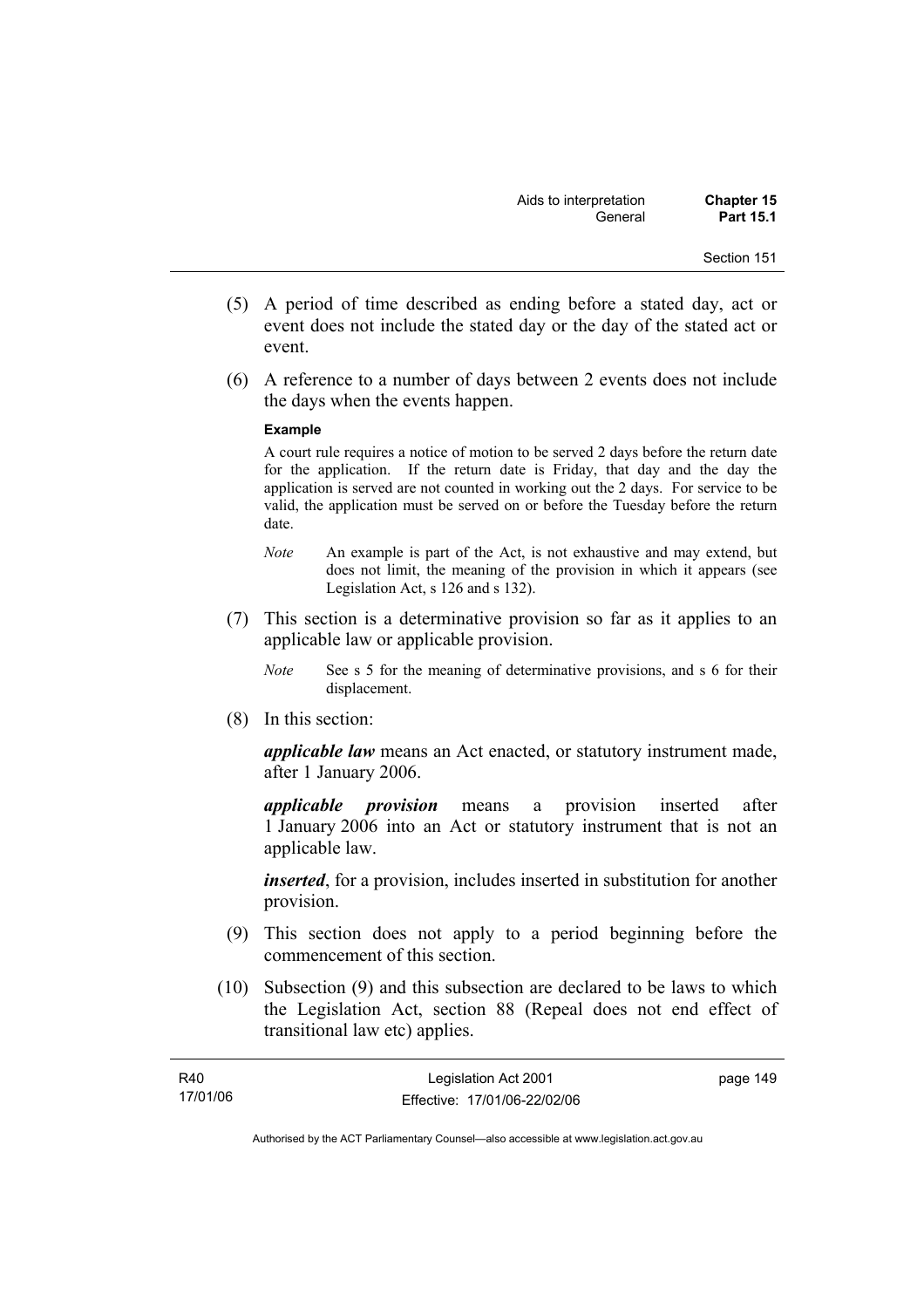| <b>Chapter 15</b> | Aids to interpretation |
|-------------------|------------------------|
| <b>Part 15.1</b>  | General                |

Section 151A

 (11) Subsections (9) and (10) and this subsection expire 1 year after the day this section commences.

# **151A Periods of time ending on non-working days**

- (1) This section applies if—
	- (a) under an Act or statutory instrument, something must or may be done on a particular day or within a particular period of time; and
	- (b) the day, or the last day of the period, is not a working day.
- (2) The thing must or may be done on the next day that is a working day.
- (3) This section is a determinative provision so far as it applies to an applicable law or applicable provision.
	- *Note* See s 5 for the meaning of determinative provisions, and s 6 for their displacement.
- (4) In this section:

*applicable law* means an Act enacted, or statutory instrument made, after 1 January 2006.

*applicable provision* means a provision inserted after 1 January 2006 into an Act or statutory instrument that is not an applicable law.

*inserted*, for a provision, includes inserted in substitution for another provision.

### *public entity* means—

- (a) a court or tribunal; or
- (b) an administrative unit; or
- (c) a statutory-office holder; or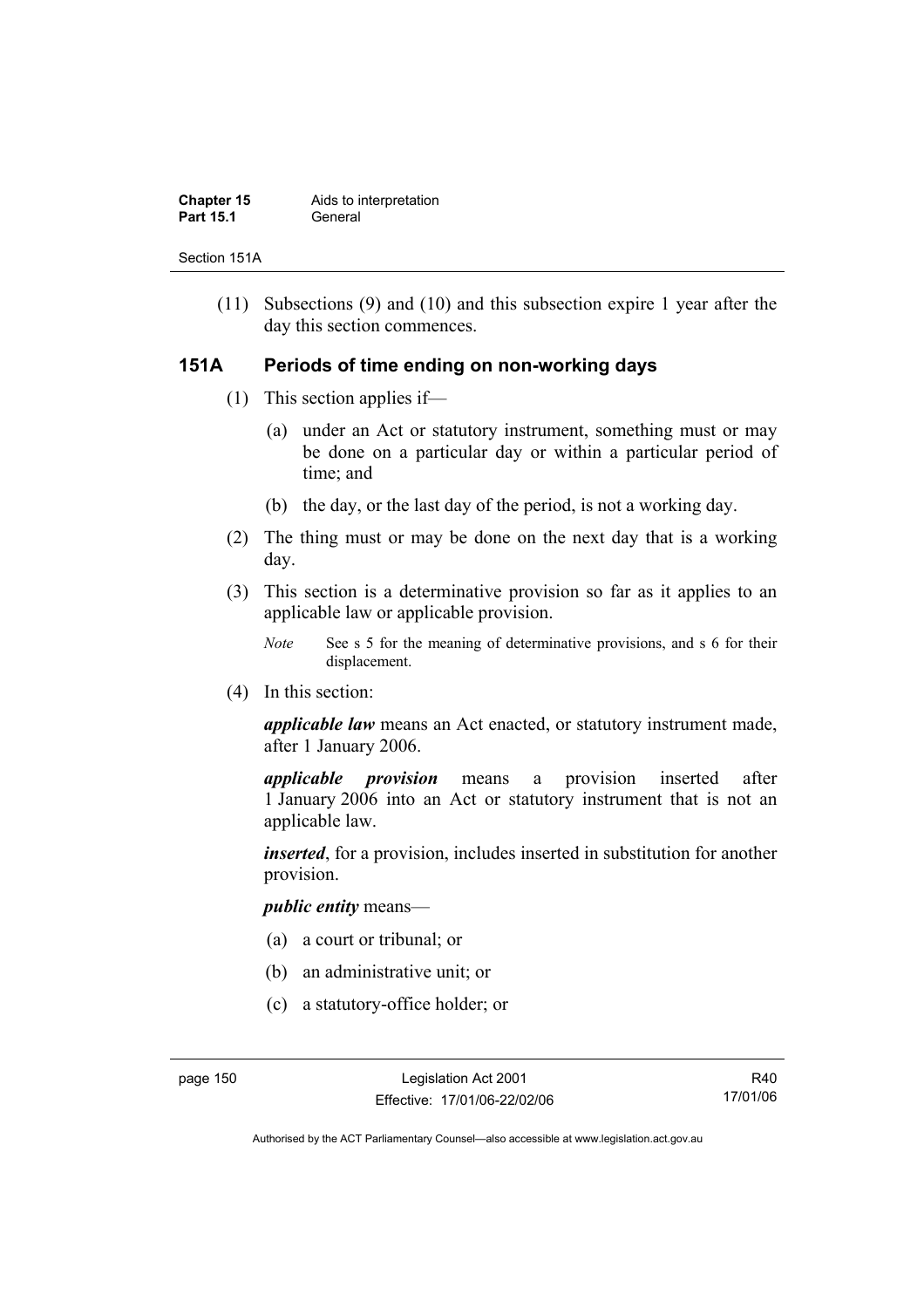Section 151B

(d) any other entity established for a public purpose under a law.

### *working day* means—

- (a) for doing something at an office (however described) of a public entity where the thing must or may be done—a day when the office is open; and
- (b) for doing anything else—a day that is not—
	- (i) a Saturday or Sunday; or
	- (ii) a public holiday at the place where the thing must or may be done.

#### **Example for par (a)**

filing a document at a court registry

- *Note* An example is part of the Act, is not exhaustive and may extend, but does not limit, the meaning of the provision in which it appears (see Legislation Act, s 126 and s 132).
- (5) This section does not apply to something that must or may be done within a period beginning before the commencement of this section.
- (6) Subsection (5) and this subsection are declared to be laws to which the Legislation Act, section 88 (Repeal does not end effect of transitional law etc) applies.
- (7) Subsections (5) and (6) and this subsection expire 1 year after the day this section commences.

# **151B Doing things for which no time is fixed**

- (1) This section applies if—
	- (a) under an Act or statutory instrument, something must or may be done; but
	- (b) no time is provided for doing the thing.

page 151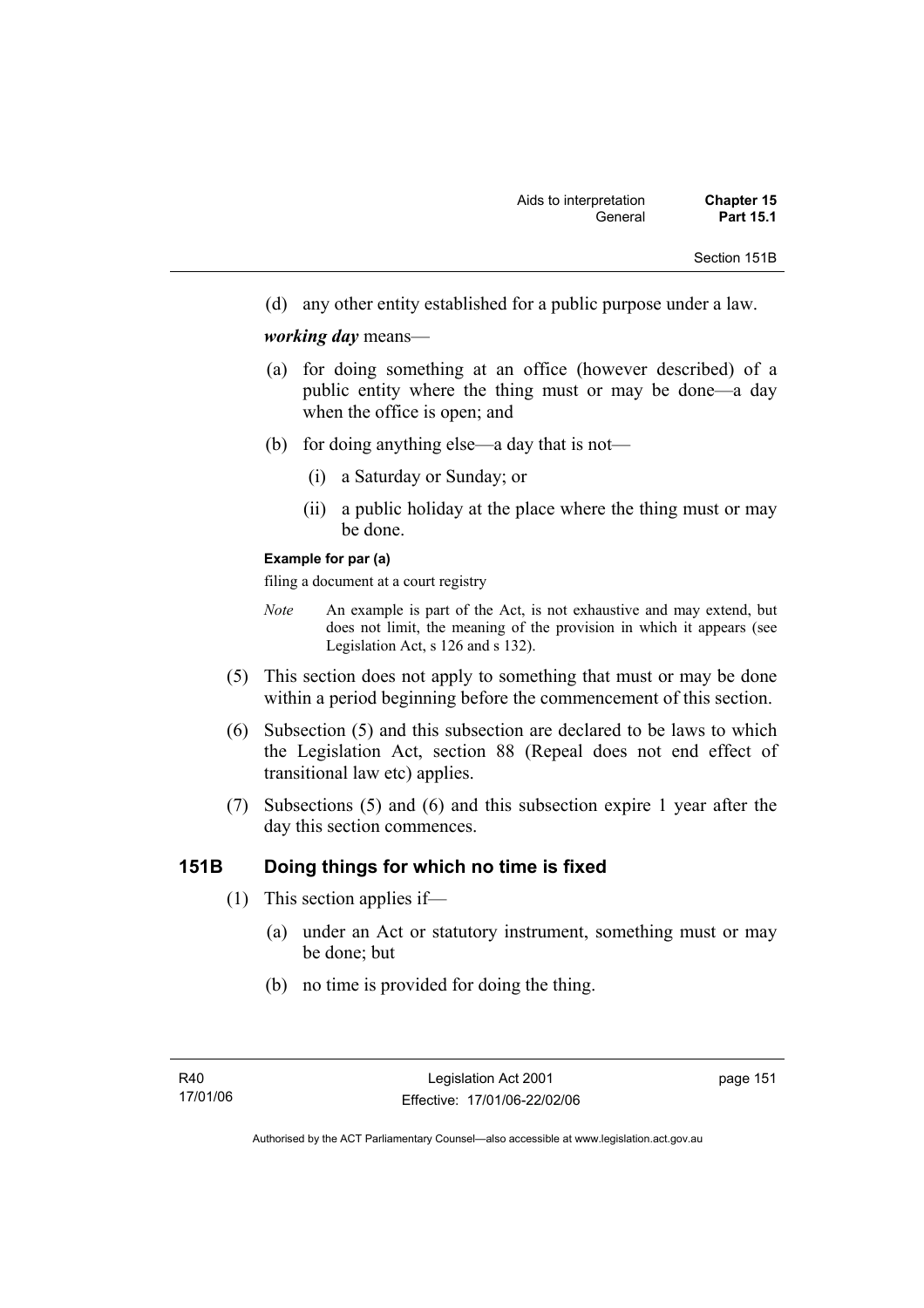| <b>Chapter 15</b> | Aids to interpretation |
|-------------------|------------------------|
| <b>Part 15.1</b>  | General                |

Section 151C

 (2) The thing must or may be done as soon as possible and as often as needed.

# **151C Power to extend time**

- (1) This section applies if, under an Act or statutory instrument—
	- (a) something must or may be done on a particular day or within a particular period of time; but
	- (b) a court or other entity has power to extend the time (the *relevant time*) for doing the thing.
- (2) A person may apply to the court or other entity for the relevant time to be extended even though the relevant time has ended.
- (3) The court or other entity may extend the relevant time even though the relevant time has ended.
- (4) This section is a determinative provision.

*Note* See s 5 for the meaning of determinative provisions, and s 6 for their displacement.

- (5) This section applies only to an applicable law or applicable provision.
- (6) In this section:

*applicable law* means an Act enacted, or statutory instrument made, after 1 January 2006.

*applicable provision* means a provision inserted after 1 January 2006 into an Act or statutory instrument that is not an applicable law.

*inserted*, for a provision, includes inserted in substitution for another provision.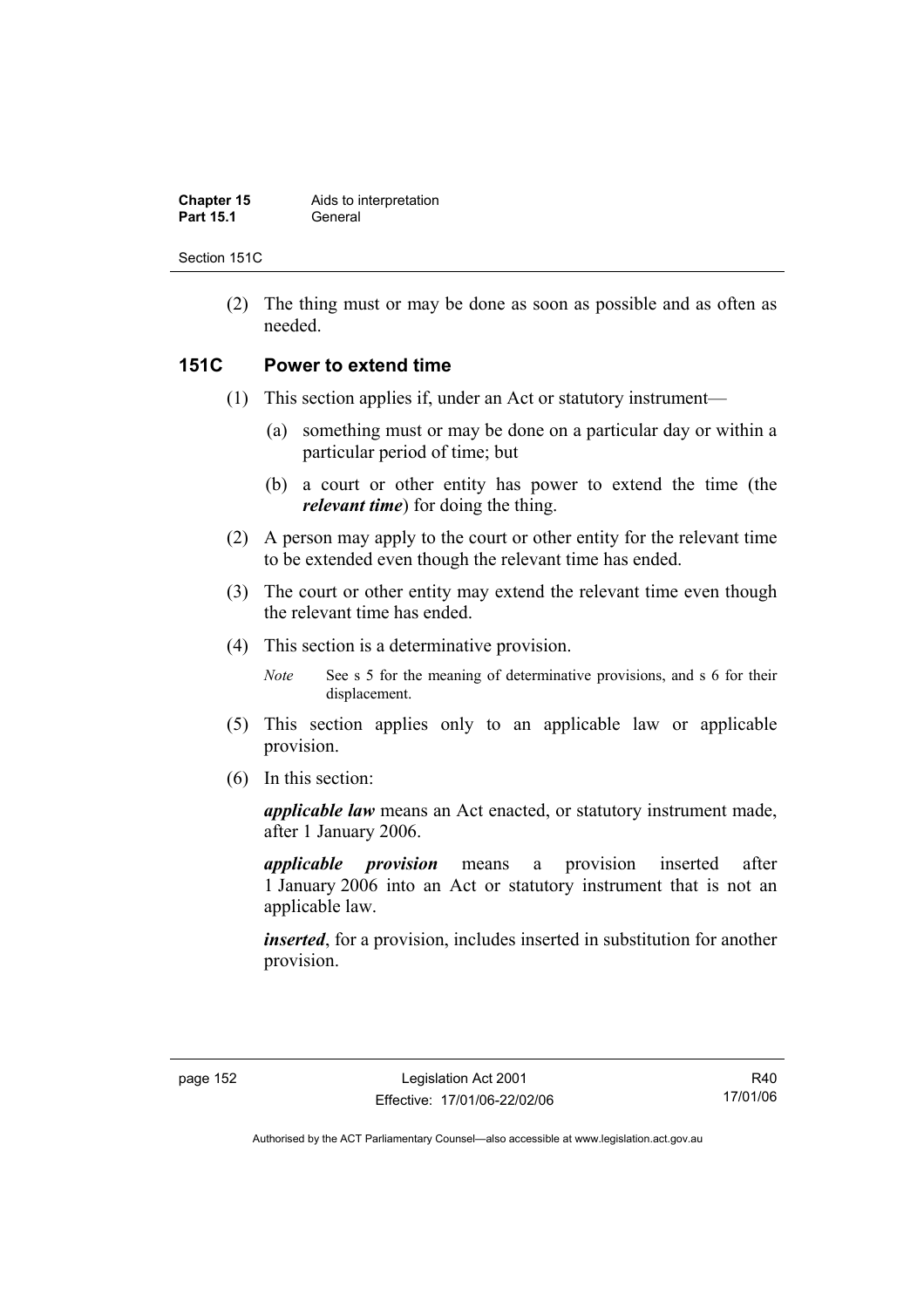| Aids to interpretation | <b>Chapter 15</b> |
|------------------------|-------------------|
| General                | <b>Part 15.1</b>  |

# **152 Continuing effect of obligations**

If, under a provision of an Act or statutory instrument, an act is required to be done, the obligation to do the act continues until the act is done even if—

- (a) the provision required the act to be done within a particular period or before a particular time, and the period has ended or the time has passed; or
- (b) someone has been convicted of an offence in relation to failure to do the act.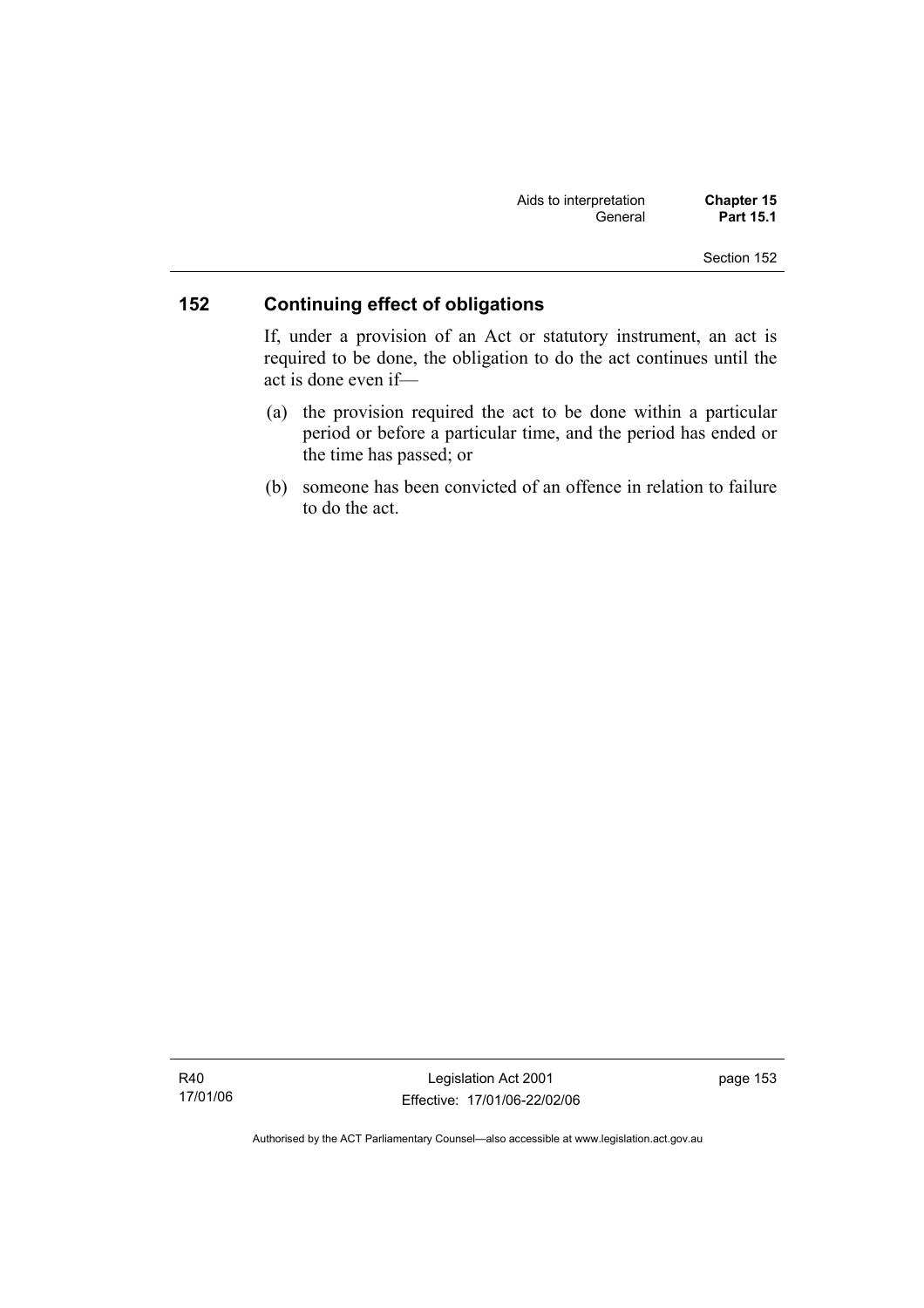**Chapter 15** Aids to interpretation<br> **Part 15.2** Definitions **Definitions** 

Section 155

# **Part 15.2 Definitions**

*Note to pt 15.2* 

See also s 130 (What is a definition?), s 131 (Signpost definitions) and s 148 (Terms used in instruments have same meanings as in authorising laws).

# **155 Definitions apply subject to contrary intention**

- (1) A definition in an Act or statutory instrument applies except so far as the contrary intention appears.
- (2) This section is a determinative provision.
	- *Note* See s 5 for the meaning of determinative provisions, and s 6 for their displacement.

# **156 Application of definitions in dictionaries and sections**

 (1) A definition in the dictionary to an Act or statutory instrument applies to the entire Act or instrument unless the Act or instrument provides for the definition to have a more limited application.

#### **Examples**

- 1 The dictionary to the *ABC Act 1999* includes the signpost definition '*x*—see the *XYZ Act 1998*, section 3.'. There is nothing in the *ABC Act 1999* indicating the intended application of the definition of  $x$ . The definition of  $x$ in the *XYZ Act 1998*, section 3, therefore, applies to the entire *ABC Act 1999*.
- 2 In an Act, the word *z* is defined in the dictionary. The definition provides, in part, that '*z*, in part 4 (Registration of vehicles), means ...'. The definition of *z* applies only to part 4.
- 3 In part 6 of an Act (which is headed 'Part 6 Complaints'), the word *a* is defined in section 50. The section is not divided into subsections but contains a number of definitions. Section 50 begins with the words 'In this part:'. However, the dictionary to the Act contains the following definition:

*a*—see section 50.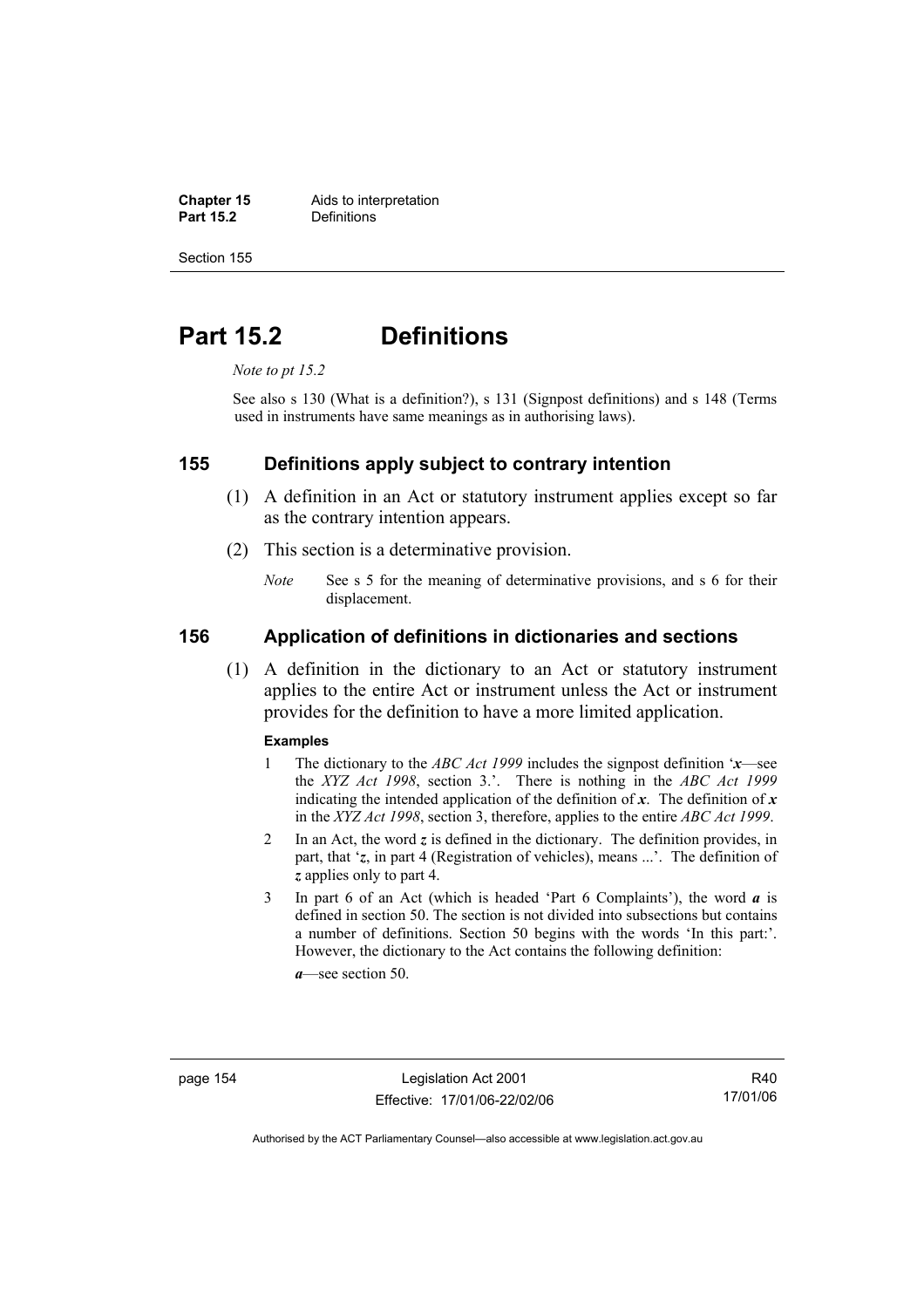The definition of *a* applies to the entire Act (compare s (2) eg 2).

- *Note 1* See s 144 (Meaning of commonly-used terms) for the application of the definitions in this Act, dict, pt 1.
- *Note 2* Section 148 (Terms used in instruments have same meanings as in authorising laws) provides that terms used in a statutory instrument have the same meaning as they have in the Act or statutory instrument under which the statutory instrument is made.
- *Note 3* An example is part of the Act, is not exhaustive and may extend, but does not limit, the meaning of the provision in which it appears (see s 126 and s 132).
- (2) A definition in a section of an Act or statutory instrument applies only to the section unless the Act or instrument provides for the definition to have a broader application.

#### **Examples**

- 1 This Act, section 255 (7) (Forms) contains definitions of *form 1* and *form 2* as tagged terms. There is nothing in this Act indicating that the definitions apply outside section 255. The definitions apply only to section 255.
- 2 In part 6 of an Act (which is headed 'Part 6 Complaints'), the word *a* is defined in section 50. The section is not divided into subsections but contains a number of definitions. Section 50 begins with the words 'In this part:'. However, the dictionary to the Act contains the following definition:

*a*, for part 6 (Complaints)—see section 50.

The definition of *a* applies to all of part 6, but not to provisions of the Act outside part 6 (compare s (1) eg 3).

- 3 In an Act, the word *b* is defined in a section, which is not divided into subsections but contains a number of definitions. The section begins with the words 'In this Act:'. The definition of *b* applies to the entire Act.
- (3) A definition in a section of an Act or statutory instrument applies to the entire section unless the Act or instrument provides for the definition to have a more limited application.

#### **Example**

In a subsection of a section of an Act, the word  $c$  is defined. The subsection begins with the words 'In subsection  $(3)$ :'. The definition of *c* applies only to subsection (3) of that section.

page 155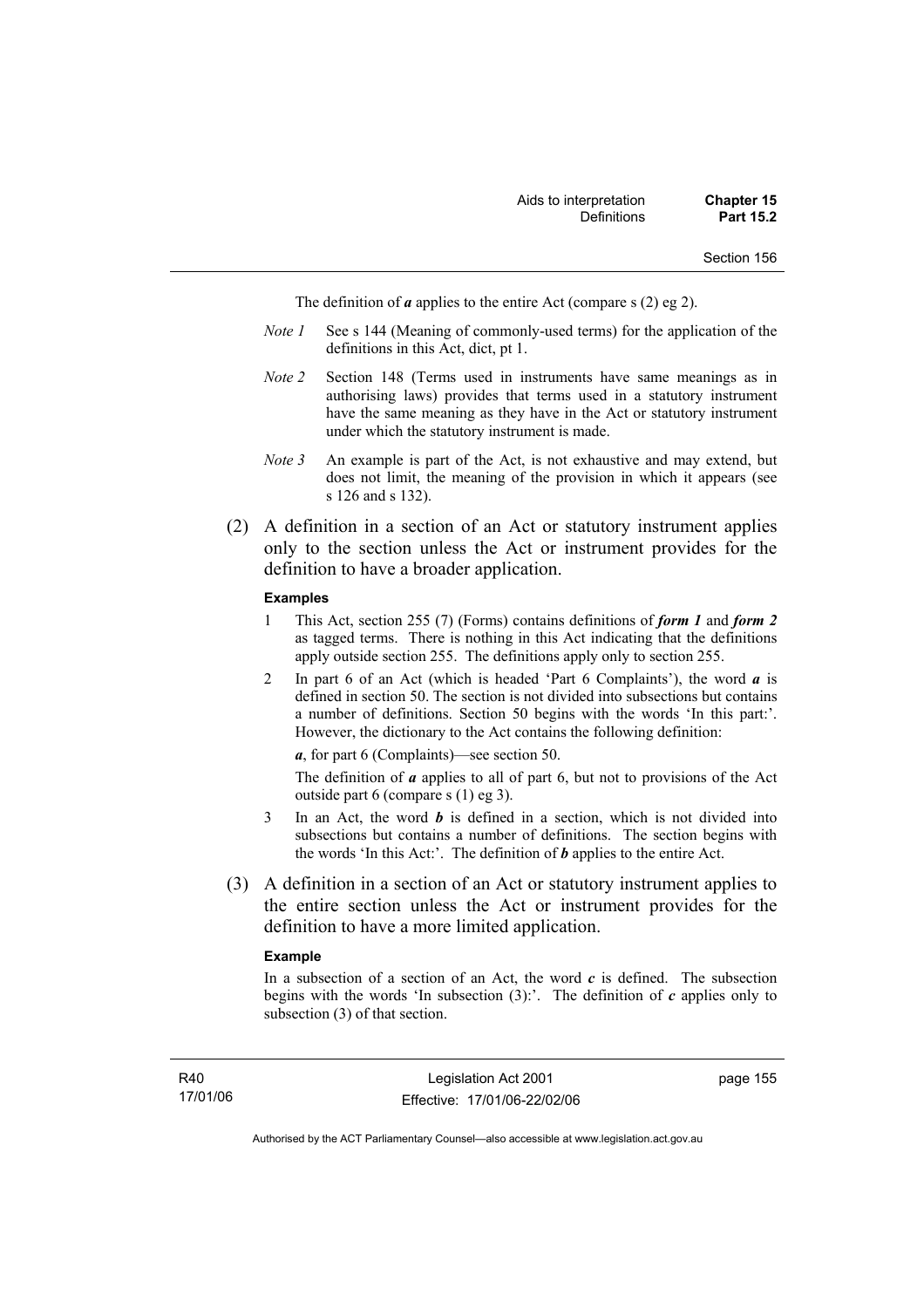| <b>Chapter 15</b> | Aids to interpretation |
|-------------------|------------------------|
| <b>Part 15.2</b>  | Definitions            |

- (4) In applying this section to an Act or statutory instrument that is divided otherwise than into sections, a reference to a section is a reference to a corresponding provision of the Act or instrument.
	- *Note* A reference to an Act or statutory instrument includes a reference to a provision of the Act or instrument (see s 7 and s 13).

# **157 Defined terms—other parts of speech and grammatical forms**

If an Act or statutory instrument defines a term, other parts of speech and grammatical forms of the term have corresponding meanings.

#### **Example**

The *Publication (Grants) Act 2001* contains a definition of *publish* and also contains other forms of the same word ('published', 'publisher', 'publishes', 'publishing' and 'publication'). Because of this section, all forms of the word will have the same meaning except so far as the Act otherwise expressly provides or a contrary intention appears (see s 6 (3)).

*Note* An example is part of the Act, is not exhaustive and may extend, but does not limit, the meaning of the provision in which it appears (see s 126 and s 132).

page 156 Legislation Act 2001 Effective: 17/01/06-22/02/06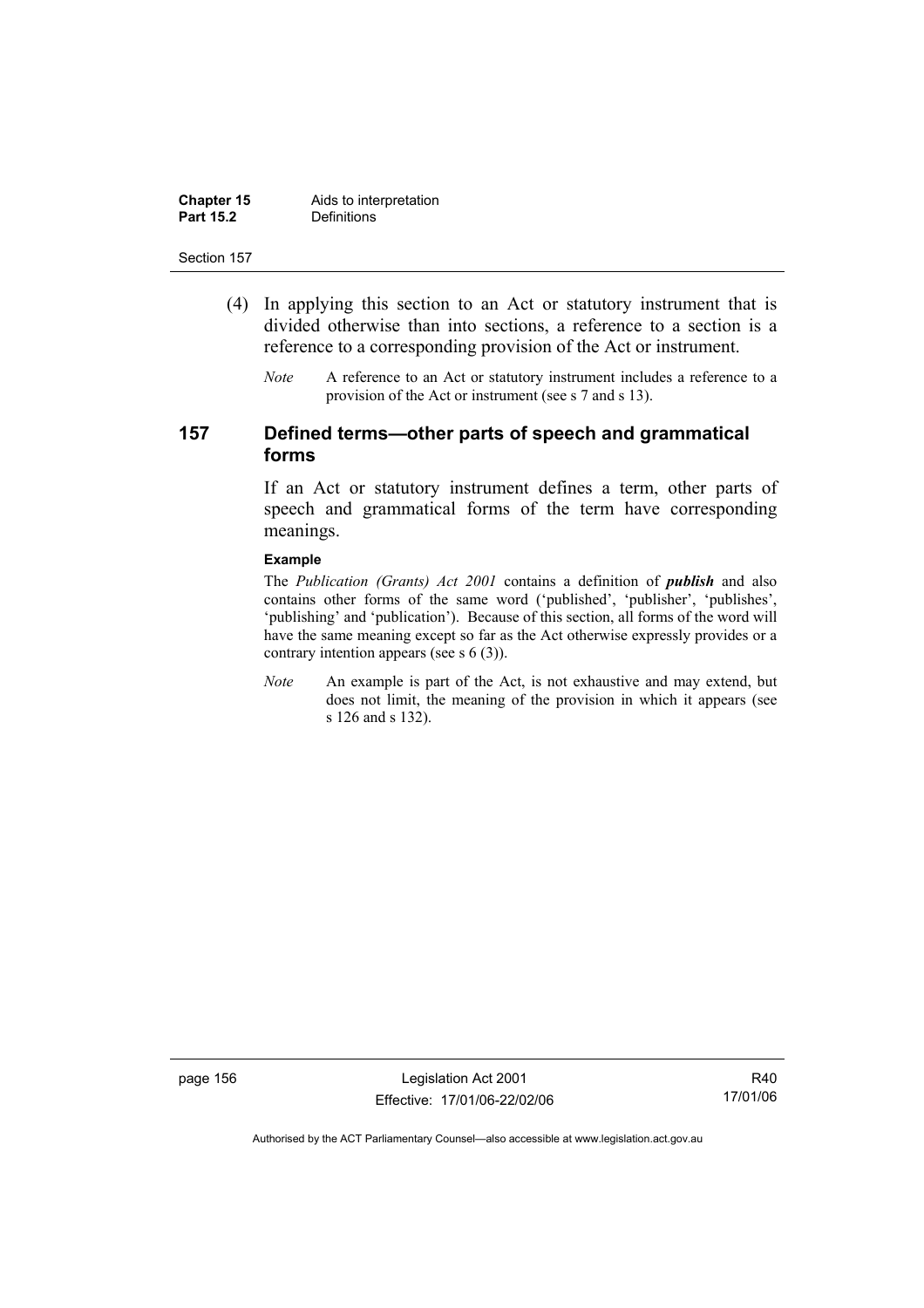# **Part 15.3 References to various entities and things**

*Note to pt 15.3* 

See also ch 10 (Referring to laws).

# **160 References to people generally**

- (1) In an Act or statutory instrument, a reference to a person generally includes a reference to a corporation as well as an individual.
- (2) Subsection (1) is not displaced only because there is an express reference to either an individual or a corporation elsewhere in the Act or statutory instrument.

### **Examples of references to a person generally**

- 1 another person
- 2 anyone else
- 3 party
- 4 someone else
- 5 employer

#### **Examples of express references to a corporation**

- 1 body corporate
- 2 company

#### **Examples of express references to an individual**

- 1 adult
- 2 child
- 3 spouse
- 4 driver
- (3) Subsection (2) does not limit the operation of section 6.

*Note* Section 6 deals with the displacement of a provision of this Act.

page 157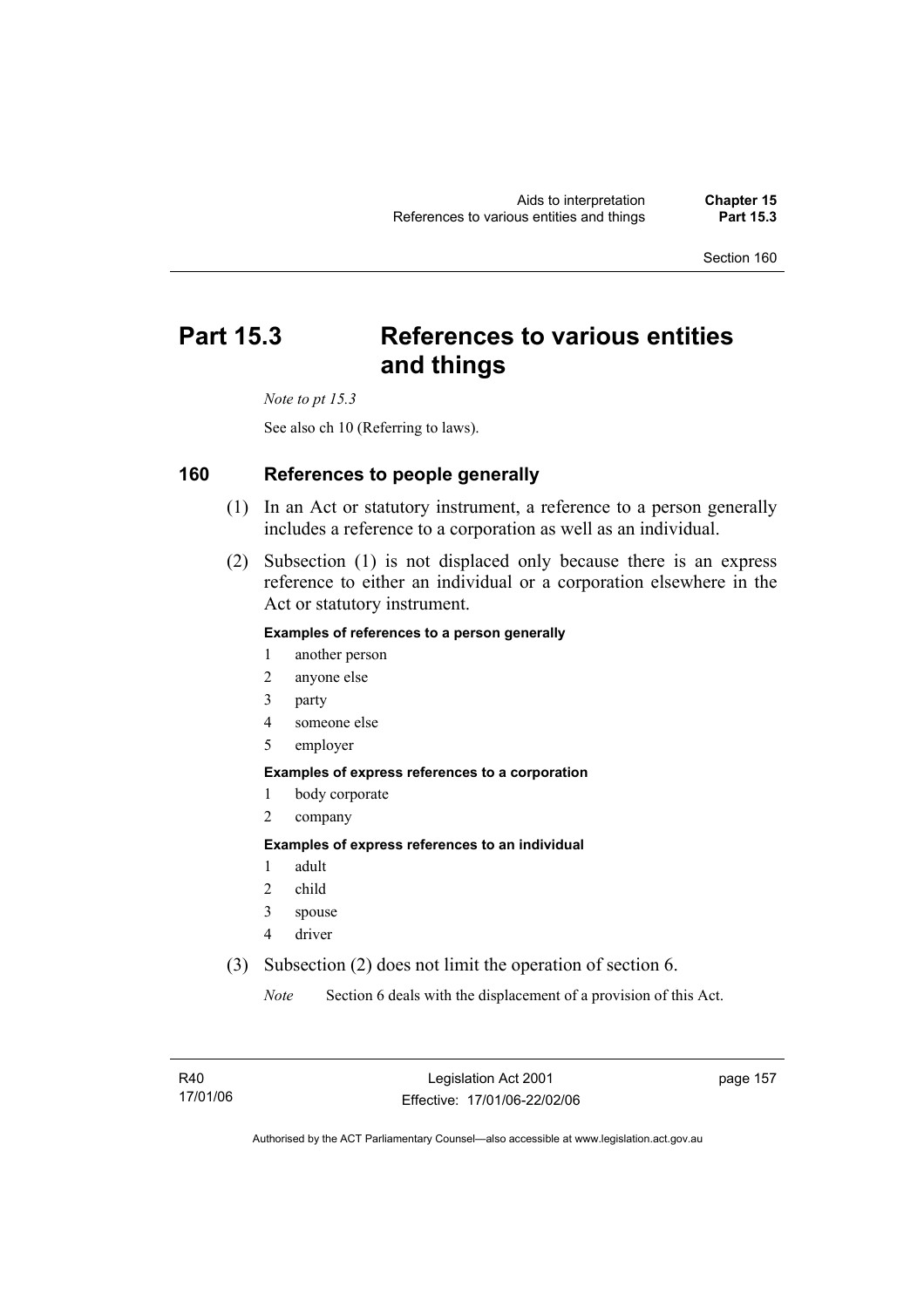# **161 Corporations liable to offences**

- (1) A provision of a law that creates an offence (whether indictable or summary) applies to corporations as well as to individuals.
- (2) A provision of a law that creates an offence can apply to a corporation even though contravention of the provision is punishable by imprisonment (with or without another penalty).

#### **Example**

A provision of an Act contains the following penalty: 'Maximum penalty: 100 penalty units, imprisonment for 1 year or both.' The provision can apply to a corporation.

- (3) If a corporation is convicted of an offence and, apart from this subsection, the penalty for the offence is a period of imprisonment only, the court may impose a maximum penalty of—
	- (a) if the period of imprisonment is not longer than 6 months— 50 penalty units; and
	- (b) if the period of imprisonment is longer than 6 months but not longer than 1 year—100 penalty units; and
	- (c) if the period of imprisonment is longer than 1 year but not longer than 2 years—200 penalty units; and
	- (d) if the period of imprisonment is longer than 2 years but not longer than 5 years—500 penalty units; and
	- (e) if the period of imprisonment is longer than 5 years but not longer than 10 years—1 000 penalty units; and
	- (f) if the period of imprisonment is longer than 10 years—1 500 penalty units.

*Note* Section 133 explains the meaning and value of penalty units.

(4) In this section:

*law* means an Act, subordinate law or disallowable instrument.

R40 17/01/06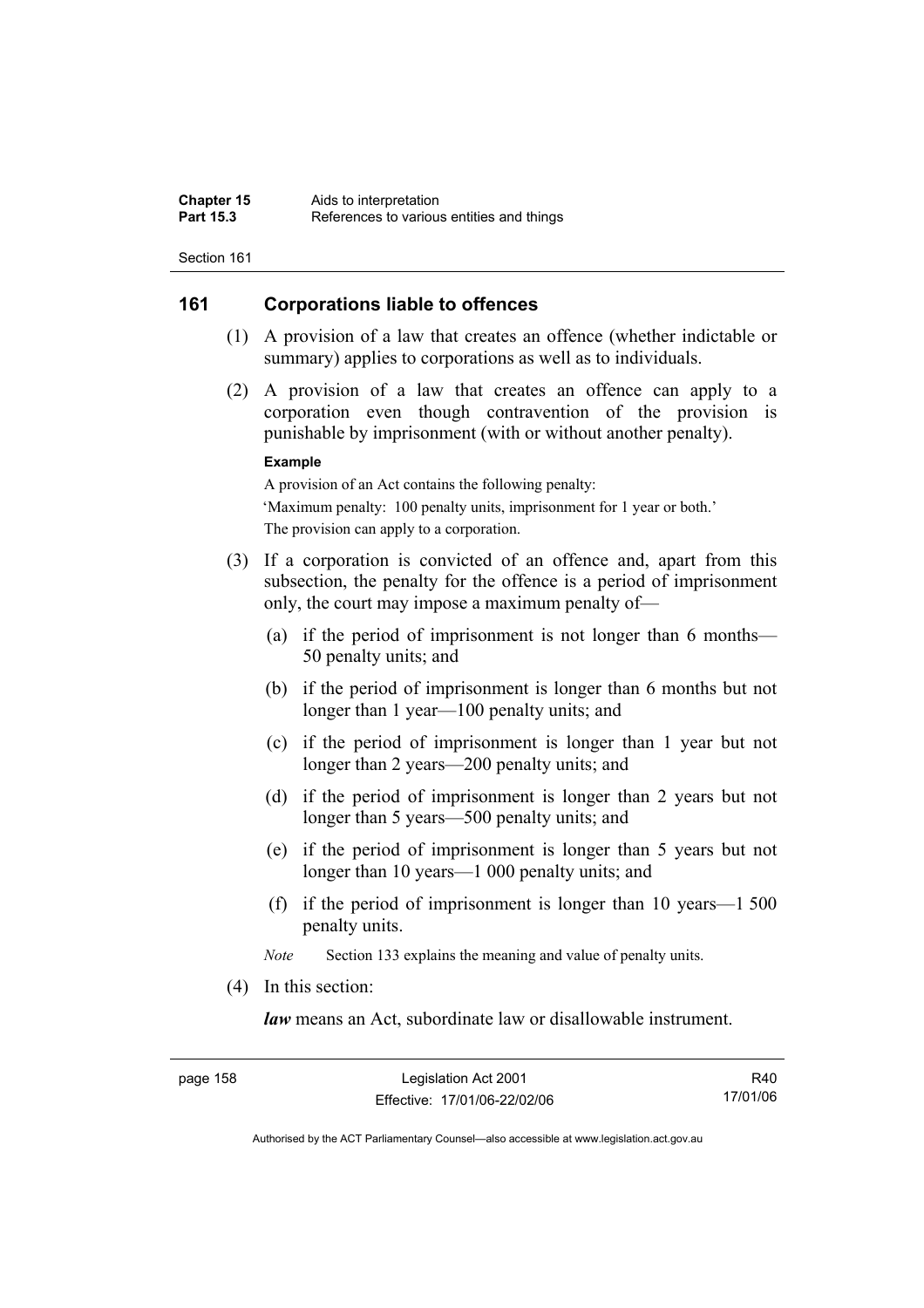### **162 References to** *a Minister* **or** *the Minister*

 (1) In an Act or statutory instrument, a reference to *a Minister* is a reference to the Chief Minister or a Minister appointed under the Self-Government Act, section 41.

*Note* See dict, pt 1, def *Chief Minister*.

- (2) In a provision of an Act or statutory instrument, a reference to *the Minister* without identifying the Minister's title or portfolio is a reference to—
	- (a) the Minister for the time being administering the provision; or
	- (b) if, for the time being, different Ministers administer the provision in relation to different matters—
		- (i) if only 1 Minister administers the provision in relation to the relevant matter—the Minister; or
		- (ii) if 2 or more Ministers administer the provision in relation to the relevant matter—any of the Ministers; or
	- (c) if paragraph (b) does not apply and, for the time being, 2 or more Ministers administer the provision—any of the Ministers.
- (3) In subsection (2):

*Minister* includes a Minister for the time being acting on behalf of the Minister or 2 or more Ministers.

- (4) If an Act or statutory instrument mentions a Minister and identifies the Minister by reference to the fact that the Minister administers a stated Act, statutory instrument or provision, subsection (2) applies as if references in paragraphs (a) to (c) to the provision were references to the stated Act, instrument or provision.
	- *Note* See also dict, pt 1, defs *Attorney-General* and *Treasurer*.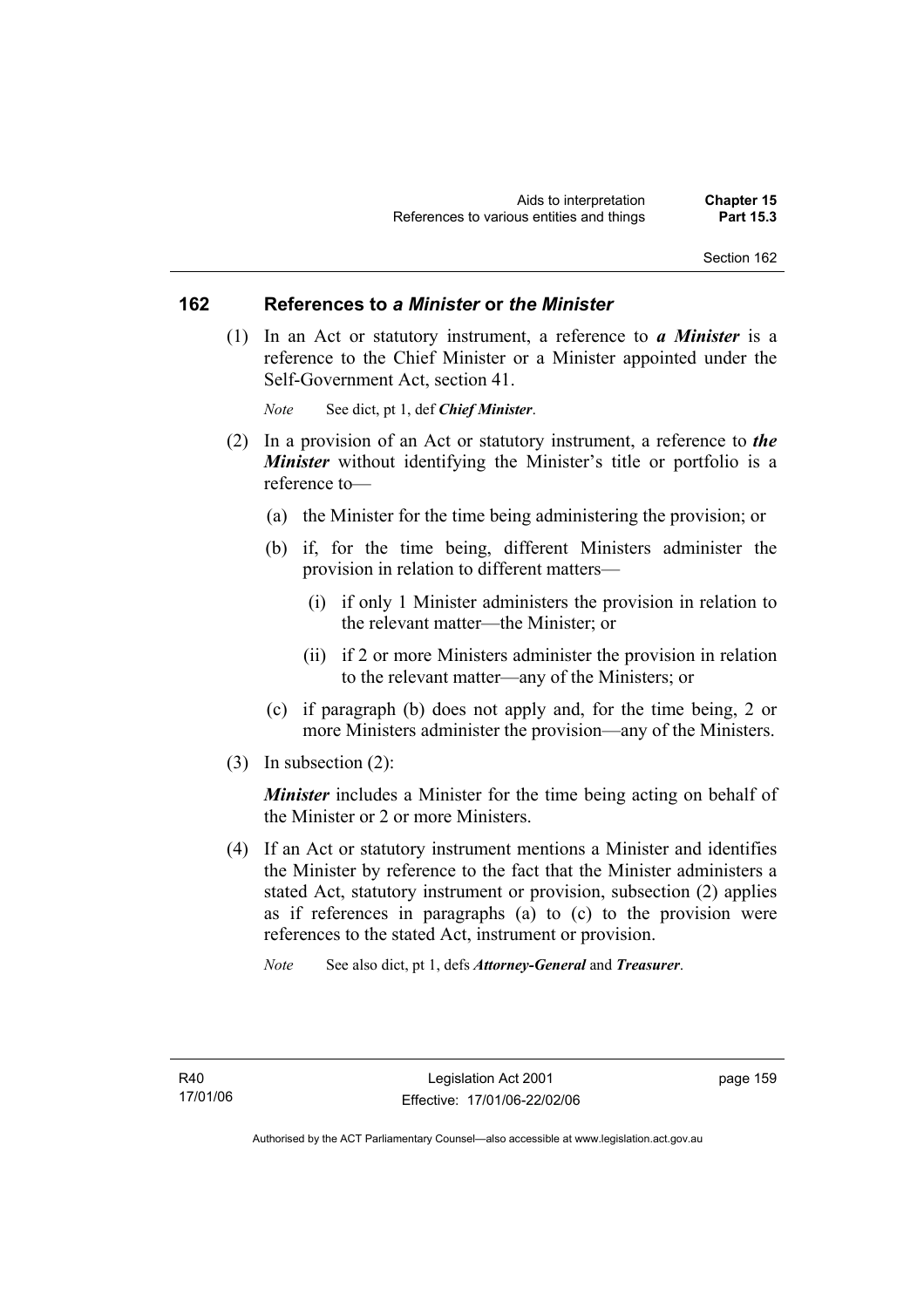# **163 References to** *a chief executive* **or** *the chief executive*

- (1) In an Act or statutory instrument, a reference to *a chief executive* is a reference to a person employed under the Public Sector Management Act, section 28 (Chief executives—engagement) or section 30 (Chief executives—temporary contracts) to perform the duties of an office of chief executive.
- (2) In a provision of an Act or statutory instrument, a reference to *the chief executive* without identifying the chief executive's title is a reference to—
	- (a) the chief executive of the administrative unit responsible for the provision; or
	- (b) if, for the time being, different administrative units are responsible for the provision in relation to different matters—
		- (i) if only 1 administrative unit is responsible for the provision in relation to the relevant matter—the chief executive of the administrative unit; or
		- (ii) if 2 or more administrative units are responsible for the provision in relation to the relevant matter—the chief executive of any of the administrative units; or
	- (c) if paragraph (b) does not apply and, for the time being, 2 or more administrative units are responsible for the provision the chief executive of any of the administrative units.

*Note* See dict, pt 1, def *administrative unit*.

 (3) If an Act or statutory instrument mentions a chief executive and identifies the chief executive by reference to the fact that the chief executive is the chief executive of the administrative unit responsible for a stated Act, statutory instrument or provision, subsection (2) applies as if references in paragraphs (a) to (c) to the provision were references to the stated Act, instrument or provision.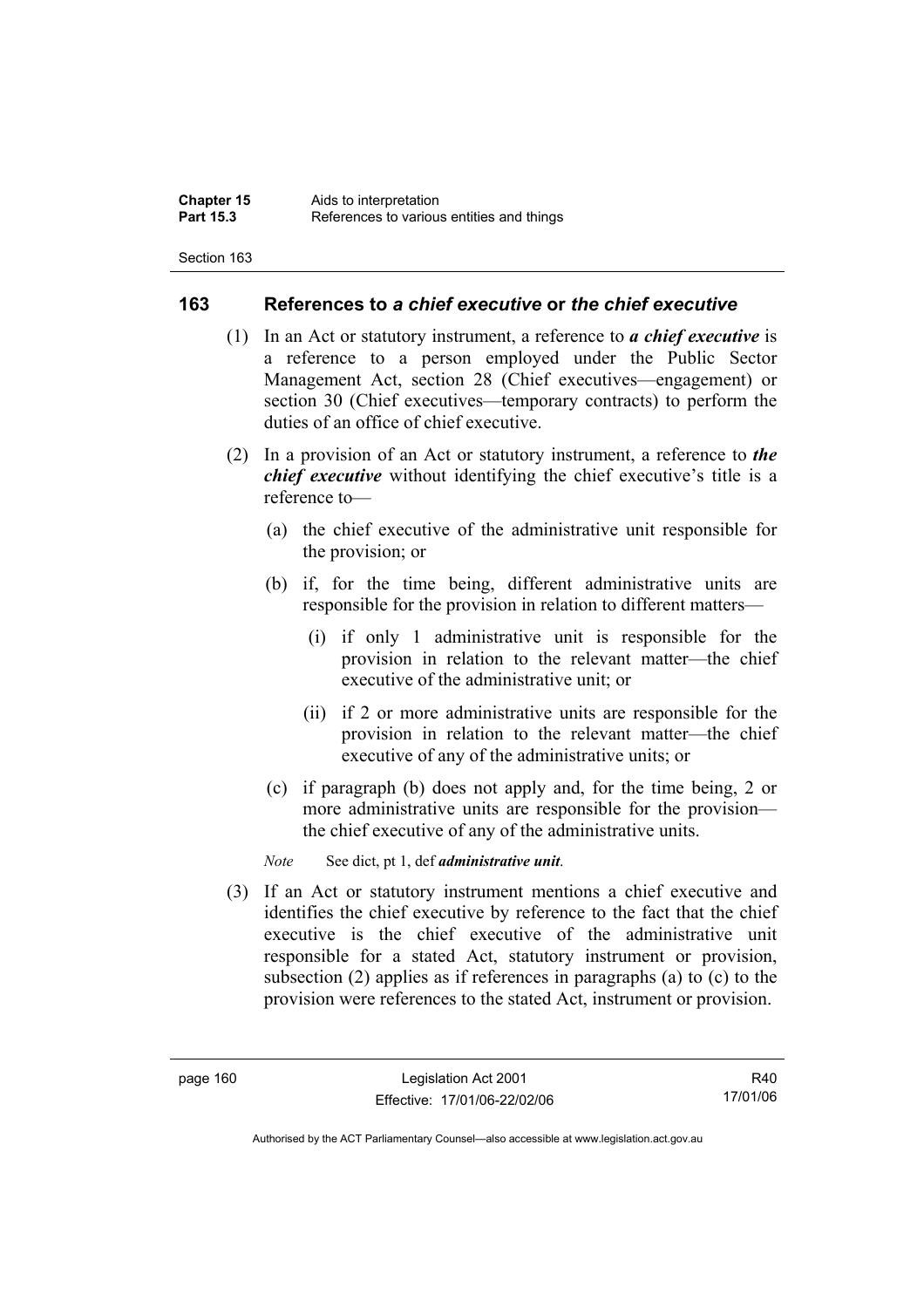(4) In this section:

*chief executive*, of an administrative unit, means the person who is employed under the Public Sector Management Act, section 28 or section 30 to perform the duties of the office of chief executive in the administrative unit.

*Public Sector Management Act* means the *Public Sector Management Act 1994*.

*responsible*, for a provision, means allocated responsibility for the provision under the Public Sector Management Act, section 14 (1) (b) (Ministerial responsibility and functions of administrative units).

# **164 References to Australian Standards etc**

- (1) In an Act or statutory instrument, a reference consisting of the words 'Australian Standard' or 'AS' followed by a number is a reference to the standard so numbered published by or on behalf of Standards Australia.
- (2) In an Act or statutory instrument, a reference consisting of the words 'Australian/New Zealand Standard' or 'AS/NZS' followed by a number is a reference to the standard so numbered published jointly by or on behalf of Standards Australia and Standards New Zealand.

### **Examples for s 164**

- 1 AS 4608-1999
- 2 AS/NZS 4906: 1994
- *Note* An example is part of the Act, is not exhaustive and may extend, but does not limit, the meaning of the provision in which it appears (see s 126 and s 132).

page 161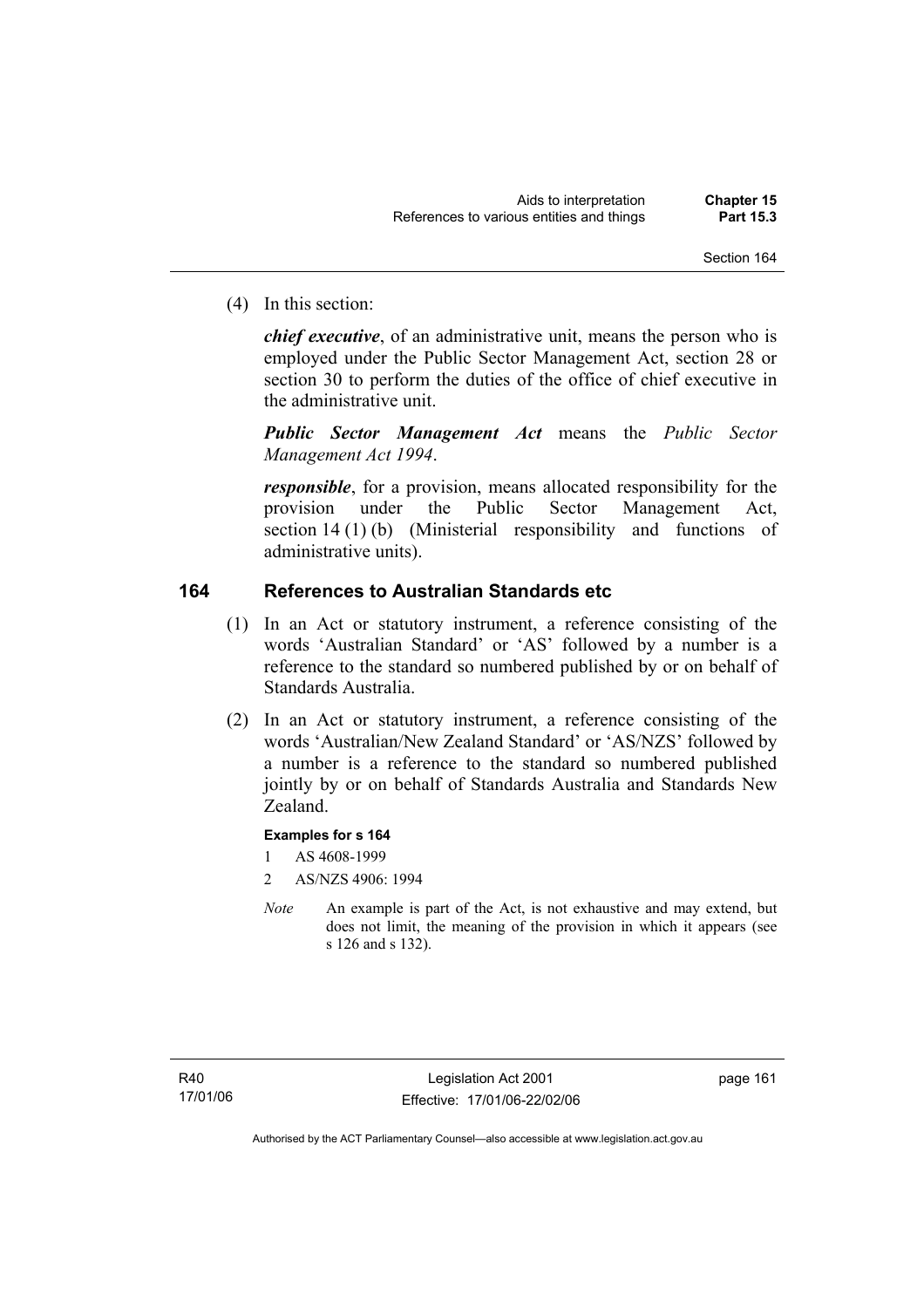# **165 References to Assembly committees that no longer exist**

In an Act or statutory instrument, a reference (whether by name or description) to a committee of the Legislative Assembly that no longer exists is a reference to the committee of the Assembly nominated by the Speaker either generally or for the provision containing the reference.

# **168 References to person with interest in land include personal representative etc**

In an Act or statutory instrument, a reference to a person with an interest in land or other property includes a reference to the person's personal representatives, successors and assigns.

#### **Examples of references to people with interests in land**

- 1 proprietor
- 2 transferor or transferee
- 3 mortgagor or mortgagee
- 4 lessor or lessee
- 5 sublessor or sublessee
- 6 trustee
- *Note* An example is part of the Act, is not exhaustive and may extend, but does not limit, the meaning of the provision in which it appears (see s 126 and s 132).

# **169 References to** *domestic partner* **and** *domestic partnership*

- (1) In an Act or statutory instrument, a reference to a person's *domestic partner* is a reference to someone who lives with the person in a domestic partnership, and includes a reference to a spouse of the person.
	- *Note* The Macquarie dictionary, (1997) defines spouse as 'either member of a married pair in relation to the other; one's husband or wife'.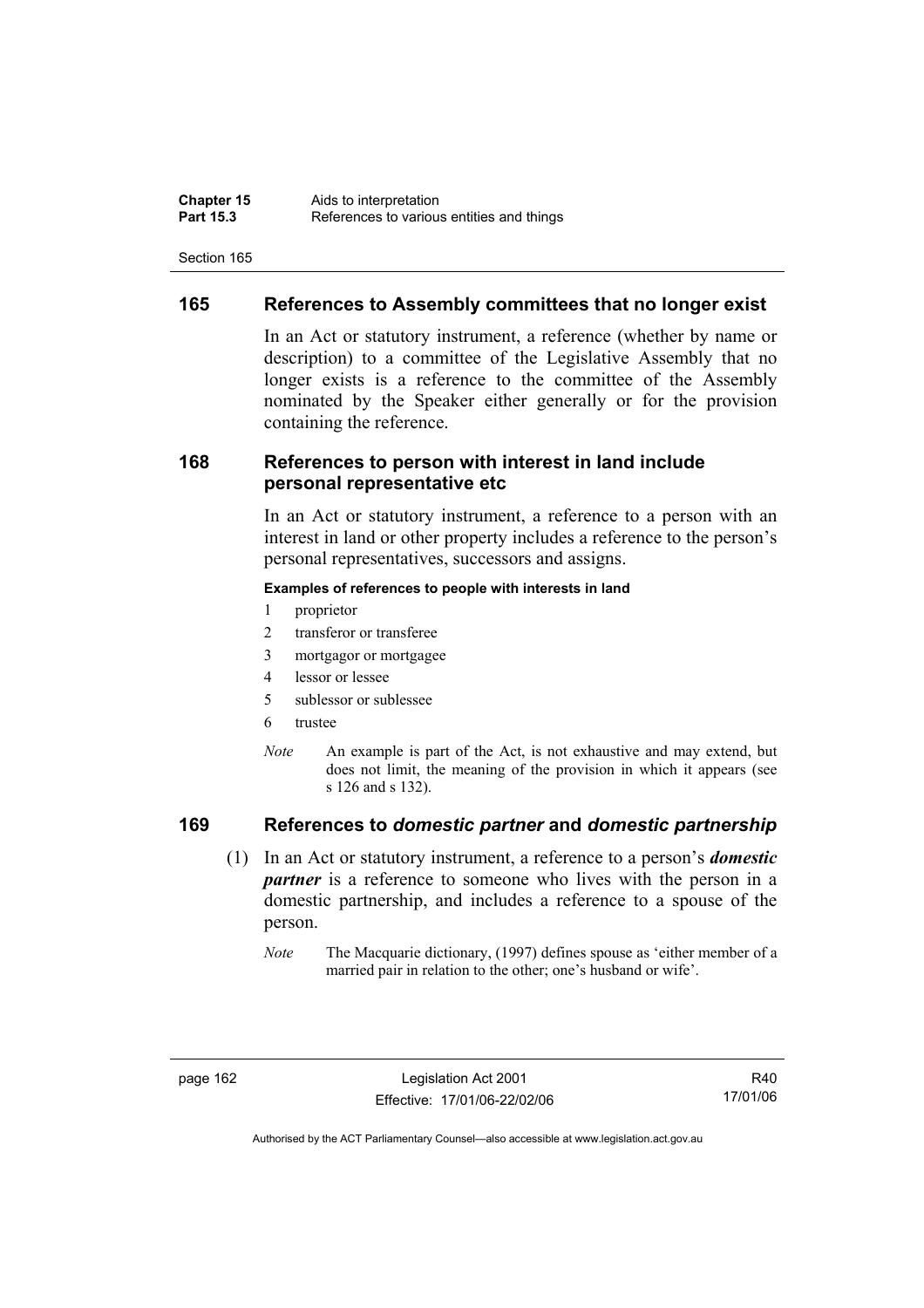Section 169A

 (2) In an Act or statutory instrument, a *domestic partnership* is the relationship between 2 people, whether of a different or the same sex, living together as a couple on a genuine domestic basis.

#### **Example of indicators to decide whether 2 people are in a domestic partnership**

- 1 the length of their relationship
- 2 whether they are living together
- 3 if they are living together—how long and under what circumstances they have lived together
- 4 whether there is a sexual relationship between them
- 5 their degree of financial dependence or interdependence, and any arrangements for financial support, between or by them
- 6 the ownership, use and acquisition of their property, including any property that they own individually
- 7 their degree of mutual commitment to a shared life
- 8 whether they mutually care for and support children
- 9 the performance of household duties
- 10 the reputation, and public aspects, of the relationship between them
- *Note* An example is part of the Act, is not exhaustive and may extend, but does not limit, the meaning of the provision in which it appears (see s 126 and s 132).

# **169A References to** *transgender people*

- (1) A *transgender person* is a person who—
	- (a) identifies as a member of a different sex by living, or seeking to live, as a member of that sex; or
	- (b) has identified as a member of a different sex by living as a member of that sex;

whether or not the person is a recognised transgender person.

 (2) A *transgender person* includes a person who is thought of as a transgender person, whether or not the person is a recognised transgender person.

page 163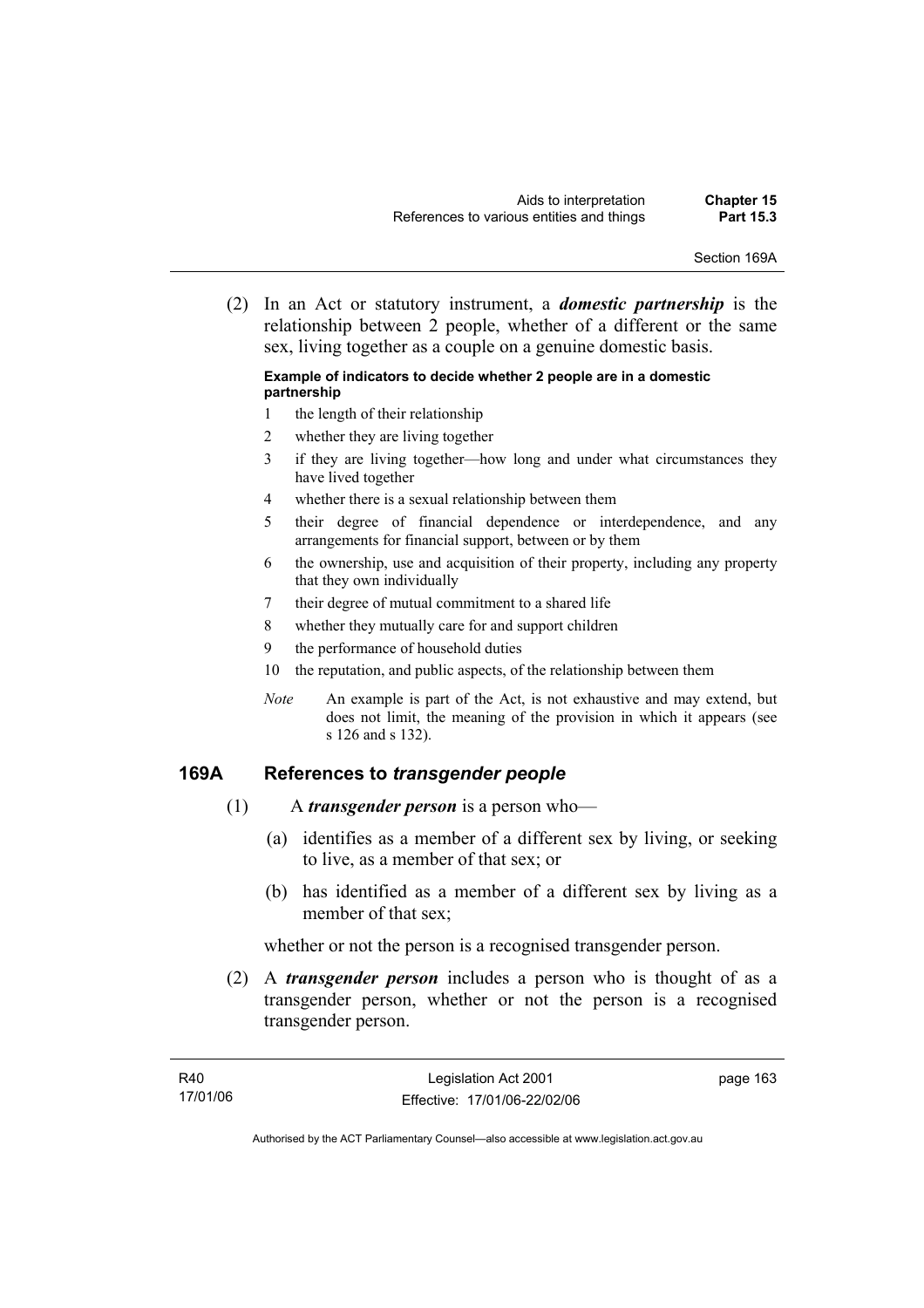| <b>Chapter 15</b> | Aids to interpretation                    |
|-------------------|-------------------------------------------|
| <b>Part 15.3</b>  | References to various entities and things |

#### Section 169B

 (3) A *recognised transgender person* is a person the record of whose sex is altered under the *Births, Deaths and Marriages Registration Act 1997*, part 4 or the corresponding provisions of a law of a State or another Territory.

# **169B References to** *intersex people*

 An *intersex person* is a person who, because of a genetic condition, was born with reproductive organs or sex chromosomes that are not exclusively male or female.

page 164 Legislation Act 2001 Effective: 17/01/06-22/02/06

R40 17/01/06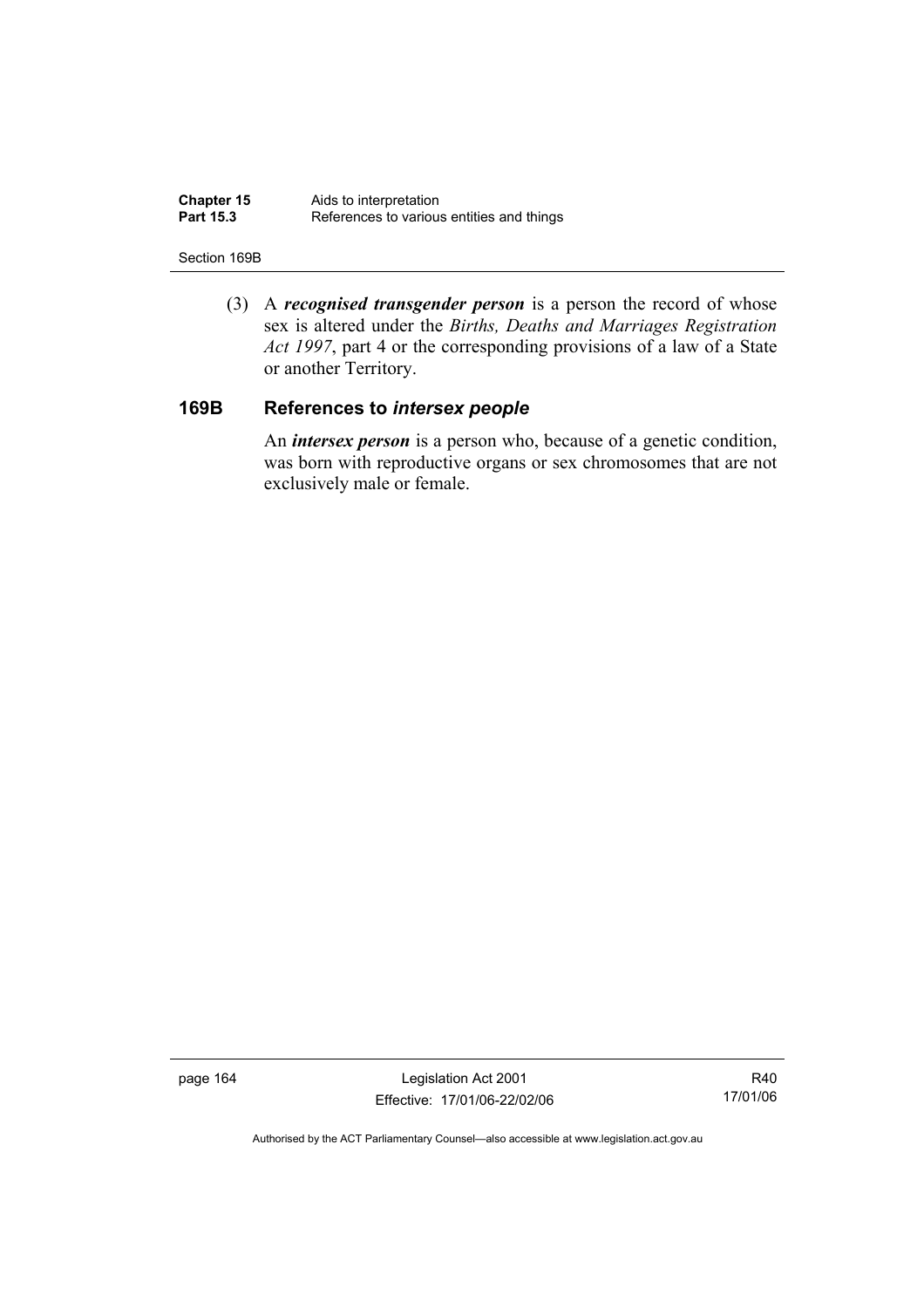## **Part 15.4 Preservation of certain common law privileges**

### **170 Privileges against selfincrimination and exposure to civil penalty**

- (1) An Act or statutory instrument must be interpreted to preserve the common law privileges against selfincrimination and exposure to the imposition of a civil penalty.
- (2) However, this section does not affect the operation of the *Evidence Act 1995* (Cwlth).
	- *Note* The *Evidence Act 1995* (Cwlth), s 128 contains provisions that apply if a witness raises these privileges in a proceeding. The section applies to proceedings in ACT courts (see *Evidence Act 1995* (Cwlth), s 4). However, the privileges have been abolished for bodies corporate (see *Evidence Act 1995* (Cwlth), s 187).
- (3) This section is a determinative provision.
	- *Note* See s 5 for the meaning of determinative provisions, and s 6 for their displacement.

### **171 Client legal privilege**

- (1) An Act or statutory instrument must be interpreted to preserve the common law privilege in relation to client legal privilege (also known as legal professional privilege).
- (2) However, this section does not affect the operation of the *Evidence Act 1995* (Cwlth).
	- *Note* The *Evidence Act 1995* (Cwlth), pt 3.10, div 1 contains provisions about client legal privilege. The provisions apply to proceedings in ACT courts (see *Evidence Act 1995* (Cwlth), s 4).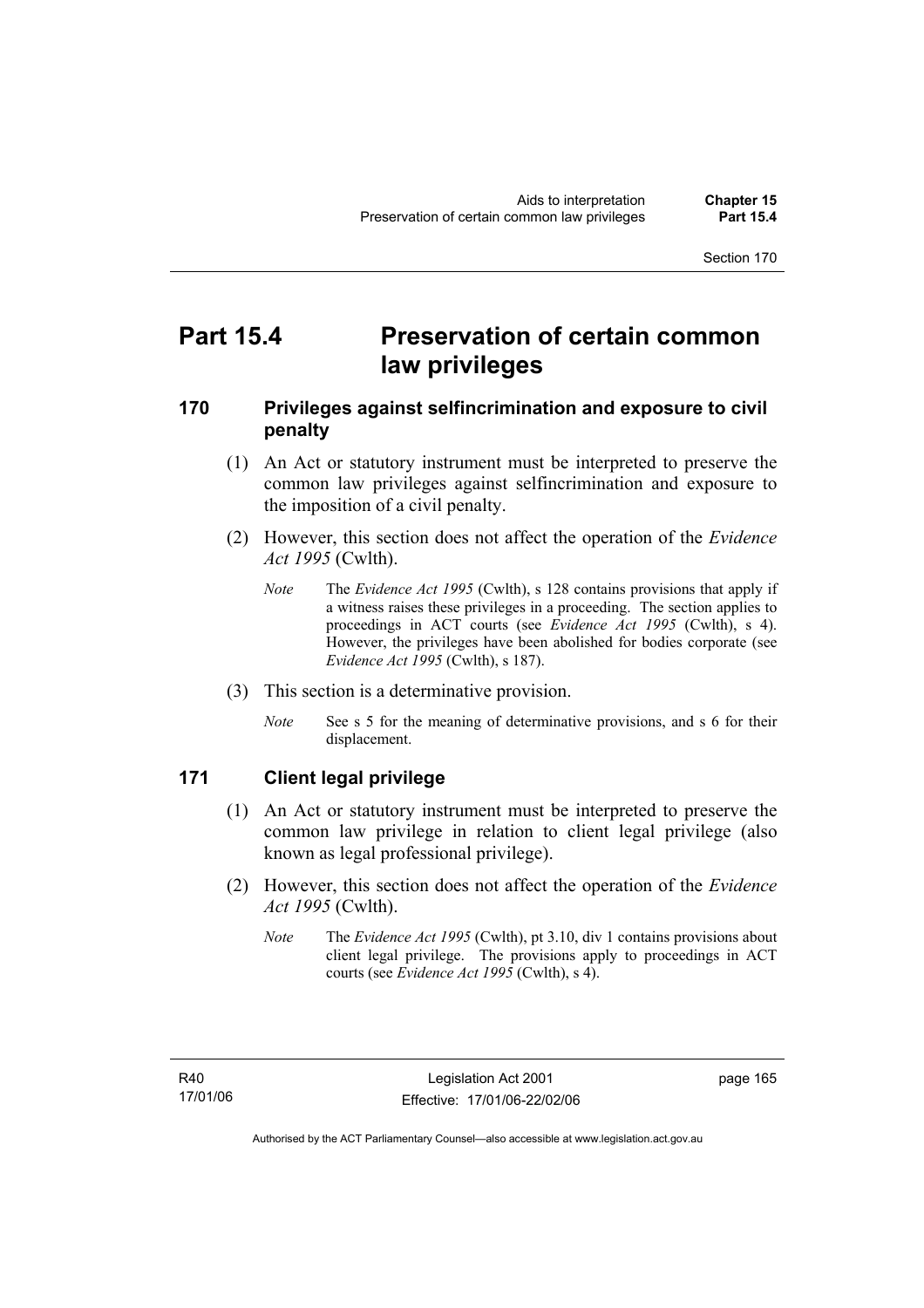| <b>Chapter 15</b> | Aids to interpretation                        |
|-------------------|-----------------------------------------------|
| <b>Part 15.4</b>  | Preservation of certain common law privileges |

- (3) This section is a determinative provision.
	- *Note* See s 5 for the meaning of determinative provisions, and s 6 for their displacement.

page 166 Legislation Act 2001 Effective: 17/01/06-22/02/06

R40 17/01/06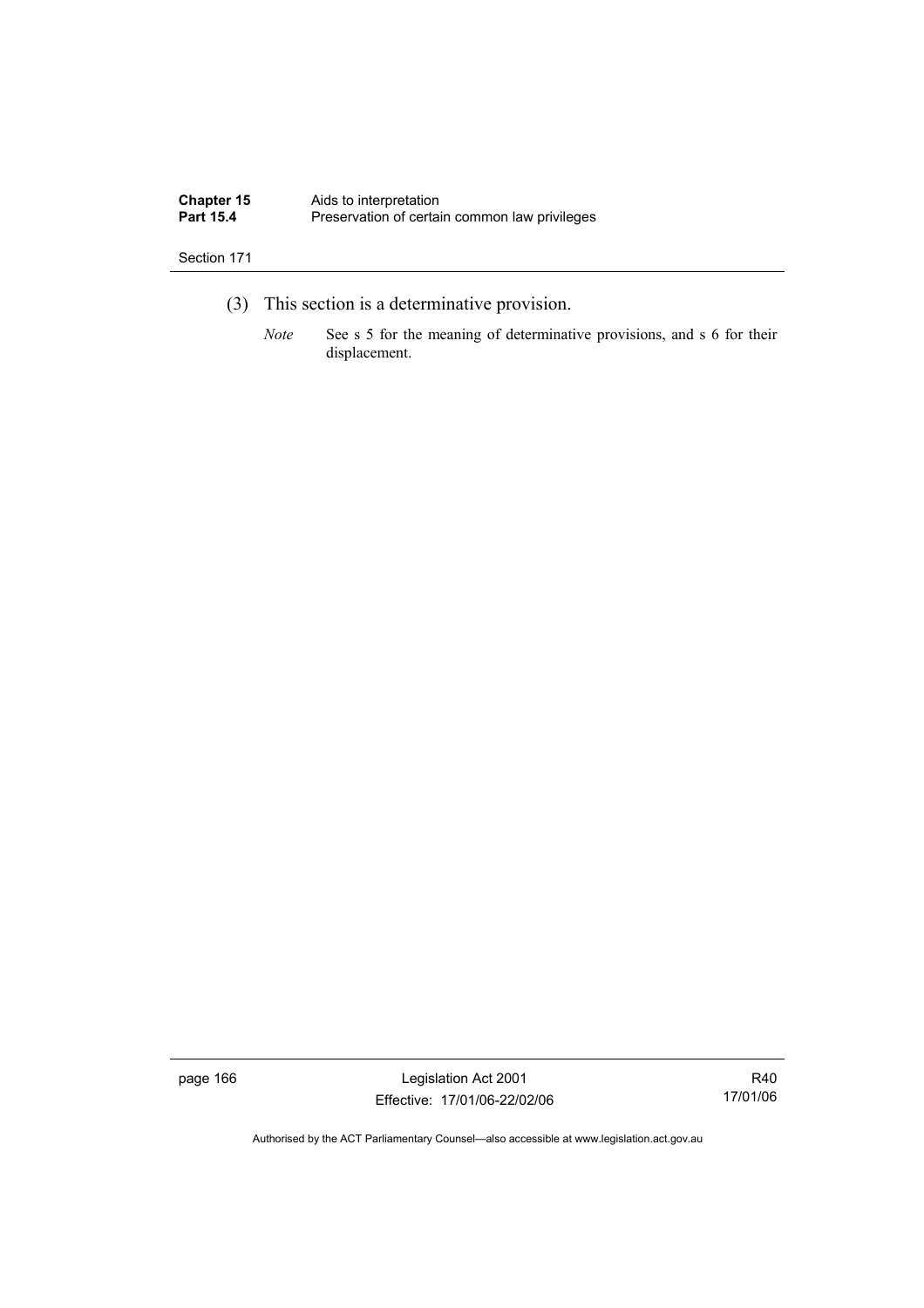## **Chapter 16 Courts, tribunals and other decision-makers**

### **175 Meaning of** *law* **in ch 16**

In this chapter:

*law* means an Act, subordinate law or disallowable instrument.

*Note* A reference to an Act, subordinate law or disallowable instrument includes a reference to a provision of the Act, law or instrument (see s 7, s 8 and s 9).

#### **176 Jurisdiction of courts and tribunals**

- (1) This section applies if a law, whether expressly or by implication, authorises a proceeding (whether civil or criminal) to be brought in a particular court or tribunal in relation to a matter.
- (2) The law vests the court or tribunal with jurisdiction in the matter.
- (3) The jurisdiction so vested is not limited by any limits to which any other jurisdiction of the court or tribunal may be subject.
	- *Note* See also s 45 which relates to the making of rules carrying out or giving effect to the jurisdiction of the court or tribunal.

#### **177 Recovery of amounts owing under laws**

If an amount is owing under a law to a person (the *creditor*) by another person (the *debtor*), the creditor may recover the amount as a debt owing by the debtor to the creditor in a court of competent jurisdiction.

#### **178 Power to decide includes power to take evidence etc**

 (1) A court, tribunal or other entity authorised by law to hear and decide a matter (however expressed) has power—

| R40      | Legislation Act 2001         | page 167 |
|----------|------------------------------|----------|
| 17/01/06 | Effective: 17/01/06-22/02/06 |          |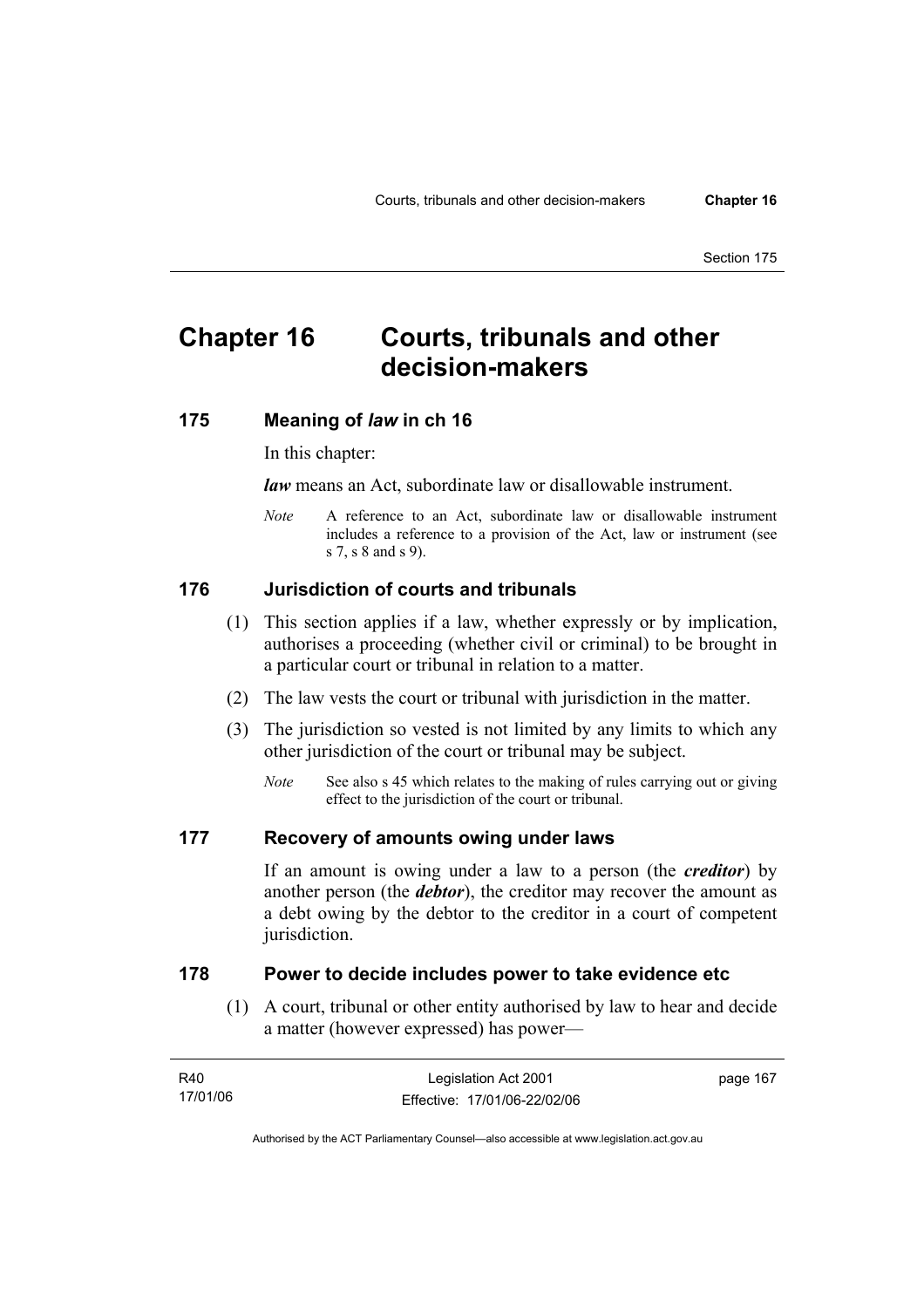#### **Chapter 16** Courts, tribunals and other decision-makers

#### Section 179

- (a) to take evidence, including evidence on oath; and
- (b) to examine witnesses; and
- (c) to administer oaths to witnesses.
- (2) The court, tribunal or other entity may authorise a person to administer an oath to a witness.
- (3) This section does not limit any other power of the court, tribunal or other entity.

### **179 Content of statements of reasons for decisions**

- (1) This section applies if a law requires a tribunal or other entity making a decision to give written reasons for the decision, whether the term 'reasons', 'grounds' or any other term is used.
- (2) The document giving the reasons must also set out the findings on material questions of fact and refer to the evidence or other material on which the findings were based.
- (3) This section is a determinative provision.
	- *Note* See s 5 for the meaning of determinative provisions, and s 6 for their displacement.

### **180 Power to make decision includes power to reverse or change**

- (1) Power given by a law to make a decision includes power to reverse or change the decision.
- (2) The power to reverse or change the decision is exercisable in the same way, and subject to the same conditions, as the power to make the decision.

#### **Example**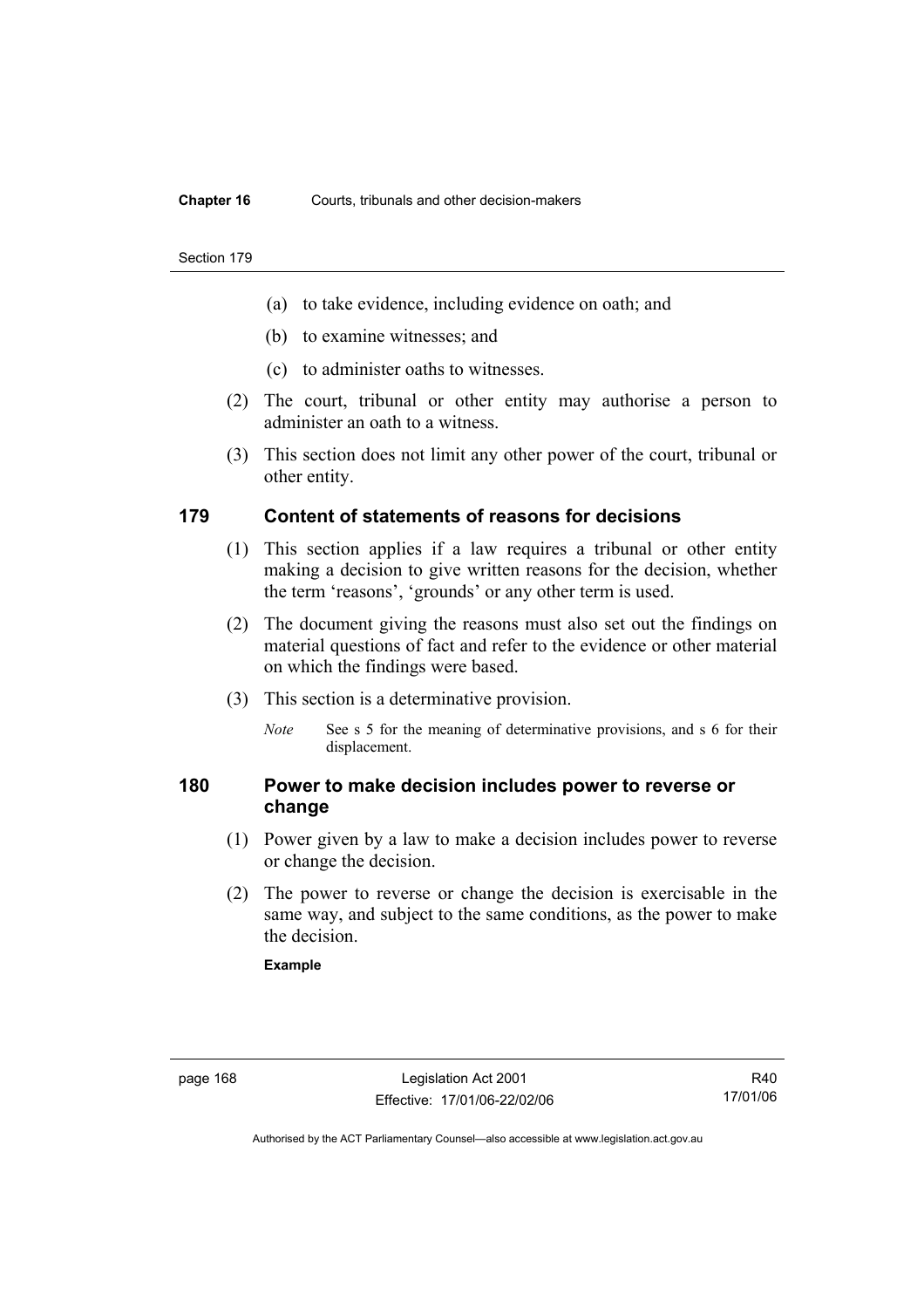If the power to include land in a special reserve is exercisable only on the resolution of the Legislative Assembly, the power to excise land from a special reserve is exercisable only on the resolution of the Assembly.

*Note* An example is part of the Act, is not exhaustive and may extend, but does not limit, the meaning of the provision in which it appears (see s 126 and s 132).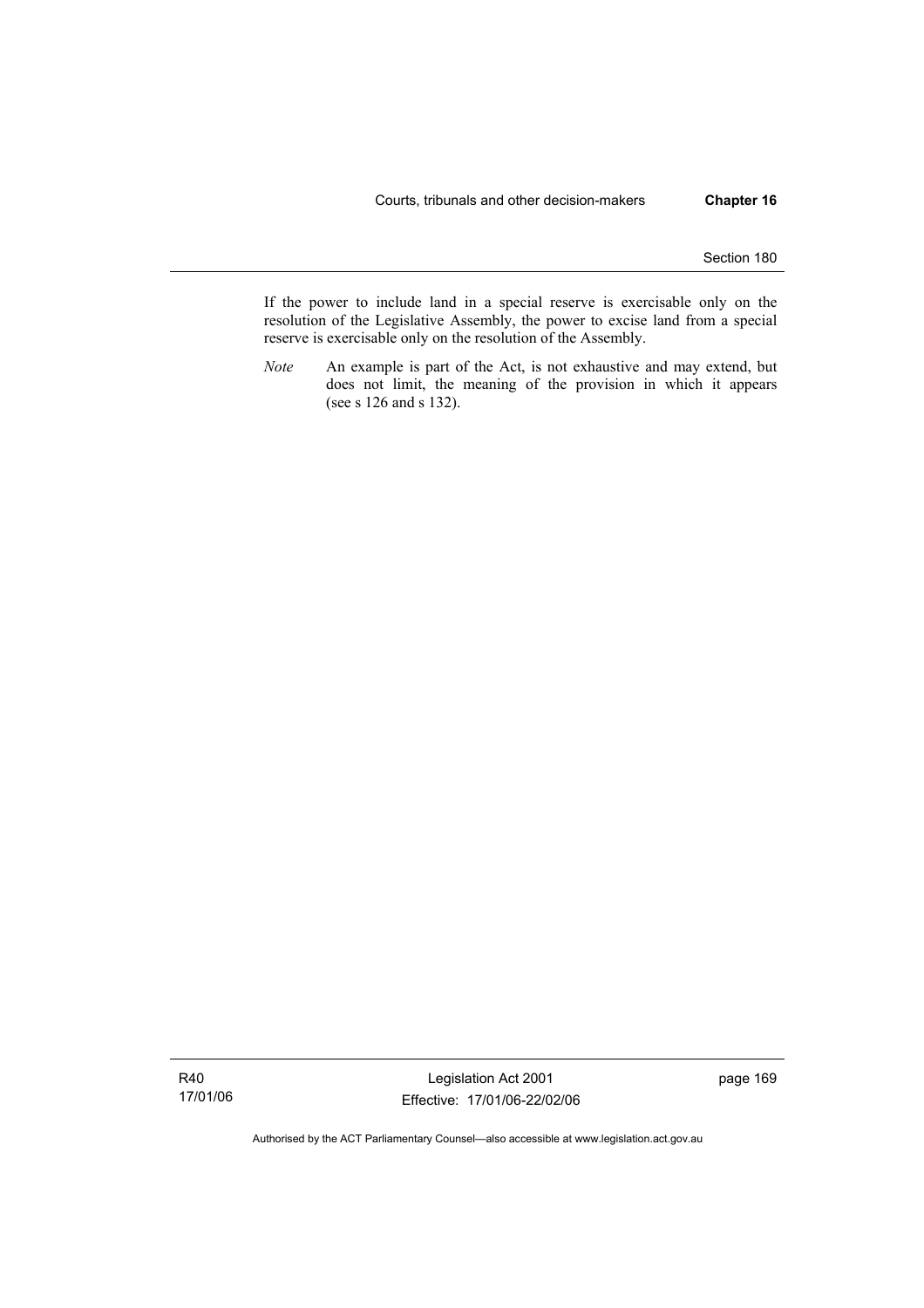#### **Chapter 17** Entities and positions

Section 182

## **Chapter 17 Entities and positions**

#### **182 Meaning of** *law* **in ch 17**

In this chapter:

*law* means an Act or statutory instrument.

*Note* A reference to an Act or statutory instrument includes a reference to a provision of the Act or instrument (see s 7 and s 13).

### **183 Change of name of entity**

- (1) If a law changes the name of an entity established under a law, the entity continues in existence under the new name and its identity is not affected by the change.
- (2) If the name of an entity is changed, a reference in a law to the entity by its previous name is taken, after the change, to be a reference to the entity by its new name.
- (3) To remove any doubt, subsection (2) applies to all entities, whether or not in or for the Territory, including entities established under a law of another jurisdiction.
	- *Note Another jurisdiction* means the Commonwealth, a State, another Territory, the United Kingdom or New Zealand (see dict, pt 2).

### **184 Change in constitution of entity**

- (1) This section applies if a law changes how an entity established under a law is constituted.
- (2) The entity continues in existence as newly constituted and its identity is not affected by the change.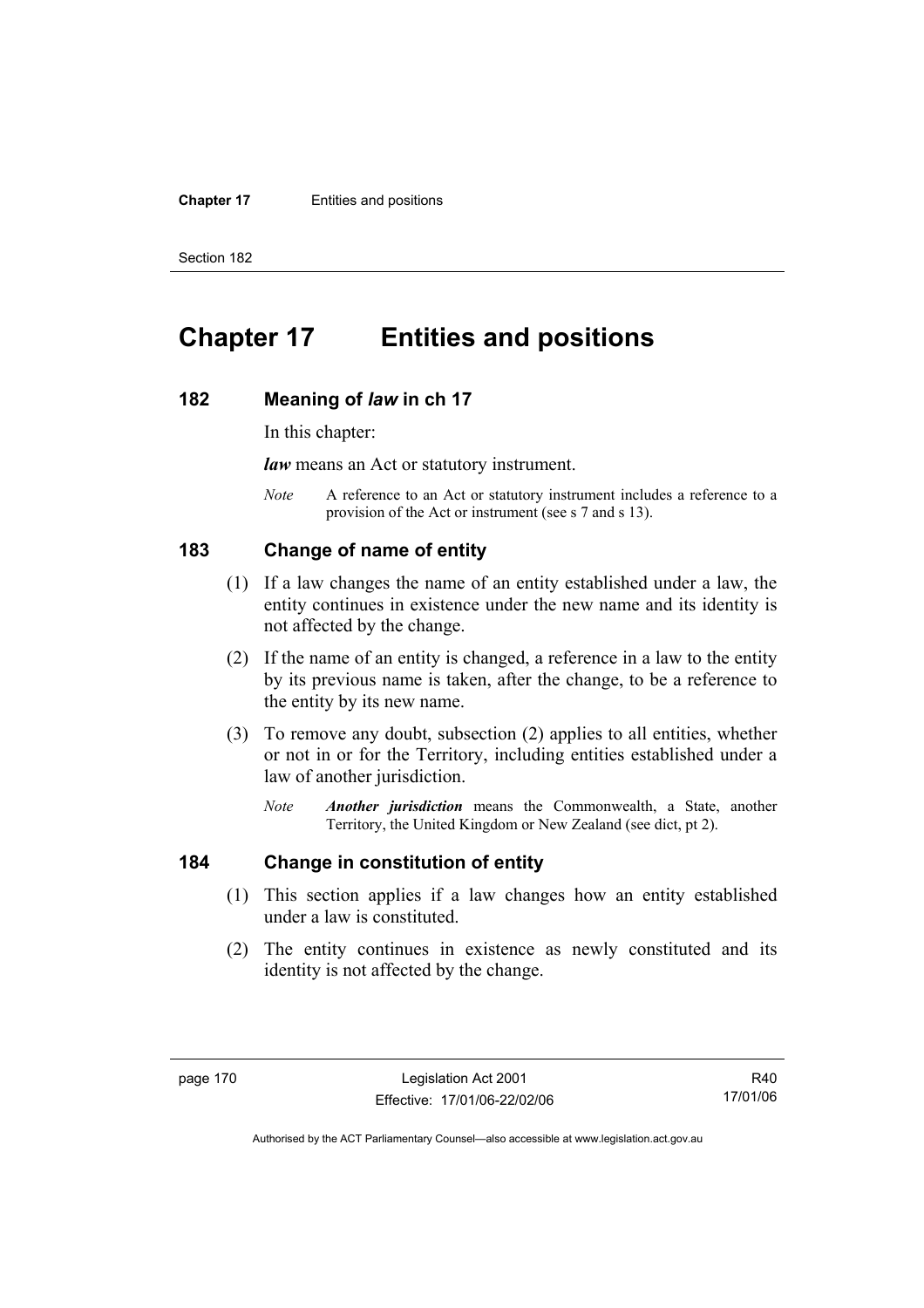- (3) Without limiting subsection (2), the change does not affect—
	- (a) any function, right, privilege, liability or property of the entity; or
	- (b) the bringing of a proceeding, or the continuation of a proceeding, by or against the entity; or
	- (c) the carrying out of an investigation or inquiry, or the continuation of an investigation or inquiry, in relation to anything done or not done by or in relation to the entity.
	- *Note Function* is defined in the dict, pt 1 to include authority, duty and power.

### **184A References to entity**

- (1) In a law, a reference to an entity includes a reference to a person exercising a function of the entity, whether under a delegation, subdelegation or otherwise.
- (2) To remove any doubt, this section applies to all entities, whether or not in or for the Territory, including entities established under a law of another jurisdiction.

### **185 References to occupant of position**

- (1) In a law, a reference to the occupant of a position (however expressed) includes a reference to anyone for the time being occupying the position.
- (2) To remove any doubt, this section applies to all positions, whether or not in or for the Territory, including positions established under a law of another jurisdiction.
	- *Note* See s 200 (1) (Functions of occupants of positions) and the definitions of *occupy* and *position* in the dict, pt 1.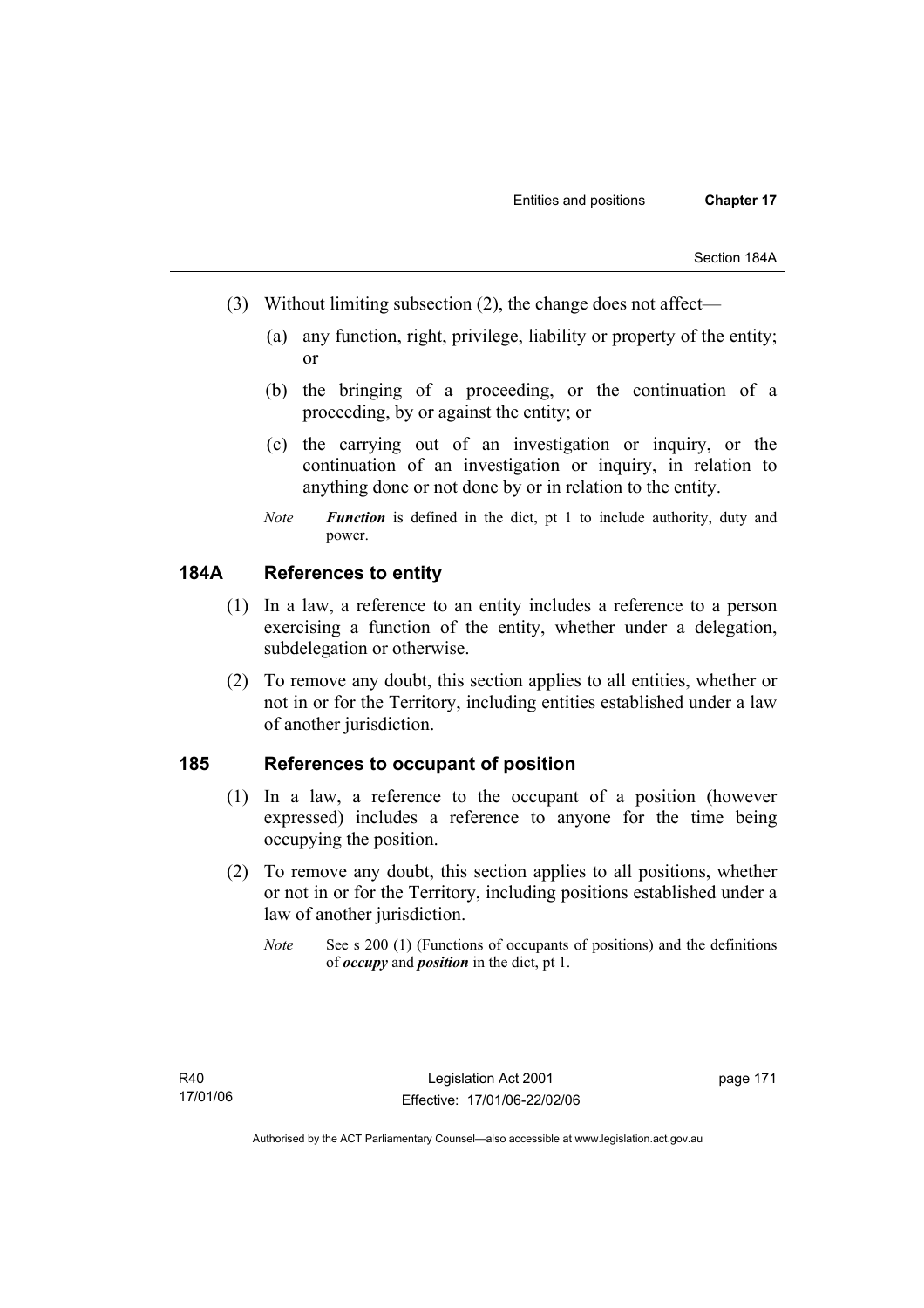#### **Chapter 17** Entities and positions

Section 186

### **186 Change of name of position**

- (1) If a law changes the name of a position established under a law, the position continues in existence under the new name and its identity is not affected by the change.
- (2) If the name of a position is changed, a reference in a law to the position by its previous name is taken, after the change, to be a reference to the position by its new name.
- (3) To remove any doubt, subsection (2) applies to all positions, whether or not in or for the Territory, including positions established under a law of another jurisdiction.

### **187 Chair and deputy chair etc**

- (1) If a law establishes a position of chair or chairperson of an entity, the chair or chairperson may be referred to as chairman, chairwoman, chairperson or chair.
- (2) If a law establishes a position of deputy chair or deputy chairperson of an entity, the deputy chair or deputy chairperson may be referred to as deputy chairman, deputy chairwoman, deputy chairperson or deputy chair.

page 172 Legislation Act 2001 Effective: 17/01/06-22/02/06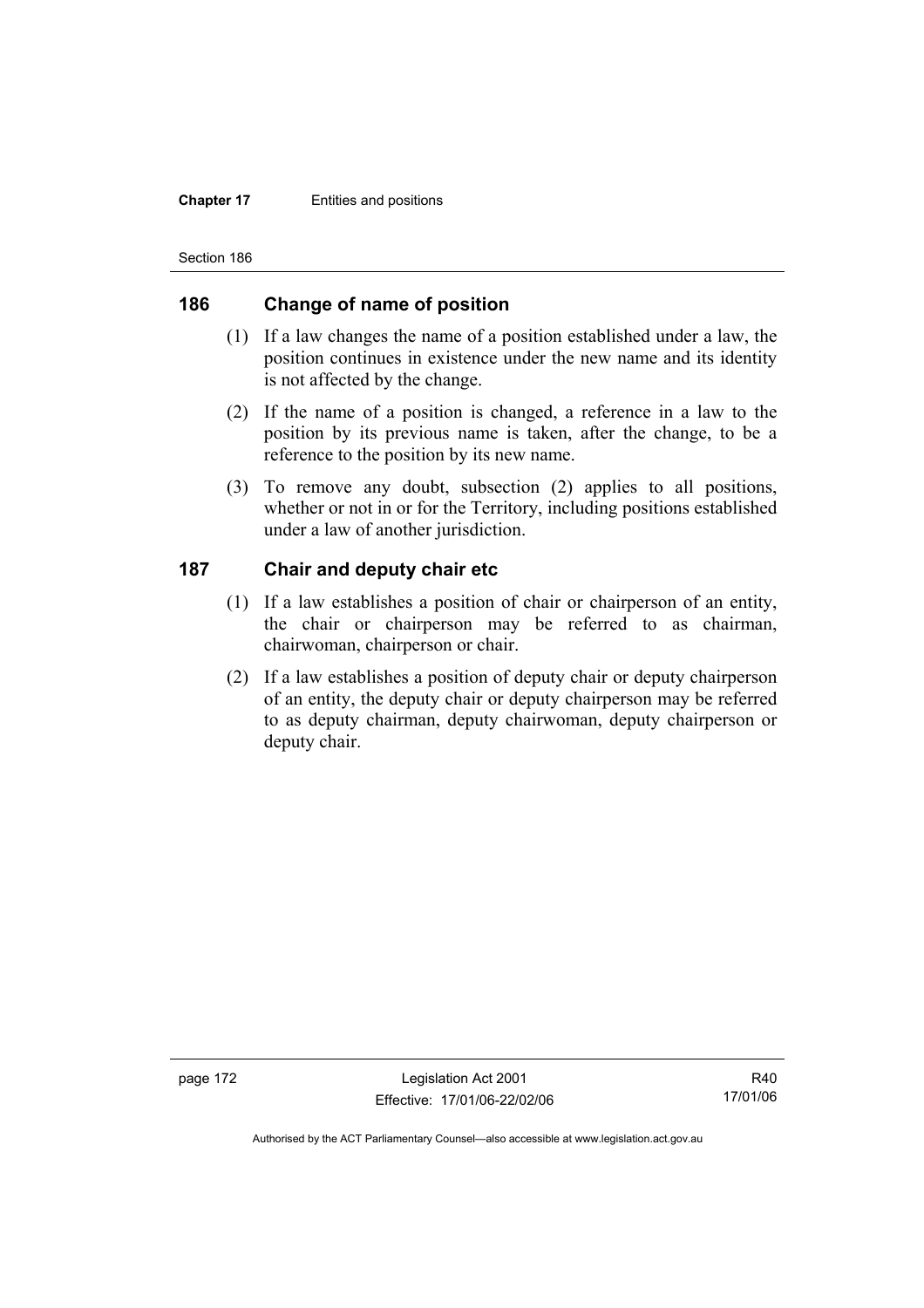## **Chapter 18 Offences**

#### *Note to ch 18*

See also s 133 to s 135 (which relate to penalty units and penalty provisions) and s 161 (Corporations liable to offences).

#### **188 Meaning of** *ACT law* **in ch 18**

In this chapter:

*ACT law* means an Act or subordinate law.

*Note* A reference to an Act or subordinate law includes a reference to a provision of the Act or law (see s 7 and s 8).

### **189 Reference to offence includes reference to related ancillary offences**

A reference to an offence against an ACT law includes a reference to an offence against the Criminal Code, part 2.4 (Extensions of criminal responsibility) or section 717 (Accessory after the fact) that relates to the ACT law.

#### **Example**

X is the holder of a licence under the *Plant Development Act 2001* (hypothetical). The Plant Development Act, section 23 provides for the cancellation of a licence if a licence holder commits an offence against the Act. While his business premises are being inspected, X incites an employee to obstruct the inspector. As a result, the employee obstructs the inspector (which is an offence against the Act). X is later convicted of the offence of incitement against the Criminal Code, section 47 (which is an offence in the Criminal Code, pt 2.4). Because of the Legislation Act, section 189, X is taken to have committed an offence against the Plant Development Act and is therefore liable to have his licence cancelled.

*Note 1* The result would be the same if X had been convicted of conspiracy relating to the offence of obstruction in the Plant Development Act.

R40 17/01/06 page 173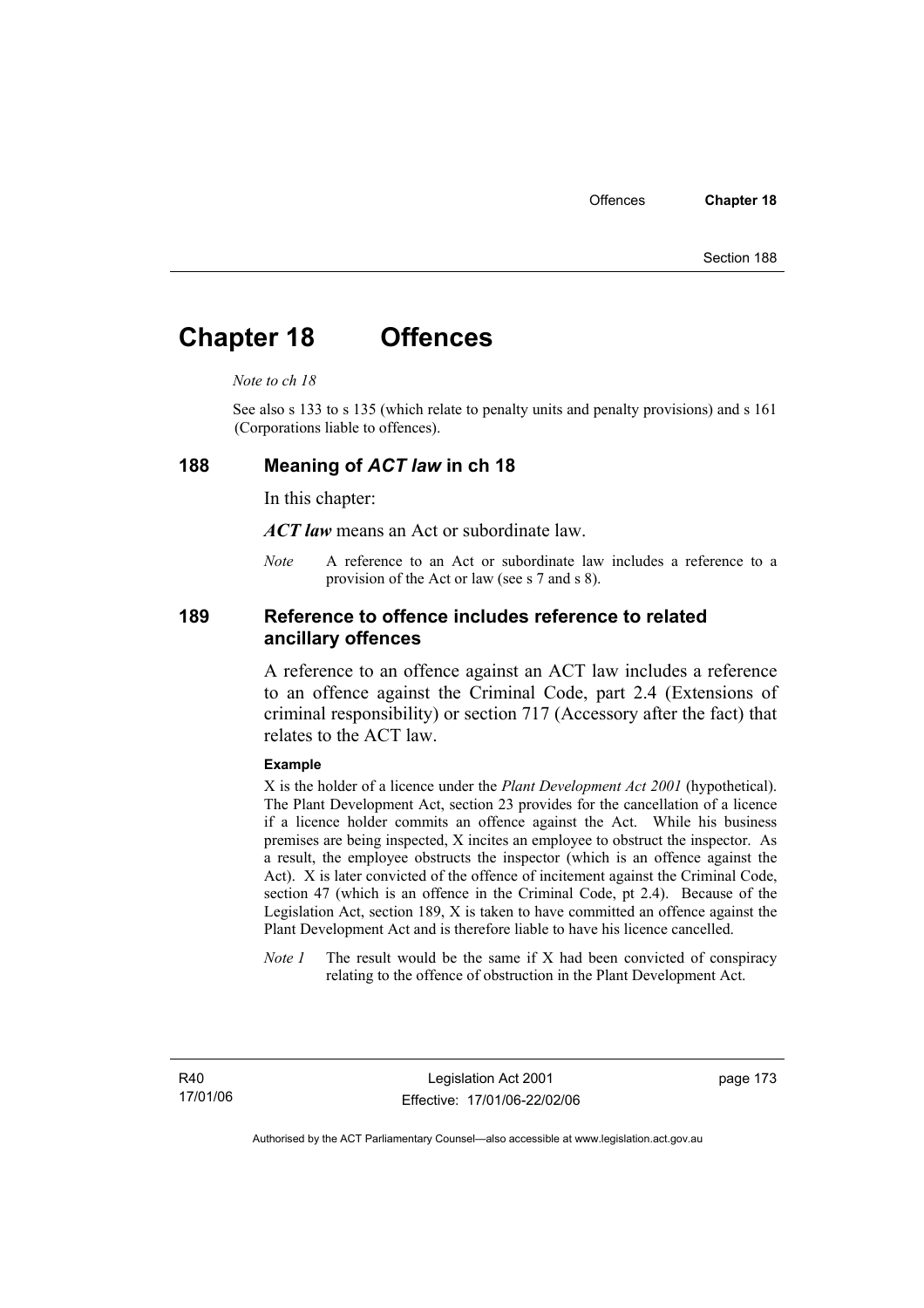#### **Chapter 18** Offences

#### Section 190

Apart from the Legislation Act, section 189, the following offences in the Criminal Code*,* pt 2.4 could also apply to the offence in the Plant Development Act:

- attempt (s 44 (Attempt))
- aiding and abetting (s 45 (Complicity and common purpose)).
- *Note 2* An example is part of the Act, is not exhaustive and may extend, but does not limit, the meaning of the provision in which it appears (see s 126 and s 132).

#### **190 Indictable and summary offences**

- (1) An offence is an *indictable offence* if—
	- (a) it is punishable by imprisonment for longer than 1 year; or
	- (b) it is declared by an ACT law to be an indictable offence.
- (2) An *indictable offence* includes an indictable offence that is or may be dealt with summarily.
- (3) Any other offence is a *summary offence* and is punishable on summary conviction.

#### **191 Offences against 2 or more laws**

- (1) If an act or omission by a person is an offence against 2 or more ACT laws, the person may be prosecuted for and convicted of any of the offences, but is not liable to be punished more than once for the act or omission.
- $(2)$  If—
	- (a) an act or omission by a person is an offence against both an ACT law and a law of another jurisdiction; and
	- (b) the person has been punished for the offence against the law of the other jurisdiction;

the person is not liable to be punished for the offence against the ACT law.

| page 174 |  |
|----------|--|
|----------|--|

R40 17/01/06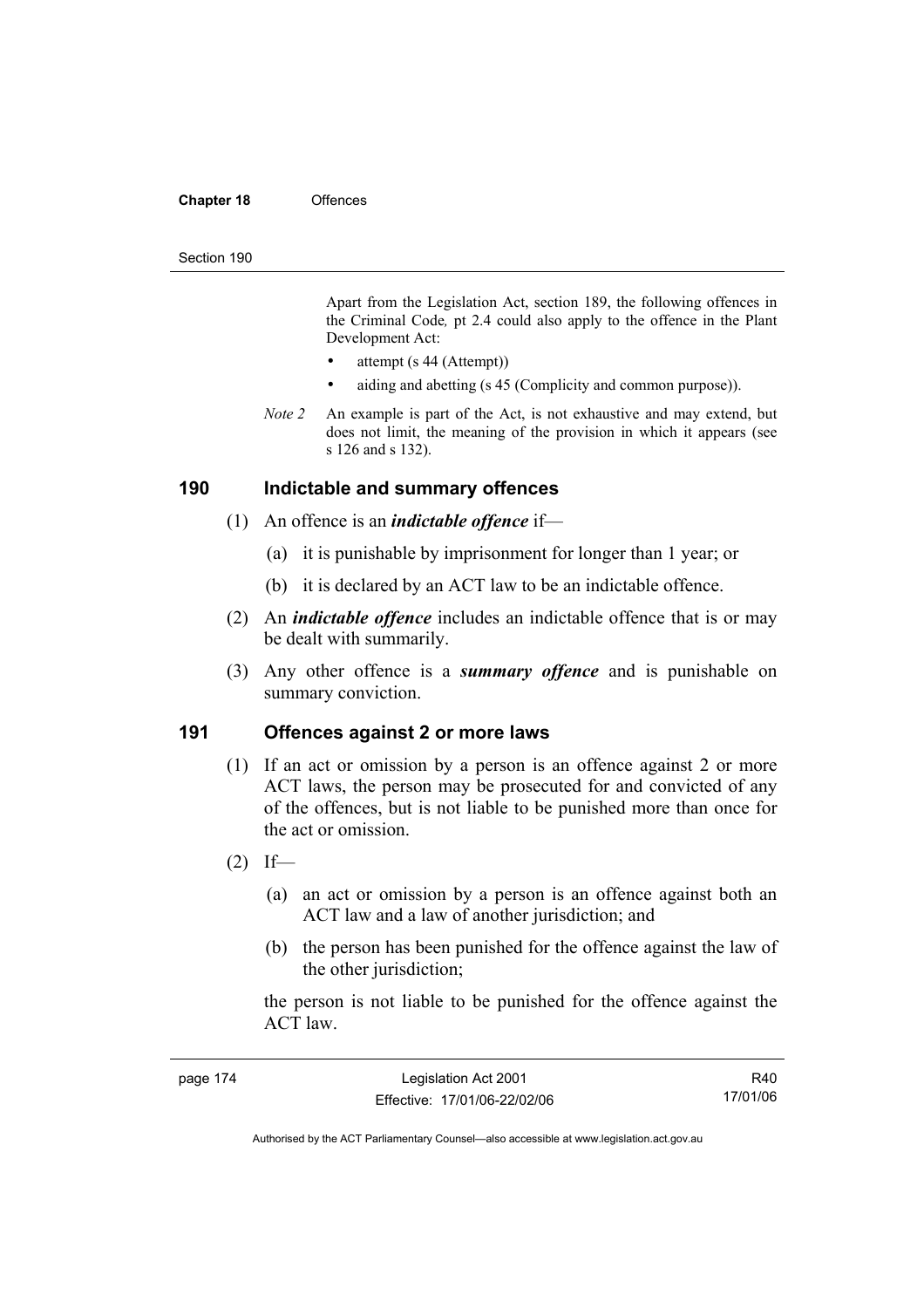#### **192 When must prosecutions begin?**

- (1) A prosecution for the following offences against an ACT law may be begun at any time:
	- (a) an offence by an individual punishable by imprisonment for longer than 6 months;
	- (b) an offence by a corporation punishable by a fine of 100 penalty units or more;

- (c) an aiding and abetting offence by an individual in relation to an offence by a corporation punishable by a fine of 100 penalty units or more.
- (2) A prosecution for any other offence against an ACT law must be begun not later than—
	- (a) 1 year after the day of commission of the offence; or
	- (b) if an ACT law provides for another period—that period.
- (3) However, if a coroner's inquest or inquiry, or an inquiry under the *Inquiries Act 1991* or the *Royal Commissions Act 1991*, is held into a matter that discloses or is otherwise found to relate to an offence mentioned in subsection (2), a prosecution for the offence may be begun not later than 1 year after the day when—
	- (a) the coroner's report is made; or
	- (b) the report of the board of inquiry or royal commission is given to the Chief Minister.
- (4) In this section:

*aiding and abetting offence* means an offence against the Criminal Code, section 45 (Complicity and common purpose).

*Note* See s 161 for the fines that may be imposed on a corporation for offences punishable only by imprisonment.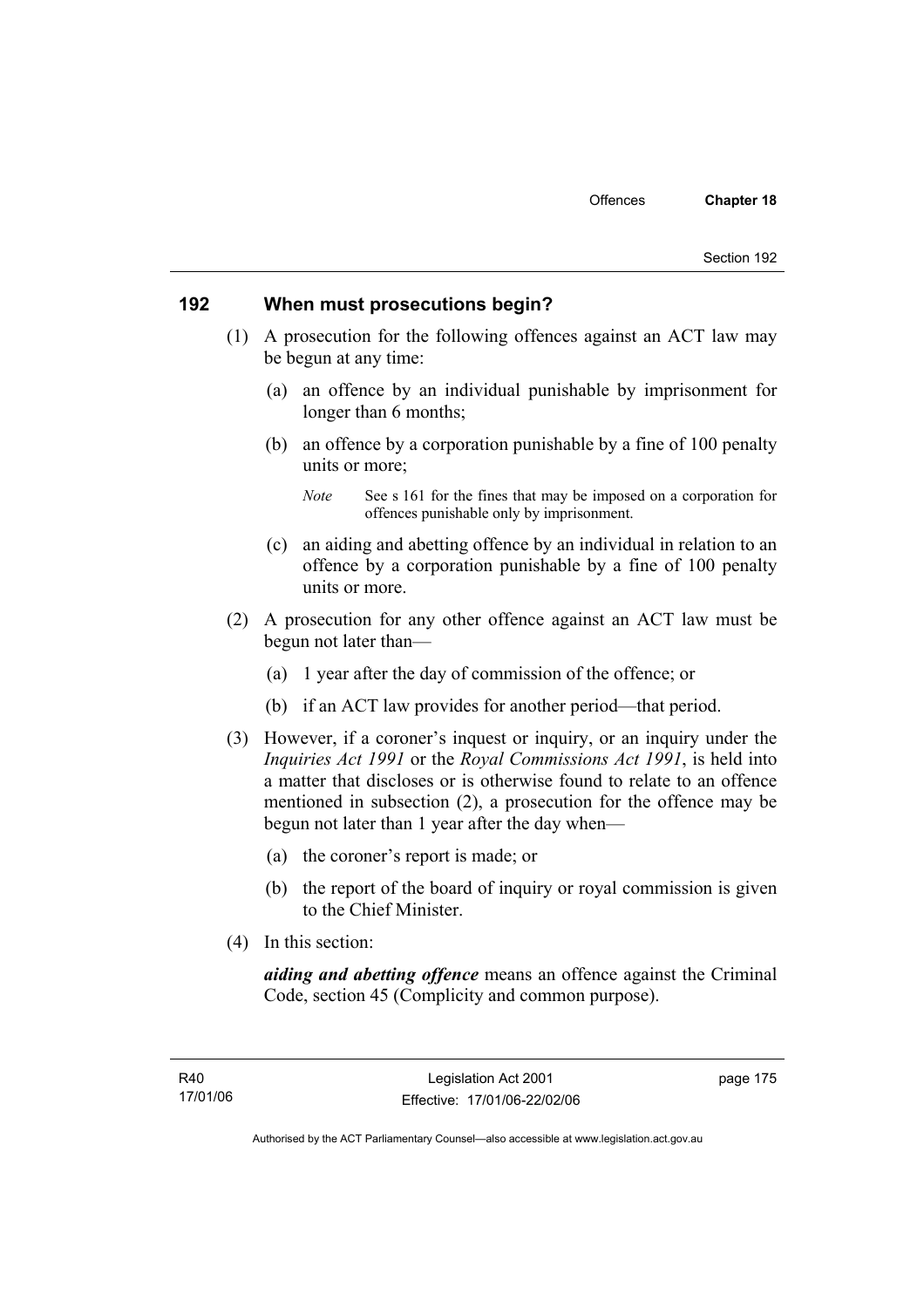#### **Chapter 18** Offences

#### Section 193

### **193 Continuing offences**

- (1) This section applies to a requirement to do an act if—
	- (a) the act is required to be done under an ACT law within a particular period or before a particular time; and
	- (b) failure to comply with the requirement is an offence against the law.
- (2) A person who fails to comply with the requirement commits an offence for each day until the act is done.
- (3) A day mentioned in subsection (2) includes any day of conviction for an offence and any later day.
	- *Note* See also s 152 (Continuing effect of obligations).

page 176 Legislation Act 2001 Effective: 17/01/06-22/02/06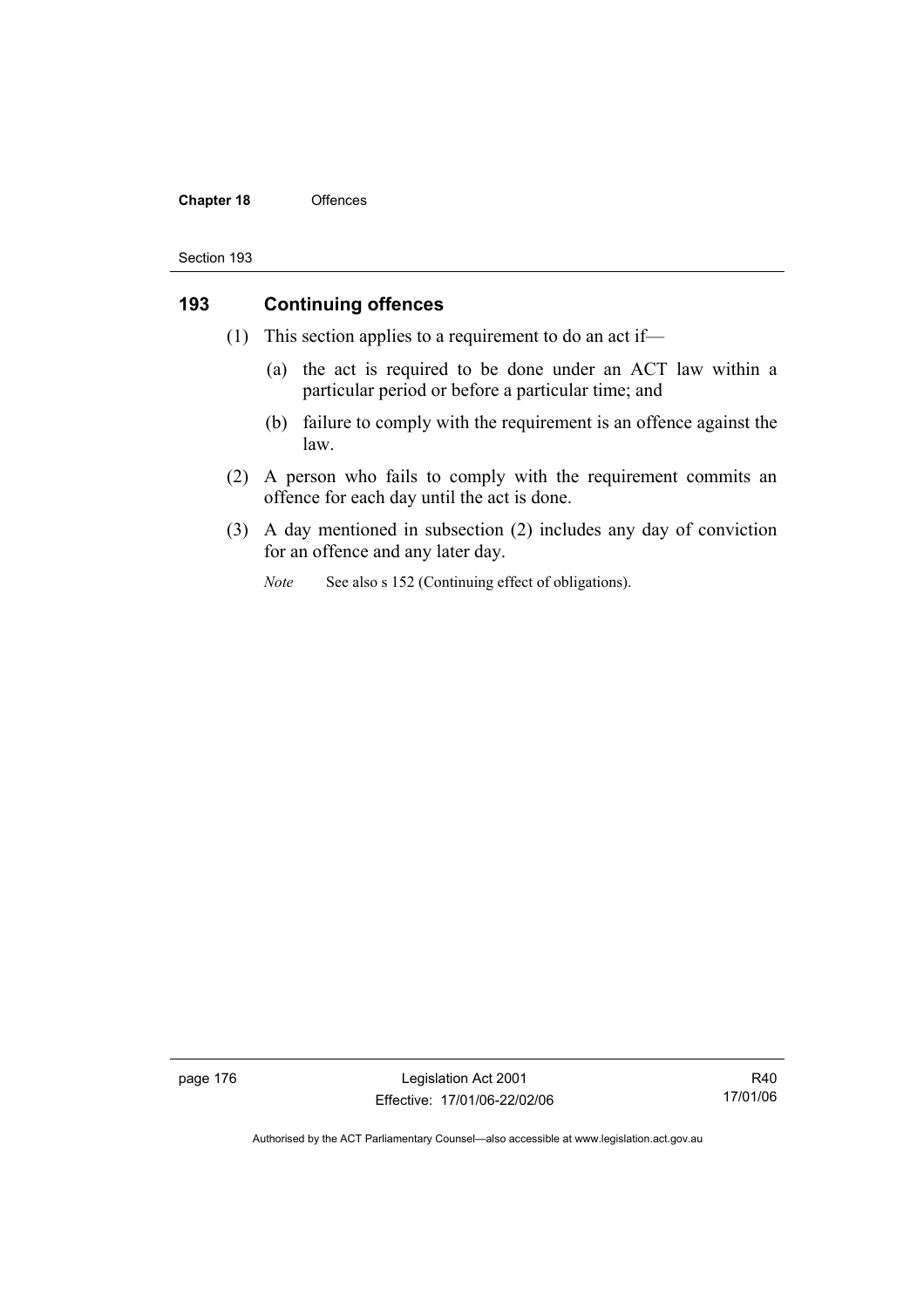# **Chapter 19 Administrative and machinery provisions**

## Part 19.1 **Introductory**

### **195 Meaning of** *law* **in ch 19**

In this chapter:

*law* means an Act, subordinate law or disallowable instrument.

*Note* A reference to an Act, subordinate law or disallowable instrument includes a reference to a provision of the Act, law or instrument (see s 7, s 8 and s 9).

R40 17/01/06

Legislation Act 2001 Effective: 17/01/06-22/02/06 page 177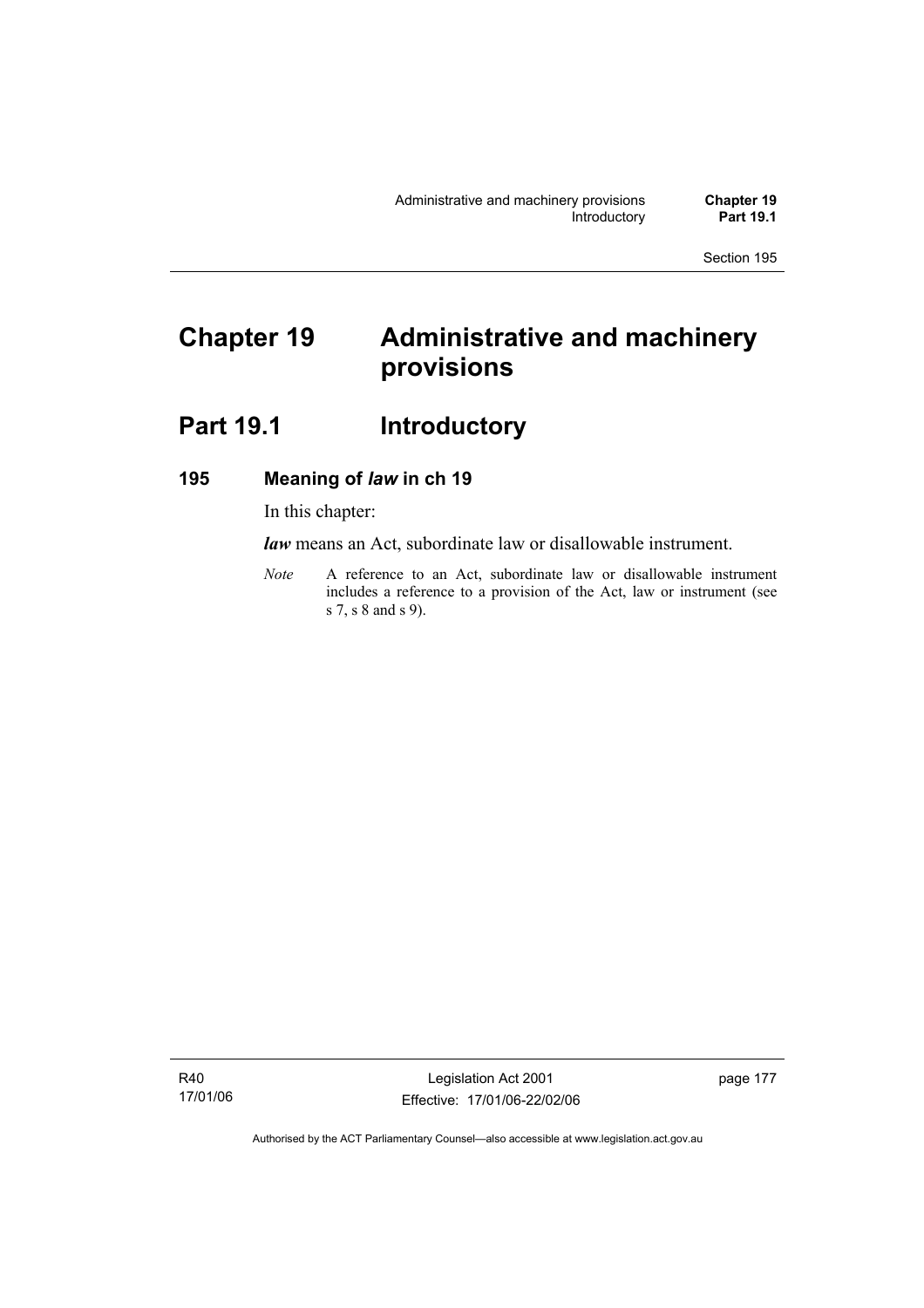# **Part 19.2 Functions**

*Note to pt 19.2* 

*Function* is defined in the dict, pt 1 to include authority, duty and power.

### **196 Provision giving function gives power to exercise function**

 (1) A provision of a law that gives a function to an entity also gives the entity the powers necessary and convenient to exercise the function.

*Note* See dict, pt 1, defs *entity* and *exercise*.

 (2) The powers given to the entity under subsection (1) are in addition to any other powers of the entity under the law.

### **197 Statutory functions may be exercised from time to time**

If a law gives a function to an entity, the function may be exercised from time to time.

*Note* See also s 42 (3) (Power to make statutory instruments).

### **199 Functions of bodies**

 (1) If a law authorises or requires a body to exercise a function, it may do so by resolution.

*Note* See dict, pt 1, def *body*.

- (2) To remove any doubt, subsection (1) applies in relation to a function even though a law authorises or requires the function to be exercised in writing.
- (3) If a law authorises or requires a signature by a person and the person is a body, the signature of a person authorised by the body for the purpose is taken to be the signature of the body.

R40 17/01/06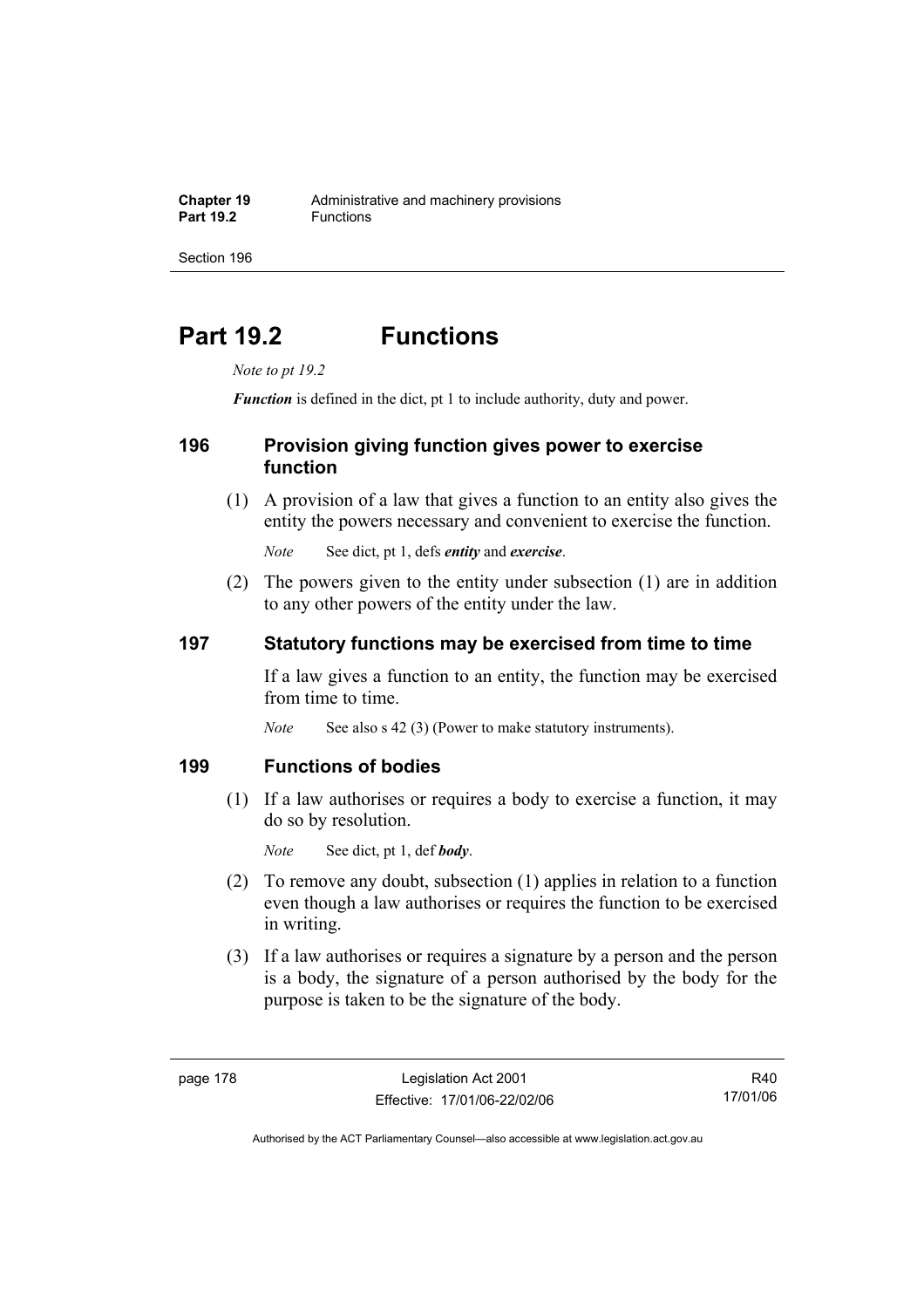(4) If a law gives a function to a body, the function may be exercised by the body as constituted for the time being.

#### **Example**

The ACT Conference Organisers Registration Board is a statutory body consisting of 5 members. At a meeting of the board it is agreed to exempt a conference organiser from registration on certain conditions. On the day after the meeting, 1 of the members of the board  $(X)$  resigns and another person  $(Y)$  is appointed to the board in  $X$ 's place. At the next meeting of the board, the board considers additional information submitted by the conference organiser and agrees to amend the conditions of exemption. Because of subsection (4), the board's ability to use its power of exemption is not affected by a change in the membership of the board.

- *Note* An example is part of the Act, is not exhaustive and may extend, but does not limit, the meaning of the provision in which it appears (see s 126 and s 132).
- (5) The exercise of the function is not affected only because of vacancies in the body's membership.
- (6) Subsections (4) and (5) do not affect any quorum requirement applying to the body.

#### **Example**

The Act establishing the board mentioned in the example to subsection (4) provides that the quorum for a meeting of the board is the chair or deputy chair and 2 other members. If the quorum requirement was complied with at each meeting mentioned in the example, the result mentioned in the example would be the same whether or not X attended the first meeting and whether or not Y attended the second meeting.

- (7) If a body as constituted for the time being does something in exercise of a function given to the body under a law, the effect of the thing done by the body does not end only because the membership of the body changes.
	- *Note* See also s 211 (Appointment not affected by appointer changes), s 224 (Acting appointment not affected by appointer changes), and s 241 (Delegation not affected by appointer changes).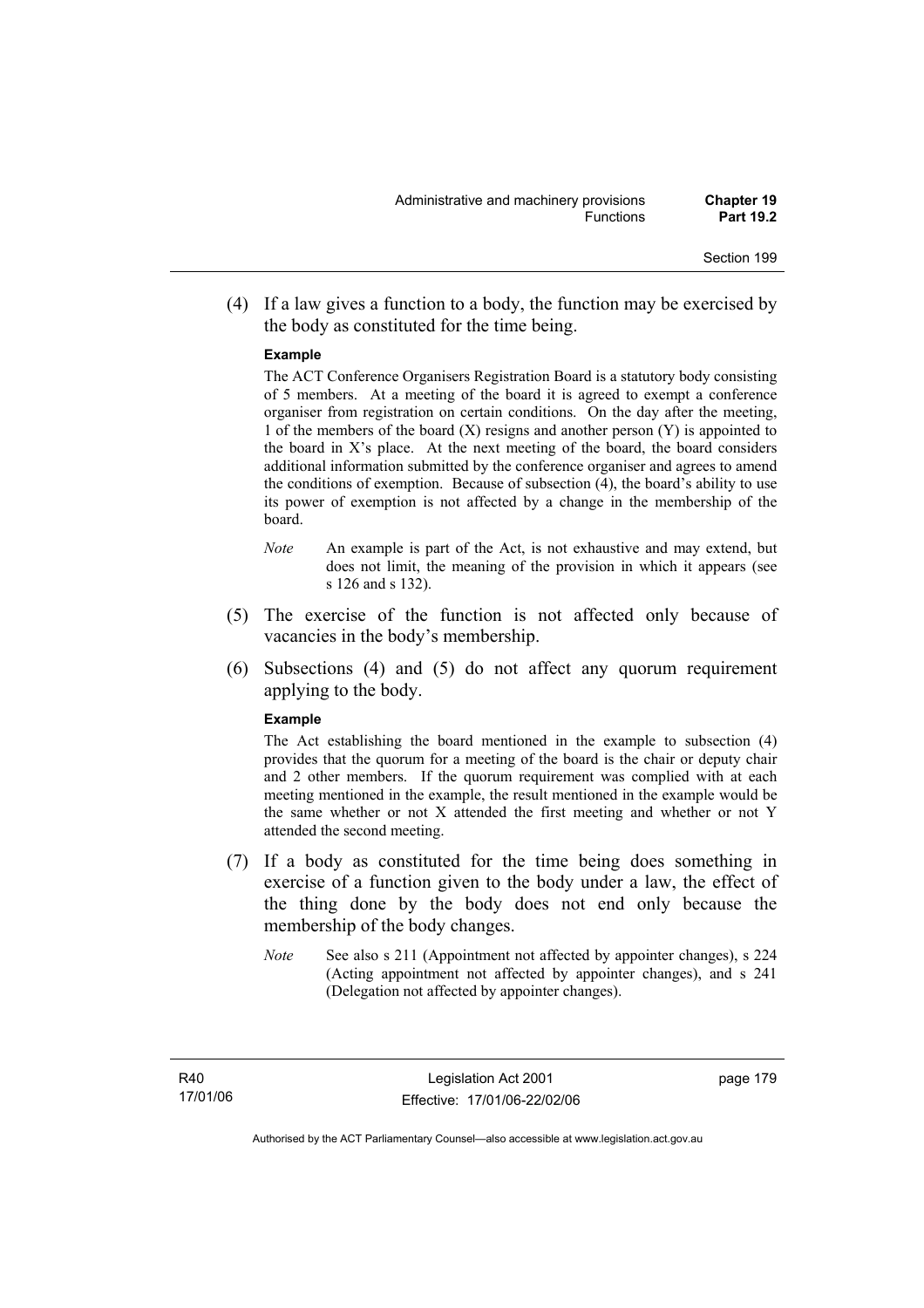| <b>Chapter 19</b> | Administrative and machinery provisions |
|-------------------|-----------------------------------------|
| <b>Part 19.2</b>  | <b>Functions</b>                        |

 (8) Subsection (7) does not prevent the thing done by the body being ended or changed by the body as subsequently constituted for the time being.

### **200 Functions of occupants of positions**

 (1) If a law gives a function to the occupant of a position, the function may be exercised by the person for the time being occupying the position.

- (2) If the person for the time being occupying a position does something in exercise of a function given to the occupant of the position under a law, the thing done by the person does not end only because the person ceases to be the occupant of the position.
	- *Note* See also s 211 (Appointment not affected by appointer changes), s 224 (Acting appointment not affected by appointer changes), and s 241 (Delegation not affected by appointer changes).
- (3) Subsection (2) does not prevent the thing done by the person being ended or changed by any person subsequently occupying the position for the time being.

page 180 Legislation Act 2001 Effective: 17/01/06-22/02/06

*Note* See s 185 (References to occupant of position) and dict, pt 1, defs *occupy* and *position*.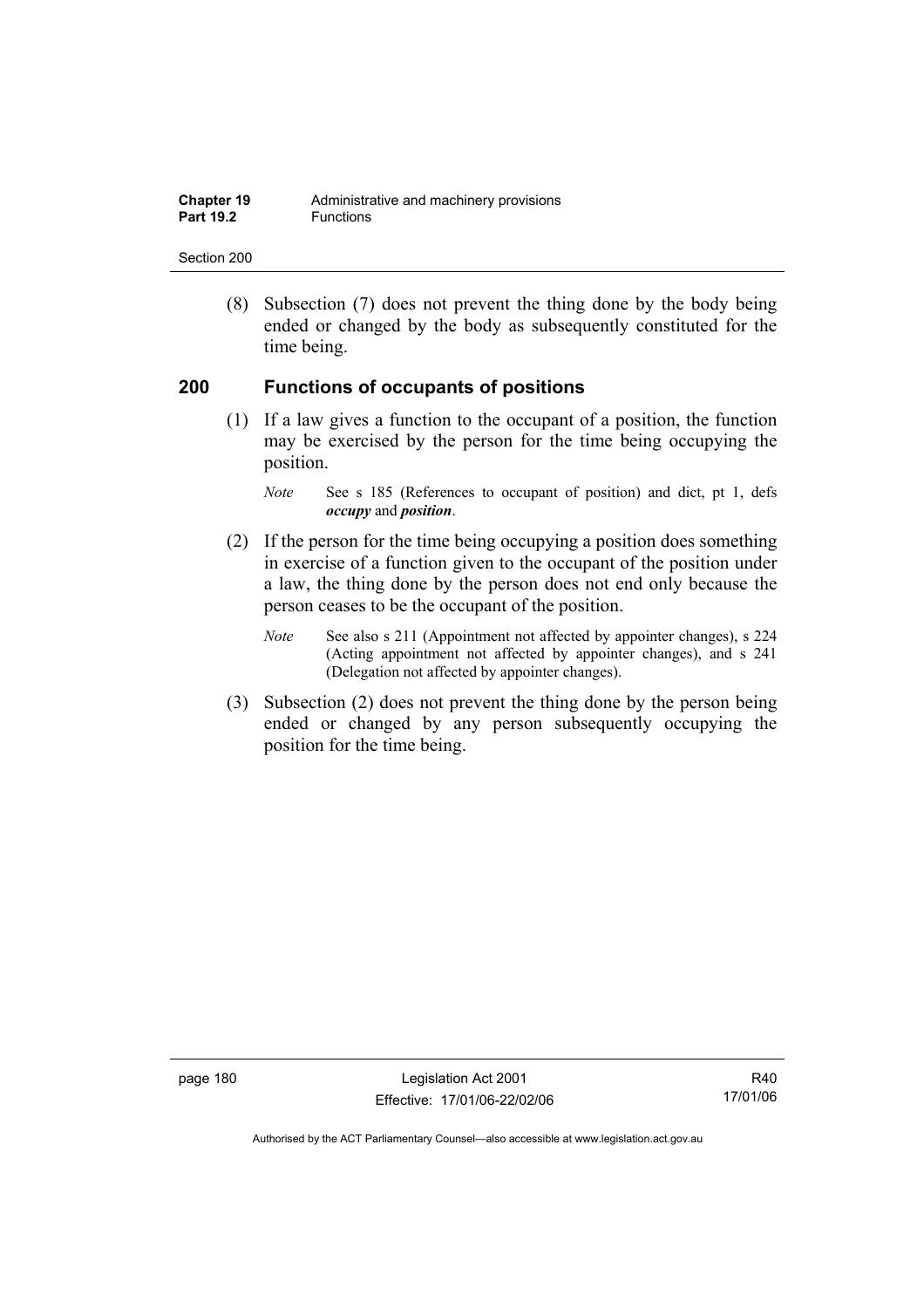## **Part 19.3 Appointments**

### **Division 19.3.1 Appointments—general**

*Note to div 19.3.1* 

Certain statutory appointments made by a Minister require consultation with a Legislative Assembly committee and are disallowable (see div 19.3.3) (Appointments—Assembly consultation)).

### **205 Application of div 19.3.1**

This division applies if a law authorises or requires an entity (the *appointer*) to appoint a person—

- (a) to a position under a law; or
- (b) to exercise a function or do anything else under a law.
- *Note Function* is defined in the dict, pt 1 to include authority, duty and power.

### **206 Appointments must be in writing etc**

- (1) An appointment must be made, or evidenced, by writing (the *instrument of appointment*) signed by the appointer.
- (2) If a law provides for a maximum or minimum period of appointment, the instrument of appointment must state the period for which the appointment is made.

#### **Examples of stated appointment periods**

- 1 2 years
- 2 until age 65
- *Note* An example is part of the Act, is not exhaustive and may extend, but does not limit, the meaning of the provision in which it appears (see s 126 and s 132).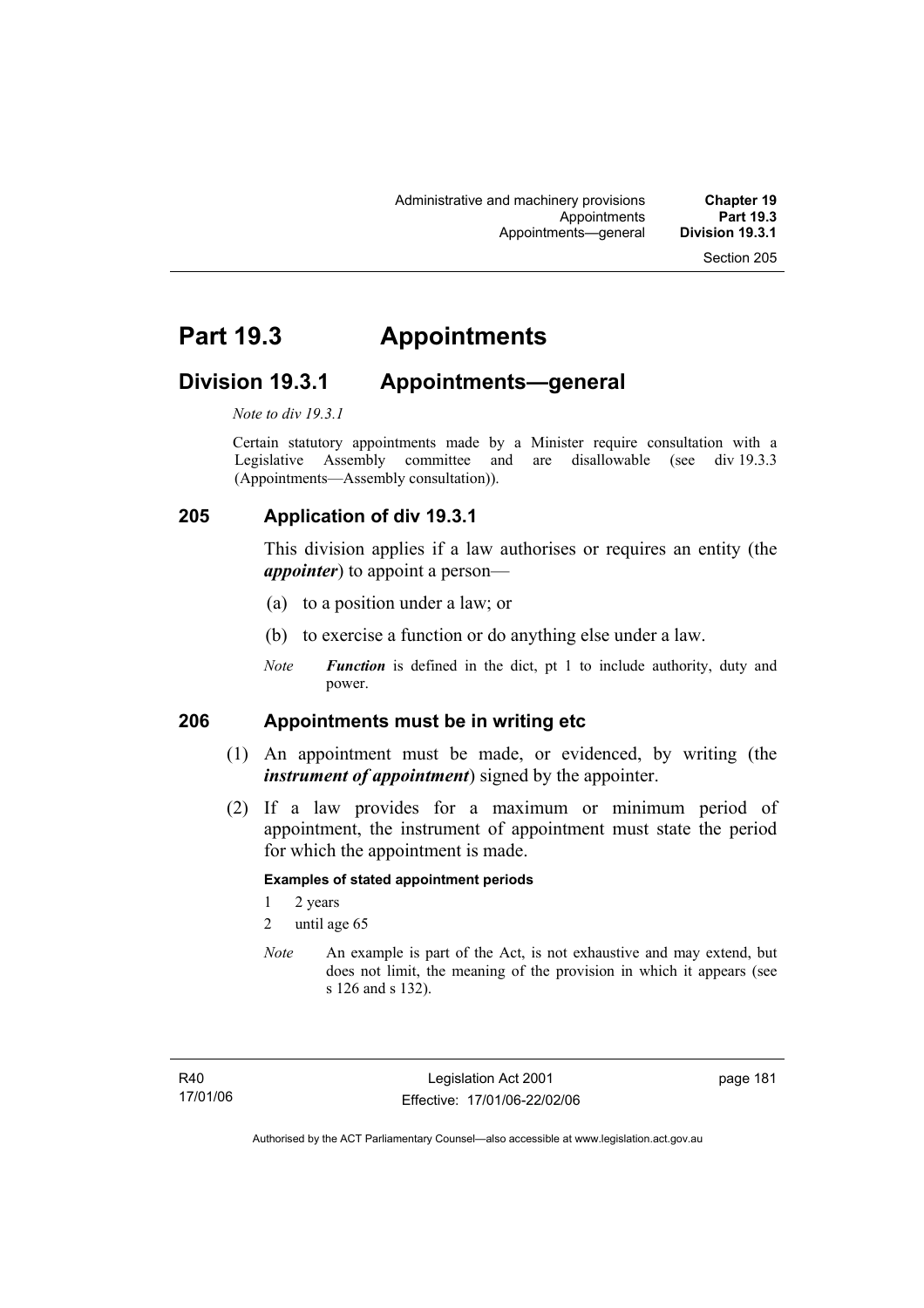### **207 Appointment may be by name or position**

- (1) The appointer may make an appointment by—
	- (a) naming the person appointed; or
	- (b) nominating the occupant of a position (however described), at a particular time or from time to time.
- (2) For this division, the person named, or the occupant of the position nominated, is the *appointee*.

### **208 Power of appointment includes power to suspend etc**

- (1) The appointer's power to make the appointment includes the power—
	- (a) to suspend the appointee, and end the suspension; or
	- (b) to end the appointment, and appoint someone else or reappoint the appointee if the appointee is eligible to be appointed to the position; or
	- (c) to reappoint the appointee if the appointee is eligible to be appointed to the position.
- (2) The power to suspend the appointee, end the appointment or reappoint the appointee is exercisable in the same way, and subject to the same conditions, as the power to make the appointment.

#### **Example**

If the appointment power is exercisable only on the recommendation of a body, the power to suspend, end the appointment or reappoint is exercisable only on the recommendation of the body.

*Note* An example is part of the Act, is not exhaustive and may extend, but does not limit, the meaning of the provision in which it appears (see s 126 and s 132).

R40 17/01/06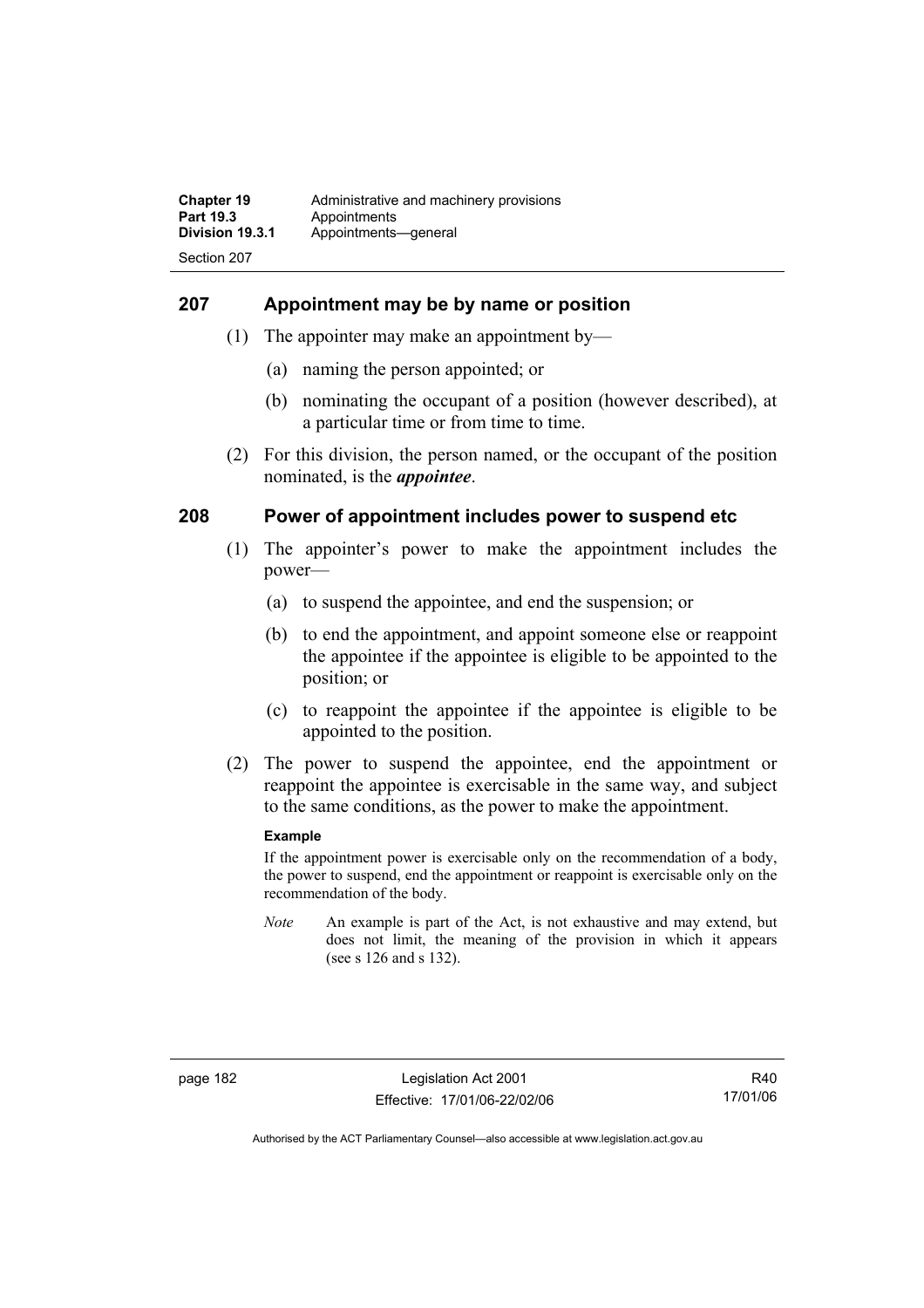### **209 Power of appointment includes power to make acting appointment**

- (1) If the appointer's power is the power to make an appointment to a position, the power to make the appointment also includes power to appoint a person, or 2 or more people, to act in the position—
	- (a) during any vacancy, or all vacancies, in the position, whether or not an appointment has previously been made to the position; or
	- (b) during any period, or all periods, when the appointee cannot for any reason exercise functions of the position.

#### **Examples for par (b)**

- 1 the appointee is ill or on leave
- 2 the appointee is acting in another position
- 3 the appointee is outside the ACT or Australia
- *Note 1 Function* is defined in the dict, pt 1 to include authority, duty and power.
- *Note 2* An example is part of the Act, is not exhaustive and may extend, but does not limit, the meaning of the provision in which it appears (see s 126 and s 132).
- (2) The power to appoint a person to act is exercisable in the same way, and subject to the same conditions, as the power to make the appointment.

#### **Example**

If the appointment power is exercisable only on the recommendation of a body, the power to appoint a person to act is exercisable only on the recommendation of the body.

- (3) Without limiting subsection (2), if the law (or another law) requires—
	- (a) the appointee to hold a qualification; or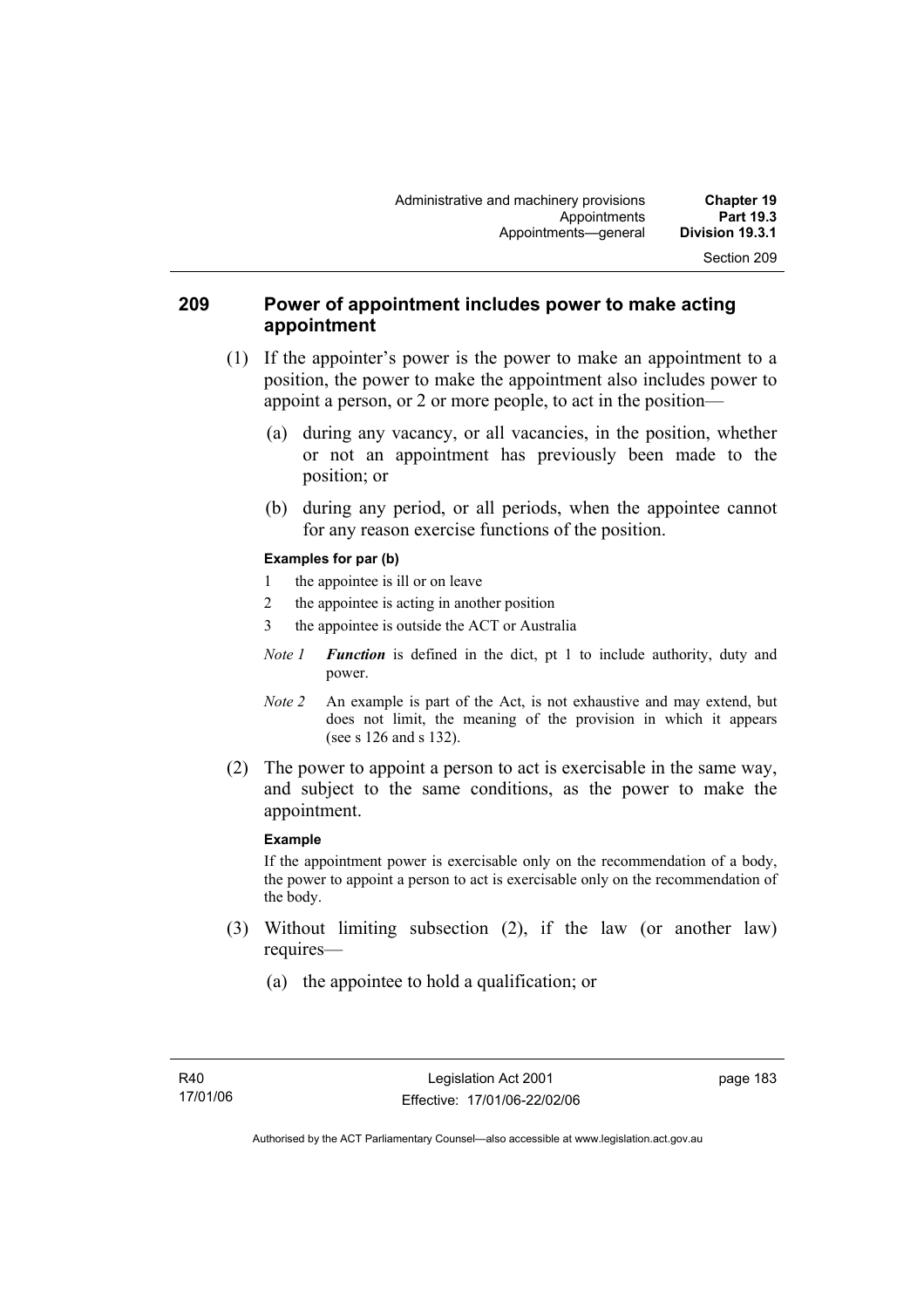| <b>Chapter 19</b> | Administrative and machinery provisions |
|-------------------|-----------------------------------------|
| Part 19.3         | Appointments                            |
| Division 19.3.1   | Appointments-qeneral                    |
| Section 210       |                                         |

 (b) the appointer (or someone else) to be satisfied about the appointee's suitability (whether in terms of knowledge, experience, character or any other personal quality) before appointing the appointee to the position;

a person may only be appointed to act in the position if the person holds the qualification or the appointer (or other person) is satisfied about the person's suitability.

#### **Examples**

- 1 If an Act requires the appointee to be a magistrate, a person can be appointed to act in the position only if the person is a magistrate.
- 2 If a regulation requires the appointee to be a lawyer of at least 5 years standing, a person can be appointed to act in the position only if the person is a lawyer of at least 5 years standing.
- 3 If an Act requires the appointee to have, in the Executive's opinion, appropriate expertise, training or experience in relation to the needs of a particular group of people, a person can be appointed to act in the position only if the person has, in the Executive's opinion, that expertise, training or experience.

### **210 Resignation of appointment**

- (1) An appointment ends if the appointee resigns by signed notice of resignation given to the appointer.
- (2) However, if the appointer is the Executive, the notice of resignation may be given to a Minister.

### **211 Appointment not affected by appointer changes**

- (1) If the appointer is a body, an appointment made by the body does not end only because the membership of the body changes.
- (2) If the appointer is the person for the time being occupying a position, an appointment made by the person does not end only because the person ceases to be the occupant of the position.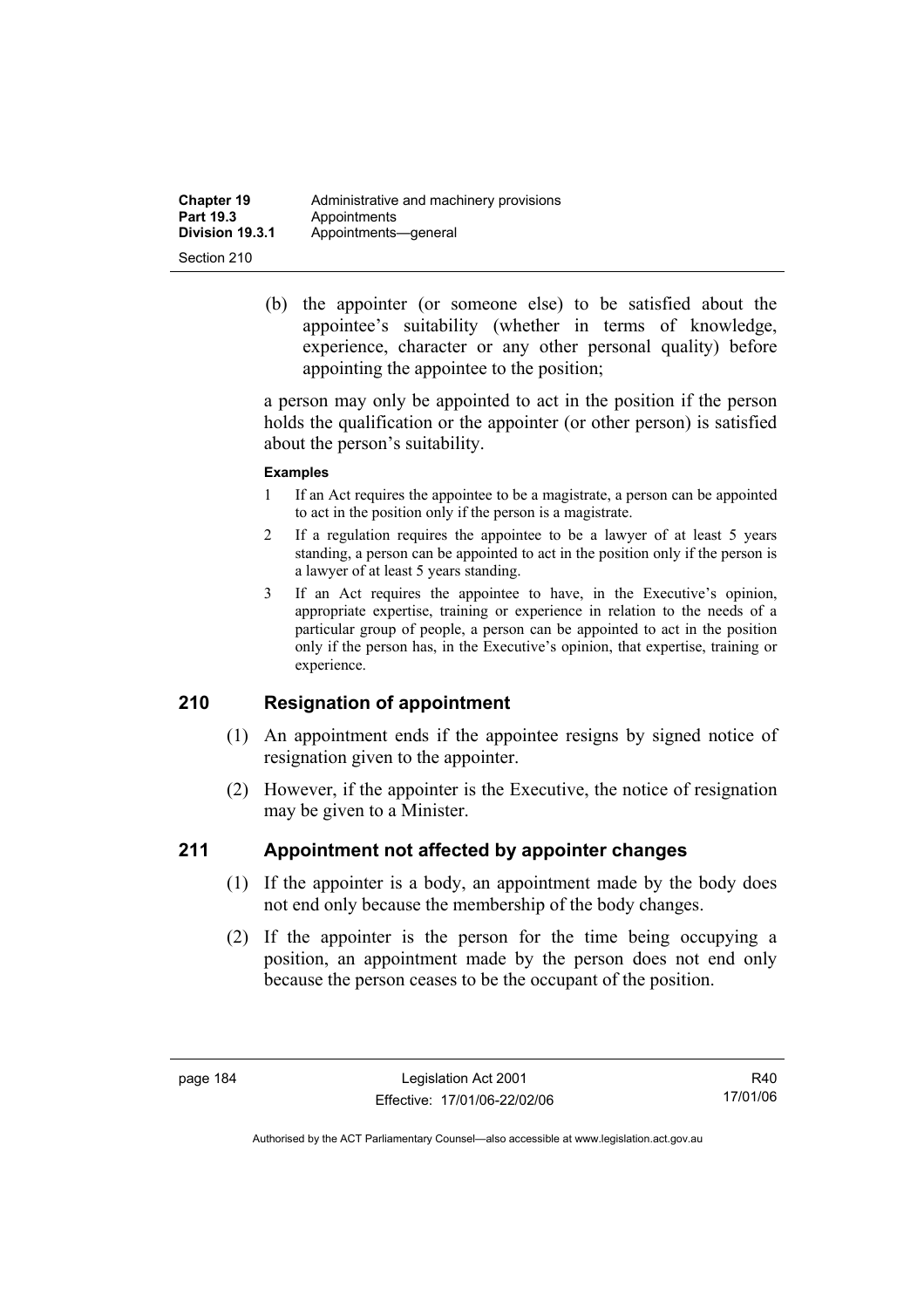- (3) This section does not limit the following sections:
	- section 199 (Functions of bodies)
	- section 200 (Functions of occupants of positions).

#### **212 Appointment not affected by defect etc**

An appointment, or anything done under an appointment, is not invalid only because of a defect or irregularity in or in relation to the appointment.

### **Division 19.3.2 Acting appointments**

### **215 Application of div 19.3.2**

This division applies if a law gives an entity (the *appointer*) power to appoint a person to act in a position under a law.

*Note* A power to make an appointment includes power to make an acting appointment (see s 209).

### **216 Acting appointments must be in writing etc**

- (1) An acting appointment must be made, or evidenced, by writing (the *instrument of appointment*) signed by the appointer.
- (2) If a law provides for a maximum or minimum period of appointment, the instrument of appointment must state the period for which the acting appointment is made.

#### **Examples of stated appointment periods**

- 1 1 year
- 2 until 31 December 2002 (a period of 9 months)
- *Note 1* See also s 219 (Appointer may decide terms of acting appointment etc) and s 221 (How long does an acting appointment operate?)
- *Note 2* An example is part of the Act, is not exhaustive and may extend, but does not limit, the meaning of the provision in which it appears (see s 126 and s 132).

page 185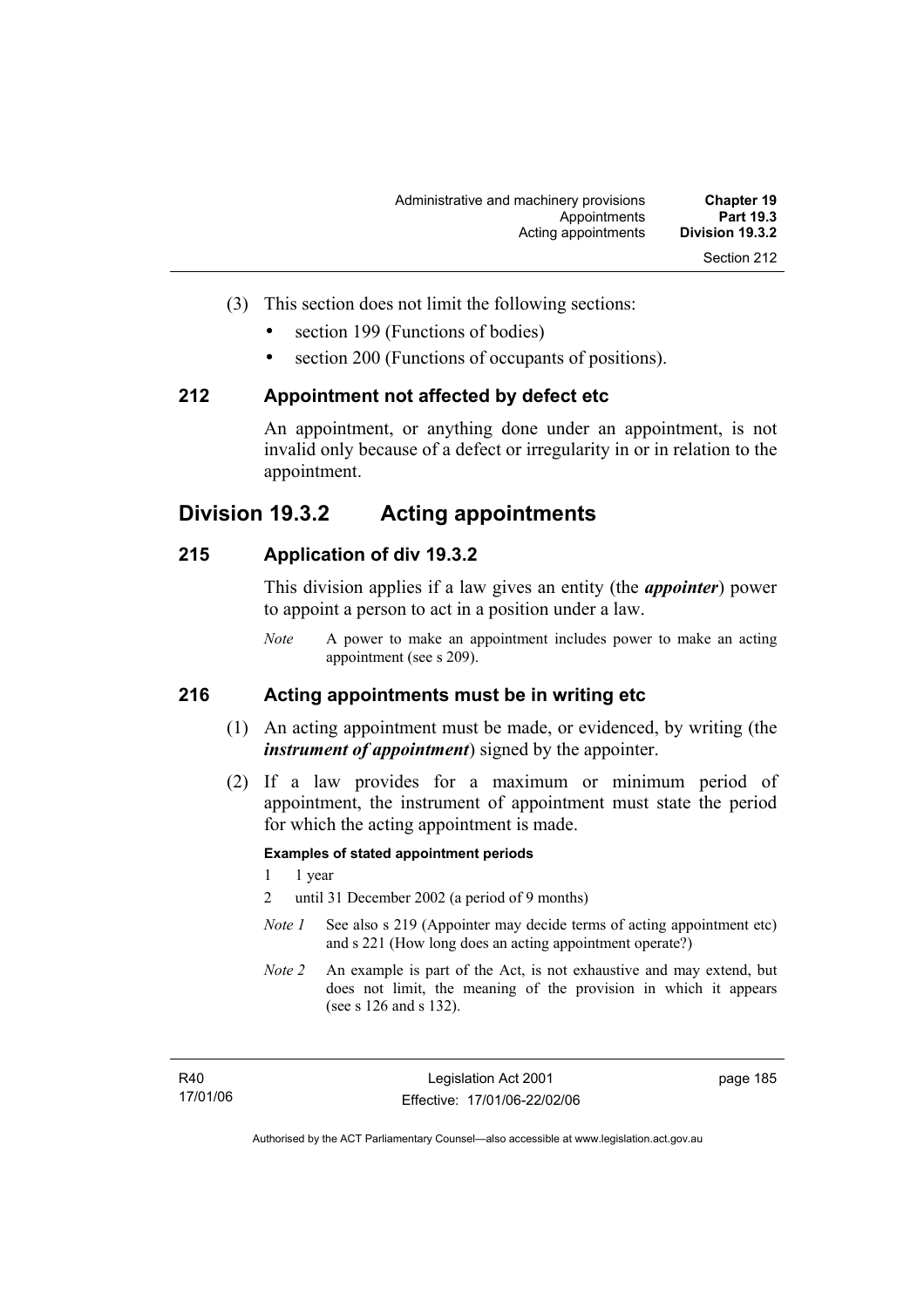### **217 Acting appointment may be made by name or position**

- (1) The appointer may make an acting appointment by—
	- (a) naming the person appointed; or
	- (b) nominating the occupant of a position (however described), at a particular time or from time to time.
- (2) For this division, the person named, or the occupant of the position nominated, is the *appointee*.

#### **218 Instrument may provide when acting appointment has effect etc**

The instrument making or evidencing the acting appointment may provide that the appointment has effect only in stated circumstances or subject to stated conditions or limitations.

#### **Examples**

- 1 The instrument relating to a standing (or dormant) acting appointment for a position provides that when the substantive occupant of the position (Y) is overseas X may act in the position, but may exercise stated powers of the position only with Y's approval.
- 2 X is appointed to act in Y's position if Y is out of the ACT and a declaration of acute fire danger is published under the *ABC Act 2000*.
- *Note* An example is part of the Act, is not exhaustive and may extend, but does not limit, the meaning of the provision in which it appears (see s 126 and s 132).

### **219 Appointer may decide terms of acting appointment etc**

- (1) The appointer may—
	- (a) decide the terms of the acting appointment, including any remuneration and allowances; and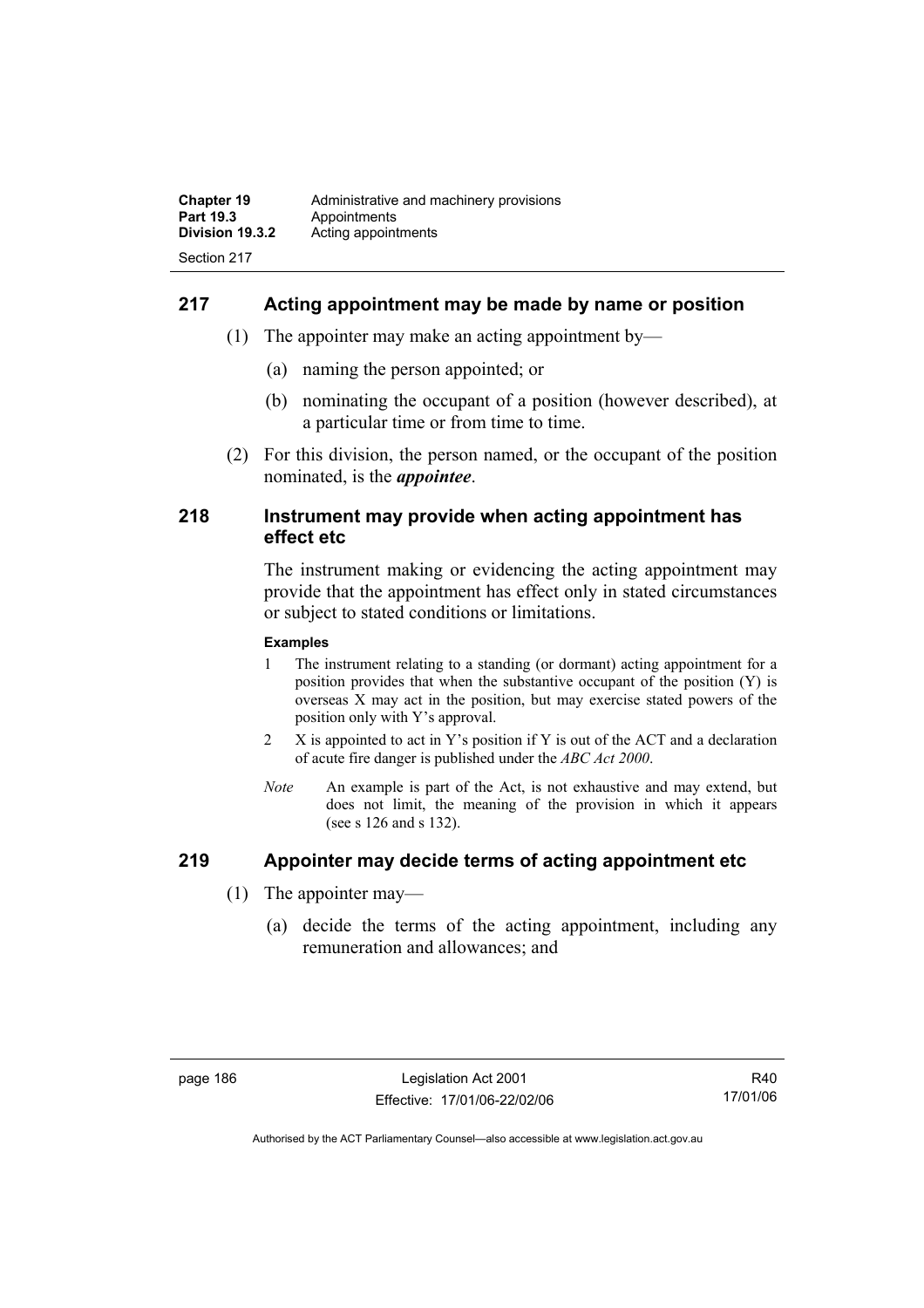(b) end the appointment at any time.

#### **Example for par (b)**

A appoints X to act in a position for 10 months. Two months after X begins to act, A ends the appointment.

- *Note 1* See also s 221 (How long does an acting appointment operate?)
- *Note 2* An example is part of the Act, is not exhaustive and may extend, but does not limit, the meaning of the provision in which it appears (see s 126 and s 132).
- (2) The power to end the acting appointment is exercisable in the same way, and subject to the same conditions, as the power to make the acting appointment.

#### **Example**

If the power to make the acting appointment is exercisable only on the recommendation of a body, the power to end the appointment is exercisable only on the recommendation of the body.

### **220 Appointee may exercise functions under acting appointment etc**

While the appointee is acting in the position—

- (a) the appointee has, subject to the instrument making or evidencing the appointment, all the functions of the occupant of the position; and
- (b) all territory laws apply in relation to the appointee as if the appointee were the occupant of the position.
- *Note Function* is defined in the dict, pt 1 to include authority, duty and power.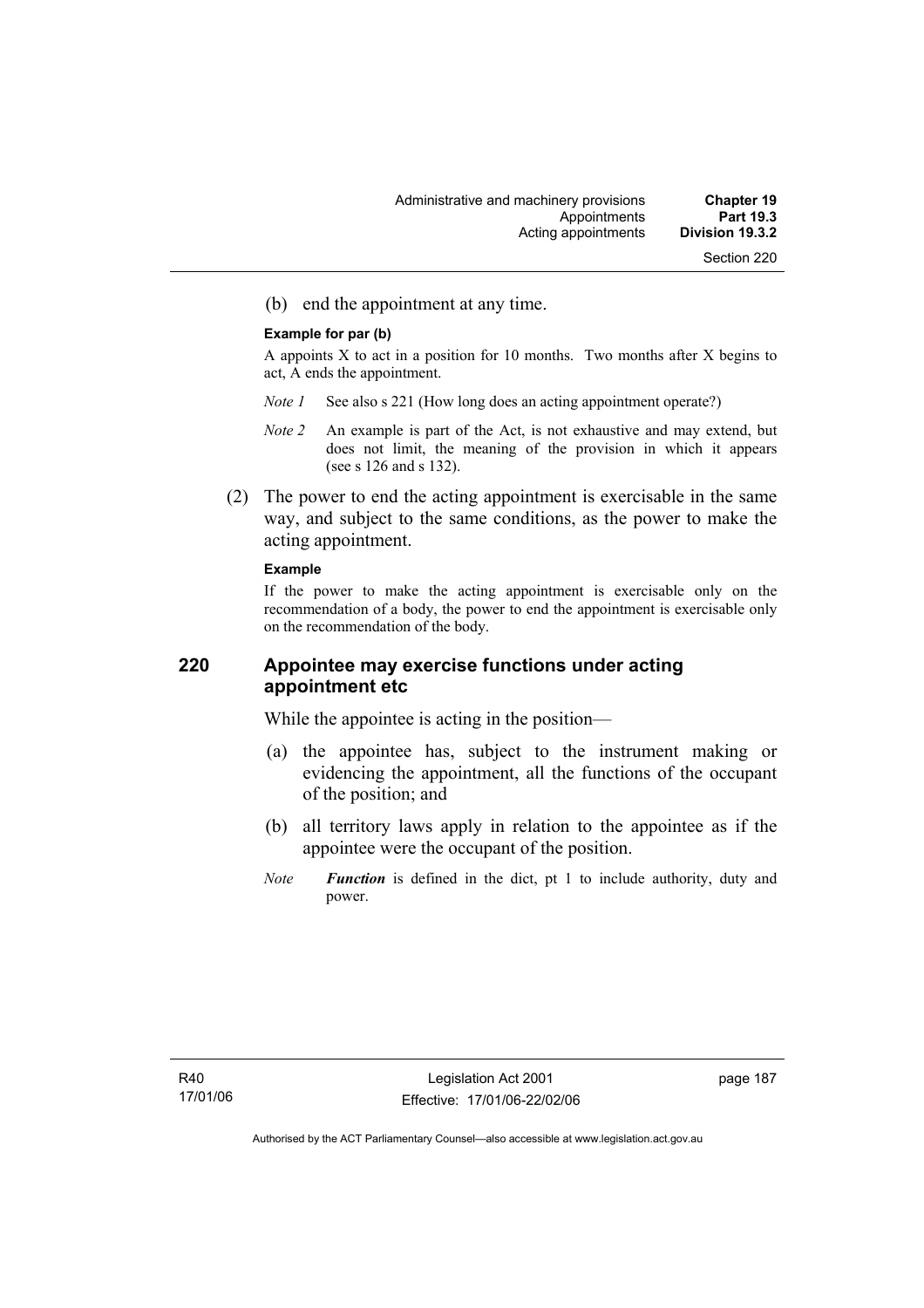### **221 How long does an acting appointment operate?**

 (1) If the appointee acts in the position because it is vacant, the appointee may not act for more than 1 year after the position became vacant.

*Note* See also s 219 (Appointer may decide terms of acting appointment etc)

- (2) If the appointee is acting in a position that becomes vacant while the appointee is acting, the appointee may continue to act until the first of the following happens:
	- (a) the appointer ends the appointment;
	- (b) the vacancy is filled;
	- (c) 1 year after the position became vacant.

#### **Example**

A appoints  $X$  to act in Y's position for a year while Y is on secondment in another agency. Three months after X begins to act, Y is permanently transferred to the other agency. One month later, Z is appointed to the position in which X is acting. The appointment of Z brings X's acting appointment to an end.

- *Note* An example is part of the Act, is not exhaustive and may extend, but does not limit, the meaning of the provision in which it appears (see s 126 and s 132).
- (3) If the appointee acts in the position because the occupant of the position cannot exercise functions and the occupant resumes the exercise of the functions, the appointment no longer authorises the appointee to act on that occasion.
	- *Note Function* is defined in the dict, pt 1 to include authority, duty and power.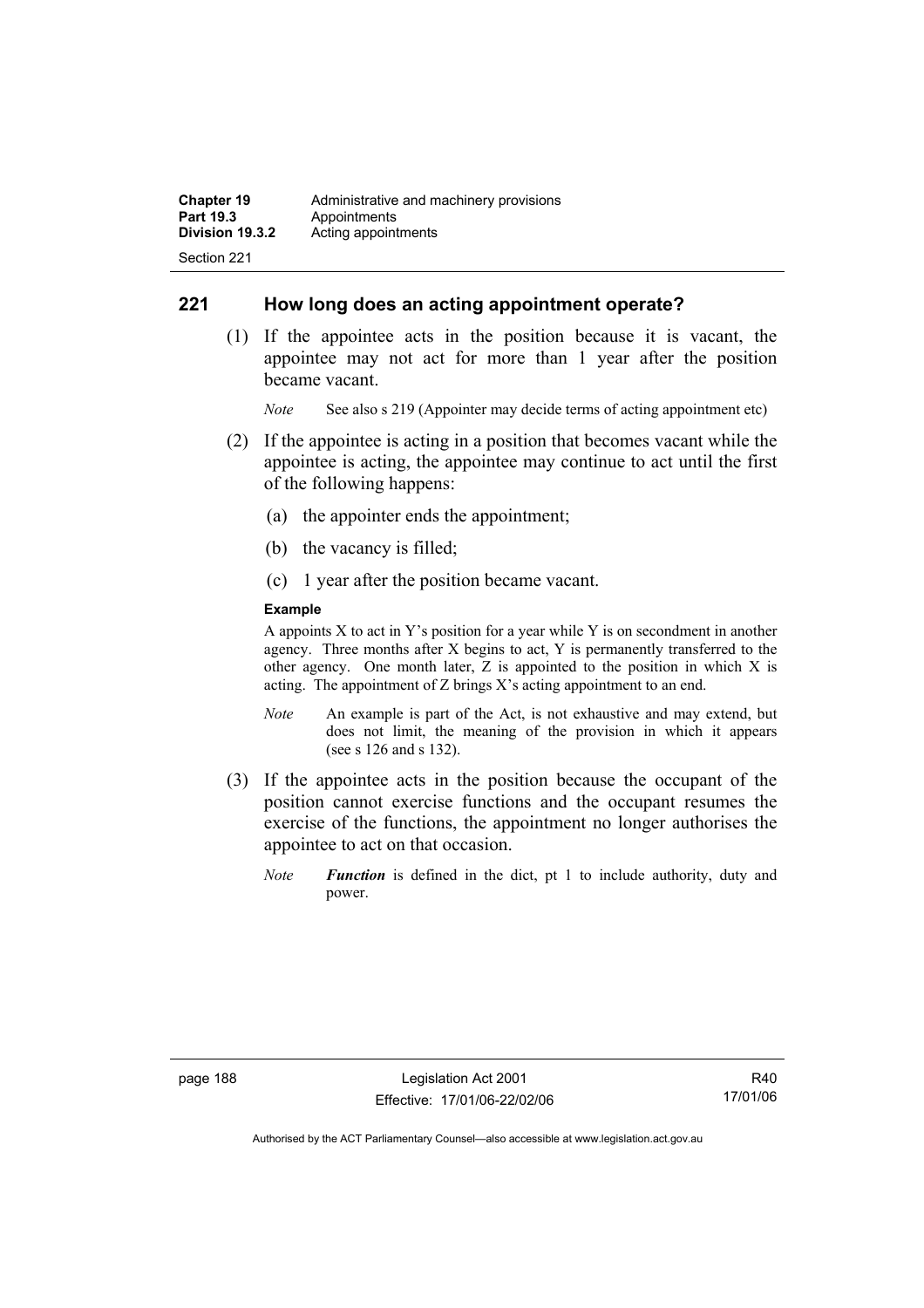### **222 Resignation of acting appointment**

- (1) An acting appointment ends if the appointee resigns by signed notice of resignation given to the appointer.
- (2) However, if the appointer is the Executive, the notice of resignation may be given to a Minister.

### **223 Effect of acting appointment on substantive appointment etc**

- (1) If the appointee is the occupant of another position under a law (the *substantive position*), the appointee does not cease to occupy the substantive position only because of the appointee's appointment or because the appointee acts under the appointment.
- (2) This section does not prevent an acting appointment being made to the substantive position.

### **224 Acting appointment not affected by appointer changes**

- (1) If the appointer is a body, an acting appointment made by the body does not end only because the membership of the body changes.
- (2) If the appointer is the person for the time being occupying a position, an acting appointment made by the person does not end only because the person ceases to be the occupant of the position.
- (3) This section does not limit the following sections:
	- section 199 (Functions of bodies)
	- section 200 (Functions of occupants of positions).

### **225 Acting appointment not affected by defect etc**

 (1) An acting appointment, or anything done under an acting appointment, is not invalid only because of a defect or irregularity in or in relation to the appointment.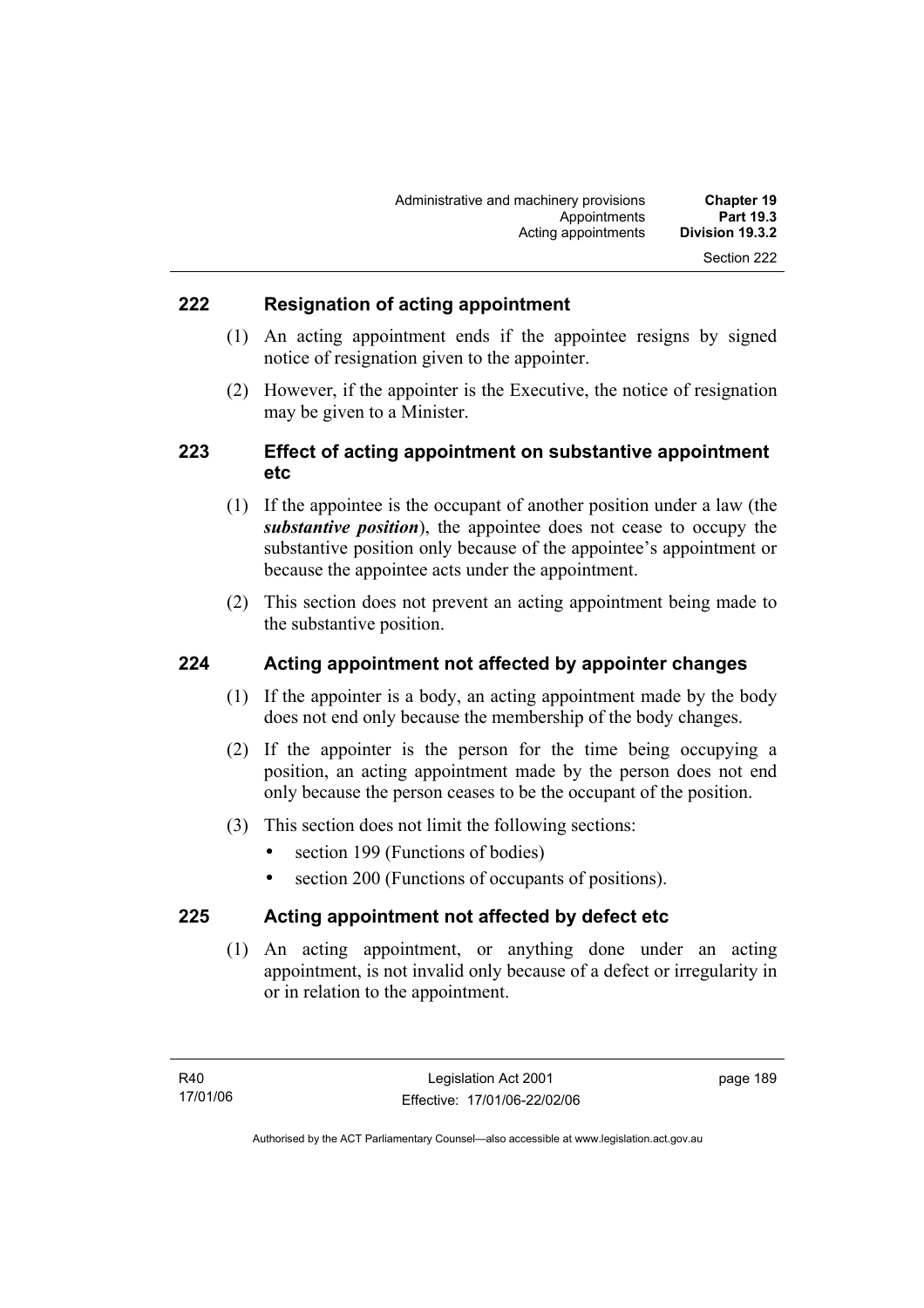| <b>Chapter 19</b> | Administrative and machinery provisions |
|-------------------|-----------------------------------------|
| Part 19.3         | Appointments                            |
| Division 19.3.2A  | Standing acting arrangements            |
| Section 225A      |                                         |

- (2) Anything done by or in relation to the appointee while the appointee purports to act in the position is not invalid only because—
	- (a) the occasion for the appointment had not arisen or had ended; or
	- (b) the appointment had ended; or
	- (c) the occasion for the appointee to act had not arisen or had ended.

## **Division 19.3.2A Standing acting arrangements**

### **225A Application of div 19.3.2A**

This division applies to a position if a law provides that a person acts in the position in stated circumstances.

#### **Example**

The *Hypothetical Act 2003* provides for the deputy director of the hypothetical entity to act in the position of director of the entity if the position is vacant or the director cannot for any reason exercise the functions of the position.

*Note* An example is part of the Act, is not exhaustive and may extend, but does not limit, the meaning of the provision in which it appears (see s 126 and s 132).

### **225B Person acting under standing acting arrangement may exercise functions etc**

 (1) A person acting in the position has, subject to the law providing for the acting or any other law, all the functions of the occupant of the position.

*Note Function* is defined in the dict, pt 1 to include authority, duty and power.

 (2) All territory laws apply in relation to the person as if the person were the occupant of the position.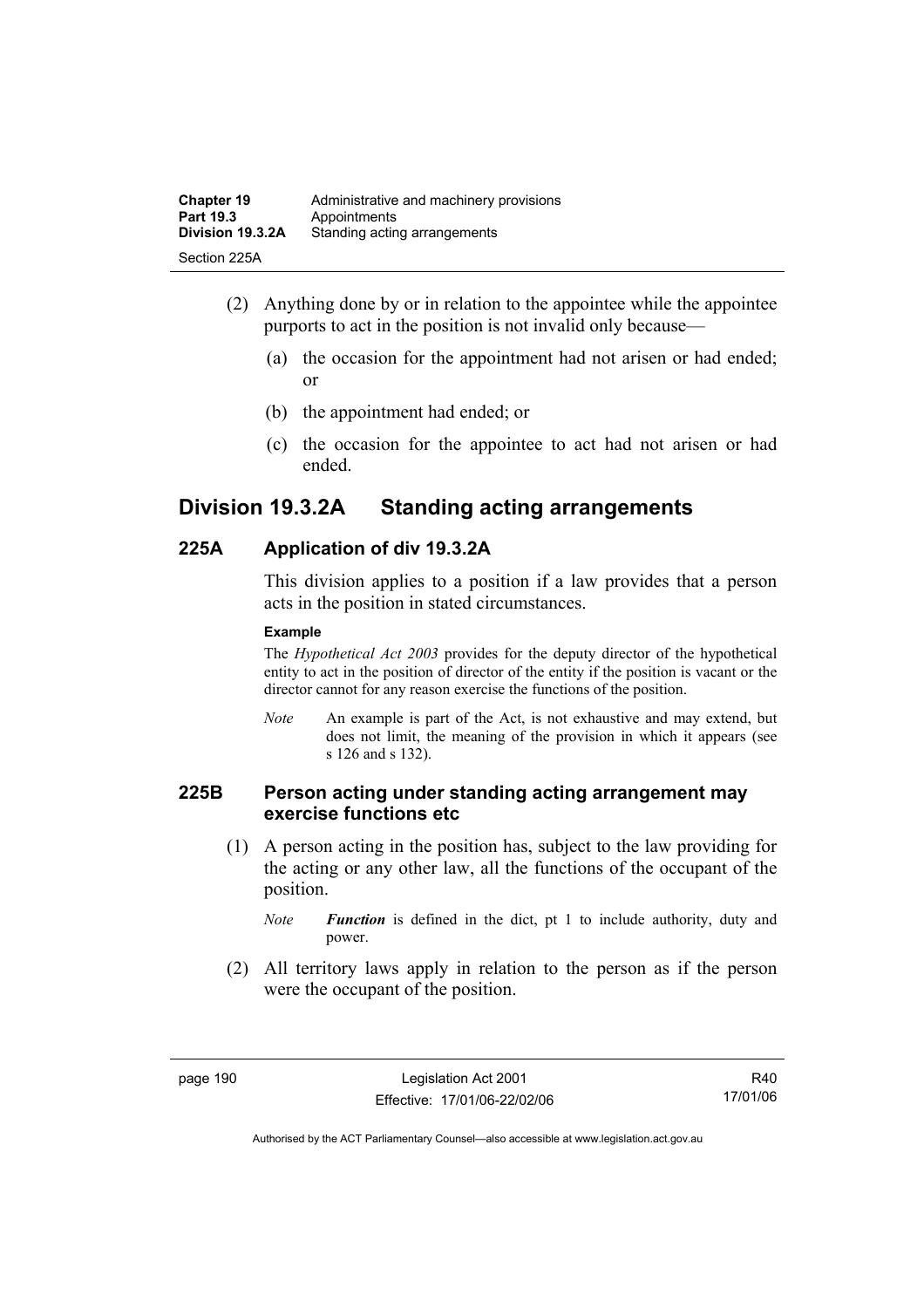## **Division 19.3.3 Appointments—Assembly consultation**

#### **226 Meaning of** *statutory position* **in div 19.3.3**

In this division:

*statutory position* means a position (including as a member of a territory authority) established under an Act.

*Note Position* includes office (see dict, pt 1, def *position*).

### **227 Application of div 19.3.3**

- (1) This division applies if a Minister has the power under an Act to appoint a person to a statutory position.
- (2) However, this division does not apply to an appointment of—
	- (a) a public servant to a statutory position (whether or not the Act under which the appointment is made requires that the appointee be a public servant); or
	- (b) a person to act in a statutory position for not longer than 6 months, unless the appointment is of the person to act in the position for a 2nd or subsequent consecutive period; or
	- (c) a person to a statutory position if the only function of the position is to advise the Minister.

### **228 Consultation with appropriate Assembly committee**

- (1) Before making an appointment to a statutory position, a Minister must consult—
	- (a) a standing committee of the Legislative Assembly nominated by the Speaker for the purpose; or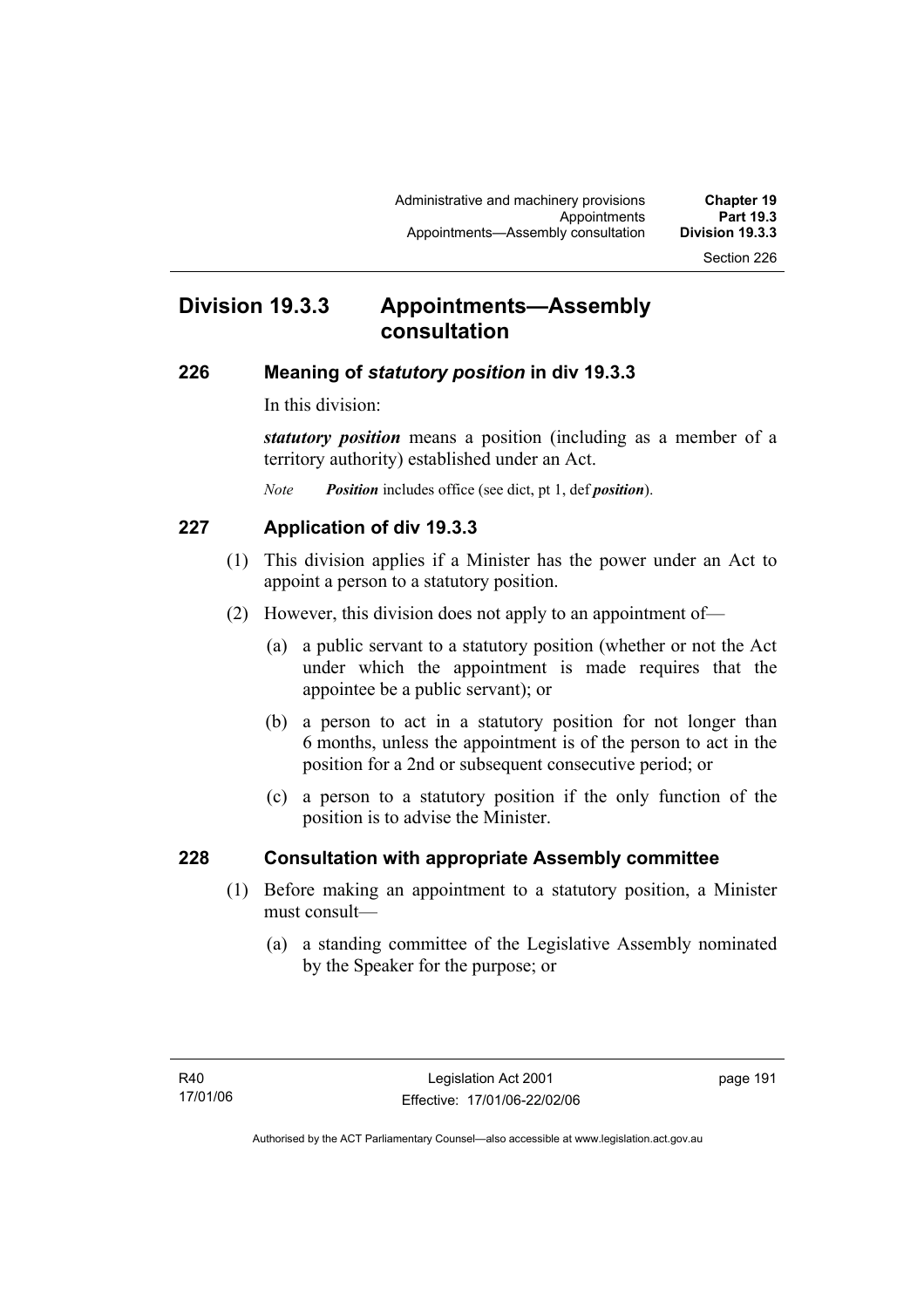- (b) if no nomination under paragraph (a) is in force—the standing committee of the Legislative Assembly responsible for the scrutiny of public accounts.
- (2) The committee may make a recommendation to the Minister about the proposed appointment.
- (3) The Minister must not make the appointment until the Minister has received a recommendation or 30 days have passed since the consultation took place, whichever happens first.
- (4) In making the appointment, the Minister must have regard to any recommendation received.

### **229 Appointment is disallowable instrument**

The instrument making, or evidencing, an appointment to which this division applies is a disallowable instrument.

*Note* A disallowable instrument must be notified and presented to the Legislative Assembly (see ch 7 (Presentation, amendment and disallowance of subordinate laws and disallowable instruments)).

page 192 Legislation Act 2001 Effective: 17/01/06-22/02/06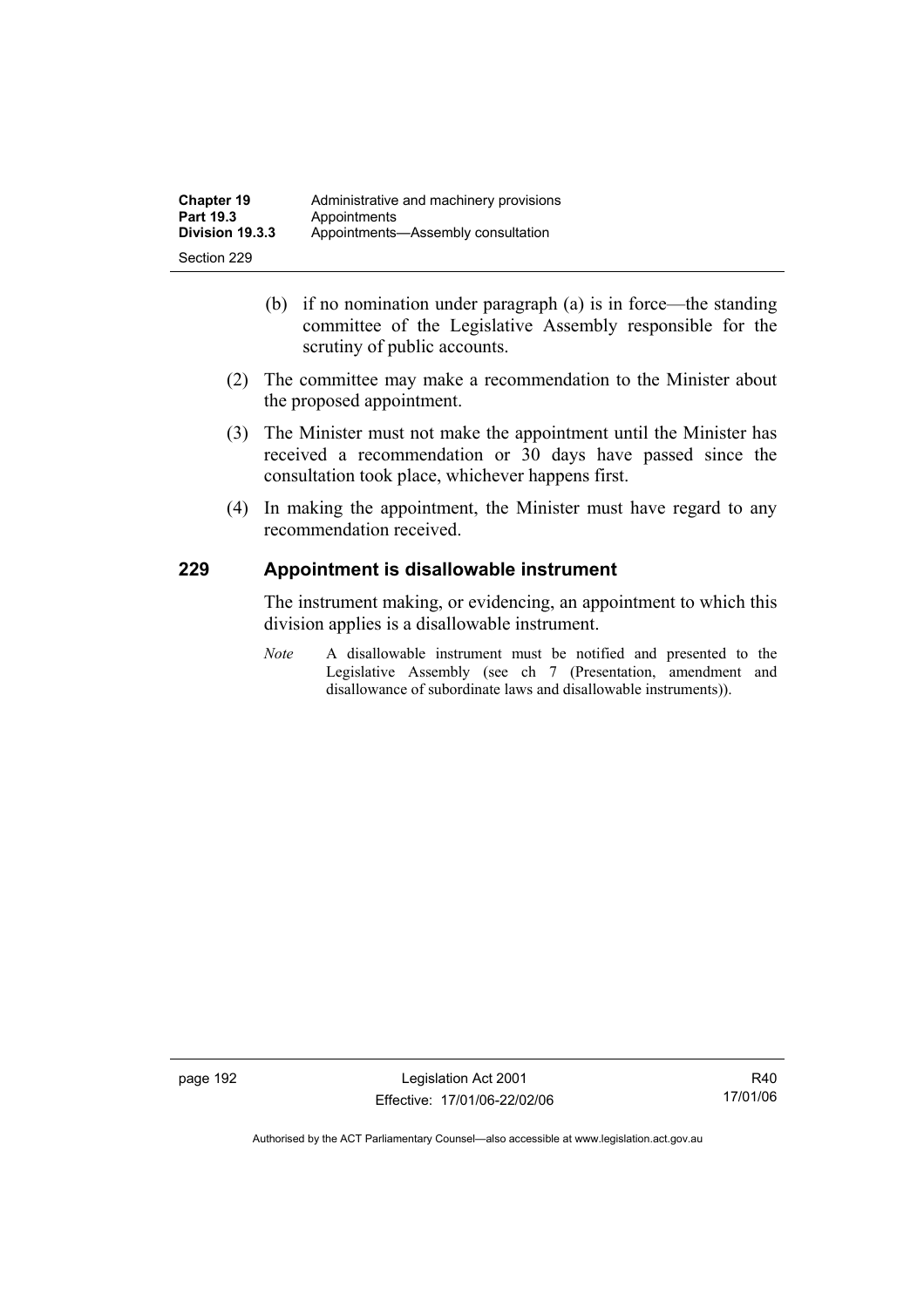## **Part 19.4 Delegations**

### **230 Application of pt 19.4 generally**

This part applies if a law authorises or requires an entity (the *appointer*) to delegate (or subdelegate) a function.

*Note Function* is defined in the dict, pt 1 to include authority, duty and power.

### **231 Application of pt 19.4 to subdelegations**

- (1) This part applies to the subdelegation of a function in the same way as it applies to the delegation of the function.
- (2) However, if the appointer delegates a function to a delegate, the delegate may not subdelegate the function.
- (3) Subsection (2) is a determinative provision.

#### **Examples**

- 1 The *ABC Act 2003* provides that an appointer (X) may delegate X's functions to Y. The Act is silent on the subdelegation of the functions. Y may not subdelegate X's functions to Z.
- 2 The *ABC Act 2003* provides that an appointer (X) may delegate X's functions to Y, with authority for Y to subdelegate the functions. Because the Act authorises subdelegation, it expressly displaces this Act, section 231 (2) (see s 6). Y can therefore subdelegate X's functions to  $Z$ (compare s 236, which deals with the subdelegation of a power to delegate)*.*
- *Note 1* See s 5 for the meaning of determinative provisions, and s 6 for their displacement.
- *Note 2* An example is part of the Act, is not exhaustive and may extend, but does not limit, the meaning of the provision in which it appears (see s 126 and s 132).

page 193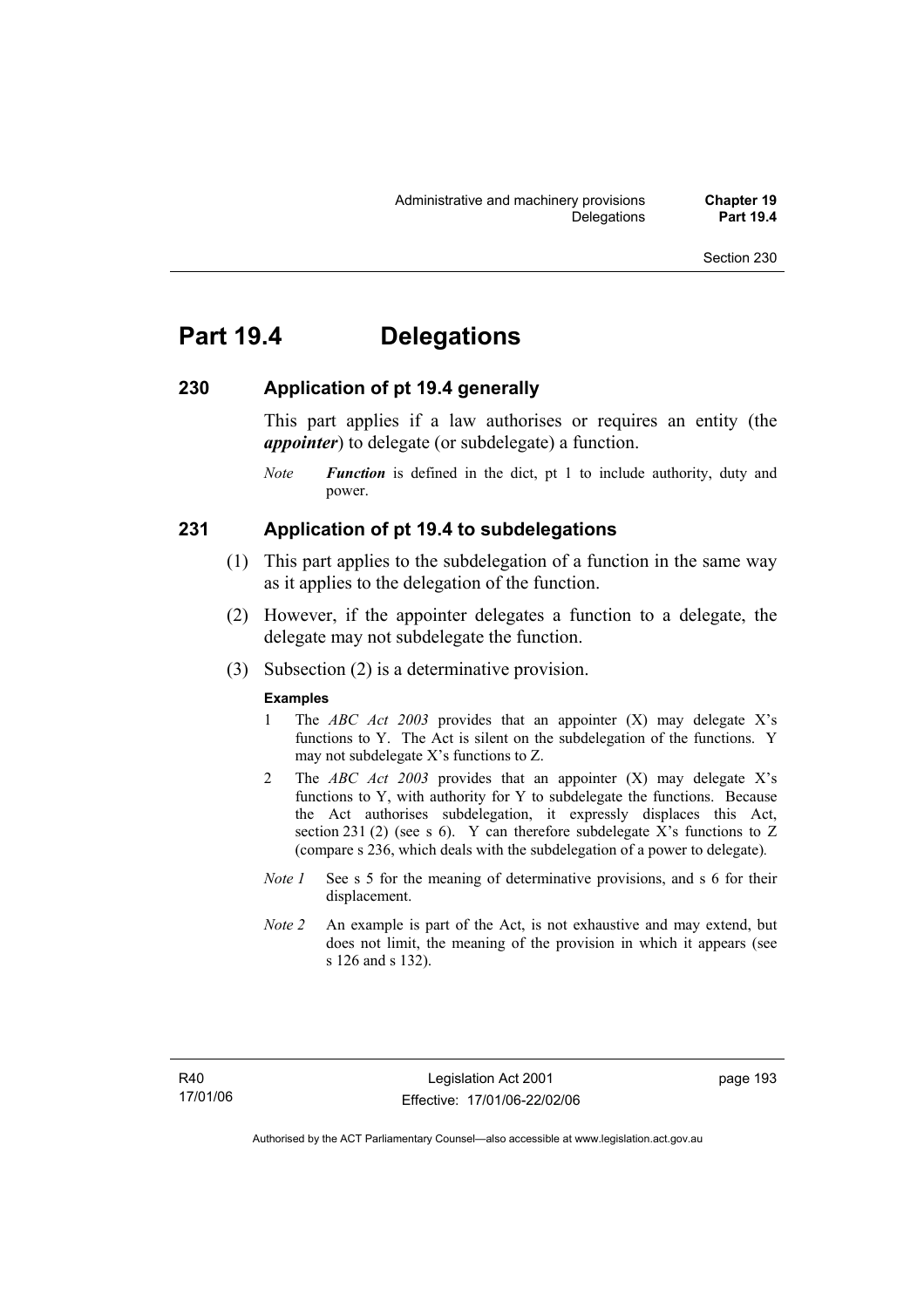| Chapter 19       | Administrative and machinery provisions |
|------------------|-----------------------------------------|
| <b>Part 19.4</b> | Delegations                             |

### **232 Delegation must be in writing etc**

A delegation must be made, or evidenced, by writing signed by the appointer.

#### **233 Delegation may be made by name or position**

- (1) The appointer may delegate by—
	- (a) naming the person to whom the delegation is made; or
	- (b) nominating the occupant of a position (however described), at a particular time or from time to time.
- (2) For this part, the person named, or the occupant of the position nominated, is the *delegate*.

#### **234 Instrument may provide when delegation has effect etc**

The instrument making or evidencing a delegation may provide—

- (a) that the delegation has effect only in stated circumstances or subject to stated conditions, limitations or directions; or
- (b) that all of a function, or a stated part of the function, is delegated.

#### **Examples**

- 1 The delegation provides that, when the appointer (Y) is outside Australia, the delegate (X) may exercise her functions except that stated functions may only be exercised with Y's approval.
- 2 The delegation provides that X may enter into a contract for the purchase of property of not more than \$50 000 in value.
- 3 The delegation provides that X may grant licences under a stated Act but that, in considering applications, X must take account of the policy of the agency (authorised by the Act) that there should not be more than 100 licences current at any time.
- *Note* An example is part of the Act, is not exhaustive and may extend, but does not limit, the meaning of the provision in which it appears (see s 126 and s 132).

page 194 Legislation Act 2001 Effective: 17/01/06-22/02/06

R40 17/01/06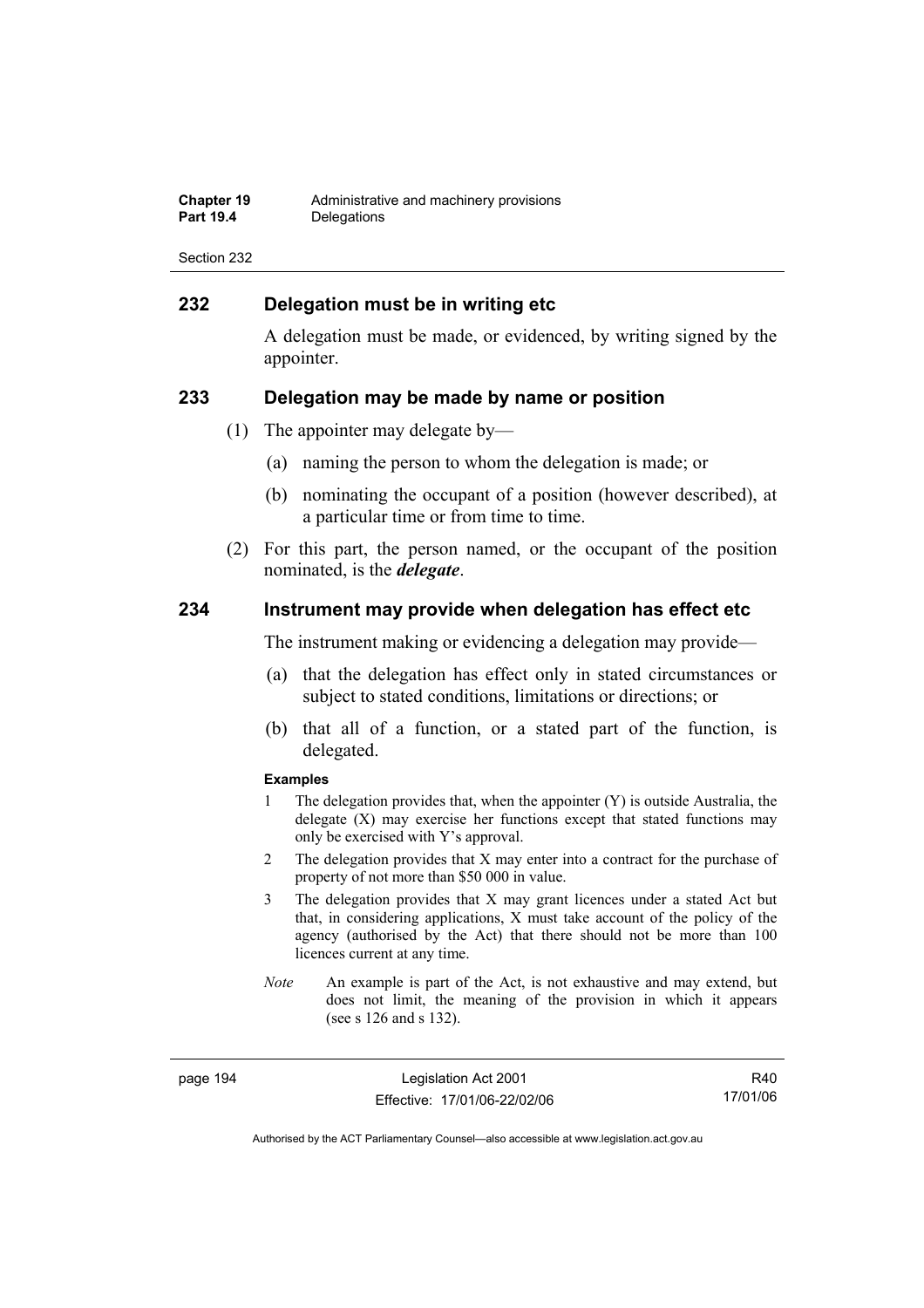### **235 Delegation may be made to 2 or more delegates**

The appointer may delegate the appointer's function, or any part of the function, to 2 or more delegates.

### **236 Power to delegate may not be delegated**

- (1) The appointer may not delegate the appointer's power to delegate.
- (2) Subsection (1) is a determinative provision.
	- *Note* See s 5 for the meaning of determinative provisions, and s 6 for their displacement.

#### **Examples**

- 1 The *ABC Act 2003* provides that an appointer (X) may delegate X's functions to Y. The Act is silent on X's power to delegate the power to delegate. X may not delegate X's power to delegate to Y.
- 2 The *ABC Act 2003* provides that an appointer (X) may delegate X's functions to Y, with authority for X to delegate X's power to delegate. Because the Act authorises the delegation of the power to delegate, it expressly displaces this Act, section 236 (1) (see s 6). X can therefore delegate  $X$ 's power to delegate to Y (compare s 231, which deals with the subdelegation of a delegated function)*.*
- *Note* An example is part of the Act, is not exhaustive and may extend, but does not limit, the meaning of the provision in which it appears (see s 126 and s 132).

### **237 Delegation may be amended or revoked**

 (1) The appointer may amend a delegation or revoke it completely or partly.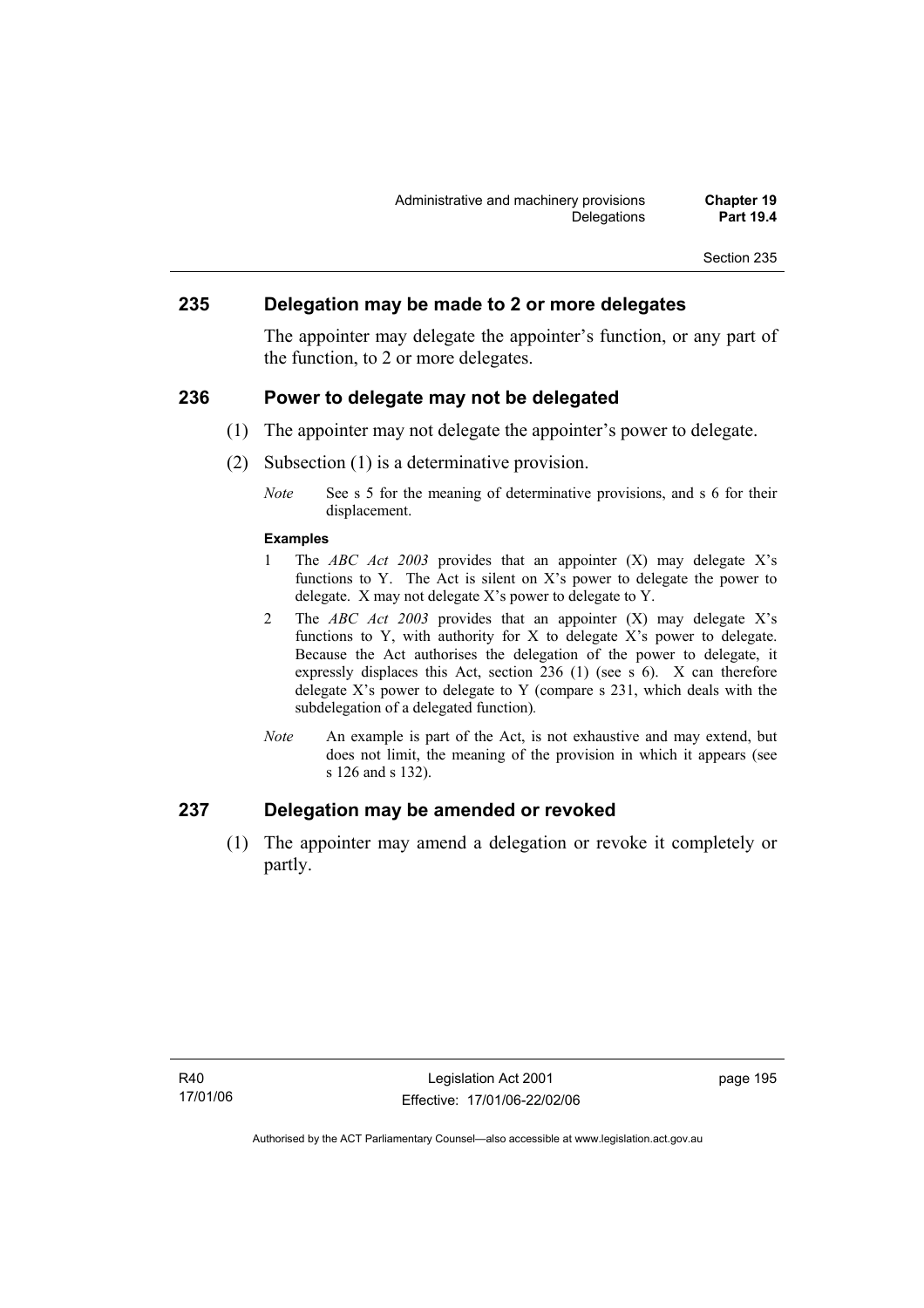(2) The power to amend or revoke a delegation is exercisable in the same way, and subject to the same conditions, as the power to delegate.

#### **Example**

If the power to delegate is exercisable only with the Minister's approval, the power to revoke the delegation is exercisable only with the Minister's approval.

*Note* An example is part of the Act, is not exhaustive and may extend, but does not limit, the meaning of the provision in which it appears (see s 126 and s 132).

### **238 Appointer responsible for delegated function**

The delegation of a function, or a part of a function, does not relieve the appointer of the appointer's obligation to ensure that the function is properly exercised.

#### **239 Exercise of delegation by delegate**

- (1) A delegate must exercise the delegation subject to any conditions, limitations or directions in the instrument making or evidencing the delegation.
- (2) All territory laws apply to the delegate in the exercise of the delegation as if the delegate were the appointer.
- (3) Without limiting subsection (2), if the exercise of a function by the appointer is dependent on the appointer's state of mind and the function is delegated, the function may be exercised by the delegate on the delegate's state of mind.
- (4) Anything done by or in relation to the delegate in the exercise of the delegation is taken to have been done by or in relation to the appointer.
	- *Note 1* Section 94 provides that a delegation under a law that is in force immediately before an amendment of the law continues to have effect as if made under the amended law.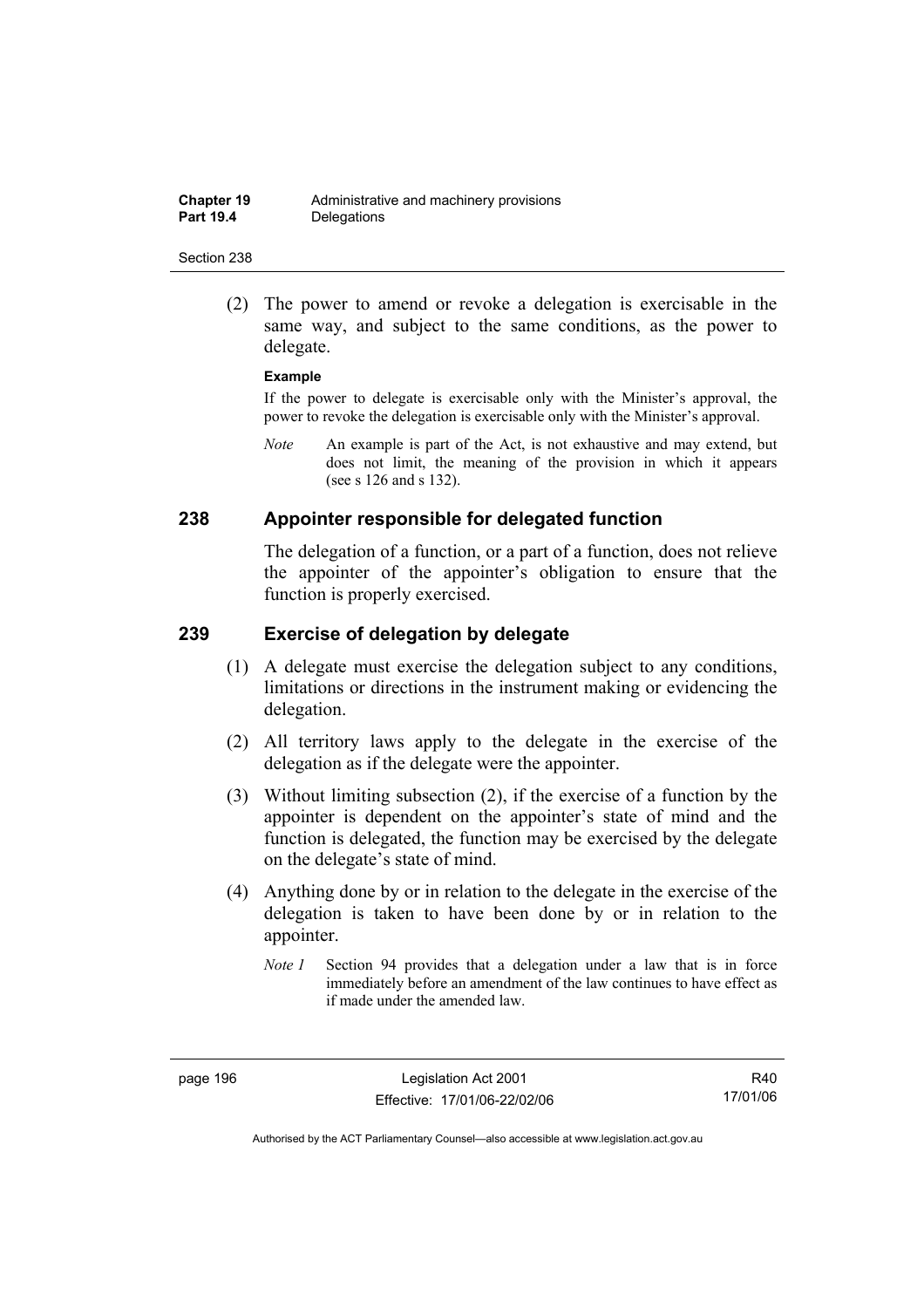- *Note 2* Section 196 gives a delegate the powers necessary or convenient to exercise a delegated function.
- (5) In this section:

*state of mind* includes knowledge, intention, opinion, belief or purpose.

### **240 Appointer may exercise delegated function**

A function that has been delegated may, despite the delegation, be exercised by the appointer.

### **241 Delegation not affected by appointer changes**

- (1) If the appointer is a body, a delegation made by the body does not end only because the membership of the body changes.
- (2) If the appointer is the person for the time being occupying a position, a delegation made by the person does not end only because the person ceases to be the occupant of the position.
- (3) This section does not limit the following sections:
	- section 199 (Functions of bodies)
	- section 200 (Functions of occupants of positions).

### **242 Delegation not affected by defect etc**

- (1) A delegation, or anything done under a delegation, is not invalid only because of a defect or irregularity in or in relation to the delegation.
- (2) Anything done by or in relation to the delegate while the delegate purports to exercise the delegation is not invalid only because—
	- (a) the delegation had been amended or revoked; or
	- (b) the occasion for the delegate to exercise the delegation had not arisen or had ended.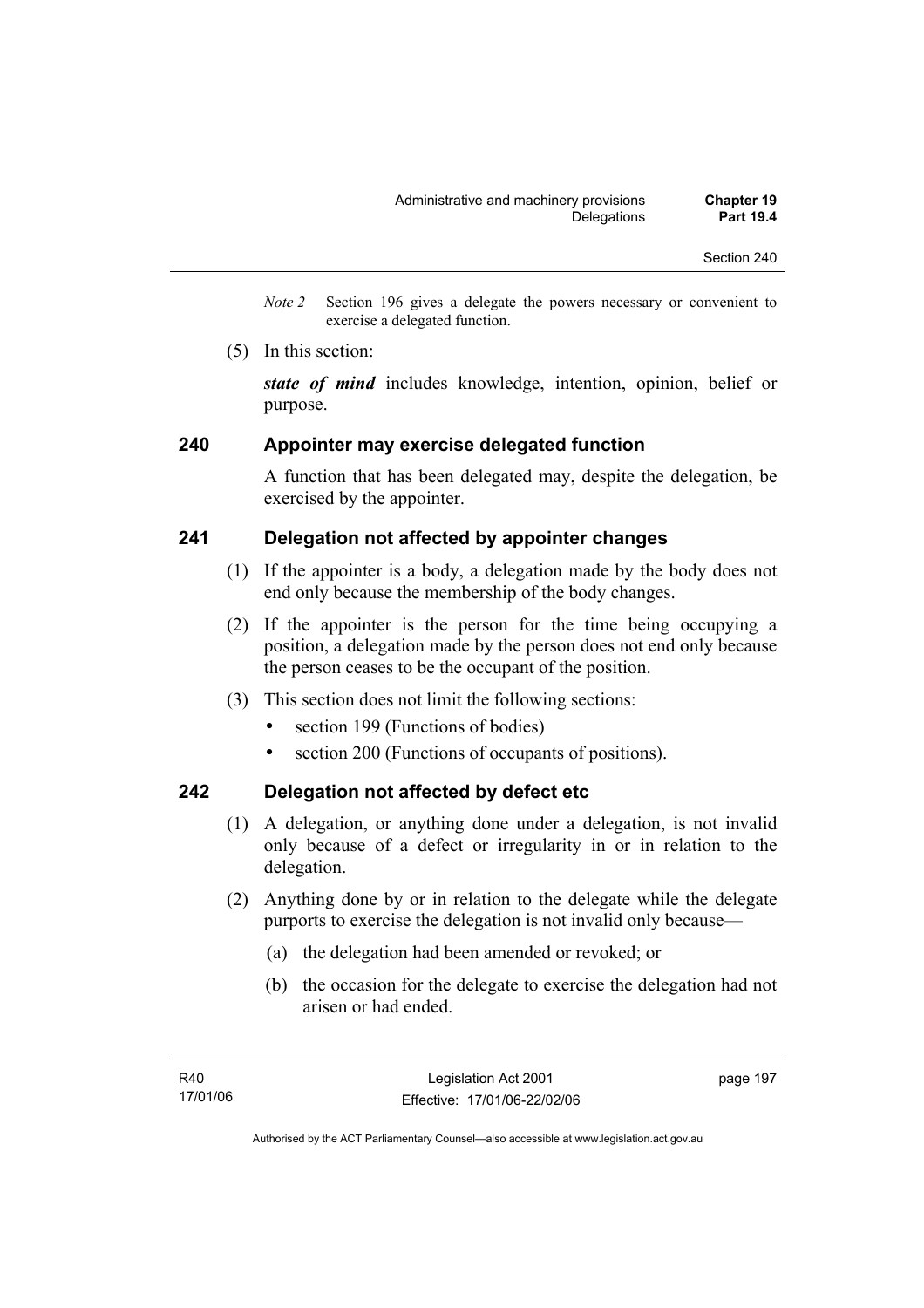## **Part 19.5 Service of documents**

### **245 Application of pt 19.5**

This part applies to a document that is authorised or required under a law to be served (whether the word 'serve', 'give', 'notify', 'send' or 'tell' or any other word is used).

### **246 Definitions for pt 19.5**

In this part:

*administrator*, of a law, means the entity administering or responsible for the law.

*agency* means—

- (a) an administrative unit; or
- (b) a statutory office-holder; or
- (c) any other entity established for a public purpose under a law;

and includes a member of, or a member of the staff of, the agency.

*business address*, of an individual, corporation or agency in relation to anything done or to be done under a law, includes the latest business address, or address for service of notices (however described), of the individual, corporation or agency (if any) recorded in a register or other records kept by the administrator of the law.

*corporation* does not include an agency.

*document* includes a notice, an article that may be sent by post or anything else.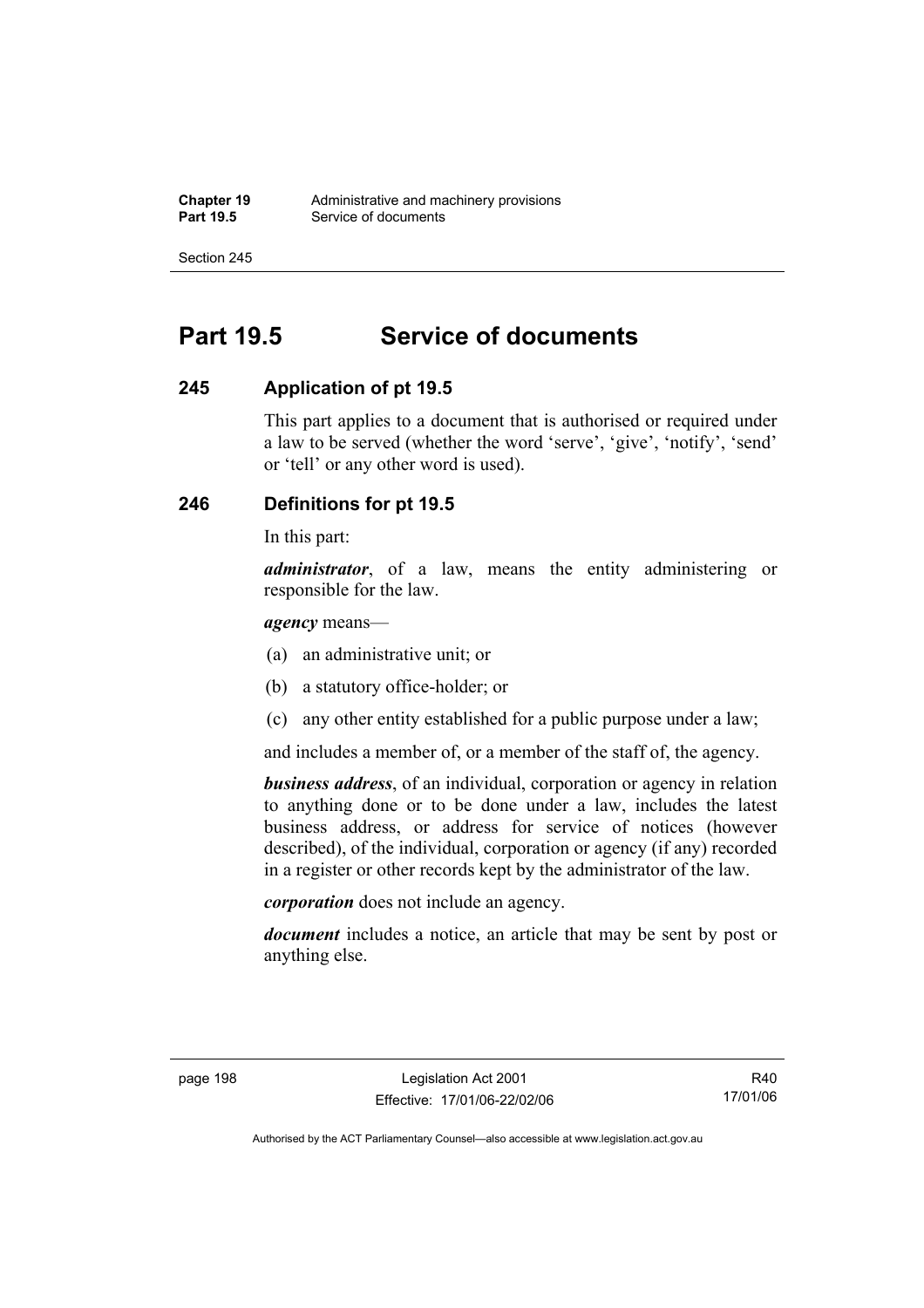*email address*, of an individual, corporation or agency in relation to anything done or to be done under a law, includes the latest email address of the individual, corporation or agency (if any) recorded in a register or other records kept by the administrator of the law.

#### *executive officer* means—

- (a) for a corporation—a person (however described and whether or not the person is a director of the corporation) who is concerned with, or takes part in, the corporation's management; or
- (b) for an agency that is an administrative unit—the chief executive of the administrative unit; or
- (c) for an agency that is a statutory office-holder—the occupant of the position; or
- (d) for an agency constituted by 2 or more people—the person who is entitled, because of the position occupied by the person, to preside at any meeting of the agency at which the person is present; or
- (e) for any other agency—the chief executive officer (however described) of the agency; or
- (f) for any agency—a person (however described) who is concerned with, or takes part in, the agency's management.

*fax number*, of an individual, corporation or agency in relation to anything done or to be done under a law, includes the latest fax number of the individual, corporation or agency (if any) recorded in a register or other records kept by the administrator of the law.

*home address*, of an individual in relation to anything done or to be done under a law, includes the latest home address, or address for service of notices (however described), of the person (if any) recorded in a register or other records kept by the administrator of the law.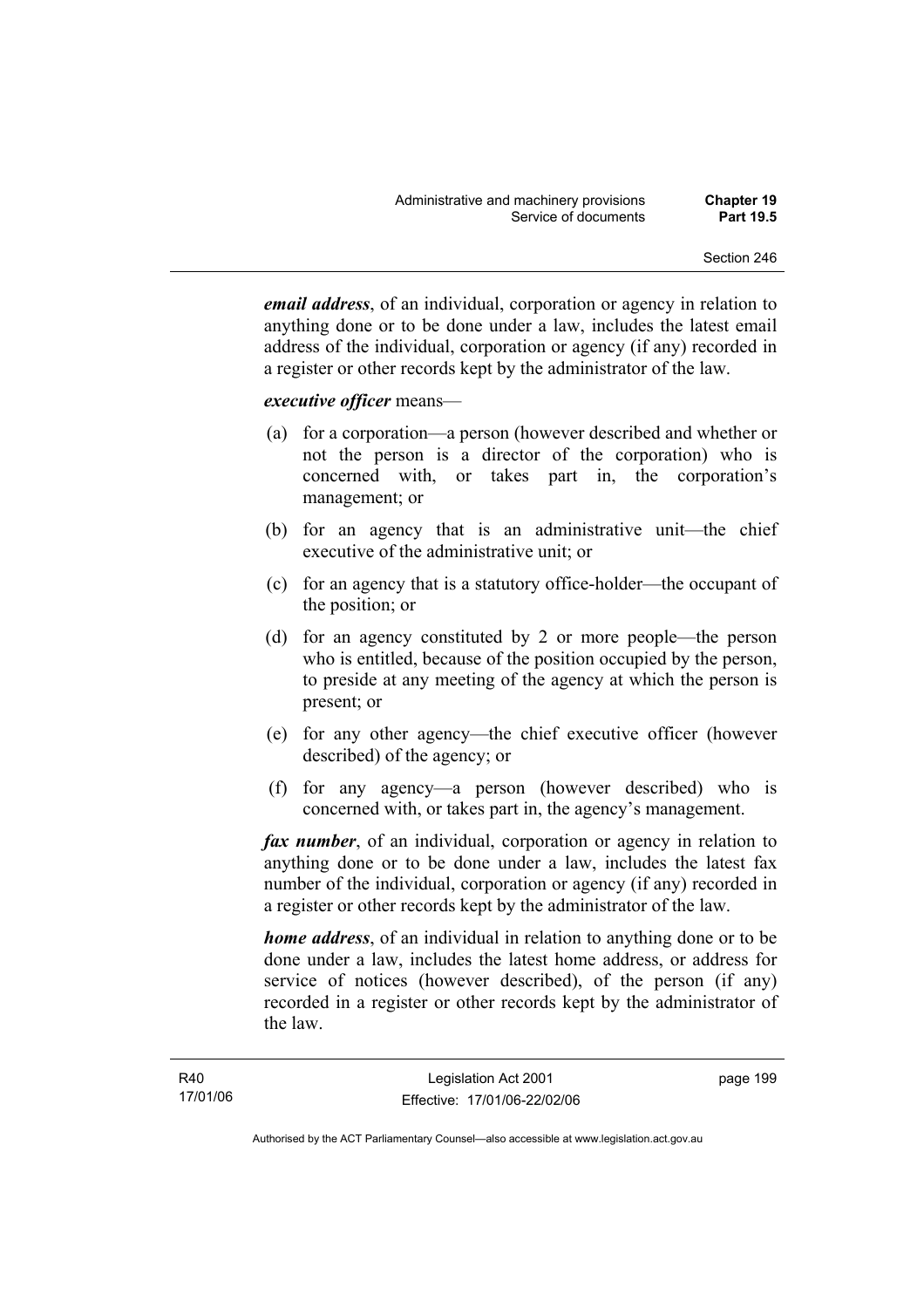| <b>Chapter 19</b> | Administrative and machinery provisions |
|-------------------|-----------------------------------------|
| <b>Part 19.5</b>  | Service of documents                    |

*responsible*, for a law, means allocated responsibility for the law under the *Public Sector Management Act 1994*, section 14 (1) (b) (Ministerial responsibility and functions of administrative units).

#### **247 Service of documents on individuals**

- (1) A document may be served on an individual—
	- (a) by giving it to the individual; or
	- (b) by sending it by prepaid post, addressed to the individual, to a home or business address of the individual; or
	- (c) by faxing it to a fax number of the individual; or
	- (d) by emailing it to an email address of the individual; or
	- (e) by leaving it, addressed to the individual, at a home or business address of the individual with someone who appears to be at least 16 years old and to live or be employed at the address.

*Note* See s 251 for service of documents under other laws.

 (2) This section applies to service of a document outside the ACT in the same way as it applies to service of the document in the ACT.

#### **248 Service of documents on corporations**

- (1) A document may be served on a corporation—
	- (a) by giving it to an executive officer of the corporation; or
	- (b) by sending it by prepaid post, addressed to the corporation (or an executive officer of the corporation), to the address of any of its registered offices or any other business address of the corporation; or
	- (c) by faxing it to a fax number of the corporation; or
	- (d) by emailing it to an email address of the corporation; or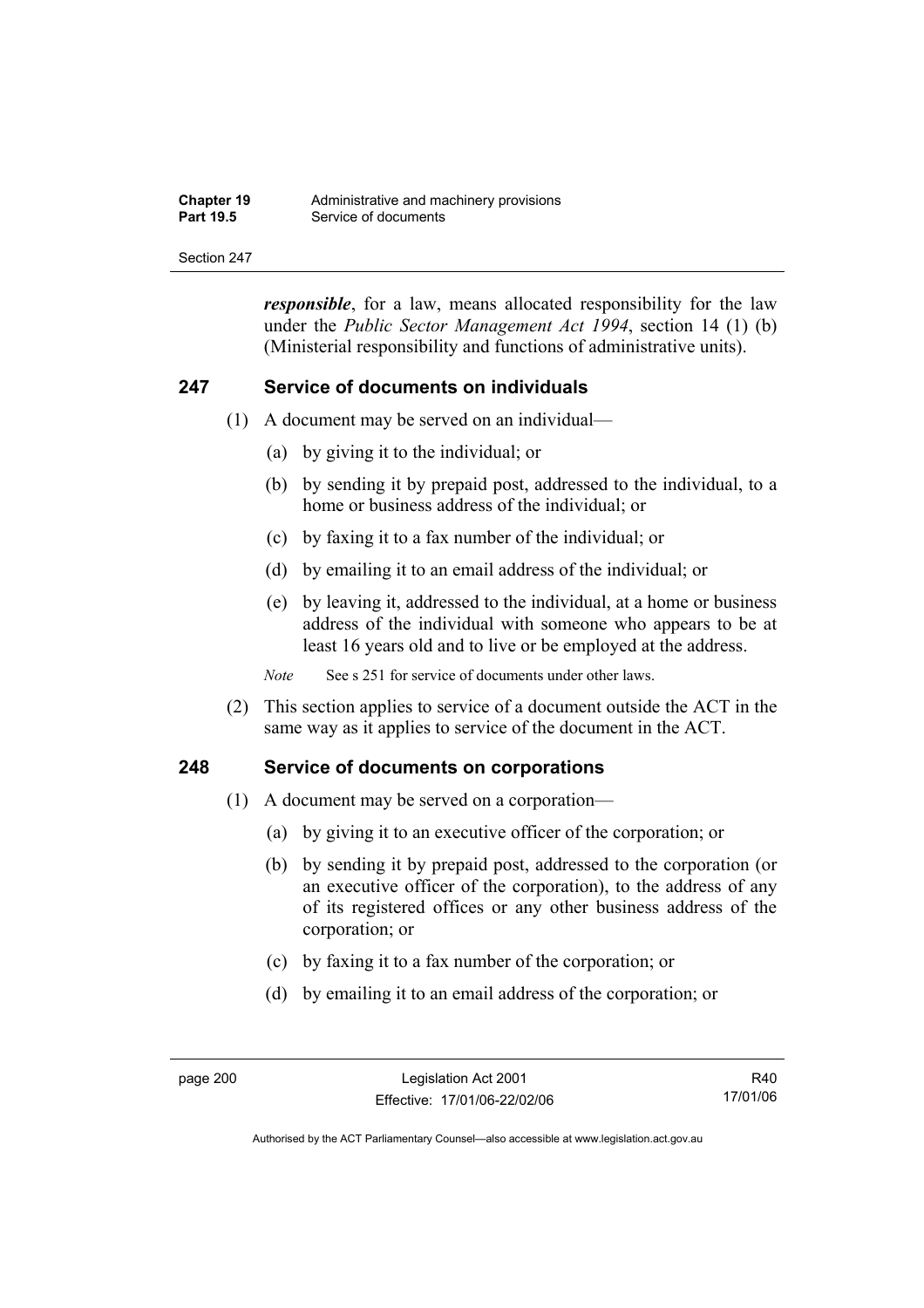(e) by leaving it, addressed to the corporation (or an executive officer of the corporation), at the address of any of the corporation's registered offices, or any other business address of the corporation, with someone who appears to be at least 16 years old and to be employed at the address.

*Note* See s 251 for service of documents under other laws.

 (2) This section applies to service of a document outside the ACT in the same way as it applies to service of the document in the ACT.

## **249 Service of documents on agencies**

A document may be served on an agency—

- (a) by giving it to an executive officer of the agency; or
- (b) by sending it by prepaid post, addressed to the agency (or an executive officer of the agency), to the address of any office of the agency or any other business address of the agency; or
- (c) by faxing it to a fax number of the agency; or
- (d) by emailing it to an email address of the agency; or
- (e) by leaving it, addressed to the agency (or an executive officer of the agency), at the address of any of the agency's offices or any other business address of the agency with someone who appears to be employed at the agency.
- *Note* See s 251 for service of documents under other laws.

### **250 When document taken to be served**

 (1) A document served by post under this part is taken to be served when the document would have been delivered in the ordinary course of post.

page 201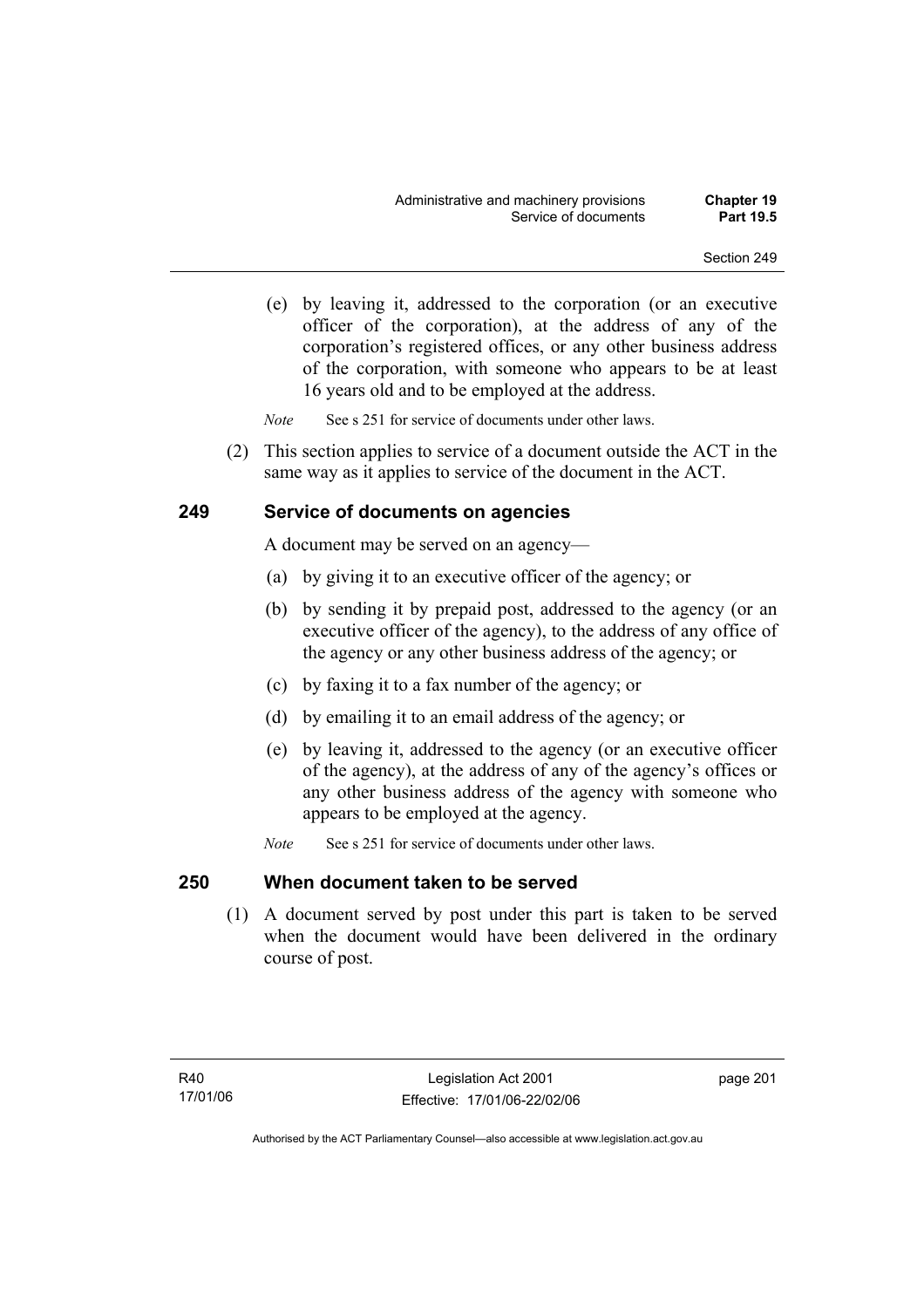#### Section 250

- (2) However, subsection (1) does not affect the operation of the *Evidence Act 1995* (Cwlth), section 160.
	- *Note* The *Evidence Act 1995* (Cwlth), s 160 provides a rebuttable presumption that a postal article sent by prepaid post addressed to a person at an address in Australia or an external territory was received on the 4th working day after posting.
- (3) If the sender has no reason to suspect that a document served by fax or email under this part was not received by the recipient when sent, the document is presumed to be served when sent unless evidence sufficient to raise doubt about the presumption is given.
- (4) For subsection (3), the sender has reason to suspect that a document served by fax or email under this part was not received by the recipient when sent only if, on the day the document was sent or on the next working day, the equipment the sender used to send the document indicated by way of a signal or other message that—
	- (a) the equipment did not send the document when the equipment was used to send the document; or
	- (b) for a fax—the number to which the fax was sent to the recipient was not a fax number of the recipient; or
	- (c) for an email—the address to which the email was sent was not an email address of the recipient.
- (5) A document addressed to the recipient, and left for the recipient as mentioned in section 247 (e), section 248 (e) or section 249 (e), is taken to be served when it was left.
- (6) In this section:

*recipient*, for a document, means the individual, corporation or agency on whom the document is intended to be served.

*sender*, for a document served, or to be served, by fax or email, means the person sending, or seeking to send, the document.

R40 17/01/06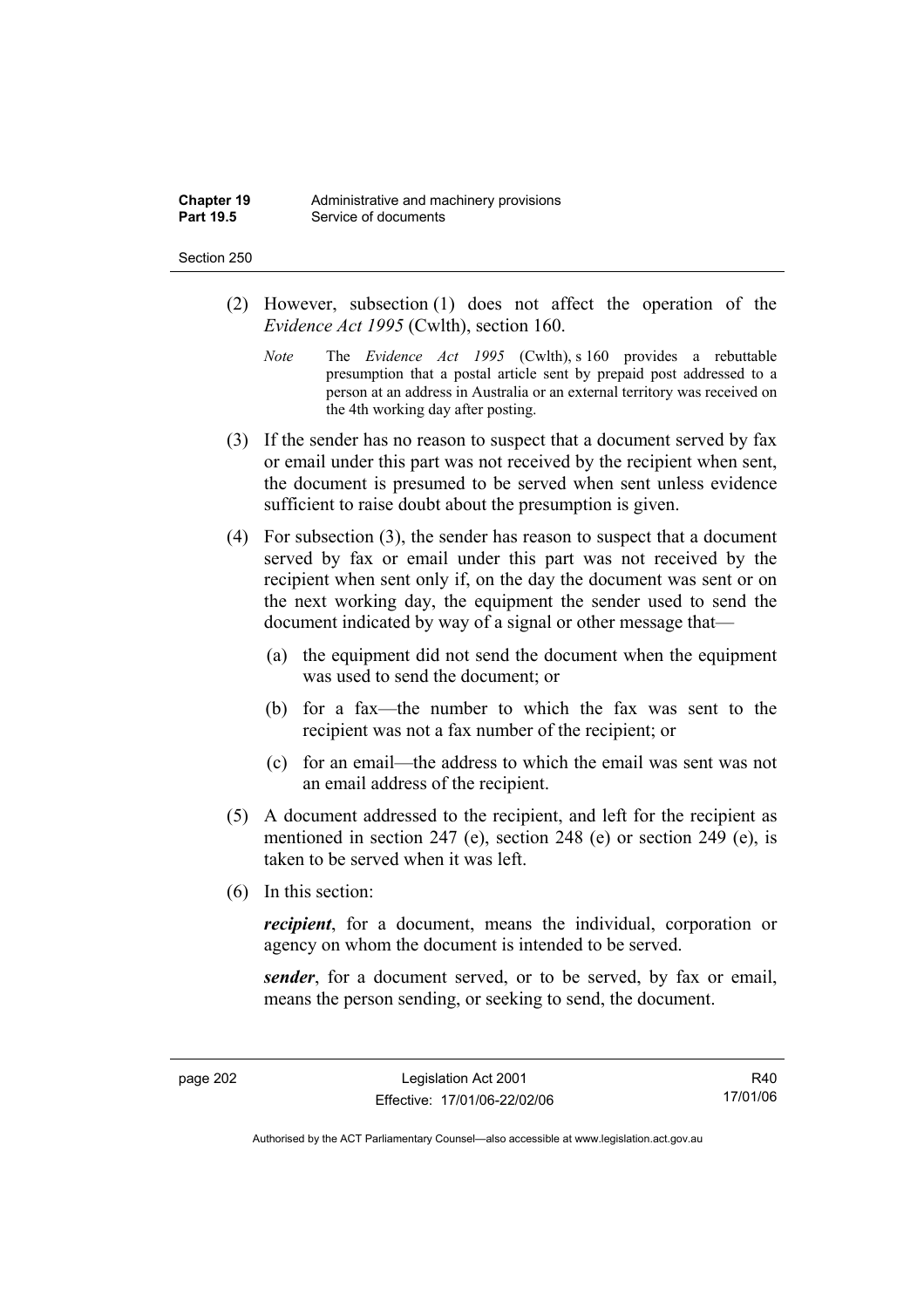## **251 Other laws not affected etc**

- (1) This part does not affect the operation of any other law that authorises or requires service of a document otherwise than as provided under this part.
- (2) Despite this part, a law (or, if the law is an Act, a regulation under the Act) may provide—
	- (a) that a document of a particular kind may or must be served (however described) only in a particular way or to a particular address or number; or
	- (b) for the date (or date and time) when service (however described) of a document is taken to have been made.

## **252 Powers of courts and tribunals not affected**

This part does not affect the power of a court or tribunal to authorise or require service of a document otherwise than as provided under this part.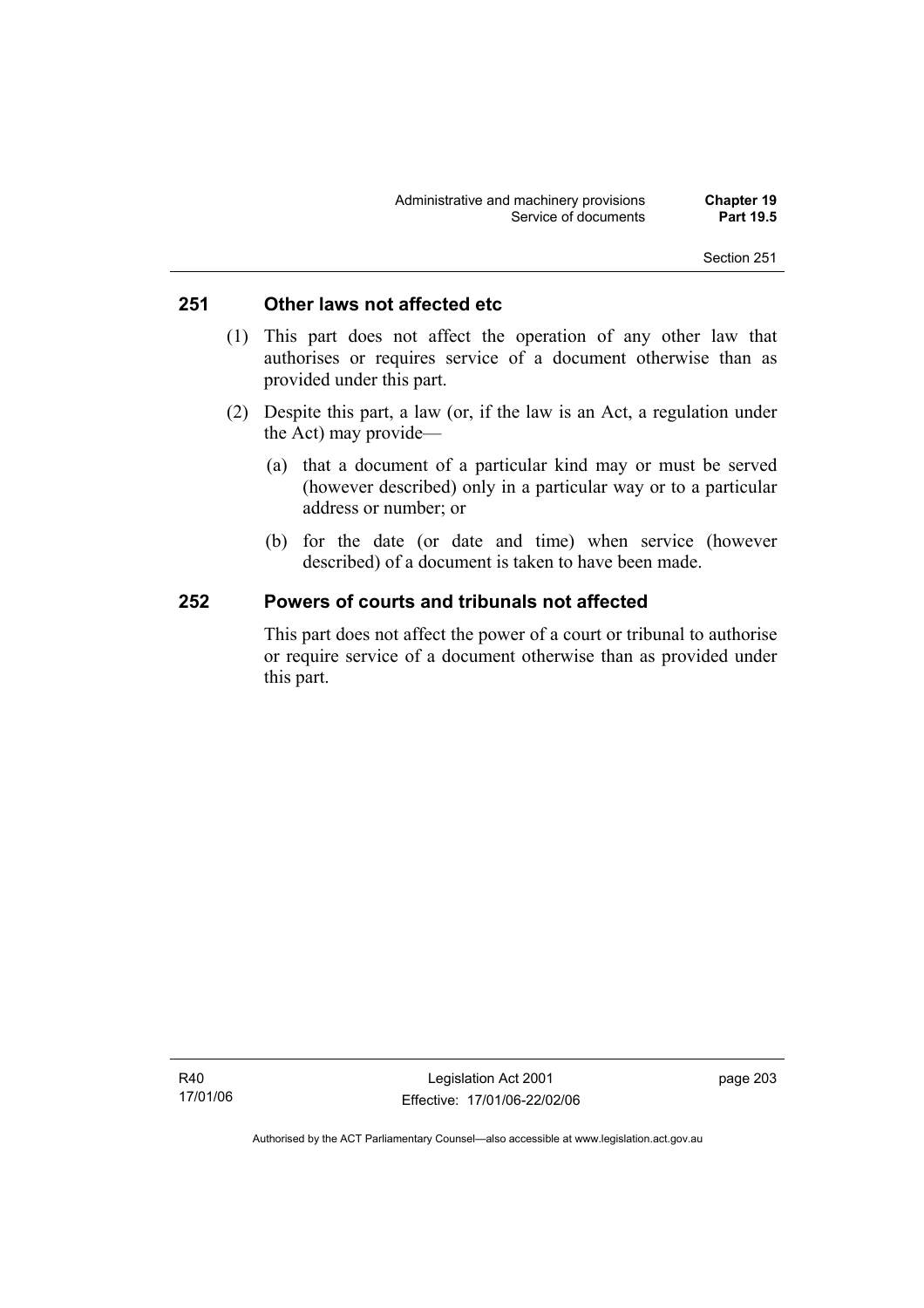Section 253

# **Part 19.6 Functions of Executive and Ministers**

## **253 Exercise of functions of Executive**

- (1) A function given to the Executive under an Act may be exercised by any 2 Ministers acting in concert.
- (2) The exercise of a function under subsection (1) is taken to be the exercise of the function by the Executive.
- (3) A statutory instrument (other than a subordinate law or disallowable instrument) is taken to be made by the Executive if it is signed by 2 or more Ministers who are members of the Executive.
- (4) A statutory instrument mentioned in subsection (3) made in accordance with the subsection is taken to be made when it is signed by the second Minister signing.
- (5) This section is subject to section 41 (Making of certain statutory instruments by Executive).
- (6) In this section:

Act includes an Act of the Commonwealth.

*statutory instrument* includes an instrument (whether or not legislative in nature) made under—

- (a) an Act of the Commonwealth; or
- (b) another statutory instrument of the Commonwealth ; or
- (c) power given by an Act or statutory instrument of the Commonwealth and also power given otherwise by law.

R40 17/01/06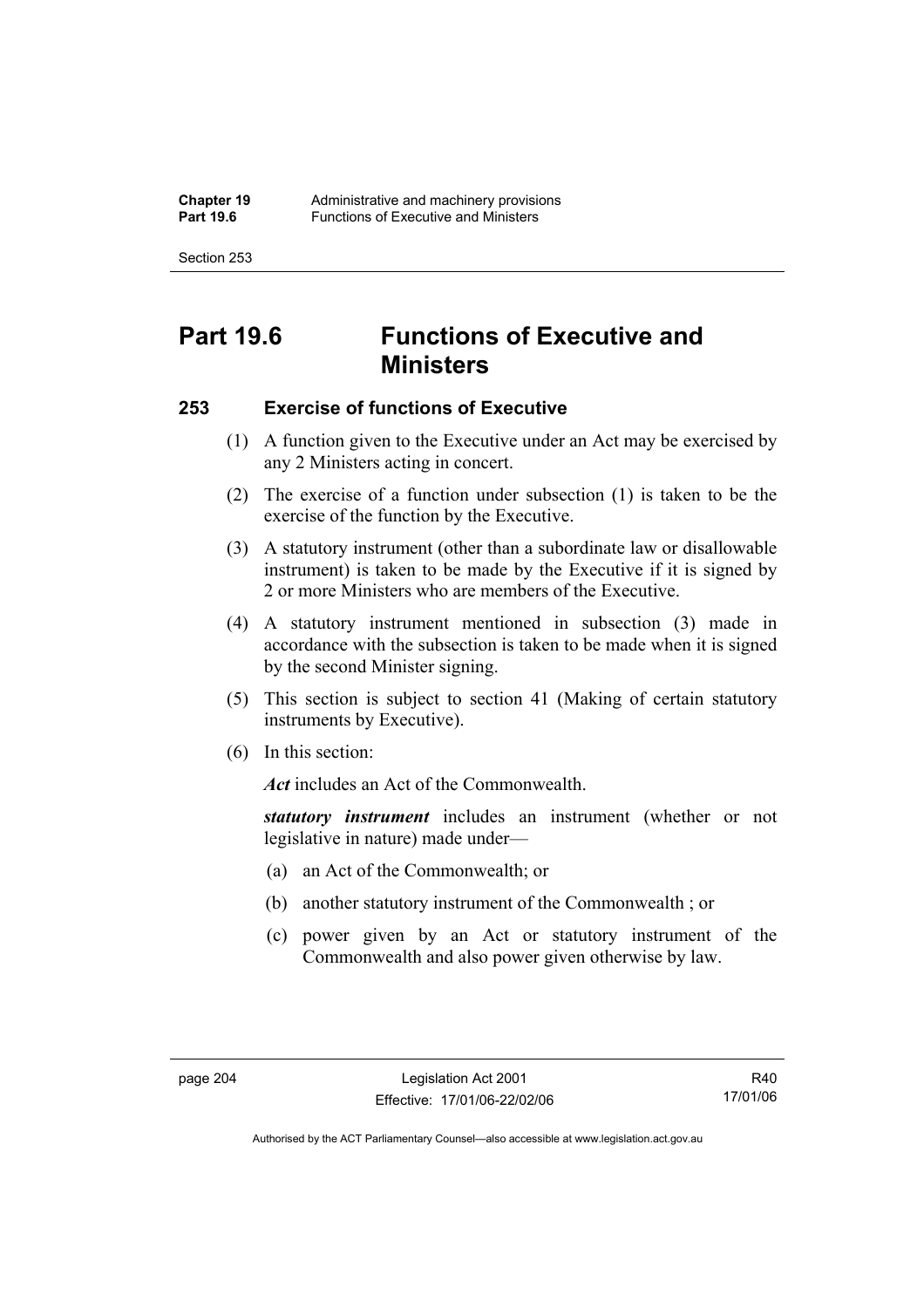Administrative and machinery provisions **Chapter 19**  Functions of Executive and Ministers **Part 19.6** 

Section 254

### **254 Administration of matters not allocated**

If a matter relating to the Executive's functions is not allocated under the Self-Government Act, section 43 (1), the Chief Minister administers the matter.

## **254A Delegation by Minister**

A Minister may delegate the Minister's functions under an Act or statutory instrument to anyone else.

*Note* For the making of delegations and the exercise of delegated functions, see pt 19.4.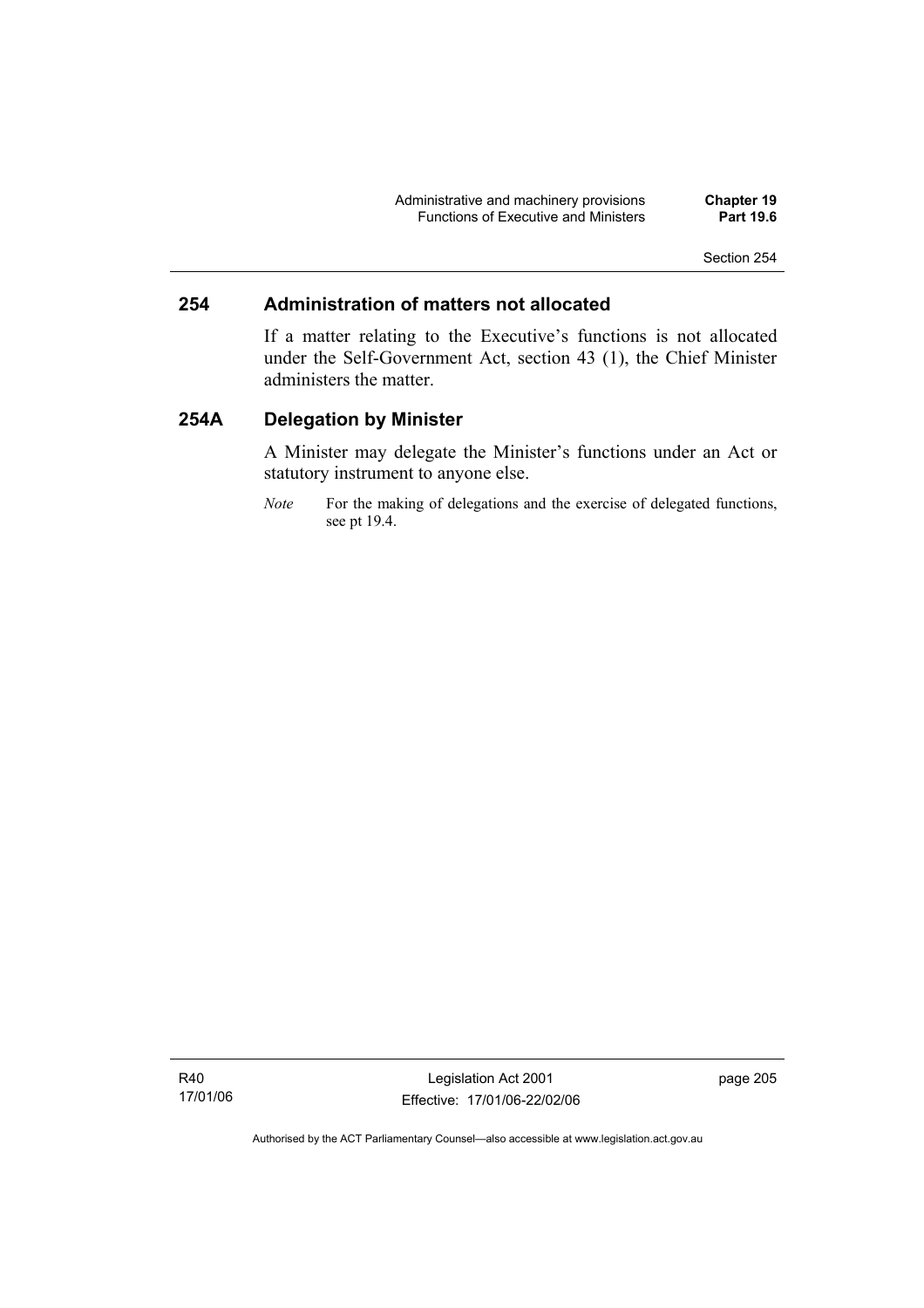Section 255

## **Part 19.7 Other matters**

#### **255 Forms**

- (1) This section applies if an Act, subordinate law or disallowable instrument (the *authorising law*) authorises or requires a form to be approved or prescribed under an Act or statutory instrument (the *relevant law*).
	- *Note* See also s 46 (3), which deals with the repeal and replacement of forms that are registrable instruments and prevents their amendment.
- (2) The authorising law authorises a form to be approved or prescribed in relation to any matter under or in relation to the relevant law.
- (3) To remove any doubt, a form may be approved or prescribed for a provision of the relevant law even though the provision does not mention a form.

#### **Example**

The X Act, section 23 provides for a person to apply for registration but makes no mention of a form for the application. However, the Act, section 80 (1) provides:

(1) The Minister may approve forms for this Act.

Because section 80 (1) permits a form to be approved 'for this Act', this Act, section 255 applies in relation to section 23 and the Minister may, in writing, approve a form for the application.

- *Note 1* The approval must be in writing (see s 42 (2)).
- *Note 2* An example is part of the Act, is not exhaustive and may extend, but does not limit, the meaning of the provision in which it appears (see s 126 and s 132).
- (4) Substantial compliance with a form is sufficient.
- (5) However, if a form requires—
	- (a) the form to be signed; or

R40 17/01/06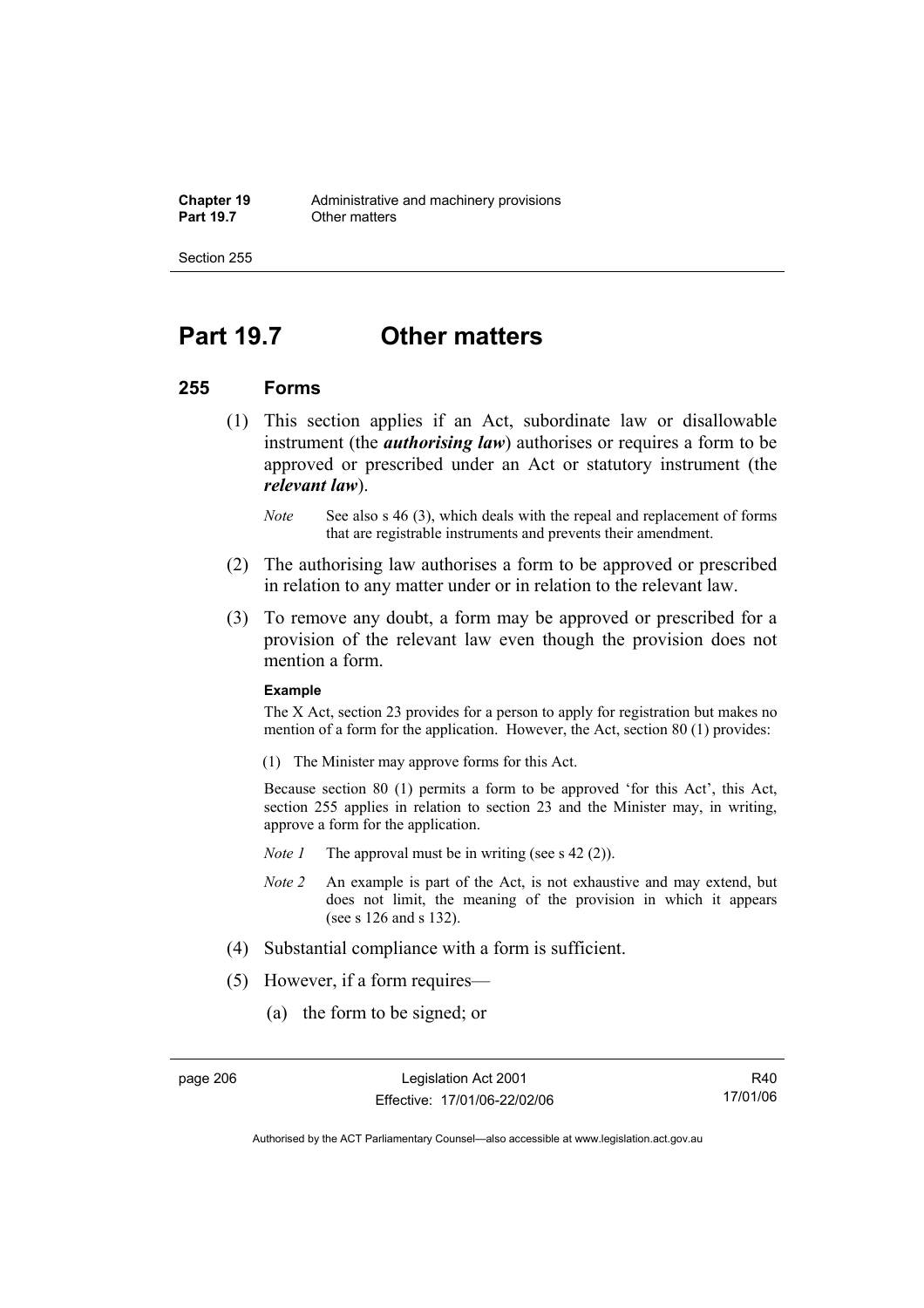- (b) the form to be prepared in a particular way (for example, on paper of a particular size or quality or in a particular electronic form); or
- (c) the form to be completed in a particular way; or
- (d) particular information to be included in the form, or a particular document to be attached to or given with the form; or
- (e) the form, information in the form, or a document attached to or given with the form, to be verified in a particular way (for example, by statutory declaration);

the form is properly completed only if the requirement is complied with.

- (6) Despite subsection (5), the person need not comply with the requirement mentioned in subsection (5) (d) (and the form is taken to be properly completed despite the noncompliance) if—
	- (a) the form is approved or prescribed for a purpose; and
	- (b) the information or document is not reasonably necessary for the purpose.

#### **Examples**

- 1 A person need not comply with a requirement of an approved form to include personal information (eg marital status) irrelevant to a purpose for which the form is required.
- 2 A person need not comply with a requirement of an approved form that has some relevance to a purpose for which the form is required, but intrudes to an unreasonable extent on personal privacy.
- $(7)$  If—
	- (a) a form (*form 1*) may be approved or prescribed for a purpose; and
	- (b) another form (*form 2*) may be approved or prescribed for the same or another purpose; and

| R40      | Legislation Act 2001         | page 207 |
|----------|------------------------------|----------|
| 17/01/06 | Effective: 17/01/06-22/02/06 |          |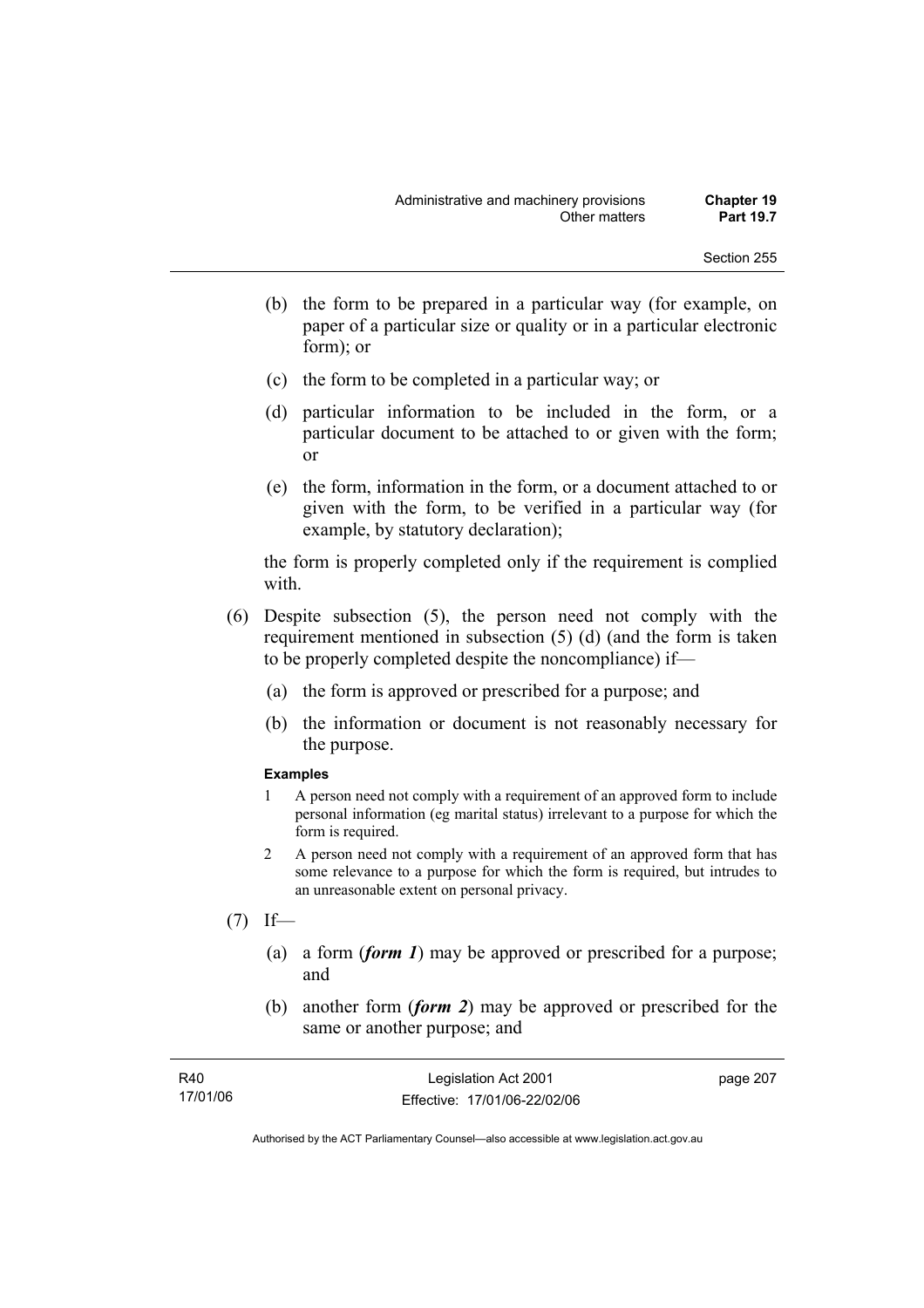Section 256

(c) separate forms 1 and 2 are approved or prescribed;

a combination form, consisting of forms 1 and 2, may be approved or prescribed and used for the purpose or purposes.

- (8) If, under a law, a form is authorised or required to be filed with (however described), or served on (however described), a person, the form may be filed with, or served on, someone else under arrangements made between them.
- (9) This section is a determinative provision.
	- *Note* See s 5 for the meaning of determinative provisions, and s 6 for their displacement.

#### **256 Production of records kept in computers etc**

- (1) This section applies if—
	- (a) a person uses an electronic or other device to keep a record of information; and
	- (b) the person is required under a law (however the law is expressed) to give the information, or a document containing the information, to an authority.
- (2) The requirement obliges the person to give to the authority a document that accurately reproduces or contains the information in a form that can be understood by the authority.
- (3) In this section:

*authority* means a court, tribunal or other entity.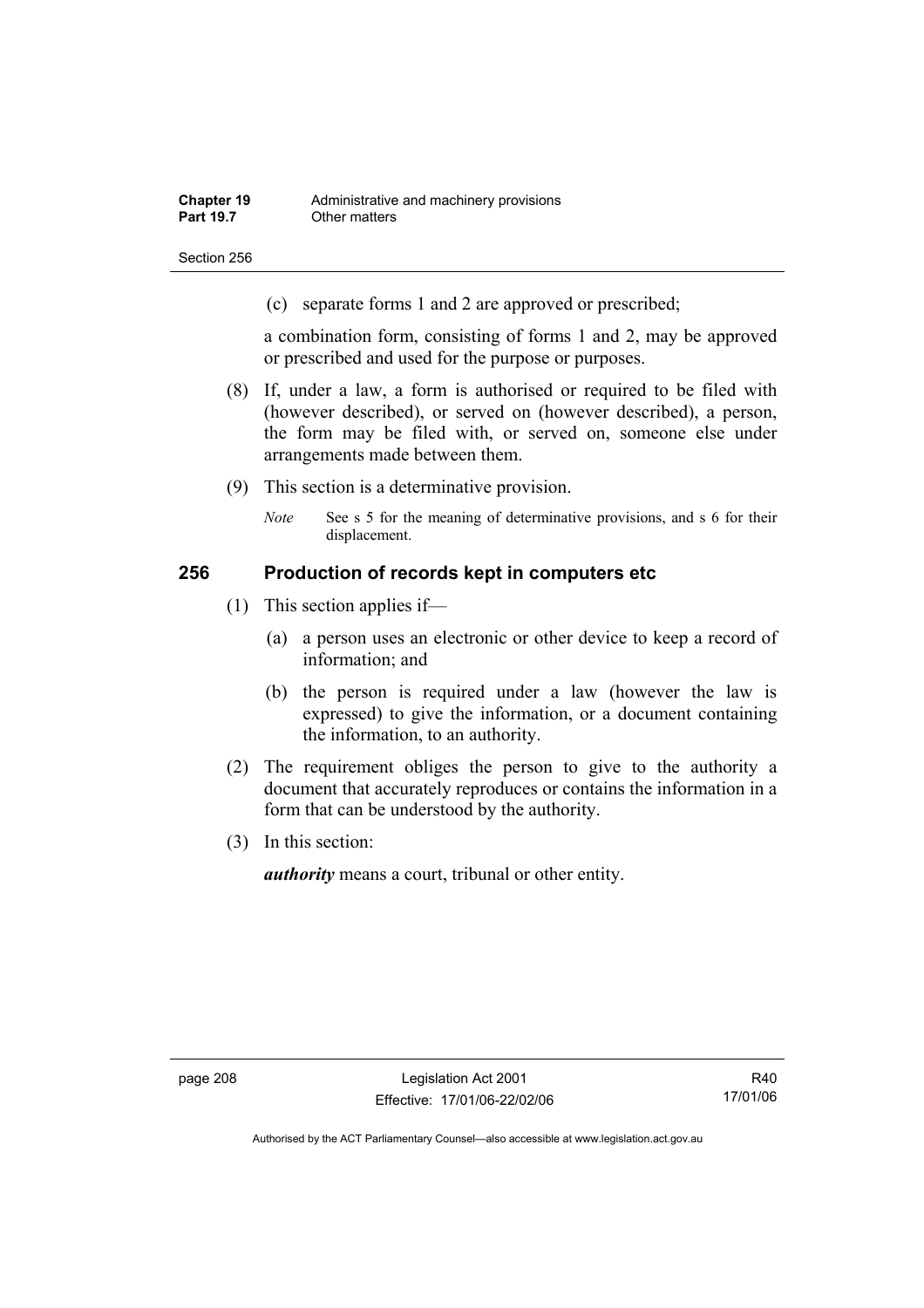# **Chapter 20 Miscellaneous**

## **300 Delegation by parliamentary counsel**

 (1) The parliamentary counsel may delegate the parliamentary counsel's functions under this Act or another territory law to a public servant.

- (2) However, the parliamentary counsel may only delegate a function under part 11.3 (Editorial changes) to—
	- (a) a person performing the duties of deputy parliamentary counsel in the public service; or
	- (b) a public servant prescribed by regulation.

### **301 References to Administration Act 1989 etc**

- (1) In any Act, statutory instrument or document, a reference to the *Administration Act 1989*, the *Interpretation Act 1967*, the *Legislation* (*Republication*) *Act 1996* or the *Subordinate Laws Act 1989* is, in relation to anything dealt with in this Act, a reference to this Act.
- (2) In any Act, statutory instrument or document, a reference to a particular provision of the *Administration Act 1989*, the *Interpretation Act 1967*, the *Legislation (Republication) Act 1996* or the *Subordinate Laws Act 1989* is, in relation to anything dealt with in this Act, a reference to the corresponding provision of this Act.

*Note* For the making of delegations and the exercise of delegated functions, see pt 19.4.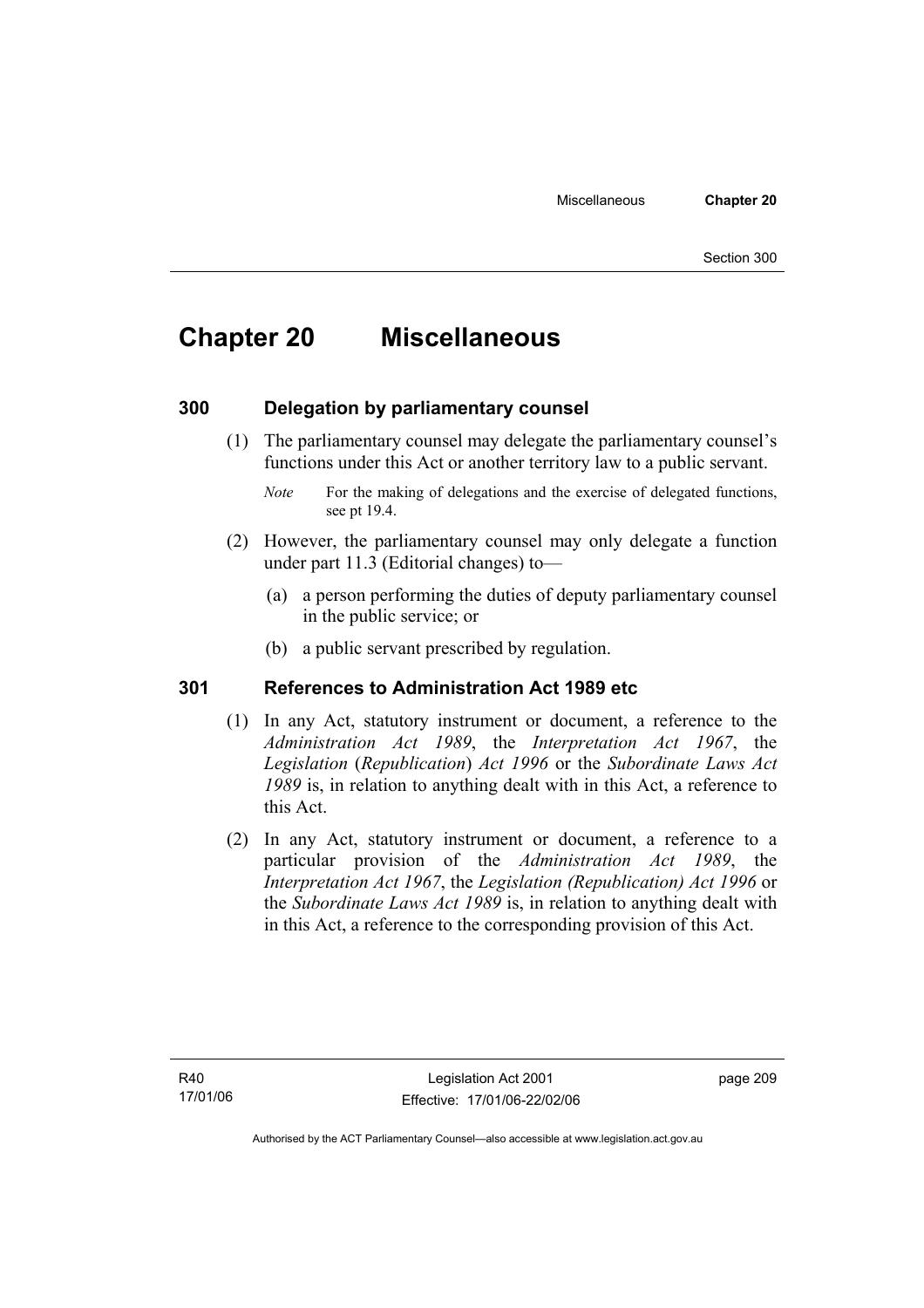#### **Chapter 20** Miscellaneous

#### Section 302

### **302 Regulation-making power**

- (1) The Executive may make regulations for this Act.
	- *Note* A regulation must be notified, and presented to the Legislative Assembly, under this Act.
- (2) A regulation may make provision in relation to notification in the gazette under the following sections:
	- (a) section 28 (Notification of Acts);
	- (b) section 61 (Notification of registrable instruments):
	- (c) section 65A (Notification of disallowance by resolution of Assembly);
	- (d) section 69 (Notification of amendments made by resolution of Assembly).
- (3) In particular, a regulation may make provision in relation to the form of the gazette and its publication, including how it may or must be published.

## **303 Transitional—meaning of** *optometrist*

(1) In this Act:

#### *optometrist*—

- (a) means a person registered as an optometrist under the *Health Professionals Act 2004*; and
- (b) includes a person registered under the *Optometrists Act 1956* (unless repealed).
- (2) The following provisions expire on the day the *Health Professionals Act 2004*, section 136 (h) commences:
	- this section:
	- dictionary, part 1, definition of *optometrist*, note.

R40 17/01/06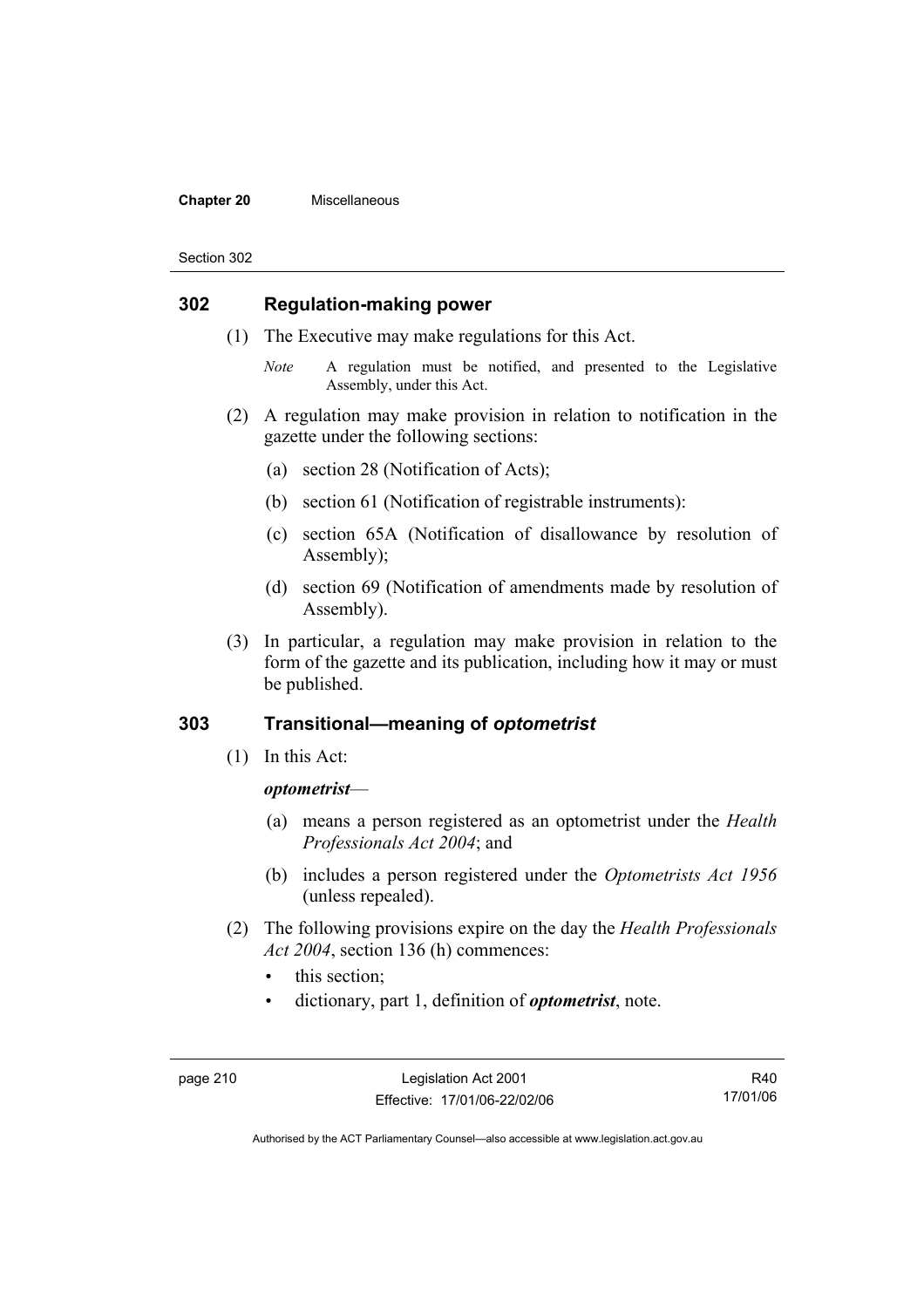## **Schedule 1 Acts included in sources of law in the ACT**

(see s 17)

## **Part 1.1 Former NSW and UK Acts in force before establishment of Territory**

| column 1 | column 2                          | column 3               |
|----------|-----------------------------------|------------------------|
| item     | name of Act                       | number or date of      |
|          |                                   | assent and original    |
|          |                                   | jurisdiction           |
| 1        | Magna Carta                       | $(1297)$ 25 Edw 1 c 29 |
|          |                                   | (UK)                   |
| 2        | Criminal and Civil Justice Act    | 25 Edw 3 St 5 c 4 (UK) |
|          | 1351                              |                        |
| 3        | Due Process of Law Act 1354       | 28 Edw 3 c 3 (UK)      |
| 4        | Due Process of Law Act 1368       | 42 Edw 3 c 3 (UK)      |
| 5        | Free Access to Courts Act 1400    | 2 Hen 4 c 1 (UK)       |
| 6        | Petition of Right 1627            | 3 Chas 1 c 1 (UK)      |
|          | Bill of Rights 1688               | 1 Will and Mary sess 2 |
|          |                                   | $c$ 2 (UK)             |
| 8        | Act of Settlement 1700            | 12 and 13 Will 3 c 2   |
|          |                                   | (UK)                   |
| 9        | Royal Marriages Act 1772          | 12 Geo 3 c 11 (UK)     |
| 10       | <b>Contractors Debts Act 1897</b> | 1897 No 29 (NSW)       |
| 11       | Conveyancing and Law of           | 1898 No 17 (NSW)       |
|          | Property Act 1898                 |                        |
| 12       | Landlord and Tenant Act 1899      | 1899 No 18 (NSW)       |
| 13       | Crimes Act 1900                   | 1900 No 40 (NSW)       |
| 14       | Truck Act 1900                    | 1900 No 55 (NSW)       |
|          |                                   |                        |

| R40      | Legislation Act 2001         | page 211 |
|----------|------------------------------|----------|
| 17/01/06 | Effective: 17/01/06-22/02/06 |          |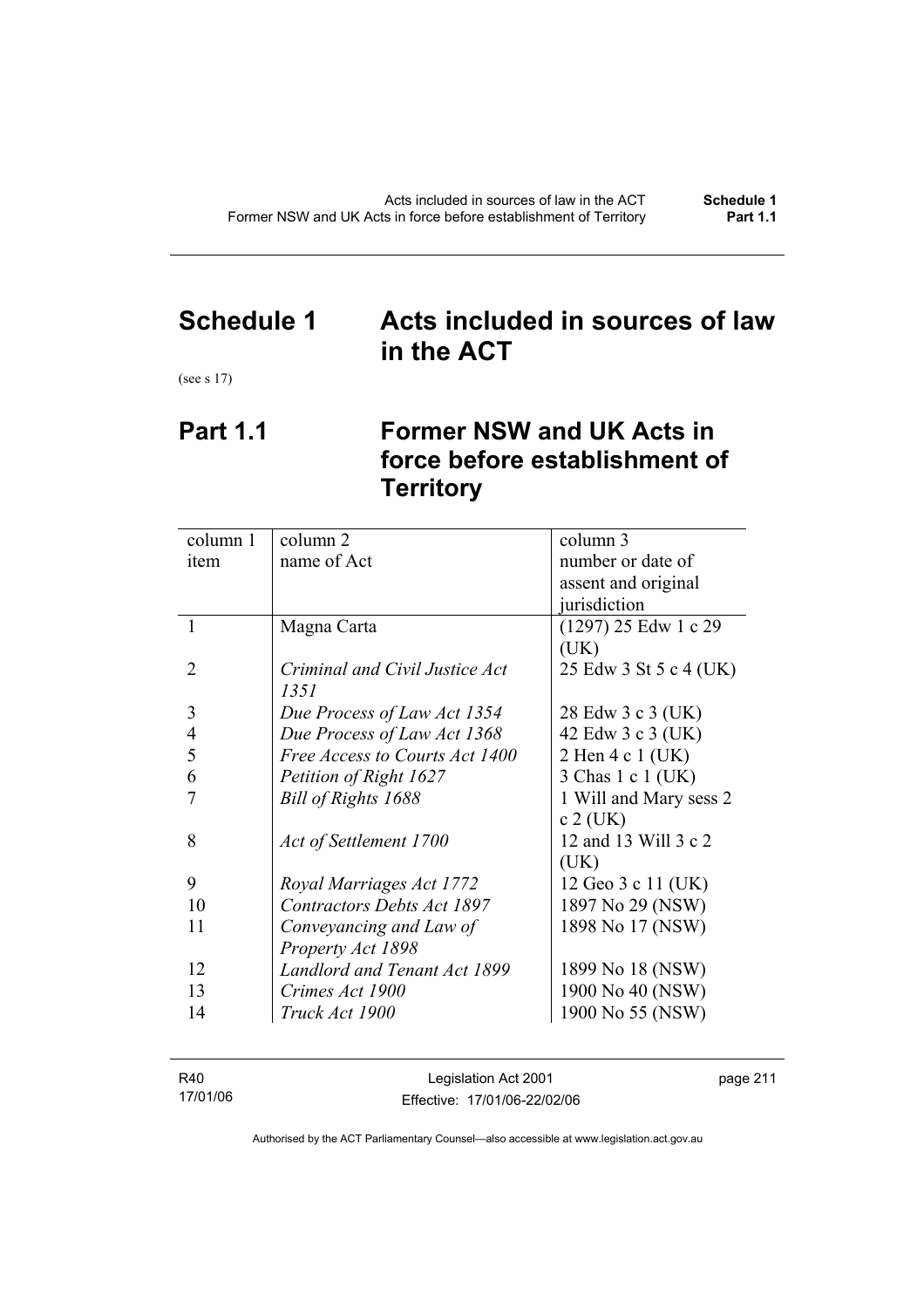| Schedule 1      | Acts included in sources of law in the ACT                        |
|-----------------|-------------------------------------------------------------------|
| <b>Part 1.1</b> | Former NSW and UK Acts in force before establishment of Territory |

| column 2                     | column 3            |
|------------------------------|---------------------|
| name of Act                  | number or date of   |
|                              | assent and original |
|                              | jurisdiction        |
| Games, Wagers and Betting    | 1902 No 18 (NSW)    |
| Houses Act 1901              |                     |
| Pawnbrokers Act 1902         | 1902 No 66 (NSW)    |
| Public Roads Act 1902        | 1902 No 95 (NSW)    |
| Anglican Church of Australia | 24 December 1902    |
| Constitutions Act 1902       | (NSW)               |
| Fertilisers Act 1904         | 1904 No 33 (NSW)    |
| Forfeiture and Validation of | 1905 No 8 (NSW)     |
| Leases Act 1905              |                     |
| Gaming and Betting Act 1906  | 1906 No 13 (NSW)    |
| Second-hand Dealers Act 1906 | 1906 No 30 (NSW)    |
|                              |                     |

page 212 Legislation Act 2001 Effective: 17/01/06-22/02/06

R40 17/01/06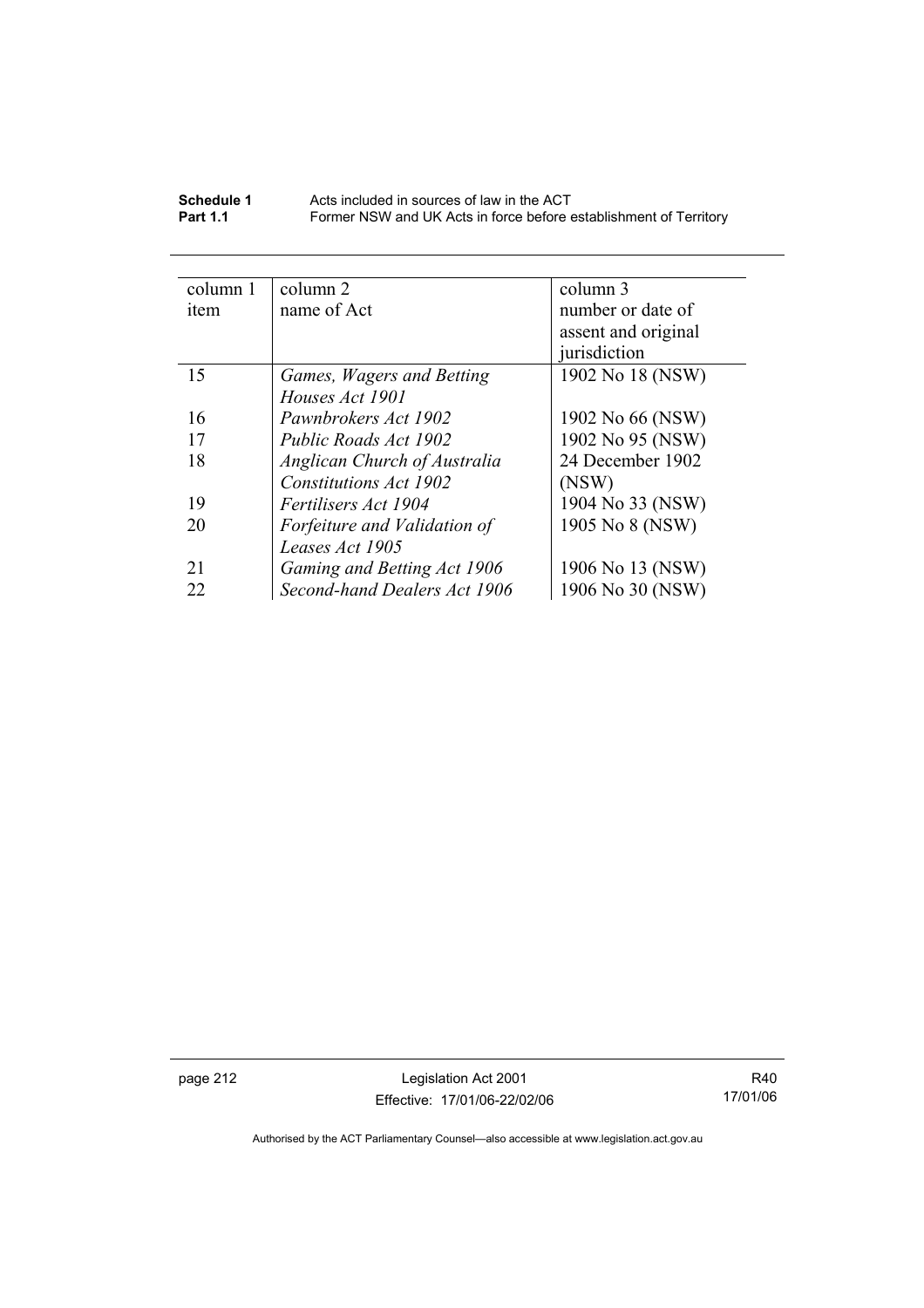# **Part 1.2 Former NSW Acts applied after establishment of Territory**

#### *Note to pt 1.2*

The former NSW Acts mentioned in this part are in force in the ACT as Acts of the Legislative Assembly

| column 1       | column <sub>2</sub>                                     | column 3                                                       |
|----------------|---------------------------------------------------------|----------------------------------------------------------------|
| item           | name of NSW Act                                         | applying Territory Act                                         |
| 1              | Scaffolding and Lifts Act<br>1912                       | Scaffolding and Lifts Act<br>1957 (repealed)                   |
| $\overline{2}$ | Anglican Church of Australia<br>Trust Property Act 1917 | Anglican Church of Australia<br><b>Trust Property Act 1928</b> |
| 3              | Conveyancing Act 1919                                   | (a) Conveyancing Act 1951<br>(repealed)                        |
|                |                                                         | (b) Law of Property                                            |
|                |                                                         | (Miscellaneous                                                 |
|                |                                                         | Provisions) Act 1958<br>(repealed)                             |
|                |                                                         | (c) Trustee Act $1957$<br>(repealed)                           |
| 4              | <i>Trustee Act 1925</i>                                 | <i>Trustee Act 1957</i> (repealed)                             |
| 5              | Anglican Church of Australia                            | Anglican Church of Australia                                   |
|                | <b>Constitution Act 1961</b>                            | Trust Property Act 1928                                        |

R40 17/01/06 page 213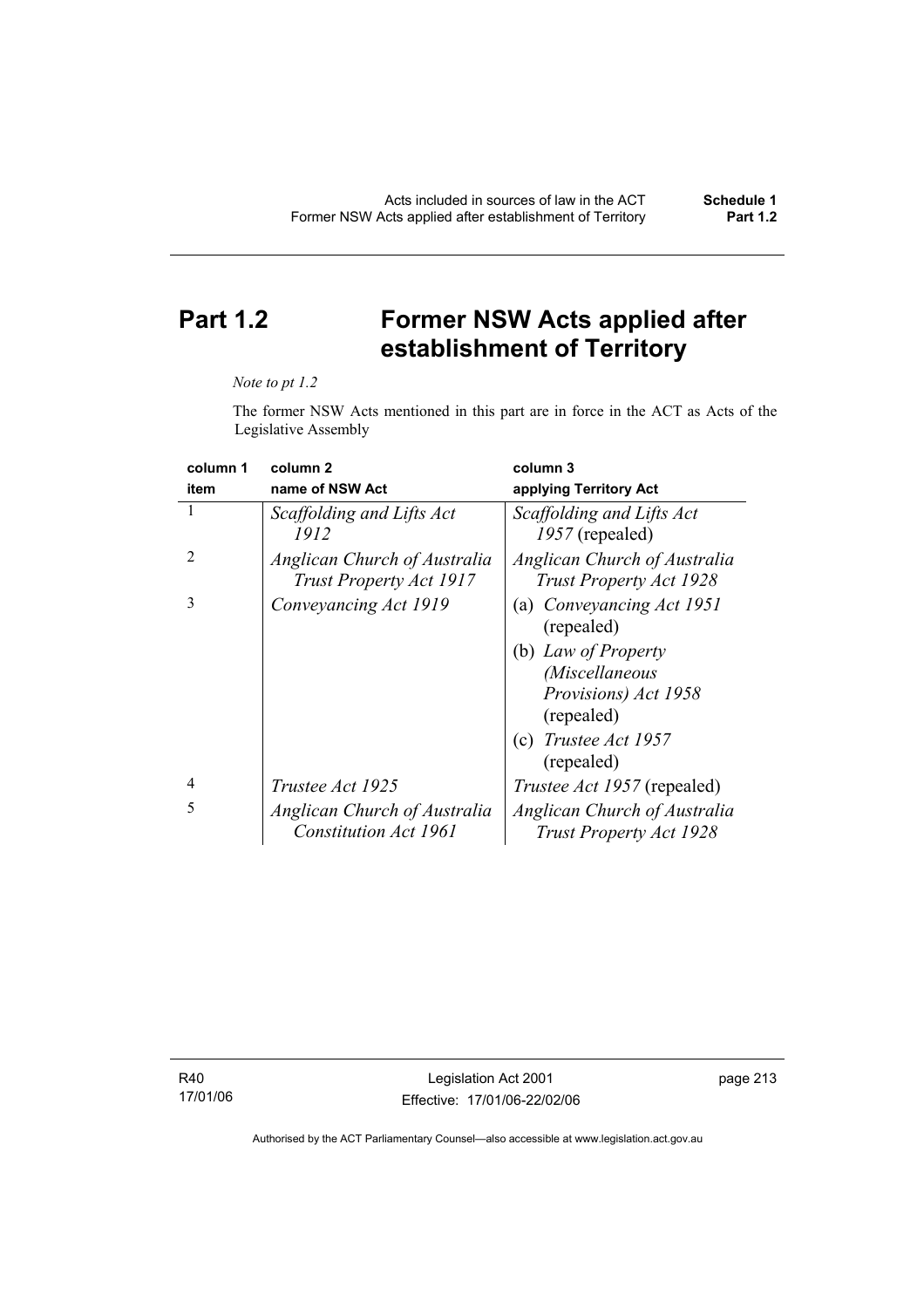## **Schedule 1 Acts included in sources of law in the ACT**<br>**Part 1.2 Example 5 Former NSW Acts annied after establishm** Former NSW Acts applied after establishment of Territory

*Note* The written law of the ACT also includes the following Acts that may not be amended or repealed by the Assembly (see Self-Government Act, s 34):  *Life, Fire and Marine Insurance Act 1902* (NSW)  *Demise of the Crown Act 1760* (UK)  *Naval Prize Act 1864* (UK)  *Naval Prize (Procedure) Act 1916* (UK)  *Prize Act (1939)* (UK)  *Prize Courts Act 1894* (UK)  *Prize Courts Act 1915* (UK)  *Prize Courts (Procedure) Act 1914* (UK)  *Territorial Waters Jurisdiction Act 1878* (UK).

page 214 Legislation Act 2001 Effective: 17/01/06-22/02/06

R40 17/01/06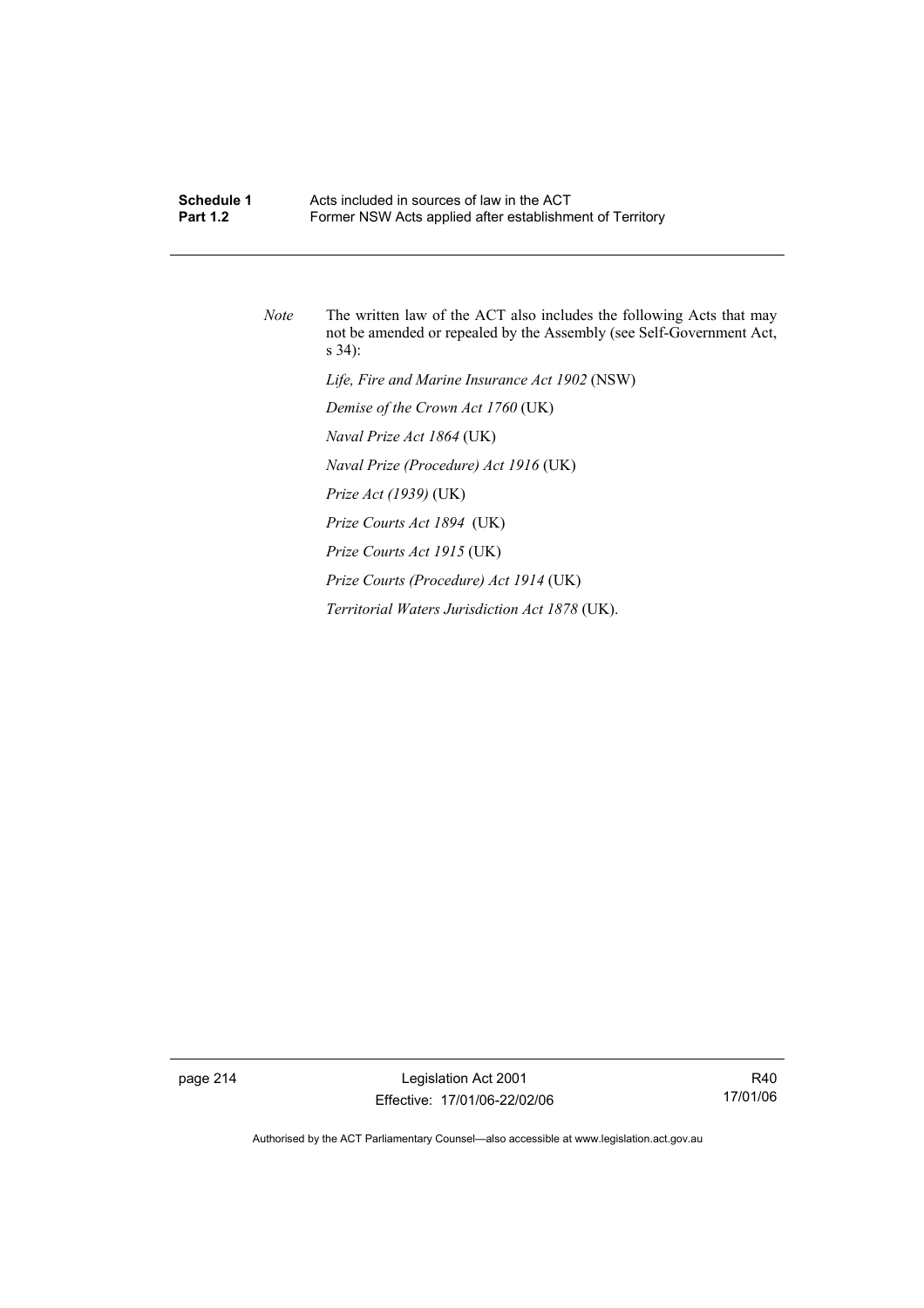# **Dictionary**

(see s 2)

## **U Part 1 Meaning of commonly-used terms**

(see s 144)

*Note for pt 1* 

Terms that are defined only for this Act are set out in pt 2.

*AAT*—see definition of *administrative appeals tribunal*.

*Act*—see the following sections:

- (a) section 7 (Meaning of *Act* generally);
- (b) section 17 (References to Acts include references to former Cwlth enactments etc).
- *Note* See also s 102 (References to laws include references to laws as in force from time to time) and s 104 (References to laws include references to instruments under laws).

*ACT* means the Australian Capital Territory.

*ADI*—see definition of *authorised deposit-taking institution*.

*administrative appeals tribunal* (or *AAT*) means the Administrative Appeals Tribunal established under the *Administrative Appeals Tribunal Act 1989*.

*administrative unit* means an administrative unit for the time being established under the *Public Sector Management Act 1994*, section 13 (1).

*adult* means an individual who is at least 18 years old.

*ambulance service* means the ACT Ambulance Service established under the *Emergencies Act 2004*.

R40 17/01/06 page 215

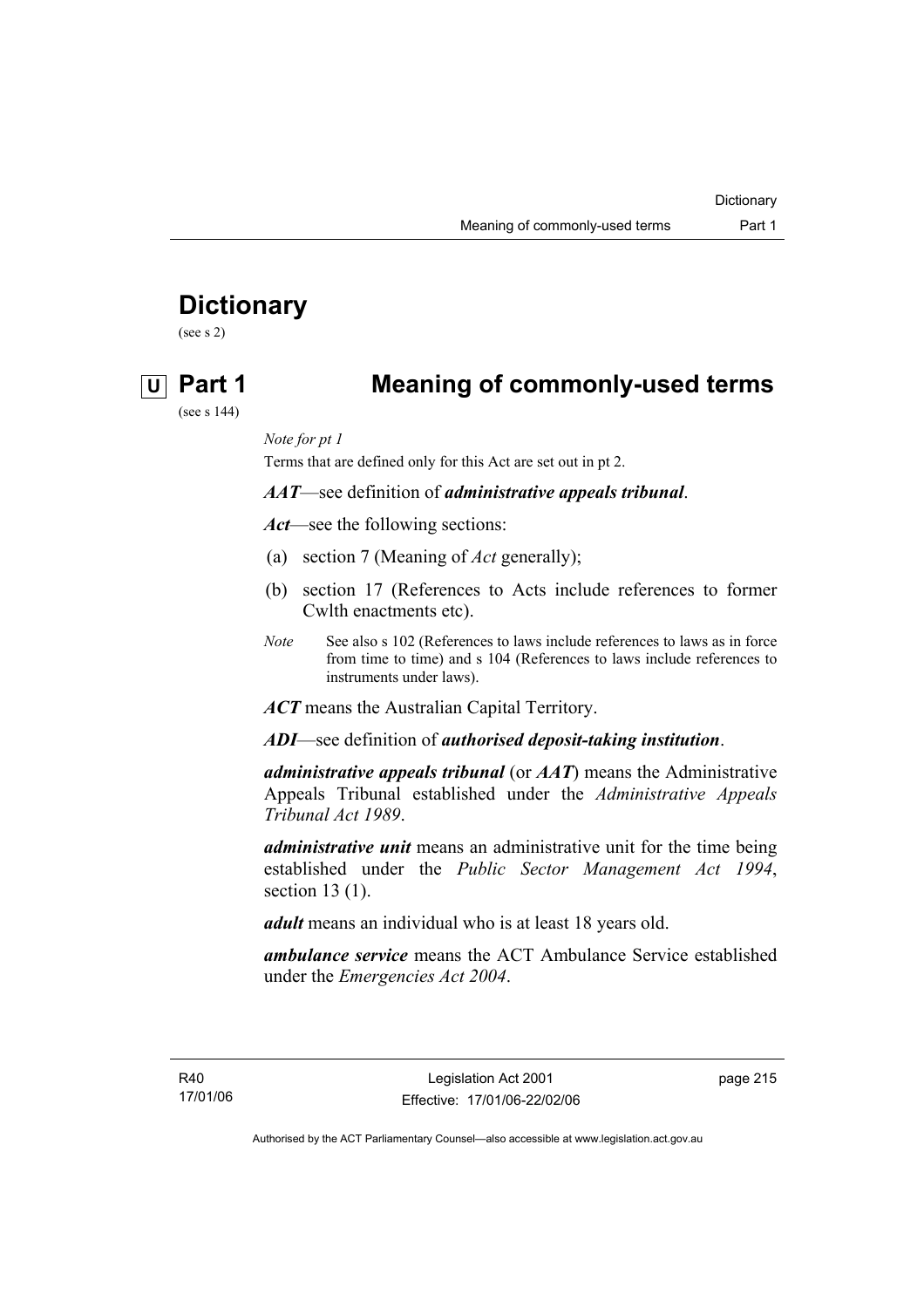*amend* includes—

- (a) for an Act or statutory instrument—omit, insert, substitute, renumber or relocate a provision of the Act or instrument; and
- (b) for an Act or statutory instrument (or a provision of it)—amend by implication; and
- (c) for a provision of an Act or statutory instrument—omit the provision (or a part of it), substitute another provision for the provision (or a part of it), renumber the provision (or a part of it) or relocate the provision (or a part of it); and
- (d) for any other instrument, a provision of an instrument or a decision—change or alter.

*appoint* includes reappoint.

*asset* includes property of any kind.

*Attorney-General* means the Minister designated Attorney-General by the Chief Minister, and includes a Minister authorised by the Chief Minister to act on behalf of the Attorney-General.

*auditor-general* means the Auditor-General for the Territory under the *Auditor-General Act 1996*.

*Australia* means the Commonwealth of Australia and, when used in a geographical sense, does not include an external territory.

*Australian driver licence* means an Australian driver licence under the *Road Transport (Driver Licensing) Act 1999*.

*Note Australian driver licence* is defined in that Act, dictionary to mean a driver licence of any kind issued under the law of the Commonwealth or a State or Territory. It includes a driver licence issued under ACT law (see also def *driver licence*).

*Australian statistician* means the Australian Statistician under the Australian Bureau of Statistics Act 1975 (Cwlth).

*authorised deposit-taking institution* (or *ADI*) means an authorised deposit-taking institution under the *Banking Act 1959* (Cwlth).

page 216 Legislation Act 2001 Effective: 17/01/06-22/02/06

R40 17/01/06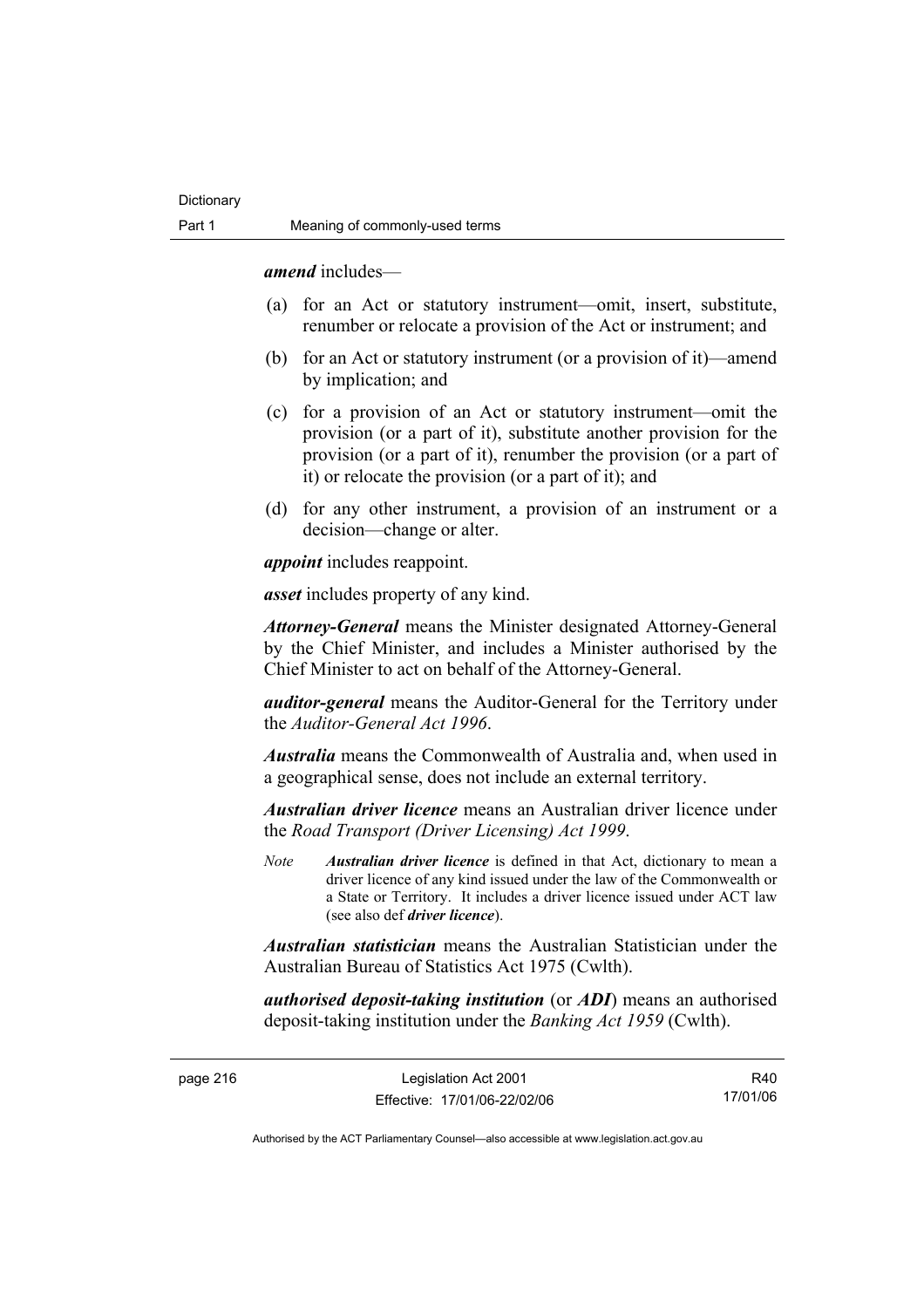**bank** means an authorised deposit-taking institution that is permitted under the *Banking Act 1959* (Cwlth) to assume or use—

- (a) the word 'bank', 'banker' or 'banking'; or
- (b) any other word (whether or not in English) similar in meaning to a word mentioned in paragraph (a).

*barrister* means a lawyer who practises as a barrister.

*body* includes any group of people joined together for a common purpose, whether or not incorporated.

#### **Examples**

- 1 a company
- 2 a statutory corporation, whether or not it has members
- 3 an association, club or society
- 4 a partnership
- 5 a joint venture
- 6 a corporation sole
- *Note* An example is part of the Act, is not exhaustive and may extend, but does not limit, the meaning of the provision in which it appears (see s 126 and s 132).

### *breach* includes contravene.

*building code* means the building code under the *Building Act 2004*, section 136.

*Note* The building code is the Building Code of Australia, as amended from time to time by the Australian Building Codes Board and the Australian Capital Territory Appendix to the Building Code of Australia.

*building society* means an authorised deposit-taking institution that is permitted under the *Banking Act 1959* (Cwlth) to assume or use—

- (a) the term 'building society'; or
- (b) any other term (whether or not in English) similar in meaning.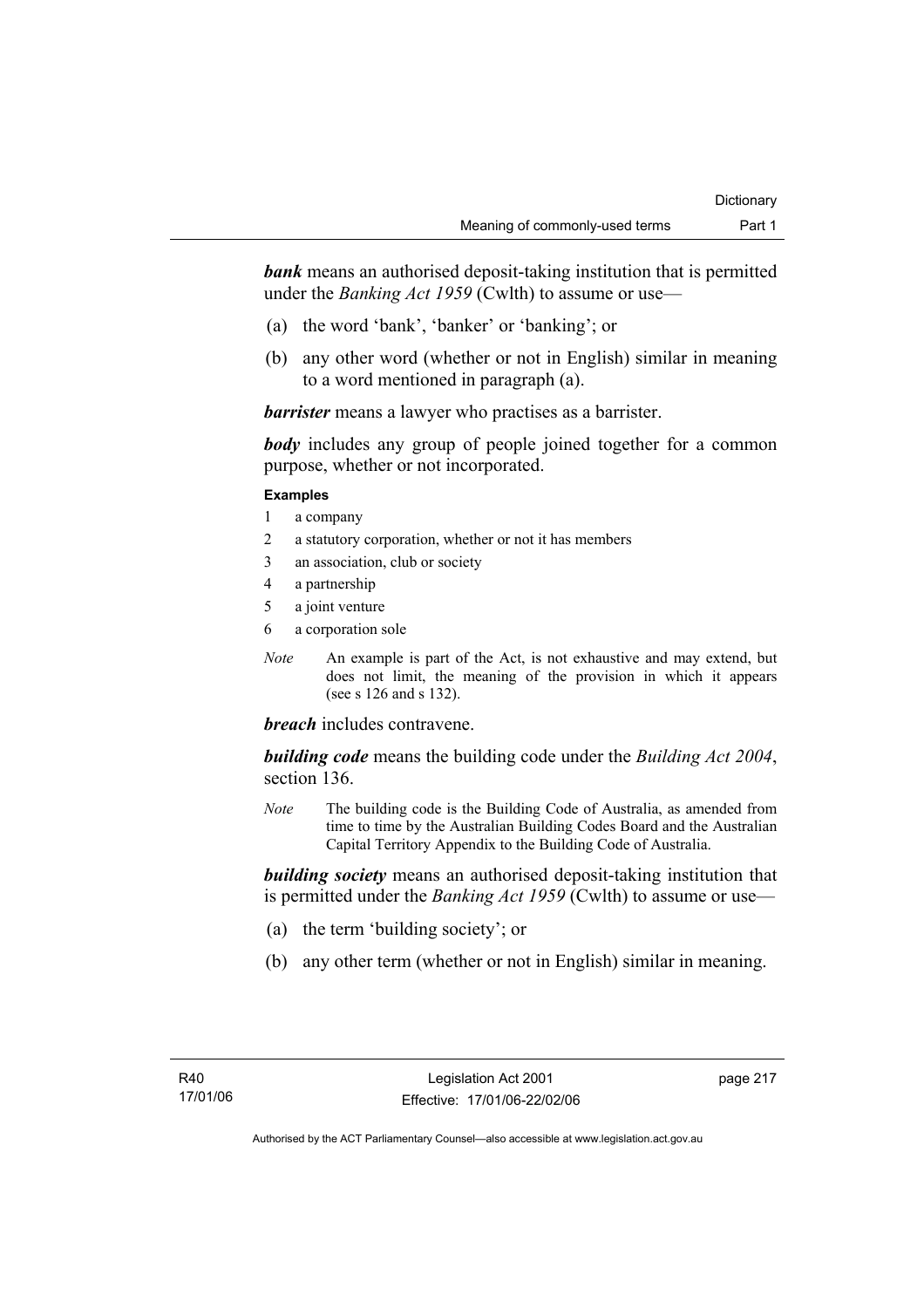*business day* means a day that is not—

- (a) a Saturday or Sunday; or
- (b) a public holiday or bank holiday in the ACT under the *Holidays Act 1958*.

*by* regulation includes under a regulation.

*Note* See also def *under*, in relation to an Act or statutory instrument.

*by-law*, in relation to an Act, means a by-law made or in force under the Act.

*calendar month* means a period beginning at the start of any day of a named month and ending—

- (a) at the end of the day before the corresponding day of the next named month; or
- (b) if there is no such corresponding day—at the end of the last day of the next named month.

#### **Examples**

- 1 The period beginning at the start of 5 July 2000 and ending at midnight on 4 August 2000 is a calendar month.
- 2 The period beginning at the start of 30 January 2001 and ending at midnight on 28 February 2001 is a calendar month. The calendar month ends on the last day of February because in that year February does not have a day corresponding to 29 January (because 2001 is not a leap year). If the period began at the start of 30 January 2004 (ie a leap year), the calendar month would end at midnight on 29 February 2004.
- *Note* An example is part of the Act, is not exhaustive and may extend, but does not limit, the meaning of the provision in which it appears (see s 126 and s 132).

*calendar year* means a period of 12 months beginning on 1 January.

*change* includes change by omission, substitution or addition.

*chief executive*—see section 163.

*chief health officer* means the Chief Health Officer under the *Public Health Act 1997*.

| page 218 |  |
|----------|--|
|----------|--|

page 218 Legislation Act 2001 Effective: 17/01/06-22/02/06

R40 17/01/06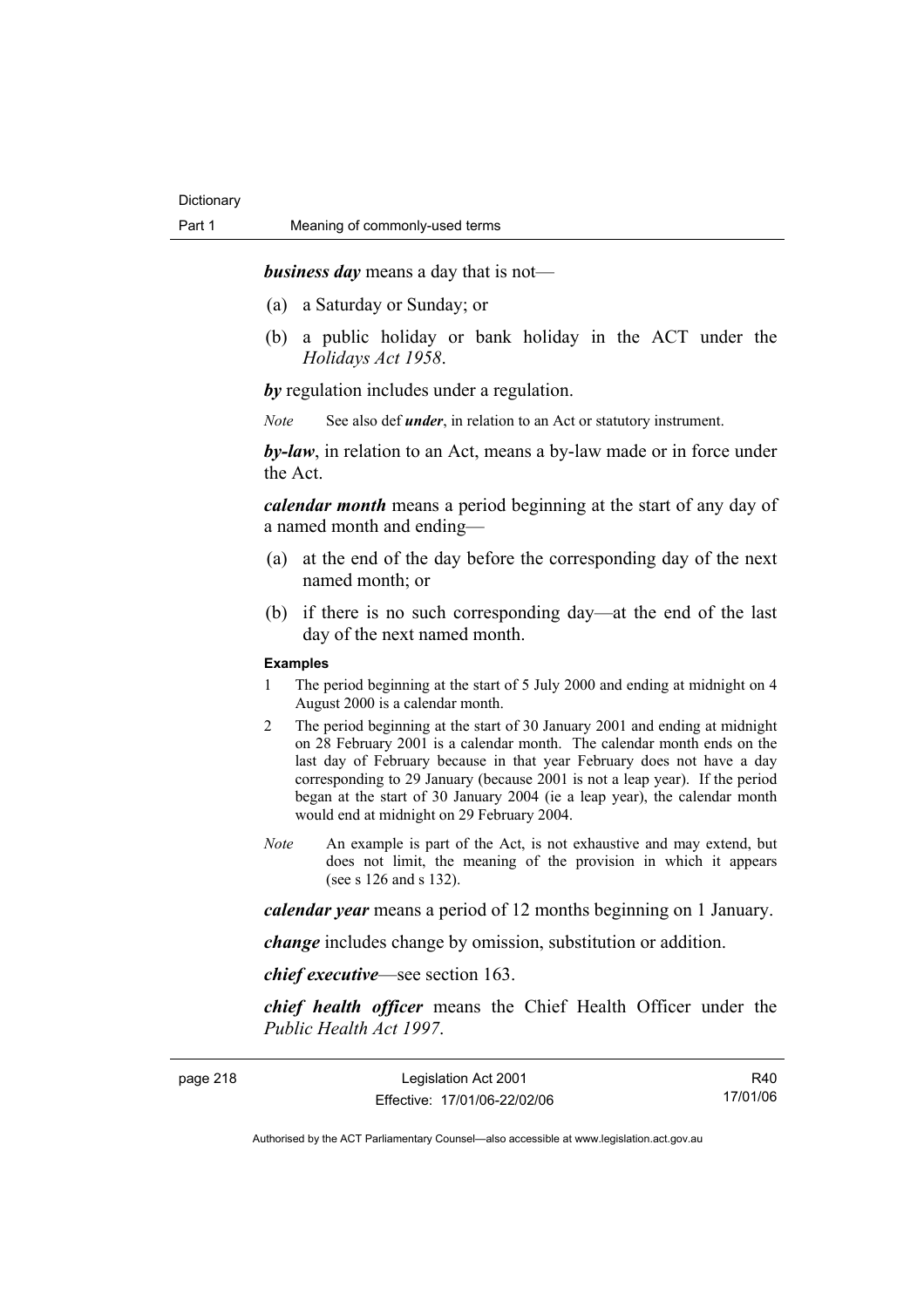*Chief Justice* means the Chief Justice of the Supreme Court.

*Chief Magistrate* means the Chief Magistrate of the Magistrates Court.

*Chief Minister* means the Chief Minister for the Territory.

*Note* The Chief Minister is elected under the Self-Government Act, s 40.

*chief officer (ambulance service)* means the chief officer (ambulance service) under the *Emergencies Act 2004*.

*chief officer (fire brigade)* means the chief officer (fire brigade) under the *Emergencies Act 2004*.

*chief officer (rural fire service)* means the chief officer (rural fire service) under the *Emergencies Act 2004*.

*chief officer (SES)* means the chief officer (SES) under the *Emergencies Act 2004*.

*chief planning executive* means the Chief Planning Executive under the *Planning and Land Act 2002*.

*chief police officer* means the police officer responsible to the commissioner of police for the day-to-day administration and control of police services in the ACT.

*chief solicitor* means the chief solicitor under the *Government Solicitor Act 1989*.

*child*, if age rather than descendancy is relevant, means an individual who is under 18 years old.

*Childrens Court* means the Childrens Court under the *Children and Young People Act 1999*, section 53.

*city area* means the area that was *the City Area* under the *City Area Leases Act 1936* (repealed).

*Note* See s 103 for the meaning of references to repealed laws.

R40 17/01/06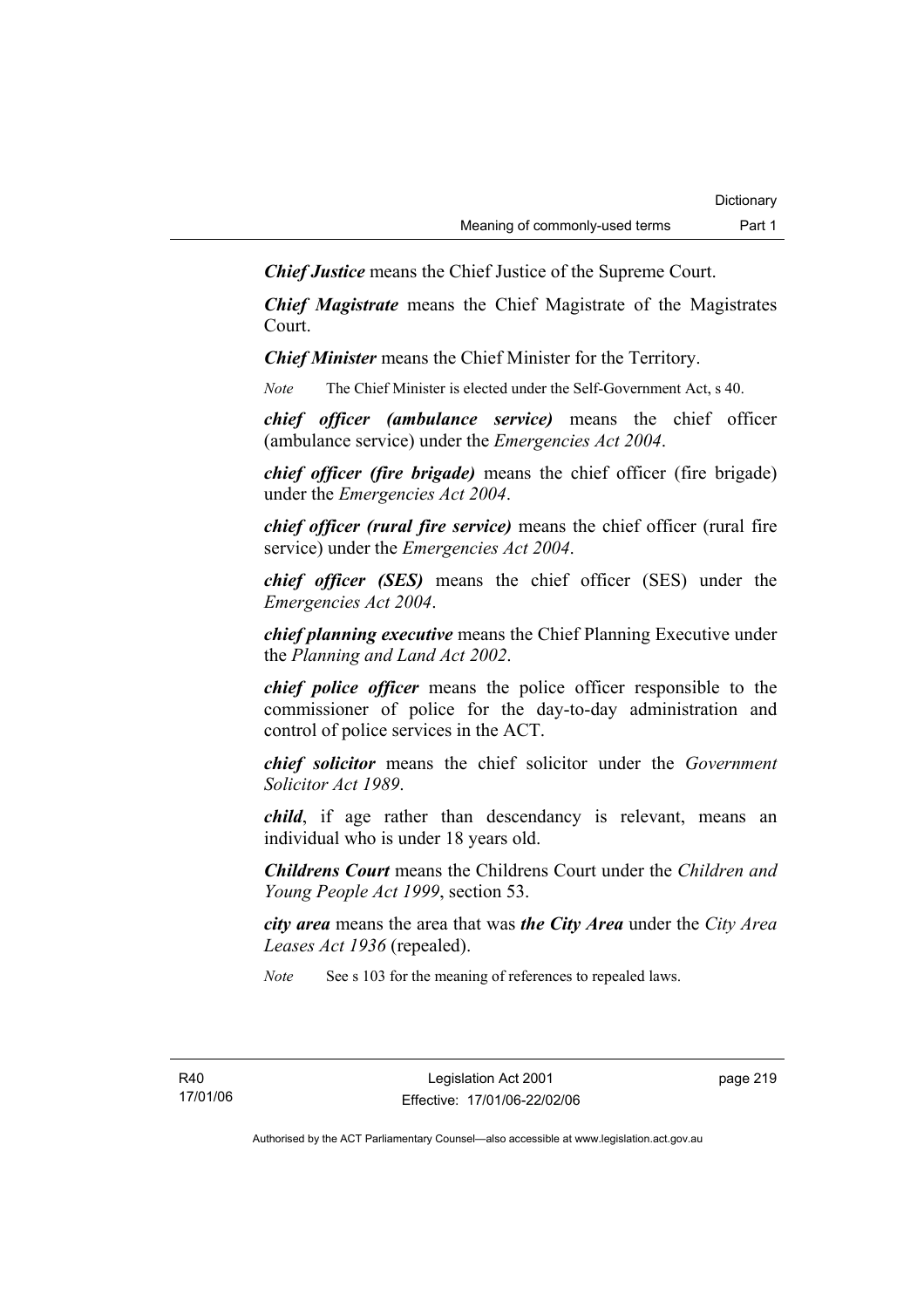*clerk*, in relation to the Legislative Assembly, means the Clerk of the Legislative Assembly.

*Note* The office of Clerk is established under the *Public Sector Management Act 1994*.

*commencement*, of an Act or statutory instrument—see section 80.

*commencement notice*—see section 11.

*commissioner for fair trading* means the Commissioner for Fair Trading of the Australian Capital Territory under the *Fair Trading (Consumer Affairs) Act 1973*.

*commissioner for health complaints* means the Community and Health Services Complaints Commissioner under the *Community and Health Services Complaints Act 1993.* 

*commissioner for housing* means the Commissioner for Housing under the *Housing Assistance Act 1987*.

*commissioner for public administration* means the Commissioner for Public Administration under *the Public Sector Management Act 1994*.

*commissioner for revenue* means the Commissioner for Australian Capital Territory Revenue under the *Taxation Administration Act 1999*.

*commissioner for surveys* means the Commissioner for Surveys under the *Surveyors Act 2001*.

*commissioner for the environment* means the Commissioner for the Environment under the *Commissioner for the Environment Act 1993.* 

*commissioner of police* means the Commissioner of Police of the Australian Federal Police.

*committed for trial*, in relation to a person, means committed to prison or to a remand centre with a view to being tried before a

R40 17/01/06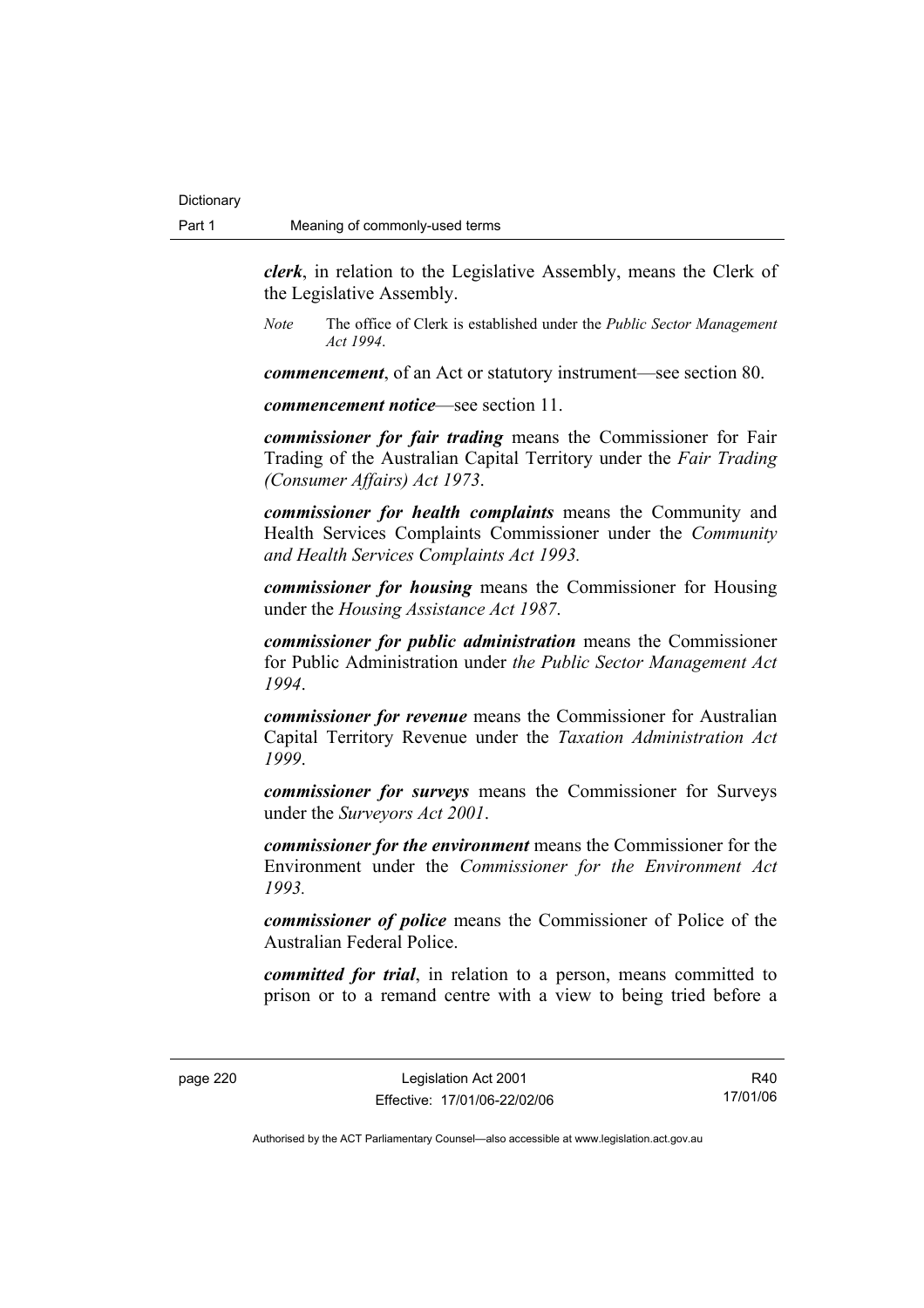judge and jury, or admitted to bail on an undertaking to appear and be tried before a judge and a jury.

*Commonwealth* means the Commonwealth of Australia and, when used in a geographical sense, does not include an external territory.

*Commonwealth country* means a country that forms part of the Commonwealth of Nations, and includes a territory for the international relations of which a Commonwealth country is responsible.

*Commonwealth DPP* means the Director of Public Prosecutions under the *Director of Public Prosecutions Act 1983* (Cwlth).

*Commonwealth gazette* means the *Commonwealth of Australia Gazette* or the *Australian Government Gazette*.

*Note* The *Australian Government Gazette* was published from 1 July 1973 to 30 June 1976.

*community advocate* means the Community Advocate under the *Community Advocate Act 1991*.

*confer*, in relation to a function, includes impose.

*conservator of flora and fauna* means the Conservator of Flora and Fauna under the *Nature Conservation Act 1980*.

*construction occupations registrar* means the Australian Capital Territory Construction Occupations Registrar under the *Construction Occupations (Licensing) Act 2004*.

*consumer and trader tribunal* means the Consumer and Trader Tribunal established under the *Consumer and Trader Tribunal Act 2003*.

*Consumer Credit (Australian Capital Territory) Code* means the provisions applying because of the *Consumer Credit Act 1995*, section 4.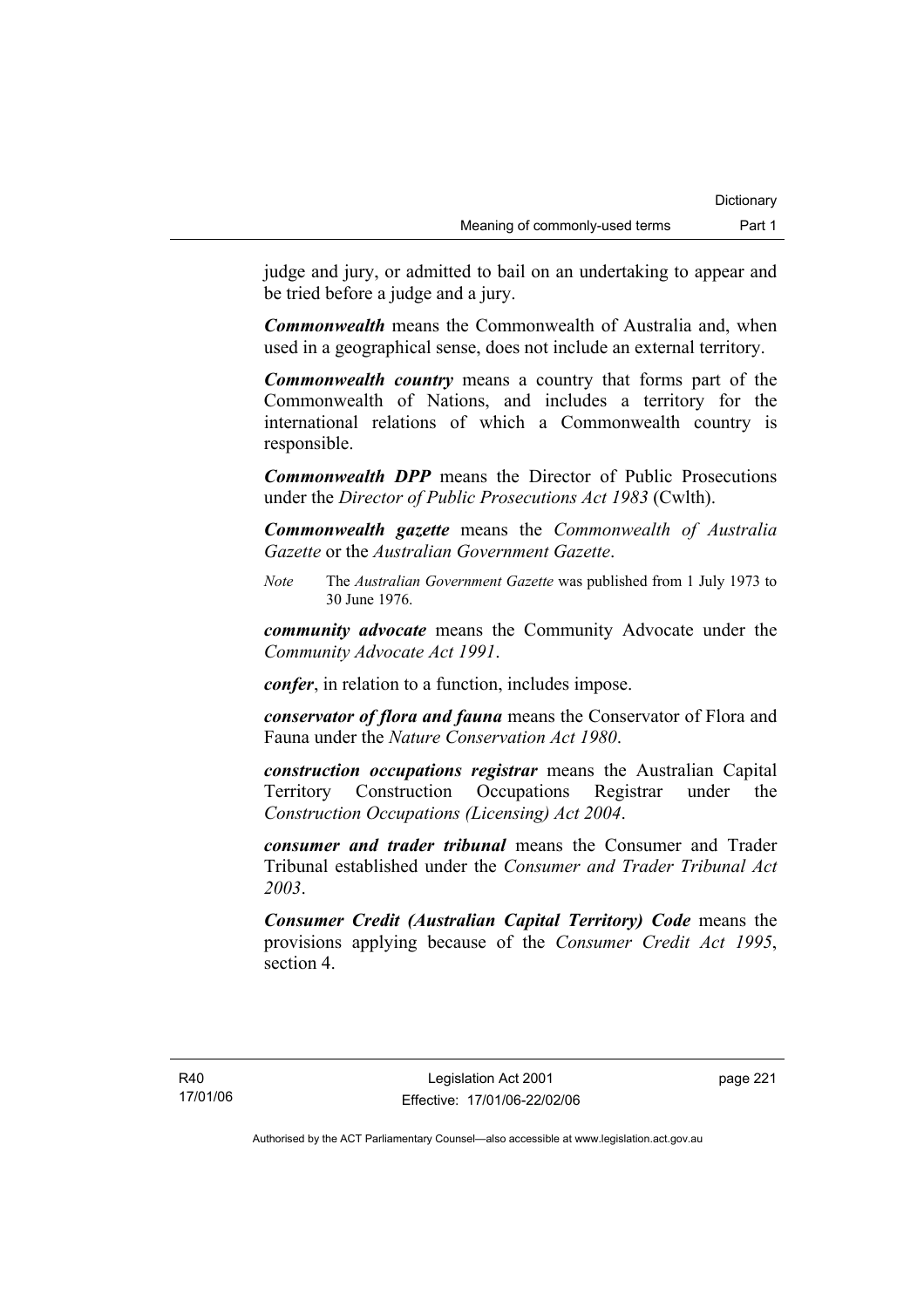*Consumer Credit (Australian Capital Territory) Regulations* means the provisions applying because of the *Consumer Credit Act 1995*, section 5.

*contravene* includes fail to comply with.

*converted ordinance* means an enactment that was an ordinance immediately before self-government day.

*Coroner's Court* means the Coroner's Court under the *Coroners Act 1997*.

*corporation* includes a body politic or corporate.

*Corporations Act* means the *Corporations Act 2001* (Cwlth).

*Court of Appeal* means the Court of Appeal constituted under the *Supreme Court Act 1933*.

*court of summary jurisdiction* means the Magistrates Court.

*credit tribunal* means the Australian Capital Territory Credit Tribunal established under the *Consumer Credit (Administration) Act 1996*.

*credit union* means an authorised deposit-taking institution that is permitted under the *Banking Act 1959* (Cwlth) to assume or use—

- (a) the term 'credit union'; or
- (b) any other term (whether or not in English) similar in meaning.

*Criminal Code* means the *Criminal Code 2002*.

*custodial escort* means an escort under the *Custodial Escorts Act 1998*.

*daylight* means the period in a day from sunrise to sunset.

*definition*—see section 130.

*dental prosthetist* means a registered dental prosthetist under the *Dental Technicians and Dental Prosthestists Registration Act 1988*.

R40 17/01/06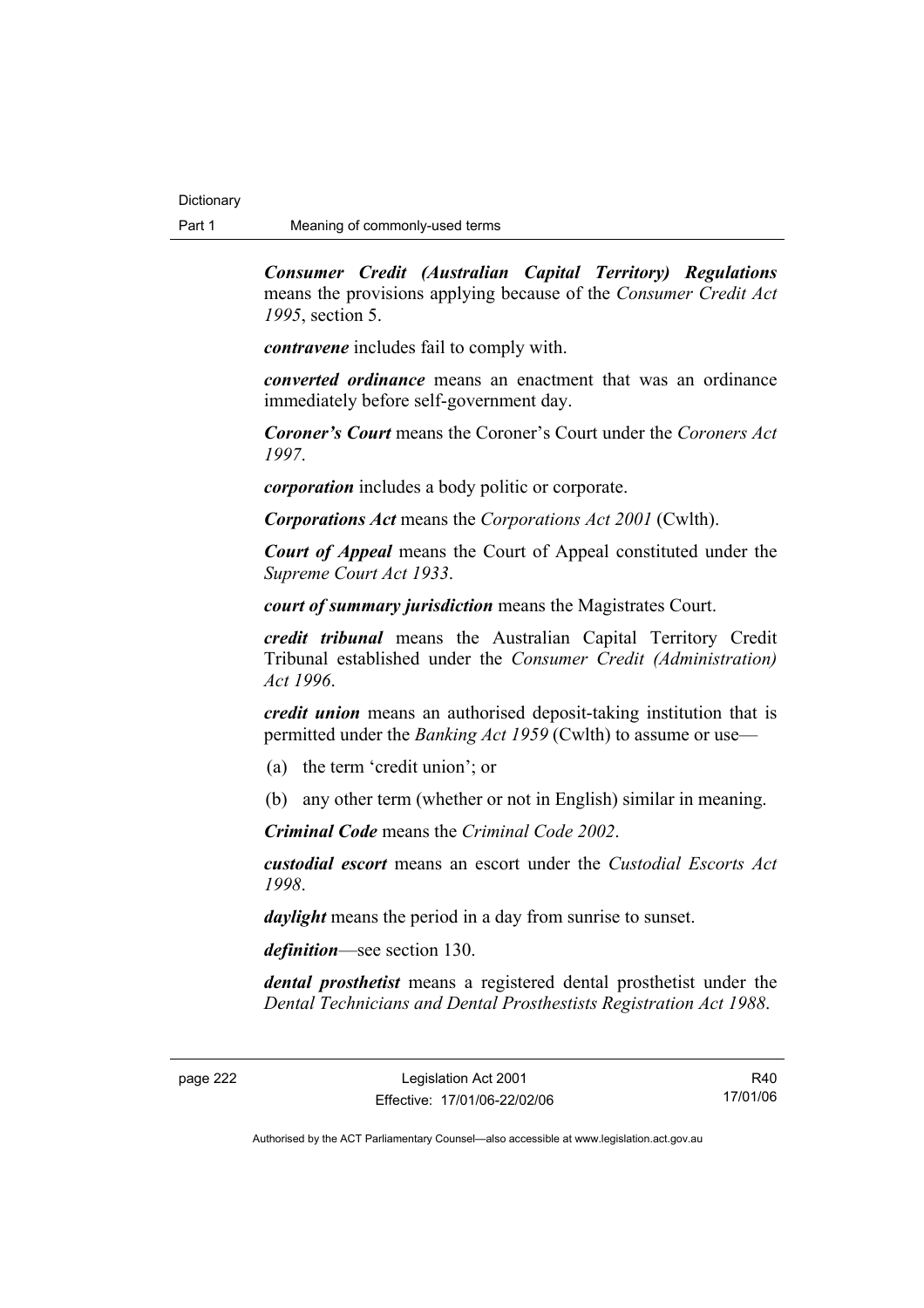*dental technician* means a registered dental technician under the *Dental Technicians and Dental Prosthestists Registration Act 1988*.

*dentist* means a registered dentist under the *Dentists Act 1931*.

*Deputy Speaker* means the Deputy Presiding Officer of the Legislative Assembly.

*Note* The Deputy Presiding Officer is elected under the Self-Government Act, s 21 (2).

*designation*, of a position under the *Public Sector Management Act 1994*, includes a designation given under that Act.

*director of corrective services* means the Director of Corrective Services under the *Periodic Detention Act 1995*.

*director of public prosecutions* **(**or *DPP***)** means the Director of Public Prosecutions under the *Director of Public Prosecutions Act 1990*.

*disallowable instrument*—see section 9.

*discrimination commissioner* means the Discrimination Commissioner under the *Discrimination Act 1991*.

*discrimination tribunal* means the Discrimination Tribunal established under the *Discrimination Act 1991*.

### *doctor*—

- (a) means a person unconditionally registered as a medical practitioner under the *Health Professionals Act 2004*; and
- (b) for an activity, includes a person conditionally registered as a medical practitioner under the *Health Professionals Act 2004*  to the extent that the person is allowed to do the activity under the person's conditional registration.

*document* means any record of information, and includes—

(a) anything on which there is writing; or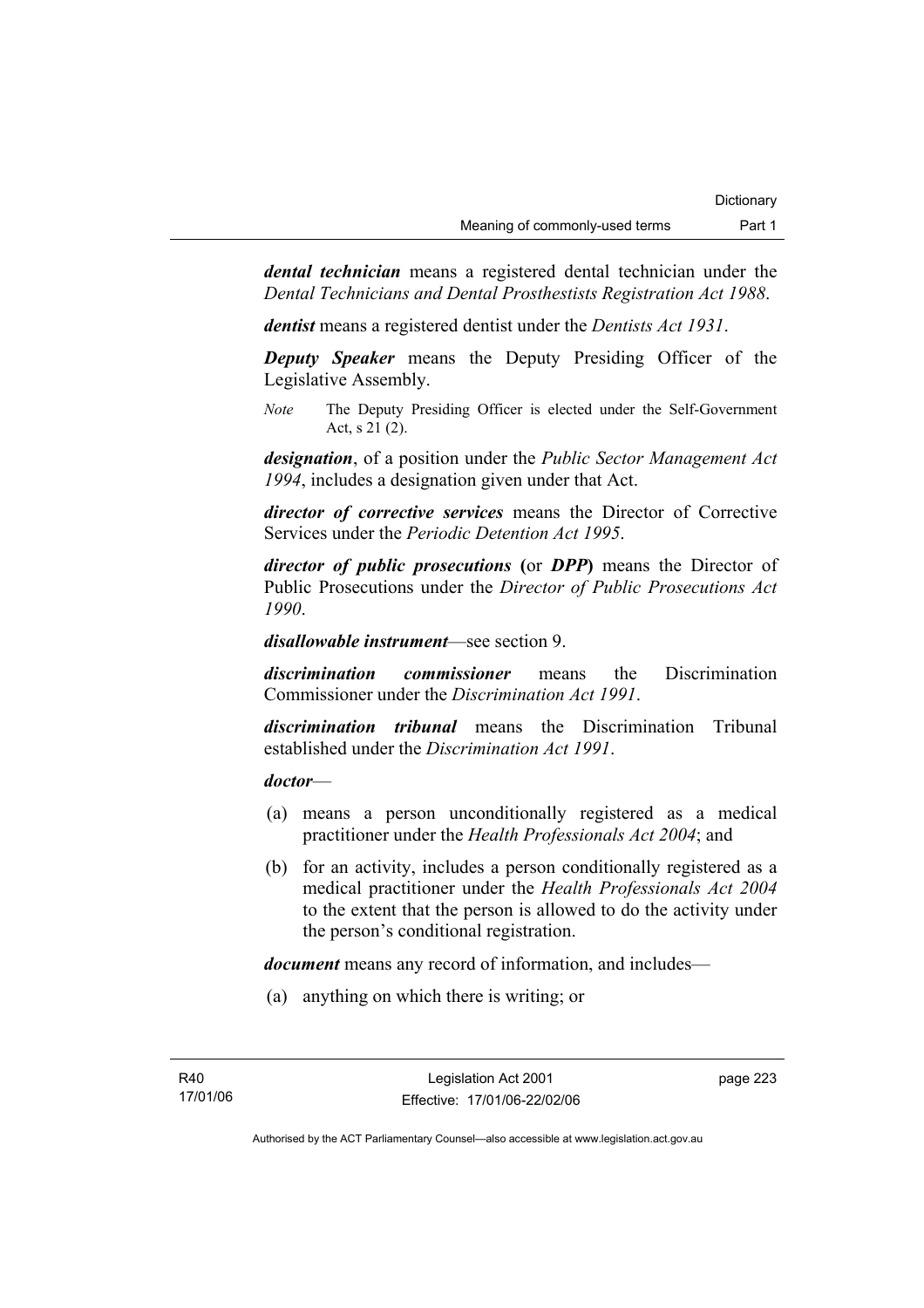| Part 1 | Meaning of commonly-used terms                                                                                                                                                                                                                         |  |
|--------|--------------------------------------------------------------------------------------------------------------------------------------------------------------------------------------------------------------------------------------------------------|--|
|        | (b) anything on which there are figures, marks, numbers,<br>perforations, symbols or anything else having a meaning for<br>people qualified to interpret them; or                                                                                      |  |
|        | (c) anything from which images, sounds, messages or writings can<br>be produced or reproduced, whether with or without the aid of<br>anything else; or                                                                                                 |  |
|        | (d) a drawing, map, photograph or plan.                                                                                                                                                                                                                |  |
|        | <i>domestic partner—see section 169 (1).</i>                                                                                                                                                                                                           |  |
|        | <i>domestic partnership</i> —see section $169(2)$ .                                                                                                                                                                                                    |  |
|        | <b>DPP</b> —see definition of <i>director of public prosecutions</i> .                                                                                                                                                                                 |  |
|        | <i>driver licence</i> means a driver licence under the <i>Road Transport</i><br>(Driver Licensing) Act 1999.                                                                                                                                           |  |
|        | <b>Driver licence</b> is defined in that Act, dictionary to mean a driver licence<br><b>Note</b><br>of any kind issued under that Act (see also def Australian driver<br>licence).                                                                     |  |
|        | <i>electoral commission</i> means the Australian Capital Territory<br>Electoral Commission established under the <i>Electoral Act 1992</i> .                                                                                                           |  |
|        | <i>electoral commissioner</i> means the Electoral Commissioner under<br>the Electoral Act 1992.                                                                                                                                                        |  |
|        | <i>emergency service</i> means the ambulance service, the fire brigade,<br>the rural fire service or the SES.<br><i>emergency services authority</i> means the ACT Emergency Services<br>Authority established under the <i>Emergencies Act 2004</i> . |  |
|        |                                                                                                                                                                                                                                                        |  |
|        | <i>emergency services commissioner</i> means the ACT Emergency<br>Services Commissioner under the <i>Emergencies Act 2004</i> .                                                                                                                        |  |
|        | enactment, of an Act-see section 29 (References to enactment or<br>passing of Acts).                                                                                                                                                                   |  |
|        | <i>entity</i> includes an unincorporated body and a person (including a<br>person occupying a position).                                                                                                                                               |  |
|        |                                                                                                                                                                                                                                                        |  |

Dictionary

R40 17/01/06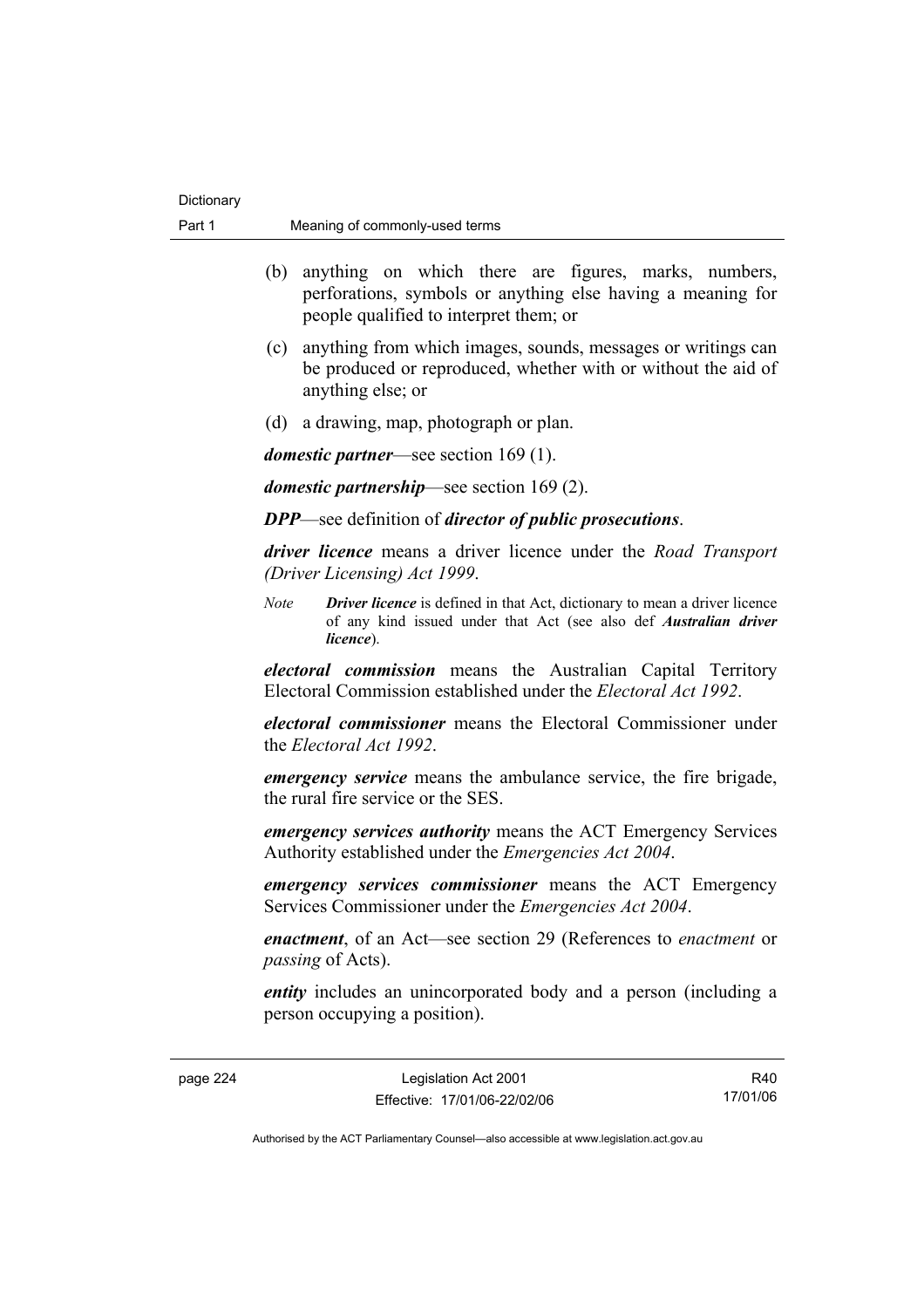*environment protection authority* means the Environment Protection Authority established under the *Environment Protection Act 1997*.

*establish* includes constitute and continue in existence.

*estate* includes any charge, claim, demand, easement, encumbrance, lien, right and title, whether at law or in equity.

*Executive* means the Australian Capital Territory Executive.

*Note* The Executive is established by the Self-Government Act, s 36.

*exercise* a function includes perform the function.

*expire* includes lapse or otherwise cease to have effect.

*external territory* means a Commonwealth territory, other than an internal territory.

*fail* includes refuse.

*Federal Court* means the Federal Court of Australia.

*file* includes lodge.

*financial year* means a period of 12 months beginning on 1 July.

*fire brigade* means the ACT Fire Brigade established under the *Emergencies Act 2004*.

*for*, in relation to an Act or statutory instrument, includes for the purposes of the Act or statutory instrument.

*Note* Under s 7 (3) and s 13 (3) a reference to an Act or statutory instrument includes a reference to a provision of an Act or statutory instrument.

*foreign country* means a country (whether or not an independent sovereign state) outside Australia and the external territories.

page 225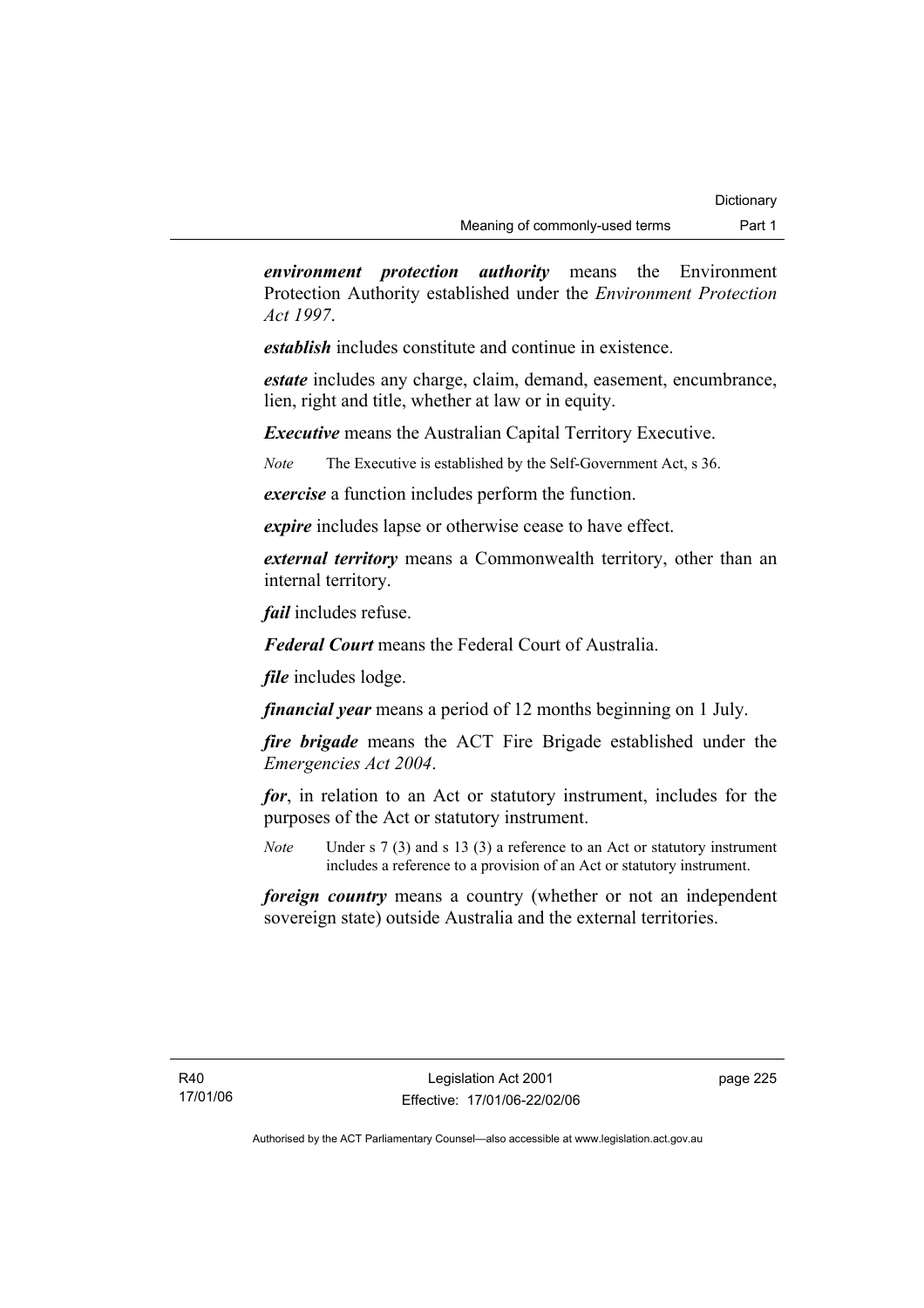*former NSW Act* means an Act corresponding to a NSW Act mentioned in schedule 1.

- *Note 1* The *Crimes Act 1900* is taken to have been enacted by the Legislative Assembly because of the *Crimes Legislation (Status and Citation) Act 1992*. The 1992 Act was repealed by the *Law Reform (Miscellaneous Provisions) Act 1999*, but its previous operation was saved (see s 5 (2)).
- *Note 2* The other former NSW Acts are taken to have been enacted by the Legislative Assembly because of the *Interpretation Act 1967*, s 65. Section 65 has expired, but its previous operation was saved (see s 65 (3)).

*former UK Act* means an Act corresponding to a UK Act mentioned in schedule 1.

*Note* Former UK Acts are also taken to have been enacted by the Legislative Assembly because of the *Interpretation Act 1967*, s 65. Section 65 has expired, but its previous operation was saved (see s 65 (3)).

*found guilty*, of an offence, includes—

- (a) having the offence taken into account under the *Crimes Act 1900*, section 357 (which is about taking outstanding charges into account when passing sentence); and
- (b) having an order made in relation to the offence under the *Crimes Act 1900*, section 402 (Conditional release of offenders without proceeding to conviction) or the *Children and Young People Act 1999*, section 98 (Disposition without proceeding to conviction).

*function* includes authority, duty and power.

*gambling and racing commission* means the Gambling and Racing Commission established under the *Gambling and Racing Control Act 1999*.

*gazette* means the *Australian Capital Territory Gazette*.

*give*, in relation to a function, includes impose.

*government printer* includes anyone printing for or by the authority of the Executive.

| page 226 |  |
|----------|--|
|----------|--|

page 226 Legislation Act 2001 Effective: 17/01/06-22/02/06

R40 17/01/06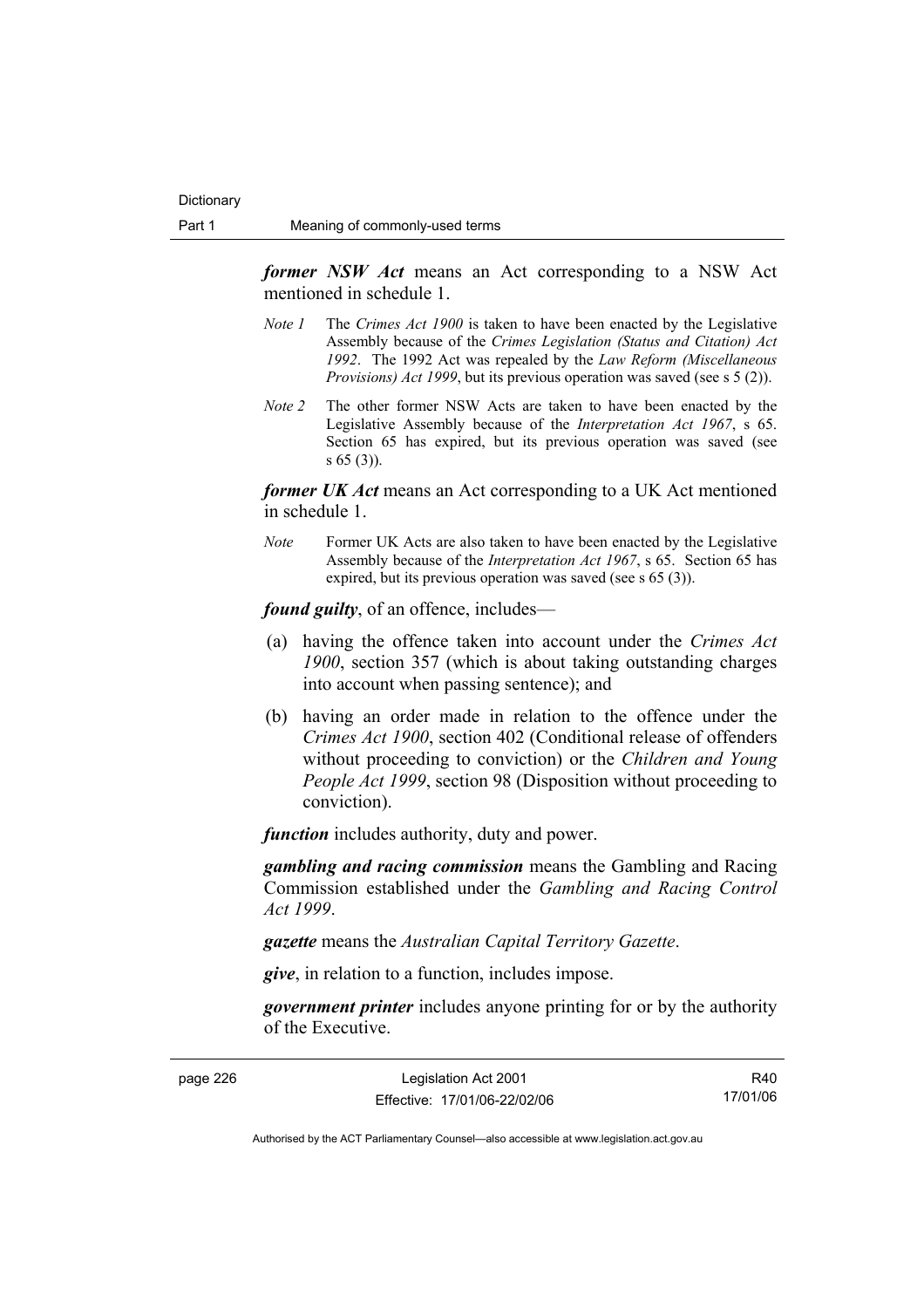*government solicitor* means the Government Solicitor under the *Government Solicitor Act 1989*.

*Governor* means—

- (a) for a State (other than the Northern Territory)—the Governor of the State, and includes a person administering the Government of the State; or
- (b) for the Northern Territory—the Administrator of the Northern Territory, and includes a person administering the Government of the Northern Territory.

*Governor-General* means the Governor-General of the Commonwealth, and includes a person administering the Government of the Commonwealth.

*GST*—see the *A New Tax System (Goods and Services Tax) Act 1999* (Cwlth), dictionary.

*guardianship tribunal* means the Guardianship and Management of Property Tribunal established under the *Guardianship and Management of Property Act 1991*.

*heritage council* means the Australian Capital Territory Heritage Council under the *Heritage Act 2004*.

*heritage register* means the heritage register under the *Heritage Act 2004*.

*High Court* means the High Court of Australia.

*Note* The High Court is established by the Commonwealth Constitution, s 71 and provided for under the *High Court of Australia Act 1979* (Cwlth).

*Imperial Act* means an Act of the United Kingdom Parliament.

*independent competition and regulatory commission* means the Independent Competition and Regulatory Commission for the Australian Capital Territory established under the *Independent Competition and Regulatory Commission Act 1997*.

*indictable offence*—see section 190.

page 227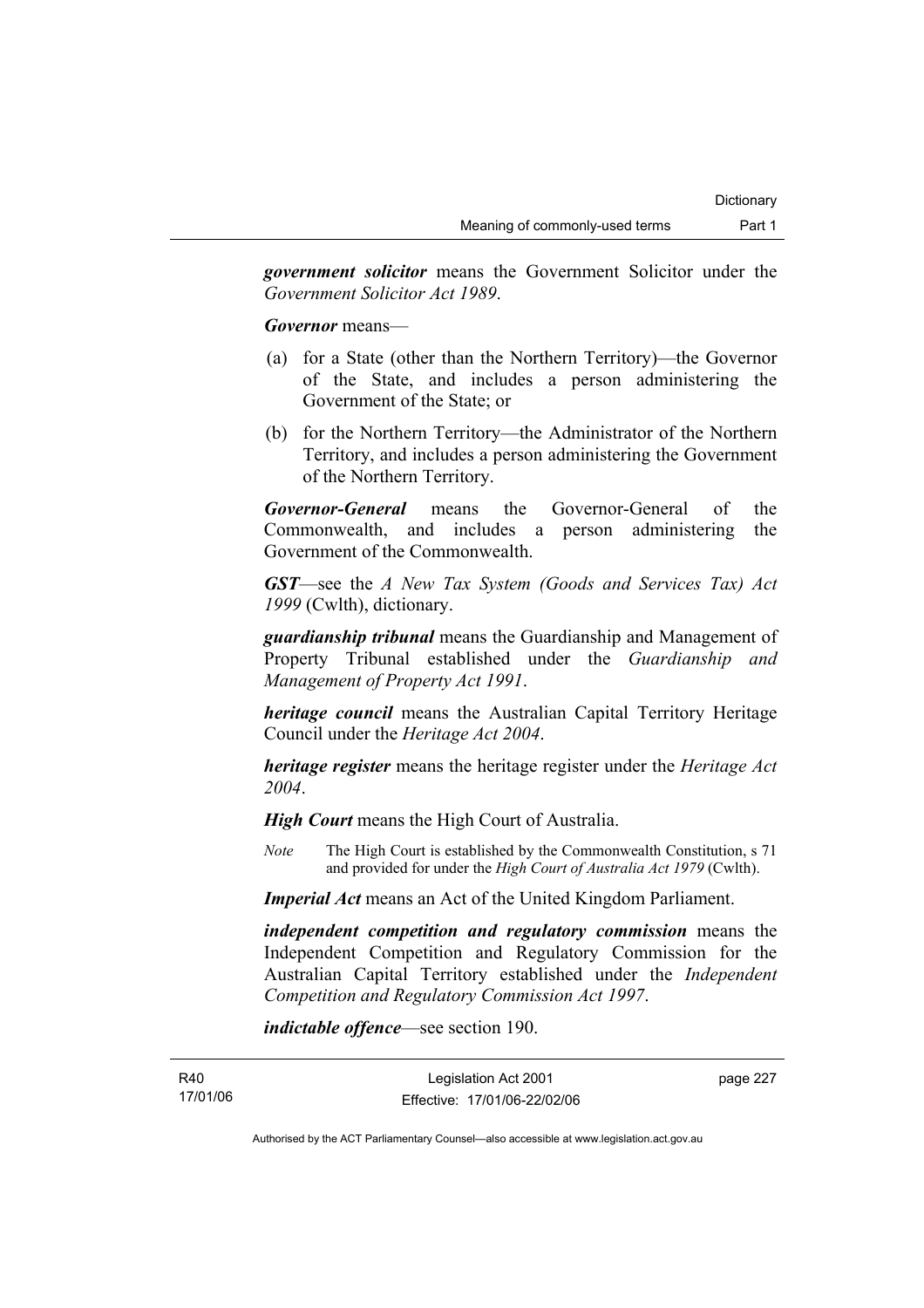*indictment* includes information.

*individual* means a natural person.

*infringement notice* includes an infringement notice under the *Magistrates Court Act 1930* or the *Road Transport (General) Act 1999*.

*in relation to* includes the following:

- (a) in respect of;
- (b) with respect to;
- (c) in connection with;
- (d) in regard to;
- (e) with reference to;
- (f) relating to;
- (g) for or with respect to.

*instrument*—see section 14.

*interest*, in relation to land or other property, means—

- (a) a legal or equitable estate in the land or other property; or
- (b) a right, power or privilege over, or in relation to, the land or other property.

*internal territory* means the Australian Capital Territory, the Jervis Bay Territory or the Northern Territory.

*intersex person*—see section 169B.

*Jervis Bay Territory* means the Territory accepted by the Commonwealth under the *Jervis Bay Territory Acceptance Act 1915* (Cwlth).

*Note* The Jervis Bay Territory is described in the agreement set out in that Act, sch.

R40 17/01/06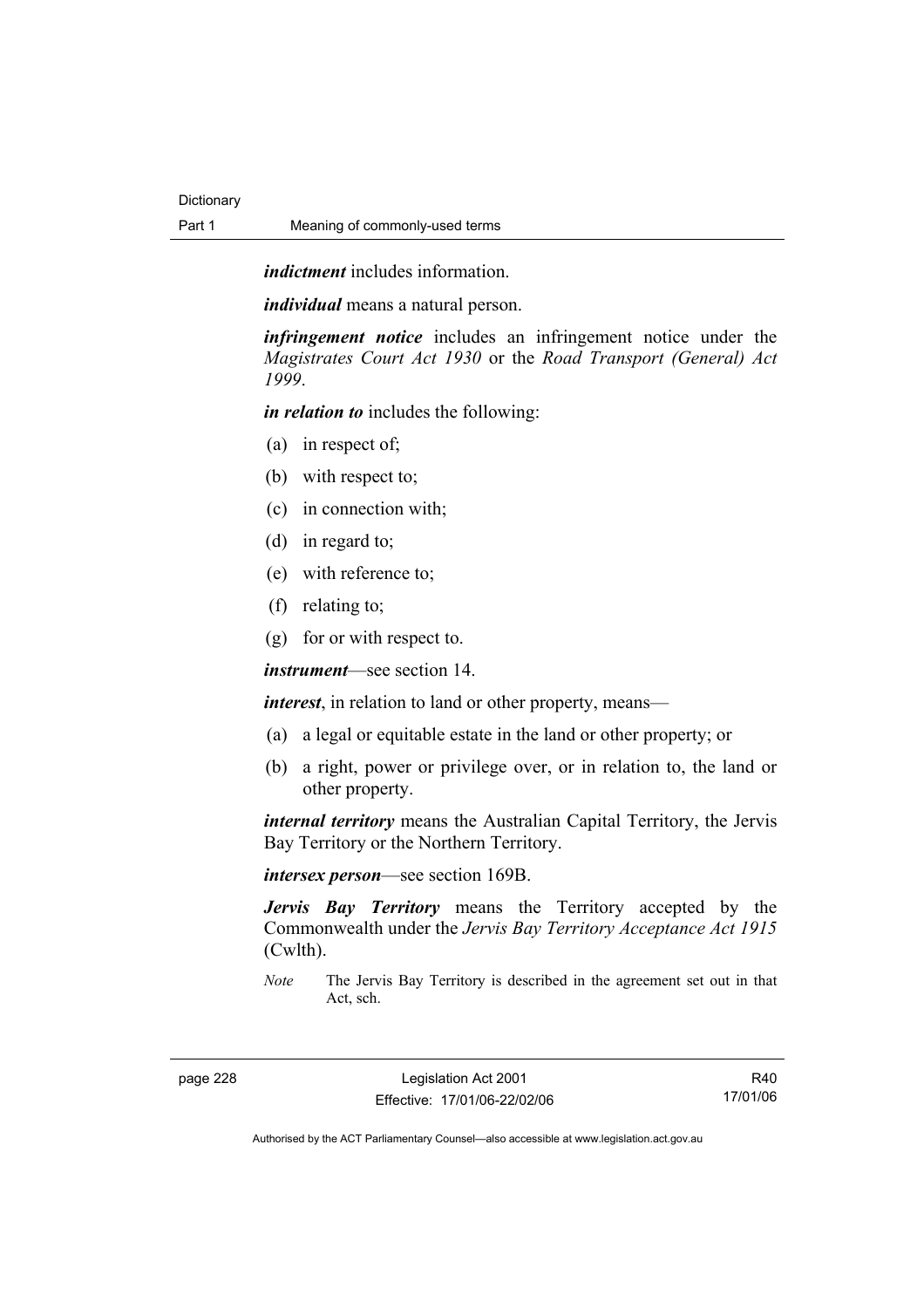*judge* means a resident judge, additional judge or acting judge under the *Supreme Court Act 1933*.

*Lake Burley Griffin* means Lake Burley Griffin as defined in the *Lakes Act 1976*.

*Lake Ginninderra* means Lake Ginninderra as defined in the *Lakes Act 1976*.

*land* includes messuages, tenements and hereditaments, corporeal or incorporeal, of any tenure or description, whatever the interest in the land.

*Note* A number of the terms mentioned in the definition of *land* have a technical meaning at law. A *messuage* is a house together with its gardens, orchards and outbuildings. The term *tenement* signifies land capable of being held in freehold. *Hereditament* refers to real property that can be inherited. Hereditaments may be *corporeal*, that is, tangible things such as lands and buildings, or *incorporeal*, that is, intangible rights attaching to land such as rents, easements, tithes and profits a prendre. (Profits a prendre are the right to take some product of, or part of the soil from, the land of someone else.)

*land development agency* means the Land Development Agency established under the *Planning and Land Act 2002*.

*law*, of the Territory, means—

- (a) an Act; or
- (b) a subordinate law; or
- (c) any other statutory instrument of a legislative nature; or
- (d) the common law.

*lawyer* means a legal practitioner.

*legal aid commission* means the Legal Aid Commission (A.C.T.) established under the *Legal Aid Act 1977*.

*legal practitioner* means a barrister, solicitor, barrister and solicitor or legal practitioner entered onto the High Court Register of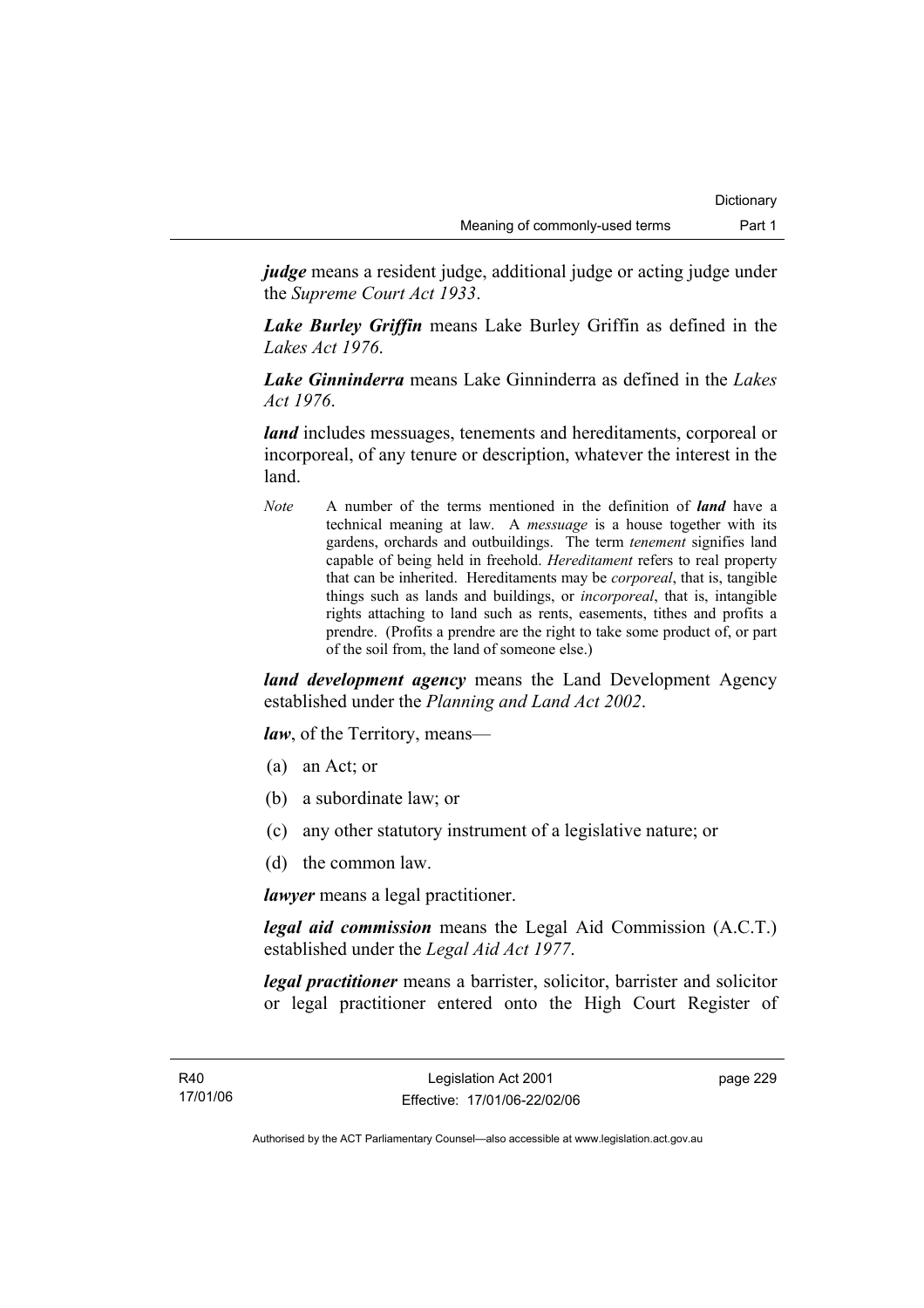Practitioners or on the roll, however described, of the Supreme Court of a State or Territory.

*Legislation Act* means the *Legislation Act 2001*.

*Legislative Assembly* means the Legislative Assembly for the Australian Capital Territory.

*Note* The Assembly is established by the Self-Government Act, s 8 (1).

*liability* means any liability or obligation (whether liquidated or unliquidated, certain or contingent, or accrued or accruing).

*magistrate* means a Magistrate under the *Magistrates Court Act 1930*.

*Magistrates Court* means the Magistrates Court established under the *Magistrates Court Act 1930*.

*make* an instrument includes issue and grant the instrument.

*making*, of a statutory instrument, means the signing, sealing, approval or other endorsement of the instrument by the entity authorised or required to make it.

*master*, in relation to the Supreme Court, means the Master of the Supreme Court.

*Note* The office of master is established under the *Supreme Court Act 1933*.

*may*—see section 146.

*medical practitioner* means a doctor.

*mental health tribunal* means the Mental Health Tribunal established under the *Mental Health (Treatment and Care) Act 1994*.

*midnight*, in relation to a particular day, means the time when the day ends.

*Minister*—see section 162.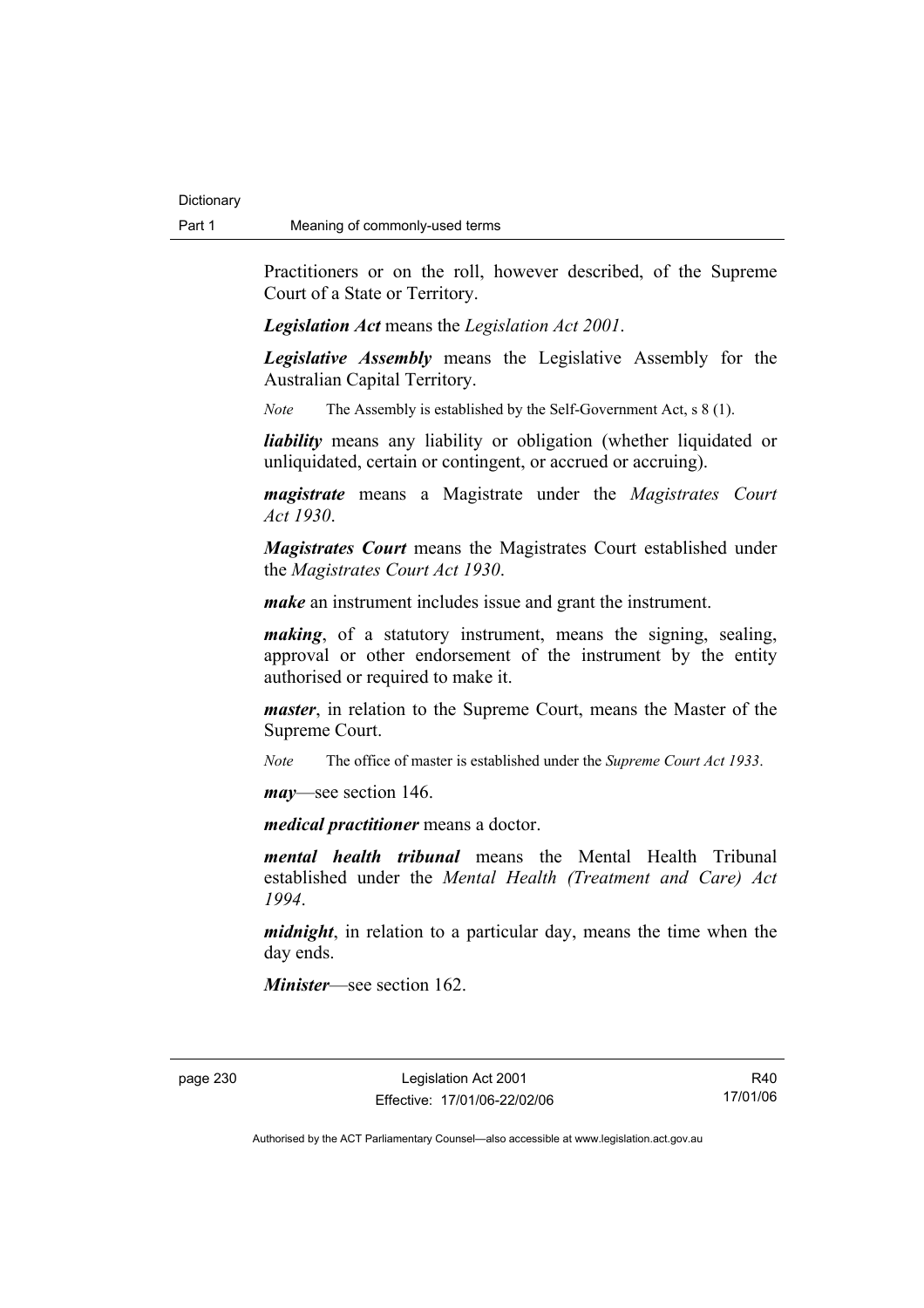*modification* includes modification by addition, omission and substitution.

*month* means calendar month.

*must*—see section 146.

*name* includes—

- (a) for an Act—the Act's short title; and
- (b) for an instrument—the instrument's citation; and
- (c) for a position—the position's title or designation.

*named month* means one of the 12 months of the year.

*national capital authority* means the National Capital Authority established under the *Australian Capital Territory (Planning and Land Management) Act 1988* (Cwlth).

*national capital plan* means the National Capital Plan under the *Australian Capital Territory (Planning and Land Management) Act 1988* (Cwlth).

*national land* means National Land under the *Australian Capital Territory (Planning and Land Management) Act 1988* (Cwlth).

*Note* If an area of land in the ACT is, or is intended to be, used by or on behalf of the Commonwealth, it may be declared National Land under the *Australian Capital Territory (Planning and Land Management) Act 1988* (Cwlth), s 27.

*night* means the period between sunset on one day and sunrise on the next day.

*Northern Territory* means the Northern Territory of Australia.

*notifiable instrument*—see section 10.

#### *notification*—

- (a) of an Act—see section 30; and
- (b) of a registrable instrument—see section 63.

page 231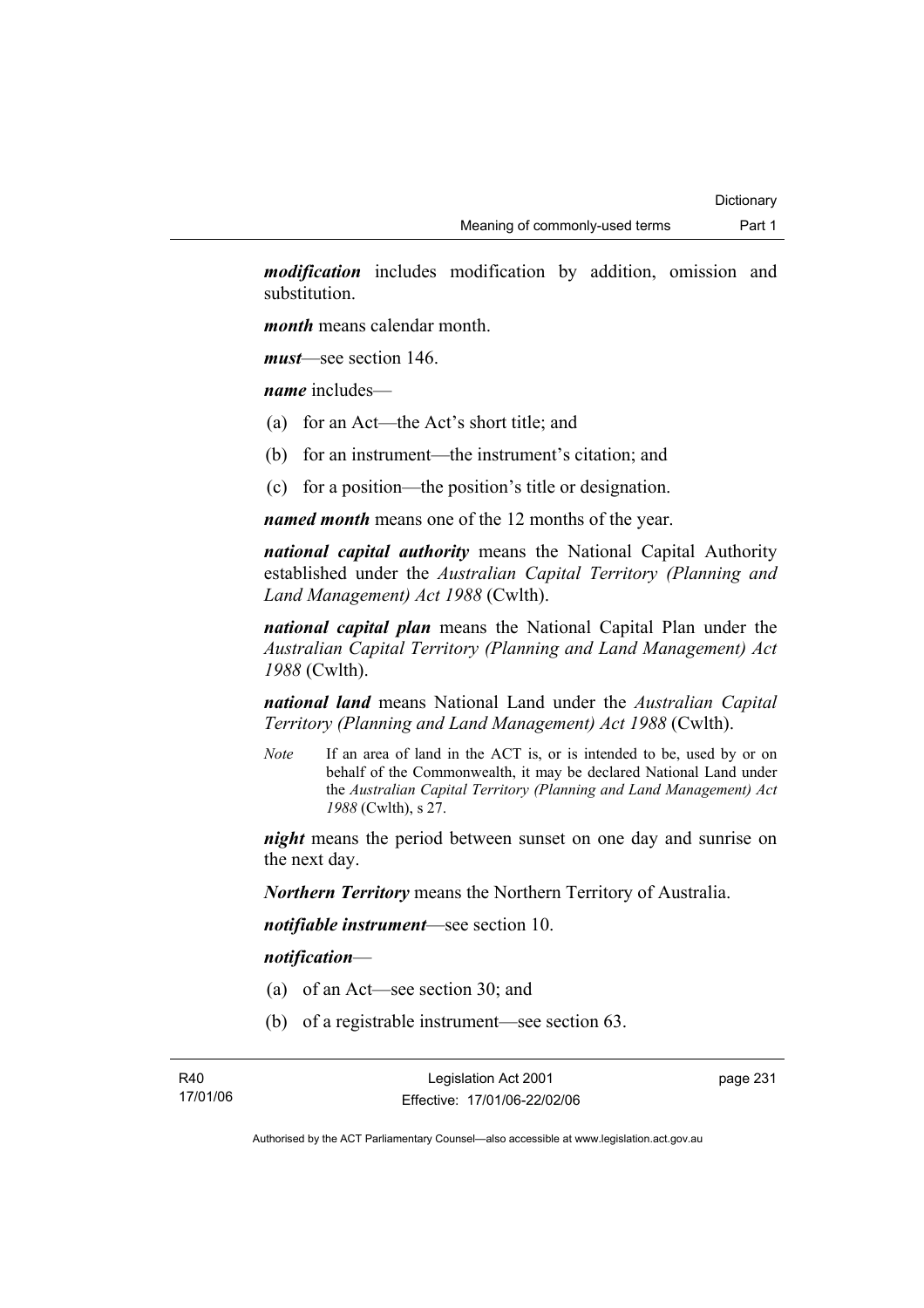*notification day*, for an Act or statutory instrument, means the day the Act or instrument is notified.

*NSW Act* means an Act of the New South Wales Parliament.

*number* means—

- (a) a number expressed in figures or words; or
- (b) a combination of a number expressed in figures or words and of a letter of the alphabet.

#### *nurse***—**

- (a) means a person unconditionally registered as a nurse under the *Health Professionals Act 2004*; and
- (b) for an activity, includes a person conditionally registered as a nurse under the *Health Professionals Act 2004* to the extent that the person is allowed to do the activity under the person's conditional registration; but
- (c) does not include an enrolled nurse.
- *Note* Under the *Mutual Recognition Act 1992* (Cwlth), s 25 people registered as nurses in a State may be deemed to be registered in the ACT.

*nurse practitioner* means a person registered as a nurse under the *Health Professionals Act 2004* in the specialist area of nurse practitioner.

*Note* Under the *Mutual Recognition Act 1992* (Cwlth), s 25 people registered as nurses in a specialty in a State may be deemed to be registered in the specialty in the ACT.

*oath* includes affirmation.

*Note* The *Evidence Act 1995* (Cwlth), ch 2, pt 2.1, div 2 and the *Oaths and Affirmations Act 1984* make provision in relation to oaths and affirmations.

*occupy* a position includes hold the position, act in the position or exercise functions of the position (including under a delegation or subdelegation).

page 232 Legislation Act 2001 Effective: 17/01/06-22/02/06

R40 17/01/06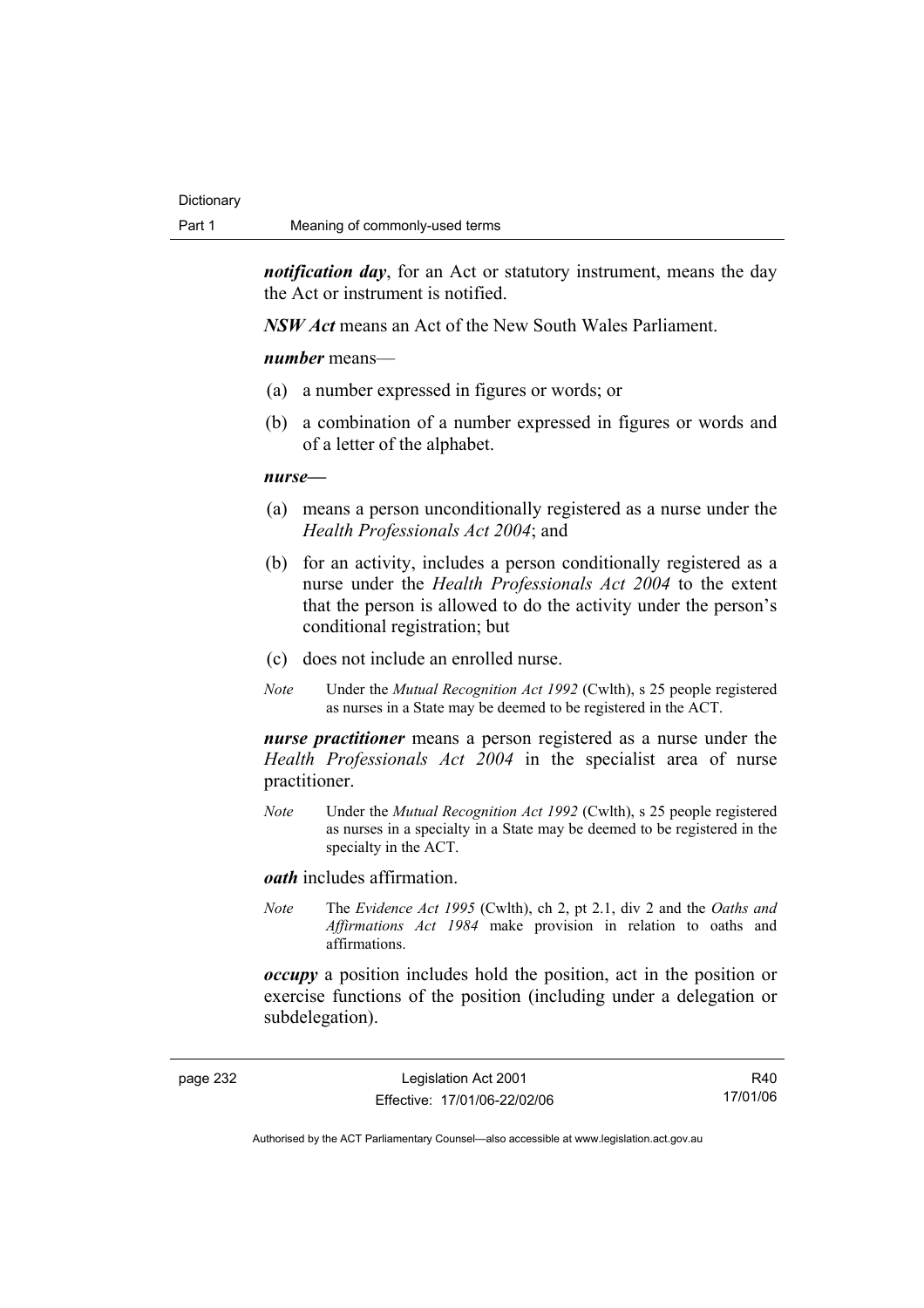*office* includes position.

*office of fair trading* means the Office of Fair Trading of the Australian Capital Territory established under the *Fair Trading (Consumer Affairs) Act 1973*.

*OH&S commissioner* means the Occupational Health and Safety Commissioner under the *Occupational Health and Safety Act 1989*.

*ombudsman* means the Ombudsman under the *Ombudsman Act 1989*.

*omit*, in relation to a provision of an Act or statutory instrument, includes repeal.

*optometrist* means a person registered as an optometrist under the *Health Professionals Act 2004*.

*Note* See also s 303.

*ordinance* means an ordinance made under the *Seat of Government (Administration) Act 1910* (Cwlth), section 12.

*parent*, of a child, means—

- (a) the child's mother; or
- (b) the child's father; or
- (c) someone else who is presumed under the *Parentage Act 2004*, part 2 to be a parent of the child.
- *Note* A child cannot have more than 2 parents at any one time (see *Parentage Act 2004*, s 14).

*parliamentary counsel* means the person performing the duties of Parliamentary Counsel in the public service.

*passing*, of an Act—see section 29.

*penalty unit*—see section 133.

*person* includes an individual and a corporation.

*Note* Section 160 deals with references to a person generally.

page 233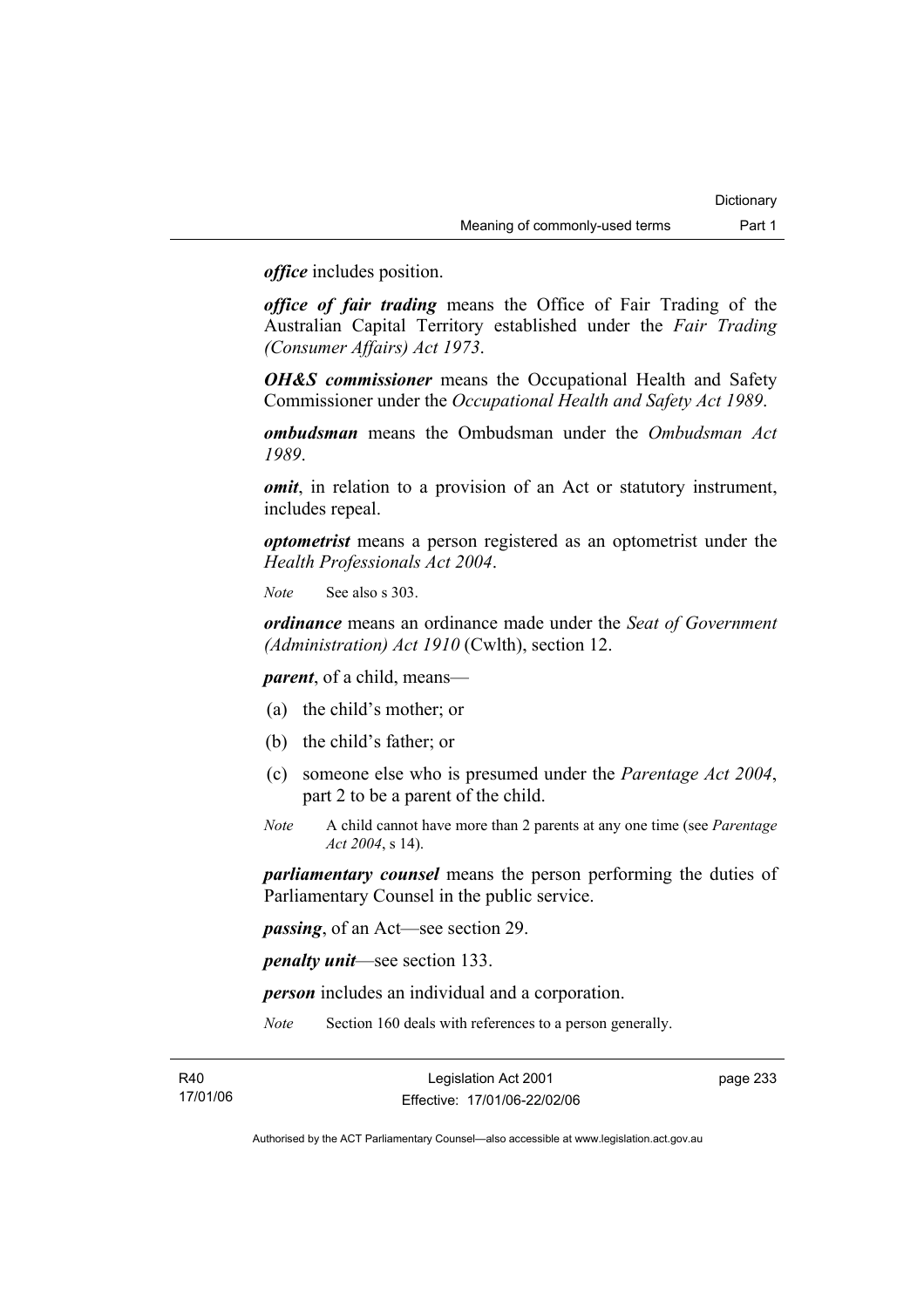*pharmacist* means a registered pharmacist under the *Pharmacy Act 1931*.

*planning and land authority* means the Planning and Land Authority established under the *Planning and Land Act 2002*.

*planning and land council* means the Planning and Land Council established under the *Planning and Land Act 2002*.

*police officer* means a member or special member of the Australian Federal Police.

*position* includes office.

*power* includes authority.

*prescribed*, in an Act, means prescribed by the Act or by regulation under the Act.

*present* an indictment includes lay an information.

*privacy commissioner* means the Privacy Commissioner under the *Privacy Act 1998* (Cwlth).

*proceeding* means a legal or other action or proceeding.

*property* means any legal or equitable estate or interest (whether present or future, vested or contingent, or tangible or intangible) in real or personal property of any description (including money), and includes a thing in action.

*Note* A *thing in action* is an intangible personal property right recognised and protected by the law. Examples include debts, money held in a bank, shares, rights under a trust, copyright and right to sue for breach of contract.

*provision*, of an Act or instrument—see section 16.

#### *public employee* means—

- (a) a public servant; or
- (b) a person employed by a territory instrumentality; or

R40 17/01/06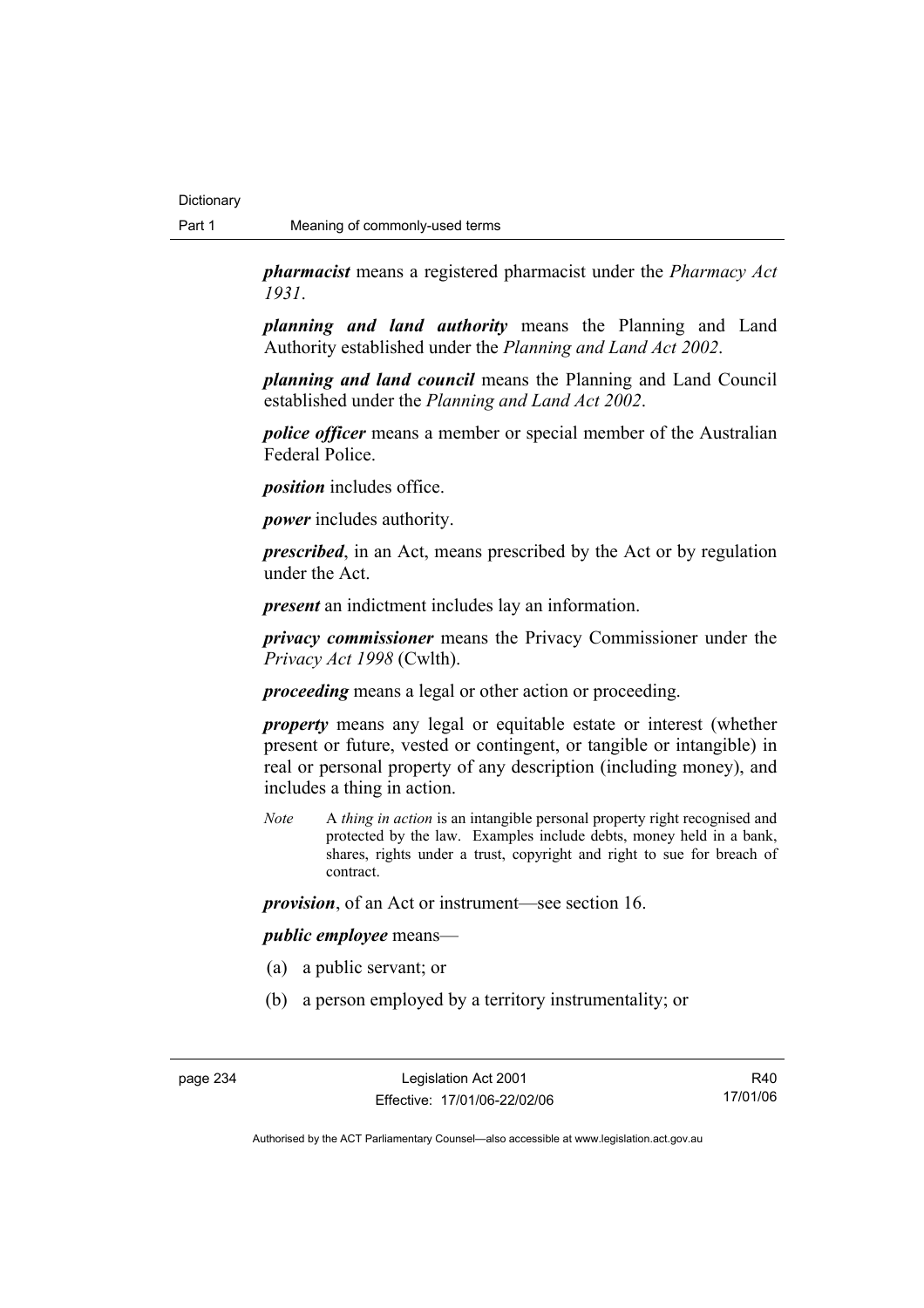(c) a statutory office-holder or a person employed by a statutory office-holder.

*public health officer* means a public health officer under the *Public Health Act 1997.*

*public money*, of the Territory, means revenues, loans and other money received by the Territory.

*public servant* means a person employed in the public service.

*public service* means the Australian Capital Territory Public Service.

*Note* The *Public Sector Management Act 1994*, s 12 deals with the constitution of the public service.

*public trustee* means the Public Trustee for the Australian Capital Territory under the *Public Trustee Act 1985*.

*quarter* means a period of 3 months beginning on 1 January, 1 April, 1 July or 1 October in any year.

*recognised transgender person*—see section 169A (3).

*registered surveyor* means a surveyor under the *Surveyors Act 2001*.

*registrable instrument*—see section 12.

*registrar* means—

- (a) in relation to the Supreme Court—the Registrar of the Supreme Court; or
- (b) in relation to the Magistrates Court—the Registrar of the Magistrates Court; or
- (c) in relation to a tribunal—the registrar of the tribunal.

*registrar-general* means the Registrar-General under the *Registrar-General Act 1993*.

*registrar of firearms* means the Registrar of Firearms under the *Firearms Act 1996*.

page 235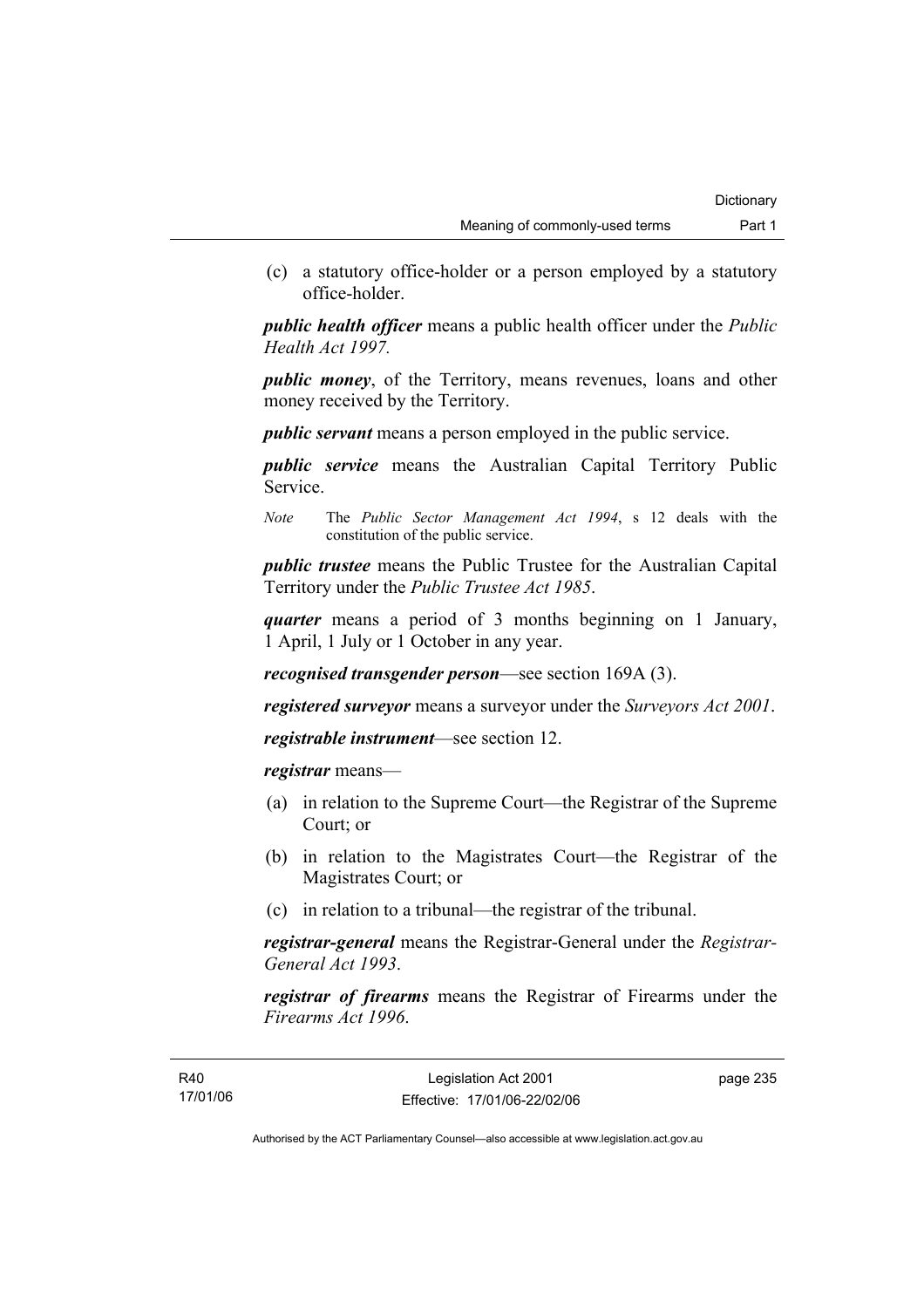*registrar of liquor licences* means the Registrar of Liquor Licences under the *Liquor Act 1975*.

*regulation*, in relation to an Act, means a regulation made or in force under the Act.

*remand centre* means an area declared under the *Remand Centres Act 1976* to be a remand centre or a temporary remand centre.

*remand centre administrator* means the Administrator under the *Remand Centres Act 1976*, section 6.

*remuneration tribunal* means the Remuneration Tribunal established under the *Remuneration Tribunal Act 1995*.

*repeal* includes—

- (a) for an Act or statutory instrument—omit a provision of the Act or instrument; and
- (b) for a provision of an Act or statutory instrument—omit the provision (or a part of it); and
- (c) for an Act or statutory instrument (or a provision of it) abrogate or limit its effect, or exclude from its application any circumstance, matter, person, place or purpose; and
- (d) for an Act or statutory instrument (or a provision of it)—any other implied repeal; and
- (e) for a statutory instrument—revoke the instrument (or part of it); and
- (f) for a decision—revoke it or cancel it.

*residential tenancies tribunal* means the Residential Tenancies Tribunal established under the *Residential Tenancies Act 1997*.

*resident judge* means a resident judge under the *Supreme Court Act 1933*.

*retrospectively*, for the commencement of legislation—see section 75A.

page 236 Legislation Act 2001 Effective: 17/01/06-22/02/06

R40 17/01/06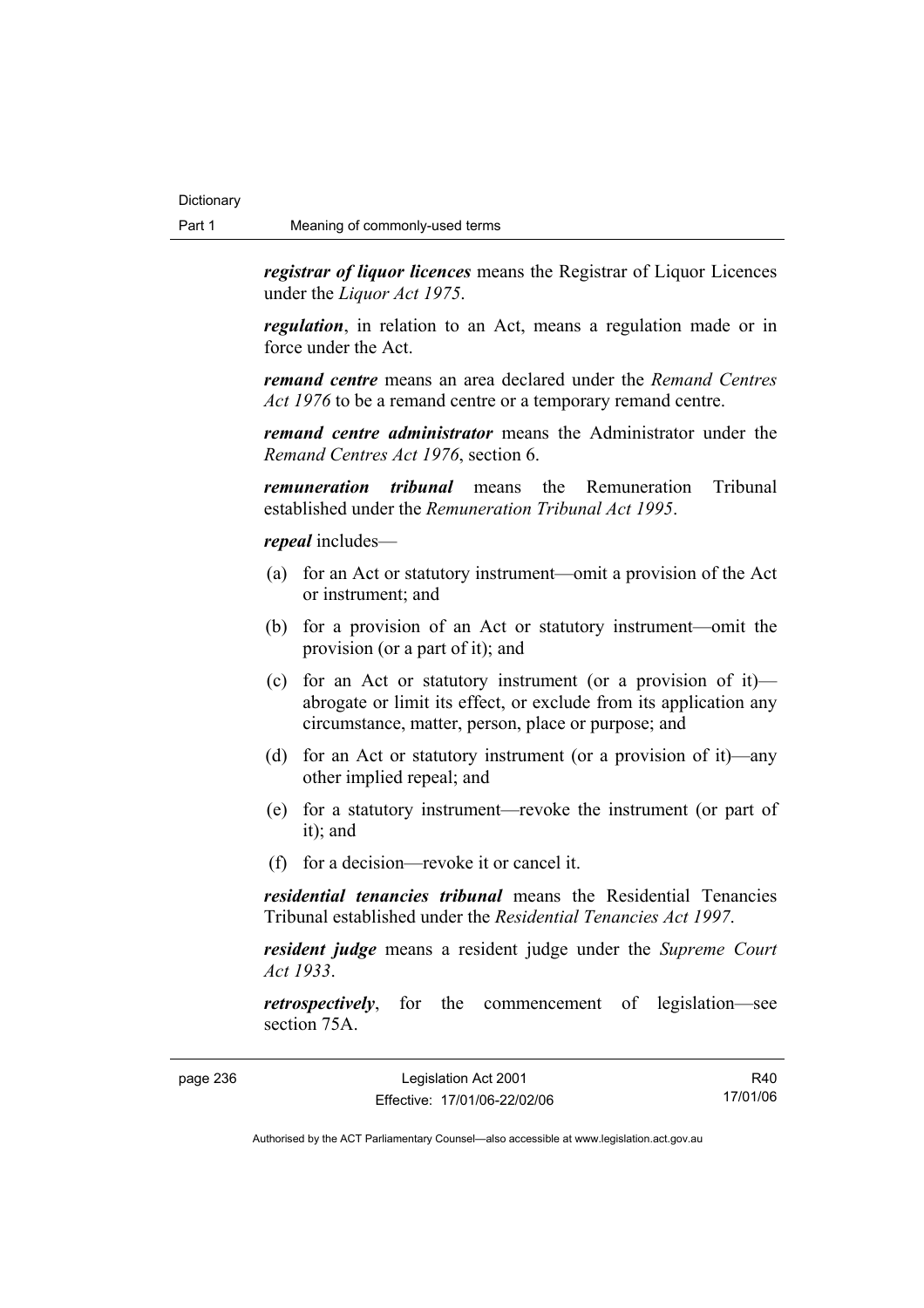*road transport authority* means the Australian Capital Territory Road Transport Authority.

*Note* The chief executive of the department responsible for the *Road Transport (General) Act 1999* is the road transport authority (see *Road Transport (General) Act 1999*, s 16).

*rules* means—

- (a) of a court or tribunal—rules made by the entity having power to make rules (however described) regulating the practice and procedure of the court or tribunal; and
- (b) in relation to an Act—rules made or in force under the Act.

*rural fire service* means the ACT Rural Fire Service under the *Emergencies Act 2004*.

*see*, in a definition—see section 131 (Signpost definitions).

*Self-Government Act* means the *Australian Capital Territory (Self-Government) Act 1988* (Cwlth).

*self-government day* means 11 May 1989.

*Note* This is the day when the remaining provisions of the Self-Government Act commenced and, in particular, the Australian Capital Territory was established as a body politic, the Legislative Assembly was empowered to make laws for the ACT and the Executive was established.

*sentence administration board* means the Sentence Administration Board established under the *Rehabilitation of Offenders (Interim) Act 2001*.

*SES* means the ACT State Emergency Service established under the *Emergencies Act 2004*.

*sign* includes attach a seal and make a mark.

*sitting day*, of the Legislative Assembly, means a day when the Assembly meets.

page 237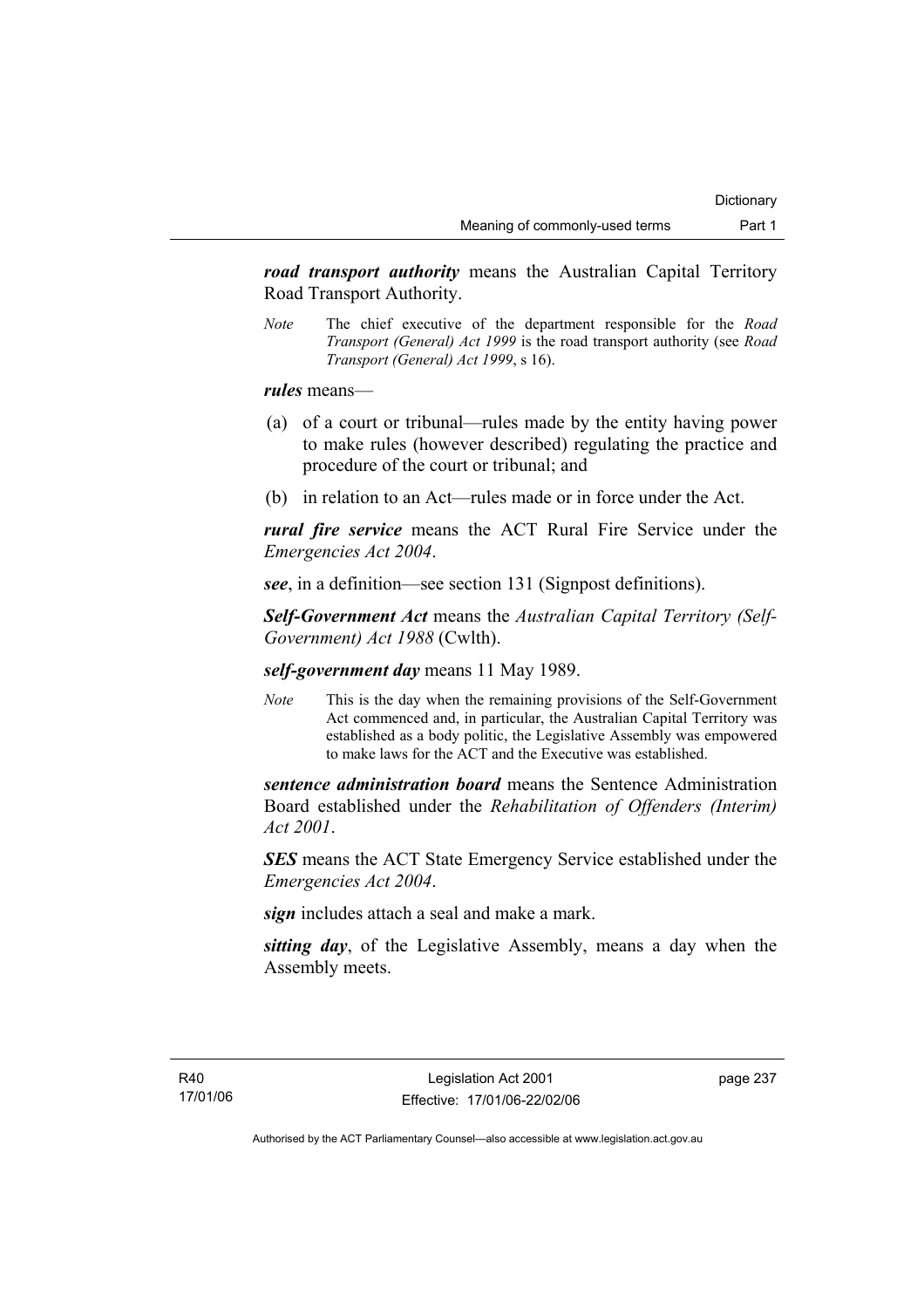*Small Claims Court* means the Magistrates Court when it is exercising jurisdiction under the *Magistrates Court Act 1930*, part 4.6.

*solicitor* means a lawyer who practises as a solicitor.

*Speaker* means the Presiding Officer of the Legislative Assembly.

*Note* The Presiding Officer is elected under the Self-Government Act, s 11.

*Standards Australia* means the company named Standards Australia International Limited (ACN 087 326 690).

*State* means a State of the Commonwealth, and includes the Northern Territory.

*statutory declaration* means a statutory declaration made under the *Statutory Declarations Act 1959* (Cwlth).

*statutory instrument*—see section 13.

*statutory office-holder* means a person occupying a position under an Act or statutory instrument (other than a position in the public service).

*subordinate law*—see section 8.

*summary offence*—see section 190.

*Supreme Court* means the Supreme Court of the Australian Capital Territory.

*Note* The Supreme Court is established by the *Supreme Court Act 1933*, s 3. The Self-Government Act, s 48A deals with the jurisdiction and powers of the court.

*swear* an oath includes make an affirmation.

*take* an oath includes make an affirmation.

*territory authority* means a body established under an Act, but does not include a body declared by regulation not to be a territory authority.

R40 17/01/06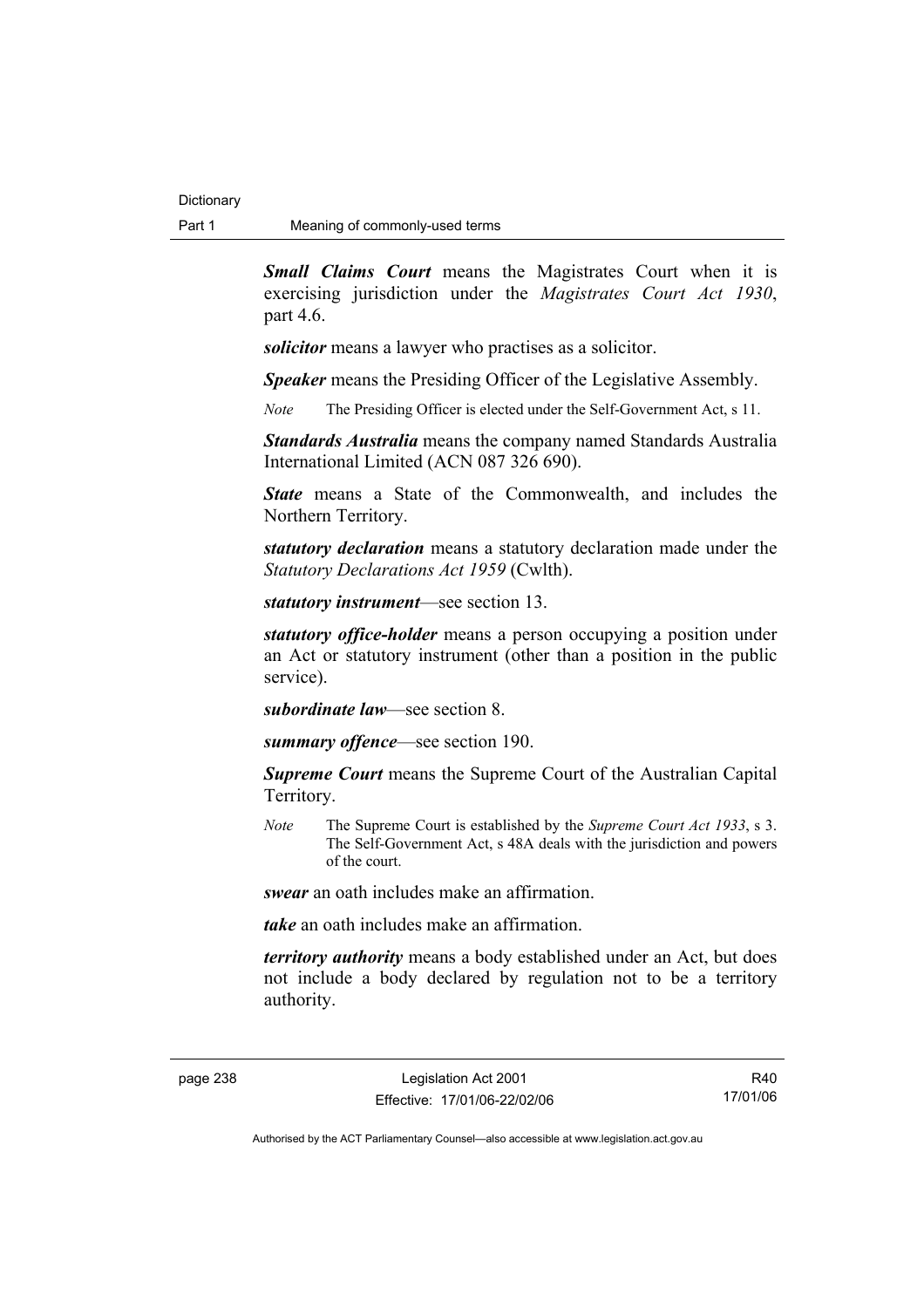*territory instrumentality* means a corporation that—

- (a) is established under an Act or statutory instrument, or under the Corporations Act; and
- (b) is a territory instrumentality under the *Public Sector Management Act 1994*.
- *Note* Territory instrumentality is defined in the *Public Sector Management Act 1994*, s 3.

*territory land* means Territory Land under the *Australian Capital Territory (Planning and Land Management) Act 1988* (Cwlth).

*Note* The *Australian Capital Territory (Planning and Land Management) Act 1988* (Cwlth), s 28 provides that if land in the ACT is not national land it is territory land.

*territory law—*see *law*, of the Territory.

*territory-owned corporation* means a Territory owned corporation under the *Territory-owned Corporations Act 1990*.

*territory plan* means the territory plan under the *Land (Planning and Environment) Act 1991*.

*the Territory* means—

- (a) when used in a geographical sense—the Australian Capital Territory; or
- (b) in any other case—the body politic established by the Self-Government Act, section 7.

*transgender person*—see section 169A (1) and (2).

*transitional* includes application and saving.

*Treasurer* means the Minister designated Treasurer by the Chief Minister, and includes a Minister authorised by the Chief Minister to act on behalf of the Treasurer.

*tribunal* includes any entity that is authorised to hear, receive and examine evidence.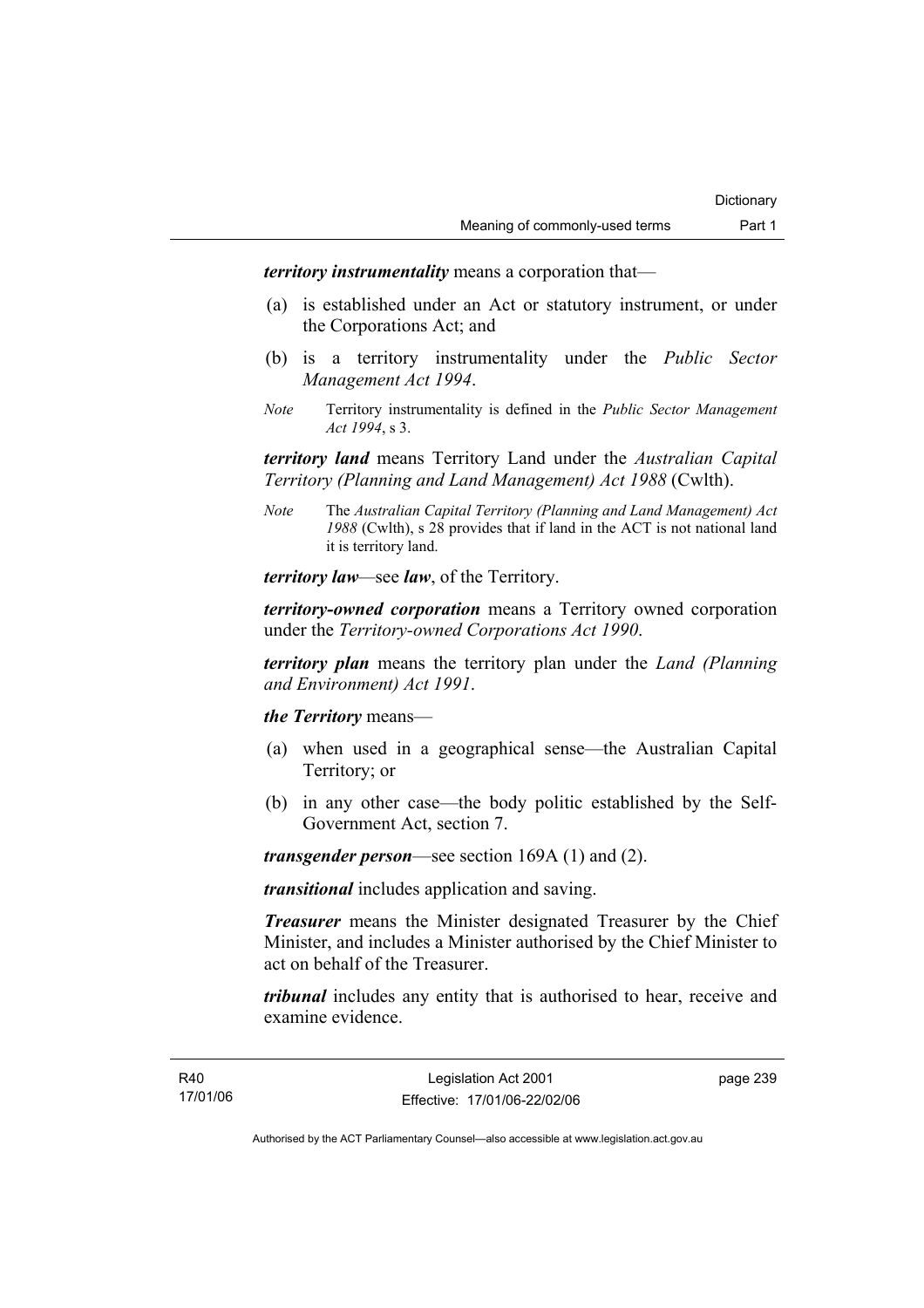*UK Act* means an Act of the United Kingdom Parliament.

*under*, in relation to an Act or statutory instrument, includes the following:

- $(a)$  by;
- (b) by virtue of;
- (c) for or for the purposes of;
- (d) in accordance with;
- (e) in pursuance of;
- (f) pursuant to;
- (g) within the meaning of.
- *Note* A reference to an Act or statutory instrument includes a reference to a provision of the Act or instrument (see s 7 and s 13).

*United Kingdom* means the United Kingdom of Great Britain and Northern Ireland.

*United Kingdom Parliament* means—

- (a) the Parliament of England; or
- (b) the Parliament of Great Britain; or
- (c) the Parliament of the United Kingdom of Great Britain and Ireland; or
- (d) the Parliament of the United Kingdom of Great Britain and Northern Ireland.

*veterinary surgeon* means a registered veterinary surgeon under the *Veterinary Surgeons Act 1965*.

*will* includes a codicil.

*word* includes any drawing, figure, number and symbol.

R40 17/01/06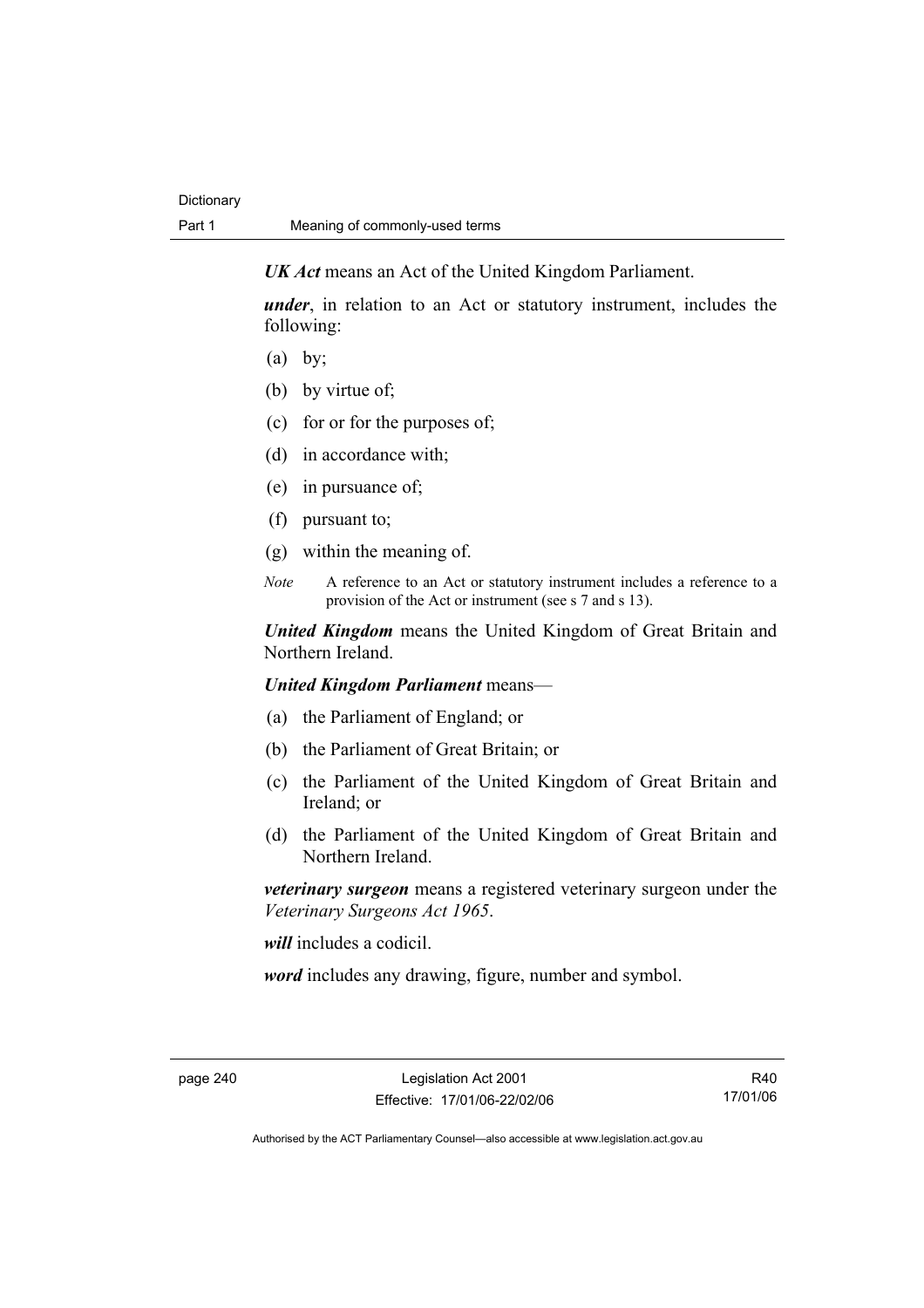*working day* means a day that is not—

- (a) a Saturday or Sunday; or
- (b) a public holiday in the ACT under the *Holidays Act 1958*.

*writing* includes any way of representing or reproducing words in visible form.

## **Examples**

printing, photocopying, photography, typewriting

*Note* An example is part of the Act, is not exhaustive and may extend, but does not limit, the meaning of the provision in which it appears (see s 126 and s 132).

*year*, without specifying the kind of year, means calendar year.

R40 17/01/06

Legislation Act 2001 Effective: 17/01/06-22/02/06 page 241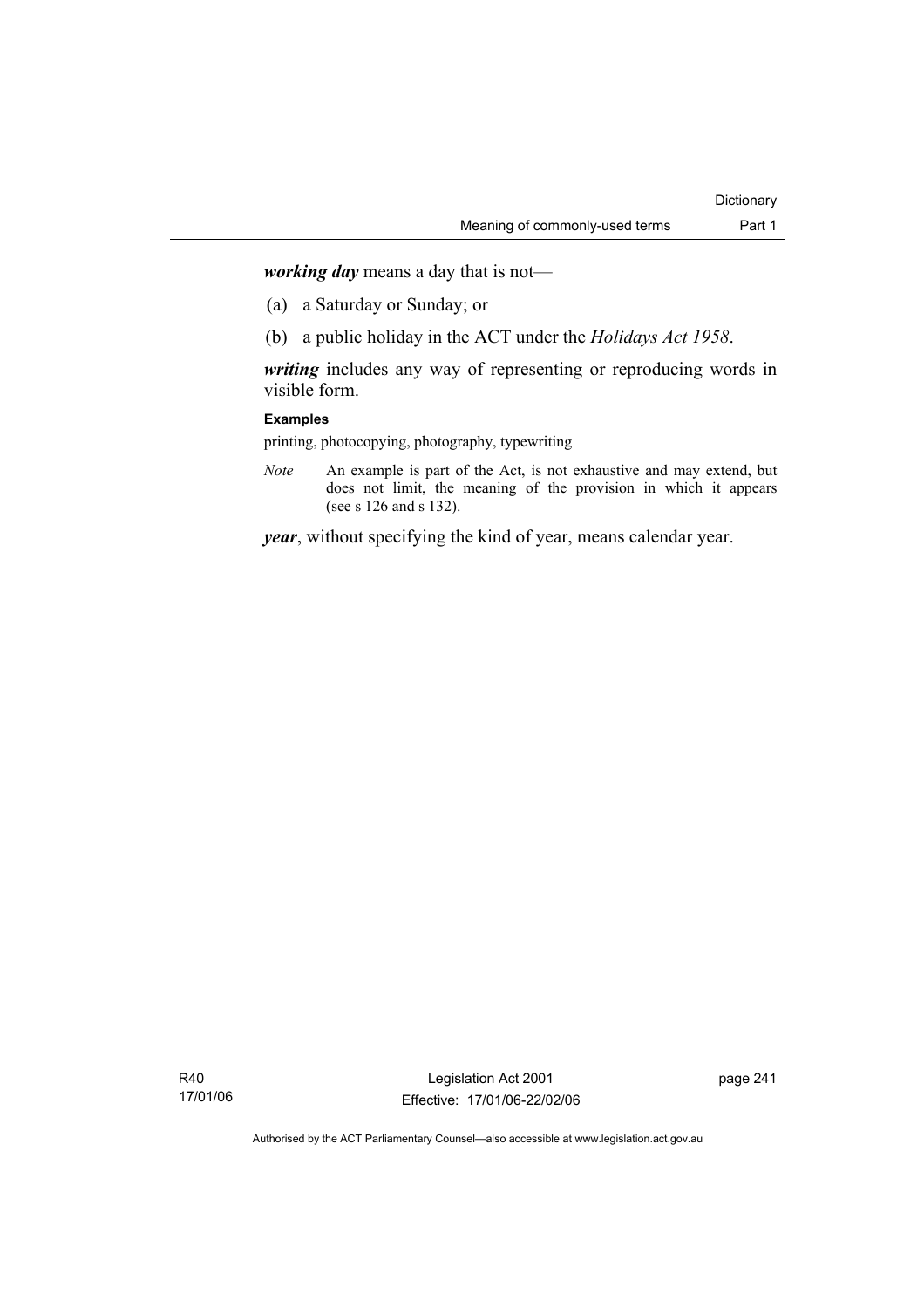# **Part 2 Terms for Legislation Act 2001 only**

*Note for pt 2* 

Terms that apply to all Acts and statutory instruments are set out in pt 1.

*Act*, for chapter 14 (Interpretation of Acts and statutory instruments)—see section 136.

*Note* See also def *Act* in dict, pt 1.

## *ACT law*—

- (a) for chapter 10 (Referring to laws)—see section 97 (1); and
- (b) for chapter 18 (Offences)—see section 188.

*administrator*, for part 19.5 (Service of documents)—see section 246.

*agency*, for part 19.5 (Service of documents)—see section 246.

*amend*, for chapter 9 (Repeal and amendment of laws)—see section 82.

*another jurisdiction* means the Commonwealth, a State, another Territory, the United Kingdom or New Zealand.

#### *appointee*—

- (a) for division 19.3.1 (Appointments—general)—see section 207 (2); and
- (b) for division 19.3.2 (Acting appointments)—see section 217 (2).

## *appointer*—

- (a) for division 19.3.1 (Appointments—general)—see section 205; and
- (b) for division 19.3.2 (Acting appointments)—see section 215; and

R40 17/01/06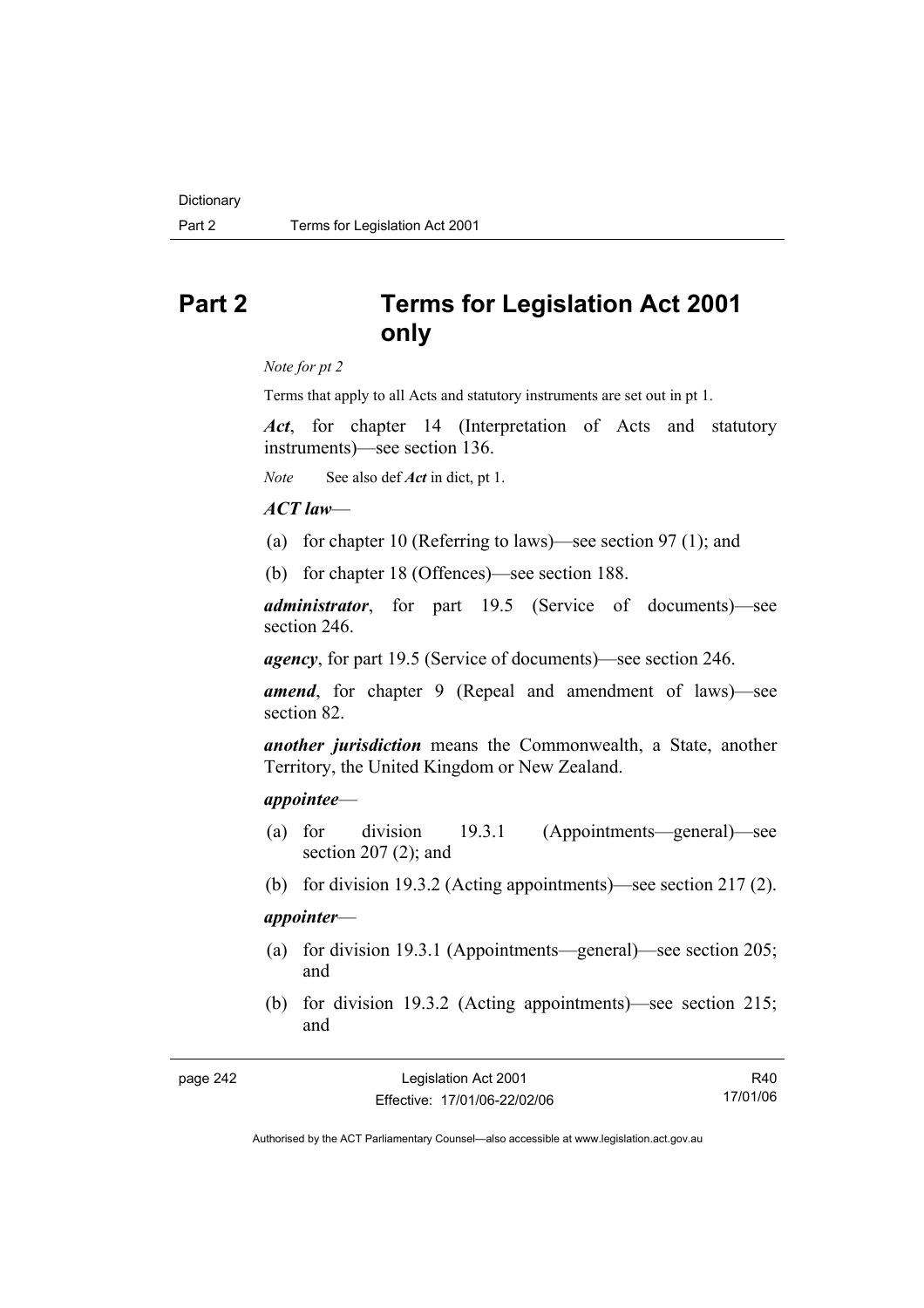(c) for part 19.4 (Delegations)—see section 230 (1).

*approved web site* means an internet site approved under section 21.

*authorised republication*—see section 15.

*authorising law*, for chapter 5 (Regulatory impact statements for subordinate laws and disallowable instruments)—see section 31.

**benefits**, for chapter 5 (Regulatory impact statements for subordinate laws and disallowable instruments)—see section 31.

*business address*, for part 19.5 (Service of documents)—see section 246.

*corporation*, for part 19.5 (Service of documents)—see section 246.

*costs*, for chapter 5 (Regulatory impact statements for subordinate laws and disallowable instruments)—see section 31.

*current legislative drafting practice* means the legislative drafting practices from time to time used in the Parliamentary Counsel's Office.

*delegate*, for part 19.4 (Delegations)—see section 233 (2).

*determinative provision*—see section 5 (2).

*document*, for part 19.5 (Service of documents)—see section 246.

*Note* See also def of *document* in dict, pt 1

*editorial amendment*, of a law—see section 116.

*email address*, for part 19.5 (Service of documents)—see section 246.

*executive officer*, for part 19.5 (Service of documents)—see section 246.

*fax number*, for part 19.5 (Service of documents)—see section 246.

*fee*, for part 6.3 (Making of certain statutory instruments about fees)—see section 55.

page 243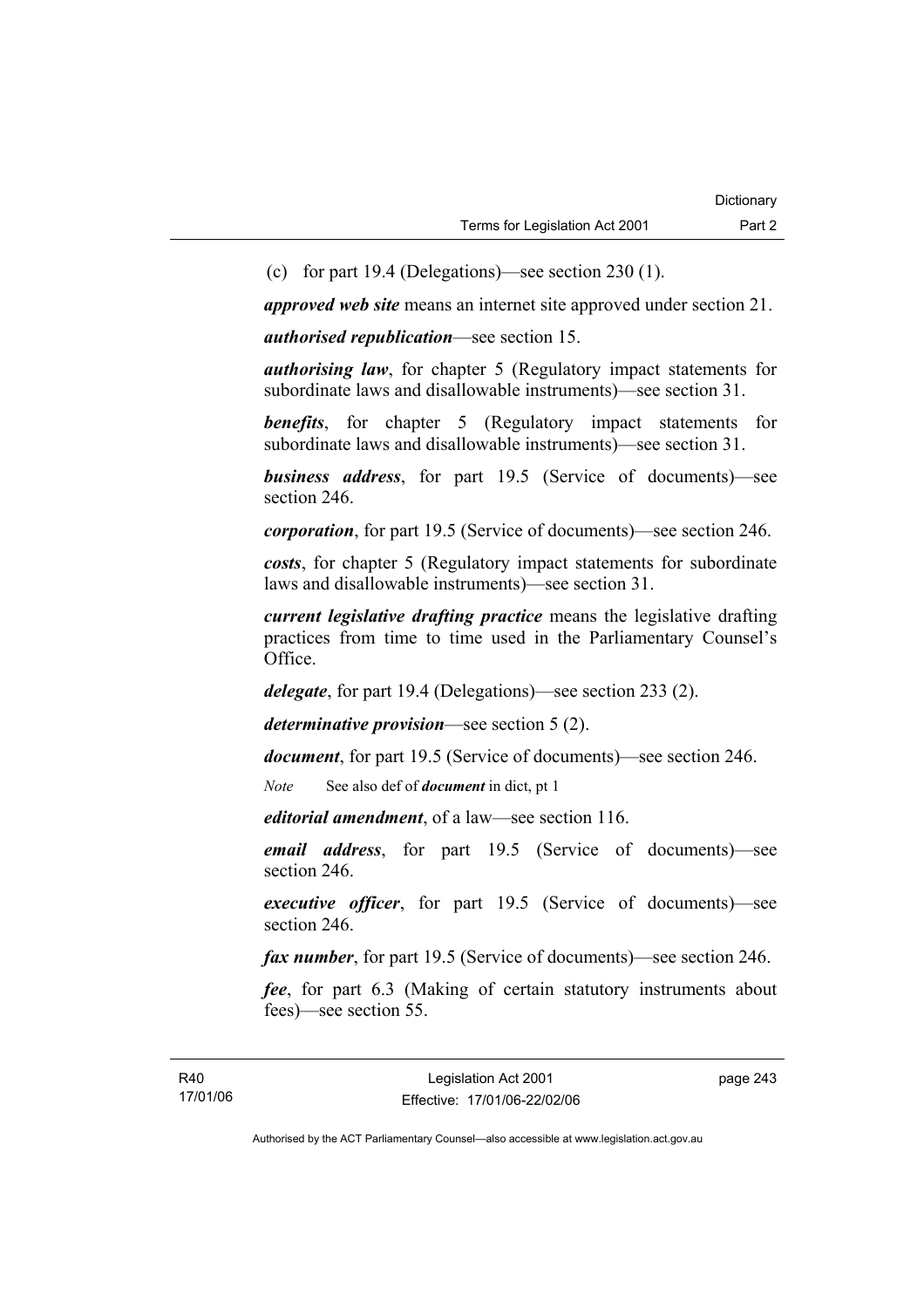*home address*, for part 19.5 (Service of documents)—see section 246.

*law*—

- (a) for chapter 3 (Authorised versions and evidence of laws and legislative material)—see section 22A; and
- (b) for chapter 8 (Commencement and exercise of powers before commencement)—see section 72; and
- (c) for chapter 9 (Repeal and amendment of laws)—see section 82; and
- (d) for chapter 10 (Referring to laws)—see section 97 (1); and
- (e) for chapter 11 (Republication of Acts and statutory instruments)—see section 107; and
- (f) for chapter 13 (Structure of Acts and statutory instruments) see section 125; and
- (g) for chapter 16 (Courts, tribunals and other decision-makers) see section 175; and
- (h) for chapter 17 (Entities and positions)—see section 182; and
- (i) for chapter 19 (Administrative and machinery provisions)—see section 195.

*law of another jurisdiction*, for chapter 10 (Referring to laws)—see section 97 (1).

*legislative material*, for chapter 3 (Authorised versions and evidence of laws and legislative material)—see section 22A.

*non-determinative provision*—see section 5 (3).

*provide* a service, for part 6.3 (Making of certain statutory instruments about fees)—see section 55.

*register* means the ACT legislation register.

R40 17/01/06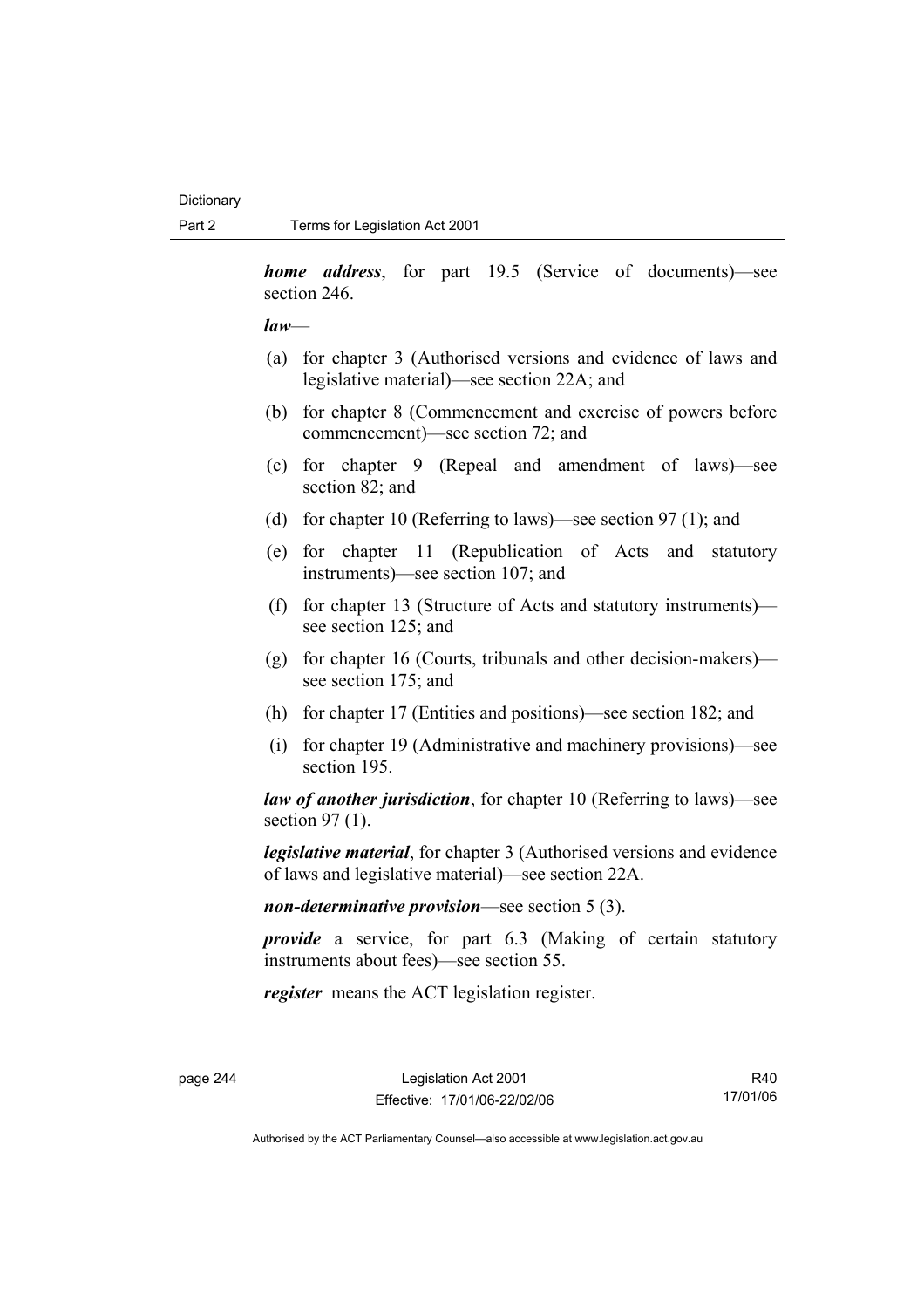*repeal*, for chapter 9 (Repeal and amendment of laws)—see section 82.

## *republication—*

- (a) for chapter 3 (Authorised versions and evidence of laws and legislative material)—see section 22A; and
- (b) for chapter 11 (Republication of Acts and statutory instruments)—see section 107.

*republication date*, for an authorised republication, means the date stated in the republication as the republication date.

*responsible*, for part 19.5 (Service of documents)—see section 246.

*scrutiny committee principles*, for chapter 5 (Regulatory impact statements for subordinate laws and disallowable instruments)—see section 31.

*service*, for part 6.3 (Making of certain statutory instruments about fees)—see section 55.

*working out the meaning of an Act*, for part 14.2 (Key principles of interpretation)—see section 138.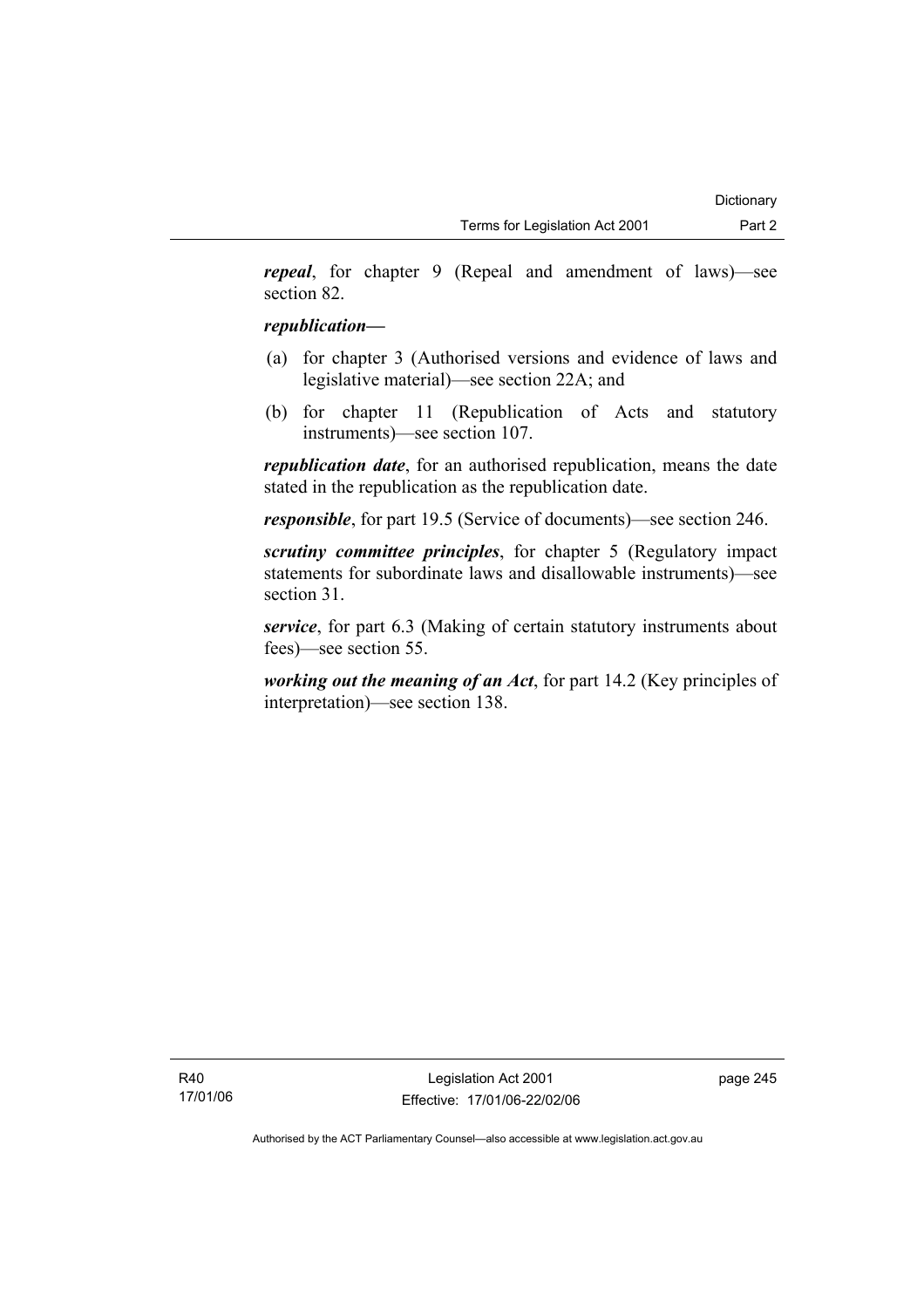1 About the endnotes

# **Endnotes**

# **1 About the endnotes**

Amending and modifying laws are annotated in the legislation history and the amendment history. Current modifications are not included in the republished law but are set out in the endnotes.

Not all editorial amendments made under the *Legislation Act 2001*, part 11.3 are annotated in the amendment history. Full details of any amendments can be obtained from the Parliamentary Counsel's Office.

Uncommenced amending laws and expiries are listed in the legislation history and the amendment history. These details are underlined. Uncommenced provisions and amendments are not included in the republished law but are set out in the last endnote.

If all the provisions of the law have been renumbered, a table of renumbered provisions gives details of previous and current numbering.

The endnotes also include a table of earlier republications.

| $am = amended$                             | $ord = ordinance$                         |
|--------------------------------------------|-------------------------------------------|
| $amdt = amendment$                         | $orig = original$                         |
| $ch = chapter$                             | par = paragraph/subparagraph              |
| $def = definition$                         | pres = present                            |
| $dict = dictionary$                        | prev = previous                           |
| disallowed = disallowed by the Legislative | $(\text{prev})$ = previously              |
| Assembly                                   | $pt = part$                               |
| $div = division$                           | $r = rule/subrule$                        |
| $exp = expires/expired$                    | renum = renumbered                        |
| $Gaz = gazette$                            | $reloc = relocated$                       |
| $hdg = heading$                            | $R[X]$ = Republication No                 |
| IA = Interpretation Act 1967               | $RI =$ reissue                            |
| ins = inserted/added                       | s = section/subsection                    |
| $LA =$ Legislation Act 2001                | $sch = schedule$                          |
| $LR =$ legislation register                | $sdiv = subdivision$                      |
| LRA = Legislation (Republication) Act 1996 | $sub =$ substituted                       |
| mod = modified/modification                | SL = Subordinate Law                      |
| $o = order$                                | underlining = whole or part not commenced |
| om = omitted/repealed                      | or to be expired                          |

## **2 Abbreviation key**

page 246 Legislation Act 2001 Effective: 17/01/06-22/02/06

R40 17/01/06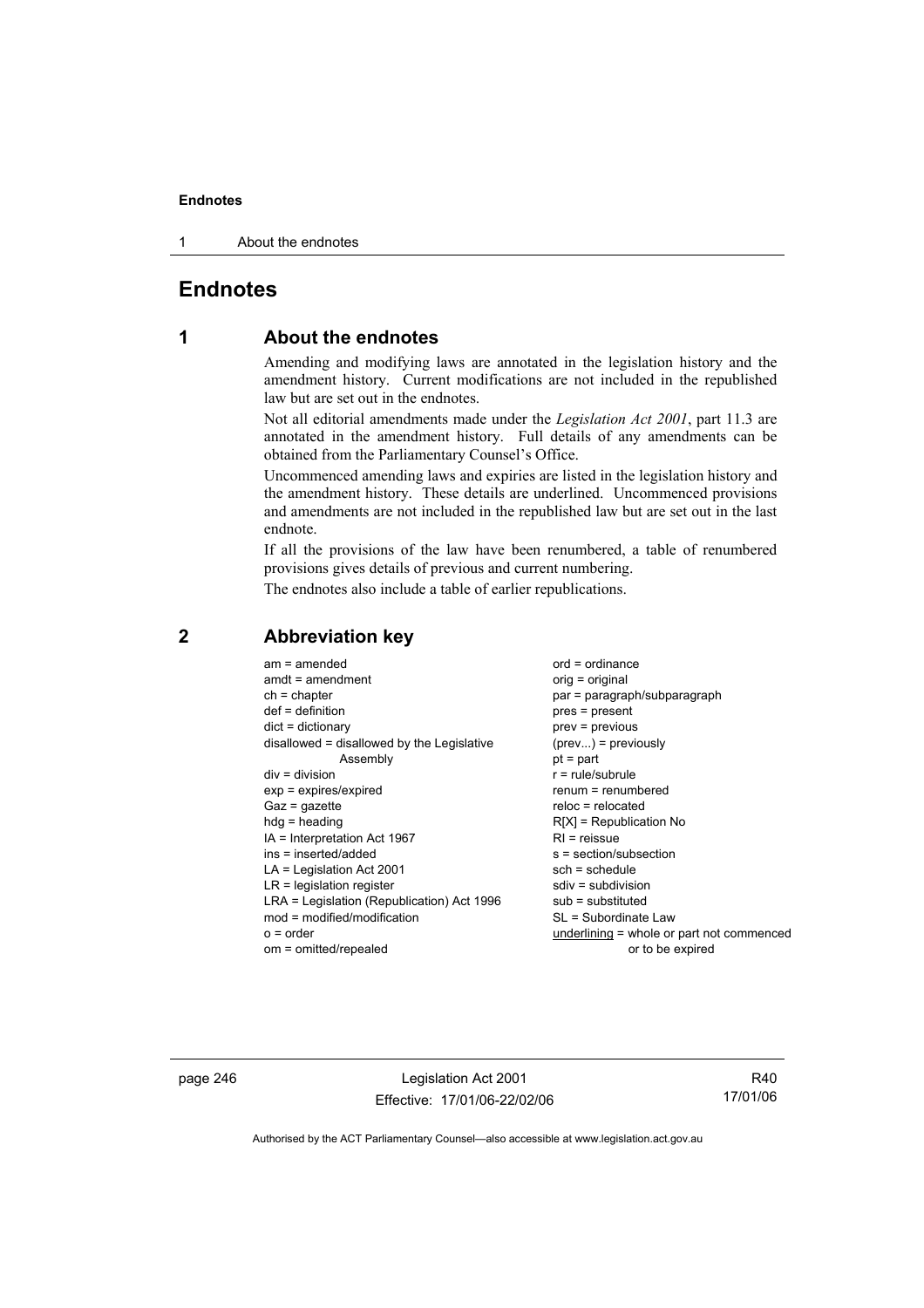# **3 Legislation history**

#### **Legislation Act 2001 No 14**

notified 5 April 2001 (Gaz 2001 No 14) s 1, s 2 commenced 5 April 2001 (IA s 10B) remainder commenced 12 September 2001 (s 2 and Gaz 2001 No S65)

as amended by

## **Legislation (Consequential Amendments) Act 2001 No 44 pt 220**

notified 26 July 2001 (Gaz 2001 No 30) s 1, s 2 commenced 26 July 2001 (IA s 10B)

pt 220 commenced 12 September 2001 (s 2 and see Gaz 2001 No S65)

## **Statute Law Amendment Act 2001 (No 2) 2001 No 56 pt 2.2**

notified 5 September 2001 (Gaz 2001 No S65) s 1, s 2 commenced 5 September 2001 (IA s 10B) amdts 2.67, 2.69, 2.78, 2.81 commenced 12 September 2001 (s 2 (2)) pt 2.2 remainder commenced 5 September 2001 (s 2 (1))

as modified by

## **Legislation Regulations 2001 SL 2001 No 34 reg 6**

notified LR 13 September 2001 commenced 13 September 2001 (reg 2)

as amended by

# **Justice and Community Safety Legislation Amendment Act 2001 No 70 sch 1**

notified LR 14 September 2001 amdt commenced 14 September 2001 (s 2 (5))

#### **Defamation Act 2001 No 88 s 43 (2)**

notified LR 24 September 2001 s 1, s 2 commenced 24 September 2001 (LA s 75)

s 43 (2) commenced 1 July 2002 (s 2)

R40 17/01/06 page 247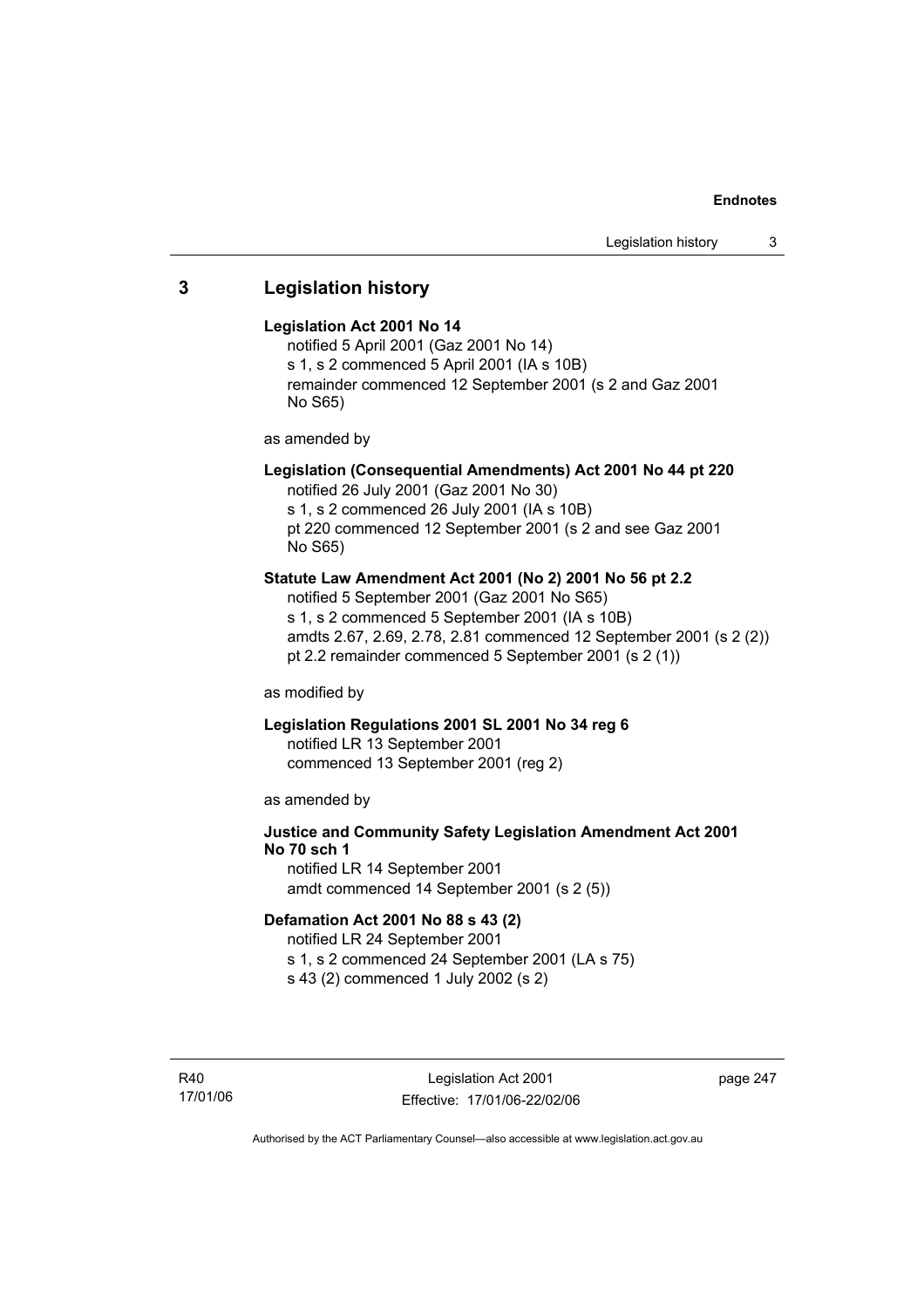3 Legislation history

## **Legislation Amendment Act 2002 No 11 ss 3-29, sch 1, pt 2.29**

notified LR 27 May 2002 s 1, s 2 commenced 27 May 2002 (LA s 75) ss 3-29, sch 1, pt 2.29 commenced 28 May 2002 (s 2 (1))

#### **Justice and Community Safety Legislation Amendment Act 2002 No 27 pt 8**

notified LR 9 September 2002 s 1, s 2 commenced 9 September 2002 (LA s 75) pt 8 commenced 7 October 2002 (s 2 (2))

#### **Statute Law Amendment Act 2002 No 30 pt 2.1**

notified LR 16 September 2002

s 1, s 2 taken to have commenced 19 May 1997 (LA s 75 (2)) amdt 2.3 taken to have commenced 12 September 2001 (s 2 (2)) pt 2.1 remainder commenced 17 September 2002 (s 2 (1))

## **Civil Law (Wrongs) Act 2002 No 40 div 3.2.8**

notified LR 10 October 2002 s 1, s 2 commenced 10 October 2002 (LA s 75 (1)) div 3.2.8 commenced 1 November 2002 (s 2 (2) and CN2002-13)

## **Statute Law Amendment Act 2002 (No 2) No 49 pt 2.1**

notified LR 20 December 2002

s 1, s 2 taken to have commenced 7 October 1994 (LA s 75 (2)) pt 2.1 commenced 17 January 2003 (s 2 (1))

#### **Criminal Code 2002 No 51 pt 1.12**

notified LR 20 December 2002

s 1, s 2 commenced 20 December 2002 (LA 75 (1))

pt 1.12 commenced 1 January 2003 (s 2 (1))

### **Planning and Land (Consequential Amendments) Act 2002 No 56 pt 3.13**

#### notified LR 20 December 2002

s 1, s 2 commenced 20 December 2002 (LA s 75 (1))

sch 3 pt 3.13 commences 1 July 2003 (s 2 and see Planning and Land Act 2002 A2002-55, s 2)

R40 17/01/06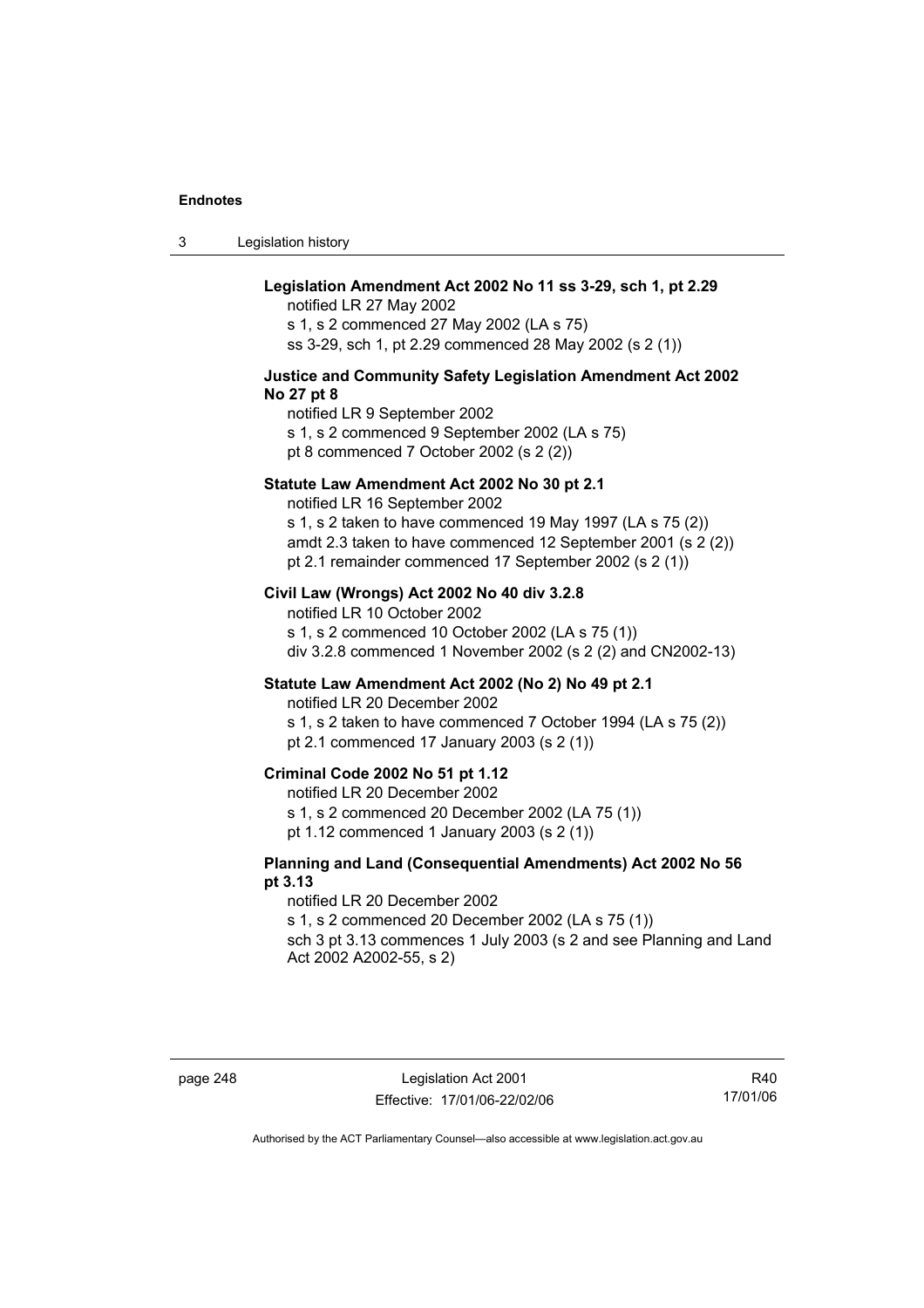## **Legislation (Gay, Lesbian and Transgender) Amendment Act 2003 A2003-14 pt 2**

notified LR 27 March 2003 s 1, s 2 commenced 27 March 2003 (LA s 75 (1)) pt 2 commenced 28 March 2003 (s 2)

#### **Consumer and Trader Tribunal Act 2003 A2003-16 s 70**

notified LR 9 April 2003

s 1, s 2 commenced 9 April 2003 (LA s 75 (1))

s 70 commenced 9 October 2003 (s 2 and LA s 79)

## **Legislation (Statutory Interpretation) Amendment Act 2003 A2003-18**

notified LR 9 April 2003 s 1, s 2 commenced 9 April 2003 (LA s 75 (1)) remainder commenced 10 April 2003 (s 2)

#### **Statute Law Amendment Act 2003 A2003-41 sch 2 pt 2.1**

notified LR 11 September 2003 s 1, s 2 commenced 11 September 2003 (LA s 75 (1)) sch 2 pt 2.1 commenced 9 October 2003 (s 2 (1))

## **Statute Law Amendment Act 2003 (No 2) A2003-56 sch 2 pt 2.1**

notified LR 5 December 2003 s 1, s 2 commenced 5 December 2003 (LA s 75 (1)) sch 2 pt 2.1 commenced 19 December 2003 (s 2)

#### **Parentage Act 2004 A2004-1 sch 1 pt 1.7**

notified LR 18 February 2004 s 1, s 2 commenced 18 February 2004 (LA s 75 (1)) sch 1 pt 1.7 commenced 22 March 2004 (s 2 and CN2004-3)

#### **Human Rights Act 2004 A2004-5 sch 2 pt 2.3**

notified LR 10 March 2004 s 1, s 2 commenced 10 March 2004 (LA s 75 (1)) sch 2 pt 2.3 commenced 1 July 2004 (s 2)

### **Dangerous Substances Act 2004 A2004-7 sch 1 pt 1.4**

notified LR 19 March 2004 s 1, s 2 commenced 19 March 2004 (LA s 75 (1)) sch 1 pt 1.4 commenced 5 April 2004 (s 2 and CN2004-6)

R40 17/01/06 page 249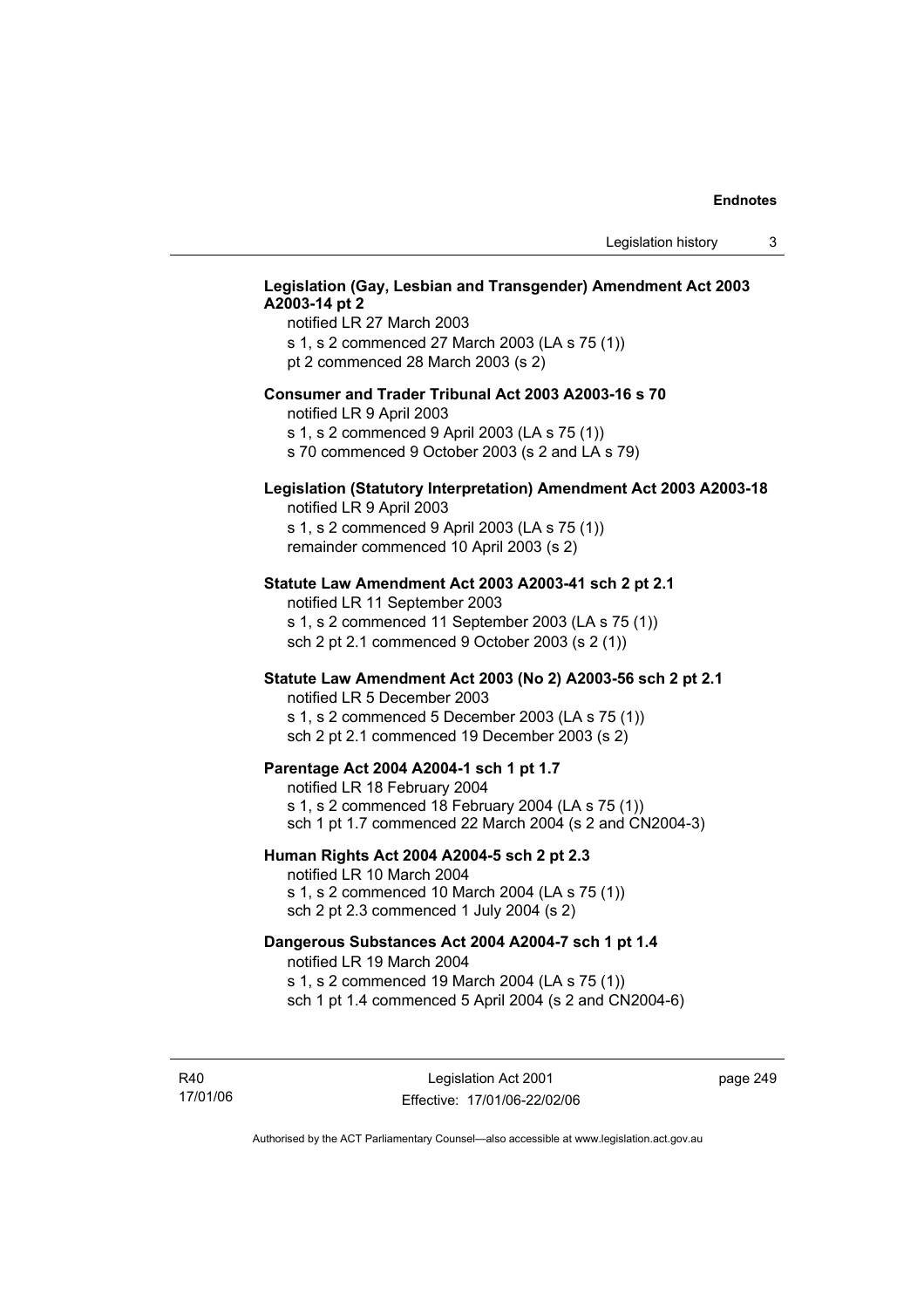3 Legislation history

## **Nurse Practitioners Legislation Act 2004 A2004-10 pt 3**

notified LR 19 March 2004 s 1, s 2 commenced 19 March 2004 (LA s 75 (1)) pt 3 commenced 27 May 2004 (s 2 and CN2004-9)

### **Construction Occupations Legislation Amendment Act 2004 A2004-13 sch 2 pt 2.20**

notified LR 26 March 2004 s 1, s 2 commenced 26 March 2004 (LA s 75 (1)) sch 2 pt 2.20 commenced 1 September 2004 (s 2 and see Construction Occupations (Licensing) Act 2004 A2004-12, s 2 and CN2004-8)

## **Education Act 2004 A2004-17 sch 2 pt 2.5**

notified LR 8 April 2004 s 1, s 2 commenced 8 April 2004 (LA s 75 (1)) sch 2 pt 2.5 commenced 1 January 2005 (s 2)

#### **Emergencies Act 2004 A2004-28 sch 3 pt 3.12**

notified LR 29 June 2004

s 1, s 2 commenced 29 June 2004 (LA s 75 (1)) sch 3 pt 3.12 commenced 1 July 2004 (s 2 (1) and CN2004-11)

## **Justice and Community Safety Legislation Amendment Act 2004 (No 2) A2004-32 pt 13**

notified LR 29 June 2004 s 1, s 2 commenced 29 June 2004 (LA s 75 (1)) pt 13 commenced 13 July 2004 (s 2 (3))

page 250 Legislation Act 2001 Effective: 17/01/06-22/02/06

R40 17/01/06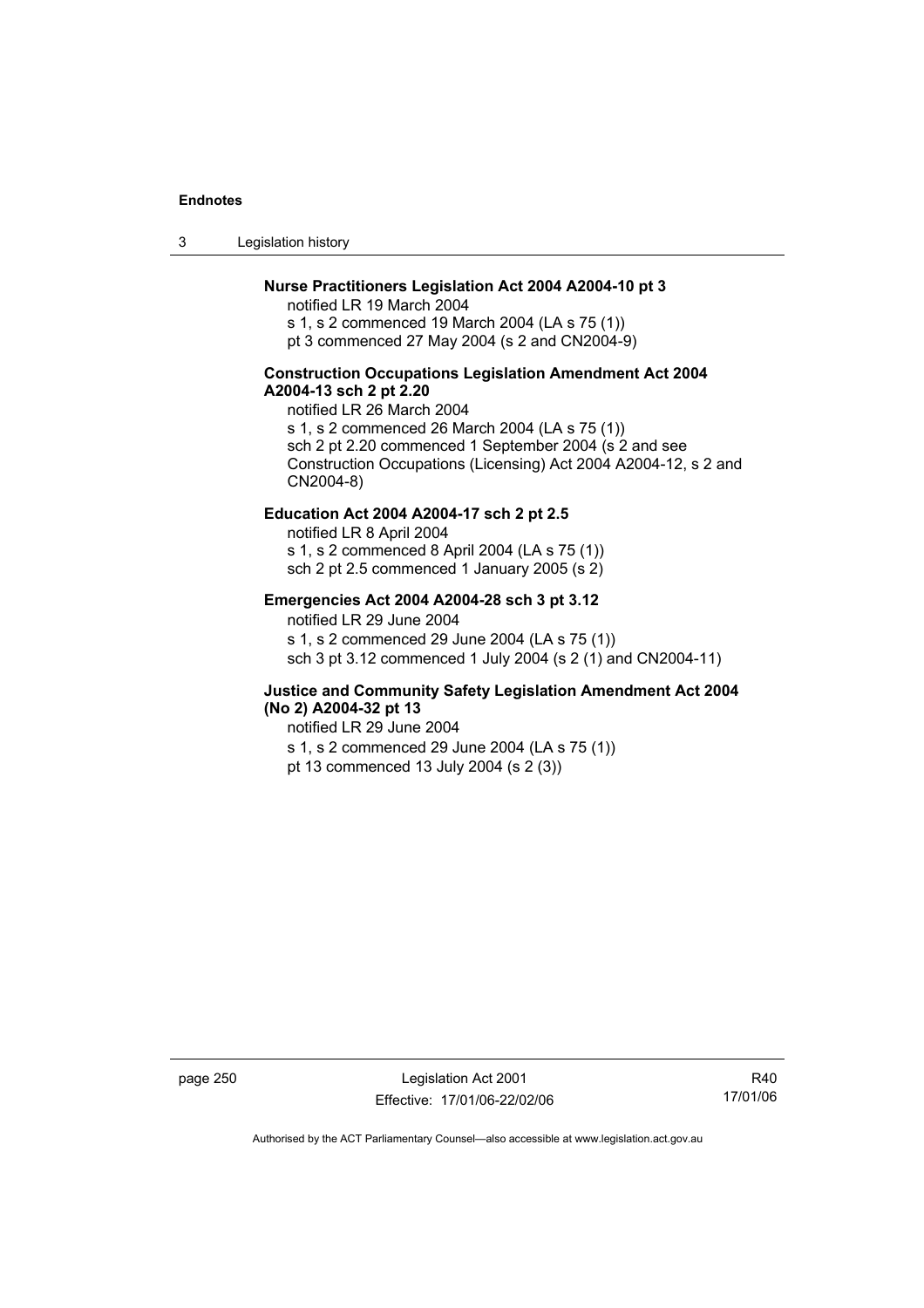# **Health Professionals Legislation Amendment Act 2004 A2004-39 sch 3 pt 3.1, sch 4 pt 4.3, sch 5 pt 5.9, sch 6 pt 6.6, sch 8 pt 8.2, sch 11A pt 11A.1 (as am by A2005-28 amdt 1.61)**  notified LR 8 July 2004 s 1, s 2 commenced 8 July 2004 (LA s 75 (1)) sch 5 pt 5.9 commenced 7 July 2005 (s 2 and see Health Professionals Act 2004 A2004-38, s 2 and CN2005-11) sch 6 pt 6.6 commenced 17 January 2006 (s 2 and see Health Professionals Act 2004 A2004-38, s 2 (as am by A2005-28 amdt 1.1) and CN2006-2) sch 3 pt 3.1, sch 4 pt 4.3, sch 8 pt 8.2, sch 11A pt 11A.1 awaiting commencement (s 2 and see Health Professionals Act 2004 A2004-38, s 2 (as am by A2005-28 amdt 1.1)) *Note* default commencement under s 2: 9 July 2006 **Statute Law Amendment Act 2004 A2004-42 sch 2 pt 2.1**  notified LR 11 August 2004 s 1, s 2 commenced 11 August 2004 (LA s 75 (1)) sch 2 pt 2.1 commenced 25 August 2004 (s 2 (1)) **Heritage Act 2004 A2004-57 sch 1 pt 1.8**  notified LR 9 September 2004 s 1, s 2 commenced 9 September 2004 (LA s 75 (1)) sch 1 pt 1.8 commenced 9 March 2005 (s 2 and LA s 79) **Court Procedures (Consequential Amendments) Act 2004 A2004-60 sch 1 pt 1.37**  notified LR 2 September 2004 s 1, s 2 commenced 2 September 2004 (LA s 75 (1)) sch 1 pt 1.37 commenced 10 January 2005 (s 2 and see Court Procedures Act 2004 A2004-59, s 2 and CN2004-29) **Justice and Community Safety Legislation Amendment Act 2005 A2005-5 pt 7**  notified LR 23 February 2005 s 1, s 2 commenced 23 February 2005 (LA s 75 (1)) pt 7 commenced 24 February 2005 (s 2 (2)) **Optometrists Legislation Amendment Act 2005 A2005-9 sch 1 pt 1.1**  notified LR 14 March 2005 s 1, s 2 commenced 14 March 2005 (LA s 75 (1)) sch 1 pt 1.1 commenced 14 September 2005 (s 2 and LA s 79)

R40 17/01/06

Legislation Act 2001 Effective: 17/01/06-22/02/06 page 251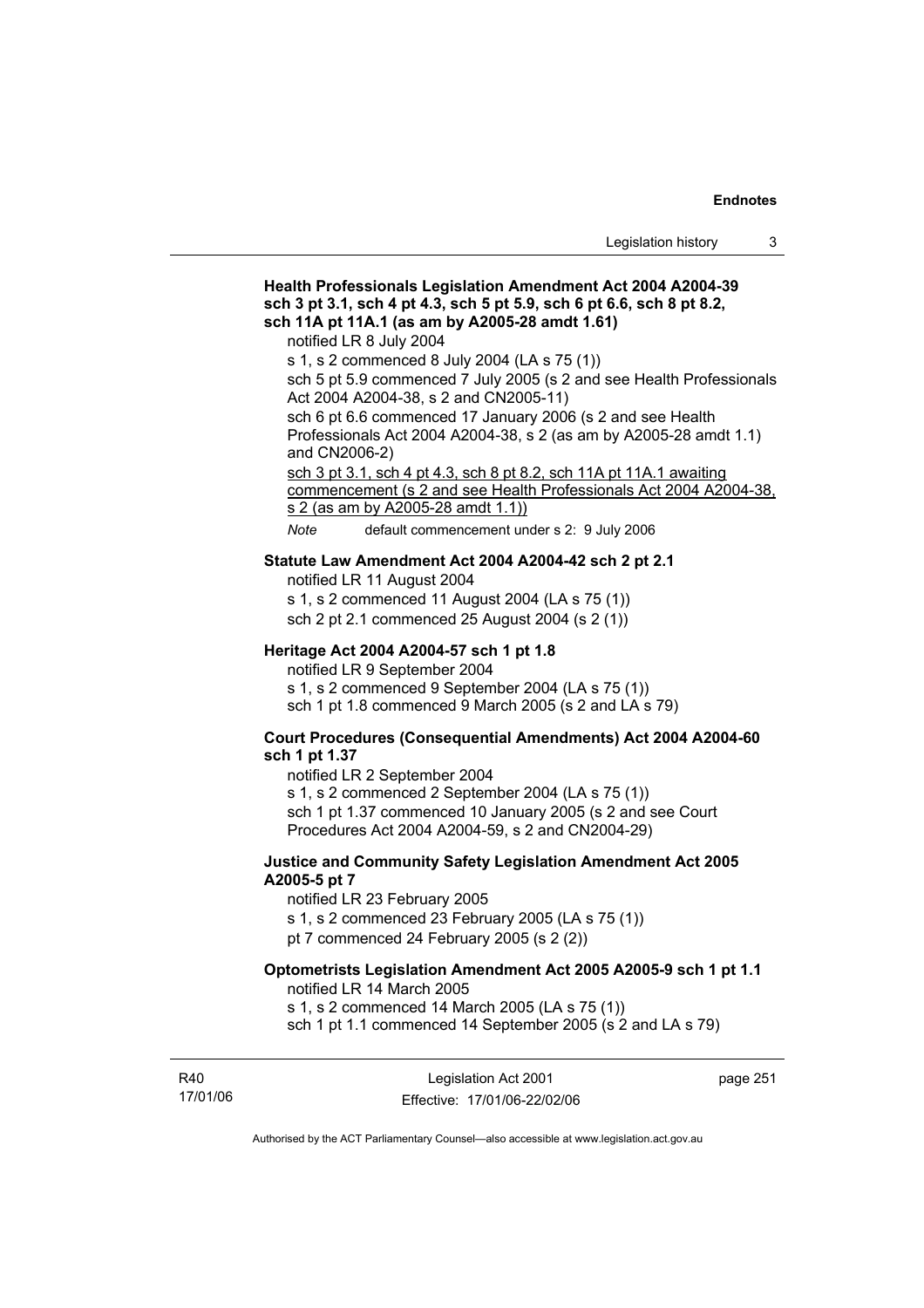3 Legislation history

#### **Statute Law Amendment Act 2005 A2005-20 sch 2 pt 2.1**

notified LR 12 May 2005

s 1, s 2 taken to have commenced 8 March 2005 (LA s 75 (2)) sch 2 pt 2.1 commenced 2 June 2005 (s 2 (1))

#### **Health Legislation Amendment Act 2005 A2005-28 amdt 1.61**

notified LR 6 July 2005

s 1, s 2 commenced 6 July 2005 (LA s 75 (1))

amdt 1.61 awaiting commencement (LA s 79A)

*Note* This Act only amends the Health Professionals Legislation Amendment Act 2004 A2004-39.

## **Human Rights Commission Legislation Amendment Act 2005 A2005-41 sch 1 pt 1.8**

notified LR 1 September 2005 s 1, s 2 commenced 1 September 2005 (LA s 75 (1)) sch 1 pt 1.8 awaiting commencement (s 2 (2) and see Human Rights Commission Act 2005 A2005-40)

#### **Public Sector Management Amendment Act 2005 (No 2) A2005-44 sch 1 pt 1.4**

notified LR 30 August 2005 s 1, s 2 commenced 30 August 2005 (LA s 75 (1)) sch 1 pt 1.4 commenced 8 September 2005 (s 2 and CN2005-19)

## **Human Rights Commission (Children and Young People Commissioner) Amendment Act 2005 A2005-46 sch 1 pt 1.1**

notified LR 2 September 2005

s 1, s 2 commenced 2 September 2005 (LA s 75 (1))

sch 1 pt 1.1 awaiting commencement (s 2)

*Note* default commencement under LA s 79: 2 March 2006

#### **Public Advocate Act 2005 A2005-47 sch 1 pt 1.6**

notified LR 2 September 2005

s 1, s 2 commenced 2 September 2005 (LA s 75 (1))

sch 1 pt 1.6 commences on the commencement of the Human Rights Commission (Children and Young People Commissioner) Amendment Act 2005 A2005-46 (s 2)

R40 17/01/06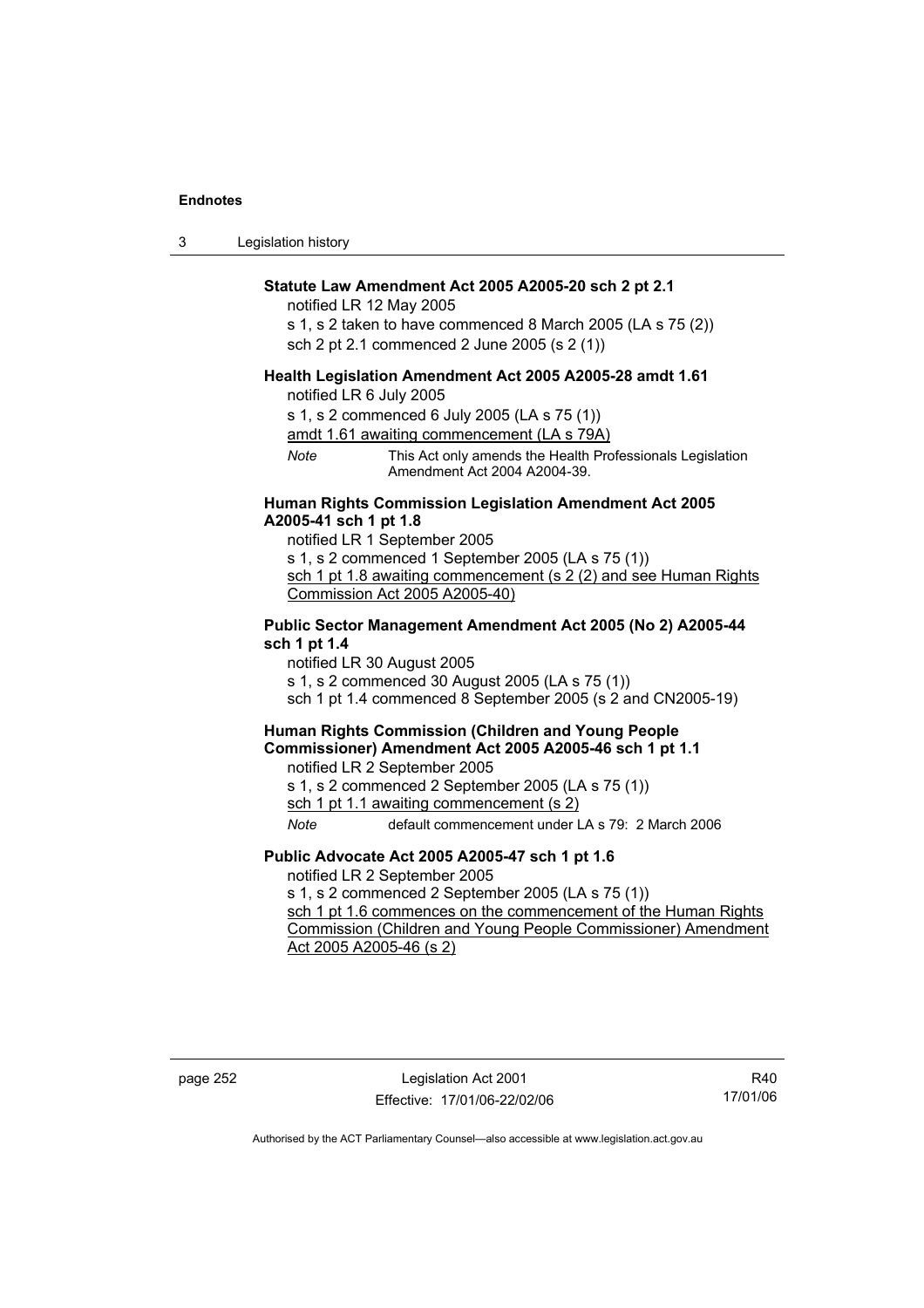## **Criminal Code (Administration of Justice Offences) Amendment Act 2005 A2005-53 sch 1 pt 1.18**

notified LR 26 October 2005

s 1, s 2 commenced 26 October 2005 (LA s 75 (1)) sch 1 pt 1.18 commenced 23 November 2005 (s 2)

## **Statute Law Amendment Act 2005 (No 2) A2005-62 sch 2 pt 2.1**

notified LR 21 December 2005

s 1, s 2 commenced 21 December 2005 (LA s 75 (1)) sch 2 pt 2.1 commenced 11 January 2006 (s 2 (1))

## **4 Amendment history**

| <b>Dictionary</b>                                                                  |                                                                                                                                     |  |
|------------------------------------------------------------------------------------|-------------------------------------------------------------------------------------------------------------------------------------|--|
| s 2                                                                                | orig s $2$ om LA s $89(4)$<br>(prev s 3) am 2001 No 56 amdt 2.18<br>renum 2002 No 11 s 5<br>am A2003-56 amdt 2.1                    |  |
| <b>Notes</b>                                                                       |                                                                                                                                     |  |
| s2A                                                                                | (prev s 4) am 2001 No 56 amdt 2.19; 2002 No 11 amdt 1.1<br>renum 2002 No 11 s 5<br>$(2)$ , $(3)$ exp 2 September 2003 (s 2A $(3)$ ) |  |
| <b>Objects</b>                                                                     |                                                                                                                                     |  |
| s 3                                                                                | orig s 3 renum as s 2<br>(prev s 5) am 2002 No 11 s 4<br>renum 2002 No 11 s 5                                                       |  |
| <b>Application of Act</b>                                                          |                                                                                                                                     |  |
| s <sub>4</sub>                                                                     | orig s 4 renum as s 2A<br>ins 2002 No 11 s 6                                                                                        |  |
| s 5                                                                                | Determinative and non-determinative provisions<br>orig s 5 renum as s 3<br>ins 2002 No 11 s 6                                       |  |
| Legislation Act provisions must be applied<br>sub 2002 No 11 s 6<br>s <sub>6</sub> |                                                                                                                                     |  |
| <b>Meaning of Act generally</b><br>s <sub>7</sub>                                  | am A2005-20 amdt 2.1                                                                                                                |  |
| <b>Meaning of instrument</b><br>s <sub>14</sub><br>am 2001 No 56 amdt 2.20         |                                                                                                                                     |  |
| <b>Meaning of provision</b>                                                        |                                                                                                                                     |  |
| s 16                                                                               | am 2001 No 56 amdt 2.21                                                                                                             |  |
|                                                                                    |                                                                                                                                     |  |

R40 17/01/06

Legislation Act 2001 Effective: 17/01/06-22/02/06 page 253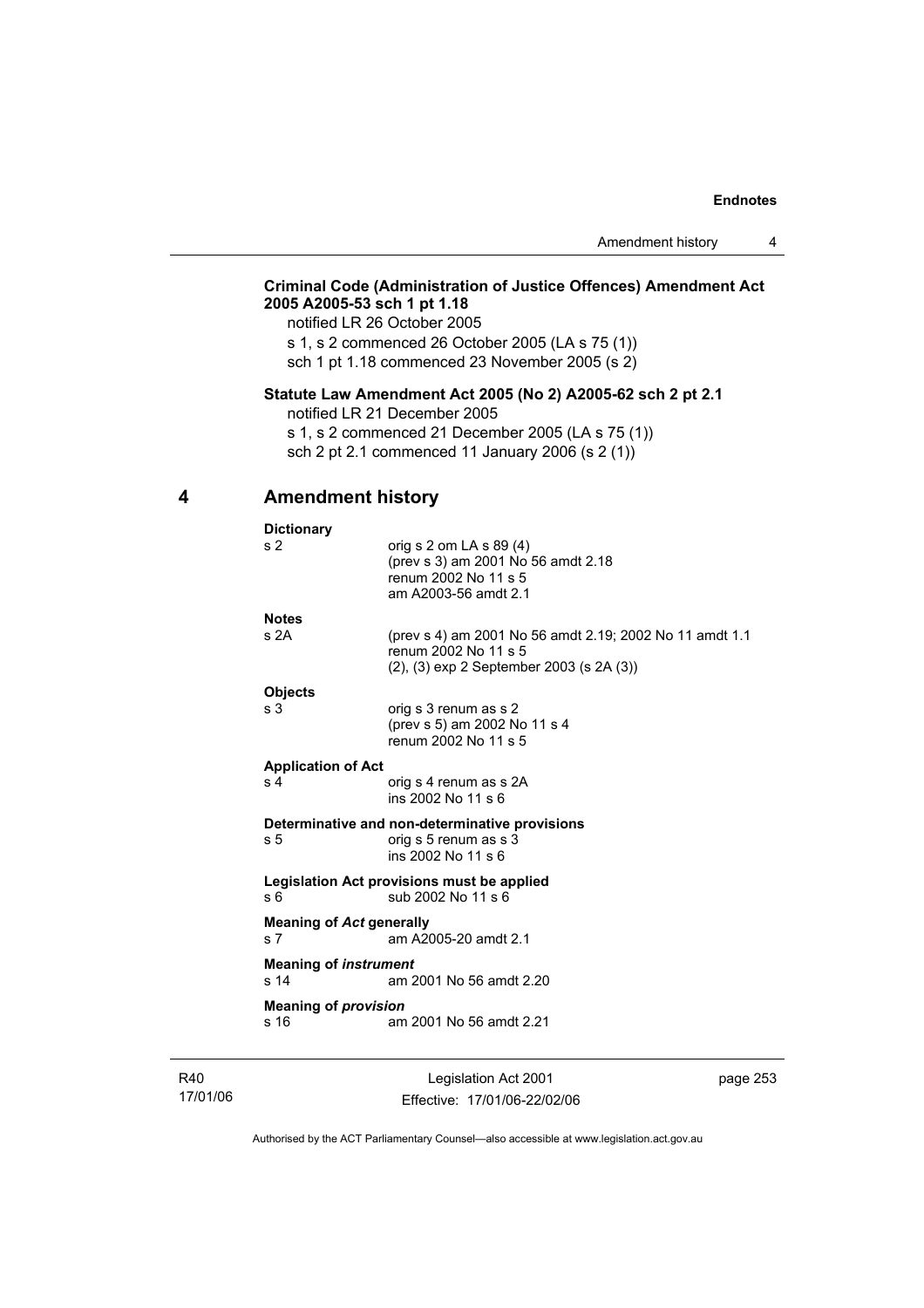4 Amendment history

**ACT legislation register**  s 18 am 2001 No 56 amdt 2.22 **Contents of register**  s 19 sub 2001 No 56 amdt 2.23 am 2002 No 11 s 7; 2002 No 11 amdt 1.2; ss renum R5 LA (see 2002 No 11 amdt 1.3); 2002 No 49 amdt 2.1, amdt 2.1; pars renum R13 LA (see 2002 No 49 amdt 2.3); A2003-41 amdt 2.1, amdt 2.2; A2004-5 amdt 2.6; A2004-42 amdt 2.1; A2005-20 amdt 2.2 **Access to registered material at approved web site**  s 22 am 2001 No 56 amdt 2.24 **Authorised versions and evidence of laws and legislative material**  ch 3 hdg sub A2003-41 amdt 2.3 **Definitions for ch 3**  s 22A ins A2003-41 amdt 2.4 def *law* ins A2003-41 amdt 2.4 def *legislative material* ins A2003-41 amdt 2.4 am A2005-20 amdt 2.3 def *republication* ins A2003-41 amdt 2.4 **Authorisation of versions by parliamentary counsel**  s 23 sub A2003-41 amdt 2.5 **Authorised electronic versions**  s 24 am 2001 No 56 amdt 2.25, amdt 2.26; 2002 No 11 amdt 1.4 sub A2003-41 amdt 2.6 **Authorised written versions**  s 25 sub A2003-41 amdt 2.7 **Judicial notice of certain matters**  s 26 am A2003-41 amdt 2.8, amdt 2.9; A2005-20 amdt 2.4 **Notification of Acts**  s 28 am 2001 No 56 amdts 2.27-2.29; 2002 No 11 amdt 1.5; A2003-41 amdt 2.10, amdt 2.11; ss renum R20 LA (see A2003-41 amdt 2.12); A2005-62 amdt 2.1, amdt 2.2 **References to** *notification* **of Acts**  s 30 am 2001 No 56 amdt 2.30, amdt 2.31 **Guidelines about costs of proposed subordinate laws and disallowable instruments**  s 33 (3), (4) exp 12 March 2002 (s 33 (4)) am A2005-20 amdt 2.5, amdt 2.6 **Preparation of regulatory impact statements**  s 34 am A2005-20 amdts 2.7-2.9; A2005-62 amdt 2.3

page 254 Legislation Act 2001 Effective: 17/01/06-22/02/06

R40 17/01/06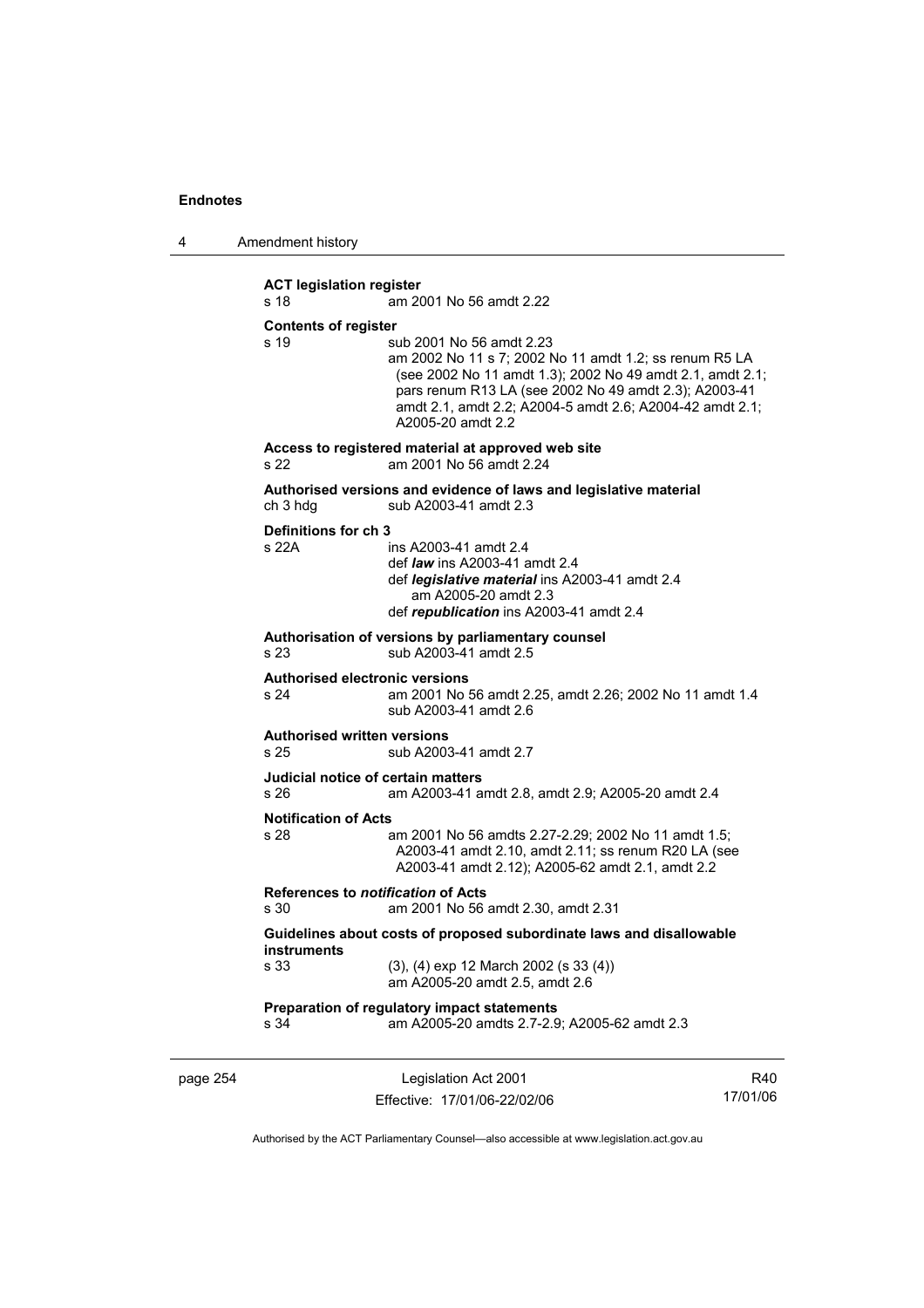Amendment history 4 **When is preparation of regulatory impact statement unnecessary?**  s 36 am 2002 No 30 amdt 2.1; A2005-20 amdt 2.10 **When must regulatory impact statement be presented?**  s 37 am A2005-20 amdt 2.11 **Making of certain statutory instruments by Executive**  s 41 hdg sub 2001 No 56 amdt 2.32 sub 2002 No 11 s 8 s 41 am 2001 No 56 amdts 2.33-2.36 sub 2002 No 11 s 8 **Power to make statutory instruments**  s 42 am 2002 No 11 amdt 1.6; A2005-20 amdt 2.12, amdt 2.13 **Statutory instruments to be interpreted not to exceed powers under**  s 43 am 2002 No 11 amdt 1.7; A2003-56 amdt 2.2, amdt 2.3 **Power to make statutory instruments for Act etc**  s 44 am 2002 No 11 amdt 1.8, amdt 1.9; 2002 No 49 amdt 2.54; A2005-20 amdt 2.14

**Power to make court rules**  s 45 sub 2002 No 11 s 9 am 2002 No 49 amdt 2.4, amdt 2.54; A2005-20 amdt 2.15, amdt 2.16 **Power to make instrument includes power to amend or repeal**  s 46 am 2002 No 11 s 10 **Statutory instrument may make provision by applying law or instrument**  s 47 sub 2002 No 11 s 11 am 2002 No 49 amdt 2.5; A2003-56 amdt 2.4; A2005-20 amdts 2.17-2.19 **Power to make instrument includes power to make different provision for different categories etc**  s 48 am 2002 No 11 amdt 1.10; 2002 No 49 amdt 2.54 **Single instrument may exercise several powers or satisfy several requirements**  s 49 am 2002 No 11 amdt 1.11 **Relationship between authorising law and instrument dealing with same matter**  s 50 am 2002 No 11 amdt 1.12, amdt 1.13; 2002 No 49 amdt 2.54

**Instrument may make provision in relation to land by reference to map etc**  s 51 am A2005-20 amdt 2.20

R40 17/01/06 **authorising law** 

page 255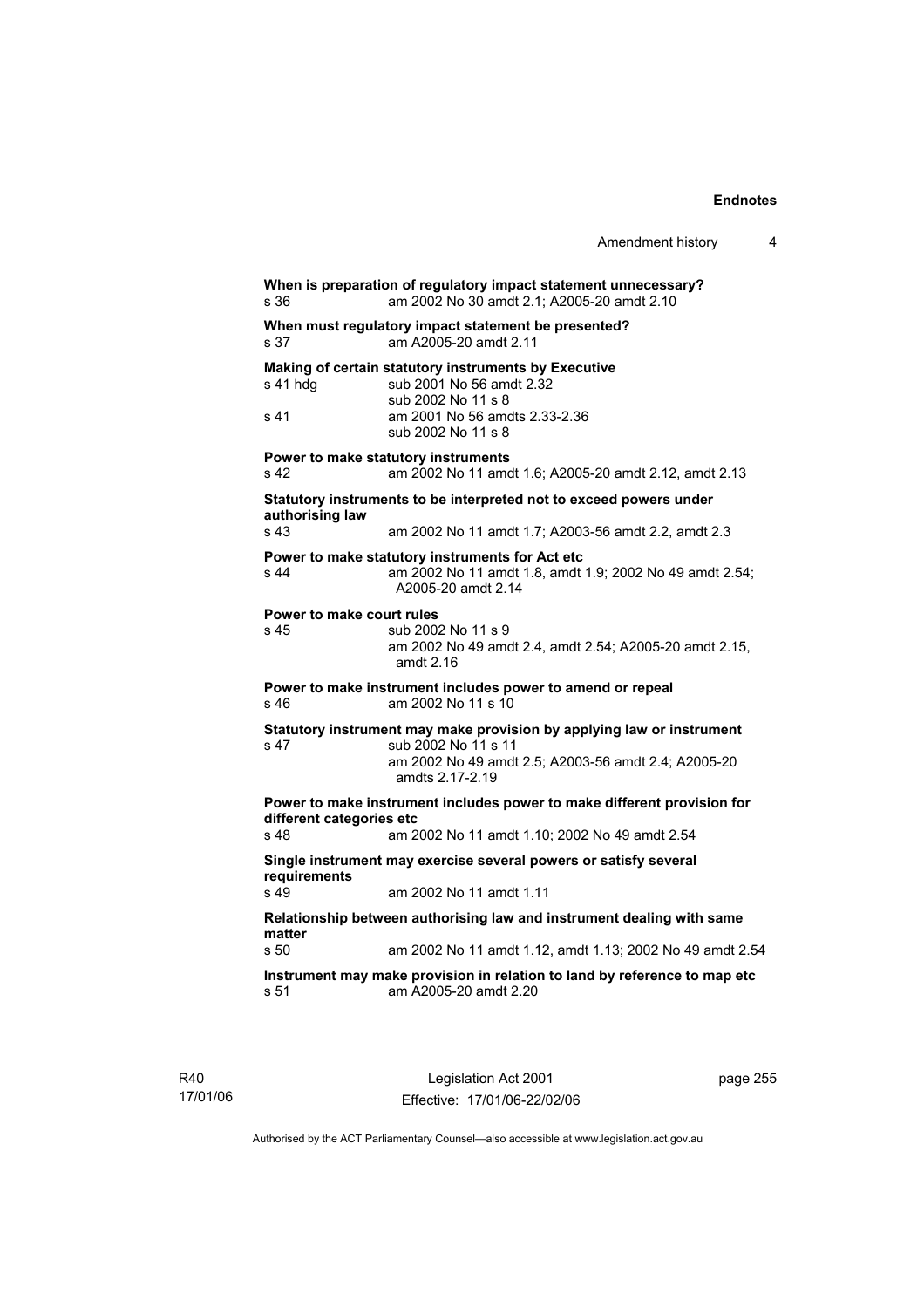| 4                                                                                                   | Amendment history                                                                                                                                                    |                                                                                                                                                                                                                                                                                                             |     |
|-----------------------------------------------------------------------------------------------------|----------------------------------------------------------------------------------------------------------------------------------------------------------------------|-------------------------------------------------------------------------------------------------------------------------------------------------------------------------------------------------------------------------------------------------------------------------------------------------------------|-----|
|                                                                                                     | s 52                                                                                                                                                                 | Instrument may authorise determination of matter etc<br>am 2002 No 11 amdt 1.14; ss renum R5 LA (see 2002 No 11<br>amdt 1.15)                                                                                                                                                                               |     |
|                                                                                                     | Instrument may prohibit<br>s 53                                                                                                                                      | am 2002 No 11 amdt 1.16, amdt 1.17                                                                                                                                                                                                                                                                          |     |
|                                                                                                     | s 54                                                                                                                                                                 | Instrument may require making of statutory declaration<br>am 2002 No 11 amdt 1.18; 2002 No 30 amdt 2.2                                                                                                                                                                                                      |     |
|                                                                                                     | s 56                                                                                                                                                                 | Determination of fees by disallowable instrument<br>am 2001 No 56 amdt 2.37, amdt 2.38; ss renum R1 LA (see<br>2001 No 56 amdt 2.39); 2002 No 11 amdt 1.19, amdt 1.20;<br>2002 No 49 amdt 2.54; A2005-20 amdts 2.21-2.27                                                                                    |     |
|                                                                                                     | s 57                                                                                                                                                                 | Fees payable in accordance with determination etc<br>am 2002 No 11 amdt 1.21                                                                                                                                                                                                                                |     |
|                                                                                                     | Regulations may make provision about fees<br>s 58<br>am 2001 No 56 amdt 2.40; 2002 No 11 amdt 1.22; ss renum<br>R5 LA (see 2002 No 11 amdt 1.23); A2005-20 amdt 2.28 |                                                                                                                                                                                                                                                                                                             |     |
|                                                                                                     | <b>Numbering</b><br>s 59                                                                                                                                             | am 2001 No 56 amdt 2.41; A2003-41 amdt 2.13; A2005-20<br>amdt 2.29                                                                                                                                                                                                                                          |     |
|                                                                                                     | $s60h$ dg<br>s 60                                                                                                                                                    | Correction etc of name of registrable instrument<br>sub A2003-41 amdt 2.14<br>am 2001 No 56 amdt 2.42, amdt 2.43; 2001 No 70 amdt 1.8;<br>2002 No 49 amdt 2.6, amdt 2.7; A2003-41 amdt 2.15;<br>A2004-42 amdt 2.2, amdt 2.3                                                                                 |     |
|                                                                                                     | Correction of name of explanatory statement etc<br>ins A2004-42 amdt 2.4<br>s 60A                                                                                    |                                                                                                                                                                                                                                                                                                             |     |
|                                                                                                     | s 61                                                                                                                                                                 | Notification of registrable instruments<br>sub 2001 No 56 amdt 2.44<br>am 2002 No 11 s 12, amdt 1.24; ss renum R5 LA (see 2002<br>No 11 amdt 1.25); A2003-41 amdts 2.16-2.19; A2004-60<br>amdt 1.173; pars renum R31 LA (see A2004-60 amdt 1.174);<br>A2005-20 amdts 2.30-2.33; A2005-62 amdt 2.4, amdt 2.5 |     |
|                                                                                                     | Effect of failure to notify registrable instrument<br>am 2002 No 11 amdt 1.26, amdt 1.27<br>s 62                                                                     |                                                                                                                                                                                                                                                                                                             |     |
| References to notification of registrable instruments<br>am 2001 No 56 amdt 2.45, amdt 2.46<br>s 63 |                                                                                                                                                                      |                                                                                                                                                                                                                                                                                                             |     |
|                                                                                                     | $s$ 64 hdg<br>s 64                                                                                                                                                   | Presentation of subordinate laws and disallowable instruments<br>sub 2002 No 11 amdt 1.28<br>am 2002 No 11 amdt 1.29; A2005-20 amdt 2.34; A2005-62<br>amdt 2.6                                                                                                                                              |     |
| page 256                                                                                            |                                                                                                                                                                      | Legislation Act 2001                                                                                                                                                                                                                                                                                        | R40 |

Authorised by the ACT Parliamentary Counsel—also accessible at www.legislation.act.gov.au

17/01/06

Effective: 17/01/06-22/02/06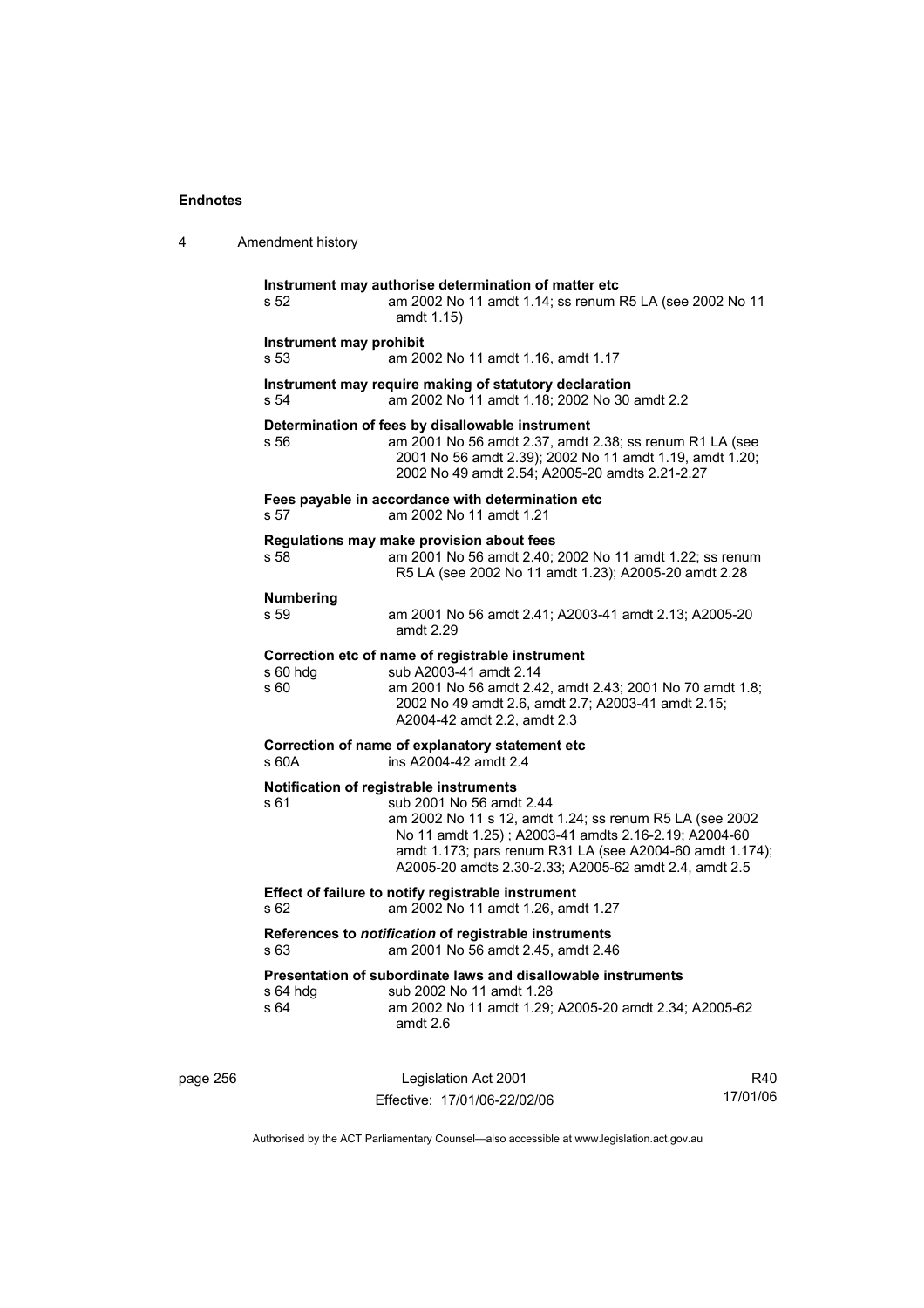## **Disallowance by resolution of Assembly**  s 65 hdg sub 2001 No 56 amdt 2.47 s 65 am 2001 No 56 amdt 2.48, amdt 2.49; 2002 No 11 amdt 1.30; A2003-56 amdt 2.5; ss renum R21 LA (see A2003-56 amdt 2.6); A2004-42 amdt 2.5, amdt 2.6; A2005-20 amdt 2.35; A2005-62 amdt 2.7 **Notification of disallowance by resolution of Assembly**  s 65A ins 2001 No 56 amdt 2.50 am 2002 No 11 amdt 1.31; A2003-41 amdt 2.20; A2005-62 amdt 2.8 **Revival of affected laws**  s 66 am 2002 No 11 amdt 1.32 **Making of instrument same in substance within 6 months after disallowance**  s 67 am 2002 No 11 amdt 1.33; A2005-20 amdt 2.36; A2005-62 amdt 2.9 **Amendment by resolution of Assembly**  s 68 am 2001 No 56 amdts 2.51-2.53; ss renum R1 LA (see 2001 No 56 amdt 2.54); 2002 No 11 amdt 1.34; A2004-42 amdt 2.7, amdt 2.8; A2005-20 amdt 2.37; A2005-62 amdt 2.10 **Notification of amendments made by resolution of Assembly**  s 69 am 2001 No 56 amdt 2.55, amdt 2.56; 2002 No 11 amdt 1.35; 2002 No 49 amdt 2.8; A2005-62 amdt 2.11 **Making of amendment restoring effect of law within 6 months after amendment**  s 70 am 2002 No 11 amdt 1.36; A2005-20 amdt 2.38; A2005-62 amdt 2.12 **Effect of dissolution or expiry of Assembly on notice of motion**  s 71 am 2002 No 11 amdt 1.37; A2005-20 amdt 2.39, amdt 2.40; A2005-62 amdt 2.13 **Meaning of** *law* **in ch 8**  s 72 am A2004-42 amdt 2.9; A2005-20 amdt 2.41 **General rules about commencement**  s 73 am 2002 No 11 s 13, s 14, amdt 1.38, amdt 1.39; A2003-41 amdt 2.21; A2003-56 amdts 2.7-2.9; A2004-42 amdt 2.10; A2005-20 amdt 2.42 **Time of commencement**  s 74 sub 2002 No 11 s 15

R40 17/01/06

Legislation Act 2001 Effective: 17/01/06-22/02/06 page 257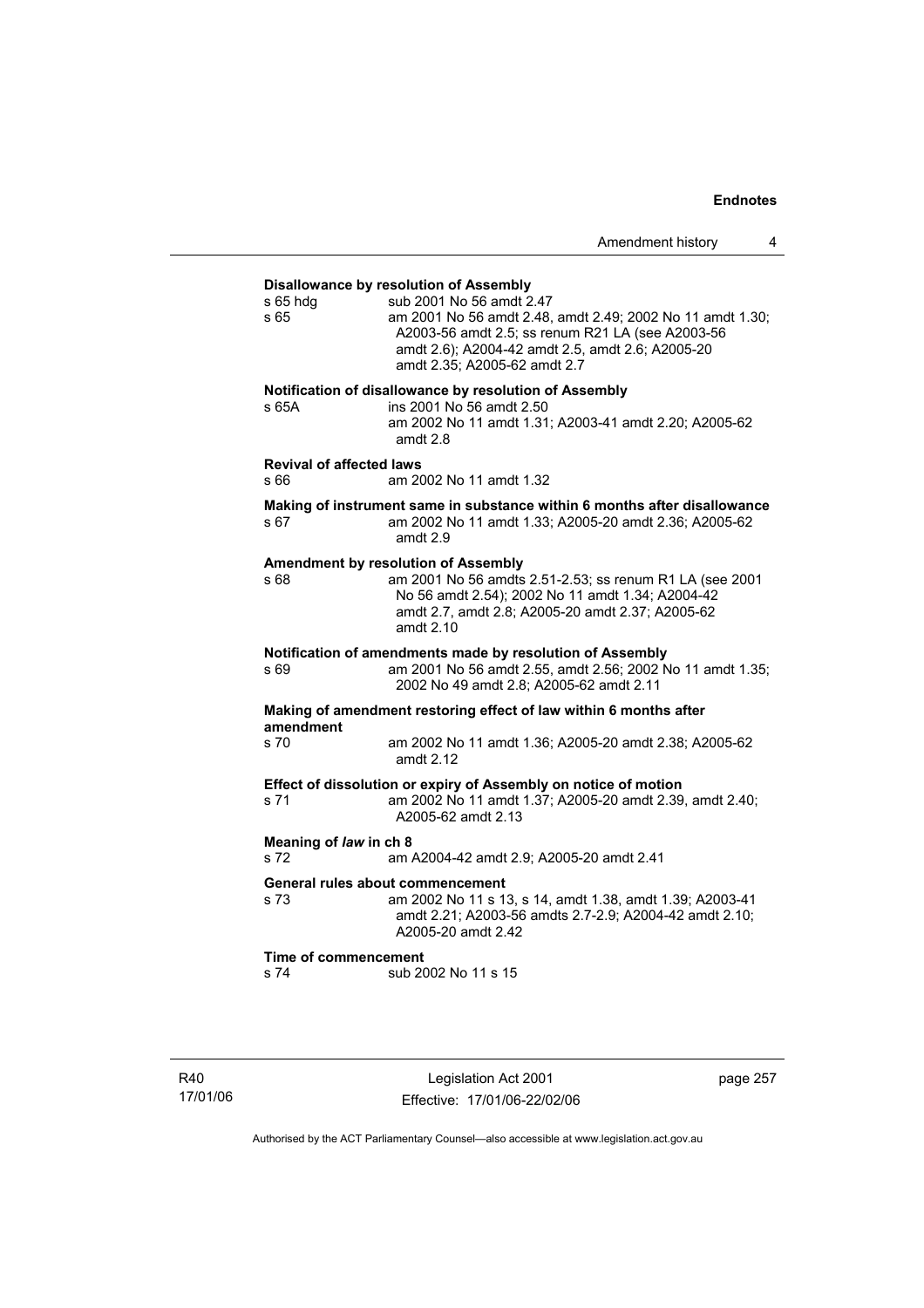| 4        | Amendment history                                                                                                                                                                                                                                         |  |  |
|----------|-----------------------------------------------------------------------------------------------------------------------------------------------------------------------------------------------------------------------------------------------------------|--|--|
|          | Commencement of naming and commencement provisions<br>s 75 hdg<br>sub A2004-42 amdt 2.11<br>s 75<br>am 2002 No 11 s 16; 2002 No 49 amdt 2.9, amdt 2.10;<br>A2003-56 amdt 2.10, amdt 2.11; A2004-42 amdt 2.12;<br>ss renum R27 LA (see A2004-42 amdt 2.13) |  |  |
|          | Meaning of commences retrospectively<br>ins A2003-56 amdt 2.12<br>s 75A                                                                                                                                                                                   |  |  |
|          | Retrospective commencement requires clear indication<br>ins A2003-56 amdt 2.12<br>s 75B<br>am A2004-42 amdt 2.14; ss renum R27 LA (see A2004-42<br>amdt 2.15)                                                                                             |  |  |
|          | Non-prejudicial provision may commence retrospectively<br>am 2002 No 11 amdt 1.40; ss renum R5 LA (see 2002 No 11<br>s 76<br>amdt 1.41); A2003-56 amdt 2.13, amdt 2.14; A2005-20<br>amdt 2.46                                                             |  |  |
|          | <b>Commencement by commencement notice</b><br>am 2002 No 11 s 17, amdt 1.42; 2002 No 49 amdt 2.11;<br>s 77<br>A2004-42 amdts 2.16-2.18                                                                                                                    |  |  |
|          | Separate commencement of amendments<br>s 78<br>sub 2002 No 11 amdt 1.43                                                                                                                                                                                   |  |  |
|          | Automatic commencement of postponed law<br>s 79<br>am 2002 No 11 amdt 1.44; 2002 No 49 amdt 2.12; A2003-41<br>amdt 2.22; A2003-56 amdt 2.15, amdt 2.16; ss renum R21<br>LA (see A2003-56 amdt 2.17); A2004-42 amdt 2.19;<br>A2005-20 amdt 2.44, amdt 2.45 |  |  |
|          | Commencement of amendment of uncommenced law<br>s 79A<br>ins A2003-41 amdt 2.23                                                                                                                                                                           |  |  |
|          | References to commencement of law<br>s 80<br>am 2002 No 49 amdt 2.13                                                                                                                                                                                      |  |  |
|          | Exercise of powers between notification and commencement<br>s 81<br>am 2002 No 11 amdts 1.45-1.47; A2004-42 amdt 2.20,<br>amdt 2.21; ss renum R27 LA (see A2004-42 amdt 2.22);<br>A2005-5 s 25; ss renum R32 LA (see A2005-5 s 26);<br>A2005-20 amdt 2.46 |  |  |
|          | Definitions for ch 9<br>s 82<br>def law sub A2004-42 amdt 2.23; A2005-20 amdt 2.47<br>def repeal sub 2002 No 49 amdt 2.14<br>am A2004-42 amdt 2.24                                                                                                        |  |  |
|          | Consequences of amendment of statutory instrument by Act<br>s 83<br>am 2002 No 11 amdt 1.48, amdt 1.49                                                                                                                                                    |  |  |
| page 258 | Legislation Act 2001<br>R40                                                                                                                                                                                                                               |  |  |

Authorised by the ACT Parliamentary Counsel—also accessible at www.legislation.act.gov.au

17/01/06

Effective: 17/01/06-22/02/06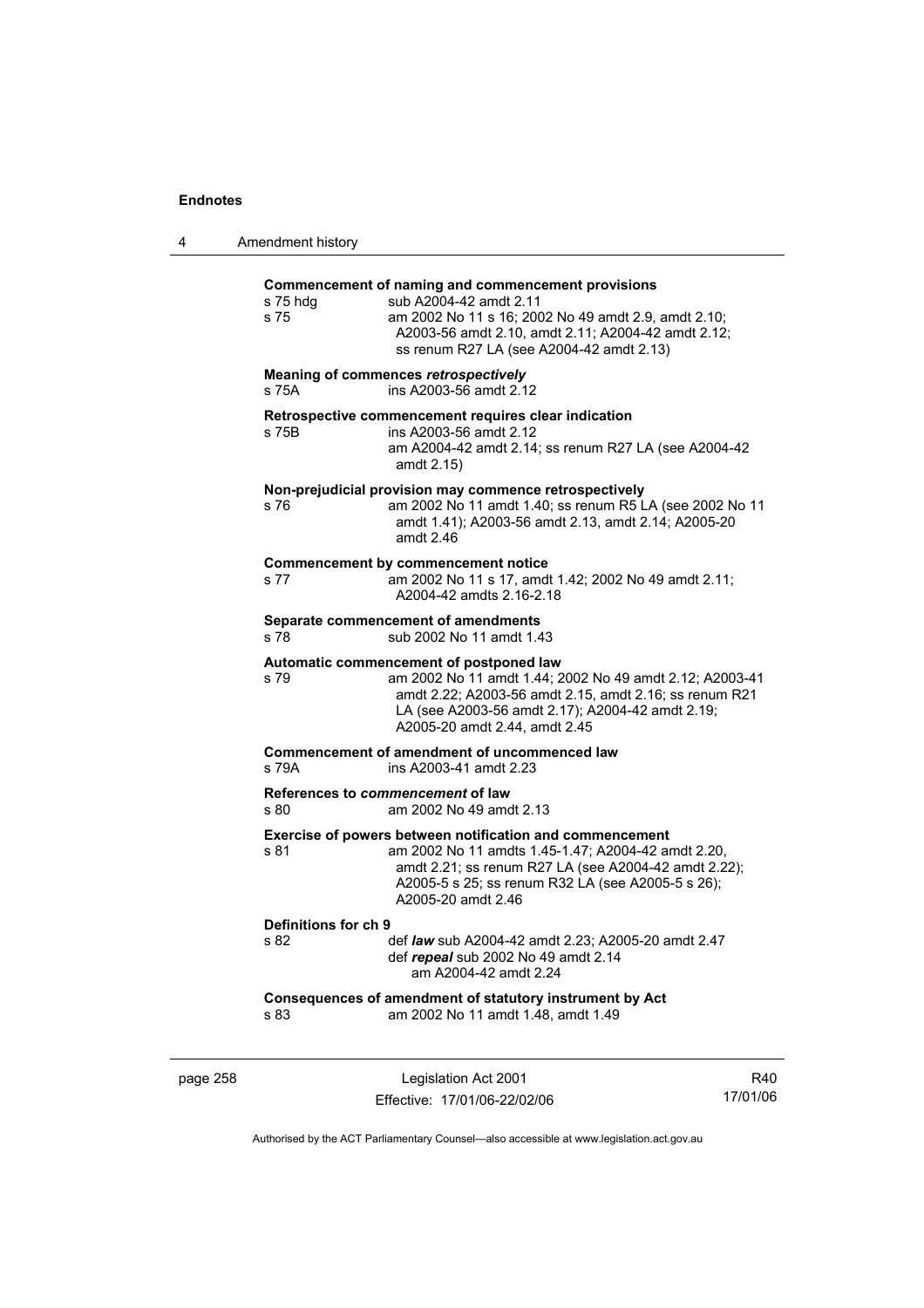## **Saving of operation of repealed and amended laws**  s 84 am 2002 No 11 amdt 1.50; ss renum R5 LA (see 2002 No 11 amdt 1.51); A2005-20 amdt 2.48 **Creation of offences and changes in penalties**  s 84A ins 2001 No 56 amdt 2.57

 am 2002 No 11 amdt 1.52; A2004-42 amdt 2.25; ss renum R27 LA (see A2004-42 amdt 2.26); A2005-20 amdt 2.49

#### **When repeal takes effect**

s 85 sub 2002 No 11 s 18

# **Repealed and amended laws not revived on repeal of repealing and amending laws**

am 2002 No 11 amdt 1.53; ss renum R5 LA (see 2002 No 11 amdt 1.54)

#### **Commencement not undone if repealed**

s 87 am 2002 No 11 amdt 1.55

#### **Repeal does not end effect of transitional laws etc**

| s 88 hda | sub 2002 No 49 amdt 2.15                              |
|----------|-------------------------------------------------------|
| s 88     | am 2002 No 11 amdt 1.56; A2003-56 amdt 2.18; A2005-20 |
|          | amdt 2.50, amdt 2.51; ss renum R34 LA (see A2005-20   |
|          | amdt 2.52)                                            |

#### **Automatic repeal of certain laws and provisions**

s 89 am 2002 No 11 amdts 1.57-1.59; ss renum R5 LA (see 2002 No 11 amdt 1.60); 2002 No 30 amdt 2.3; 2002 No 49 amdts 2.16-2.18, 2.20-2.23; ss renum R13 LA (see 2002 No 49 amdt 2.19); A2003-56 amdts 2.19-2.23; ss renum R21 LA (see A2003-56 amdt 2.24); A2004-42 amdt 2.27, amdt 2.28, amdts 2.30-2.32; ss renum R27 LA (see A2004-42 amdt 2.29); A2005-20 amdts 2.53-2.56

#### **Insertion of provisions by amending law**

s 91 am 2001 No 56 amdt 2.58; 2002 No 11 amdts 1.61-1.63; ss renum R5 LA (see 2002 No 11 amdt 1.64) ; A2003-41 amdt 2.24; A2004-42 amdt 2.33, amdt 2.34; A2005-20 amdt 2.57

#### **Amendment to be made whenever possible**

s 92 am 2002 No 11 amdts 1.65-1.68; A2005-20 amdt 2.58

#### **Provisions included in another provision for amendment purposes**  s 93 am 2001 No 56 amdt 2.59, amdt 2.60; 2002 No 11 amdt 1.69; A2004-42 amdt 2.35, amdt 2.36; A2005-20 amdt 2.59

#### **Continuance of appointments etc made under amended provisions**  s 94 am 2002 No 11 amdt 1.70; ss renum R5 LA (see 2002 No 11 amdt 1.71); 2002 No 49 amdt 2.24; A2003-41 amdt 2.25

R40 17/01/06

Legislation Act 2001 Effective: 17/01/06-22/02/06 page 259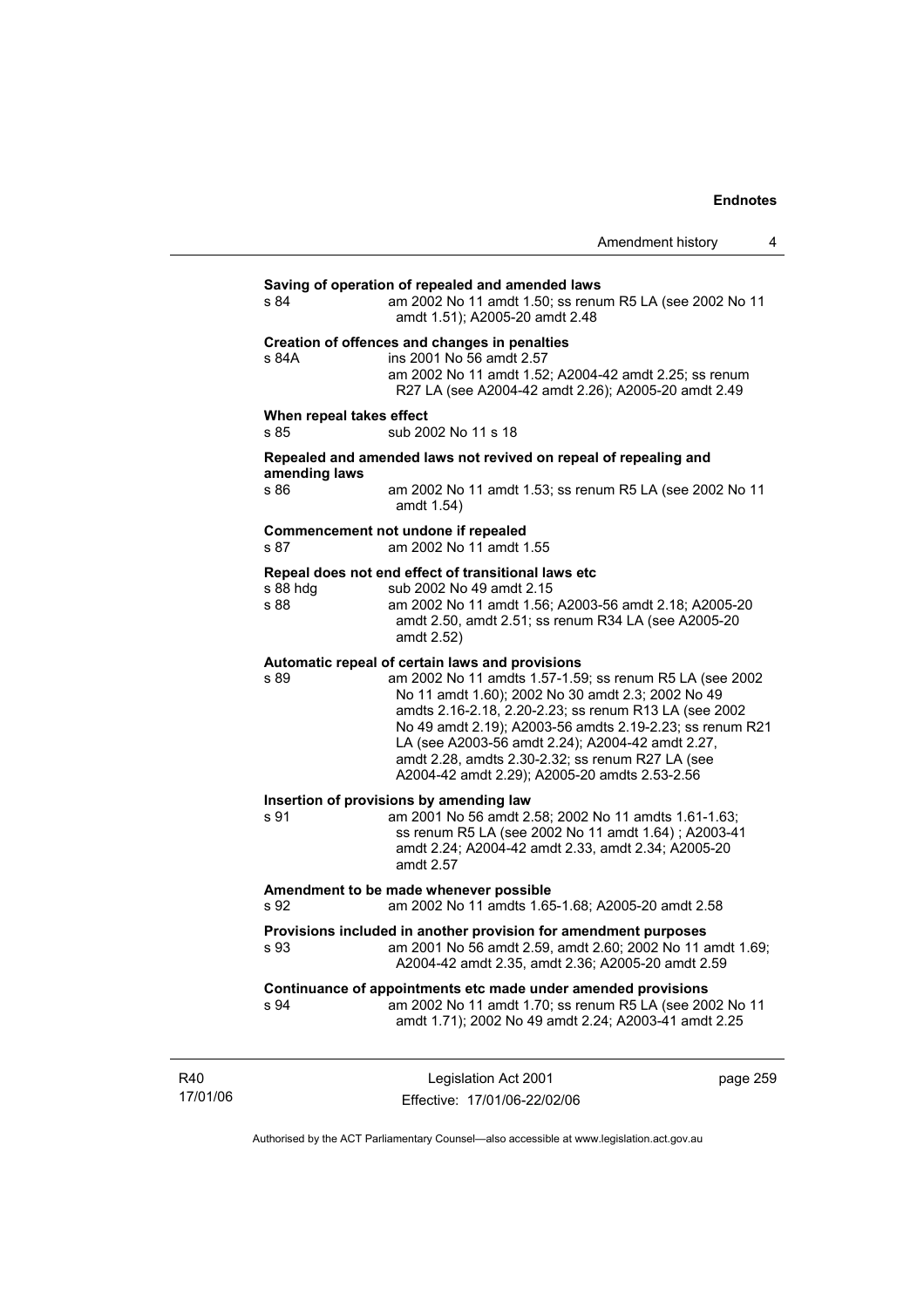| 4 | Amendment history |
|---|-------------------|
|---|-------------------|

| <b>Status of modifications</b><br>s 95           | am 2002 No 11 amdt 1.72, amdt 1.73                                                                                                                                                                                     |
|--------------------------------------------------|------------------------------------------------------------------------------------------------------------------------------------------------------------------------------------------------------------------------|
| <b>Relocated provisions</b><br>s.96              | am 2002 No 11 amdt 1.74; A2005-20 amdt 2.60                                                                                                                                                                            |
| <b>Referring to laws</b><br>ch 10 hdg            | sub A2005-20 amdt 2.61                                                                                                                                                                                                 |
| Definitions for ch 10<br>s 97 hdg<br>s 97        | sub 2001 No 56 amdt 2.61<br>am 2001 No 56 amdt 2.62<br>sub A2005-20 amdt 2.61<br>def ACT law ins A2005-20 amdt 2.61<br>def <i>law</i> ins A2005-20 amdt 2.61<br>def law of another jurisdiction ins A2005-20 amdt 2.61 |
| s 98                                             | References to ACT law include law containing reference<br>am 2002 No 11 amdt 1.75<br>sub A2005-20 amdt 2.61                                                                                                            |
| s 99                                             | References in ACT statutory instruments to the Act<br>am A2003-56 amdt 2.25<br>sub A2005-20 amdt 2.61                                                                                                                  |
| <b>Referring to particular ACT laws</b><br>s 100 | am A2003-56 amdt 2.26<br>sub A2005-20 amdt 2.61                                                                                                                                                                        |
| s 101                                            | Referring to particular laws of other jurisdictions etc<br>am 2002 No 49 amdt 2.25<br>sub A2005-20 amdt 2.61                                                                                                           |
| s 101A                                           | Reference to provisions of law or instrument is inclusive<br>ins 2001 No 56 amdt 2.63<br>om A2005-20 amdt 2.61                                                                                                         |
| References to paragraphs etc<br>s 101B           | ins 2001 No 56 amdt 2.63<br>om A2005-20 amdt 2.61                                                                                                                                                                      |
| s 102                                            | References to laws include references to laws as in force from time to time<br>am 2002 No 11 amdt 1.76, amdt 1.77; A2003-56 amdt 2.27;<br>ss renum R21 LA (see A2003-56 amdt 2.28)<br>sub A2005-20 amdt 2.61           |
| References to repealed laws<br>s 103             | sub A2005-20 amdt 2.61                                                                                                                                                                                                 |
| s 104                                            | References to laws include references to instruments under laws<br>am 2001 No 56 amdt 2.64<br>sub A2005-20 amdt 2.61                                                                                                   |

page 260 Legislation Act 2001 Effective: 17/01/06-22/02/06

R40 17/01/06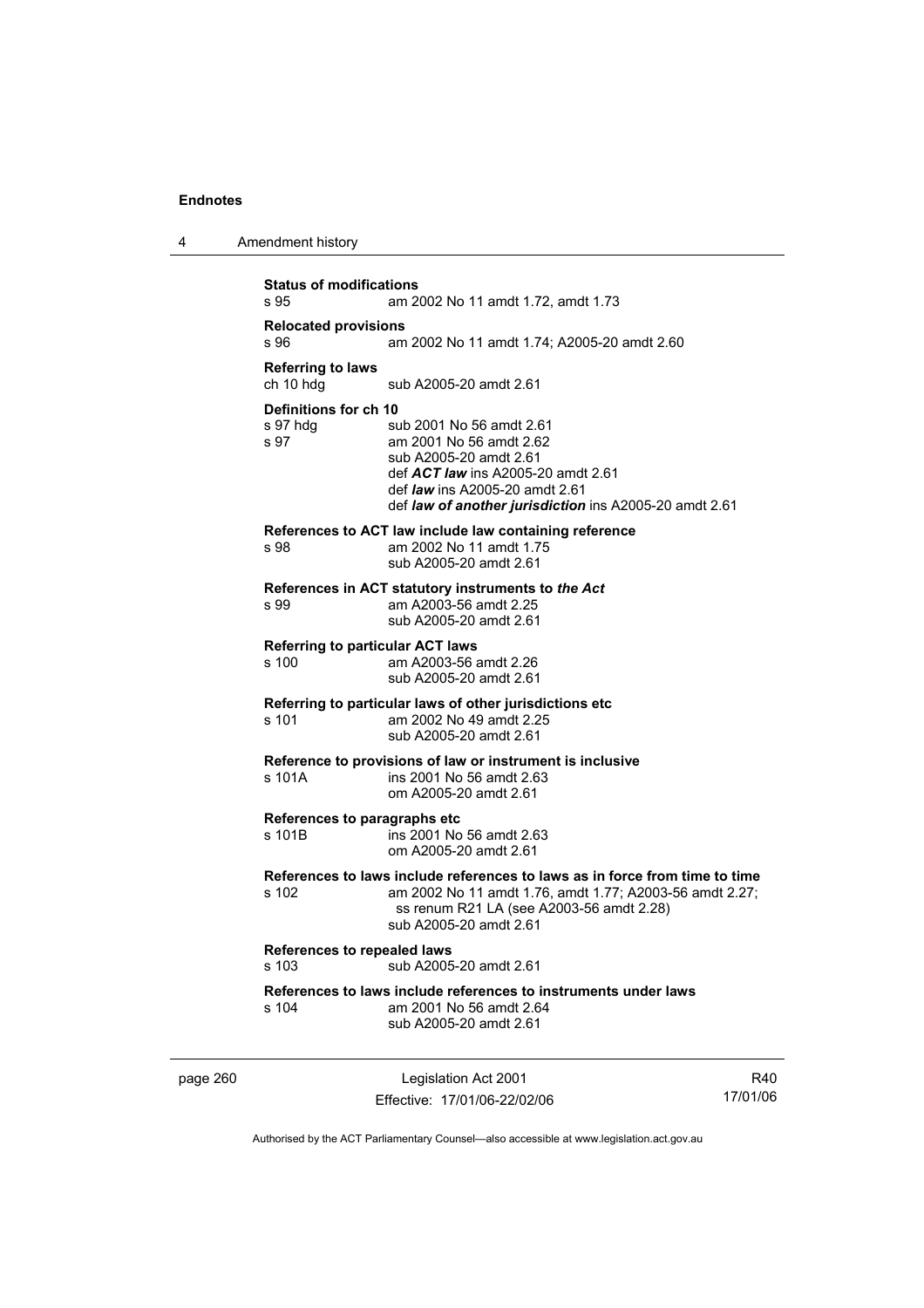# **Referring to provisions of laws**  s 105 am 2002 No 11 amdt 1.78, amdt 1.79 sub A2005-20 amdt 2.61 **References to provisions of laws are inclusive**  s 106 am 2002 No 30 amdt 2.4 sub A2005-20 amdt 2.61 **References to paragraphs etc of laws** s 106A ins A2005-20 amdt 2.61 **Meaning of** *law* **in ch 11**  s 107 hdg sub A2004-42 amdt 2.37 s 107 def *law* am A2003-41 amdt 2.26; A2005-20 amdt 2.62 def *republication* ins A2004-42 amdt 2.38 **Republication in register**  s 108 am 2001 No 56 amdt 2.65 **Republications may be published with other information**  s 109 am A2003-41 amdt 2.27 **Incorporation of amendments**  s 111 am A2005-20 amdt 2.63, amdt 2.64 **Authorisation for parliamentary counsel**  am 2001 No 70 amdt 1.8 **Ambit of editorial amendments**  s 116 am A2003-56 amdt 2.29; A2005-20 amdts 2.65-2.68, amdt 2.146 **Delegation by parliamentary counsel**<br>s 119 renum as s 260  $renum$  as s 260 **Scope of Acts and statutory instruments**  ch 12 hdg orig ch 12 hdg renum as ch 19 hdg and then ch 20 hdg ins 2001 No 56 amdt 2.68 **Act to be interpreted not to exceed legislative powers of Assembly**  s 120 orig s 120 renum as s 261 ins 2001 No 56 amdt 2.68 am 2002 No 11 amdt 1.80 **Binding effect of Acts**  s 121 orig s 121 renum as s 262 and then s 302 ins 2002 No 11 s 19 **Application to Territory**  s 122 orig s 122 renum as s 263 ins 2001 No 56 amdt 2.68 am 2002 No 11 amdt 1.81

R40 17/01/06

Legislation Act 2001 Effective: 17/01/06-22/02/06 page 261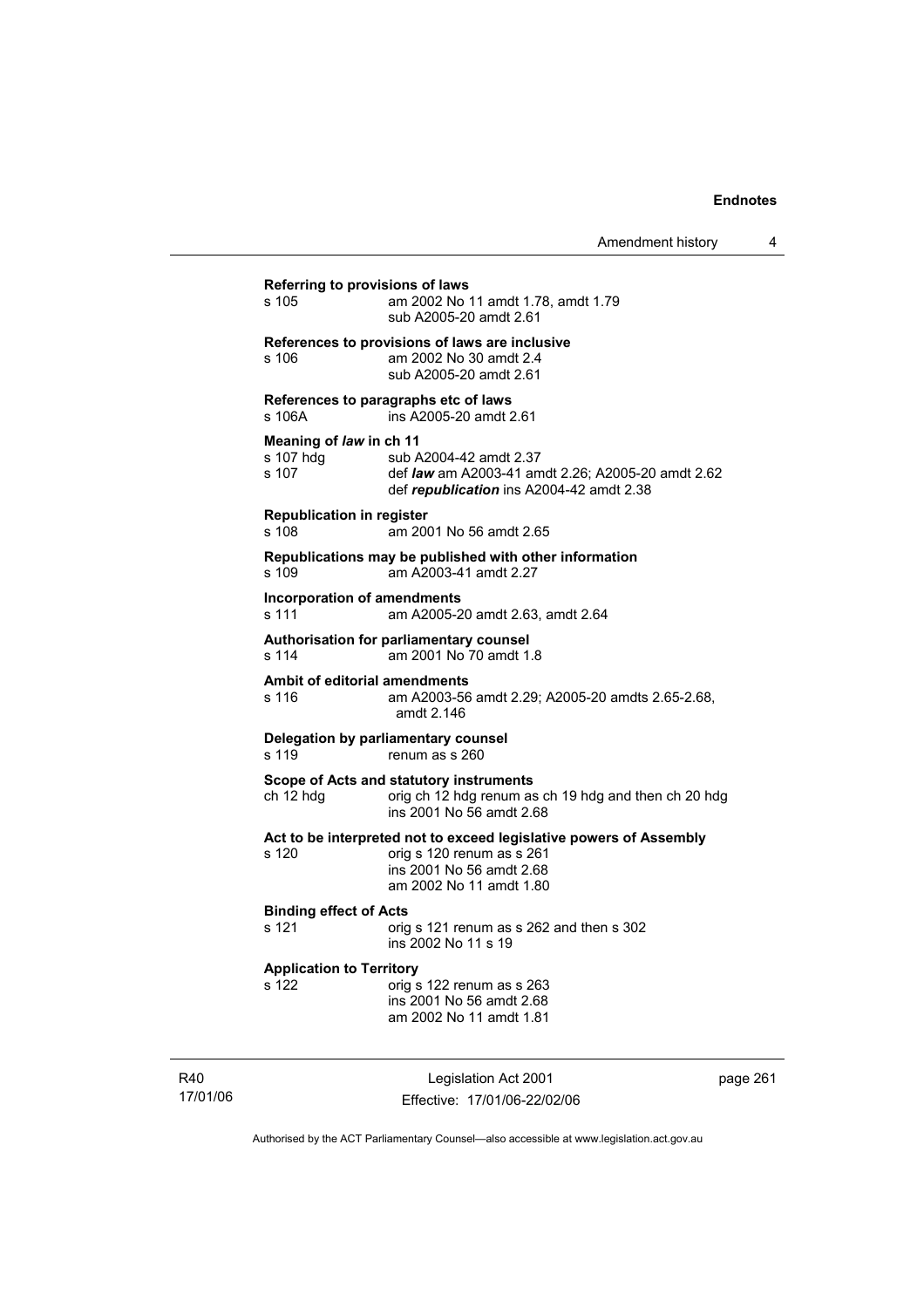| 4        | Amendment history                                    |                                                                                                                                                                                                                                                                      |                 |
|----------|------------------------------------------------------|----------------------------------------------------------------------------------------------------------------------------------------------------------------------------------------------------------------------------------------------------------------------|-----------------|
|          | Application of s 47 (2) and (3)<br>s 122A            | renum as s 264 and then s 304                                                                                                                                                                                                                                        |                 |
|          | Application of s 61 and s 62<br>s 123                | renum as s 265 and then s 305                                                                                                                                                                                                                                        |                 |
|          | Application of s 69<br>s 124                         | renum as s 266                                                                                                                                                                                                                                                       |                 |
|          | ch 13 hdg                                            | <b>Structure of Acts and statutory instruments</b><br>orig ch 13 hdg renum as ch 20 hdg and then ch 21 hdg<br>ins 2001 No 56 amdt 2.68                                                                                                                               |                 |
|          | General<br>pt 13.1 hdg                               | ins 2001 No 56 amdt 2.68                                                                                                                                                                                                                                             |                 |
|          | Meaning of law in ch 13<br>s 125                     | orig s 125 renum as s 267 and then s 306<br>ins 2001 No 56 amdt 2.68<br>am A2005-20 amdt 2.69                                                                                                                                                                        |                 |
|          | s 126                                                | Material that is part of Act or statutory instrument<br>orig s 126 renum as s 268 and then s 307<br>ins 2001 No 56 amdt 2.68<br>am 2002 No 11 amdt 1.82; 2002 No 30 amdt 2.5; A2003-56<br>amdt 2.30; ss renum R21 LA (see A2003-56 amdt 2.31);<br>A2005-20 amdt 2.70 |                 |
|          | s 127                                                | Material that is not part of Act or statutory instrument<br>orig s 127 renum as s 269 and then s 308<br>ins 2001 No 56 amdt 2.68<br>am 2002 No 11 amdt 1.83; A2005-20 amdt 2.71                                                                                      |                 |
|          | s 128                                                | Status of certain instruments as notifiable instruments<br>renum as s 270 and then s 309                                                                                                                                                                             |                 |
|          | gazette<br>s 129                                     | Compliance with authorisation or requirement to do something by notice in<br>renum as s 271 and then s 310                                                                                                                                                           |                 |
|          | <b>Particular kinds of provisions</b><br>pt 13.2 hdg | ins 2001 No 56 amdt 2.68                                                                                                                                                                                                                                             |                 |
|          | What is a definition?<br>s 130                       | orig s 130 renum as s 272 and then s 313<br>ins 2001 No 56 amdt 2.68<br>am A2003-56 amdts 2.32-2.34                                                                                                                                                                  |                 |
|          | <b>Signpost definitions</b><br>s 131                 | ins 2001 No 56 amdt 2.68<br>am 2002 No 49 amdt 2.26, amdt 2.27; A2003-56 amdt 2.35,<br>amdt 2.36; ss renum R21 LA (see A2003-56 amdt 2.37)                                                                                                                           |                 |
| page 262 |                                                      | Legislation Act 2001<br>Effective: 17/01/06-22/02/06                                                                                                                                                                                                                 | R40<br>17/01/06 |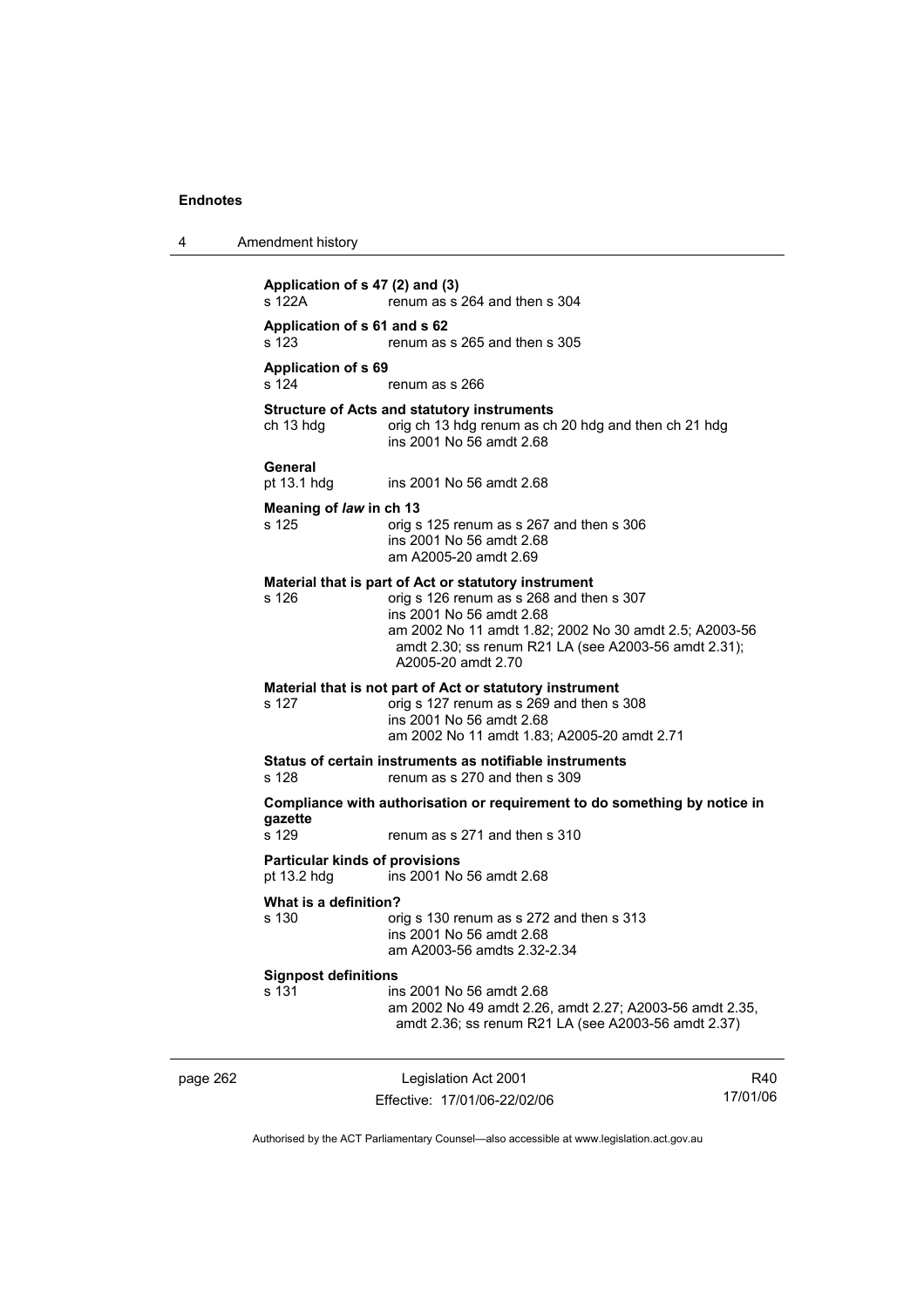Amendment history 4

## **Examples**  ins 2001 No 56 amdt 2.68 am 2002 No 11 amdt 1.84 **Penalty units**  ins 2001 No 56 amdt 2.68 am 2002 No 11 amdt 1.85 **Penalties at end of sections and subsections**  s 134 ins 2001 No 56 amdt 2.68 am 2002 No 11 amdt 1.86; 2002 No 49 amdt 2.28; A2005-20 amdt 2.72; amdt 2.73 **Penalties not at end of sections and subsections**  s 135 ins 2001 No 56 amdt 2.68 am 2002 No 11 amdt 1.87; 2002 No 49 amdt 2.29; A2005-20 amdt 2.74, amdt 2.75 **Interpretation of Acts and statutory instruments**  ch 14 hdg ins 2002 No 11 s 20 sub A2003-18 s 4 **Purpose and scope**  ins A2003-18 s 4 **Meaning of** *Act* **in ch 14**  s 136 ins 2001 No 56 amdt 2.68 om 2002 No 11 amdt 1.88 ins A2003-18 s 4 **Purpose and scope of ch 14**  s 137 ins 2002 No 11 s 20 sub A2003-18 s 4 **Key principles of interpretation**<br>pt 14.2 hdg ins A2003-18 ins A2003-18 s 4 **Meaning of** *working out the meaning of an Act* s 138 reloc from IA 2002 No 11 amdt 2.63 sub A2003-18 s 4 **Interpretation best achieving Act's purpose**  reloc from IA 2002 No 11 amdt 2.63 pars renum R5 LA am 2002 No 49 amdt 2.30 sub A2003-18 s 4 am A2004-5 amdt 2.7 **Legislative context**  s 140 ins A2003-18 s 4

R40 17/01/06

Legislation Act 2001 Effective: 17/01/06-22/02/06 page 263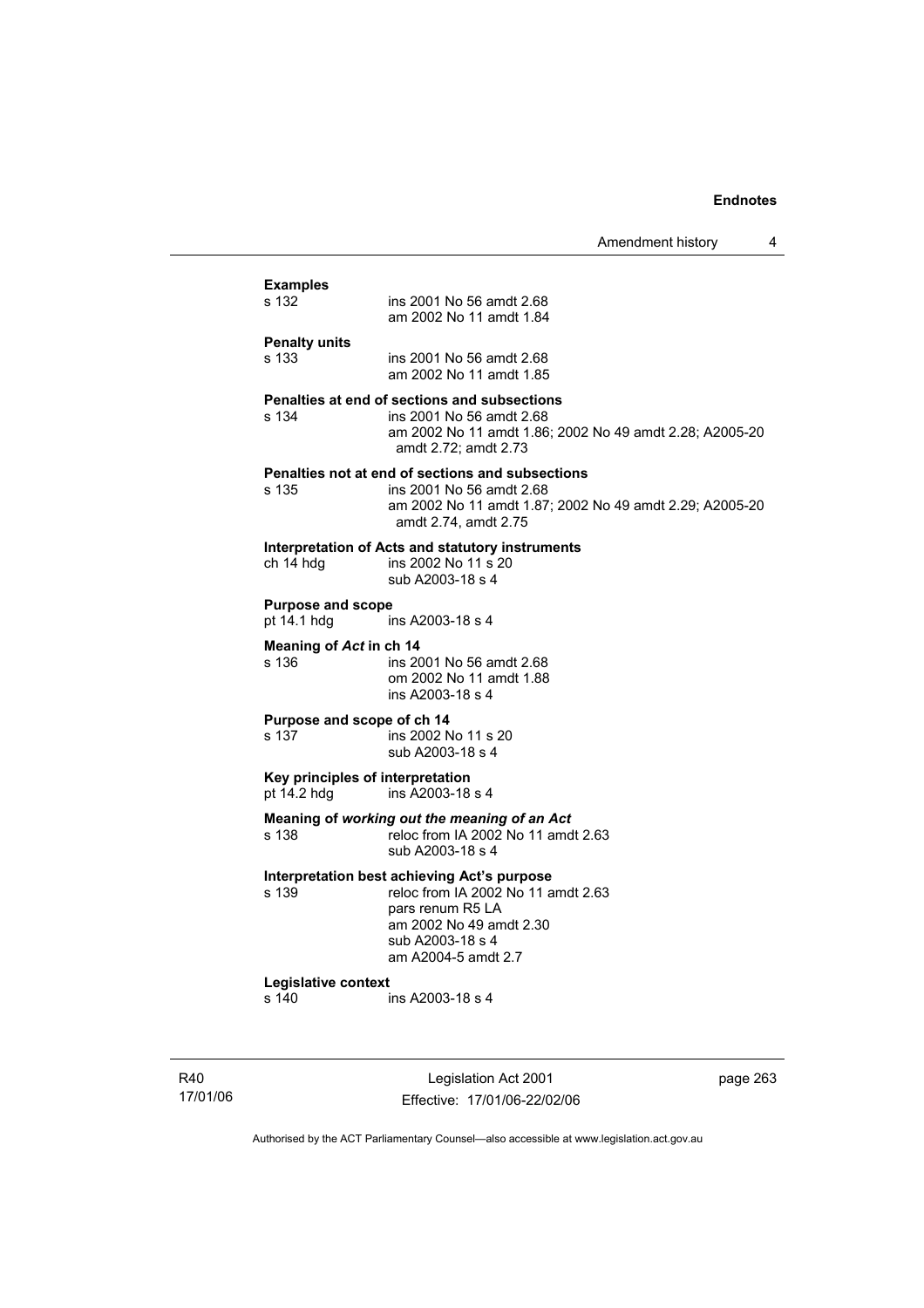4 Amendment history

| Non-legislative context generally<br>s 141 | ins A2003-18 s 4<br>am A2003-41 amdt 2.28                                                                                                       |
|--------------------------------------------|-------------------------------------------------------------------------------------------------------------------------------------------------|
| s 142                                      | Non-legislative context-material that may be considered<br>ins A2003-18 s 4<br>am A2003-41 amdt 2.29; table renum R22 LA; A2005-20<br>amdt 2.76 |
| s 143                                      | Law stating material for consideration in working out meaning<br>ins A2003-18 s 4                                                               |
| Aids to interpretation<br>ch 15 hdg        | ins 2001 No 56 amdt 2.68<br>ch 15 hdg note om 2002 No 11 amdt 1.89                                                                              |
| General<br>pt 15.1 hdg                     | ins 2001 No 56 amdt 2.68                                                                                                                        |
| s 144 hda<br>s 144                         | <b>Meaning of commonly-used terms</b><br>sub A2003-56 amdt 2.38<br>ins 2001 No 56 amdt 2.68                                                     |
| <b>Gender and number</b><br>s 145          | ins 2001 No 56 amdt 2.68<br>am 2002 No 11 amdt 1.90                                                                                             |
| Meaning of may and must<br>s 146           | ins 2001 No 56 amdt 2.68<br>am 2002 No 11 amdt 1.91, amdt 1.92; 2002 No 30 amdt 2.6;<br>A2003-56 amdt 2.39; A2005-20 amdt 2.77                  |
| s 147                                      | Changes of drafting practice not to affect meaning<br>ins 2001 No 56 amdt 2.68<br>am 2002 No 11 amdt 1.93                                       |
| s 148                                      | Terms used in instruments have same meanings as in authorising laws<br>ins 2001 No 56 amdt 2.68<br>am 2002 No 11 amdt 1.94; A2003-56 amdt 2.40  |
| Age in years<br>s 149                      | ins 2001 No 56 amdt 2.68<br>am 2002 No 11 amdt 1.95                                                                                             |
| <b>Measurement of distance</b><br>s 150    | ins 2001 No 56 amdt 2.68<br>am 2002 No 11 amdt 1.96                                                                                             |
| s 151                                      | Working out periods of time generally<br>ins 2002 No 11 s 21<br>am 2002 No 49 amdt 2.31; A2003-56 amdt 2.41<br>sub A2005-62 amdt 2.14           |

page 264 Legislation Act 2001 Effective: 17/01/06-22/02/06

R40 17/01/06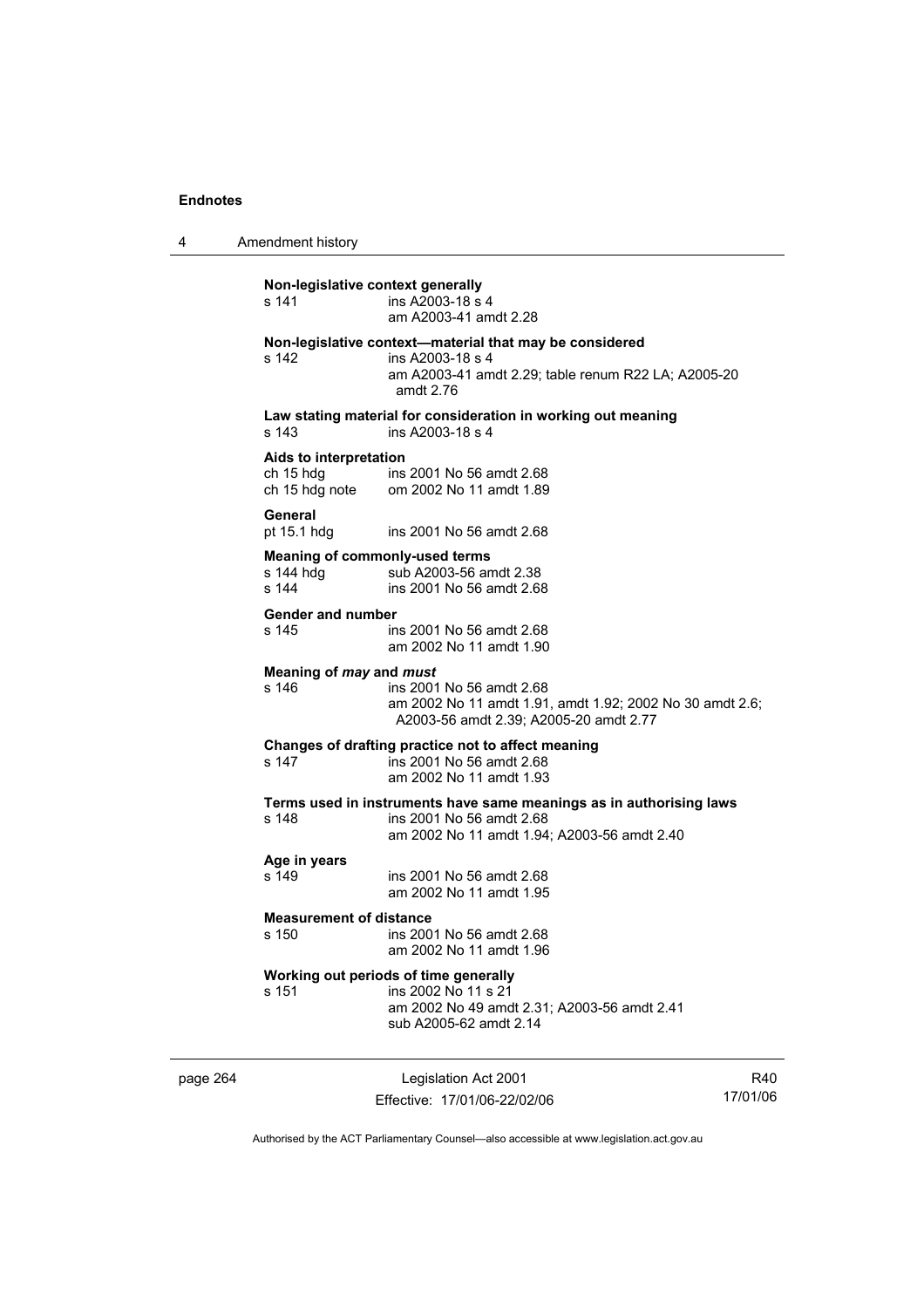# (9)-(11) exp 11 January 2007 (s 151 (11)) **Periods of time ending on non-working days**  s 151A ins A2005-62 amdt 2.14 (5)-(7) exp 11 January 2007 (s 151A (7)) **Doing things for which no time is fixed s 151B** ins A2005-62 amdt 2. ins A2005-62 amdt 2.14 **Power to extend time**  s 151C ins A2005-62 amdt 2.14 **Continuing effect of obligations**  s 152 ins 2002 No 11 s 21 sub 2002 No 49 amdt 2.32 **Definitions**  pt 15.2 hdg ins 2001 No 56 amdt 2.68 **Definitions apply subject to contrary intention**  s 155 ins 2001 No 56 amdt 2.68 am 2002 No 11 amdt 1.97, amdt 1.98 **Application of definitions in dictionaries and sections**  s 156 ins 2001 No 56 amdt 2.68 am A2003-56 amdt 2.42; A2005-20 amdts 2.78-2.80 **Defined terms—other parts of speech and grammatical forms**  s 157 ins 2001 No 56 amdt 2.68 sub 2002 No 11 amdt 1.99 am A2003-56 amdt 2.43 **References to various entities and things**  pt 15.3 hdg ins 2001 No 56 amdt 2.68 **References to people generally**

s 160 ins 2001 No 56 amdt 2.68 am 2002 No 11 amdt 1.100, amdt 1.101

#### **Corporations liable to offences**

s 161 ins 2001 No 56 amdt 2.68 am 2002 No 11 amdt 1.102; 2002 No 51 amdt 1.23; 2002 No 49 amdt 2.33

**References to** *a Minister* **or** *the Minister* s 162 ins 2001 No 56 amdt 2.68

**References to** *a chief executive* **or** *the chief executive* s 163 ins 2001 No 56 amdt 2.68

am A2005-44 amdt 1.5

R40 17/01/06

Legislation Act 2001 Effective: 17/01/06-22/02/06 page 265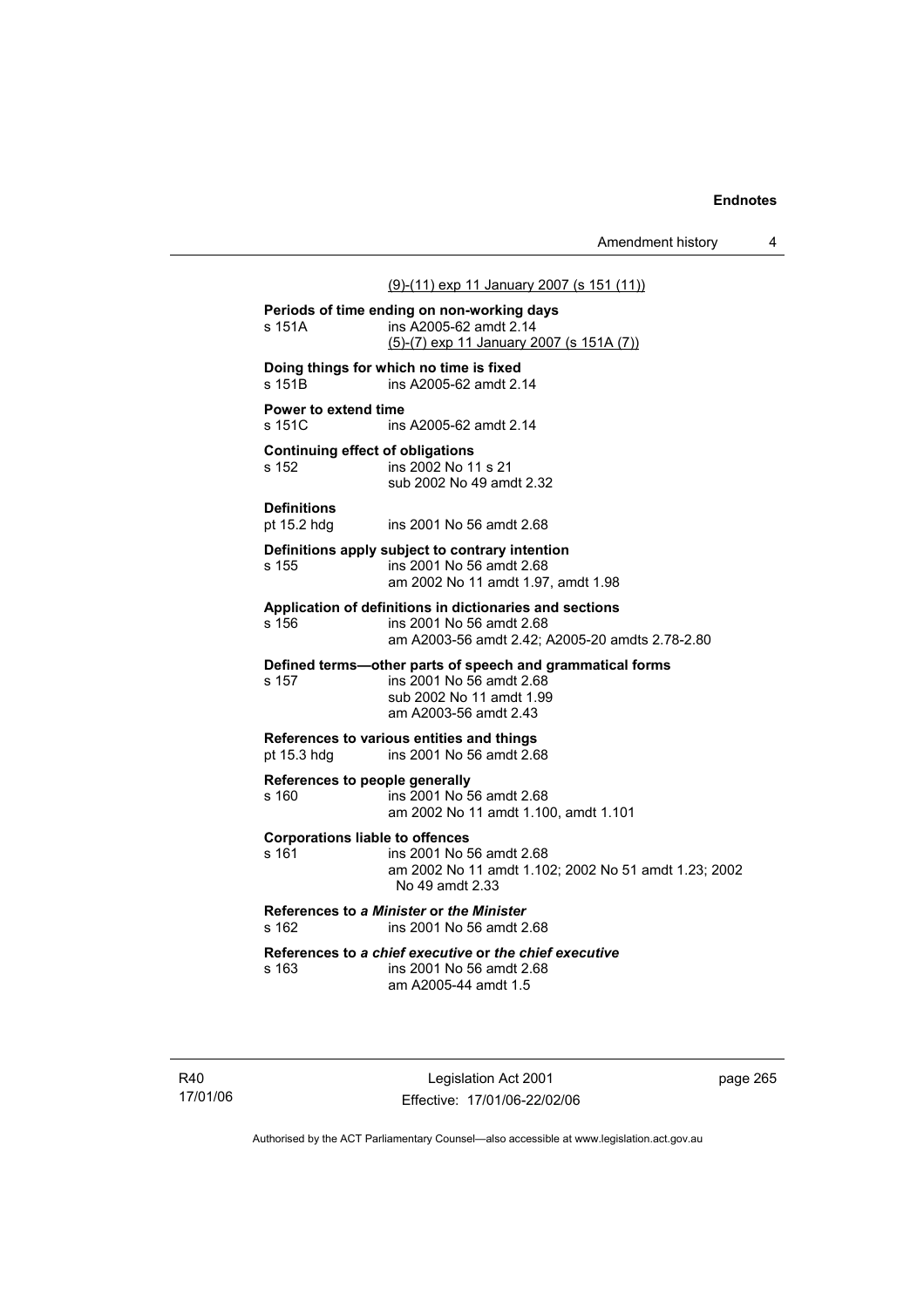4 Amendment history

**References to Australian Standards etc**  s 164 ins 2001 No 56 amdt 2.68 sub A2003-56 amdt 2.44 **References to Assembly committees that no longer exist**  s 165 ins 2001 No 56 amdt 2.68 **References to person with interest in land include personal representative etc**  s 168 ins 2001 No 56 amdt 2.68 am 2002 No 11 amdt 1.103 **References to** *domestic partner* **and** *domestic partnership*  s 169 ins A2003-14 s 4 **References to** *transgender people*  s 169A ins A2003-14 s 4 **References to** *intersex people*  s 169B ins A2003-14 s 4 **Preservation of certain common law privileges**  pt 15.4 hdg ins 2002 No 11 s 22 **Privileges against selfincrimination and exposure to civil penalty**  s 170 ins 2002 No 11 s 22 **Client legal privilege**  s 171 ins 2002 No 11 s 22 **Courts, tribunals and other decision-makers**  ch 16 hdg ins 2001 No 56 amdt 2.68 **Meaning of** *law* **in ch 16**  s 175 ins 2001 No 56 amdt 2.68 am A2005-20 amdt 2.81 **Jurisdiction of courts and tribunals**  s 176 ins 2001 No 56 amdt 2.68 am 2002 No 11 amdt 1.104 **Recovery of amounts owing under laws**  s 177 ins 2001 No 56 amdt 2.68 am 2002 No 11 amdt 1.105 **Power to decide includes power to take evidence etc**  s 178 hdg am A2003-41 amdt 2.30<br>s 178 amdt 2.6 ins 2001 No 56 amdt 2.68 am 2002 No 11 amdt 1.106, amdt 1.107; A2003-41 amdt 2.31 sub A2005-53 amdt 1.92

page 266 Legislation Act 2001 Effective: 17/01/06-22/02/06

R40 17/01/06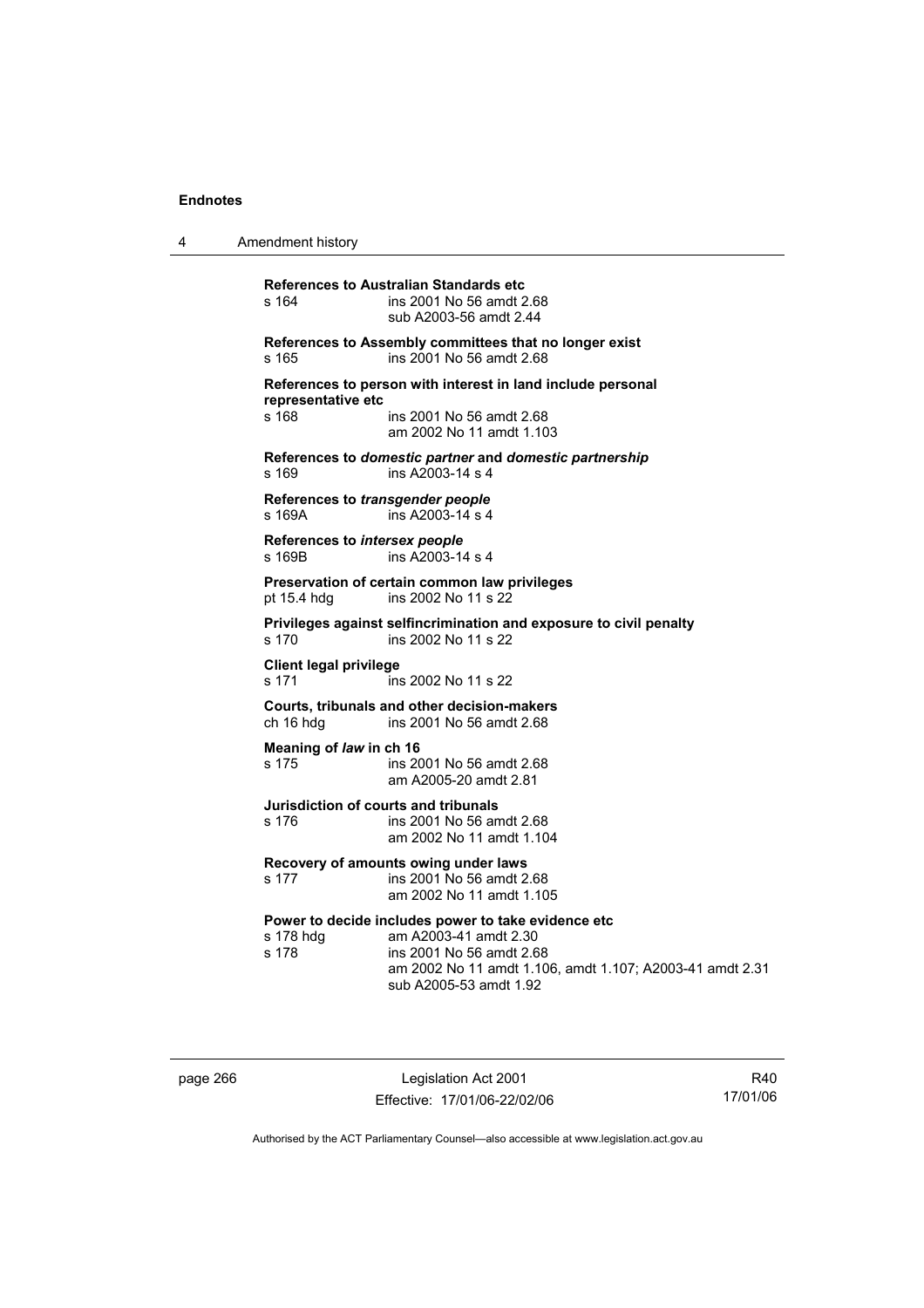| Amendment history |  |  |
|-------------------|--|--|
|-------------------|--|--|

## **Content of statements of reasons for decisions**

| s 179                                       | ins 2001 No 56 amdt 2.68<br>am 2002 No 11 amdt 1.108; A2003-56 amdt 2.45                                                                                                                     |
|---------------------------------------------|----------------------------------------------------------------------------------------------------------------------------------------------------------------------------------------------|
| s 180                                       | Power to make decision includes power to reverse or change<br>ins 2001 No 56 amdt 2.68<br>am 2002 No 11 amdt 1.109                                                                           |
| <b>Entities and positions</b><br>ch 17 hdg  | ins 2001 No 56 amdt 2.68                                                                                                                                                                     |
| Meaning of law in ch 17<br>s 182            | (prev s 185) ins 2001 No 56 amdt 2.68<br>renum 2002 No 11 amdt 1.110<br>sub A2003-56 amdt 2.46<br>am A2005-20 amdt 2.81                                                                      |
| Change of name of entity<br>s 183           | (prev s 187) ins 2001 No 56 amdt 2.68<br>renum 2002 No 11 amdt 1.112<br>am A2003-56 amdt 2.47<br>sub A2005-20 amdt 2.83                                                                      |
| Change in constitution of entity<br>s 184   | (prev s 188) ins 2001 No 56 amdt 2.68<br>renum 2002 No 11 amdt 1.112                                                                                                                         |
| <b>References to entity</b><br>s 184A       | ins A2005-20 amdt 2.84                                                                                                                                                                       |
| References to occupant of position<br>s 185 | orig s 185 renum as s 182<br>(prev s 189) ins 2001 No 56 amdt 2.68<br>renum 2002 No 11 amdt 1.112<br>am A2003-56 amdt 2.48; A2005-20 amdt 2.85, amdt 2.86                                    |
| Change of name of position<br>s 186         | (orig s 186) ins 2001 No 56 amdt 2.68<br>om 2002 No 11 amdt 1.111<br>(prev s 190) ins 2001 No 56 amdt 2.68<br>renum 2002 No 11 amdt 1.112<br>am A2003-56 amdt 2.49<br>sub A2005-20 amdt 2.87 |
| Chair and deputy chair etc<br>s 187         | orig s 187 renum as s 183<br>(prev s 191) ins 2001 No 56 amdt 2.68<br>renum 2002 No 11 amdt 1.112<br>sub A2005-20 amdt 2.88                                                                  |

R40 17/01/06

Legislation Act 2001 Effective: 17/01/06-22/02/06 page 267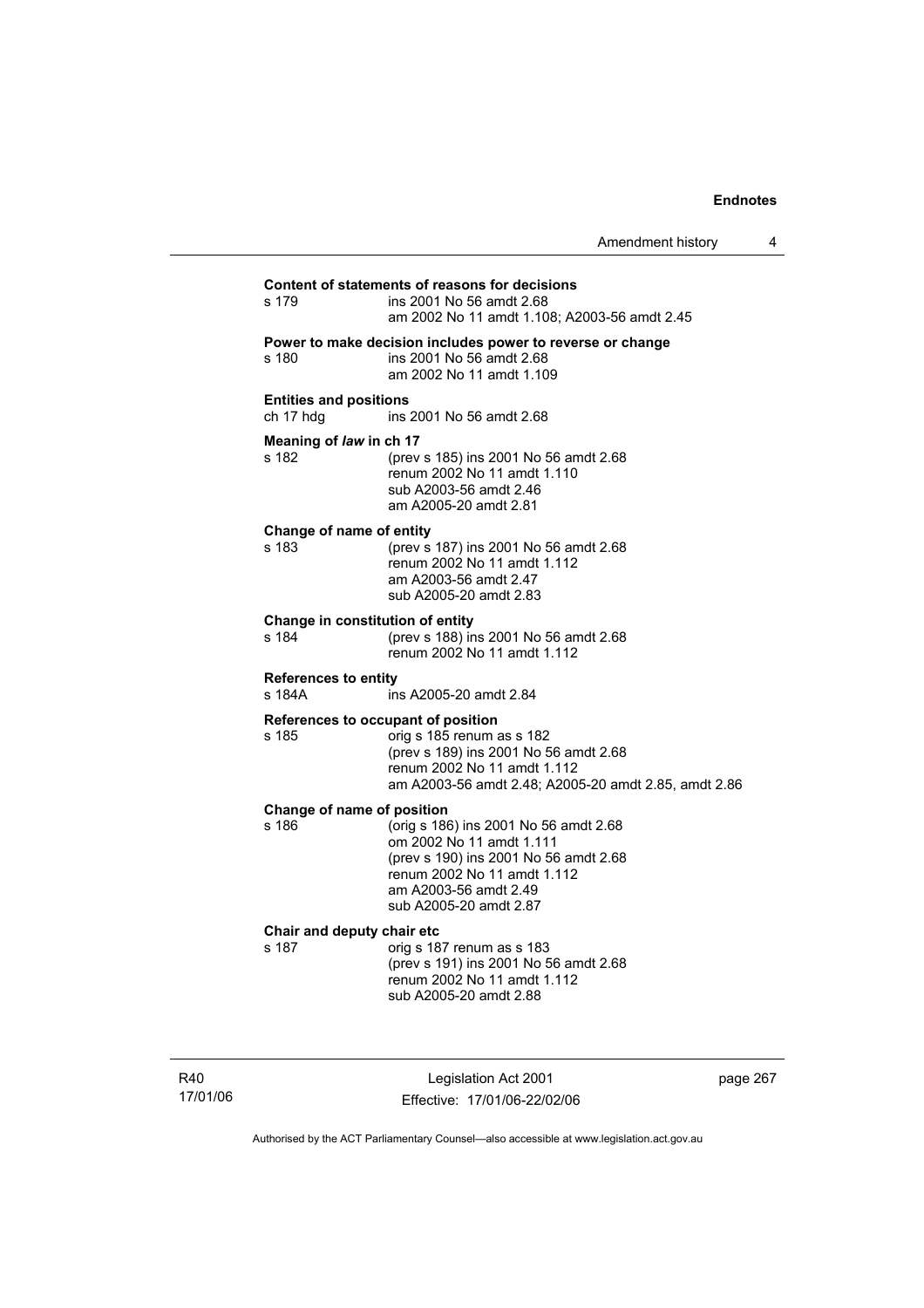4 Amendment history

# **Offences**

orig ch 18 hdg renum as ch 19 hdg ins 2002 No 11 s 23

# **Introductory**

pt 18.1 hdg renum as pt 19.1 hdg

**Functions** 

pt 18.2 hdg renum as pt 19.2 hdg

**Appointments** 

renum as pt 19.3 hdg

# **Appointments—other than acting appointments**

div 18.3.1 hdg renum as div 19.3.1.hdg

#### **Acting appointments**

div 18.3.2 hdg renum as div 19.3.2 hdg

**Delegations**  pt 18.4 hdg renum as pt 19.4 hdg

**Service of documents** 

pt 18.5 hdg renum as pt 19.5 hdg

**Other matters** 

pt 18.6 hdg renum as pt 19.7 hdg

# **Meaning of** *ACT law* **in ch 18** s 188

orig s 188 renum as s 184 ins 2002 No 11 s 23 sub A2005-20 amdt 2.89

#### **Reference to offence includes reference to related ancillary offences**

s 189 orig s 189 renum as s 185 ins 2002 No 11 s 23 am 2002 No 51 amdt 1.24, amdt 1.25; A2005-20 amdt 2.90, amdt 2.91; A2005-53 amdt 1.93

#### **Indictable and summary offences**

s 190 orig s 190 renum as s 186 ins 2002 No 11 s 23 am A2003-56 amdt 2.50; ss renum R21 LA (see A2003-56 amdt 2.51); A2005-20 amdt 2.92

# **Offences against 2 or more laws**<br>s 191 orig s 191 renu

orig s 191 renum as s 187 ins 2002 No 11 s 23 am A2005-20 amdts 2.93-2.96

page 268 Legislation Act 2001 Effective: 17/01/06-22/02/06

R40 17/01/06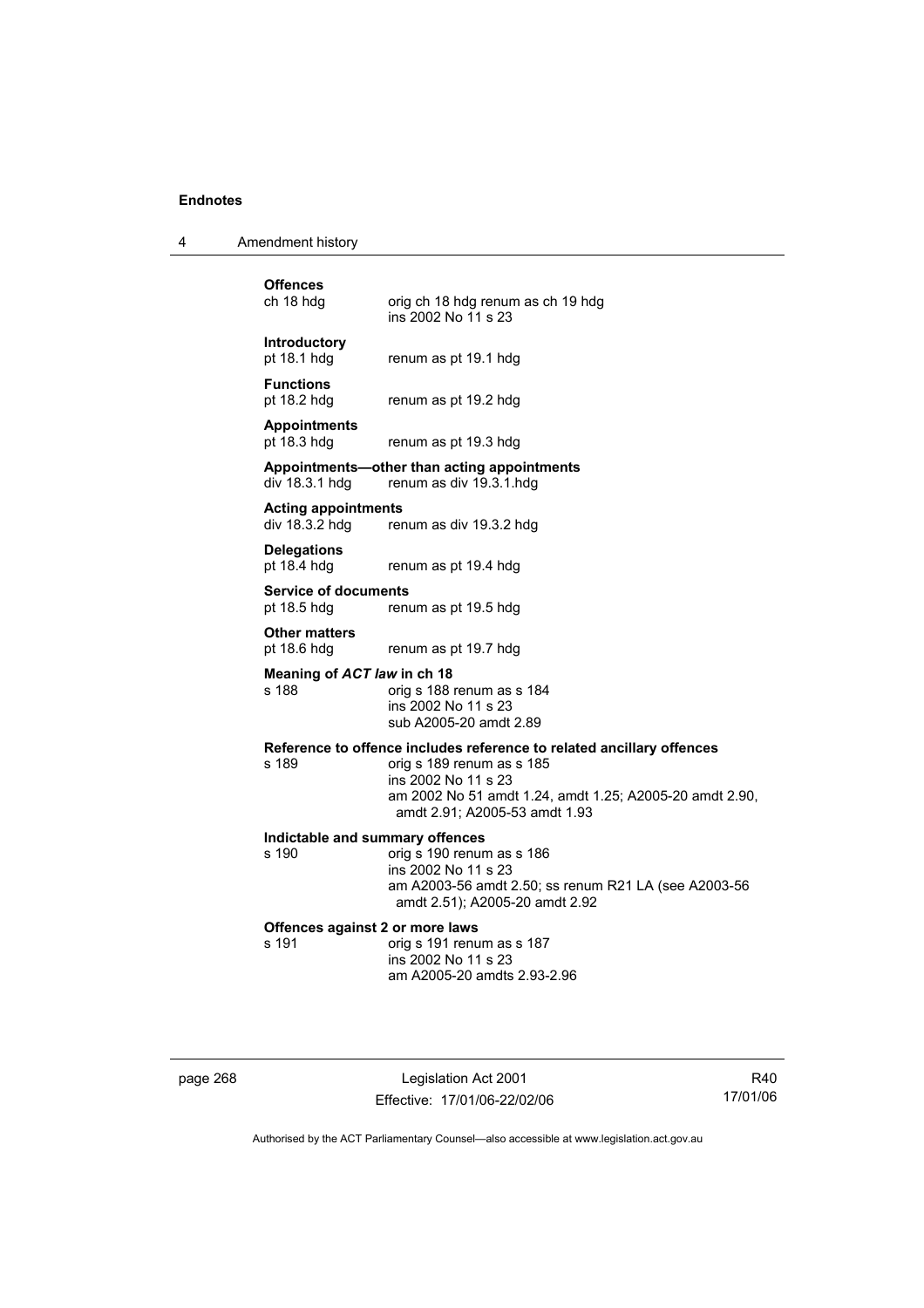| When must prosecutions begin?                                                                   |                                                                                                                                                                                             |  |  |  |
|-------------------------------------------------------------------------------------------------|---------------------------------------------------------------------------------------------------------------------------------------------------------------------------------------------|--|--|--|
| s 192                                                                                           | ins 2002 No 11 s 23<br>am 2002 No 51 amdt 1.26; A2004-32 s 90; A2005-5 s 27;<br>A2005-20 amdt 2.97; A2005-53 amdt 1.94; A2005-62<br>amdt 2.15, amdt 2.16                                    |  |  |  |
| <b>Continuing offences</b><br>s 193                                                             | ins 2002 No 11 s 23<br>am A2005-20 amdt 2.98                                                                                                                                                |  |  |  |
| ch 19 hdg                                                                                       | Administrative and machinery provisions<br>(prev ch 12 hdg) renum as ch 19 hdg and then ch 20 hdg<br>(prev ch 18 hdg) ins 2001 No 56 amdt 2.68<br>renum as ch 19 hdg 2002 No 11 s 24        |  |  |  |
| Introductory<br>pt 19.1 hdg                                                                     | (prev pt 18.1 hdg) ins 2001 No 56 amdt 2.68<br>renum 2002 No 11 s 24                                                                                                                        |  |  |  |
| Meaning of law in ch 19<br>s 195                                                                | ins 2001 No 56 amdt 2.68<br>am A2005-20 amdt 2.99                                                                                                                                           |  |  |  |
| <b>Functions</b><br>pt 19.2 hdg                                                                 | (prev pt 18.2 hdg) ins 2001 No 56 amdt 2.68<br>renum 2002 No 11 s 24                                                                                                                        |  |  |  |
| Provision giving function gives power to exercise function<br>ins 2001 No 56 amdt 2.68<br>s 196 |                                                                                                                                                                                             |  |  |  |
| s 197                                                                                           | Statutory functions may be exercised from time to time<br>ins 2001 No 56 amdt 2.68<br>am 2002 No 11 amdt 1.113, amdt 1.114; A2005-20<br>amdt 2.100                                          |  |  |  |
| <b>Functions of bodies</b><br>s 199                                                             | ins 2001 No 56 amdt 2.68<br>am 2002 No 11 amdt 1.115, amdt 1.116; ss renum R5 LA<br>(see 2002 No 11 amdt 1.117); A2003-41 amdt 2.32,<br>amdt 2.33; ss renum R20 LA (see A2003-41 amdt 2.34) |  |  |  |
| s 200                                                                                           | <b>Functions of occupants of positions</b><br>ins 2001 No 56 amdt 2.68                                                                                                                      |  |  |  |
| <b>Appointments</b><br>pt 19.3 hdg                                                              | (prev pt 18.3 hdg) ins 2001 No 56 amdt 2.68<br>renum 2002 No 11 s 24                                                                                                                        |  |  |  |

R40 17/01/06

Legislation Act 2001 Effective: 17/01/06-22/02/06 page 269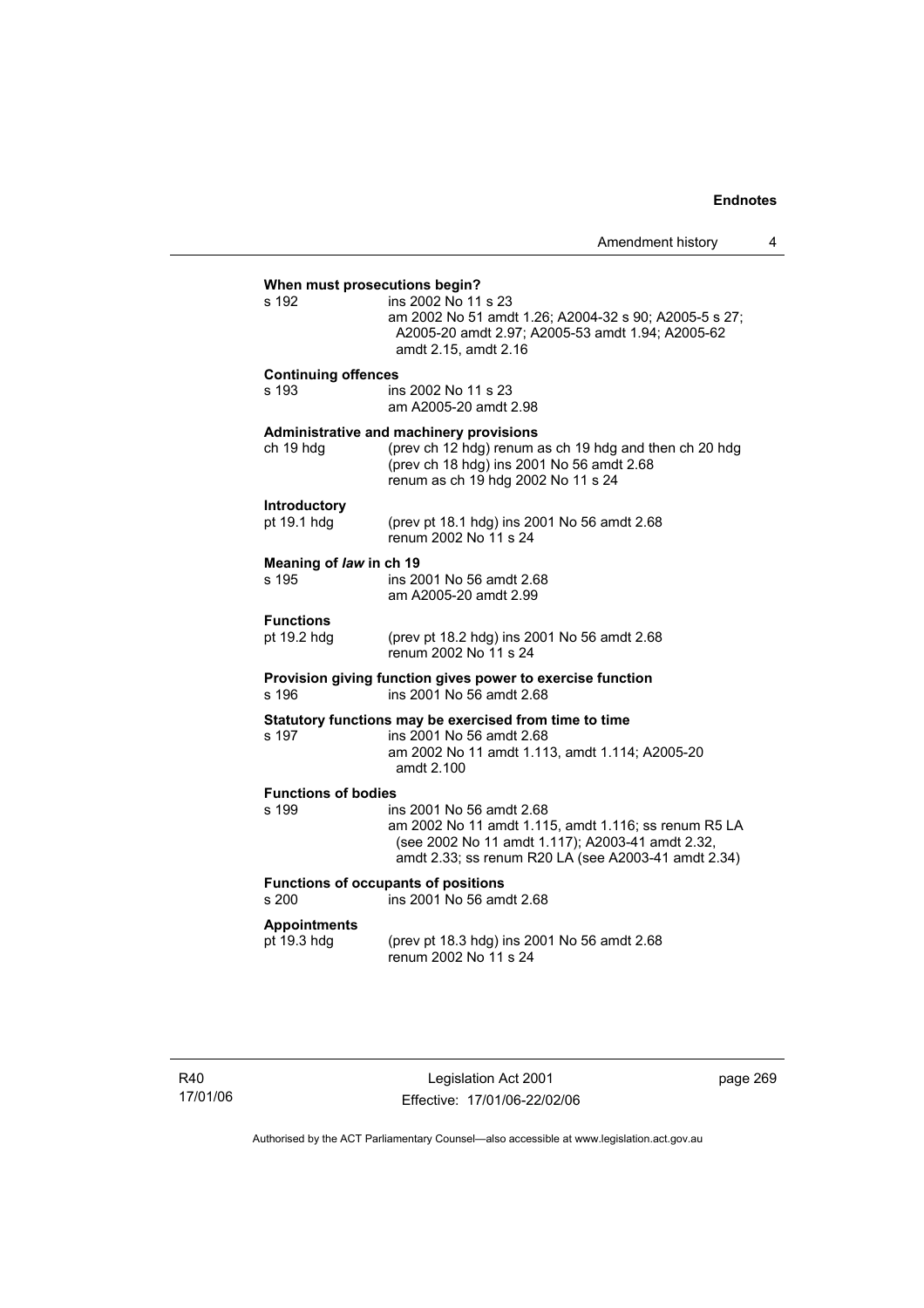4 Amendment history

| Appointments-general<br>div 19.3.1 hdg       | (prev div 18.3.1 hdg) ins 2001 No 56 amdt 2.68<br>renum 2002 No 11 s 24<br>sub A2003-56 amdt 2.52        |
|----------------------------------------------|----------------------------------------------------------------------------------------------------------|
| div 19.3.1 note                              | ins 2002 No 11 amdt 1.118                                                                                |
| <b>Application of div 19.3.1</b><br>s 205    | ins 2001 No 56 amdt 2.68<br>am 2002 No 11 amdt 1.119, amdt 1.120                                         |
| s 206                                        | Appointments must be in writing etc<br>ins 2001 No 56 amdt 2.68<br>sub 2002 No 11 s 25                   |
| s 207                                        | Appointment may be by name or position<br>ins 2001 No 56 amdt 2.68                                       |
| s 208                                        | Power of appointment includes power to suspend etc<br>ins 2001 No 56 amdt 2.68<br>am A2005-20 amdt 2.101 |
| s 209                                        | Power of appointment includes power to make acting appointment<br>ins 2001 No 56 amdt 2.68               |
| <b>Resignation of appointment</b><br>s 210   | ins 2001 No 56 amdt 2.68                                                                                 |
| s 211                                        | Appointment not affected by appointer changes<br>ins 2001 No 56 amdt 2.68                                |
| s 212                                        | Appointment not affected by defect etc<br>ins 2001 No 56 amdt 2.68                                       |
| <b>Acting appointments</b><br>div 19.3.2 hdg | (prev div 18.3.2 hdg) ins 2001 No 56 amdt 2.68<br>renum 2002 No 11 s 24                                  |
| Application of div 19.3.2<br>s 215           | ins 2001 No 56 amdt 2.68<br>am 2002 No 11 amdt 1.121, amdt 1.122                                         |
| s 216                                        | Acting appointments must be in writing etc<br>ins 2001 No 56 amdt 2.68<br>sub 2002 No 11 s 26            |
| s 217                                        | Acting appointment may be made by name or position<br>ins 2001 No 56 amdt 2.68                           |
| s 218                                        | Instrument may provide when acting appointment has effect etc<br>ins 2001 No 56 amdt 2.68                |
|                                              |                                                                                                          |

page 270 Legislation Act 2001 Effective: 17/01/06-22/02/06

R40 17/01/06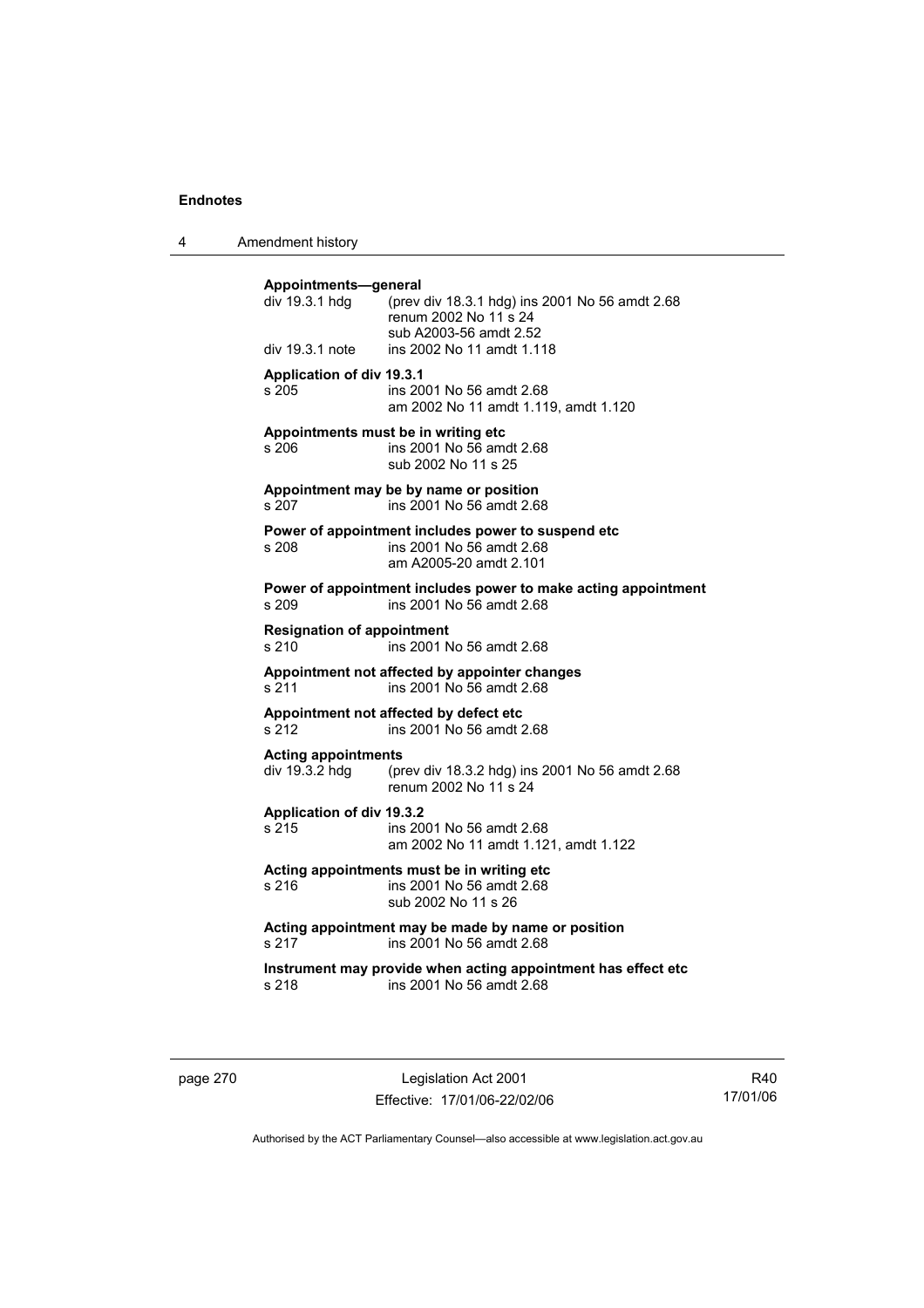# **Appointer may decide terms of acting appointment etc**  s 219 ins 2001 No 56 amdt 2.68 am 2002 No 11 amdt 1.123 **Appointee may exercise functions under acting appointment etc**  s 220 ins 2001 No 56 amdt 2.68 **How long does an acting appointment operate?**  s 221 ins 2001 No 56 amdt 2.68 am 2002 No 11 amdt 1.124 **Resignation of acting appointment**  s 222 ins 2001 No 56 amdt 2.68 **Effect of acting appointment on substantive appointment etc**  s 223 ins 2001 No 56 amdt 2.68 **Acting appointment not affected by appointer changes**  s 224 ins 2001 No 56 amdt 2.68 **Acting appointment not affected by defect etc**  s 225 ins 2001 No 56 amdt 2.68 **Standing acting arrangements**<br>div 19.3.2A hdg ins A2003-41 ins A2003-41 amdt 2.35 **Application of div 19.3.2A**  s 225A ins A2003-41 amdt 2.35 **Person acting under standing acting arrangement may exercise functions etc**  sub A2005-20 amdt 2.102 s 225B ins A2003-41 amdt 2.35 **Appointments—Assembly consultation**  div 19.3.3 hdg ins 2002 No 11 s 27 **Meaning of** *statutory position* **in div 19.3.3**  s 226 ins 2002 No 11 s 27 **Application of div 19.3.3**  s 227 ins 2002 No 11 s 27 am 2002 No 49 amdt 2.34; A2004-28 amdt 3.32 (3), (4) exp 22 December 2004 (s 227 (4) and see A2004-28, s 211 (1) and NI2004-486) **Consultation with appropriate Assembly committee**  s 228 ins 2002 No 11 s 27 **Appointment is disallowable instrument**  sub 2002 No 49 amdt 2.35 s 229 ins 2002 No 11 s 27

R40 17/01/06

Legislation Act 2001 Effective: 17/01/06-22/02/06 page 271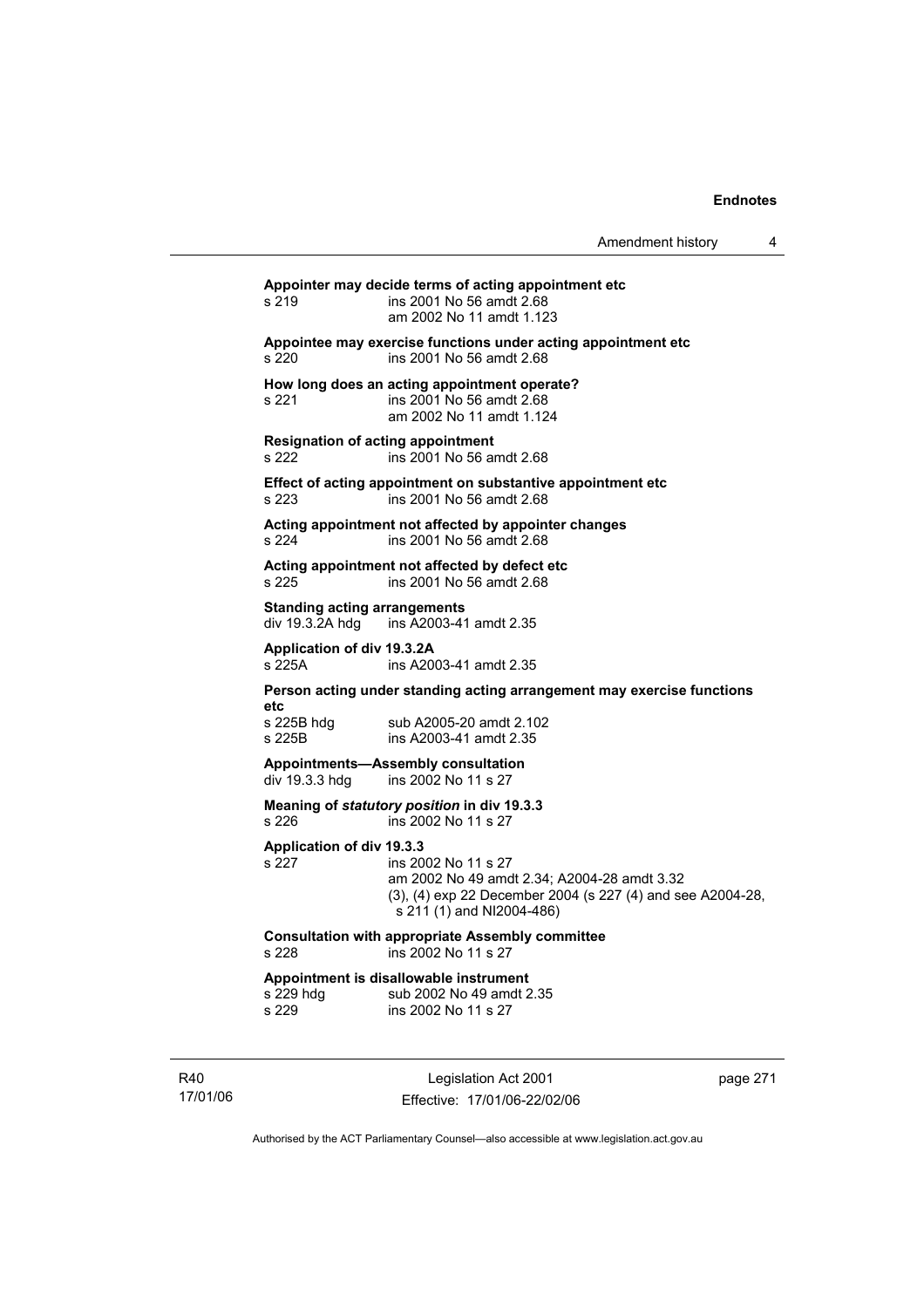4 Amendment history

| <b>Delegations</b><br>pt 19.4 hdg                  | (prev pt 18.4 hdg) ins 2001 No 56 amdt 2.68<br>renum 2002 No 11 s 24                                                            |
|----------------------------------------------------|---------------------------------------------------------------------------------------------------------------------------------|
| Application of pt 19.4 generally<br>s 230          | ins 2001 No 56 amdt 2.68<br>am 2002 No 11 amdt 1.125; A2005-20 amdt 2.103,<br>amdt 2.104                                        |
| s 231                                              | Application of pt 19.4 to subdelegations<br>ins 2001 No 56 amdt 2.68<br>am 2002 No 11 amdt 1.126; A2003-56 amdt 2.53, amdt 2.54 |
| Delegation must be in writing etc<br>s 232         | ins 2001 No 56 amdt 2.68                                                                                                        |
| s 233                                              | Delegation may be made by name or position<br>ins 2001 No 56 amdt 2.68                                                          |
| s 234                                              | Instrument may provide when delegation has effect etc<br>ins 2001 No 56 amdt 2.68<br>am A2003-41 amdt 2.36                      |
| s 235                                              | Delegation may be made to 2 or more delegates<br>ins 2001 No 56 amdt 2.68                                                       |
| s 236                                              | Power to delegate may not be delegated<br>ins 2001 No 56 amdt 2.68<br>am 2002 No 11 amdt 1.127<br>sub A2003-56 amdt 2.55        |
| s 237                                              | Delegation may be amended or revoked<br>ins 2001 No 56 amdt 2.68<br>am A2005-20 amdt 2.105                                      |
| s 238                                              | Appointer responsible for delegated function<br>ins 2001 No 56 amdt 2.68                                                        |
| <b>Exercise of delegation by delegate</b><br>s 239 | ins 2001 No 56 amdt 2.68<br>am 2002 No 49 amdt 2.36, amdt 2.37; A2003-56 amdt 2.56                                              |
| s 240                                              | Appointer may exercise delegated function<br>ins 2001 No 56 amdt 2.68                                                           |
| s 241                                              | Delegation not affected by appointer changes<br>ins 2001 No 56 amdt 2.68                                                        |
| s 242                                              | Delegation not affected by defect etc<br>ins 2001 No 56 amdt 2.68                                                               |
|                                                    |                                                                                                                                 |

page 272 Legislation Act 2001 Effective: 17/01/06-22/02/06

R40 17/01/06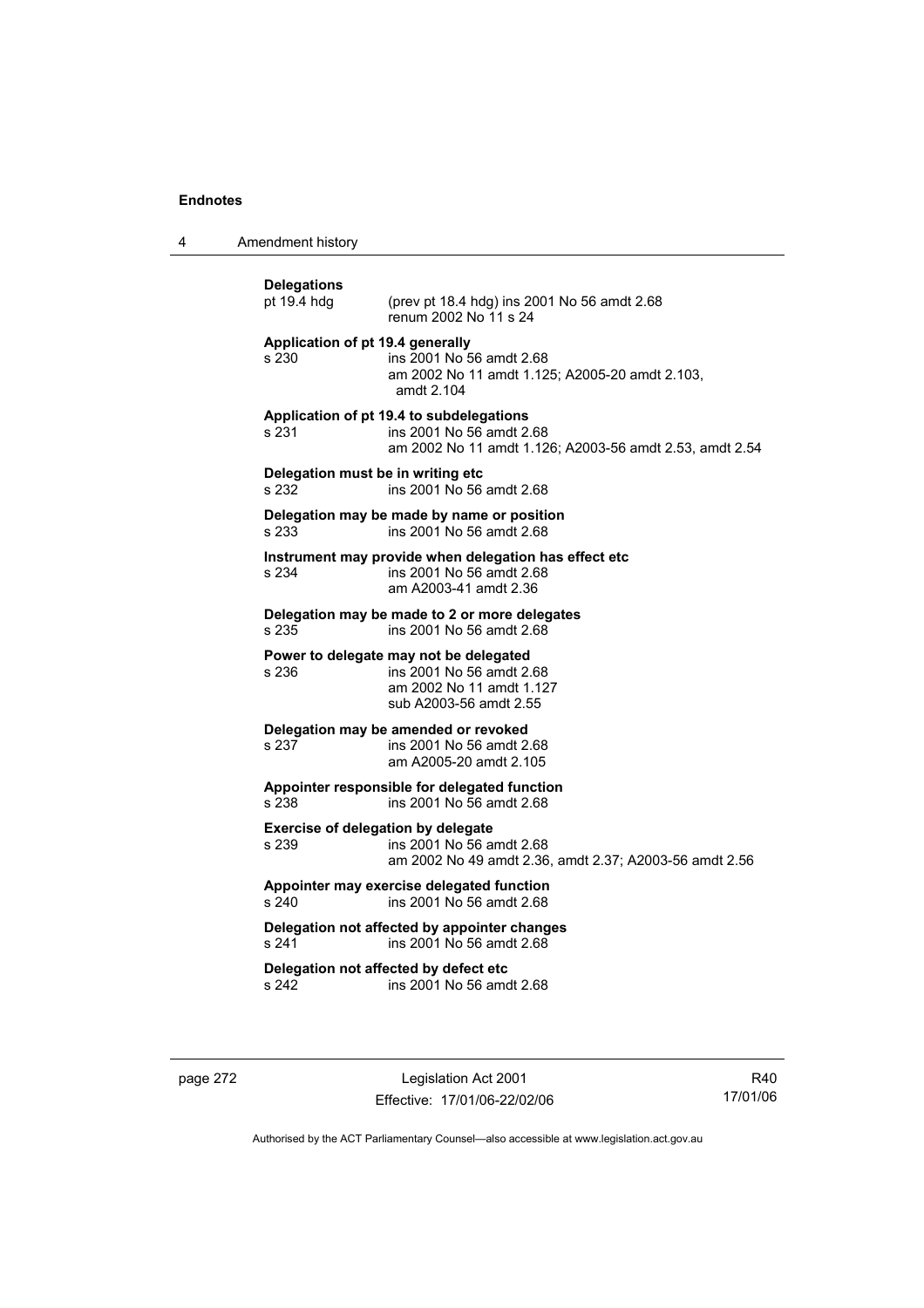| pt 19.5 hdg                               | (prev pt 18.5 hdg) ins 2001 No 56 amdt 2.68                                |
|-------------------------------------------|----------------------------------------------------------------------------|
|                                           | renum 2002 No 11 s 24                                                      |
| <b>Application of pt 19.5</b>             |                                                                            |
| s 245                                     | ins 2001 No 56 amdt 2.68                                                   |
| Definitions for pt 19.5                   |                                                                            |
| s 246                                     | ins 2001 No 56 amdt 2.68<br>def <i>home address</i> am 2002 No 30 amdt 2.7 |
|                                           | Service of documents on individuals                                        |
| s 247                                     | ins 2001 No 56 amdt 2.68<br>am 2002 No 49 amdt 2.38, amdt 2.39             |
|                                           |                                                                            |
| s 248                                     | Service of documents on corporations<br>ins 2001 No 56 amdt 2.68           |
|                                           | am 2002 No 49 amdt 2.40, amdt 2.41                                         |
| Service of documents on agencies          |                                                                            |
| s 249                                     | ins 2001 No 56 amdt 2.68                                                   |
|                                           | When document taken to be served                                           |
| s 250 hdg<br>s 250                        | sub A2005-20 amdt 2.106<br>ins 2001 No 56 amdt 2.68                        |
|                                           | am 2002 No 11 amdt 1.128                                                   |
| Other laws not affected etc               |                                                                            |
| s 251                                     | ins 2001 No 56 amdt 2.68                                                   |
|                                           | am 2002 No 11 amdt 1.129                                                   |
| s 252                                     | Powers of courts and tribunals not affected<br>ins 2001 No 56 amdt 2.68    |
|                                           |                                                                            |
| pt 19.6 hdg                               | <b>Functions of Executive and Ministers</b><br>ins 2002 No 11 s 29         |
| <b>Exercise of functions of Executive</b> |                                                                            |
| s 253                                     | ins 2002 No 11 s 29                                                        |
|                                           | am A2003-41 amdt 2.37; A2005-62 amdt 2.17                                  |
| s 254                                     | Administration of matters not allocated<br>ins 2002 No 11 s 29             |
| <b>Delegation by Minister</b>             |                                                                            |
| s 254A                                    | ins 2002 No 11 s 29                                                        |
| <b>Other matters</b><br>pt 19.7 hdg       |                                                                            |
|                                           | (prev pt 18.6 hdg) ins 2001 No 56 amdt 2.68                                |

R40 17/01/06

Legislation Act 2001 Effective: 17/01/06-22/02/06 page 273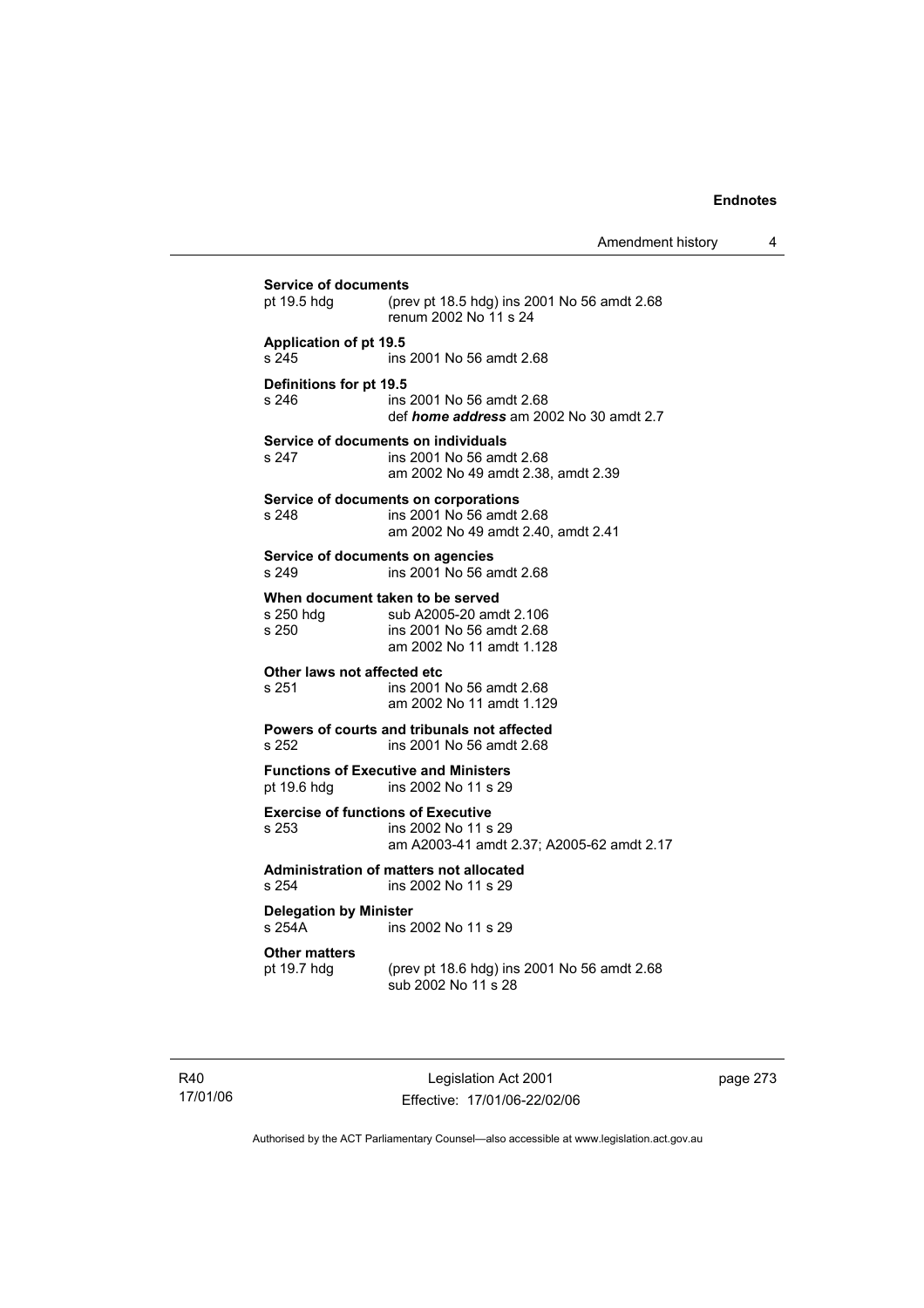4 Amendment history

**Forms**  ins 2001 No 56 amdt 2.68 am 2002 No 11 amdt 1.130, amdt 1.131; 2002 No 49 amdt 2.42; A2003-41 amdt 2.38; A2005-20 amdt 2.107, amdt 2.108 **Production of records kept in computers etc**  s 256 ins 2001 No 56 amdt 2.68 am A2005-20 amdt 2.109 **Delegation by parliamentary counsel**  s 260 (prev s 119) renum 2001 No 56 amdt 2.67 om 2002 No 11 amdt 1.132 **References to Administration Act 1989 etc**  s 261 (prev s 120) renum 2001 No 56 amdt 2.67 om 2002 No 11 amdt 1.132 **Regulation-making power**  s 262 (prev s 121) renum as s 262 and then s 302 **Application of s 28**  s 263 (prev s 122) renum 2001 No 56 amdt 2.67 exp 12 March 2002 (s 263 (2)) **Application of s 47 (2) to (6)**  s 264 (prev s 122A) renum as s 264 and then s 304 **Application of s 61 and s 62**  s 265 (prev s 123) renum as s 265 and then s 305 **Application of s 69**  s 266 (prev s 124) renum 2001 No 56 amdt 2.67 exp 12 March 2002 (s 266 (2)) **Transitional regulations**  s 267 (prev s 125) renum as s 267 and then s 306 **Modification of ch 20's operation**  s 268 (prev s 126) renum as s 268 and then s 307 **Status of certain instruments as disallowable instruments**  s 269 (prev s 127) renum as s 269 and then s 308 **Status of certain instruments as notifiable instruments**  s 270 (prev s 128) renum as s 270 and then s 309 **Compliance with authorisation or requirement to do something by notice in gazette**  s 271 (prev s 129) renum as s 271 and then s 310 **Commencement of Acts that refer to notification or notice in the gazette**  s 271B renum as s 311

page 274 Legislation Act 2001 Effective: 17/01/06-22/02/06

R40 17/01/06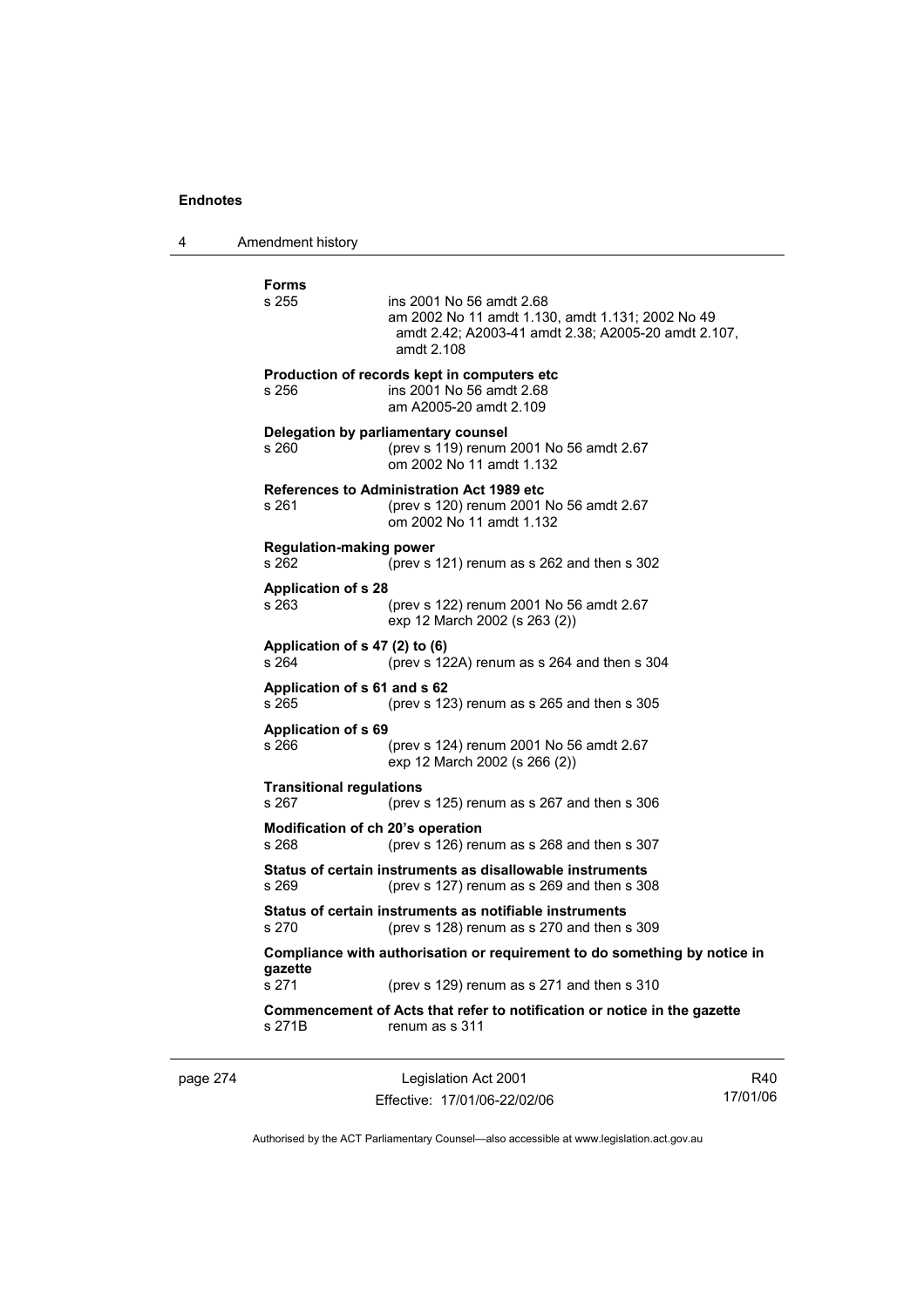Amendment history 4

|                                                  | Amendment nistory                                                                                                                                                                                    |
|--------------------------------------------------|------------------------------------------------------------------------------------------------------------------------------------------------------------------------------------------------------|
| in the gazette                                   | Commencement of registrable instruments that refer to notification or notice                                                                                                                         |
| s 271C                                           | renum as s 312                                                                                                                                                                                       |
| s 272                                            | Status of republications under Legislation (Republication) Act 1996<br>(prev s 130) renum as s 272 and then s 313                                                                                    |
| s 273                                            | <b>Transitional provisions about penalties</b><br>renum as s 314                                                                                                                                     |
| <b>Status of certain determinations</b><br>s 274 | renum as s 315                                                                                                                                                                                       |
| <b>Miscellaneous</b><br>ch 20 hdg                | (prev ch 13 hdg) renum as ch 20 hdg and then ch 21 hdg<br>(prev ch 12 hdg) renum as ch 19 hdg 2001 No 56 amdt 2.66<br>renum as ch 20 hdg 2002 No 11 s 24                                             |
| s 300                                            | Delegation by parliamentary counsel<br>ins 2002 No 11 amdt 1.132<br>am A2004-60 amdt 1.175                                                                                                           |
| s 301                                            | References to Administration Act 1989 etc<br>ins 2002 No 11 amdt 1.132                                                                                                                               |
| <b>Regulation-making power</b><br>s 302          | (prev s 121) renum as s 262 2001 No 56 amdt 2.67<br>renum as s 302 R5 LA (see 2002 No 11 amdt 1.133)<br>sub A2003-41 amdt 2.39                                                                       |
| <b>Transitional</b><br>ch 21 hdg                 | (prev ch 13 hdg) renum as ch 20 hdg 2001 No 56 amdt 2.66<br>renum as ch 21 hdg 2002 No 11 s 24<br>om R29 LA                                                                                          |
| s 303                                            | Transitional-meaning of optometrist<br>ins A2005-9 amdt 1.1<br>exp on the day the Health Professionals Act 2004 s 136 (h)<br>commences $(s 303 (2))$                                                 |
| Application of s 47 (2) to (6)<br>s 304 hdg      | (prev s 122A hdg) renum as s 264 hdg and then s 304 hdg<br>sub 2002 No 11 amdt 1.134                                                                                                                 |
| s 304                                            | (prev s 122A) ins 2001 No 44 amdt 1.2623<br>renum as s 264 2001 No 56 amdt 2.67<br>am 2002 No 11 amdt 1.135<br>renum as s 304 R5 LA (see 2002 No 11 amdt 1.136)<br>exp 12 September 2004 (s 304 (4)) |
|                                                  |                                                                                                                                                                                                      |

R40 17/01/06

Legislation Act 2001 Effective: 17/01/06-22/02/06 page 275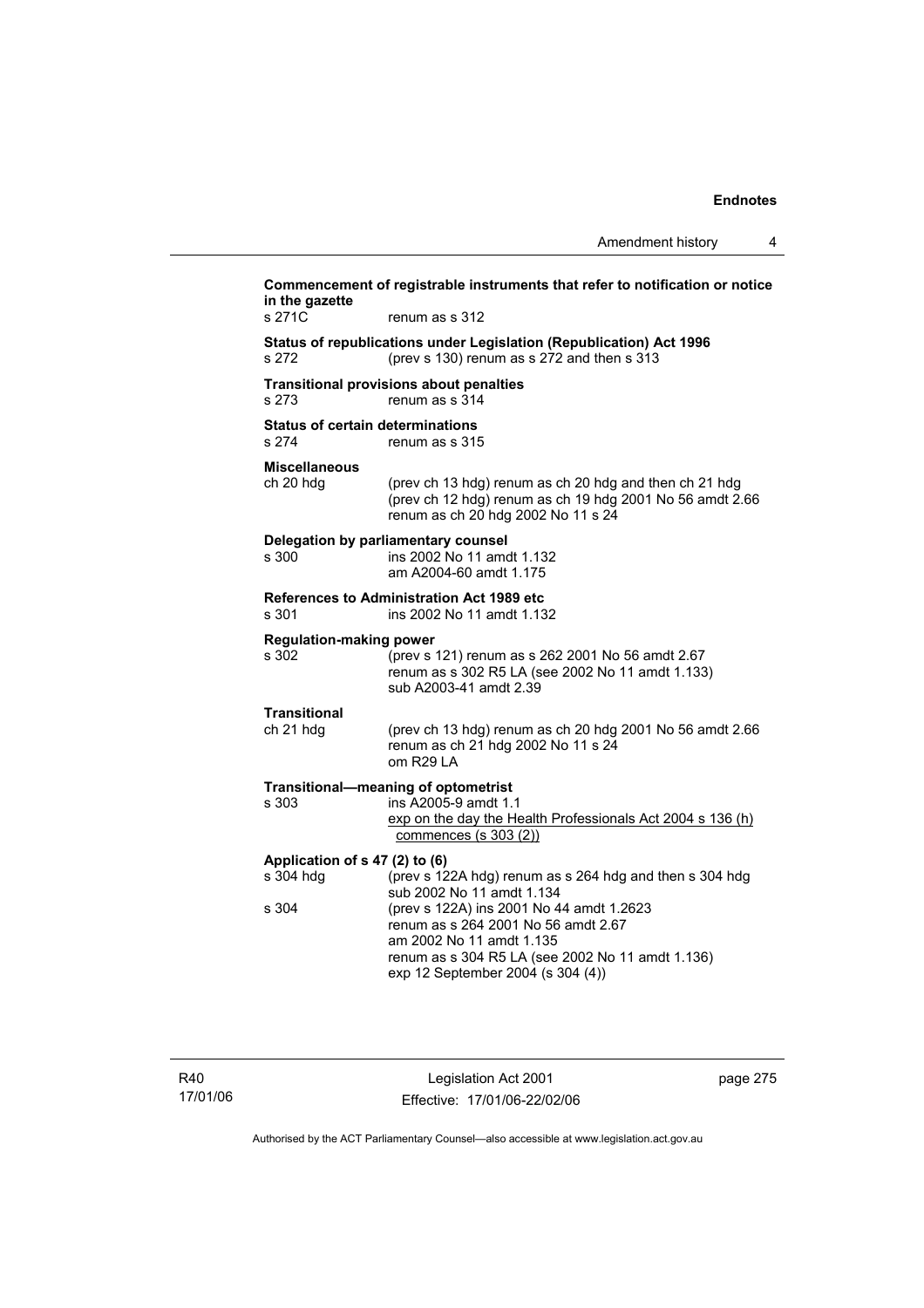4 Amendment history

#### **Application of s 61 and s 62**

| s 305                                                   | (prev s 123) renum as s 265 2001 No 56 amdt 2.67<br>renum as s 305 R5 LA (see 2002 No 11 amdt 1.136)<br>exp 12 September 2002 (s 305 (3))                                                                                              |
|---------------------------------------------------------|----------------------------------------------------------------------------------------------------------------------------------------------------------------------------------------------------------------------------------------|
| <b>Transitional regulations</b><br>s 306                | (prev s 125) am 2001 No 44 amdt 1.2624<br>renum as s 267 2001 No 56 amdt 2.67<br>am 2001 No 56 amdts 2.69-2.71; 2002 No 11<br>amdts 1.137-1.140<br>renum as s 306 R5 LA (see 2002 No 11 amdt 1.136)<br>exp 28 May 2003 (s 306 (5))     |
| Modification of ch 20's operation<br>s 307 hdg<br>s 307 | (prev s 268 hdg) sub 2001 No 56 amdt 2.72<br>(prev s 126) renum as s 268 2001 No 56 amdt 2.67<br>am 2002 No 11 amdt 1.141<br>renum as s 307 R5 LA (see 2002 No 11 amdt 1.13)<br>am 2002 No 49 amdt 2.54<br>exp 28 May 2003 (s 307 (2)) |
| s 308                                                   | Status of certain instruments as disallowable instruments<br>(prev s 127) renum as s 269 2001 No 56 amdt 2.67<br>renum as s 308 R5 LA (see 2002 No 11 amdt 1.136)<br>exp 12 September 2004 (s 308 (4))                                 |
| s 309                                                   | Status of certain instruments as notifiable instruments<br>(prev s 128) renum as s 270 2001 No 56 amdt 2.67<br>renum as s 309 R5 LA (see 2002 No 11 amdt 1.136)<br>exp 12 September 2004 (s 309 (7))                                   |
| gazette                                                 | Compliance with authorisation or requirement to do something by notice in                                                                                                                                                              |
| s 310                                                   | (prev s 129) renum as s 271 2001 No 56 amdt 2.67                                                                                                                                                                                       |

page 276 Legislation Act 2001 Effective: 17/01/06-22/02/06

am 2001 No 56 amdt 2.73

**Application of s 89 to registrable instrument**  s 310A ins A2003-56 amdt 2.57

exp 12 September 2004 (s 310 (5))

exp 12 September 2004 (s 310A (2))

**Commencement of Acts that refer to notification or notice in the gazette**<br>s 311 (prev s 271B) ins as mod SL 2001 No 34 reg 6

exp 13 September 2002 (s 311 (5))

(prev s 271B) ins as mod SL 2001 No 34 reg  $6$ renum R5 LA (see 2002 No 11 amdt 1.136)

renum as s 310 R5 LA (see 2002 No 11 amdt 1.136)

R40 17/01/06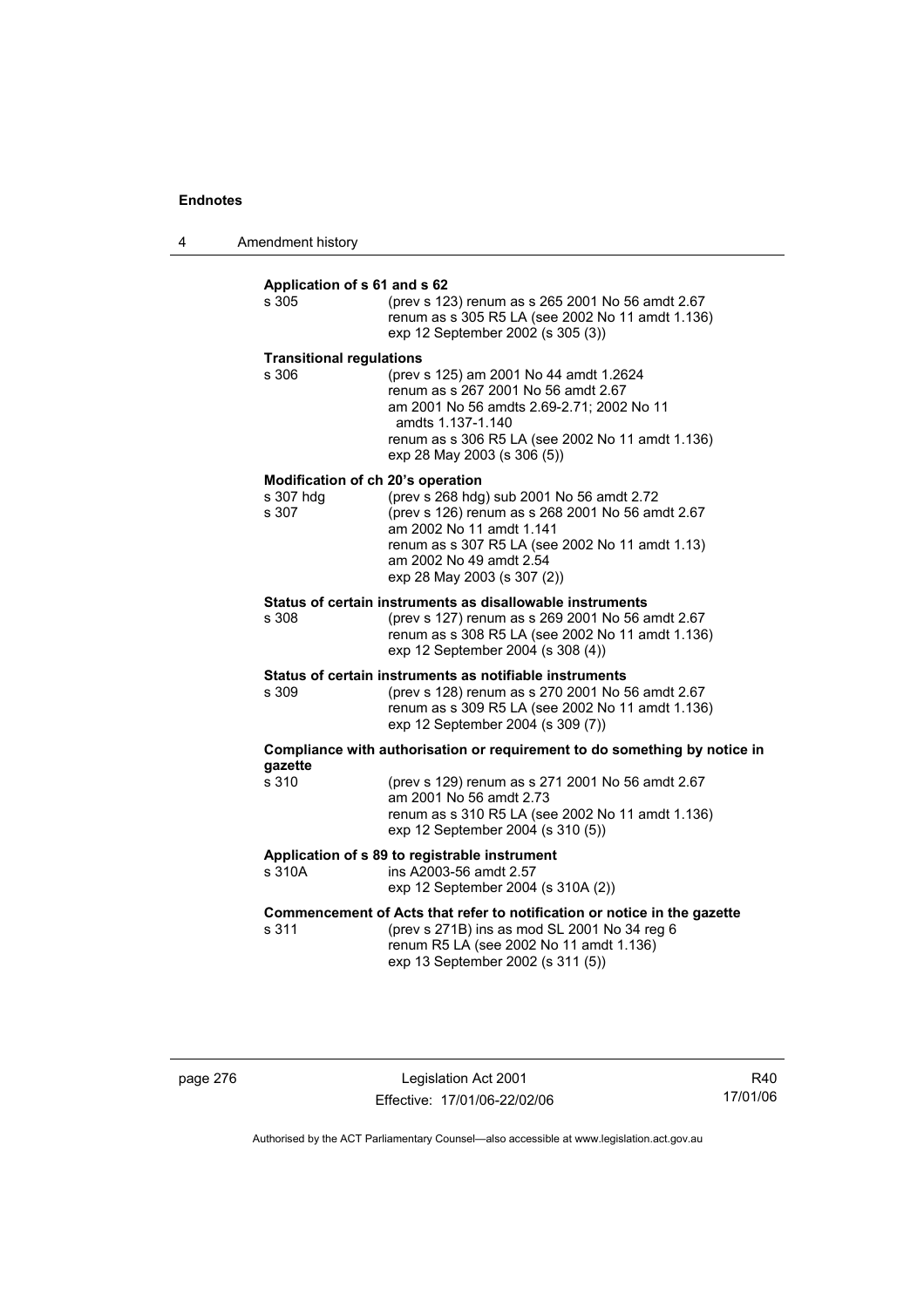#### **Commencement of registrable instruments that refer to notification or notice in**

| in the gazette                            |                                                                                                                                                                                                                                                                                                                                                                                                                                                                  |
|-------------------------------------------|------------------------------------------------------------------------------------------------------------------------------------------------------------------------------------------------------------------------------------------------------------------------------------------------------------------------------------------------------------------------------------------------------------------------------------------------------------------|
| s 312                                     | (prev s 271C) ins as mod SL 2001 No 34 reg 6<br>renum R5 LA (see 2002 No 11 amdt 1.136)<br>exp 13 September 2002 (s 312 (5))                                                                                                                                                                                                                                                                                                                                     |
| s 313                                     | Status of republications under Legislation (Republication) Act 1996<br>(prev s 130) renum as s 272 2001 No 56 amdt 2.67<br>renum as s 313 R5 LA (see 2002 No 11 amdt 1.136)<br>exp 12 September 2004 (s 313 (3))                                                                                                                                                                                                                                                 |
| s 314                                     | <b>Transitional provisions about penalties</b><br>(prev s 273) ins 2001 No 56 amdt 2.74<br>renum R5 LA (see 2002 No 11 amdt 1.136)<br>exp 12 September 2003 (s 314 (5))                                                                                                                                                                                                                                                                                          |
| Status of certain determinations<br>s 315 | (prev s 274) ins 2001 No 56 amdt 2.74<br>renum R5 LA (see 2002 No 11 amdt 1.136)<br>exp 12 September 2003 (s 315 (6))                                                                                                                                                                                                                                                                                                                                            |
| s 316                                     | Delegations under Administration Act 1989<br>ins A2003-56 amdt 2.58<br>exp 12 September 2004 (s 316 (3))                                                                                                                                                                                                                                                                                                                                                         |
|                                           | Former NSW and UK Acts in force before establishment of Territory                                                                                                                                                                                                                                                                                                                                                                                                |
| sch 1 pt 1.1 hdg<br>sch 1 pt 1.1          | (prev sch 1 pt 1 hdg) sub and renum 2001 No 56 amdt 2.75<br>am 2001 No 44 amdt 1.2625; 2001 No 56 amdts 2.76-2.79;<br>2001 No 88 s 43 (2); 2002 No 40 amdt 3.28; items renum<br>R11 LA (see 2002 No 40 amdt 3.29)<br>sub 2002 No 49 amdt 2.43<br>am A2003-56 amdt 2.59; items renum R21 LA (see A2003-56<br>amdt 2.60); A2004-17 amdt 2.10; items renum R30 LA (see<br>A2004-17 amdt 2.11); A2004-60 amdt 1.176; items renum<br>R31 LA (see A2004-60 amdt 1.177) |
|                                           | Former NSW Acts applied after establishment of Territory                                                                                                                                                                                                                                                                                                                                                                                                         |
|                                           |                                                                                                                                                                                                                                                                                                                                                                                                                                                                  |

sch 1 pt 1.2 hdg (prev sch 1 pt 2 hdg) sub and renum 2001 No 56 amdt 2.80 sch 1 pt 1.2 am 2001 No 44 amdt 1.2626, amdt 1.2627; 2001 No 56 amdt 2.81; A2004-7 amdt 1.5

#### **Meaning of commonly-used terms**

| dict pt 1 hdg  | sub A2003-56 amdt 2.61                            |
|----------------|---------------------------------------------------|
| dict pt 1 note | sub A2003-56 amdt 2.61                            |
| dict pt 1      | def $AAT$ ins 2002 No 49 amdt 2.44                |
|                | def Act sub 2001 No 56 amdt 2.82                  |
|                | am A2005-20 amdt 2.110                            |
|                | def $ACT$ reloc from IA 2001 No 56 amdt 2.16      |
|                | def <b>ADI</b> reloc from IA 2001 No 56 amdt 2.16 |
|                | sub 2002 No 49 amdt 2.45                          |
|                |                                                   |

R40 17/01/06

Legislation Act 2001 Effective: 17/01/06-22/02/06 page 277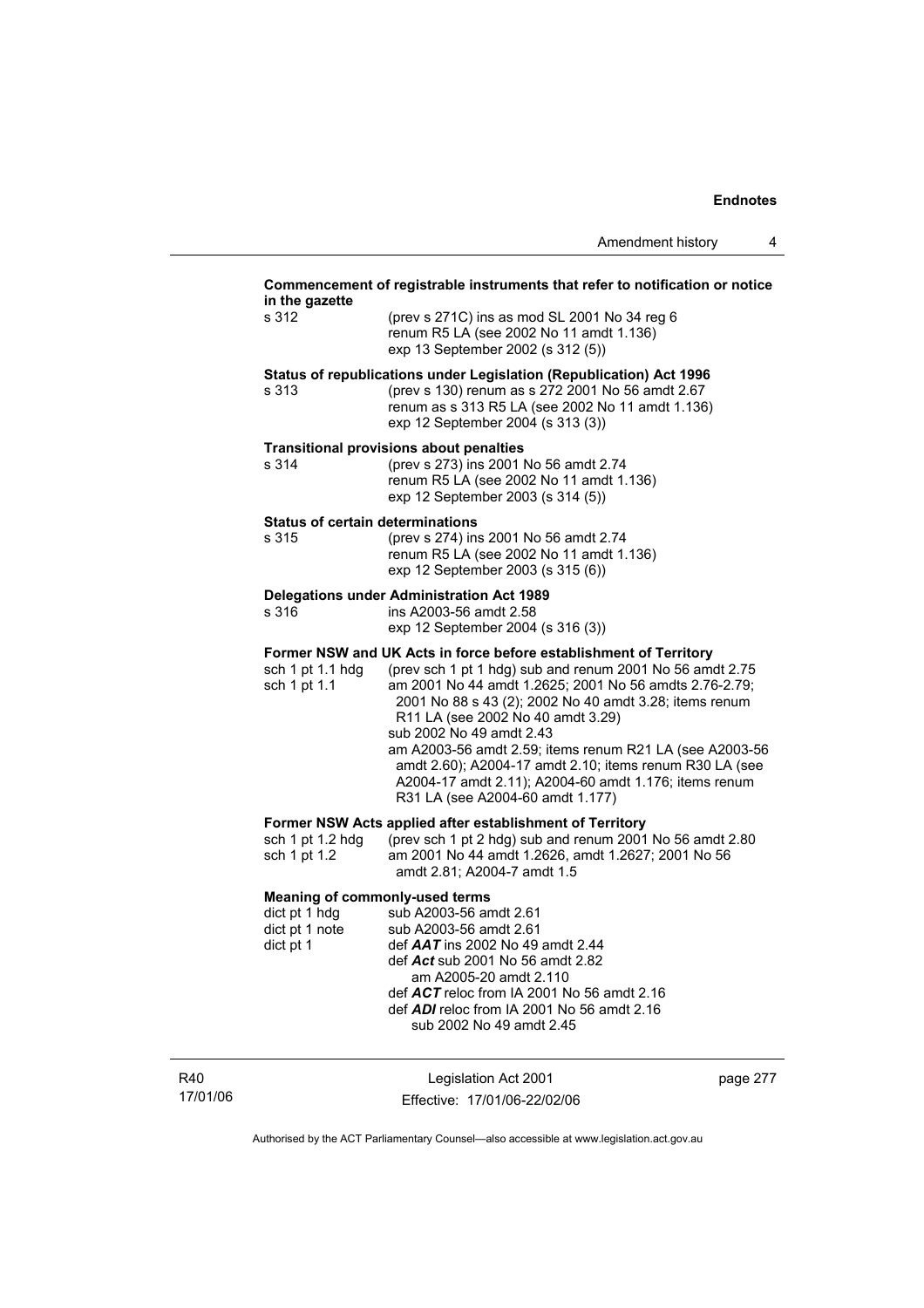4 Amendment history

 def *administrative appeals tribunal* reloc from IA 2001 No 56 amdt 2.16 def *administrative unit* reloc from IA 2001 No 56 amdt 2.16 def *adult* reloc from IA 2001 No 56 amdt 2.16 def *affidavit* reloc from IA 2001 No 56 amdt 2.16 om A2005-53 amdt 1.95 def *ambulance service* reloc from IA 2001 No 56 amdt 2.16 sub A2004-28 amdt 3.33 def *amend* sub 2001 No 56 amdt 2.82 am A2005-20 amdt 2.111, amdt 2.112 def *appoint* reloc from IA 2001 No 56 amdt 2.16 def *asset* reloc from IA 2001 No 56 amdt 2.16 def *Attorney-General* ins 2001 No 56 amdt 2.82 def *auditor-general* reloc from IA 2001 No 56 amdt 2.16 sub A2005-20 amdt 2.113 def *Australia* reloc from IA 2001 No 56 amdt 2.16 def *Australian driver licence* reloc from IA 2001 No 56 amdt 2.16 def *Australian Statistician* ins A2005-20 amdt 2.114 def *authorised deposit-taking institution* reloc from IA 2001 No 56 amdt 2.16 sub 2002 No 49 amdt 2.46 def *bank* reloc from IA 2001 No 56 amdt 2.16 def *barrister* reloc from IA 2001 No 56 amdt 2.16 def *body* reloc from IA 2001 No 56 amdt 2.16 def *breach* reloc from IA 2001 No 56 amdt 2.16 def *building code* ins A2004-13 amdt 2.79 def *building society* reloc from IA 2001 No 56 amdt 2.16 sub A2003-56 amdt 2.62 def *business day* reloc from IA 2001 No 56 amdt 2.16 def *by* ins A2005-20 amdt 2.115 def *by-laws* ins 2002 No 11 amdt 1.142 om A2005-20 amdt 2.116 def *by-law* ins A2005-20 amdt 2.116 def *calendar month* reloc from IA 2001 No 56 amdt 2.16 def *calendar year* reloc from IA 2001 No 56 amdt 2.16 def *change* reloc from IA 2001 No 56 amdt 2.16 def *chief executive* ins 2001 No 56 amdt 2.82 def *chief fire control officer* ins 2001 No 56 amdt 2.82 om A2004-28 amdt 3.34 def *chief health officer* reloc from IA 2001 No 56 amdt 2.16 def *Chief Justice* reloc from IA 2001 No 56 amdt 2.16 def *Chief Magistrate* reloc from IA 2001 No 56 amdt 2.16 def *Chief Minister* reloc from IA 2001 No 56 amdt 2.16 def *chief officer (ambulance service)* ins A2004-28 amdt 3.35 def *chief officer (fire brigade)* ins A2004-28 amdt 3.35

page 278 Legislation Act 2001 Effective: 17/01/06-22/02/06

R40 17/01/06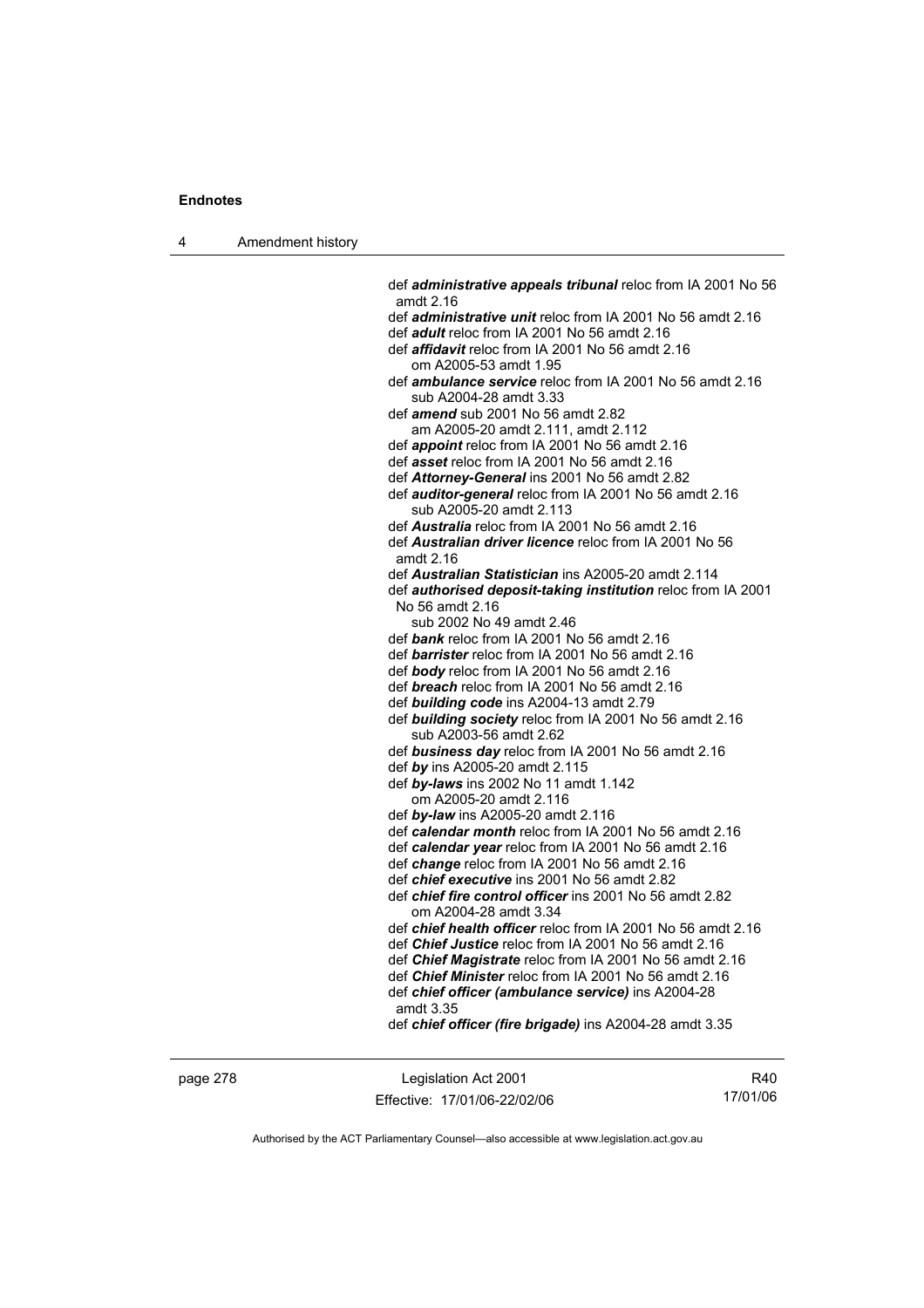def *chief officer (rural fire service)* ins A2004-28 amdt 3.35 def *chief officer (SES)* ins A2004-28 amdt 3.35 def *chief planning executive* ins 2002 No 56 amdt 3.43 sub A2005-20 amdt 2.117 def *chief police officer* reloc from IA 2001 No 56 amdt 2.16 def *chief solicitor* ins A2004-42 amdt 2.39 def *child* reloc from IA 2001 No 56 amdt 2.16 def *children and young people commissioner* ins A2005-46 amdt 1.1 def *Childrens Court* reloc from IA 2001 No 56 amdt 2.16 def *city area* reloc from IA 2001 No 56 amdt 2.16 am A2005-20 amdt 2.118 def *clerk* reloc from IA 2001 No 56 amdt 2.16 def *commencement* sub 2001 No 56 amdt 2.82 def *commencement notice* sub 2001 No 56 amdt 2.82 def *commissioner for fair trading* reloc from IA 2001 No 56 amdt 2.16 sub A2005-20 amdt 2.119 def *commissioner for health complaints* ins 2001 No 56 amdt 2.82 om A2005-41 amdt 1.110 def *commissioner for housing* reloc from IA 2001 No 56 amdt 2.16 def *commissioner for land and planning* reloc from IA 2001 No 56 amdt 2.16 om 2002 No 56 amdt 3.44 def *commissioner for public administration* reloc from IA 2001 No 56 amdt 2.16 def *commissioner for revenue* reloc from IA 2001 No 56 amdt 2.16 def *commissioner for surveys* reloc from IA 2001 No 56 amdt 2.16 def *commissioner for the environment* ins 2001 No 56 amdt 2.82 def *commissioner of police* reloc from IA 2001 No 56 amdt 2.16 def *committed for trial* reloc from IA 2001 No 56 amdt 2.16 def *Commonwealth* reloc from IA 2001 No 56 amdt 2.16 def *Commonwealth country* reloc from IA 2001 No 56 amdt 2.16 def *Commonwealth DPP* ins A2005-20 amdt 2.120 def *Commonwealth gazette* reloc from IA 2001 No 56 amdt 2.16 def *community advocate* reloc from IA 2001 No 56 amdt 2.16 om A2005-47 amdt 1.12 def *confer* reloc from IA 2001 No 56 amdt 2.16

R40 17/01/06

Legislation Act 2001 Effective: 17/01/06-22/02/06 page 279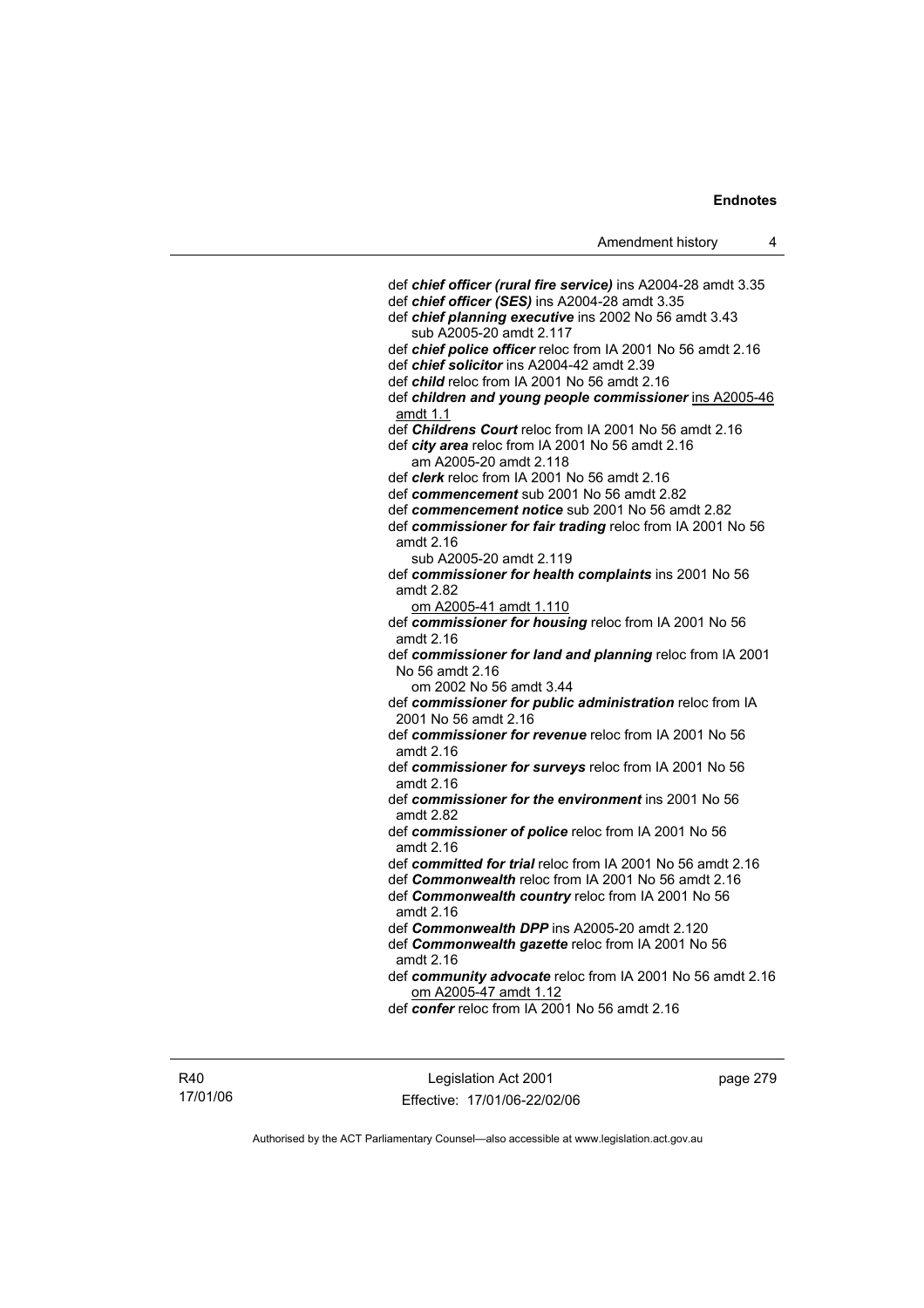| Amendment history<br>л |  |
|------------------------|--|
|------------------------|--|

 def *conservator of flora and fauna* reloc from IA 2001 No 56 amdt 2.16 def *construction occupations registrar* ins A2004-13 amdt 2.80 sub A2005-20 amdt 2.121 def *consumer and trader tribunal* ins A2003-16 s 70 def *Consumer Credit (Australian Capital Territory) Code* reloc from IA 2001 No 56 amdt 2.16 def *Consumer Credit (Australian Capital Territory) Regulations* reloc from IA 2001 No 56 amdt 2.16 def *contravene* reloc from IA 2001 No 56 amdt 2.16 def *converted ordinance* reloc from IA 2001 No 56 amdt 2.16 def *Coroner's Court* reloc from IA 2001 No 56 amdt 2.16 def *corporation* reloc from IA 2001 No 56 amdt 2.16 def *Corporations Act* ins in IA 2001No 56 amdt 2.14 reloc from IA 2001 No 56 amdt 2.16 def *Court of Appeal* ins A2004-42 amdt 2.39 def *court of summary jurisdiction* reloc from IA 2001 No 56 amdt 2.16 def *credit tribunal* reloc from IA 2001 No 56 amdt 2.16 sub A2005-20 amdt 2.122 def *credit union* reloc from IA 2001 No 56 amdt 2.16 sub A2003-56 amdt 2.63 def *Criminal Code* ins 2002 No 51 amdt 1.27 def *custodial escort* ins 2002 No 30 amdt 2.8 def *daylight* reloc from IA 2001 No 56 amdt 2.16 def *definition* ins 2001 No 56 amdt 2.82 def *dentist* reloc from IA 2001 No 56 amdt 2.16 sub A2004-39 amdt 4.3 def *dental prosthetist* reloc from IA 2001 No 56 amdt 2.16 sub A2004-39 amdt 3.1 def *dental technician* reloc from IA 2001 No 56 amdt 2.16 sub A2004-39 amdt 3.2 def *Deputy Speaker* ins A2005-20 amdt 2.123 def *designation* reloc from IA 2001 No 56 amdt 2.16 def *director of corrective services* ins 2002 No 30 amdt 2.8 def *director of public prosecutions* (or *DPP*) reloc from IA 2001 No 56 amdt 2.16 def *disability and community services commissioner* ins A2005-41 amdt 1.111 def *disallowable instrument* sub 2001 No 56 amdt 2.82 def *discrimination commissioner* reloc from IA 2001 No 56 amdt 2.16 sub A2005-41 amdt 1.112

page 280 Legislation Act 2001 Effective: 17/01/06-22/02/06

R40 17/01/06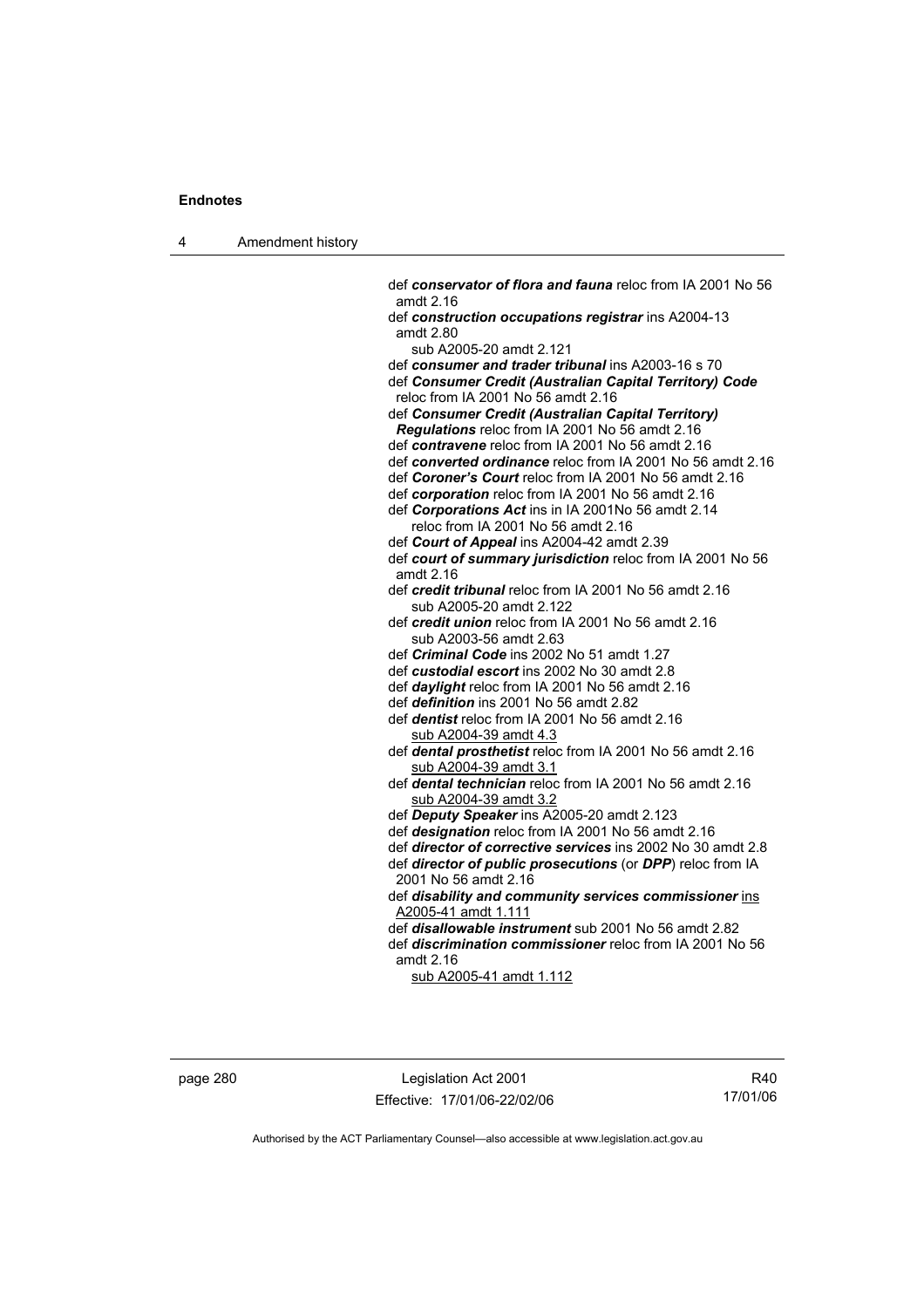def *discrimination tribunal* reloc from IA 2001 No 56 amdt 2.16 def *doctor* reloc from IA 2001 No 56 amdt 2.16 sub A2004-39 amdt 5.13 def *document* reloc from IA 2001 No 56 amdt 2.16 am A2003-56 amdt 2.64 def *domestic partner* ins A2003-14 s 5 def *domestic partnership* ins A2003-14 s 5 def *DPP* ins 2002 No 49 amdt 2.47 def *driver licence* reloc from IA 2001 No 56 amdt 2.16 def *electoral commission* reloc from IA 2001 No 56 amdt 2.16 def *electoral commissioner* reloc from IA 2001 No 56 amdt 2.16 def *emergency service* ins A2004-28 amdt 3.35 def *emergency services authority* ins A2004-28 amdt 3.35 def *emergency services commissioner* ins A2004-28 amdt 3.35 def *enactment* sub 2001 No 56 amdt 2.82 def *entity* ins 2001 No 56 amdt 2.82 def *environment protection authority* ins 2002 No 11 amdt 1.142 def *establish* reloc from IA 2001 No 56 amdt 2.16 def *estate* reloc from IA 2001 No 56 amdt 2.16 def *Executive* reloc from IA 2001 No 56 amdt 2.16 def *exercise* reloc from IA 2001 No 56 amdt 2.16 def *expire* reloc from IA 2001 No 56 amdt 2.16 def *external territory* reloc from IA 2001 No56 amdt 2.16 def *fail* reloc from IA 2001 No 56 amdt 2.16 def *Federal Court* reloc from IA 2001 No 56 amdt 2.16 def *file* reloc from IA 2001 No 56 amdt 2.16 def *financial year* reloc from IA 2001 No 56 amdt 2.16 def *fire brigade* reloc from IA 2001 No 56 amdt 2.16 sub A2004-28 amdt 3.36 def *fire commissioner* reloc from IA 2001 No 56 amdt 2.16 om A2004-28 amdt 3.37 def *for* ins 2002 No 11 amdt 1.142 def *foreign country* reloc from IA 2001 No 56 amdt 2.16 def *former NSW Act* sub 2001 No 56 amdt 2.82; 2002 No 11 amdt 1.143 def *former UK Act* sub 2001 No 56 amdt 2.82; 2002 No 11 amdt 1.143 def *found guilty* reloc from IA 2001 No 56 amdt 2.16 sub 2002 No 49 amdt 2.48 def *function* reloc from IA 2001 No 56 amdt 2.16 def *gambling and racing commission* reloc from IA 2001 No 56 amdt 2.16

R40 17/01/06

Legislation Act 2001 Effective: 17/01/06-22/02/06 page 281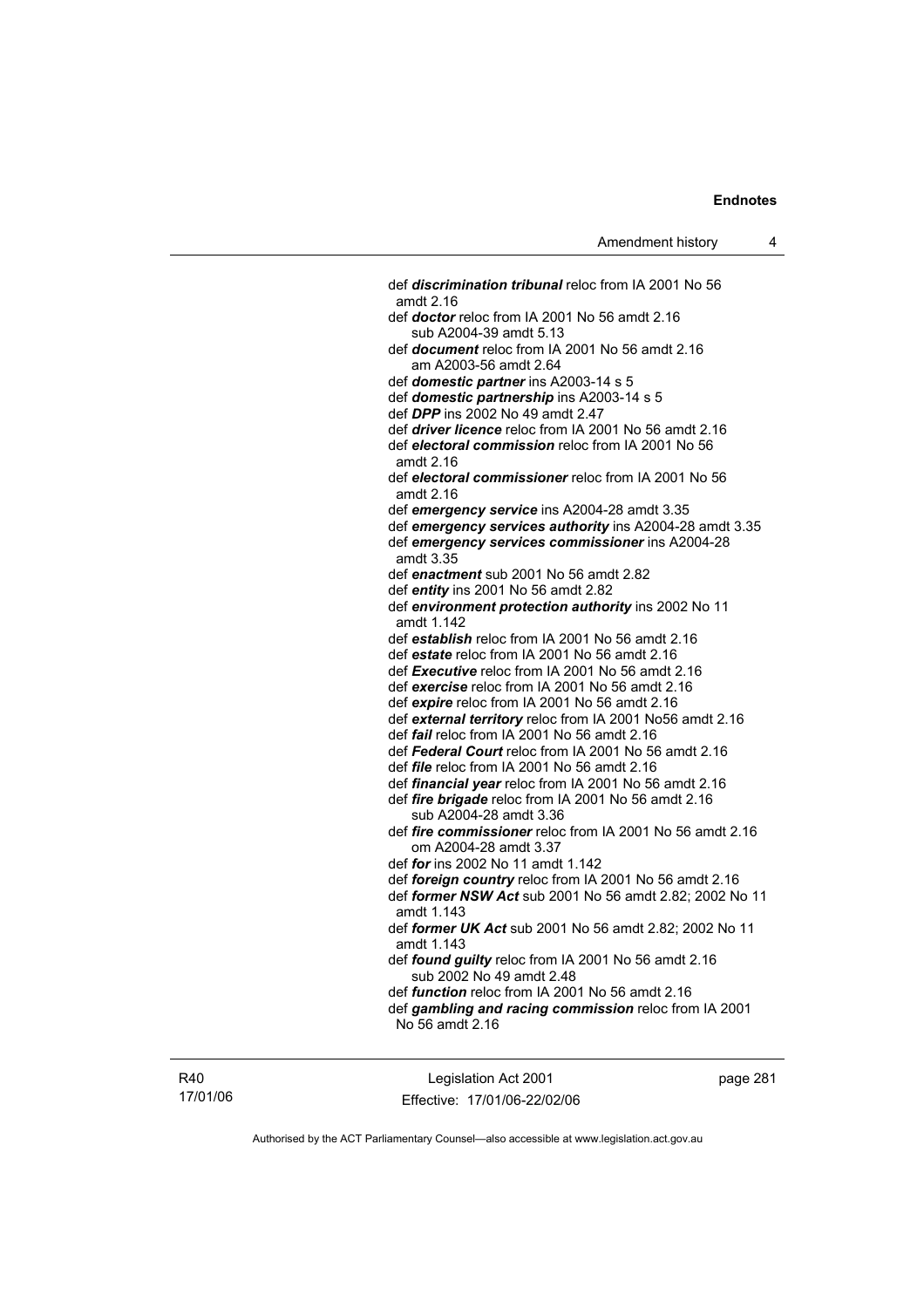4 Amendment history

 def *gazette* reloc from IA 2001 No 56 amdt 2.16 def *give* reloc from IA 2001 No 56 amdt 2.16 def *government printer* reloc from IA 2001 No 56 amdt 2.16 def *government solicitor* reloc from IA 2001 No 56 amdt 2.16 def *Governor* ins 2001 No 56 amdt 2.82 def *Governor-General* ins 2001 No 56 amdt 2.82 def *GST* ins 2002 No 27 s 27 def *guardianship tribunal* reloc from IA 2001 No 56 amdt 2.16 def *health services commissioner* ins A2005-41 amdt 1.113 def *heritage council* ins A2004-57 amdt 1.53 def *heritage register* ins A2004-57 amdt 1.53 def *High Court* reloc from IA 2001 No 56 amdt 2.16 def *human rights commission* ins A2005-41 amdt 1.113 def *human rights commissioner* ins A2005-41 amdt 1.113 def *Imperial Act* reloc from IA 2001 No 56 amdt 2.16 def *independent competition and regulatory commission*  ins A2004-42 amdt 2.39 def *indictable offence* ins 2001 No 56 amdt 2.82 sub 2002 No 11 amdt 1.144; A2003-56 amdt 2.65 def *indictment* reloc from IA 2001 No 56 amdt 2.16 def *individual* reloc from IA 2001 No 56 amdt 2.16 def *infringement notice* ins A2004-42 amdt 2.39 def *in relation to* ins 2002 No 49 amdt 2.49 def *insolvent under administration* ins A2003-56 amdt 2.66 om A2005-20 amdt 2.124 def *instrument* sub 2001 No 56 amdt 2.82 def *interest* reloc from IA 2001 No 56 amdt 2.16 def *internal territory* reloc from IA 2001 No 56 amdt 2.16 def *intersex person* ins A2003-14 s 5 def *Jervis Bay Territory* reloc from IA 2001 No 56 amdt 2.16 def *judge* reloc from IA 2001 No 56 amdt 2.16 am 2002 No 11 amdt 1.145 def *Lake Burley Griffin* reloc from IA 2001 No 56 amdt 2.16 def *Lake Ginninderra* reloc from IA 2001 No 56 amdt 2.16 def *land* reloc from IA 2001 No 56 amdt 2.16 def *land development agency* ins 2002 No 56 amdt 3.45 sub A2005-20 amdt 2.125 def *law* reloc from IA 2001 No 56 amdt 2.16 def *lawyer* reloc from IA 2001 No 56 amdt 2.16 def *legal aid commission* ins 2001 No 56 amdt 2.82 def *legal practitioner* reloc from IA 2001 No 56 amdt 2.16 def *Legislation Act* ins 2002 No 49 amdt 2.50 def *Legislative Assembly* reloc from IA 2001 No 56 amdt 2.16 def *liability* reloc from IA 2001 No 56 amdt 2.16 def *magistrate* reloc from IA 2001 No 56 amdt 2.16

page 282 Legislation Act 2001 Effective: 17/01/06-22/02/06

R40 17/01/06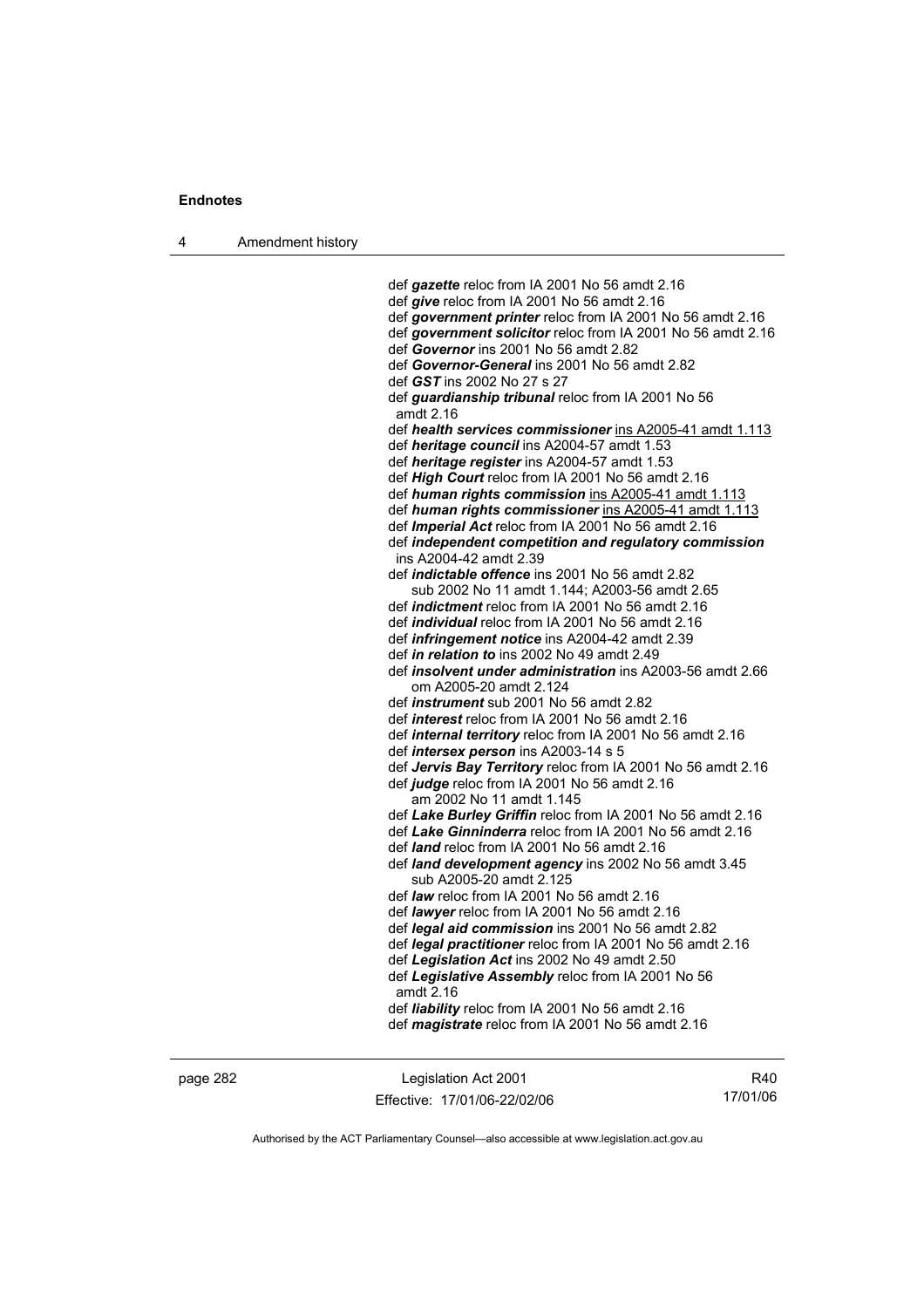def *Magistrates Court* reloc from IA 2001 No 56 amdt 2.16 def *make* reloc from IA 2001 No 56 amdt 2.16 def *making* sub 2001 No 56 amdt 2.82 def *master* reloc from IA 2001 No 56 amdt 2.16 def *may* ins 2001 No 56 amdt 2.82 def *medical practitioner* ins 2001 No 56 amdt 2.82 def *mental health tribunal* reloc from IA 2001 No 56 amdt 2.16 def *midnight* reloc from IA 2001 No 56 amdt 2.16 def *Minister* ins 2001 No 56 amdt 2.82 def *modification* reloc from IA 2001 No 56 amdt 2.16 def *month* reloc from IA 2001 No 56 amdt 2.16 def *must* ins 2001 No 56 amdt 2.82 def *name* reloc from IA 2001 No 56 amdt 2.16 def *named month* reloc from IA 2001 No 56 amdt 2.16 def *national capital authority* ins 2002 No 11 amdt 1.146 def *national capital plan* ins A2004-42 amdt 2.39 def *national land* reloc from IA 2001 No 56 amdt 2.16 def *night* reloc from IA 2001 No 56 amdt 2.16 def *Northern Territory* reloc from IA 2001 No 56 amdt 2.16 def *notifiable instrument* sub 2001 No 56 amdt 2.82 def *notification* sub 2001 No 56 amdt 2.82 am A2004-42 amdt 2.40 def *notification day* sub 2001 No 56 amdt 2.82 def *NSW Act* reloc from IA 2001 No 56 amdt 2.16 def *number* reloc from IA 2001 No 56 amdt 2.16 def *nurse* reloc from IA 2001 No 56 amdt 2.16 sub A2004-39 amdt 6.7 def *nurse practitioner* ins A2004-10 s 6 sub A2004-39 amdt 6.8 def *oath* reloc from IA 2001 No 56 amdt 2.16 sub A2005-53 amdt 1.96 def *occupy* ins 2001 No 56 amdt 2.82 sub A2005-20 amdt 2.126 def *office* reloc from IA 2001 No 56 amdt 2.16 def *office of fair trading* reloc from IA 2001 No 56 amdt 2.16 sub A2005-20 amdt 2.127 def *OH&S commissioner* ins A2003-41 amdt 2.40 def *ombudsman* reloc from IA 2001 No 56 amdt 2.16 def *omit* ins 2001 No 56 amdt 2.82 def *optometrist* ins A2005-9 amdt 1.2 note exp on the day the Health Professionals Act 2004 s 136 (h) commences (s 303 (2)) def *ordinance* reloc from IA 2001 No 56 amdt 2.16

def *parent* ins A2004-1 amdt 1.22

R40 17/01/06

Legislation Act 2001 Effective: 17/01/06-22/02/06 page 283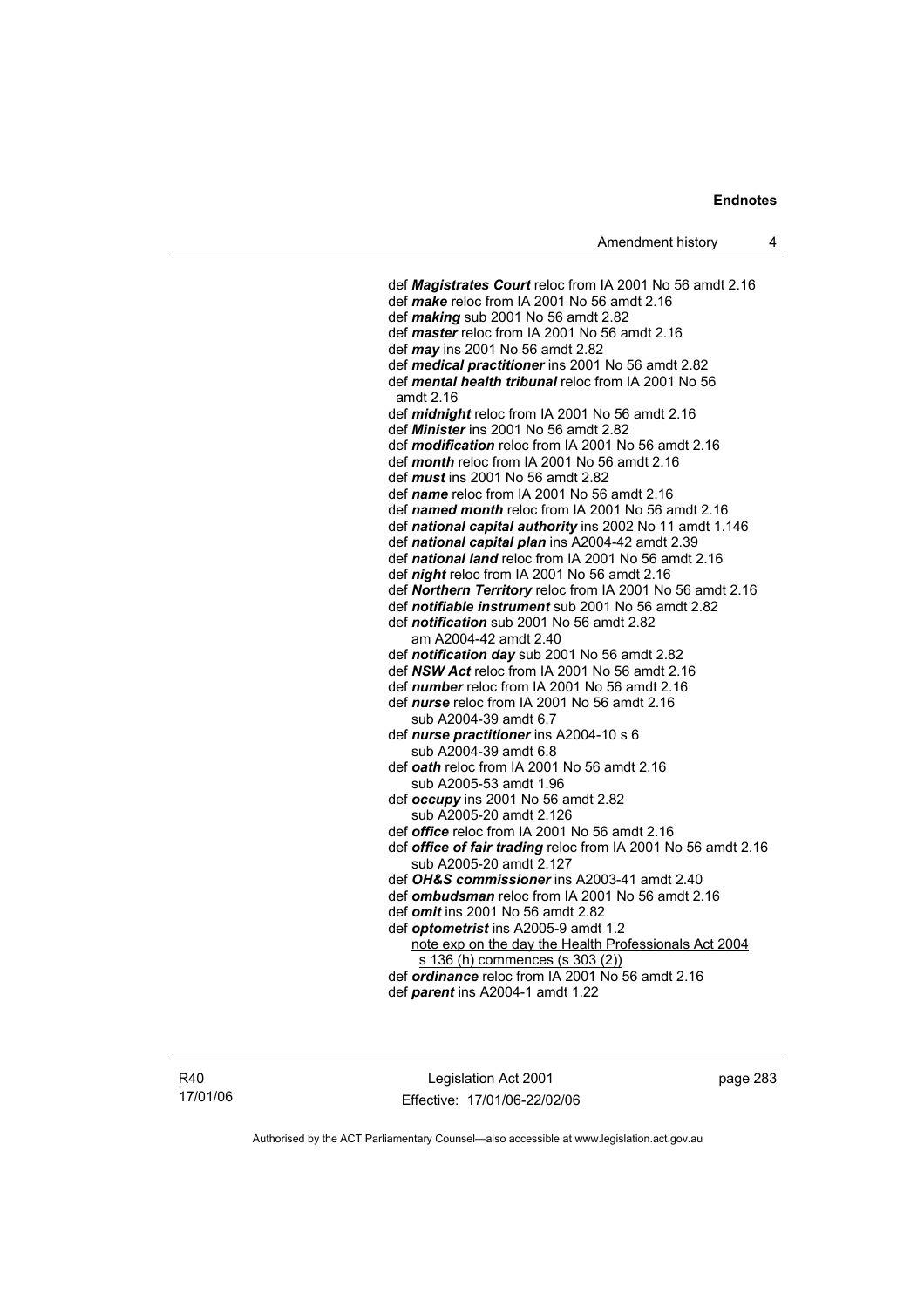| л | Amendment history |
|---|-------------------|
|---|-------------------|

- def *passing* sub 2001 No 56 amdt 2.82
- def *penalty unit* ins 2001 No 56 amdt 2.82
- def *person* ins 2001 No 56 amdt 2.82
- def *pharmacist* reloc from IA 2001 No 56 amdt 2.16 sub A2004-39 amdt 8.2
- def *planning and land authority* ins 2002 No 56 amdt 3.47 sub A2005-20 amdt 2.128
- def *planning and land council* ins 2002 No 56 amdt 3.46 sub A2005-20 amdt 2.129
- def *planning authority* reloc from IA 2001 No 56 amdt 2.16 om 2002 No 56 amdt 3.47
- def *police officer* reloc from IA 2001 No 56 amdt 2.16
- def *position* reloc from IA 2001 No 56 amdt 2.16
- def *power* reloc from IA 2001 No 56 amdt 2.16
- def *prescribed* reloc from IA 2001 No 56 amdt 2.16 am 2002 No 49 amdt 2.51; A2005-20 amdt 2.130 def *present* ins A2005-5 s 28
- def *privacy commissioner* reloc from IA 2001 No 56 amdt 2.16
- def *proceeding* reloc from IA 2001 No 56 amdt 2.16
- def *property* reloc from IA 2001 No 56 amdt 2.16
- def *provision* sub 2001 No 56 amdt 2.82
- def *public advocate* ins A2005-47 amdt 1.13
- def *public employee* reloc from IA 2001 No 56 amdt 2.16
- def *public health officer* reloc from IA 2001 No 56 amdt 2.16 sub A2005-20 amdt 2.131
- def *public money* reloc from IA 2001 No 56 amdt 2.16
- def *public servant* reloc from IA 2001 No 56 amdt 2.16
- def *public service* reloc from IA 2001 No 56 amdt 2.16
- def *public trustee* reloc from IA 2001 No 56 amdt 2.16
- def *quarter* ins 2002 No 30 amdt 2.8
- def *recognised transgender person* ins A2003-14 s 5
- def *registered surveyor* reloc from IA 2001 No 56 amdt 2.16
- def *registrable instrument* sub 2001 No 56 amdt 2.82 def *registrar* reloc from IA 2001 No 56 amdt 2.16
- def *registrar-general* reloc from IA 2001 No 56 amdt 2.16
- 
- def *registrar of firearms* reloc from IA 2001 No 56 amdt 2.16 def *registrar of liquor licences* reloc from IA 2001 No 56
- amdt 2.16
- def *regulations* reloc from IA 2001 No 56 amdt 2.16 om A2005-20 amdt 2.132
- def *regulation* ins A2005-20 amdt 2.132
- def *remand centre* ins 2002 No 30 amdt 2.8

 def *remand centre administrator* ins 2002 No 30 amdt 2.8 def *remuneration tribunal* reloc from IA 2001 No 56

amdt 2.16

page 284 Legislation Act 2001 Effective: 17/01/06-22/02/06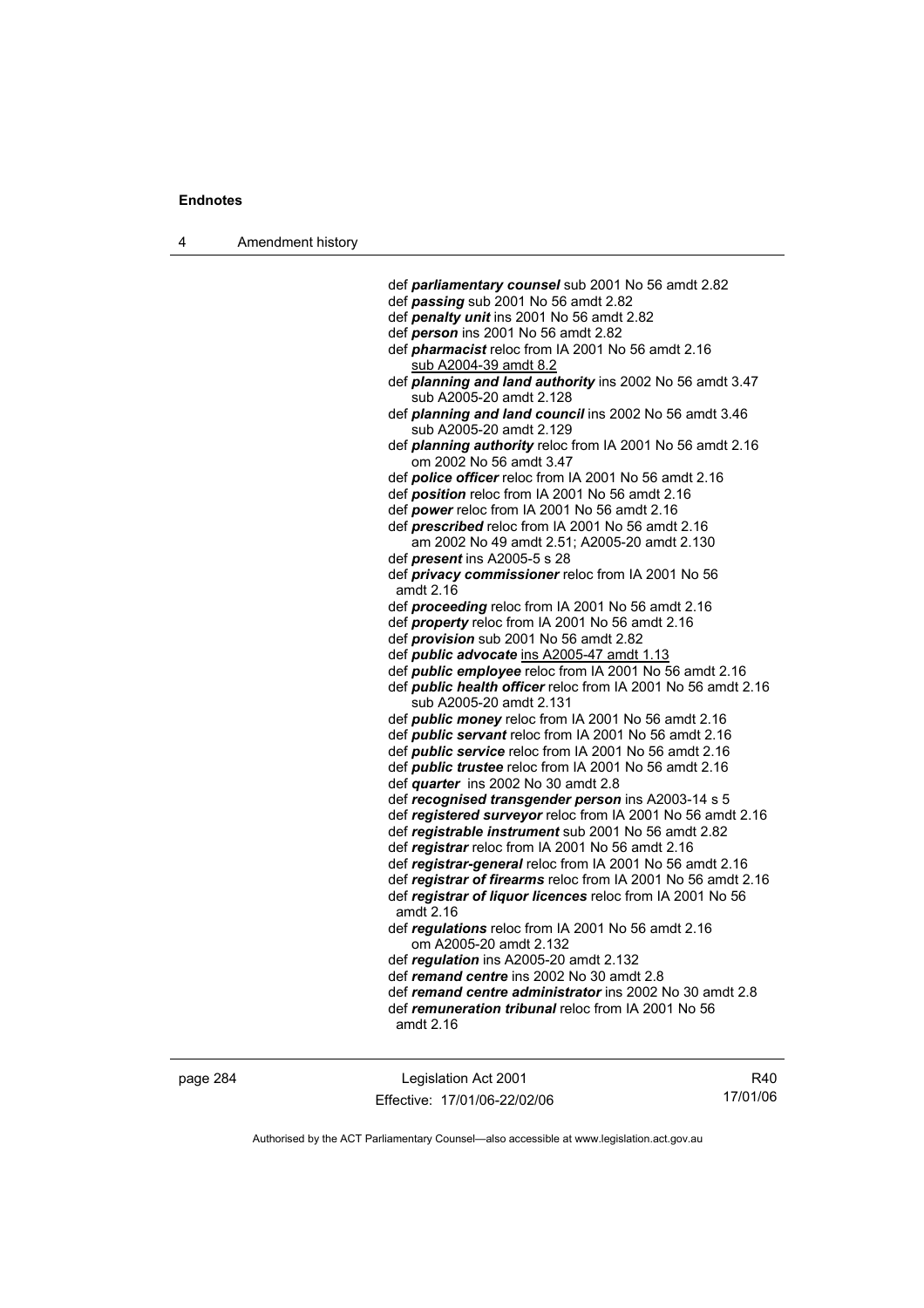def *repeal* sub 2001 No 56 amdt 2.82 pars renum 2002 No 11 amdt 1.147 am 2002 No 11 amdt 1.148; A2004-42 amdts 2.41-2.43; pars renum R27 LA (see A2004-42 amdt 2.44); A2005-20 amdt 2.133, amdt 2.134 def *residential tenancies tribunal* reloc from IA 2001 No 56 amdt 2.16 def *resident judge* ins A2004-42 amdt 2.45 def *retrospectively* reloc from dict, pt 2 A2005-20 amdt 2.148 def *road transport authority* reloc from IA 2001 No 56 amdt 2.16 def *rules* reloc from IA 2001 No 56 amdt 2.16 sub 2002 No 11 amdt 1.149 am A2005-20 amdt 2.135 def *rural firefighting service* reloc from IA 2001 No 56 amdt 2.16 om A2004-28 amdt 3.38 def *rural fire service* ins A2004-28 amdt 3.38 def *see* ins 2001 No 56 amdt 2.82 def *Self-Government Act* reloc from IA 2001 No 56 amdt 2.16 def *self-government day* reloc from IA 2001 No 56 amdt 2.16 def *sentence administration board* ins 2002 No 30 amdt 2.8 def *SES* ins A2004-28 amdt 3.39 def *sign* reloc from IA 2001 No 56 amdt 2.16 def *sitting day* reloc from IA 2001 No 56 amdt 2.16 def *Small Claims Court* reloc from IA 2001 No 56 amdt 2.16 sub A2004-60 amdt 1.178 def *solicitor* reloc from IA 2001 No 56 amdt 2.16 def *Speaker* reloc from IA 2001 No 56 amdt 2.16 def *Standards Australia* reloc from IA 2001 No 56 amdt 2.16 def *State* reloc from IA 2001 No 56 amdt 2.16 def *statutory declaration* reloc from IA 2001 No 56 amdt 2.16 def *statutory instrument* sub 2001 No 56 amdt 2.82 def *statutory office-holder* ins 2001 No 56 amdt 2.82 sub 2002 No 11 amdt 1.150 def *subordinate law* sub 2001 No 56 amdt 2.82 def *summary offence* ins 2001 No 56 amdt 2.82 sub 2002 No 11 amdt 1.151; A2003-56 amdt 2.67 def *Supreme Court* reloc from IA 2001 No 56 amdt 2.16 def *swear* reloc from IA 2001 No 56 amdt 2.16 sub A2005-53 amdt 1.97 def *take* ins A2005-53 amdt 1.98 def *tenancy tribunal* reloc from IA 2001 No 56 amdt 2.16 om 2002 No 49 amdt 2.52 def *the Territory* ins 2001 No 56 amdt 2.82 def *territory authority* reloc from IA 2001 No 56 amdt 2.16 sub A2003-41 amdt 2.41

R40 17/01/06

Legislation Act 2001 Effective: 17/01/06-22/02/06 page 285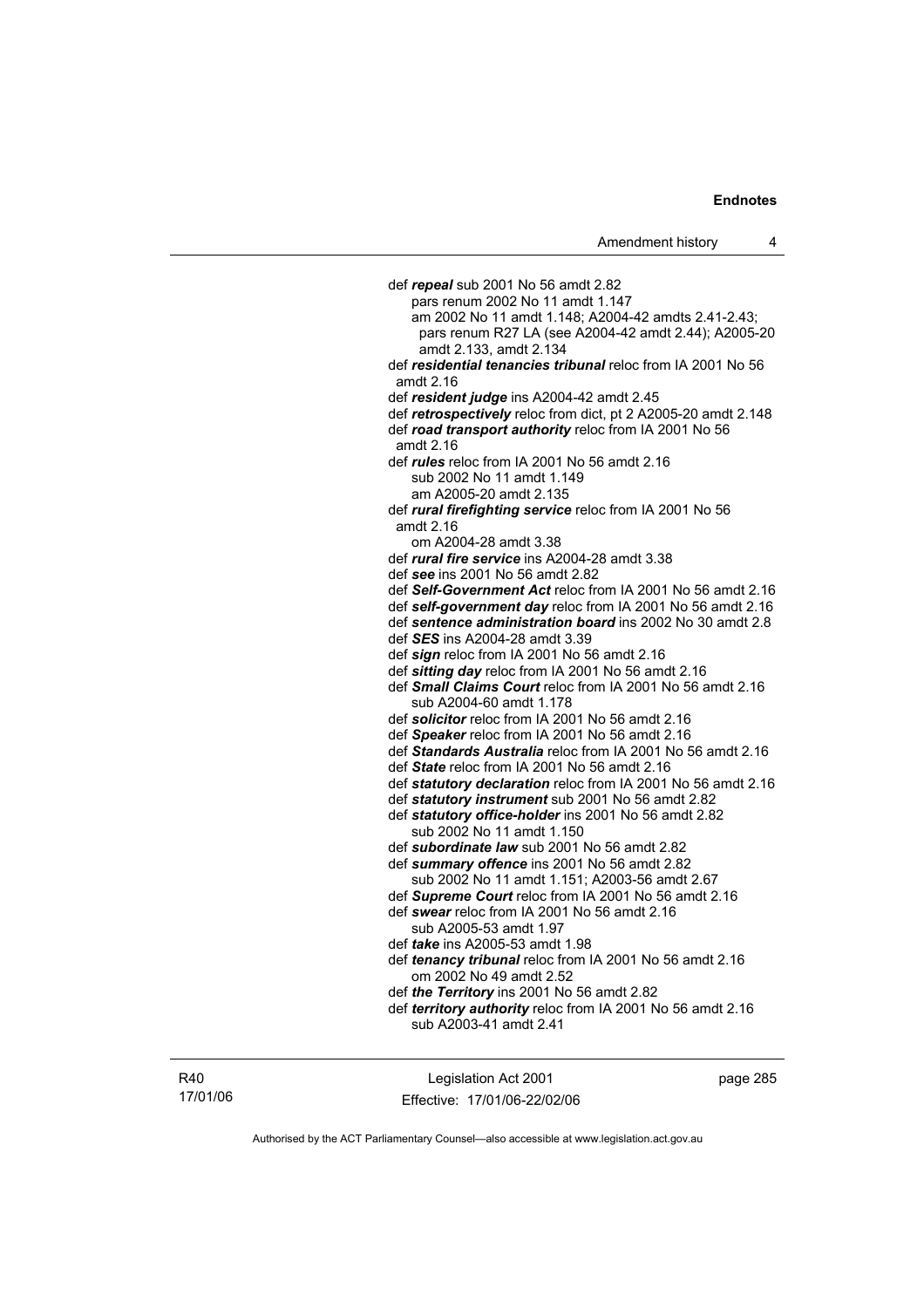| Amendment history<br>л |  |
|------------------------|--|
|------------------------|--|

 def *territory instrumentality* ins 2001 No 56 amdt 2.82 def *territory land* reloc from IA 2001 No 56 amdt 2.16 def *territory law* ins A2005-62 amdt 2.18 def *territory-owned corporation* reloc from IA 2001 No 56 amdt 2.16 def *territory plan* reloc from IA 2001 No 56 amdt 2.16 am 2002 No 49 amdt 2.53 def *transgender person* ins A2003-14 s 5 def *transitional* reloc from IA 2001 No 56 amdt 2.16 sub A2005-20 amdt 2.136 def *Treasurer* ins 2001 No 56 amdt 2.82 def *tribunal* sub 2001 No 56 amdt 2.82 def *UK Act* reloc from IA 2001 No 56 amdt 2.16 def *under* ins 2001 No 52 amdt 2.82 sub 2002 No 30 amdt 2.9 am A2005-20 amdt 2.137, amdt 2.138 def *United Kingdom* reloc from IA 2001 No 56 amdt 2.16 def *United Kingdom Parliament* reloc from IA 2001 No 56 amdt 2.16 def *veterinary surgeon* reloc from IA 2001 No 56 amdt 2.16 sub A2004-39 amdt 11A.1 (as am by A2005-28 amdt 1.61) def *will* ins 2001 No 56 amdt 2.82 def *word* reloc from IA 2001 No 56 amdt 2.16 def *working day* ins 2002 No 11 amdt 1.152 sub A2003-56 amdt 2.68 def *writing* reloc from IA 2001 No 56 amdt 2.16 def *year* reloc from IA 2001 No 56 amdt 2.16 **Terms for Legislation Act 2001 only**  dict pt  $2$  hdg sub A2003-56 amdt  $2.69$ dict pt 2 note sub A2003-56 amdt 2.69 dict pt 2 def *Act* ins A2003-41 amdt 2.42 def *ACT law* ins A2005-20 amdt 2.139 def *administrator* ins 2001 No 56 amdt 2.82 def *agency* ins 2001 No 56 amdt 2.82 def *amend* ins A2005-20 amdt 2.140 def *another jurisdiction* ins A2005-20 amdt 2.141 def *appointee* ins 2001 No 56 amdt 2.82 am A2003-56 amdt 2.70 def *appointer* ins 2001 No 56 amdt 2.82 am A2003-56 amdt 2.71 def *approved web site* sub 2001 No 56 amdt 2.82 def *authorised republication* sub 2001 No 56 amdt 2.82 def *authorising law* sub 2001 No 56 amdt 2.82 def *benefits* sub 2001 No 56 amdt 2.82 def *business address* ins 2001 No 56 amdt 2.82 def *corporation* ins 2001 No 56 amdt 2.82 def *costs* sub 2001 No 56 amdt 2.82

| page 286 |  |
|----------|--|
|----------|--|

page 286 Legislation Act 2001 Effective: 17/01/06-22/02/06

R40 17/01/06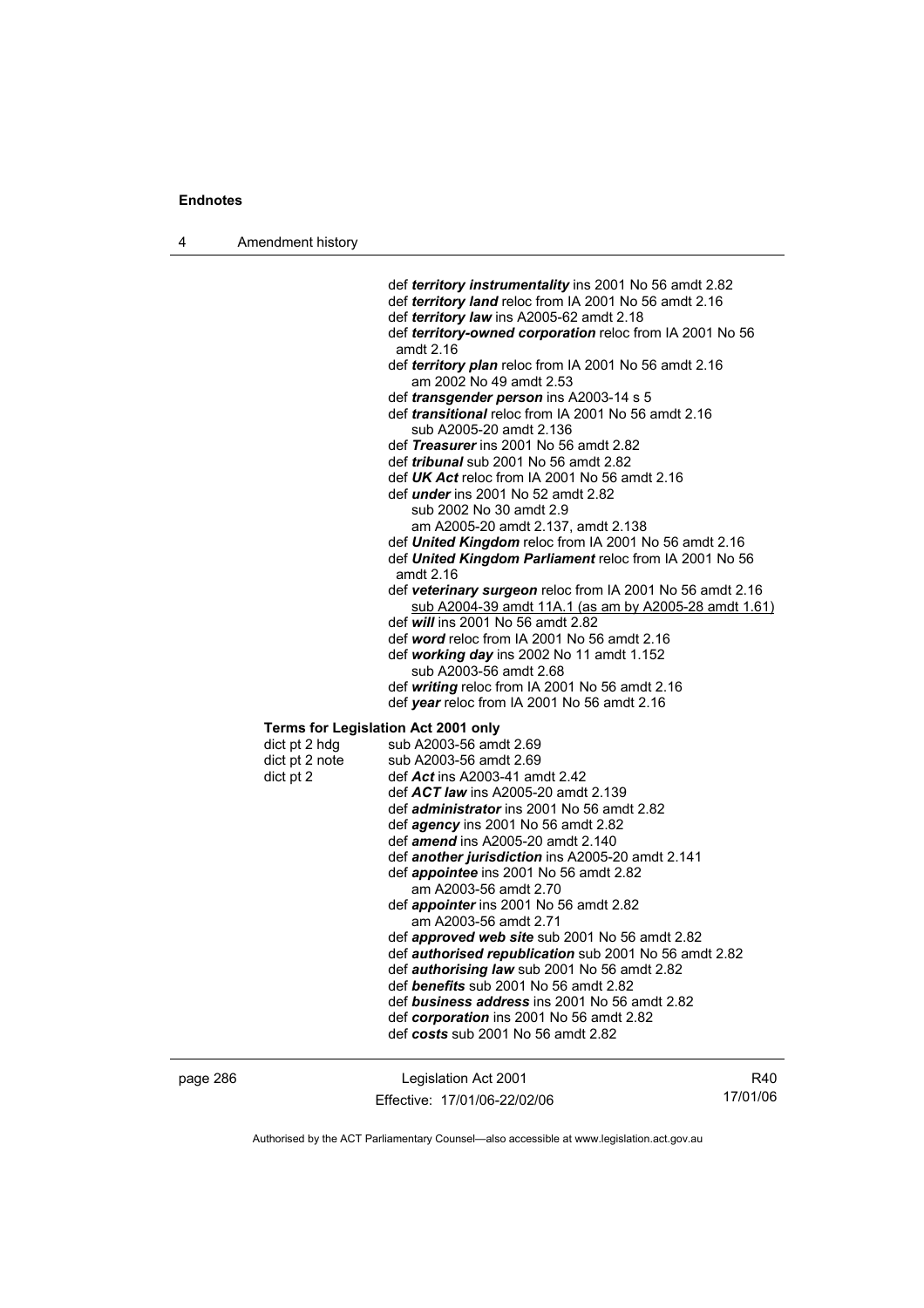def *current legislative drafting practice* sub 2001 No 56 amdt 2.82 def *delegate* ins 2001 No 56 amdt 2.82 def *determinative provision* ins 2002 No 11 amdt 1.153 def *document* ins 2001 No 56 amdt 2.82 def *editorial amendment* sub 2001 No 56 amdt 2.82 def *email address* ins 2001 No 56 amdt 2.82 def *executive officer* ins 2001 No 56 amdt 2.82 def *fax number* ins 2001 No 56 amdt 2.82 def *fee* sub 2001 No 56 amdt 2.82 def *home address* ins 2001 No 56 amdt 2.82 def *law* sub 2001 No 56 amdt 2.82 am 2002 No 11 amdt 1.154; pars renum 2002 No 11 amdt 1.155; A2003-41 amdt 2.43; pars renum R20 LA (see A2003-41 amdt 2.44); A2005-20 amdt 2.142, amdt 2.143; pars renum R34 LA (see A2005-20 amdt 2.144) def *law of another jurisdiction* ins A2005-20 amdt 2.145 def *legislative material* ins A2003-41 amdt 2.45 def *non-determinative provision* ins 2002 No 11 amdt 1.156 def *provide* sub 2001 No 56 amdt 2.82 def *referential term* ins A2003-56 amdt 2.72 reloc to s 116 (2) A2005-20 amdt 2.146 def *referential words* sub 2001 No 56 amdt 2.82 om A2003-56 amdt 2.72 def *register* sub 2001 No 56 amdt 2.82 def *repeal* ins A2005-20 amdt 2.147 def *republication* sub 2001 No 56 amdt 2.82; A2003-41 amdt 2.46 def *republication date* sub 2001 No 56 amdt 2.82 def *responsible* ins 2001 No 56 amdt 2.82 def *retrospectively* ins A2003-56 amdt 2.73 reloc to dict, pt 1 A2005-20 amdt 2.148 def *scrutiny committee principles* sub 2001 No 56 amdt 2.82 def *service* sub 2001 No 56 amdt 2.82 def *working out the meaning of an Act* ins A2003-41 amdt 2.47

R40 17/01/06

Legislation Act 2001 Effective: 17/01/06-22/02/06 page 287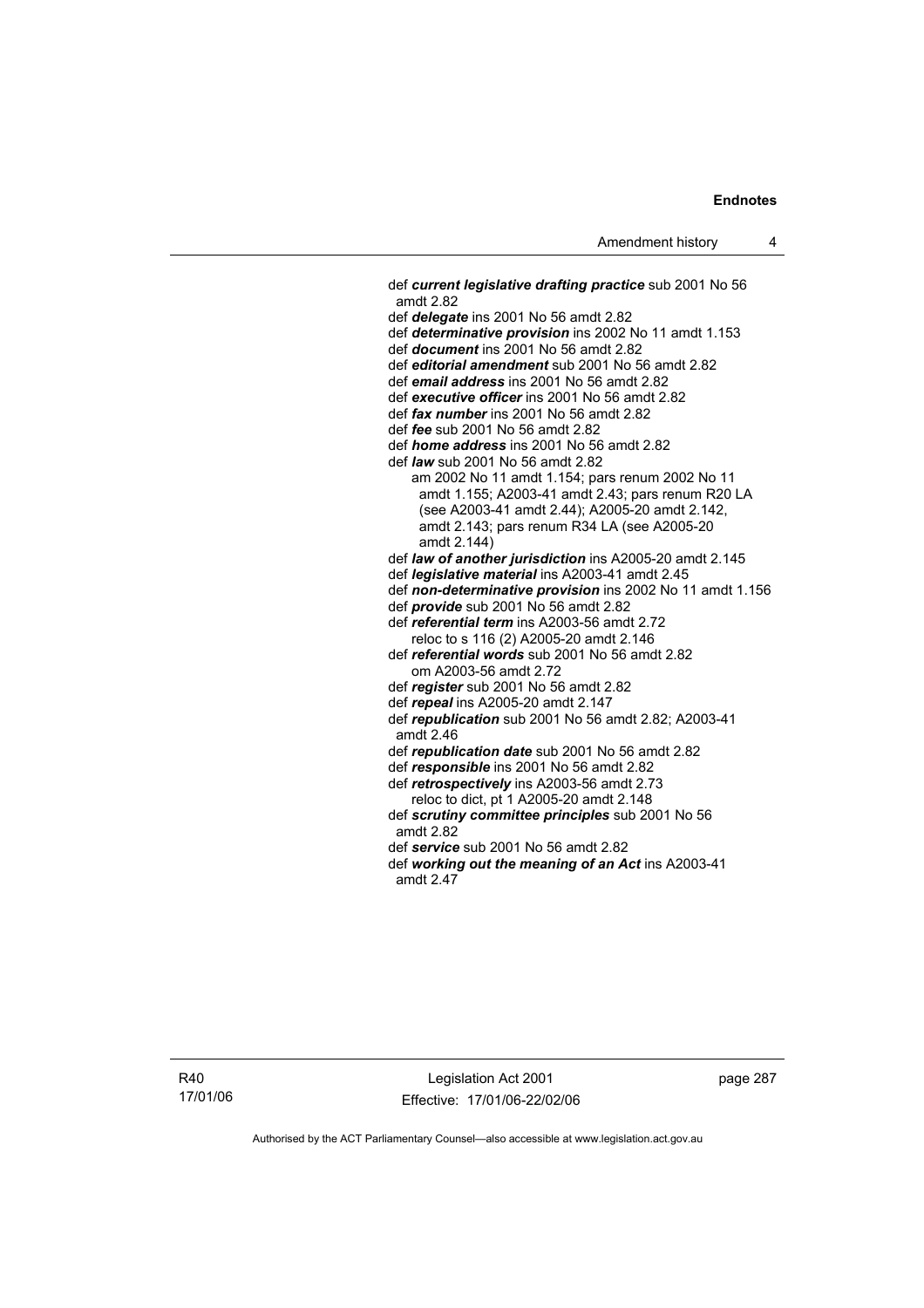### **5 Earlier republications**

Some earlier republications were not numbered. The number in column 1 refers to the publication order.

Since 12 September 2001 every authorised republication has been published in electronic pdf format on the ACT legislation register. A selection of authorised republications have also been published in printed format. These republications are marked with an asterisk (\*) in column 1. Electronic and printed versions of an authorised republication are identical.

| <b>Republication</b><br>No and date | <b>Effective</b>              | Last<br>amendment<br>made by | <b>Republication for</b>                                                              |
|-------------------------------------|-------------------------------|------------------------------|---------------------------------------------------------------------------------------|
| R <sub>0</sub> A<br>17 Sept 2002    | 12 Sept 2001-<br>12 Sept 2001 | A2001-56                     | amendments by<br>A2001-44, A2001-56<br>and retrospective<br>amendments by<br>A2002-30 |
| R <sub>1</sub><br>13 Sept 2001      | 13 Sept 2001-<br>13 Sept 2001 | SL2001-34                    | modification by<br>SL2001-34                                                          |
| R1 (RI)<br>17 Sept 2001             | 13 Sept 2001-<br>13 Sept 2001 | SL2001-34                    | reissue for<br>retrospective<br>amendments by<br>A2002-30                             |
| R <sub>2</sub><br>14 Sept 2001      | 14 Sept 2001-<br>20 Feb 2002  | A2001-70                     | amendments by<br>A2001-70                                                             |
| <b>R2 (RI)</b><br>17 Sept 2002      | 14 Sept 2001-<br>20 Feb 2002  | A2001-70                     | reissue for<br>retrospective<br>amendments by<br>A2002-30                             |
| R <sub>3</sub><br>21 Feb 2002       | 21 Feb 2002-<br>12 Mar 2002   | A2001-88                     | changed endnotes<br>and editorial<br>changes                                          |
| R3 (RI)<br>17 Sept 2002             | 21 Feb 2002-<br>12 Mar 2002   | A2001-88                     | reissue for<br>retrospective<br>amendments by<br>A2002-30                             |

page 288 Legislation Act 2001 Effective: 17/01/06-22/02/06

R40 17/01/06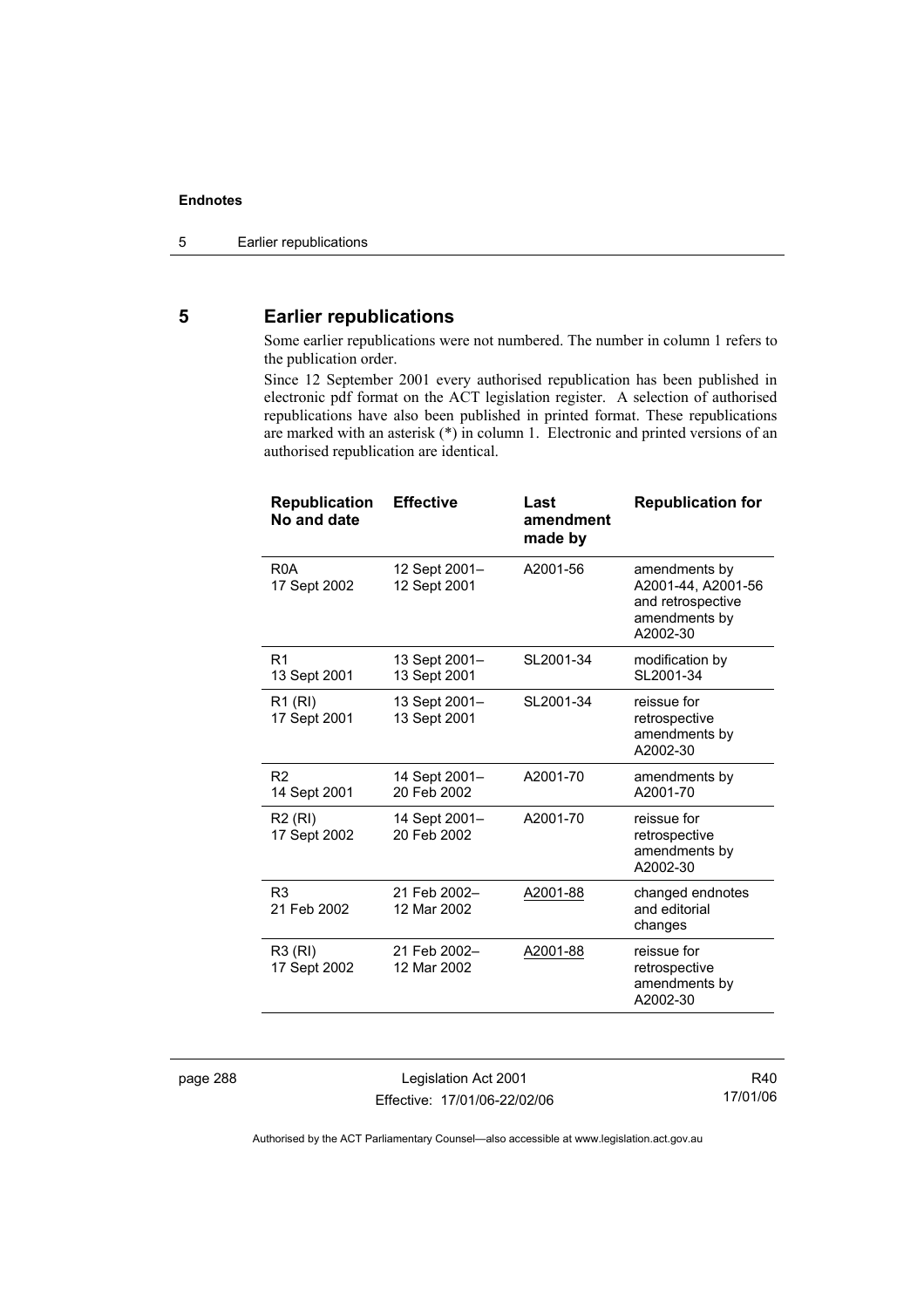Earlier republications 5

| Republication<br>No and date   | <b>Effective</b>              | Last<br>amendment<br>made by | <b>Republication for</b>                                  |
|--------------------------------|-------------------------------|------------------------------|-----------------------------------------------------------|
| R4<br>13 Mar 2002              | 13 Mar 2002-<br>27 May 2002   | A2001-88                     | commenced expiry                                          |
| R4 (RI)<br>17 Sept 2002        | 13 Mar 2002-<br>27 May 2002   | A2001-88                     | reissue for<br>retrospective<br>amendments by<br>A2002-30 |
| $R5*$<br>28 May 2002           | 28 May 2002-<br>30 June 2002  | A2002-11                     | amendments by<br>A2002-11                                 |
| <b>R5 (RI)</b><br>17 Sept 2002 | 28 May 2002-<br>30 June 2002  | A2002-11                     | reissue for<br>retrospective<br>amendments by<br>A2002-30 |
| R6<br>1 July 2002              | 1 July 2002-<br>12 Sept 2002  | A2002-11                     | amendments by<br>A2001-88                                 |
| R6 (RI)<br>17 Sept 2002        | 1 July 2002-<br>12 Sept 2002  | A2002-11                     | reissue for<br>retrospective<br>amendments by<br>A2002-30 |
| R7<br>13 Sept 2002             | 13 Sept 2002-<br>13 Sept 2002 | A2002-27                     | commenced expiry                                          |
| R7(RI)<br>17 Sept 2002         | 13 Sept 2002-<br>13 Sept 2002 | A2002-27                     | reissue for<br>retrospective<br>amendments by<br>A2002-30 |
| R8<br>14 Sept 2002             | 14 Sept 2002-<br>16 Sept 2002 | A2002-27                     | commenced expiry                                          |
| R8 (RI)<br>17 Sept 2002        | 14 Sept 2002-<br>16 Sept 2002 | A2002-27                     | reissue for<br>retrospective<br>amendments by<br>A2002-30 |
| R9<br>17 Sept 2002             | 17 Sept 2002-<br>6 Oct 2002   | A2002-30                     | amendments by<br>A2002-30                                 |
| R <sub>10</sub><br>7 Oct 2002  | 7 Oct 2002-<br>31 Oct 2002    | A2002-30                     | amendments by<br>A2002-27                                 |

| R40      |  |
|----------|--|
| 17/01/06 |  |

Legislation Act 2001 Effective: 17/01/06-22/02/06 page 289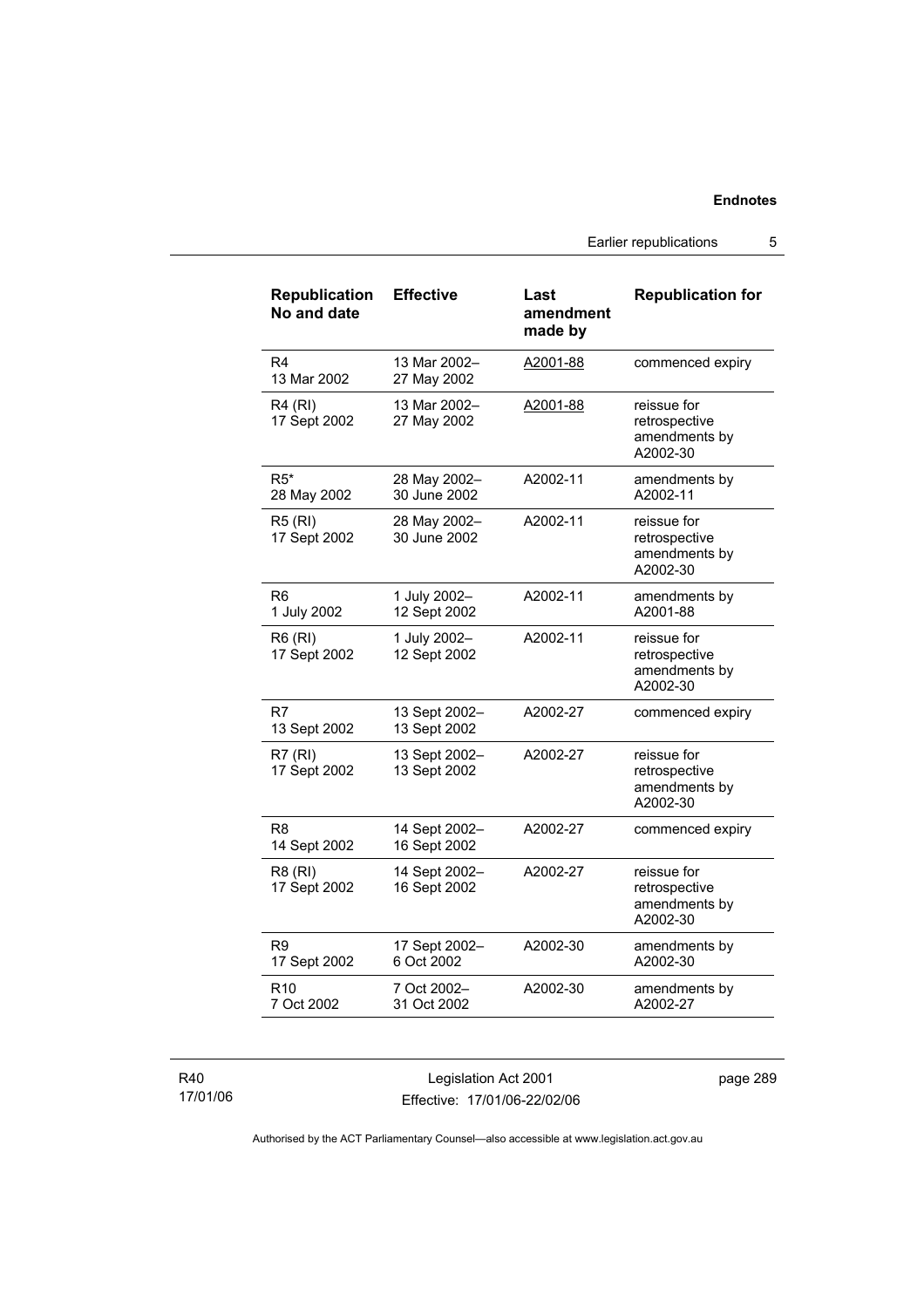| <b>Republication</b><br>No and date | <b>Effective</b>             | Last<br>amendment<br>made by | <b>Republication for</b>                  |
|-------------------------------------|------------------------------|------------------------------|-------------------------------------------|
| R <sub>11</sub>                     | 1 Nov 2002-                  | A2002-40                     | amendments by                             |
| 1 Nov 2002                          | 31 Dec 2002                  |                              | A2002-40                                  |
| R12                                 | 1 Jan 2003-                  | A2002-56                     | amendments by                             |
| 1 Jan 2003                          | 16 Jan 2003                  |                              | A2002-51                                  |
| R <sub>13</sub>                     | 17 Jan 2003-                 | A2002-56                     | amendments by                             |
| 17 Jan 2003                         | 27 Mar 2003                  |                              | A2002-49                                  |
| R <sub>14</sub>                     | 28 Mar 2003-                 | A2003-14                     | amendments by                             |
| 28 Mar 2003                         | 9 Apr 2003                   |                              | A2003-14                                  |
| R <sub>15</sub>                     | 10 Apr 2003-                 | A2003-18                     | amendments by                             |
| 10 Apr 2003                         | 28 May 2003                  |                              | A2003-18                                  |
| R <sub>16</sub><br>29 May 2003      | 29 May 2003-<br>30 June 2003 | A2003-18                     | commenced expiry                          |
| <b>R17</b>                          | 1 July 2003-                 | A2003-18                     | amendments by                             |
| 1 July 2003                         | 2 Sept 2003                  |                              | A2002-56                                  |
| R18<br>3 Sept 2003                  | 3 Sept 2003-<br>12 Sept 2003 | A2003-18                     | commenced expiry                          |
| R <sub>19</sub><br>13 Sept 2003     | 13 Sept 2003-<br>8 Oct 2003  | A2003-41                     | commenced expiry                          |
| R20*<br>9 Oct 2003                  | 9 Oct 2003-<br>18 Dec 2003   | A2003-41                     | amendments by<br>A2003-16 and<br>A2003-41 |
| R <sub>21</sub>                     | 19 Dec 2003-                 | A2003-56                     | amendments by                             |
| 19 Dec 2003                         | 21 Mar 2004                  |                              | A2003-56                                  |
| R22                                 | 22 Mar 2004-                 | A2004-10                     | amendments by                             |
| 22 Mar 2004                         | 4 Apr 2004                   |                              | A2004-1                                   |
| R <sub>23</sub>                     | 5 Apr 2004-                  | A2004-10                     | amendments by                             |
| 5 Apr 2004                          | 26 May 2004                  |                              | A2004-7                                   |
| R <sub>24</sub>                     | 27 May 2004-                 | A2004-17                     | amendments by                             |
| 27 May 2004                         | 30 June 2004                 |                              | A2004-10                                  |
| R <sub>25</sub><br>1 July 2004      | 1 July 2004-<br>12 July 2004 | A2004-28                     | amendments by<br>A2004-5 and<br>A2004-28  |

### 5 Earlier republications

page 290 Legislation Act 2001 Effective: 17/01/06-22/02/06

R40 17/01/06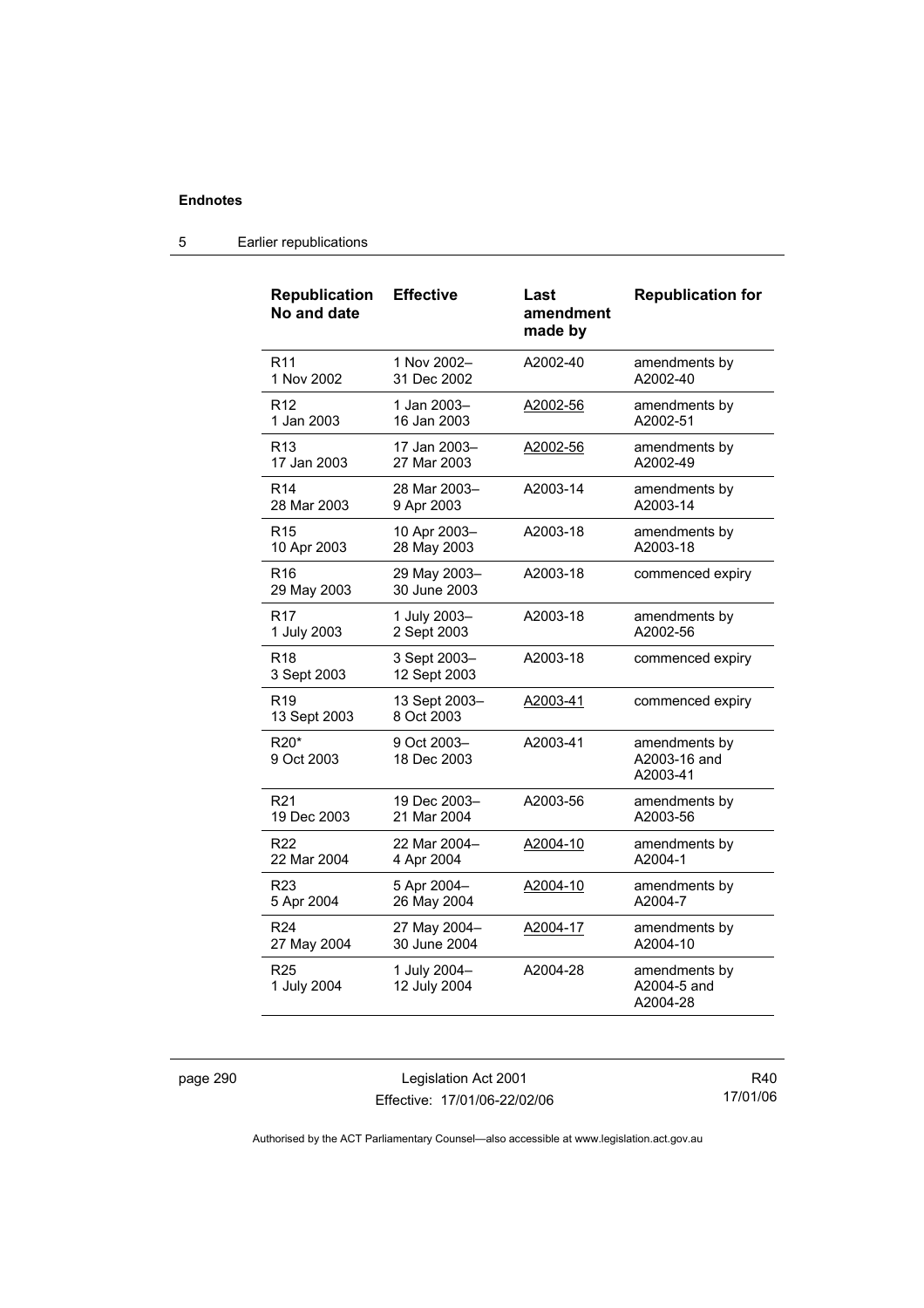Earlier republications 5

| <b>Republication</b><br>No and date | <b>Effective</b>             | Last<br>amendment<br>made by | <b>Republication for</b>                                     |
|-------------------------------------|------------------------------|------------------------------|--------------------------------------------------------------|
| R <sub>26</sub>                     | 13 July 2004-                | A2004-32                     | amendments by                                                |
| 13 July 2004                        | 24 Aug 2004                  |                              | A2004-32                                                     |
| R <sub>27</sub>                     | 25 Aug 2004-                 | A2004-42                     | amendments by                                                |
| 25 Aug 2004                         | 31 Aug 2004                  |                              | A2004-42                                                     |
| R <sub>28</sub>                     | 1 Sept 2004-                 | A2004-42                     | amendments by                                                |
| 1 Sept 2004                         | 12 Sept 2004                 |                              | A2004-13                                                     |
| R <sub>29</sub><br>13 Sept 2004     | 13 Sept 2004-<br>22 Dec 2004 | A2004-42                     | commenced expiry                                             |
| <b>R29A</b><br>23 Dec 2004          | 23 Dec 2004-<br>31 Dec 2004  | A2004-42                     | commenced expiry                                             |
| R30 (RI)<br>5 Jan 2005              | 1 Jan 2005-<br>9 Jan 2005    | A2004-60                     | amendments by<br>A2004-17<br>reissue for<br>commenced expiry |
| R31                                 | 10 Jan 2005-                 | A2004-60                     | amendments by                                                |
| 10 Jan 2005                         | 23 Feb 2005                  |                              | A2004-60                                                     |
| R32                                 | 24 Feb 2005-                 | A2005-5                      | amendments by                                                |
| 24 Feb 2005                         | 8 Mar 2005                   |                              | A2005-5                                                      |
| R33                                 | 9 Mar 2005–                  | A2005-5                      | amendments by                                                |
| 9 Mar 2005                          | 1 June 2005                  |                              | A2004-57                                                     |
| R34*                                | 2 June 2005-                 | A2005-20                     | amendments by                                                |
| 2 June 2005                         | 6 July 2005                  |                              | A2005-20                                                     |
| R35<br>7 July 2005                  | 7 July 2005-<br>7 Sept 2005  | A2005-20                     | amendments by<br>A2004-39 as am by<br>A2005-28               |
| R36                                 | 8 Sept 2005-                 | A2005-47                     | amendments by                                                |
| 8 Sept 2005                         | 13 Sept 2005                 |                              | A2005-44                                                     |
| R37                                 | 13 Sept 2005-                | A2005-47                     | amendments by                                                |
| 14 Sept 2005                        | 22 Nov 2005                  |                              | A2005-9                                                      |
| R38                                 | 23 Nov 2005-                 | A2005-53                     | amendments by                                                |
| 23 Nov 2005                         | 10 Jan 2006                  |                              | A2005-53                                                     |
| R39                                 | 11 Jan 2006-                 | A2005-62                     | amendments by                                                |
| 11 Jan 2006                         | 16 Jan 2006                  |                              | A2005-62                                                     |

R40 17/01/06

Legislation Act 2001 Effective: 17/01/06-22/02/06 page 291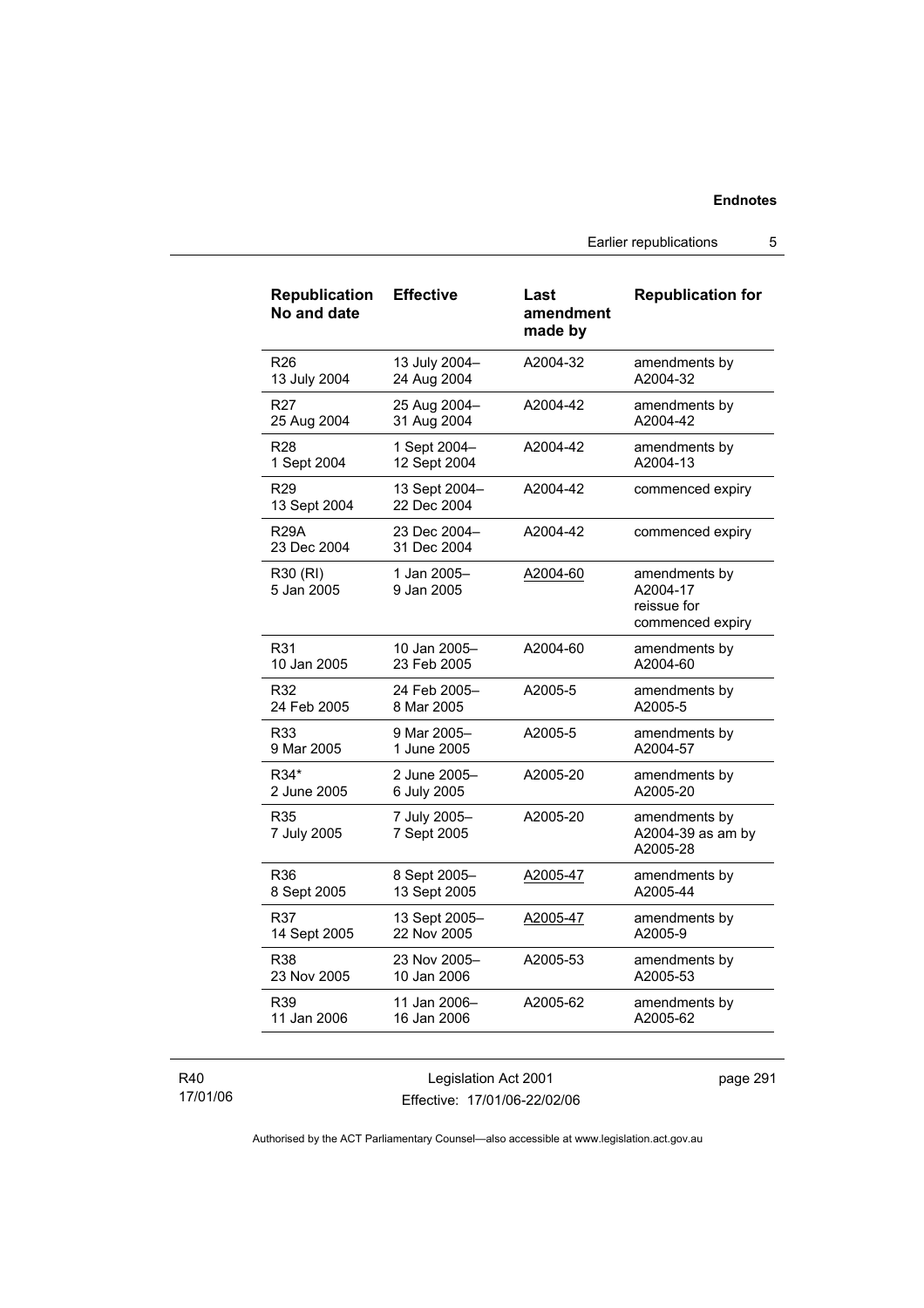6 Uncommenced amendments

### **6 Uncommenced amendments**

The following amendments have not been included in this republication because they were uncommenced at the republication date:

### **Health Professionals Legislation Amendment Act 2004 A2004-39 sch 3 pt 3.1, sch 4 pt 4.3, sch 8 pt 8.2, sch 11A pt 11A.1 (as am by A2005-28 amdt 1.61)**

## **Part 3.1 Legislation Act 2001**

## **[3.1] Dictionary, part 1, definition of** *dental prosthetist*

*substitute* 

*dental prosthetist* means a person registered as a dental prosthetist under the *Health Professionals Act 2004*.

### **[3.2] Dictionary, part 1, definition of dental technician**

### *substitute*

*dental technician* means a person registered as a dental technician under the *Health Professionals Act 2004*.

## **Part 4.3 Legislation Act 2001**

### **[4.3] Dictionary, part 1, definition of dentist**

*substitute* 

### *dentist***—**

- (a) means a person unconditionally registered as a dentist under the *Health Professionals Act 2004*; and
- (b) for an activity, includes a person conditionally registered as a dentist under the *Health Professionals Act 2004* to the extent that the person is allowed to do the activity under the person's conditional registration.

| page | - כמי |
|------|-------|
|------|-------|

Legislation Act 2001 Effective: 17/01/06-22/02/06

R40 17/01/06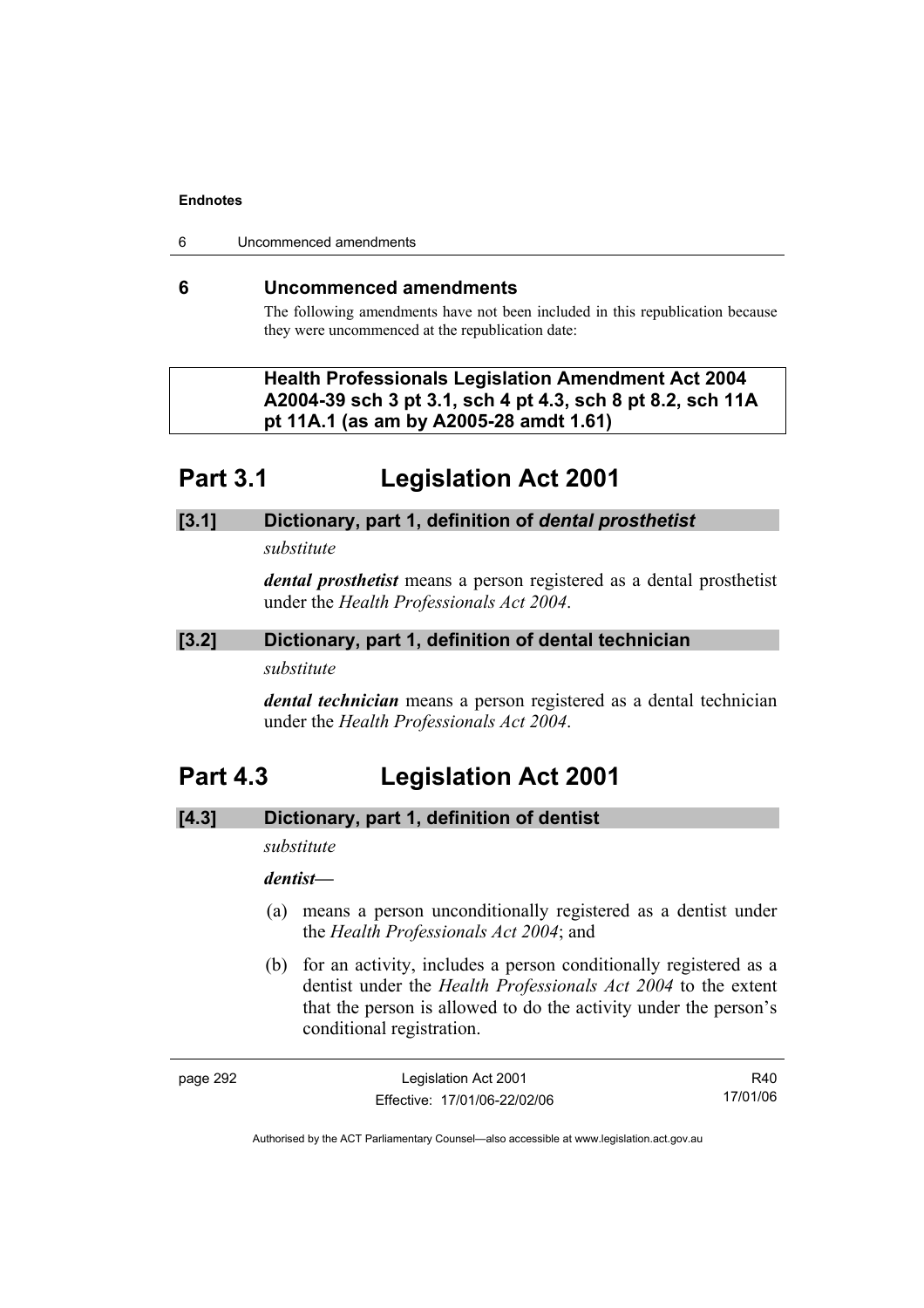## **Part 8.2 Legislation Act 2001**

### **[8.2] Dictionary, pt 1, definition of pharmacist**

### *substitute*

*pharmacist***—**

- (a) means a person unconditionally registered as a pharmacist under the *Health Professionals Act 2004*; and
- (b) for an activity, includes a person conditionally registered as a pharmacist under the *Health Professionals Act 2004* to the extent that the person is allowed to do the activity under the person's conditional registration.

# **Part 11A.1 Legislation Act 2001**

### **[11A.1] Dictionary, part 1, definition of** *veterinary surgeon*

### *substitute*

### *veterinary surgeon*—

- (a) means a person unconditionally registered as a veterinary surgeon under the *Health Professionals Act 2004*; and
- (b) for an activity, includes a person conditionally registered as a veterinary surgeon under the *Health Professionals Act 2004* to the extent that the person is allowed to do the activity under the person's conditional registration.

R40 17/01/06 page 293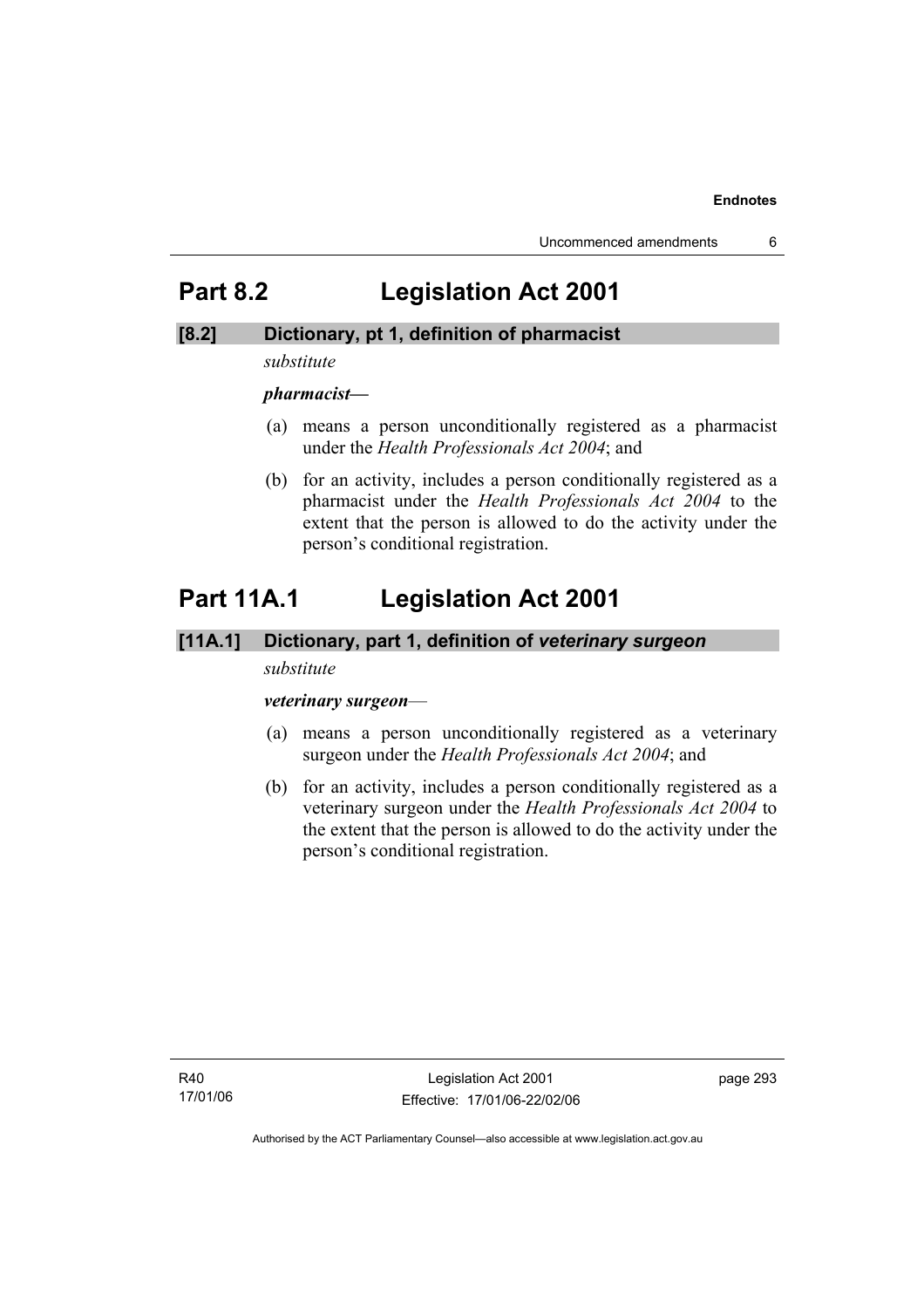6 Uncommenced amendments

### **Human Rights Commission Legislation Amendment Act 2005 A2005-41 sch 1 pt 1.8**

## **Part 1.8 Legislation Act 2001**

## **[1.110] Dictionary, part 1, definition of** *commissioner for health complaints*

*omit* 

### **[1.111] Dictionary, part 1, new definition of disability and community services commissioner**

*insert* 

*disability and community services commissioner* means the Disability and Community Services Commissioner under the *Human Rights Commission Act 2005*.

### **[1.112] Dictionary, part 1, definition of discrimination commissioner**

*substitute* 

*discrimination commissioner* means the Discrimination Commissioner under the *Human Rights Commission Act 2005*.

### **[1.113] Dictionary, part 1, new definitions of health services commissioner, human rights commission and human rights commissioner**

*insert* 

*health services commissioner* means the Health Services Commissioner under the *Human Rights Commission Act 2005*.

*human rights commission* means the Human Rights Commission established under the *Human Rights Commission Act 2005*.

R40 17/01/06